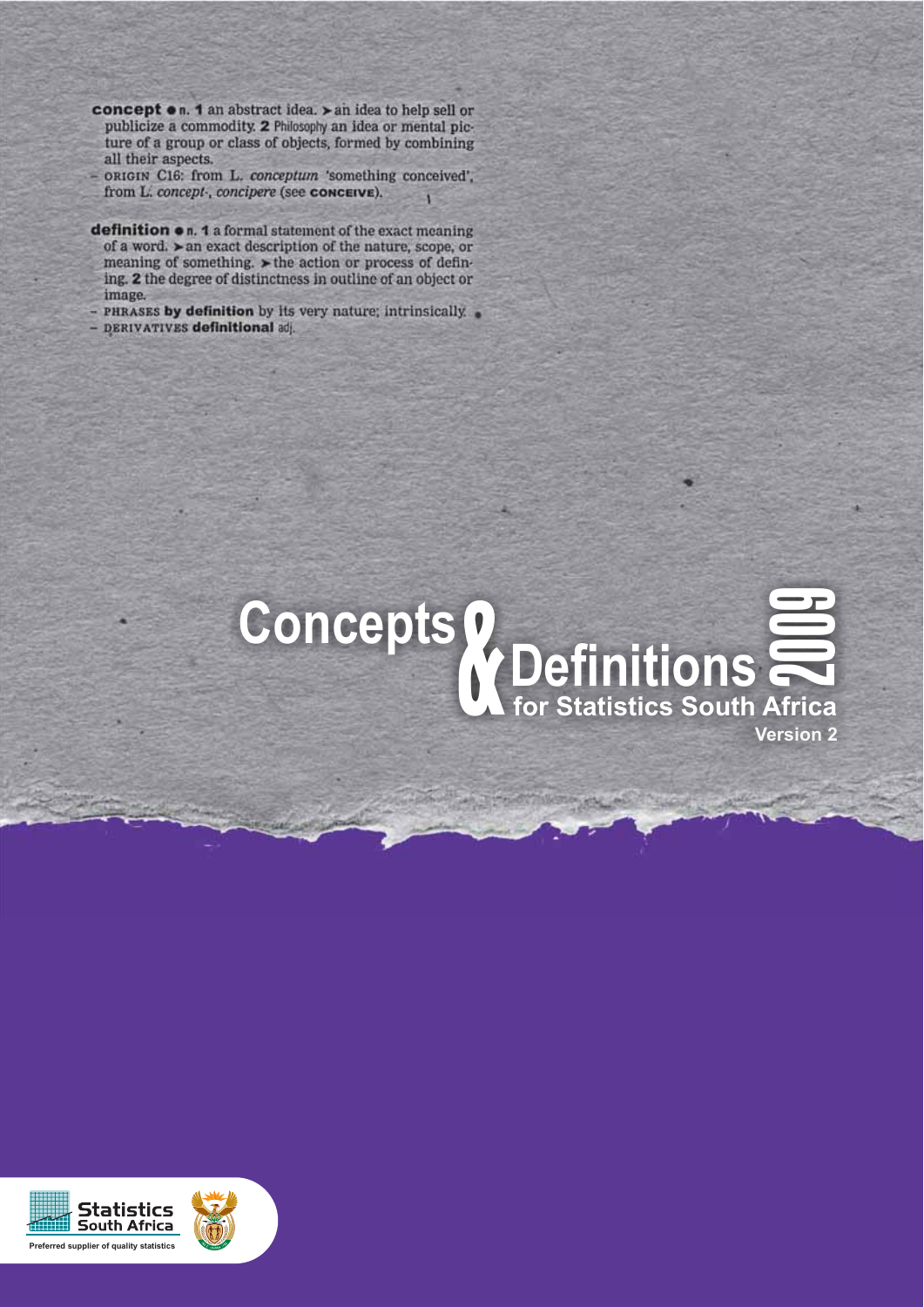| <b>Statistics South Africa</b> |                                                                  | <b>Concepts and Definitions</b> |
|--------------------------------|------------------------------------------------------------------|---------------------------------|
| Division:                      | <b>Standards Division</b>                                        |                                 |
| Document type:                 | Glossary                                                         |                                 |
| <b>Contact details:</b>        | dineom@statssa.gov.za<br>(x4664)                                 |                                 |
|                                | definitions@statssa.gov.za                                       |                                 |
| Status:                        | Final version (V2)                                               |                                 |
| Date:                          | <b>March 2009</b>                                                |                                 |
| Title:                         | <b>Concepts and Definitions for Statistics South Africa 2009</b> |                                 |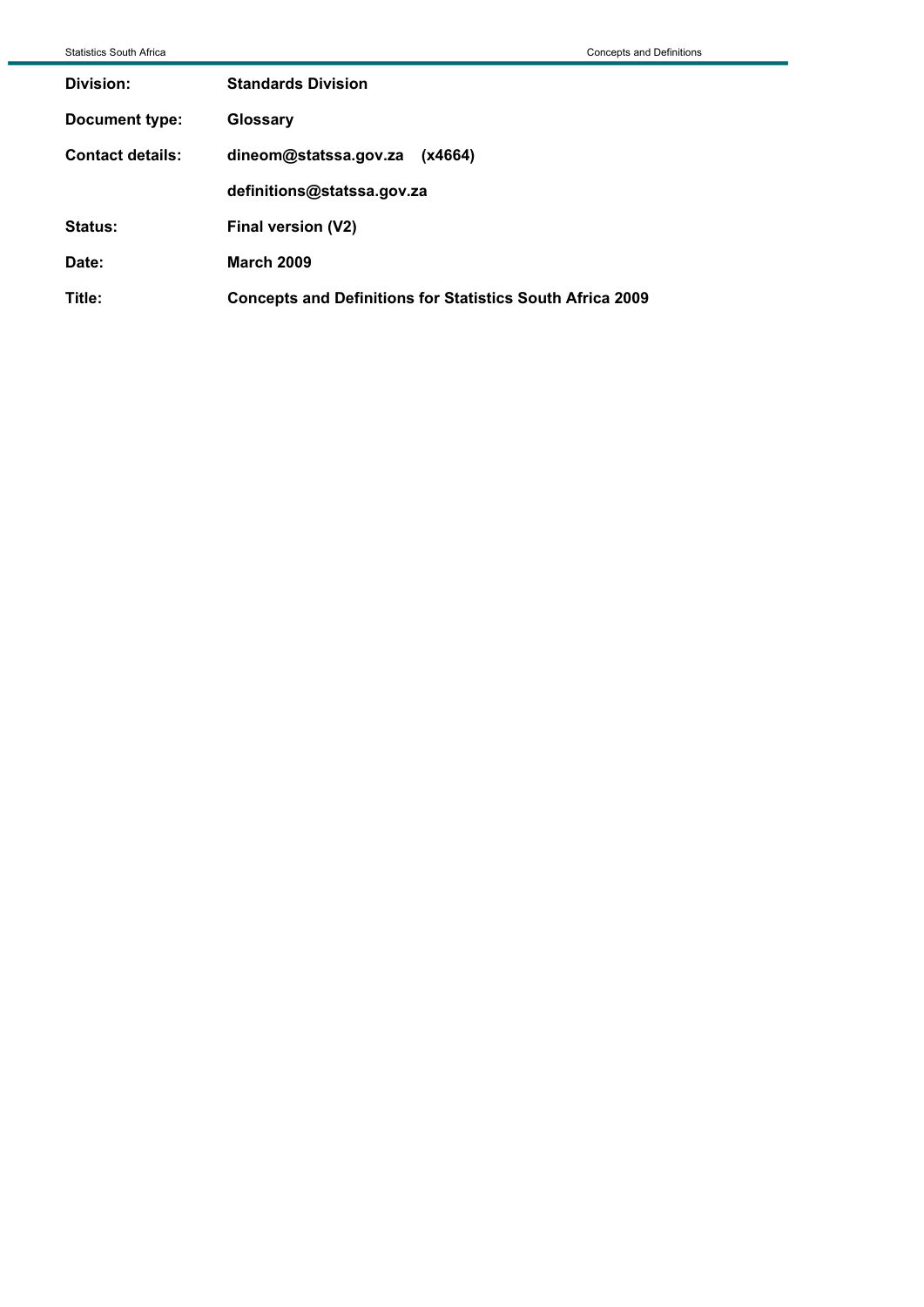## **CONTENTS**

| 1. |  |
|----|--|
| 2. |  |
| 3. |  |
| 4. |  |
| 5. |  |
| 6. |  |
| 7. |  |
|    |  |
|    |  |
|    |  |
|    |  |
|    |  |
|    |  |
|    |  |
|    |  |
|    |  |
|    |  |
|    |  |
|    |  |
|    |  |
|    |  |
|    |  |
|    |  |
|    |  |
|    |  |
|    |  |
|    |  |
|    |  |
|    |  |
|    |  |
|    |  |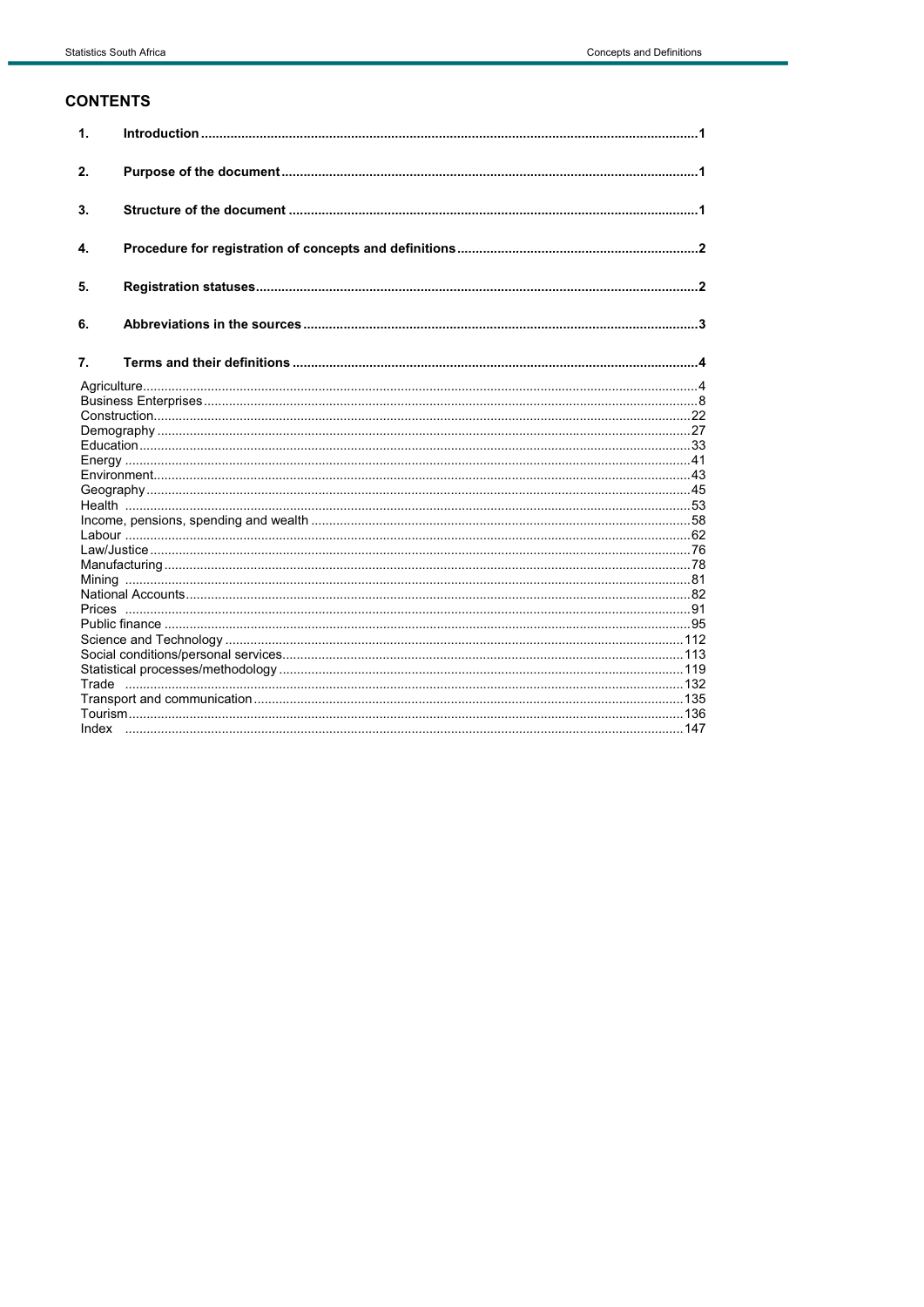### **1. Introduction**

Statistics South Africa (Stats SA), as the state agency in charge of producing official statistics, places great importance on data quality, to ensure that its statistical products and services satisfy user needs. This is in line with the agency's vision of being the '*preferred supplier of quality statistics*'*.* To this effect a document on concepts and definitions used in Stats SA was developed so as to ensure usage of common definitions by everyone in the organisation. Common concepts and definitions enable statistical data and information to be comparable, and lead to better quality products produced by Stats SA.

The Concepts and Definitions manual provides a comprehensive list of the common concepts and definitions used in Stats SA. This one is a revised version of the Statistical Concepts and Definitions for Stats SA V01.01, which was released in January 2007; it is a result of further consultations with stakeholders. As a living document, it will regularly be updated to include new concepts and definitions, and also to cater for revisions, as well as the inclusion of any previously omitted items from earlier versions. At the centre of this effort is the adoption of a uniform set of concepts and definitions to be used by all data producers so that comparability between the different datasets can be easily achieved.

The Standards division of Stats SA is most grateful to our stakeholders who made valuable contributions in the process of updating this version of the document.

#### **2. Purpose of the document**

The purpose of this document is to present all registered standard definitions in Stats SA. The document presents standard definitions of terms as used in the context of Stats SA and will serve as a dictionary of terms used for statistical purposes.

#### **3. Structure of the document**

Each entry in the table consists of five columns, (see table below). The entries themselves have been divided/classified into 23 main topics/subjects in alphabetical order. To assist in easy location of terms, an index of terms has been included at the end of the document. This will be useful in cases where the user is not sure under which main topic to search for a particular term.

| Term                       | Each entry begins with the label of the concept                                                                                                                                                                                                                                                                                                                                                                                                                                                                                                                                                                                                                                                                              |
|----------------------------|------------------------------------------------------------------------------------------------------------------------------------------------------------------------------------------------------------------------------------------------------------------------------------------------------------------------------------------------------------------------------------------------------------------------------------------------------------------------------------------------------------------------------------------------------------------------------------------------------------------------------------------------------------------------------------------------------------------------------|
| Definition                 | This is the definition of the concept as used in Stats SA context. The phrasing<br>of the definition is according to Information technology standard Metadata<br>Registries (MDR) ISO/IEC 11179 Part 4: Formulation of data definitions                                                                                                                                                                                                                                                                                                                                                                                                                                                                                      |
| <b>Notes</b>               | In some cases it is necessary to expand on the definition to make it clearer,<br>give context, synonyms, related terms, exclusions; to explain usage, etc.                                                                                                                                                                                                                                                                                                                                                                                                                                                                                                                                                                   |
| Source                     | For each term a source of one type or another has been given. The source<br>may be given as (1) an outside organisation/document if Stats SA has adopted<br>a definition as used by that organisation; (2) an internal Stats SA component or<br>publication, which is useful where there may still be alternative definitions in<br>other components or publications; or (3) the name of the group that has<br>proposed the wording or amended wording of the definition. 'Workshop' refers<br>to the March 2005 Definitions Workshop, and 'Team' to the Definitions Team<br>that has been working on this manual from about November 2005. Most of the<br>terms, though, were sourced from different Stats SA publications. |
| Ownership                  | Ownership of concepts and definitions was assigned to Executive Managers of<br>different components in Stats SA. These owners are basically the primary<br>users of the concepts and will therefore be responsible for the maintenance of<br>the items.                                                                                                                                                                                                                                                                                                                                                                                                                                                                      |
| <b>Registration status</b> | One of the primary objectives of this process is to standardise and formally<br>register all concepts and definitions used in Stats SA. The assignment of<br>statuses is therefore according to the Standards Development Life Cycle<br>(SDLC) as outlined in the Good Practice Methodology document. The six<br>statuses are briefly explained in the following paragraph, which outlines the<br>procedure for registration of new concepts and definitions.                                                                                                                                                                                                                                                                |

Each of the entries has some attributes attached to it, and these are described below: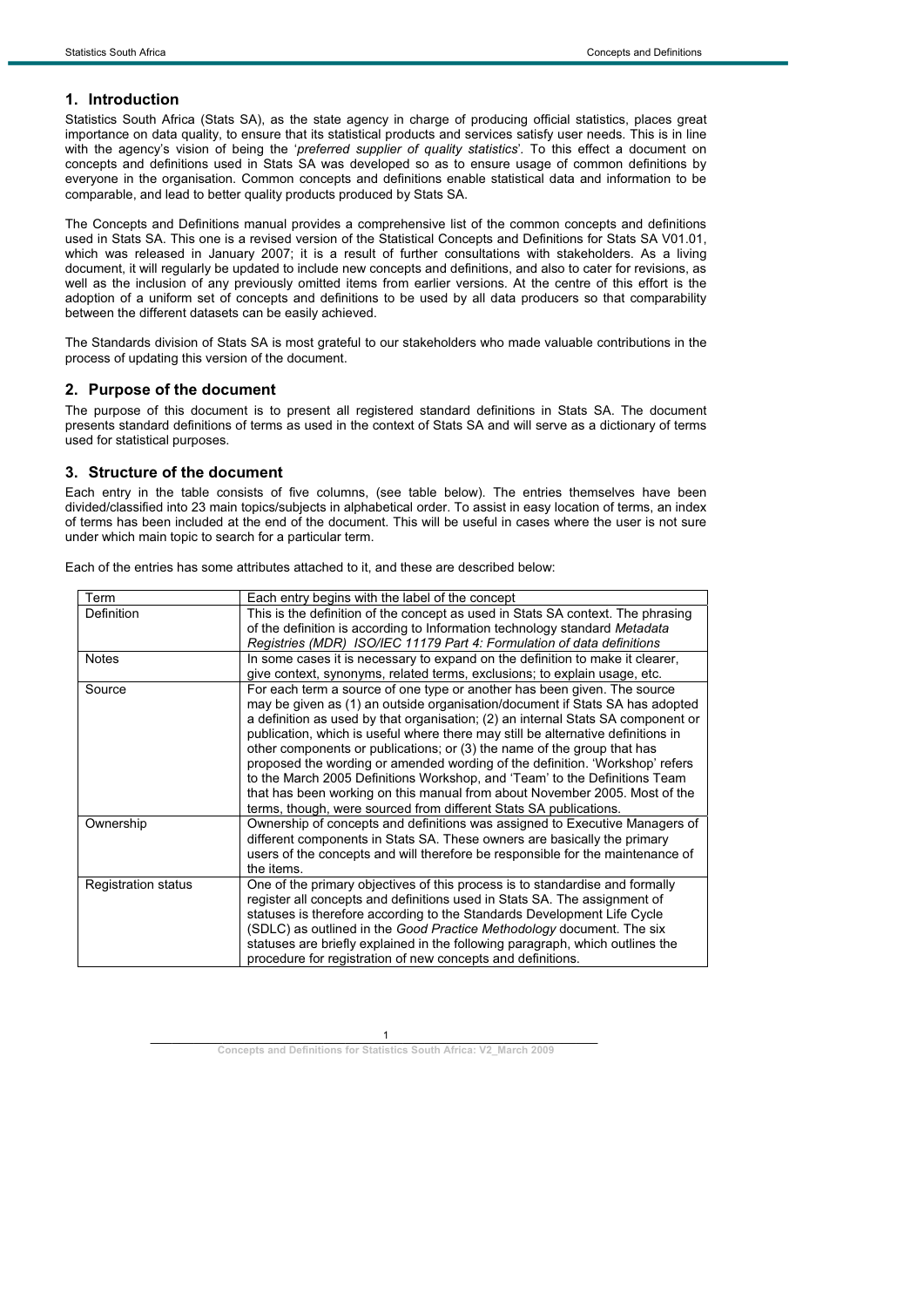#### **Note on related terms**

A word in any definition written in *italics* indicates that it has been defined elsewhere in the manual. Crossreference has also been made to related terms defined elsewhere, introduced by 'See, synonym, opposite, or compare'. Deprecated terms and preferred terms are also indicated as such.

### **4. Procedure for registration of concepts and definitions**

The procedure applies to the registration of new concepts, as well as the revision of existing ones. It must be noted that the steps are similar to those in the SDLC, to such an extent that the two processes actually coincide. The registration process addresses improvement and progression towards levels of perfection of the quality of an item, thus taking care of standardisation. The general intent is to progress as many items as possible from incomplete to standard registration status.

The following is the procedure for registering a new concept or revising an existing concept:

- 1. The proposer submits the proposal to the Standards division.
- 2. The Standards division assesses the proposal to establish the need for the standard.
- 3. The Standards division identifies members for the Technical Committee (TC) to work on the standard.
- 4. The TC develops a draft and makes it available for interested stakeholders to comment on, editing it regularly to incorporate comments.
- 5. When the TC is satisfied with the draft, all interested parties sign the consent form, agreeing with the final draft. Once consensus has been achieved on the draft, it needs to receive a formal approval.
- 6. Formal approval of the item as the standard.
- 7. The Standards division registers the new items in the registry.
- The Standards division notifies everyone by email about the approval and start date for use of the new or revised item.

#### **5. Registration statuses**

- x **Incomplete**: Indicates that the submitter wishes to make the community aware of the existence of the concept in their local domain, and of the need to define and standardise it.
- **Draft**: Indicates that the need for the standard has been established, and that the TC is busy working on the item while also involving the stakeholders.
- x **Qualified**: The TC is satisfied that the draft meets all the requirements, and all interested parties have signed the consent form, agreeing with the final draft. At this stage the item is available for use.
- **Standard:** The item has been formally approved as the standard by the approving authority.
- **Retired**: The item is no longer recommended for use in the organisation and therefore should no longer be used.
- **Superseded**: The item is no longer recommended for use in the organisation, and there is a successor term that is preferred for use.

 $\overline{\phantom{a}}$  , and the contract of  $\overline{\phantom{a}}$  ,  $\overline{\phantom{a}}$  ,  $\overline{\phantom{a}}$  ,  $\overline{\phantom{a}}$  ,  $\overline{\phantom{a}}$  ,  $\overline{\phantom{a}}$  ,  $\overline{\phantom{a}}$  ,  $\overline{\phantom{a}}$  ,  $\overline{\phantom{a}}$  ,  $\overline{\phantom{a}}$  ,  $\overline{\phantom{a}}$  ,  $\overline{\phantom{a}}$  ,  $\overline{\phantom{a}}$  ,  $\overline{\$ 2

**Concepts and Definitions for Statistics South Africa: V2\_March 2009**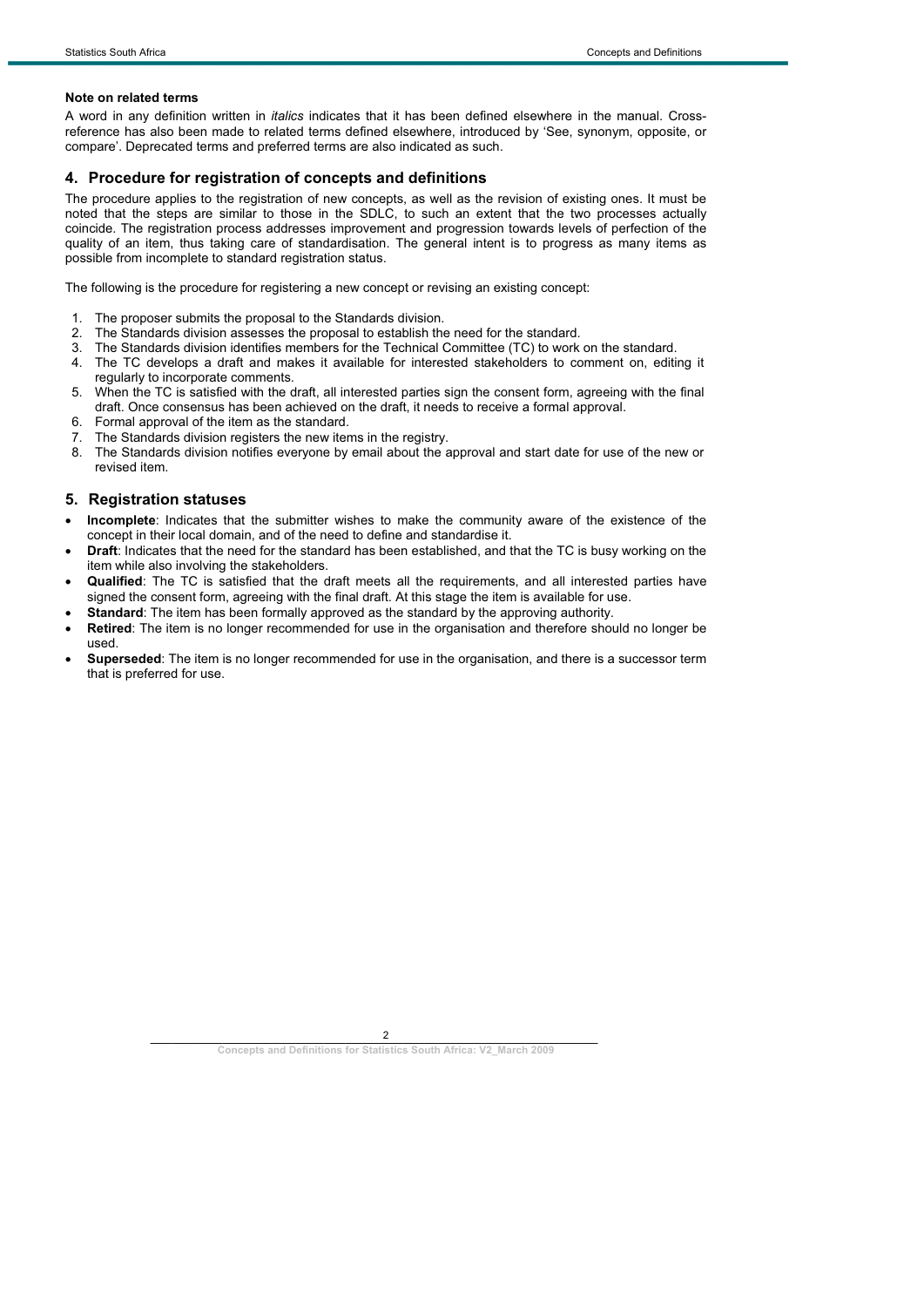## **6. Abbreviations in the sources**

| ABS<br>C&D  | : Australian Bureau of Statistics<br>: Concepts and Definitions        |
|-------------|------------------------------------------------------------------------|
| <b>FAO</b>  | : Food and Agriculture Organisation (of the United Nations)            |
| ICD         | : International Classification of Diseases                             |
| IEC         | : International Electro-technical Commission                           |
| <b>IES</b>  | : Income and Expenditure Survey                                        |
| ILO.        | : International Labour Organization                                    |
| <b>ISO</b>  | : International Organisation for Standardisation                       |
| MDG         | : Millennium Development Goals                                         |
| OECD        | : Organisation for Economic Co-operation and Development               |
|             | <b>SASQAF</b> : South African Statistical Quality Assessment Framework |
| <b>SDMX</b> | : Statistical Data and Metadata Exchange Initiative                    |
| SNA.        | : System of National Accounts                                          |
| UBOS        | : Ugandan Bureau of Statistics                                         |
| UN          | : United Nations                                                       |
| <b>UNDP</b> | : United Nations Development Programme                                 |
| UNECE       | : United Nations Economic Commission for Europe                        |
| UNSC        | : United Nations Security Council                                      |
| UNSD        | : United Nations Statistics Division                                   |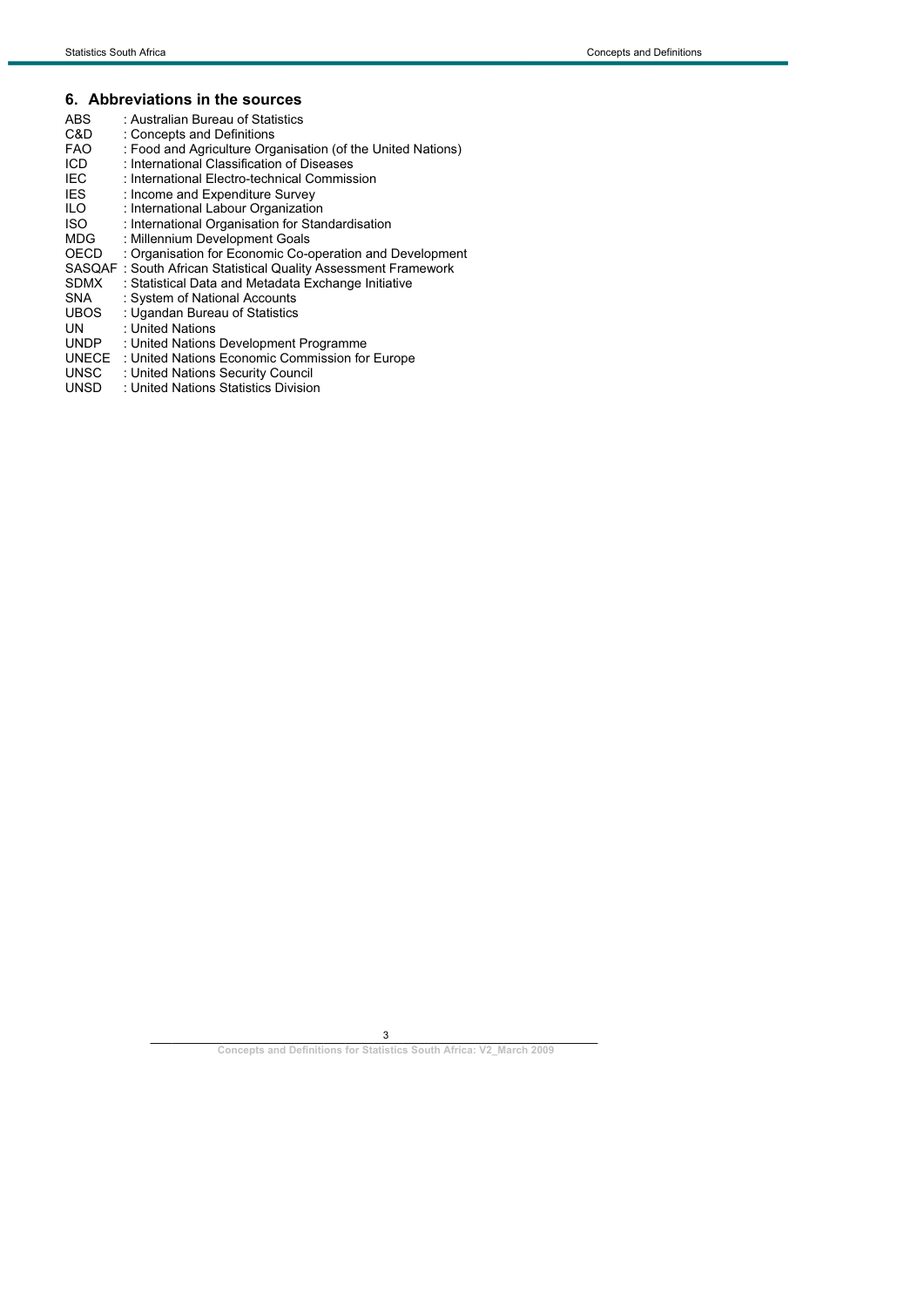# **7. Terms and their definitions**

## **Agriculture**

| <b>Term</b>                 | <b>Definition</b>                                                                                                                                                                                                                                                                                                                                                | <b>Source</b>                                   | Ownership                                               | <b>Status</b> |
|-----------------------------|------------------------------------------------------------------------------------------------------------------------------------------------------------------------------------------------------------------------------------------------------------------------------------------------------------------------------------------------------------------|-------------------------------------------------|---------------------------------------------------------|---------------|
| Agricultural inputs         | Consumable expendable inputs in<br>agricultural production for both<br>crops and livestock, for example<br>fertilisers, seeds, veterinary drugs,<br>etc.                                                                                                                                                                                                         | Stats SA<br>Agricultural<br><b>Survey, 1996</b> | Executive<br>Manager: Large<br>Sample Survey            | Qualified     |
| Annual crops                | Crops that are planted and<br>harvested during the same<br>production season.                                                                                                                                                                                                                                                                                    | Stats SA<br>Agricultural<br>Survey, 1996        | Executive<br>Manager: Large<br>Sample Survey            | Draft         |
| Area harvested<br>for grain | Area harvested for dry grain<br>(whole grain, seed, beans or<br>unshelled nuts) for commercial<br>purposes, or to be retained for<br>seed, animal feed or human<br>consumption. It therefore<br>excludes areas planted but not<br>harvested owing to hail damage,<br>fire, grazing, etc., and areas<br>harvested but not used for grain,<br>but for silage, etc. | Stats SA<br>Agricultural<br>Survey, 1996        | Executive<br>Manager: Large<br>Sample Survey            | Draft         |
| Area planted for<br>grain   | That part of the total area planted<br>that is planted with the intention of<br>harvesting it for grain rather than<br>for silage, grazing or fodder.                                                                                                                                                                                                            | Stats SA<br>Agricultural<br>Survey, 1996        | Executive<br>Manager: Large<br>Sample Survey            | Draft         |
| Cash crop                   | Crop grown for sale rather than<br>for consumption on the farm.<br>Synonym is food crop.                                                                                                                                                                                                                                                                         | National<br>Department of<br>Agriculture        | Executive<br>Manager: Large<br>Sample Survey            | Draft         |
| Cereals                     | Wheat, coarse grains and rice.                                                                                                                                                                                                                                                                                                                                   | Stats SA<br>Agricultural<br>Survey, 1996        | Executive<br>Manager: Large<br>Sample Survey            | Draft         |
| Commercial farm             | A farm producing agricultural<br>products intended for the market,<br>usually registered for value added<br>tax (VAT) and income tax.                                                                                                                                                                                                                            | Stats SA<br>Agricultural<br><b>Survey, 1996</b> | Executive<br>Manager: Large<br>Sample Survey            | Qualified     |
| Commercial<br>farmer        | A person who produces<br>agricultural products intended for<br>the market. See subsistence<br>farmer.                                                                                                                                                                                                                                                            | Stats SA<br>Agricultural<br>Survey, 1996        | Executive<br>Manager: Large<br>Sample Survey            | Qualified     |
| Crop estimate               | Quantitative determination of crop<br>yield after harvest.                                                                                                                                                                                                                                                                                                       | National<br>Department of<br>Agriculture        | Executive<br>Manager: Large<br>Sample Survey            | Qualified     |
| Crop forecast               | Quantitative approximation of the<br>crop yield prepared and released<br>before harvest.                                                                                                                                                                                                                                                                         | National<br>Department of<br>Agriculture        | Executive<br>Manager: Large<br>Sample Survey            | Qualified     |
| Cultivated assets           | Livestock for breeding (including<br>fish and poultry), dairy, draught,<br>etc. and vineyards, orchards and<br>other plantations of trees yielding<br>repeat products that are under the<br>direct<br>management<br>of<br>the<br>institutional units.                                                                                                            | Local<br>government                             | Executive<br>Manager:<br>Financial<br><b>Statistics</b> | Qualified     |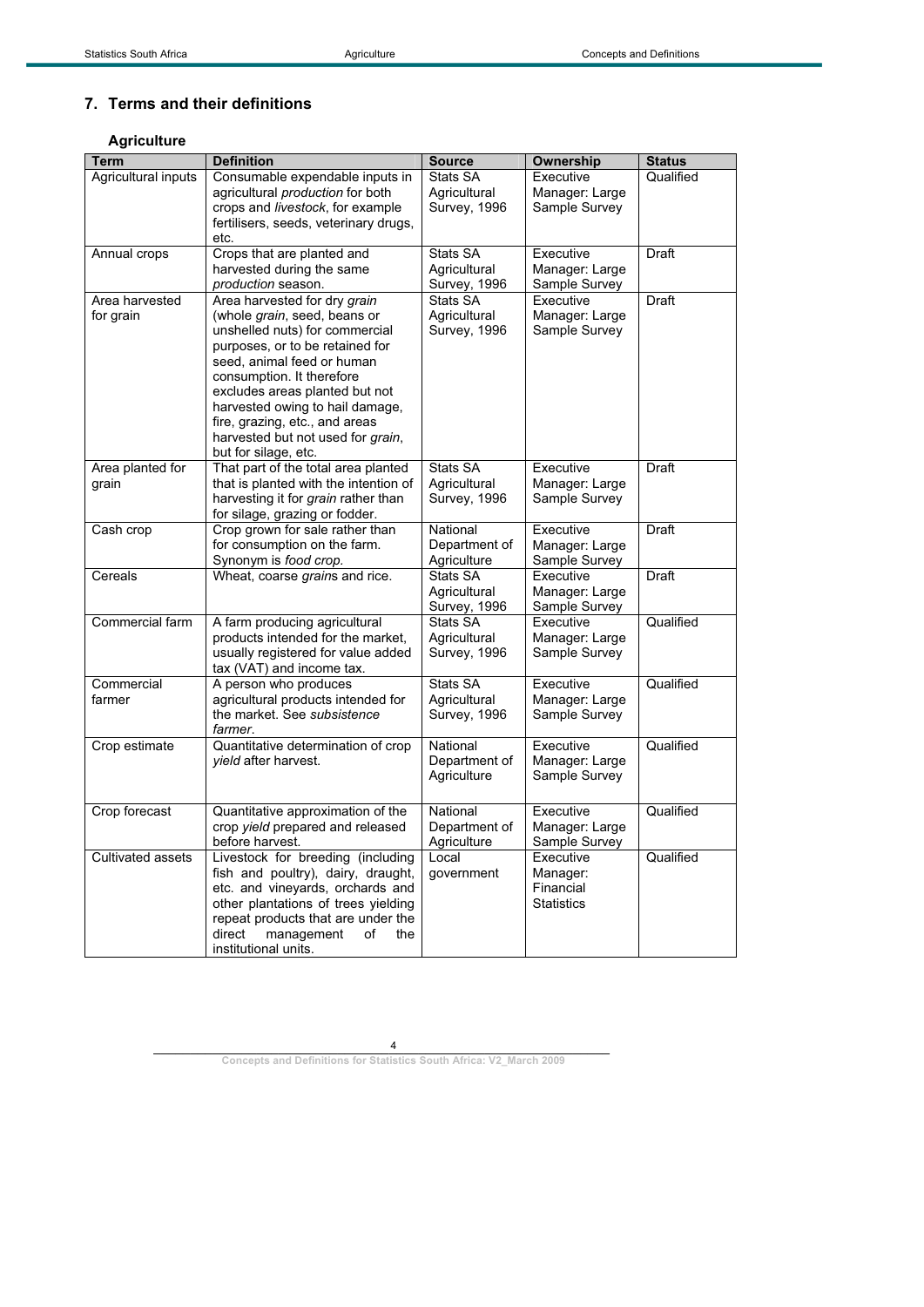| Term                          | <b>Definition</b>                                                      | <b>Source</b>             | Ownership                       | <b>Status</b> |
|-------------------------------|------------------------------------------------------------------------|---------------------------|---------------------------------|---------------|
| Drip irrigation               | Irrigation practice which minimises                                    | Stats SA                  | Executive                       | Draft         |
|                               |                                                                        |                           |                                 |               |
|                               | the use of water and fertiliser by<br>allowing water to drop slowly to |                           | Manager: Large<br>Sample Survey |               |
|                               | the roots of plants, either onto the                                   |                           |                                 |               |
|                               | soil surface, or directly to the root                                  |                           |                                 |               |
|                               | zone, through a network of valves,                                     |                           |                                 |               |
|                               |                                                                        |                           |                                 |               |
| <b>Extension officer</b>      | pipes, tubing and emitters.                                            | Stats SA                  | Executive                       | Qualified     |
|                               | Person trained in agriculture and                                      | <b>Rural Survey</b>       | Manager: Large                  |               |
|                               | employed by the Department of<br>Agriculture or any other body         | June, 1999                | Sample Survey                   |               |
|                               | responsible for rendering                                              |                           |                                 |               |
|                               | assistance to farmers to promote                                       |                           |                                 |               |
|                               | good farming practices.                                                |                           |                                 |               |
| Farm                          | An area of land, together with its                                     | Stats SA                  | Executive                       | Draft         |
|                               | buildings, concerned with the                                          |                           | Manager: Large                  |               |
|                               | growing of crops or the raising of                                     |                           | Sample Survey                   |               |
|                               | animals.                                                               |                           |                                 |               |
|                               | One or more farms, smallholdings                                       | Stats SA                  | Executive                       | Draft         |
| Farming unit<br>(Industry and | or pieces of land, whether                                             | Agricultural              | Manager: Large                  |               |
| Trade) (Industry              | adjacent or not, operated as a                                         | Survey, 1996              | Sample Survey                   |               |
| and Trade)                    | single unit and situated within the                                    |                           |                                 |               |
|                               | same <i>magisterial</i> district or                                    |                           |                                 |               |
|                               | province, on which cultivation is                                      |                           |                                 |               |
|                               | carried out for both commercial                                        |                           |                                 |               |
|                               | and non-commercial purposes, in                                        |                           |                                 |               |
|                               | the open air or under cover.                                           |                           |                                 |               |
|                               |                                                                        |                           |                                 |               |
|                               | It includes land rented from                                           |                           |                                 |               |
|                               | others, the farmstead and other                                        |                           |                                 |               |
|                               | buildings, cropland, pasture, veld,                                    |                           |                                 |               |
|                               | wasteland and dams, but                                                |                           |                                 |               |
|                               | excludes land leased to others.                                        |                           |                                 |               |
|                               |                                                                        |                           |                                 |               |
|                               | A farming unit could be owned by                                       |                           |                                 |               |
|                               | a single person, partnership,                                          |                           |                                 |               |
|                               | company, or close corporation,                                         |                           |                                 |               |
|                               | etc.                                                                   |                           |                                 |               |
| Flood irrigation              | Irrigation practice that spreads                                       | Stats SA                  | Executive                       | Draft         |
|                               | water from open field ditches and                                      |                           | Manager: Large                  |               |
|                               | other conveyance systems.                                              |                           | Sample Survey                   |               |
| Food crop                     | See cash crop.                                                         | National                  | Executive                       | Draft         |
|                               |                                                                        | Department of             | Manager: Large                  |               |
|                               |                                                                        | Agriculture               | Sample Survey                   |               |
| Grain                         | Harvested produce of cereals,                                          | Stats SA                  | Executive                       | Qualified     |
|                               | pulses, oil crops and legumes.                                         | Agricultural              | Manager: Large                  |               |
|                               |                                                                        | <b>Survey, 1996</b>       | Sample Survey                   |               |
| Grain production              | Grain actually removed from the                                        | Stats SA                  | Executive                       | Draft         |
|                               | field.                                                                 | Agricultural              | Manager: Large                  |               |
|                               |                                                                        | <b>Survey, 1996</b>       | Sample Survey                   |               |
| Hectare                       | Metric unit of land measurement                                        | Chambers 21 <sup>st</sup> | Executive                       | Qualified     |
|                               | equivalent to 10 000 square                                            | Century                   | Manager: Large                  |               |
|                               | metres.                                                                | Dictionary                | Sample Survey                   |               |
| Hectare of land               | A unit of area equal to 10 000                                         | Operational               | Executive                       | Qualified     |
|                               | square metres, commonly used                                           | manual                    | Manager: Large                  |               |
|                               | for measuring land area.                                               |                           | Sample Survey                   |               |
| Herbicide                     | A substance/mixture of                                                 | Stats SA                  | Executive                       | Draft         |
|                               | substances used to kill plants that                                    |                           | Manager: Large                  |               |
|                               | are not wanted in a specific area.                                     |                           | Sample Survey                   |               |
|                               |                                                                        |                           |                                 |               |
|                               | Synonym: weedkiller                                                    |                           |                                 |               |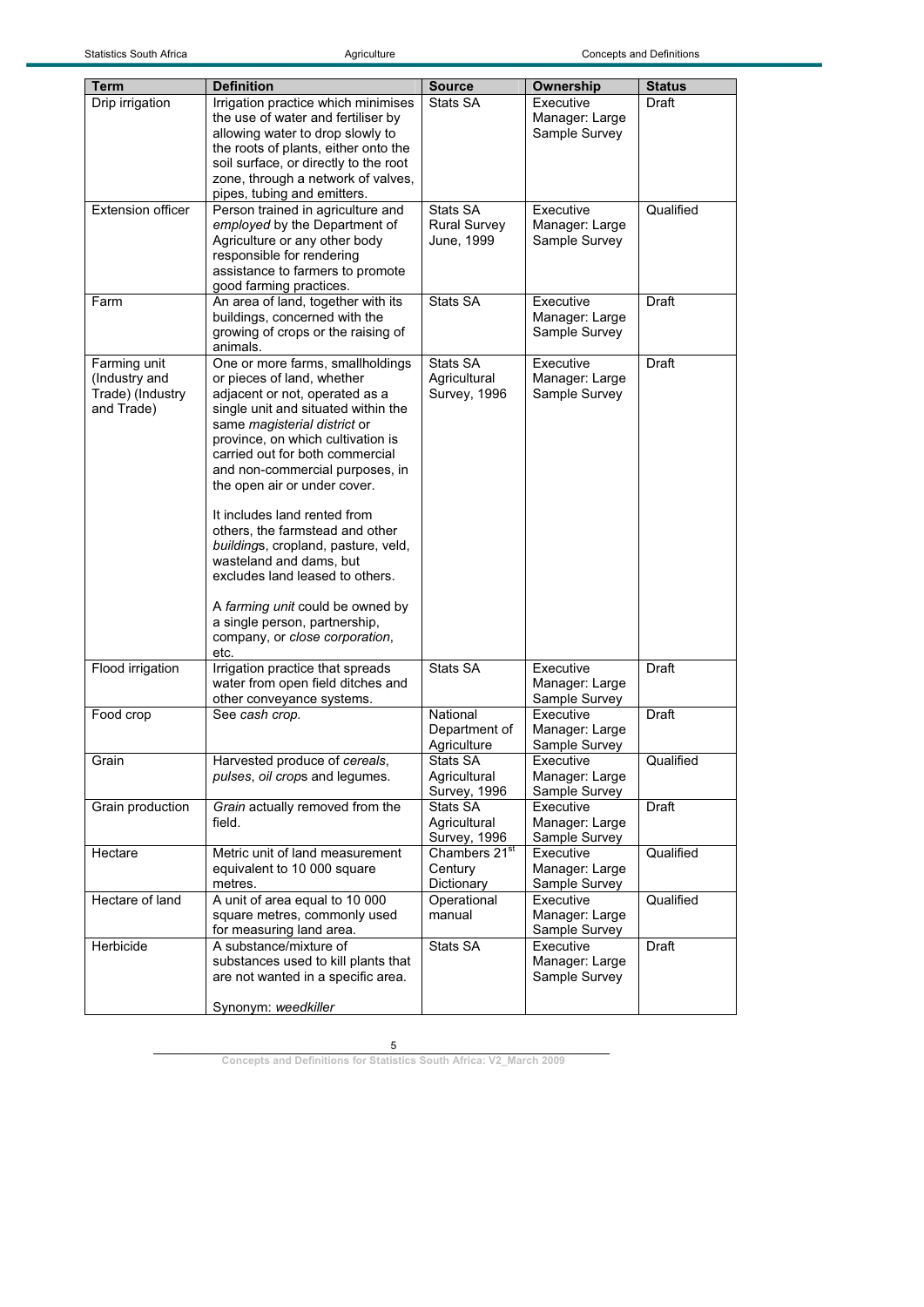| Term                    | <b>Definition</b>                                                      | <b>Source</b>                       | Ownership                       | <b>Status</b> |
|-------------------------|------------------------------------------------------------------------|-------------------------------------|---------------------------------|---------------|
| Industrial crops        | Any crop that provides material for                                    | Stats SA                            | Executive                       | Draft         |
|                         | industrial processes and products.                                     |                                     | Manager: Large                  |               |
|                         |                                                                        |                                     | Sample Survey                   |               |
|                         | Examples: cotton, flax, linen, etc.;                                   |                                     |                                 |               |
|                         | tobacco; oilseeds such as                                              |                                     |                                 |               |
|                         | sunflower, and beverages such as<br>tea and coffee.                    |                                     |                                 |               |
| Inter-planted crop      | A crop planted between rows of                                         | Stats SA                            | Executive                       | Qualified     |
|                         | another crop.                                                          | Agricultural                        | Manager: Large                  |               |
|                         |                                                                        | Survey, 1996                        | Sample Survey                   |               |
| Irrigation              | Artificial application of water to                                     | Stats SA                            | Executive                       | Qualified     |
|                         | land to assist in the growing of                                       | Agricultural                        | Manager: Large                  |               |
|                         | crops and pastures.                                                    | Survey, 1996                        | Sample Survey                   |               |
| Livestock               | All animals or birds kept or reared                                    | Stats SA                            | Executive                       | Draft         |
|                         | mainly for agricultural purposes                                       | Agricultural                        | Manager: Large                  |               |
|                         | including cattle, sheep, goats,                                        | Survey, 1996                        | Sample Survey                   |               |
|                         | pigs, horses, poultry, rabbits, etc.                                   |                                     |                                 |               |
| Natural forest tree     | Forest tree that grows in its                                          | Wikipedia                           | Executive                       | <b>Draft</b>  |
|                         | natural habitat.                                                       | online                              | Manager: Large                  |               |
|                         |                                                                        | Encyclopaedia                       | Sample Survey                   |               |
| Objective yield         | A survey based on actual counts                                        | National                            | Executive                       | Qualified     |
| survey                  | and measurements made in the                                           | Department of                       | Manager: Large                  |               |
|                         | field.                                                                 | Agriculture<br>Stats SA             | Sample Survey                   |               |
| Oil crop                | Annual plant whose seeds or fruit<br>are used mainly for extraction of |                                     | Executive                       | Qualified     |
|                         | culinary and industrial oils.                                          | Agricultural<br><b>Survey, 1996</b> | Manager: Large<br>Sample Survey |               |
| <b>Oilseeds</b>         | Dry seeds harvested from annual                                        | Stats SA                            | Executive                       | Draft         |
|                         | oil-bearing crops used for food,                                       | Agricultural                        | Manager: Large                  |               |
|                         | feed, seed or industrial purposes.                                     | Survey, 1996                        | Sample Survey                   |               |
| Perennial crops         | Crops that are not replanted after                                     | National                            | Executive                       | Qualified     |
|                         | each harvest.                                                          | Department of                       | Manager: Large                  |               |
|                         |                                                                        | Agriculture                         | Sample Survey                   |               |
| Pesticide               | A substance/mixture of                                                 | Stats SA                            | Executive                       | Draft         |
|                         | substances used to kill pests.                                         |                                     | Manager: Large                  |               |
|                         |                                                                        |                                     | Sample Survey                   |               |
| <b>Plantation trees</b> | Trees that are planted by the                                          | Wikipedia                           | Executive                       | Qualified     |
|                         | holder on the holding, e.g.                                            | online                              | Manager: Large                  |               |
|                         | eucalyptus trees. See natural                                          | Encyclopaedia                       | Sample Survey                   |               |
|                         | forest tree.                                                           |                                     |                                 |               |
| Pulses                  | An annual leguminous plant                                             | <b>FAO</b>                          | Executive                       | Qualified     |
|                         | yielding seeds used for food, feed,<br>seed, and industrial purposes.  |                                     | Manager: Large<br>Sample Survey |               |
| Sharecropping           | A system of agriculture or                                             | Stats SA                            | Executive                       | Draft         |
|                         | agricultural production in which a                                     |                                     | Manager: Large                  |               |
|                         | landowner allows a tenant to use                                       |                                     | Sample Survey                   |               |
|                         | the land in return for a share of                                      |                                     |                                 |               |
|                         | the crop produced on the land.                                         |                                     |                                 |               |
| Subjective yield        | A survey based on information                                          | National                            | Executive                       | Qualified     |
| survey                  | obtained from farmers about their                                      | Department of                       | Manager: Large                  |               |
|                         | fields based on opinion or                                             | Agriculture                         | Sample Survey                   |               |
|                         | experience.                                                            |                                     |                                 |               |
| Subsistence             | A person who produces crops                                            | National                            | Executive                       | Qualified     |
| farmer                  | primarily for own consumption.                                         | Department of                       | Manager: Large                  |               |
|                         |                                                                        | Agriculture                         | Sample Survey                   |               |
| Trickle irrigation      | See drip irrigation.                                                   | Stats SA                            | Executive                       | Draft         |
|                         |                                                                        |                                     | Manager: Large                  |               |
| Weedkiller              | See herbicide.                                                         | Stats SA                            | Sample Survey<br>Executive      | Draft         |
|                         |                                                                        |                                     | Manager: Large                  |               |
|                         |                                                                        |                                     | Sample Survey                   |               |
|                         |                                                                        |                                     |                                 |               |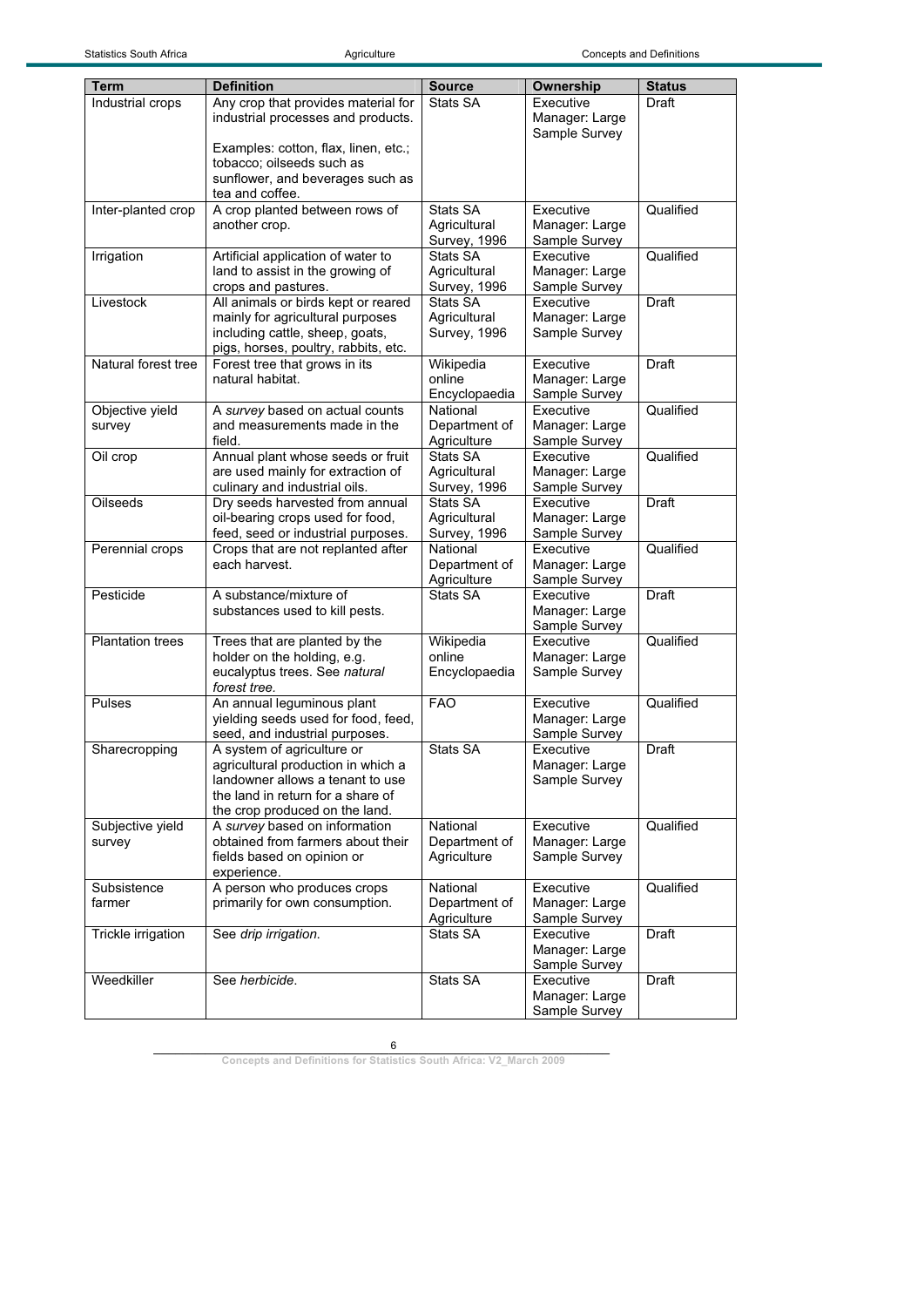| <b>Term</b>       | <b>Definition</b>               | <b>Source</b>       | Ownership      | <b>Status</b> |
|-------------------|---------------------------------|---------------------|----------------|---------------|
| Yield             | Amount of product harvested per | Stats SA            | Executive      | Qualified     |
|                   | unit area.                      | Agricultural        | Manager: Large |               |
|                   |                                 | <b>Survey, 1996</b> | Sample Survey  |               |
| Yield per         | Yield from the area actually    | Stats SA            | Executive      | Draft         |
| harvested area    | harvested.                      | Agricultural        | Manager: Large |               |
|                   |                                 | <b>Survey, 1996</b> | Sample Survey  |               |
| Yield per planted | Yield from the area planted.    | Stats SA            | Executive      | Draft         |
| area              |                                 | Agricultural        | Manager: Large |               |
|                   |                                 | <b>Survey, 1996</b> | Sample Survey  |               |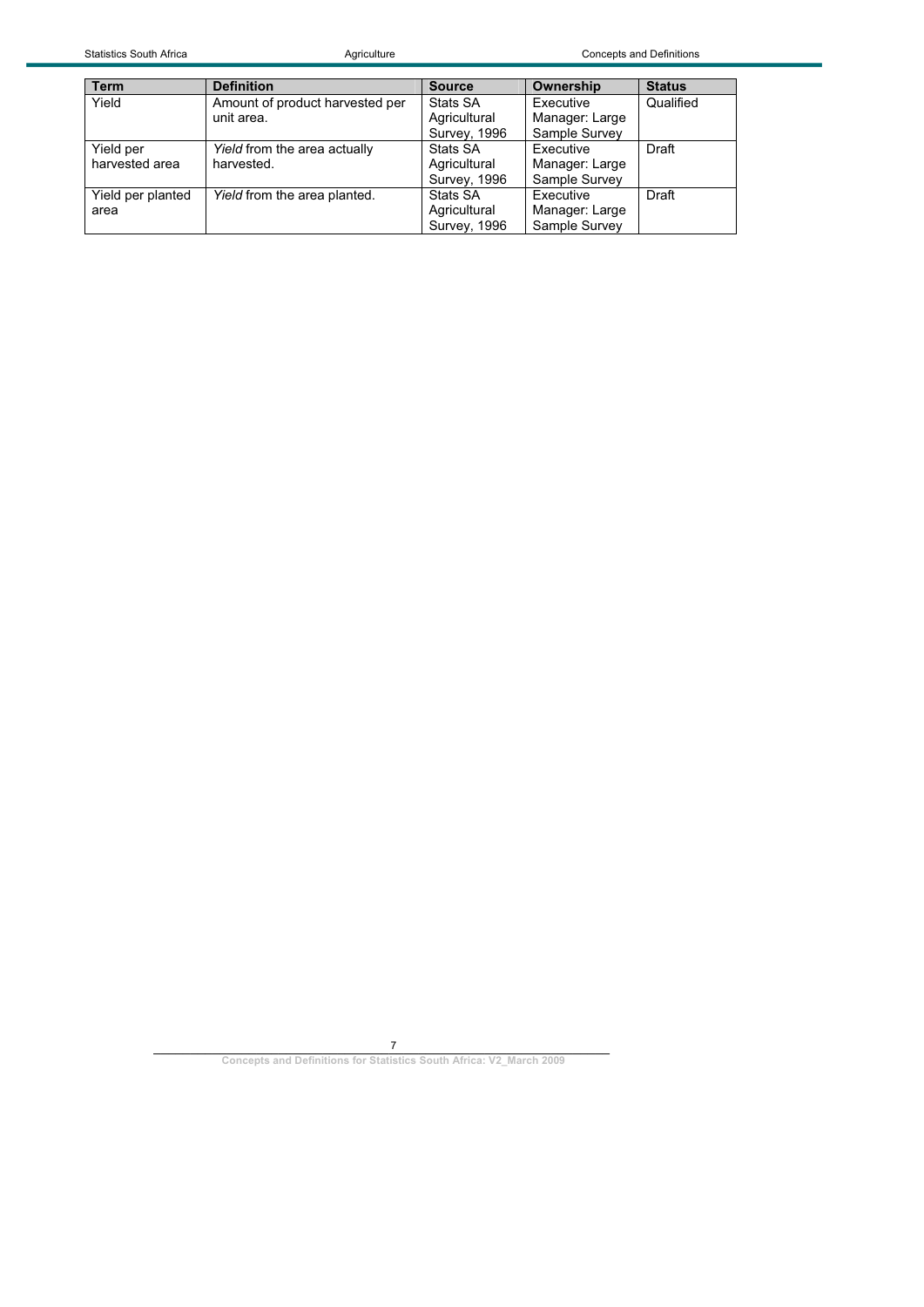## **Business Enterprises**

| Term               | <b>Definition</b>                                                        | <b>Source</b>         | <b>Ownership</b>                  | <b>Status</b> |
|--------------------|--------------------------------------------------------------------------|-----------------------|-----------------------------------|---------------|
| Accommodation      | An enterprise unit, the principal                                        | Operational           | Executive                         | Qualified     |
| service enterprise | activity of which is to provide                                          | manual                | Manager:                          |               |
|                    | temporary stay to a guest who in                                         |                       | <b>Business Frame</b>             |               |
|                    | return pays an amount of fee                                             |                       |                                   |               |
|                    | charged.                                                                 |                       |                                   |               |
|                    | Inclusions: hotels, motels, inns,                                        |                       |                                   |               |
|                    | caravan parks and camping sites,                                         |                       |                                   |               |
|                    | guest houses, guest farms, bed-                                          |                       |                                   |               |
|                    | and-breakfast enterprises, all                                           |                       |                                   |               |
|                    | kinds of lodges, accommodation in                                        |                       |                                   |               |
|                    | natural surroundings, game                                               |                       |                                   |               |
|                    | lodges/nature reserves offering                                          |                       |                                   |               |
|                    | mostly accommodation (exclude if<br>part of game reserve, also earning   |                       |                                   |               |
|                    | income for preservation/                                                 |                       |                                   |               |
|                    | conservation purposes), furnished                                        |                       |                                   |               |
|                    | holiday flats and chalets, holiday                                       |                       |                                   |               |
|                    | resorts, student residences,                                             |                       |                                   |               |
|                    | hostels, boarding houses,                                                |                       |                                   |               |
|                    | backpacker or school dormitories                                         |                       |                                   |               |
|                    | and other accommodation not                                              |                       |                                   |               |
|                    | elsewhere classified.                                                    |                       |                                   |               |
| Active enterprise  | An enterprise unit that is                                               | Operational           | Executive                         | Qualified     |
|                    | operational in the open market                                           | manual                | Manager:                          |               |
|                    | and that has paid value added tax<br>and/or income tax to the South      |                       | <b>Business Frame</b>             |               |
|                    | African Revenue Service at least                                         |                       |                                   |               |
|                    | once.                                                                    |                       |                                   |               |
| Activity           | A process involving a combination                                        | ISIC Rev 3.1          | Executive                         | Qualified     |
|                    | of actions that result in a certain                                      |                       | Manager:                          |               |
|                    | set of products and services.                                            |                       | <b>Business Frame</b>             |               |
| Ancillary activity | An activity that supports the main                                       | SIC manual,           | Executive                         | Qualified     |
| (System of         | productive activity of an enterprise                                     | 5th edition           | Manager:                          |               |
| Registers)         | by providing non-durable goods or                                        |                       | <b>Business Frame</b>             |               |
|                    | services, entirely or primarily for                                      |                       |                                   |               |
|                    | the use of the enterprise.                                               |                       |                                   |               |
|                    | Note: The output is intended for                                         |                       |                                   |               |
|                    | immediate consumption within the<br>same enterprise and is therefore     |                       |                                   |               |
|                    | not recorded separately, e.g.                                            |                       |                                   |               |
|                    | bookkeeping, transportation,                                             |                       |                                   |               |
|                    | cleaning services, etc.                                                  |                       |                                   |               |
| Associated         | A company with more than 25%                                             | Operational           | Executive                         | Qualified     |
| company            | but less than 50% of its issued                                          | manual                | Manager:                          |               |
|                    | share capital owned by another                                           |                       | <b>Business Frame</b>             |               |
|                    | company.                                                                 |                       |                                   |               |
| Balance date       | A calendar date on which a                                               | Operational           | Executive                         | Qualified     |
|                    | business last paid value added tax                                       | manual                | Manager:                          |               |
|                    | and/or income tax.                                                       |                       | <b>Business Frame</b>             |               |
| Birthed (refer to  | Life status of a new statistical unit<br>created, which has not yet paid | Operational<br>manual | Executive                         | Qualified     |
| life cycle)        | value added tax and/or income tax                                        |                       | Manager:<br><b>Business Frame</b> |               |
|                    | to the South African Revenue                                             |                       |                                   |               |
|                    | Service.                                                                 |                       |                                   |               |
|                    |                                                                          |                       |                                   |               |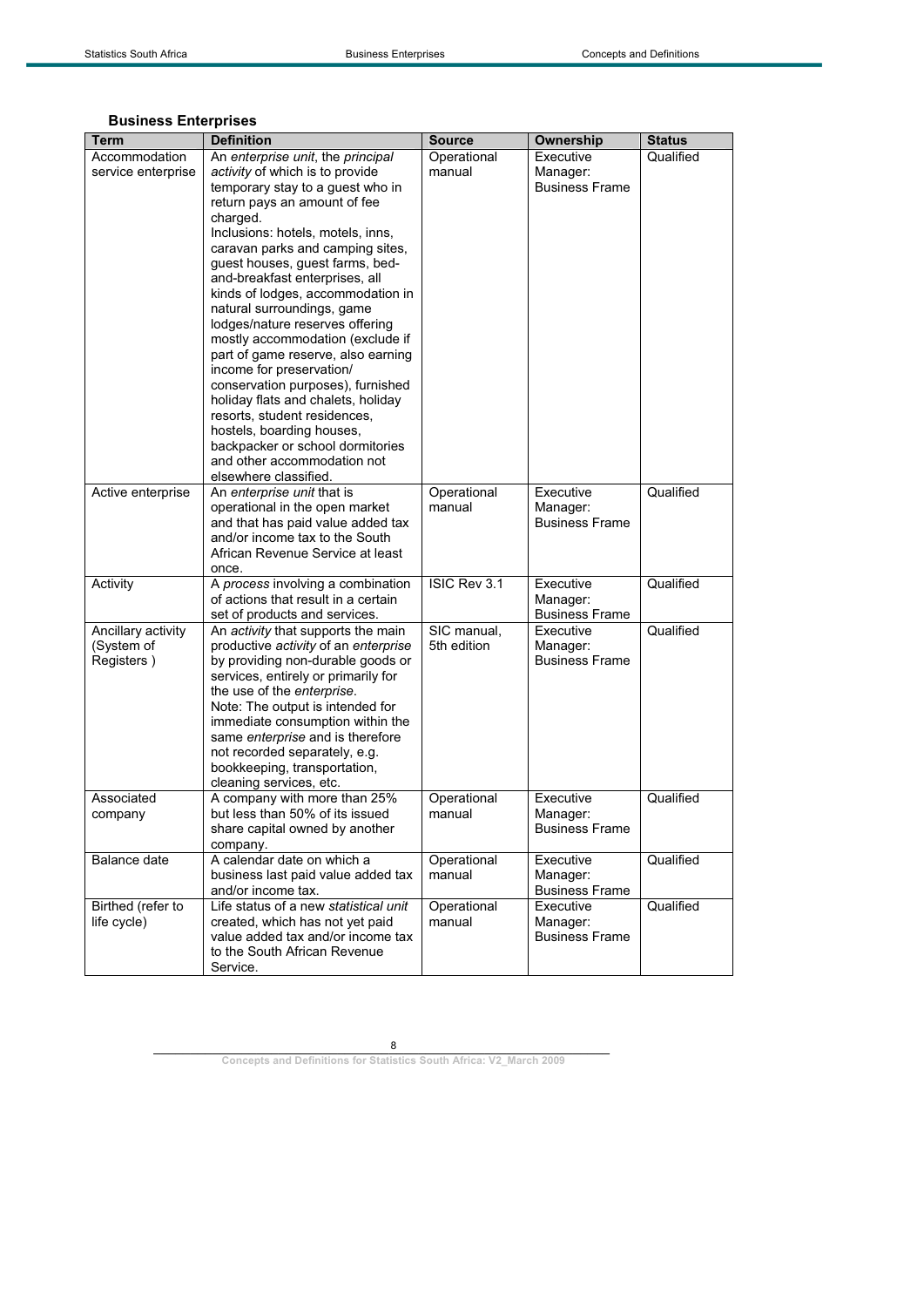| <b>Term</b><br>Branch of a       | <b>Definition</b><br>Part of a foreign enterprise | <b>Source</b> | Ownership<br>Executive            | <b>Status</b> |
|----------------------------------|---------------------------------------------------|---------------|-----------------------------------|---------------|
|                                  |                                                   | Operational   |                                   | Qualified     |
| foreign entity                   | operating in the Republic of South                | manual        | Manager:                          |               |
|                                  | Africa in which a productive                      |               | <b>Business Frame</b>             |               |
|                                  | activity is carried out and which is              |               |                                   |               |
|                                  | registered for value added tax.                   |               |                                   |               |
| Branch of an                     | Part of an enterprise that is                     | Operational   | Executive                         | Qualified     |
| enterprise                       | situated at a remote location from                | manual        | Manager:                          |               |
|                                  | the main enterprise and in which                  |               | <b>Business Frame</b>             |               |
|                                  | productive activity is carried out.               |               |                                   |               |
| Break-up                         | An event where a legal unit is                    | Operational   | Executive                         | Qualified     |
|                                  | divided into two or more separate                 | manual        | Manager:                          |               |
|                                  | legal units and the original legal                |               | <b>Business Frame</b>             |               |
|                                  | unit ceases to exist.                             |               |                                   |               |
| <b>Business</b>                  | A database containing statistical                 | Operational   | Executive                         | Qualified     |
| Sampling Frame                   | units from which samples are                      | manual        | Manager:                          |               |
| (BSF)                            | drawn.                                            |               | <b>Business Frame</b>             |               |
| Ceased (refer to                 | Life status of a statistical unit                 | Operational   | Executive                         | Qualified     |
| life cycle)                      | which has been confirmed                          | manual        | Manager:                          |               |
|                                  | permanently closed down, finally                  |               | <b>Business Frame</b>             |               |
|                                  | liquidated, deregistered and/or a                 |               |                                   |               |
|                                  | duplicate of another statistical unit.            |               |                                   |               |
| Close corporation                | A legal entity founded by means of                | Operational   | Executive                         | Qualified     |
| (CC)                             | a founding statement and whose                    | manual        | Manager:                          |               |
|                                  | ownership cannot exceed ten                       |               | <b>Business Frame</b>             |               |
|                                  | members.                                          |               |                                   |               |
|                                  | Note: Members' interest in the CC                 |               |                                   |               |
|                                  |                                                   |               |                                   |               |
|                                  | must always add up to 100% and                    |               |                                   |               |
|                                  | be expressed as a percentage.                     | Operational   | Executive                         | Qualified     |
| Club, welfare                    | See non-profit institutions.                      | manual        |                                   |               |
| organisation,<br>association not |                                                   |               | Manager:<br><b>Business Frame</b> |               |
| for gain                         |                                                   |               |                                   |               |
| Commission                       | An amount of money, usually                       |               | Executive                         | <b>Draft</b>  |
|                                  | linked to the quantity of the goods               |               | Manager: Large                    |               |
|                                  | or services sold, paid to sales                   |               | Sample Survey                     |               |
|                                  | persons.                                          |               |                                   |               |
| Complex                          | An enterprise unit structure that                 | Operational   | Executive                         | Qualified     |
| enterprise unit                  | comprises more than one legal                     | manual        | Manager:                          |               |
|                                  | unit and has separate income tax                  |               | <b>Business Frame</b>             |               |
|                                  | numbers.                                          |               |                                   |               |
| Continuity rule                  | A rule that specifies when to birth,              | Operational   | Executive                         | Qualified     |
|                                  | activate, deactivate, reactivate and              | manual        | Manager:                          |               |
|                                  | cease a statistical unit (enterprise,             |               | <b>Business Frame</b>             |               |
|                                  | KAU or GEO).                                      |               |                                   |               |
| Contractual joint                | A type of a joint venture of which                | Operational   | Executive                         | Qualified     |
| venture                          | the terms, obligations, and                       | manual        | Manager:                          |               |
|                                  | liabilities of the parties are set                |               | <b>Business Frame</b>             |               |
|                                  | forth in a written instrument signed              |               |                                   |               |
|                                  | by both parties. This joint venture               |               |                                   |               |
|                                  | is unincorporated and shall not                   |               |                                   |               |
|                                  | become a legal entity.                            |               |                                   |               |
| Cooperative                      | A business entity/enterprise that                 | Operational   | Executive                         | Qualified     |
| society                          | handles and sells mostly products                 | manual        | Manager:                          |               |
|                                  | from farmers on their behalf in a                 |               | <b>Business Frame</b>             |               |
|                                  | joint venture, sharing benefits and               |               |                                   |               |
|                                  | profits with them.                                |               |                                   |               |
|                                  |                                                   |               |                                   |               |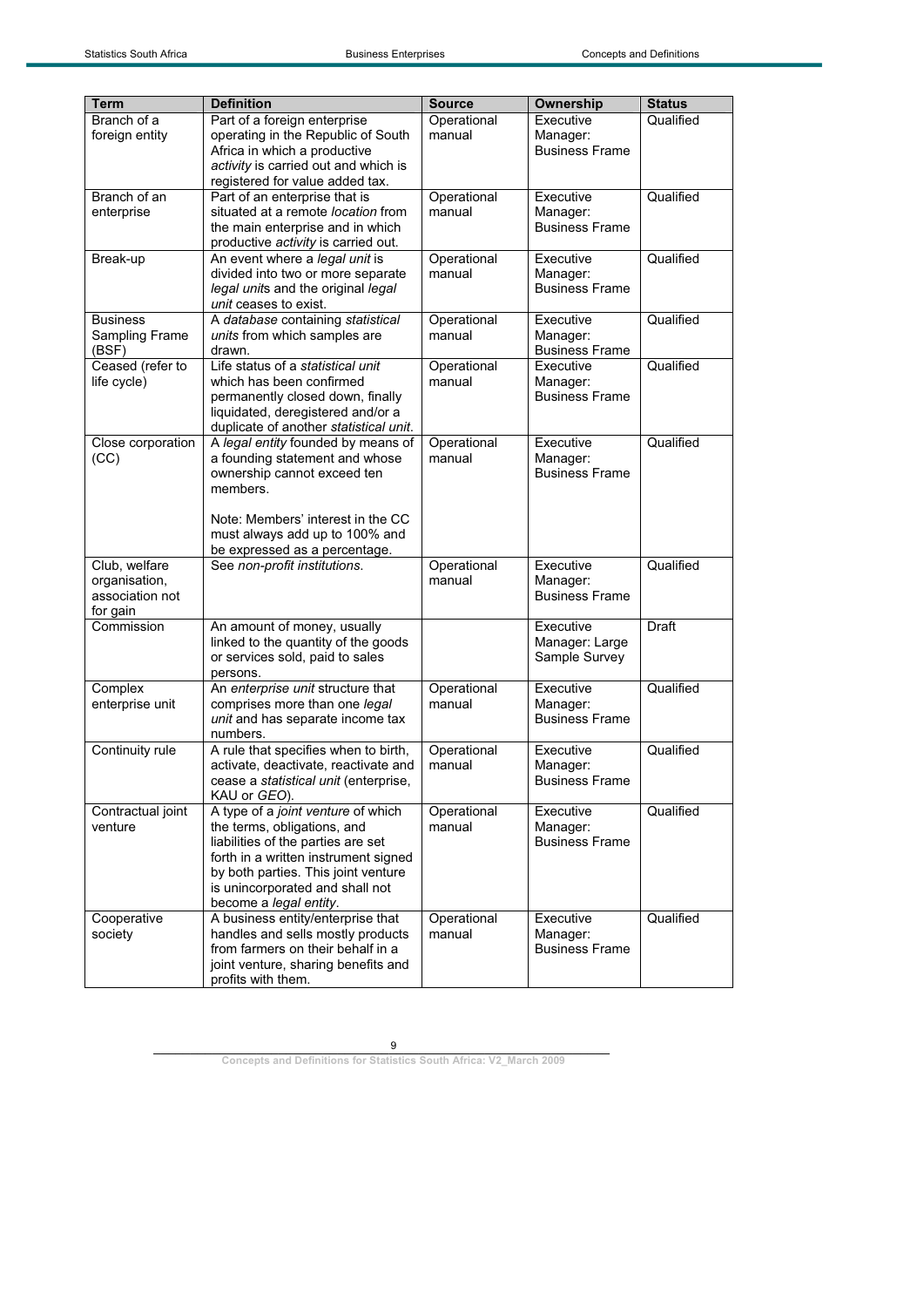| <b>Term</b>                                 | <b>Definition</b>                                                                                                                                                                                                                                                                                                                                                                                                                                                                                                                | <b>Source</b>                             | Ownership                                               | <b>Status</b> |
|---------------------------------------------|----------------------------------------------------------------------------------------------------------------------------------------------------------------------------------------------------------------------------------------------------------------------------------------------------------------------------------------------------------------------------------------------------------------------------------------------------------------------------------------------------------------------------------|-------------------------------------------|---------------------------------------------------------|---------------|
| Corporate joint<br>venture                  | A type of a joint venture in which<br>obligations, terms and liabilities<br>are set forth in a written<br>agreement, which contemplates<br>that the joint venture be<br>incorporated and become a<br>separate legal entity.                                                                                                                                                                                                                                                                                                      | Operational<br>manual                     | Executive<br>Manager:<br><b>Business Frame</b>          | Qualified     |
| Deactivated<br>enterprise                   | Life status of a statistical unit<br>which has been confirmed<br>dormant, temporarily stopped<br>trading or is under sequestration.                                                                                                                                                                                                                                                                                                                                                                                              | Operational<br>manual                     | Executive<br>Manager:<br><b>Business Frame</b>          | Qualified     |
| Delineation                                 | The process of dividing an<br>enterprise into sub-units suitable<br>for statistics.                                                                                                                                                                                                                                                                                                                                                                                                                                              | Operational<br>manual                     | Executive<br>Manager:<br><b>Business Frame</b>          | Qualified     |
| Demographic<br>event of<br>statistical unit | An event that changes the form<br>and status of a statistical unit.<br>Inclusions: Ceased, merger,<br>takeover, split-off and break-up of<br>a statistical unit.                                                                                                                                                                                                                                                                                                                                                                 | Operational<br>manual                     | Executive<br>Manager:<br><b>Business Frame</b>          | Qualified     |
| Depot                                       | A place of storage in a remote<br>location from the main enterprise.                                                                                                                                                                                                                                                                                                                                                                                                                                                             | Operational<br>manual                     | Executive<br>Manager:<br><b>Business Frame</b>          | Qualified     |
| Dormant                                     | See deactivated enterprise.                                                                                                                                                                                                                                                                                                                                                                                                                                                                                                      | Operational<br>manual                     | Executive<br>Manager:<br><b>Business Frame</b>          | Qualified     |
| E-commerce                                  | The term used when business<br>units receive orders and transact<br>the sale of goods and services<br>produced (ownership transfers) by<br>a variety of means, e.g. by<br>telephone, fax, email, TV,<br>electronic data communication<br>networks, cellular networks,<br>Internet, etc. (excluding if only<br>used for normal transactions<br>falling under any of the<br>classification sectors), which<br>includes three stages, viz. the<br>placement of the order, payment,<br>and the delivery of the goods or<br>services. | ISIC Rev 3.1                              | Executive<br>Manager:<br><b>Business Frame</b>          | Qualified     |
| Economic<br>classification                  | A measure of the nature and<br>economic effect of government<br>operations on the economy of the<br>country.                                                                                                                                                                                                                                                                                                                                                                                                                     | Stats SA Local<br>government<br>component | Executive<br>Manager:<br>Financial<br><b>Statistics</b> | Qualified     |
| Economic major<br>divisions                 | The main identifier of a specific<br>group of the economic sector of an<br>economic classification coding<br>system in which the activities that<br>the enterprise is involved in are<br>represented by a 1-digit code.                                                                                                                                                                                                                                                                                                          | SIC manual,<br>5th edition                | Executive<br>Manager:<br><b>Business Frame</b>          | Qualified     |
| Economic<br>production                      | Economic production is an activity<br>carried out under the control and<br>responsibility of an institutional<br>unit that uses inputs of labour,<br>capital, and goods and services to<br>produce outputs of goods or<br>services.                                                                                                                                                                                                                                                                                              | <b>SNA93</b>                              | Executive<br>Manager:<br><b>Business Frame</b>          | Qualified     |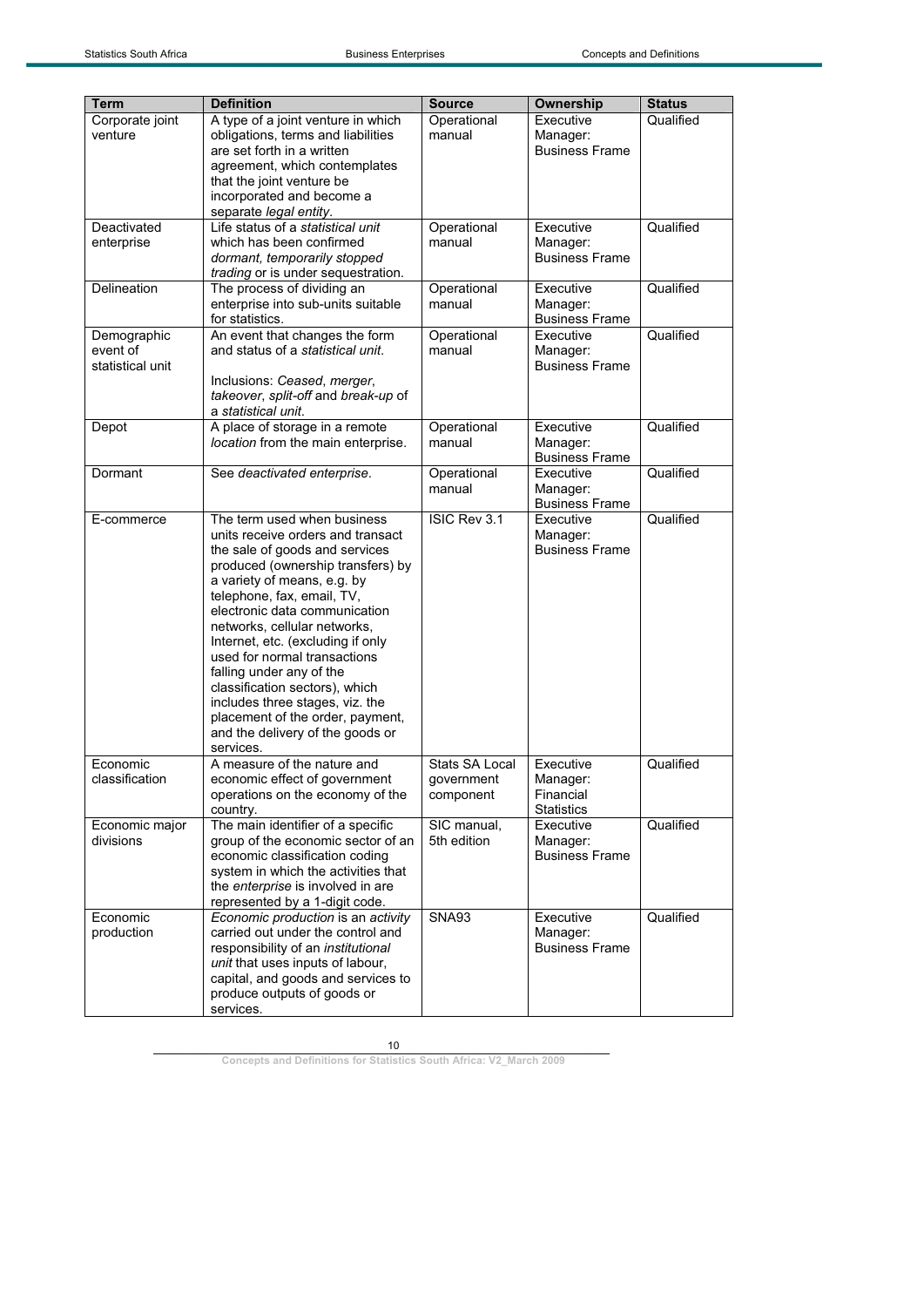| Term              | <b>Definition</b>                     | <b>Source</b>         | Ownership             | <b>Status</b> |
|-------------------|---------------------------------------|-----------------------|-----------------------|---------------|
| Economic          | The extent to which a company's       | Operational           | Executive             | Qualified     |
| significance      | activity contributes to the economy   | manual                | Manager:              |               |
|                   | and, in particular, to the industrial |                       | <b>Business Frame</b> |               |
|                   | sector to which it belongs.           |                       |                       |               |
| Enterprise        | May be a corporation (a quasi-        | <b>Stats SA Final</b> | Executive             | Draft         |
| (National         | corporate enterprise is treated as    | Social                | Manager:              |               |
| Accounts)         | if it is a corporation in the 1993    | Accounting            | National              |               |
|                   | SNA), a non-profit institution or an  | Matrix, 1998          | Accounts              |               |
|                   | unincorporated enterprise.            | (Report No. 04-       |                       |               |
|                   | Corporate enterprises and non-        | 03-02 (1998))         |                       |               |
|                   | profit institutions are complete      |                       |                       |               |
|                   | institutional units. An               |                       |                       |               |
|                   | unincorporated enterprise,            |                       |                       |               |
|                   | however, refers to an institutional   |                       |                       |               |
|                   | unit – a household or government      |                       |                       |               |
|                   | unit - only in its capacity as a      |                       |                       |               |
|                   | producer of goods and services. It    |                       |                       |               |
|                   | covers only those activities of the   |                       |                       |               |
|                   | unit which are directed towards       |                       |                       |               |
|                   | the production of goods and           |                       |                       |               |
|                   | services.                             |                       |                       |               |
| Enterprise survey | Those surveys in which                | Operational           | Executive             | Qualified     |
|                   | enterprises (or producing units       | manual                | Manager:              |               |
|                   | belonging to these enterprises)       |                       | <b>Business Frame</b> |               |
|                   | constitute the observation units      |                       |                       |               |
|                   | about which data are obtained, the    |                       |                       |               |
|                   | sampled units comprising the          |                       |                       |               |
|                   | survey frame and the reporting        |                       |                       |               |
|                   | units from which data are             |                       |                       |               |
|                   | obtained.                             |                       |                       |               |
| Enterprise        | A turnover that has manually been     | Operational           | Executive             | Qualified     |
| turnover          | updated to enterprise unit by         | manual                | Manager:              |               |
|                   | either the investigation or profiling |                       | <b>Business Frame</b> |               |
|                   | and delineation personnel.            |                       |                       |               |
| Enterprise unit   | A legal unit or the smallest          | SIC manual,           | Executive             | Qualified     |
|                   | combination of legal units that       | 5th edition           | Manager:              |               |
|                   | includes and directly controls all    |                       | <b>Business Frame</b> |               |
|                   | the functions necessary to carry      |                       |                       |               |
|                   | out its production activities and     |                       |                       |               |
|                   | provide services.                     |                       |                       |               |
|                   |                                       |                       |                       |               |
|                   | Note: It is an economic entity that   |                       |                       |               |
|                   | is capable, in its own right, to own  |                       |                       |               |
|                   | assets, incur liabilities, engage in  |                       |                       |               |
|                   | economic activities and in            |                       |                       |               |
|                   | transactions with other entities.     |                       |                       |               |
|                   | and to be involved in litigation.     |                       |                       |               |
|                   | They take decisions and actions       |                       |                       |               |
|                   | for which they are held               |                       |                       |               |
|                   | responsible and accountable for       |                       |                       |               |
|                   | by law, and they compile complete     |                       |                       |               |
|                   | sets of accounts (including profit-   |                       |                       |               |
|                   | and-loss accounts and balance         |                       |                       |               |
|                   | sheets).                              |                       |                       |               |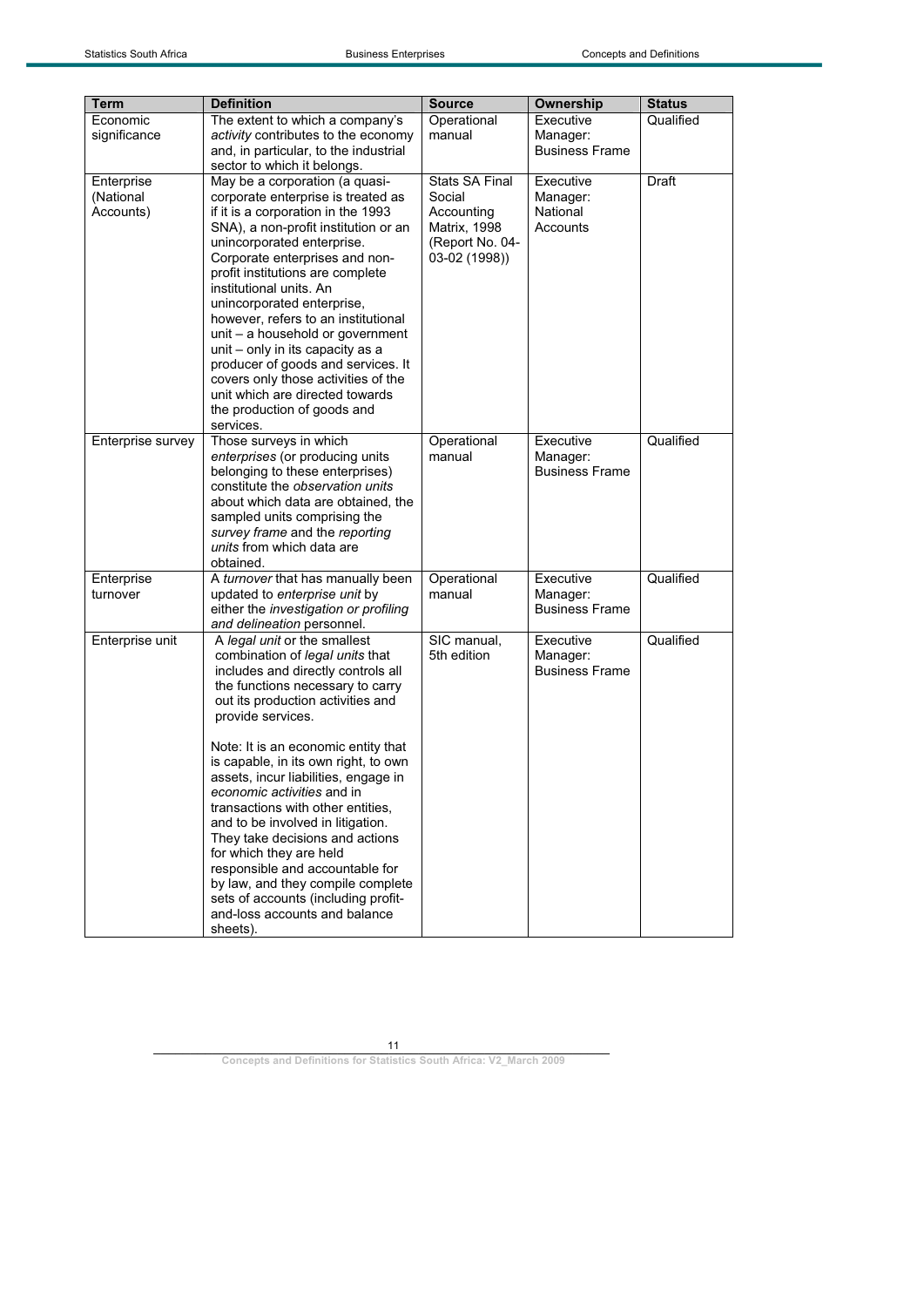| <b>Term</b>                                | <b>Definition</b>                                                                                                                                                                                                                                                                  | <b>Source</b>                                                                                     | Ownership                                                                   | <b>Status</b> |
|--------------------------------------------|------------------------------------------------------------------------------------------------------------------------------------------------------------------------------------------------------------------------------------------------------------------------------------|---------------------------------------------------------------------------------------------------|-----------------------------------------------------------------------------|---------------|
| Establishment<br>(Employment and<br>Price) | The smallest economic unit that<br>functions as a separate entity.                                                                                                                                                                                                                 | Stats SA<br>Production<br>Price Index,<br><b>July 2006</b>                                        | Executive<br>Manager:<br><b>Production Price</b><br>Index and<br>Employment | Qualified     |
| Establishment<br>(National<br>Accounts)    | An enterprise, or part of an<br>enterprise, that is situated at a<br>single location and in which only a<br>single (non-ancillary) productive<br>activity is carried out or in which<br>the principal productive activity<br>accounts for most of the value<br>added.              | <b>Stats SA Final</b><br>Social<br>Accounting<br>Matrix, 1998<br>(Report No. 04-<br>03-02 (1998)) | <b>Statistics</b><br>Executive<br>Manager:<br>National<br>Accounts          | Qualified     |
| Establishment<br>(System of<br>Registers)  | An enterprise, or part of an<br>enterprise, which is situated at a<br>single location in which only a<br>single productive activity is<br>carried out or in which the<br>principal productive activity<br>accounts for most of the value<br>added.                                 | Operational<br>manual                                                                             | Executive<br>Manager:<br><b>Business Frame</b>                              | Qualified     |
| Farming unit<br>(System of<br>Registers)   | A statistical unit on which farming<br>operations are carried out for<br>commercial purposes by any<br>person, company, close<br>corporation or other enterprise,<br>for his/her or its own account.                                                                               | Quality<br>Improvement<br>Survey manual<br>2004                                                   | Executive<br>Manager:<br><b>Business Frame</b>                              | Qualified     |
| General<br>economic<br>production          | An activity carried out under the<br>control and responsibility of an<br>institutional unit that uses inputs<br>of labour, capital goods and<br>services to produce outputs of<br>goods and services.                                                                              | <b>Business</b><br>Register<br><b>Review Report</b>                                               | Executive<br>Manager:<br><b>Business Frame</b>                              | Qualified     |
| <b>GEO</b>                                 | See geographic unit.                                                                                                                                                                                                                                                               | Operational<br>manual                                                                             |                                                                             | Qualified     |
| Geographic unit                            | A statistical unit or part of a<br>statistical unit involved in one, or<br>predominantly one, kind of activity<br>from one location, on a<br>permanent basis, having at least<br>one person employed and of<br>which the main activity can be<br>classified on a 5-digit SIC code. | SIC manual,<br>5th edition                                                                        | Executive<br>Manager:<br><b>Business Frame</b>                              | Qualified     |
| Group top<br>enterprise                    | See ultimate holding company.                                                                                                                                                                                                                                                      | Operational<br>manual                                                                             | Executive<br>Manager:<br><b>Business Frame</b>                              | Qualified     |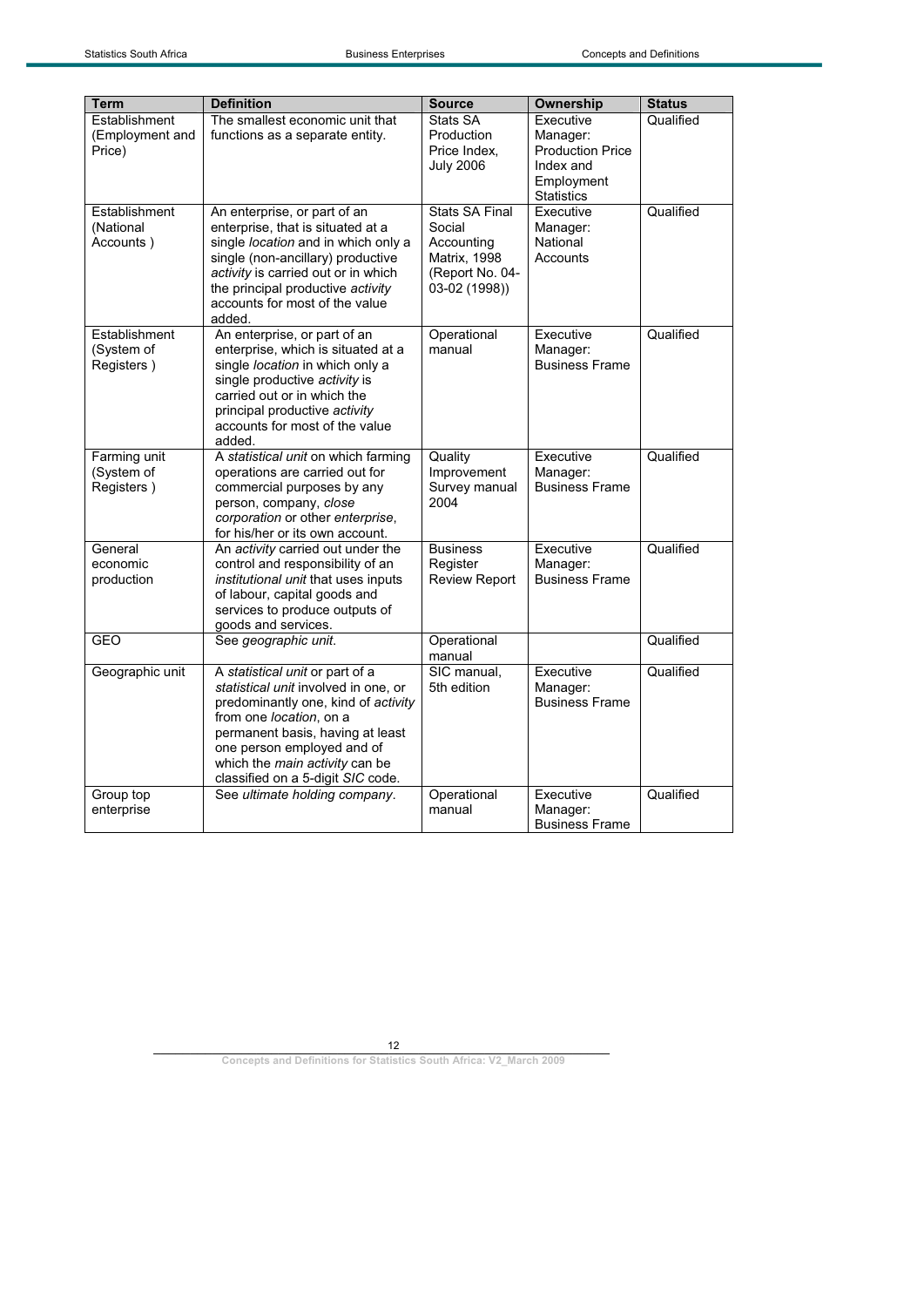| <b>Term</b>         | <b>Definition</b>                                                         | <b>Source</b> | Ownership                         | <b>Status</b> |
|---------------------|---------------------------------------------------------------------------|---------------|-----------------------------------|---------------|
| Historical rules of | A set of classification rules that                                        | SIC manual,   | Executive                         | Qualified     |
| industrial          | serve as a guideline on how to                                            | 5th edition   | Manager:                          |               |
| classification      | treat certain scenarios during the                                        |               | <b>Business Frame</b>             |               |
|                     | classification process to ensure                                          |               |                                   |               |
|                     | uniformity and comparability of                                           |               |                                   |               |
|                     | statistics on international level.                                        |               |                                   |               |
|                     | Example: Integrated activities like                                       |               |                                   |               |
|                     | the farming with grapes together                                          |               |                                   |               |
|                     | with the manufacturing of wine on                                         |               |                                   |               |
|                     | the farm by the same unit, having                                         |               |                                   |               |
|                     | no separate records or accounts                                           |               |                                   |               |
|                     | available, will apply and these will<br>be classified under wine farming. |               |                                   |               |
|                     |                                                                           |               | Executive                         | Qualified     |
| Holding company     | A company that directly or                                                | Operational   |                                   |               |
|                     | indirectly owns more than 50% or                                          | manual        | Manager:                          |               |
|                     | enough issued share capital of                                            |               | <b>Business Frame</b>             |               |
|                     | another company to secure voting                                          |               |                                   |               |
|                     | control.                                                                  |               | Executive                         |               |
| Horizontal          | A classification rule that applies                                        | SIC manual,   |                                   | Qualified     |
| integration of      | when an enterprise is engaged in                                          | 5th edition   | Manager:<br><b>Business Frame</b> |               |
| economic            | several types of activities carried                                       |               |                                   |               |
| activities          | out simultaneously, using the                                             |               |                                   |               |
|                     | same factors of production, but the                                       |               |                                   |               |
|                     | unit cannot be segregated into<br>separate statistical units.             |               |                                   |               |
|                     | Example: The manufacturing of                                             |               |                                   |               |
|                     | bakery products combined with                                             |               |                                   |               |
|                     | the manufacturing of chocolate                                            |               |                                   |               |
|                     | confectionery. The unit should be                                         |               |                                   |               |
|                     | classified to the SIC class or                                            |               |                                   |               |
|                     | subgroup with the largest share of                                        |               |                                   |               |
|                     | value added, as determined, by                                            |               |                                   |               |
|                     | using the 'top-down' method.                                              |               |                                   |               |
| Horizontal          | A combination of two or more                                              | Operational   | Executive                         | Qualified     |
| integration of      | businesses within the same group                                          | manual        | Manager:                          |               |
| enterprise unit     | company structure operating                                               |               | <b>Business Frame</b>             |               |
|                     | together on the market as one                                             |               |                                   |               |
|                     | unit.                                                                     |               |                                   |               |
| Household           | Enterprises that produce goods                                            | SNA93         | Executive                         | Qualified     |
| unincorporated      | and services for their own final                                          |               | Manager:                          |               |
| enterprises         | use.                                                                      |               | <b>Business Frame</b>             |               |
| Household           | Enterprise units that produce                                             | <b>SNA93</b>  | Executive                         | Qualified     |
| unincorporated      | goods or services for sale or                                             |               | Manager:                          |               |
| market              | barter on the market.                                                     |               | <b>Business Frame</b>             |               |
| enterprises         |                                                                           |               |                                   |               |
| Immediate parent    | See holding company.                                                      | Operational   | Executive                         | Qualified     |
|                     |                                                                           | manual        | Manager:                          |               |
|                     |                                                                           |               | <b>Business Frame</b>             |               |
| Income tax          | Tax levied on the financial income                                        |               | Executive                         | Draft         |
|                     | of a person, cooperation or other                                         |               | Manager:                          |               |
|                     | legal entity.                                                             |               | Financial                         |               |
|                     |                                                                           |               | <b>Statistics</b>                 |               |
| Income tax          | A turnover that has automatically                                         | Operational   | Executive                         | Qualified     |
| turnover            | been updated to an enterprise unit                                        | manual        | Manager:                          |               |
|                     | through the process of income tax                                         |               | <b>Business Frame</b>             |               |
|                     | downloads to the Business                                                 |               |                                   |               |
|                     | Sampling Frame.                                                           |               |                                   |               |
|                     |                                                                           |               |                                   |               |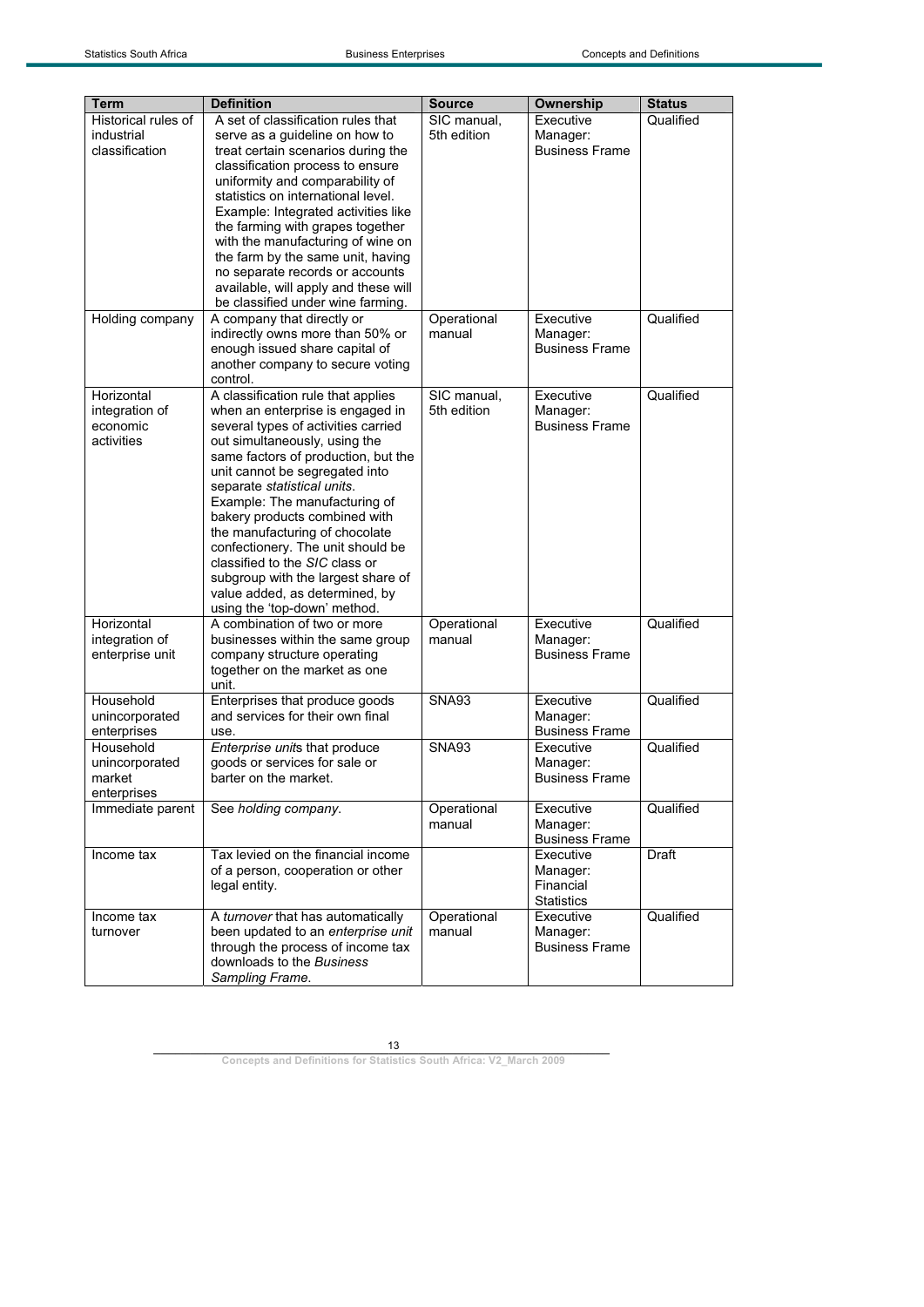| <b>Term</b>                                                                                       | <b>Definition</b>                                                                                                                                                                                                                                                                                                                                                                                                                                                                                                                                                                 | <b>Source</b>                                       | Ownership                                       | <b>Status</b> |
|---------------------------------------------------------------------------------------------------|-----------------------------------------------------------------------------------------------------------------------------------------------------------------------------------------------------------------------------------------------------------------------------------------------------------------------------------------------------------------------------------------------------------------------------------------------------------------------------------------------------------------------------------------------------------------------------------|-----------------------------------------------------|-------------------------------------------------|---------------|
| Individual<br>ownership                                                                           | See sole proprietorship.                                                                                                                                                                                                                                                                                                                                                                                                                                                                                                                                                          | Operational<br>manual                               | Executive<br>Manager:<br><b>Business Frame</b>  | Qualified     |
| Industrial activity                                                                               | An economic activity resulting in a<br>homogeneous set of products or<br>the same kind of services.                                                                                                                                                                                                                                                                                                                                                                                                                                                                               | SIC manual,<br>5th edition                          | Executive<br>Manager:<br><b>Business Frame</b>  | Qualified     |
| Industrial area                                                                                   | An area that predominantly has<br>industry as its main land use.                                                                                                                                                                                                                                                                                                                                                                                                                                                                                                                  |                                                     | Executive<br>Manager: Short-<br>term Indicators | Draft         |
| Industry (System<br>of Registers)                                                                 | The set of all production units<br>engaged primarily in the same or<br>similar kinds of productive<br>economic activities and which<br>consists of <i>legal units</i> , engaged in<br>the same or a closely related kind<br>of economic activity based mainly<br>on the principal class of goods<br>produced or services rendered.<br>See Standard Industrial<br>Classification (SIC) of all<br>Economic Activities, Fifth Edition<br>of January 1993.                                                                                                                            | SIC manual,<br>5th edition                          | Executive<br>Manager:<br><b>Business Frame</b>  | Qualified     |
| Informal sector<br>(System of<br>Registers)                                                       | A subset of household<br>unincorporated enterprises,<br>comprising those enterprises that:<br>produce at least some output for<br>the market; and are less than a<br>specified size in terms of the<br>number of persons engaged, or of<br>employees employed on a<br>continuous basis; and/or are not<br>registered under specific forms of<br>national legislation, such as<br>factories or commercial acts, tax<br>or social security laws,<br>professional groups' regulatory<br>acts, or similar acts, laws or<br>regulations established by national<br>legislative bodies. | Operational<br>manual                               | Executive<br>Manager:<br><b>Business Frame</b>  | Qualified     |
| Institutional<br>sector                                                                           | An aggregation of institutional<br>units on the basis of the type of<br>producer and depending on their<br>principal activity and function,<br>which are considered to be<br>indicative of their economic<br>behaviour.<br>Note: The SNA93 states that<br><i>institutional units are grouped</i><br>together to form institutional<br>sectors on the basis of their<br>principal functions, behaviour, and<br>objectives.                                                                                                                                                         | <b>SNA93</b>                                        | Executive<br>Manager:<br><b>Business Frame</b>  | Qualified     |
| International<br>Standard<br>Industrial<br>Classification of<br>all Economic<br>Activities (ISIC) | The United Nation's version of a<br>classification system used to<br>classify businesses according to<br>their economic activities.                                                                                                                                                                                                                                                                                                                                                                                                                                               | <b>Business</b><br><b>Register review</b><br>report | Executive<br>Manager:<br><b>Business Frame</b>  | Qualified     |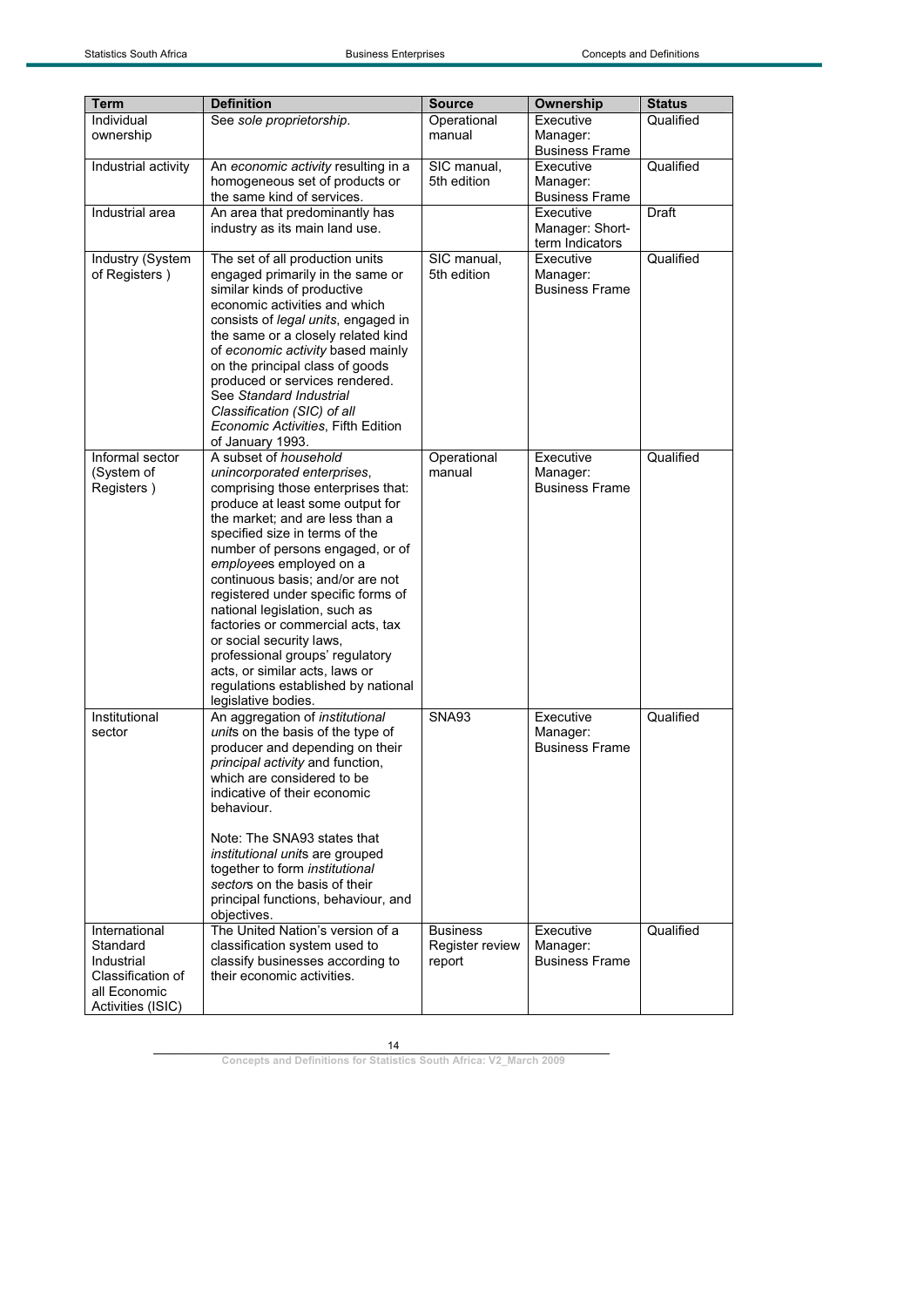$\overline{\phantom{a}}$ 

| <b>Term</b>        | <b>Definition</b>                                                    |                       |                       |               |
|--------------------|----------------------------------------------------------------------|-----------------------|-----------------------|---------------|
|                    |                                                                      | <b>Source</b>         | Ownership             | <b>Status</b> |
| Investigation      | The process of finding full<br>information on a change indicated     | Operational<br>manual | Executive<br>Manager: | Qualified     |
|                    | in an administrative source.                                         |                       | <b>Business Frame</b> |               |
| Investigation      | A standardised sheet to be                                           | Operational           | Executive             | Qualified     |
| conclusion sheet   | completed for each investigation.                                    | manual                | Manager:              |               |
|                    |                                                                      |                       | <b>Business Frame</b> |               |
| Kind-of-activity   | A statistical unit engaging in one                                   | SIC manual,           | Executive             | Qualified     |
| unit               | or predominantly one kind of                                         | 5th edition           | Manager:              |               |
|                    | economic activity without being                                      |                       | <b>Business Frame</b> |               |
|                    | restricted to a geographical                                         |                       |                       |               |
|                    | location.                                                            |                       |                       |               |
| Kind-of-activity   | A name describing the activity                                       | Operational           | Executive             | Qualified     |
| unit description   | performed and/or traded by a                                         | manual                | Manager:              |               |
| field              | particular kind-of-activity unit.                                    |                       | <b>Business Frame</b> |               |
| Kind-of-           | A statistical unit or part of a                                      | SIC manual,           | Executive             | Qualified     |
| enterprise unit    | statistical unit for which all                                       | 5th edition           | Manager:              |               |
|                    | elements of the basic industrial                                     |                       | <b>Business Frame</b> |               |
|                    | statistics can be reported.                                          |                       |                       |               |
|                    | Inclusions: Has to be large in                                       |                       |                       |               |
|                    | terms of turnover and                                                |                       |                       |               |
|                    | economically significant (equal to<br>stratum 1 to fit into Stats SA |                       |                       |               |
|                    | surveys), have activities across                                     |                       |                       |               |
|                    | more than one subgroup (on a 5-                                      |                       |                       |               |
|                    | digit level of SIC) and a set of                                     |                       |                       |               |
|                    | books/financial accounts to allow                                    |                       |                       |               |
|                    | the calculation of the operating                                     |                       |                       |               |
|                    | surplus.                                                             |                       |                       |               |
| Last update on     | A date indicator on an enterprise                                    | Operational           | Executive             | Qualified     |
| <b>BSF</b>         | unit showing when the most recent                                    | manual                | Manager:              |               |
|                    | information was updated.                                             |                       | <b>Business Frame</b> |               |
| Legal entity       | Natural or juristic person                                           | SIC manual,           | Executive             | Qualified     |
|                    | (company, close corporation,                                         | 5th edition           | Manager:              |               |
|                    | trust), whose existence is                                           |                       | <b>Business Frame</b> |               |
|                    | recognised by law or society,                                        |                       |                       |               |
|                    | independently of who owns them.                                      |                       |                       |               |
|                    |                                                                      |                       |                       |               |
|                    | Note: They can own goods or                                          |                       |                       |               |
|                    | assets, incur liabilities and enter                                  |                       |                       |               |
|                    | into contracts, may be involved in                                   |                       |                       |               |
|                    | litigations, take decisions and                                      |                       |                       |               |
|                    | actions for which they are held<br>responsible and accountable for   |                       |                       |               |
|                    | by law, they compile complete                                        |                       |                       |               |
|                    | sets of accounts (including profit-                                  |                       |                       |               |
|                    | and-loss accounts and balance                                        |                       |                       |               |
|                    | sheets) and they possess more                                        |                       |                       |               |
|                    | than 50% of the voting rights of (or                                 |                       |                       |               |
|                    | otherwise control) a business.                                       |                       |                       |               |
| Legal unit         | See legal entity.                                                    | Operational           | Executive             | Qualified     |
|                    |                                                                      | manual                | Manager:              |               |
|                    |                                                                      |                       | <b>Business Frame</b> |               |
| Life cycle         | A series of states in the life of a                                  | Operational           | Executive             | Qualified     |
| (statistical unit) | statistical unit that can take the                                   | manual                | Manager:              |               |
|                    | following values: 'birthed',                                         |                       | <b>Business Frame</b> |               |
|                    | 'activated', 'deactivated',                                          |                       |                       |               |
|                    | 'reactivated' or 'ceased'.                                           |                       |                       |               |

15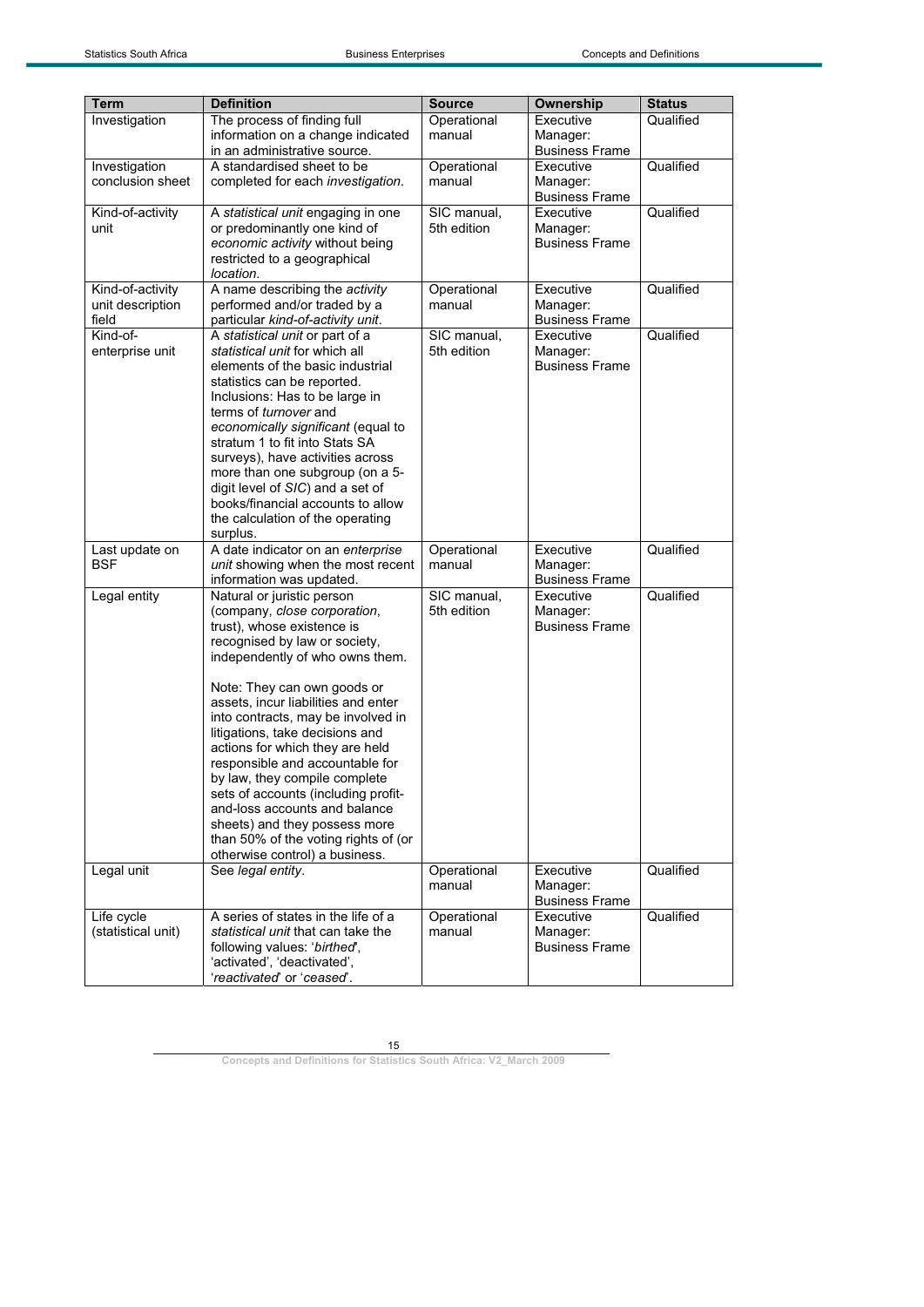| Term                                                       | <b>Definition</b>                                                                                                                                                                                                                                                                                                                                                                                                                                                                                                                   | <b>Source</b>              | Ownership                                                                | <b>Status</b> |
|------------------------------------------------------------|-------------------------------------------------------------------------------------------------------------------------------------------------------------------------------------------------------------------------------------------------------------------------------------------------------------------------------------------------------------------------------------------------------------------------------------------------------------------------------------------------------------------------------------|----------------------------|--------------------------------------------------------------------------|---------------|
| Main activity                                              | See principal activity.                                                                                                                                                                                                                                                                                                                                                                                                                                                                                                             |                            | Executive<br>Manager:<br><b>Business Frame</b>                           | Qualified     |
| Maintenance<br>procedures                                  | All the procedures carried out to<br>collect information for and update<br>of the Business Sampling Frame.                                                                                                                                                                                                                                                                                                                                                                                                                          | Operational<br>manual      | Executive<br>Manager:<br><b>Business Frame</b>                           | Qualified     |
| Merger                                                     | An event where two or more<br>businesses are joined and a new<br>business is registered. The<br>registered name of the new<br>business is different from the<br>registered name of all the original<br>businesses. The original<br>businesses are ceased.                                                                                                                                                                                                                                                                           | Operational<br>manual      | Executive<br>Manager:<br><b>Business Frame</b>                           | Qualified     |
| Multiple activities                                        | These occur when a statistical unit<br>is engaged in different kinds of<br>activities that can be classified or<br>assigned to more than one major<br>division of the Standard Industrial<br>Classification.<br>Note: The main activity must be<br>determined from the net values of<br>each activity or the gross income<br>obtained from various final<br>products produced or products<br>dealt in or services rendered, e.g.<br>an enterprise manufacturing and<br>selling its own goods and also<br>imported, purchased goods. | SIC manual,<br>5th edition | Executive<br>Manager:<br><b>Business Frame</b>                           | Qualified     |
| Multiple structure<br>statistical unit                     | A statistical unit structure that has<br>more than one kind-of-activity unit<br>and/or more than one<br>geographical unit.                                                                                                                                                                                                                                                                                                                                                                                                          | Operational<br>manual      | Executive<br>Manager:<br><b>Business Frame</b>                           | Qualified     |
| Net loss                                                   | Excess of expenditure over sales<br>revenue.                                                                                                                                                                                                                                                                                                                                                                                                                                                                                        |                            | Executive<br>Manager: Short-<br>term Indicators                          | Draft         |
| Net profit                                                 | Excess of sales revenue over the<br>cost of production.                                                                                                                                                                                                                                                                                                                                                                                                                                                                             | LCS                        | Executive<br>Manager:<br>Household<br><b>Budget</b><br><b>Statistics</b> | Qualified     |
| Non-profit<br>institution                                  | Legal or social entity created for<br>the purpose of producing goods<br>and services, which is not allowed<br>to be a source of income, profit or<br>other financial gain for the units<br>that establish, control or finance<br>it.<br>Note: These are companies<br>registered under section 21 of the<br>Companies Act.                                                                                                                                                                                                           | SNA93                      | Executive<br>Manager:<br><b>Business Frame</b>                           | Qualified     |
| Non-profit<br>institution serving<br>households<br>(NPISH) | Non-profit institution which is not<br>predominantly financed and<br>controlled by government and<br>which provides goods or services<br>to households free or at prices that<br>are not economically significant.                                                                                                                                                                                                                                                                                                                  | <b>OECD</b>                | Executive<br>Manager:<br>National<br>Accounts                            | Qualified     |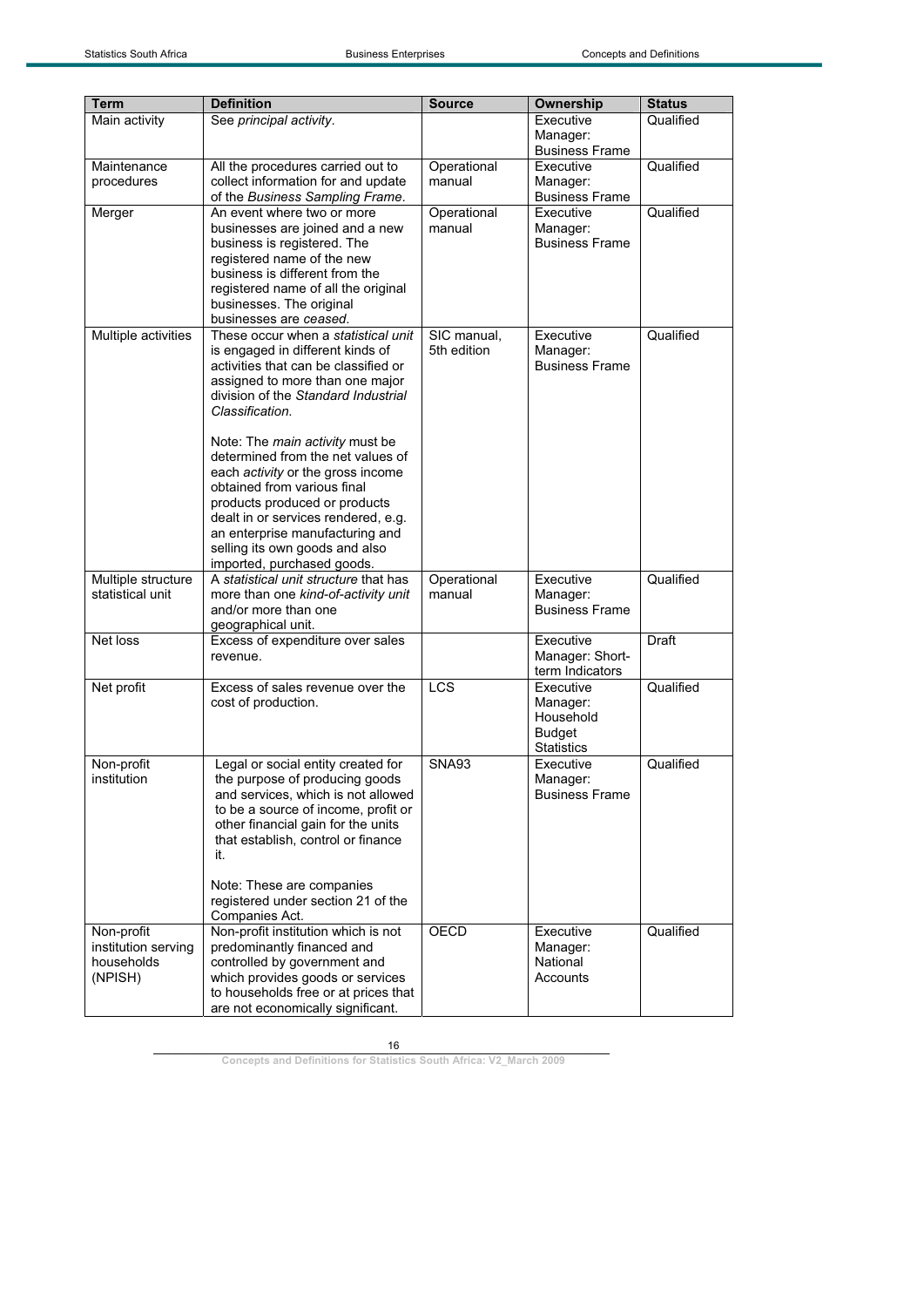| <b>Term</b>                     | <b>Definition</b>                                                                                                                                                                                                                                                                                                                                                                                                                                                                                                                                                                         | <b>Source</b>              | Ownership                                      | <b>Status</b> |
|---------------------------------|-------------------------------------------------------------------------------------------------------------------------------------------------------------------------------------------------------------------------------------------------------------------------------------------------------------------------------------------------------------------------------------------------------------------------------------------------------------------------------------------------------------------------------------------------------------------------------------------|----------------------------|------------------------------------------------|---------------|
| Originating<br>classification   | The allocation of the original<br>Standard Industrial Classification<br>activity to the enterprise in which it<br>first was engaged in, apart from<br>other multiple and associated<br>activities at one <i>location</i> .<br>Note: Although the income for the<br>original activity might not be the<br>greatest, having no separate<br>accounts available, e.g. a liquor<br>off-sales store, a bar, casino or<br>restaurant which is part of a hotel,<br>will be classified under hotel<br>activities at enterprise level and<br>also when mining and<br>manufacturing are both done at | SIC manual,<br>5th edition | Executive<br>Manager:<br><b>Business Frame</b> | Qualified     |
| Outlet                          | the mining site by the same<br>enterprise.<br>A place of business for retailing                                                                                                                                                                                                                                                                                                                                                                                                                                                                                                           |                            | Executive                                      | Draft         |
|                                 | goods/services.<br>Examples: shop, market, service<br>establishment, or other place,<br>where goods and/or services are                                                                                                                                                                                                                                                                                                                                                                                                                                                                   |                            | Manager: Large<br>Sample Survey                |               |
| Ownership type<br>(of business) | sold.<br>The manner in which a business is<br>managed and controlled.<br>Examples: Sole proprietorship,<br>partnership, corporation, business<br>trust, etc.                                                                                                                                                                                                                                                                                                                                                                                                                              | Operational<br>manual      | Executive<br>Manager:<br><b>Business Frame</b> | Qualified     |
| Partnership                     | An agreement between two or<br>more people, but not more than<br>twenty people, to start and operate<br>a business entity in which all<br>partners bear equal responsibility<br>for debts incurred, profit sharing,<br>etc.                                                                                                                                                                                                                                                                                                                                                               | Operational<br>manual      | Executive<br>Manager:<br><b>Business Frame</b> | Qualified     |
| Principal activity              | The activity of which the value<br>added/gross income exceeds that<br>of any other activity of the<br>enterprise.                                                                                                                                                                                                                                                                                                                                                                                                                                                                         | SIC manual,<br>5th edition | Executive<br>Manager:<br><b>Business Frame</b> | Qualified     |
| Priority rule                   | A rule that specifies the source<br>from which information for the BSF<br>is going to be taken, should<br>several sources be available for<br>the same piece of information.                                                                                                                                                                                                                                                                                                                                                                                                              | Operational<br>manual      | Executive<br>Manager:<br><b>Business Frame</b> | Qualified     |
| Private company                 | A company that has a minimum of<br>one and a maximum of fifty<br>shareholders, and of which the<br>name ends with the words<br>'Proprietary Limited' or '(Pty) Ltd'.                                                                                                                                                                                                                                                                                                                                                                                                                      | Operational<br>manual      | Executive<br>Manager:<br><b>Business Frame</b> | Qualified     |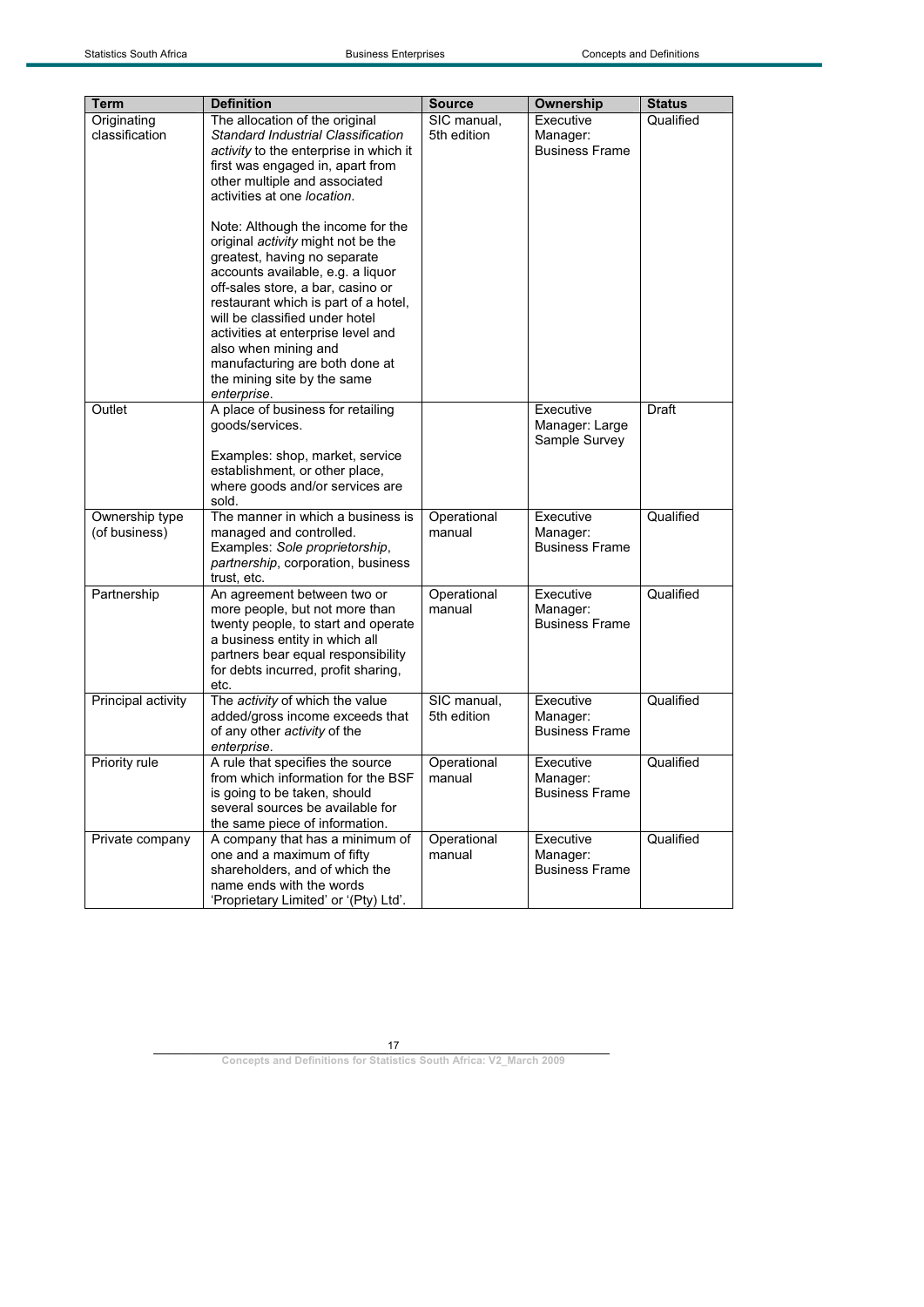| Term                                                                   | <b>Definition</b>                                                                                                                                                                                                                                                                                                                                                                                                        | <b>Source</b>              | Ownership                                      | <b>Status</b> |
|------------------------------------------------------------------------|--------------------------------------------------------------------------------------------------------------------------------------------------------------------------------------------------------------------------------------------------------------------------------------------------------------------------------------------------------------------------------------------------------------------------|----------------------------|------------------------------------------------|---------------|
| Production by<br>third parties on a<br>commission or<br>contract basis | Production done by an enterprise<br>unit on a third-party basis, on fee<br>or contract basis on behalf of the<br>enterprise hiring that party for their<br>services.                                                                                                                                                                                                                                                     | SIC manual,<br>5th edition | Executive<br>Manager:<br><b>Business Frame</b> | Qualified     |
|                                                                        | Note: The enterprises hiring the<br>third party are classified as if they<br>produce the goods themselves,<br>provided that they have<br>considerable influence on the<br>conception of the products, e.g.<br>according to their specification, or,<br>in the case of the manufacturing<br><i>industry</i> , that they own the<br>materials to be transformed. Thus<br>both parties get the same<br>classification code. |                            |                                                |               |
| Public company                                                         | A company that has issued shares<br>to the public through the stock<br>exchange (security exchange),<br>has a minimum of seven<br>shareholders and no limitation on<br>maximum shareholdings. The<br>word 'Limited' or 'Ltd' will appear<br>at the end of the company's name.                                                                                                                                            | Operational<br>manual      | Executive<br>Manager:<br><b>Business Frame</b> | Qualified     |
| Public<br>corporation                                                  | A public organisation which has a<br>substantial degree of financial<br>independence from the public<br>authority that created them. A<br>public authority (i.e. central or<br>local government) normally<br>appoints the whole of or a majority<br>of the board of management.                                                                                                                                          | Operational<br>manual      | Executive<br>Manager:<br><b>Business Frame</b> | Qualified     |
| Quasi-<br>corporation                                                  | An unincorporated enterprise that<br>operates as if it were a corporation<br>and thus must be treated as if it<br>were one.<br>Inclusions: Enterprises owned by<br>non-resident or government<br>institutional units.                                                                                                                                                                                                    | <b>SNA93</b>               | Executive<br>Manager:<br><b>Business Frame</b> | Qualified     |
| Reactivated                                                            | Life status of a statistical unit<br>which has been confirmed to<br>restart its operations.                                                                                                                                                                                                                                                                                                                              | Operational<br>manual      | Executive<br>Manager:<br><b>Business Frame</b> | Qualified     |
| Secondary<br>activity (System<br>of Registers)                         | A separate activity that sometimes<br>produces products or services for<br>third parties, but which is not the<br>principal activity of the enterprise<br>unit.                                                                                                                                                                                                                                                          | SIC manual,<br>5th edition | Executive<br>Manager:<br><b>Business Frame</b> | Qualified     |
|                                                                        | Note: The output of secondary<br>activities are consequently<br>secondary products, e.g. when a<br>company manufactures computer<br>parts for internal use and<br>incidentally sells one part on the<br>open market, then that transaction<br>is considered a secondary activity.                                                                                                                                        |                            |                                                |               |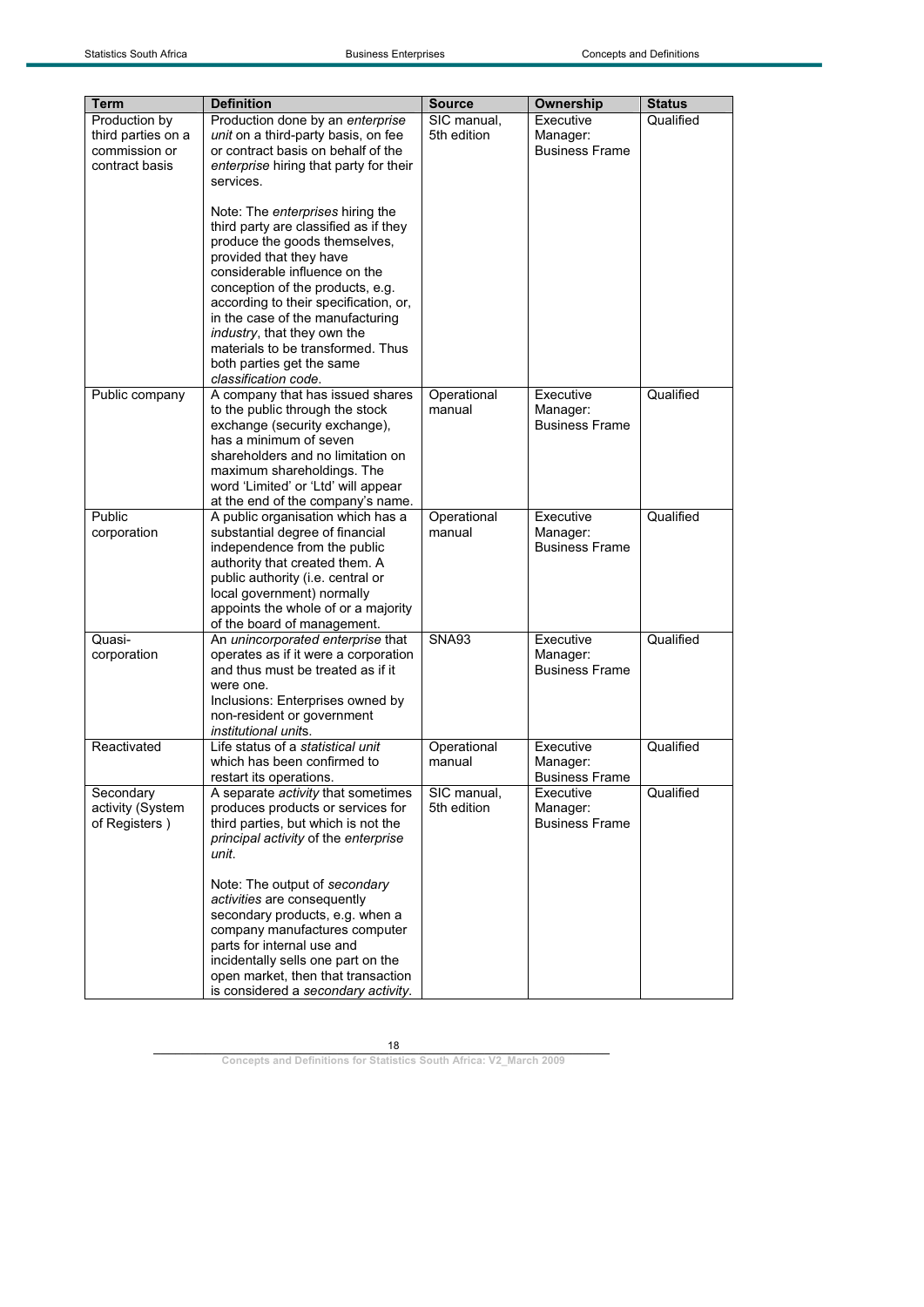| Executive<br><b>Draft</b><br>Secondary<br>The secondary industries include<br>Stats SA Gross<br>industries<br>the manufacturing, electricity,<br>Domestic<br>Manager:<br>water and construction industries.<br>National<br>Product<br>Accounts<br>Annual<br>Estimates:<br>1993-2004<br>Annual<br>estimates per<br>region: 1995-<br>2004<br>Third quarter:<br>2005<br><b>SIC</b><br>See Standard Industrial<br>SIC manual,<br>Qualified<br>Executive<br>Classification of all Economic<br>5th edition<br>Manager:<br><b>Business Frame</b><br>Activities.<br>A statistical unit structure which<br>Executive<br>Qualified<br>Single-structure<br>Operational<br>statistical unit<br>has one kind-of-activity unit and<br>manual<br>Manager:<br><b>Business Frame</b><br>one geographical unit as part of<br>the enterprise unit.<br>A size indicator that measures the<br>Operational<br>Qualified<br>Size measure of<br>Executive<br>statistical unit<br>size of a statistical unit.<br>manual<br>Manager:<br><b>Business Frame</b><br>Operational<br>Qualified<br>Sole<br>A business owned and operated<br>Executive<br>proprietorship<br>manual<br>by one individual person.<br>Manager:<br><b>Business Frame</b><br>Qualified<br>Source of update<br>An indication on an enterprise unit<br>Operational<br>Executive<br>on BSF<br>where recent updated information<br>manual<br>Manager:<br><b>Business Frame</b><br>is coming from.<br>Split-off<br>Operational<br>Qualified<br>An event where one or more parts<br>Executive<br>of a business is separated into<br>manual<br>Manager:<br>businesses of their own and the<br><b>Business Frame</b><br>original business continues to<br>operate.<br>A code indicating the economic<br>SIC manual,<br>Qualified<br>Standard<br>Executive<br>Industrial<br>activity of an industry in which the<br>5th edition<br>Manager:<br>Classification<br><b>Business Frame</b><br>enterprise is engaged using the<br>Standard Industrial Classification<br>code<br>manual.<br>Qualified<br>A South African version of a<br>SIC manual,<br>Executive<br>Standard<br>classification coding system used<br>5th edition<br>Manager:<br>Industrial<br>Classification of<br>to classify an enterprise according<br><b>Business Frame</b><br>all Economic<br>to its economic activity.<br>Activities<br>Note: It is based on the United<br>Nation's (UN) International<br>Standard Industrial Classification<br>of all Economic Activities (ISIC),<br>with a number of adaptations for<br>local conditions.<br>Statistical unit<br>A unit of observation or<br>Qualified<br>Executive<br>Operation<br>measurement for which statistical<br>manual<br>Manager:<br><b>Business Frame</b><br>data are collected or derived.<br>A combination of an enterprise<br>Executive<br>Qualified<br>Statistical unit<br>Operational<br>unit with one or more kind-of-<br>structure<br>manual<br>Manager:<br>activity unit(s) and one or more<br><b>Business Frame</b><br>geographic unit(s). | <b>Term</b> | <b>Definition</b> | <b>Source</b> | Ownership | <b>Status</b> |
|--------------------------------------------------------------------------------------------------------------------------------------------------------------------------------------------------------------------------------------------------------------------------------------------------------------------------------------------------------------------------------------------------------------------------------------------------------------------------------------------------------------------------------------------------------------------------------------------------------------------------------------------------------------------------------------------------------------------------------------------------------------------------------------------------------------------------------------------------------------------------------------------------------------------------------------------------------------------------------------------------------------------------------------------------------------------------------------------------------------------------------------------------------------------------------------------------------------------------------------------------------------------------------------------------------------------------------------------------------------------------------------------------------------------------------------------------------------------------------------------------------------------------------------------------------------------------------------------------------------------------------------------------------------------------------------------------------------------------------------------------------------------------------------------------------------------------------------------------------------------------------------------------------------------------------------------------------------------------------------------------------------------------------------------------------------------------------------------------------------------------------------------------------------------------------------------------------------------------------------------------------------------------------------------------------------------------------------------------------------------------------------------------------------------------------------------------------------------------------------------------------------------------------------------------------------------------------------------------------------------------------------------------------------------------------------------------------------------------------------------------------------------------------------------------------------------------------------------------------------------------------------------------------------------------------------------------------------------------------------------------------------------|-------------|-------------------|---------------|-----------|---------------|
|                                                                                                                                                                                                                                                                                                                                                                                                                                                                                                                                                                                                                                                                                                                                                                                                                                                                                                                                                                                                                                                                                                                                                                                                                                                                                                                                                                                                                                                                                                                                                                                                                                                                                                                                                                                                                                                                                                                                                                                                                                                                                                                                                                                                                                                                                                                                                                                                                                                                                                                                                                                                                                                                                                                                                                                                                                                                                                                                                                                                                    |             |                   |               |           |               |
|                                                                                                                                                                                                                                                                                                                                                                                                                                                                                                                                                                                                                                                                                                                                                                                                                                                                                                                                                                                                                                                                                                                                                                                                                                                                                                                                                                                                                                                                                                                                                                                                                                                                                                                                                                                                                                                                                                                                                                                                                                                                                                                                                                                                                                                                                                                                                                                                                                                                                                                                                                                                                                                                                                                                                                                                                                                                                                                                                                                                                    |             |                   |               |           |               |
|                                                                                                                                                                                                                                                                                                                                                                                                                                                                                                                                                                                                                                                                                                                                                                                                                                                                                                                                                                                                                                                                                                                                                                                                                                                                                                                                                                                                                                                                                                                                                                                                                                                                                                                                                                                                                                                                                                                                                                                                                                                                                                                                                                                                                                                                                                                                                                                                                                                                                                                                                                                                                                                                                                                                                                                                                                                                                                                                                                                                                    |             |                   |               |           |               |
|                                                                                                                                                                                                                                                                                                                                                                                                                                                                                                                                                                                                                                                                                                                                                                                                                                                                                                                                                                                                                                                                                                                                                                                                                                                                                                                                                                                                                                                                                                                                                                                                                                                                                                                                                                                                                                                                                                                                                                                                                                                                                                                                                                                                                                                                                                                                                                                                                                                                                                                                                                                                                                                                                                                                                                                                                                                                                                                                                                                                                    |             |                   |               |           |               |
|                                                                                                                                                                                                                                                                                                                                                                                                                                                                                                                                                                                                                                                                                                                                                                                                                                                                                                                                                                                                                                                                                                                                                                                                                                                                                                                                                                                                                                                                                                                                                                                                                                                                                                                                                                                                                                                                                                                                                                                                                                                                                                                                                                                                                                                                                                                                                                                                                                                                                                                                                                                                                                                                                                                                                                                                                                                                                                                                                                                                                    |             |                   |               |           |               |
|                                                                                                                                                                                                                                                                                                                                                                                                                                                                                                                                                                                                                                                                                                                                                                                                                                                                                                                                                                                                                                                                                                                                                                                                                                                                                                                                                                                                                                                                                                                                                                                                                                                                                                                                                                                                                                                                                                                                                                                                                                                                                                                                                                                                                                                                                                                                                                                                                                                                                                                                                                                                                                                                                                                                                                                                                                                                                                                                                                                                                    |             |                   |               |           |               |
|                                                                                                                                                                                                                                                                                                                                                                                                                                                                                                                                                                                                                                                                                                                                                                                                                                                                                                                                                                                                                                                                                                                                                                                                                                                                                                                                                                                                                                                                                                                                                                                                                                                                                                                                                                                                                                                                                                                                                                                                                                                                                                                                                                                                                                                                                                                                                                                                                                                                                                                                                                                                                                                                                                                                                                                                                                                                                                                                                                                                                    |             |                   |               |           |               |
|                                                                                                                                                                                                                                                                                                                                                                                                                                                                                                                                                                                                                                                                                                                                                                                                                                                                                                                                                                                                                                                                                                                                                                                                                                                                                                                                                                                                                                                                                                                                                                                                                                                                                                                                                                                                                                                                                                                                                                                                                                                                                                                                                                                                                                                                                                                                                                                                                                                                                                                                                                                                                                                                                                                                                                                                                                                                                                                                                                                                                    |             |                   |               |           |               |
|                                                                                                                                                                                                                                                                                                                                                                                                                                                                                                                                                                                                                                                                                                                                                                                                                                                                                                                                                                                                                                                                                                                                                                                                                                                                                                                                                                                                                                                                                                                                                                                                                                                                                                                                                                                                                                                                                                                                                                                                                                                                                                                                                                                                                                                                                                                                                                                                                                                                                                                                                                                                                                                                                                                                                                                                                                                                                                                                                                                                                    |             |                   |               |           |               |
|                                                                                                                                                                                                                                                                                                                                                                                                                                                                                                                                                                                                                                                                                                                                                                                                                                                                                                                                                                                                                                                                                                                                                                                                                                                                                                                                                                                                                                                                                                                                                                                                                                                                                                                                                                                                                                                                                                                                                                                                                                                                                                                                                                                                                                                                                                                                                                                                                                                                                                                                                                                                                                                                                                                                                                                                                                                                                                                                                                                                                    |             |                   |               |           |               |
|                                                                                                                                                                                                                                                                                                                                                                                                                                                                                                                                                                                                                                                                                                                                                                                                                                                                                                                                                                                                                                                                                                                                                                                                                                                                                                                                                                                                                                                                                                                                                                                                                                                                                                                                                                                                                                                                                                                                                                                                                                                                                                                                                                                                                                                                                                                                                                                                                                                                                                                                                                                                                                                                                                                                                                                                                                                                                                                                                                                                                    |             |                   |               |           |               |
|                                                                                                                                                                                                                                                                                                                                                                                                                                                                                                                                                                                                                                                                                                                                                                                                                                                                                                                                                                                                                                                                                                                                                                                                                                                                                                                                                                                                                                                                                                                                                                                                                                                                                                                                                                                                                                                                                                                                                                                                                                                                                                                                                                                                                                                                                                                                                                                                                                                                                                                                                                                                                                                                                                                                                                                                                                                                                                                                                                                                                    |             |                   |               |           |               |
|                                                                                                                                                                                                                                                                                                                                                                                                                                                                                                                                                                                                                                                                                                                                                                                                                                                                                                                                                                                                                                                                                                                                                                                                                                                                                                                                                                                                                                                                                                                                                                                                                                                                                                                                                                                                                                                                                                                                                                                                                                                                                                                                                                                                                                                                                                                                                                                                                                                                                                                                                                                                                                                                                                                                                                                                                                                                                                                                                                                                                    |             |                   |               |           |               |
|                                                                                                                                                                                                                                                                                                                                                                                                                                                                                                                                                                                                                                                                                                                                                                                                                                                                                                                                                                                                                                                                                                                                                                                                                                                                                                                                                                                                                                                                                                                                                                                                                                                                                                                                                                                                                                                                                                                                                                                                                                                                                                                                                                                                                                                                                                                                                                                                                                                                                                                                                                                                                                                                                                                                                                                                                                                                                                                                                                                                                    |             |                   |               |           |               |
|                                                                                                                                                                                                                                                                                                                                                                                                                                                                                                                                                                                                                                                                                                                                                                                                                                                                                                                                                                                                                                                                                                                                                                                                                                                                                                                                                                                                                                                                                                                                                                                                                                                                                                                                                                                                                                                                                                                                                                                                                                                                                                                                                                                                                                                                                                                                                                                                                                                                                                                                                                                                                                                                                                                                                                                                                                                                                                                                                                                                                    |             |                   |               |           |               |
|                                                                                                                                                                                                                                                                                                                                                                                                                                                                                                                                                                                                                                                                                                                                                                                                                                                                                                                                                                                                                                                                                                                                                                                                                                                                                                                                                                                                                                                                                                                                                                                                                                                                                                                                                                                                                                                                                                                                                                                                                                                                                                                                                                                                                                                                                                                                                                                                                                                                                                                                                                                                                                                                                                                                                                                                                                                                                                                                                                                                                    |             |                   |               |           |               |
|                                                                                                                                                                                                                                                                                                                                                                                                                                                                                                                                                                                                                                                                                                                                                                                                                                                                                                                                                                                                                                                                                                                                                                                                                                                                                                                                                                                                                                                                                                                                                                                                                                                                                                                                                                                                                                                                                                                                                                                                                                                                                                                                                                                                                                                                                                                                                                                                                                                                                                                                                                                                                                                                                                                                                                                                                                                                                                                                                                                                                    |             |                   |               |           |               |
|                                                                                                                                                                                                                                                                                                                                                                                                                                                                                                                                                                                                                                                                                                                                                                                                                                                                                                                                                                                                                                                                                                                                                                                                                                                                                                                                                                                                                                                                                                                                                                                                                                                                                                                                                                                                                                                                                                                                                                                                                                                                                                                                                                                                                                                                                                                                                                                                                                                                                                                                                                                                                                                                                                                                                                                                                                                                                                                                                                                                                    |             |                   |               |           |               |
|                                                                                                                                                                                                                                                                                                                                                                                                                                                                                                                                                                                                                                                                                                                                                                                                                                                                                                                                                                                                                                                                                                                                                                                                                                                                                                                                                                                                                                                                                                                                                                                                                                                                                                                                                                                                                                                                                                                                                                                                                                                                                                                                                                                                                                                                                                                                                                                                                                                                                                                                                                                                                                                                                                                                                                                                                                                                                                                                                                                                                    |             |                   |               |           |               |
|                                                                                                                                                                                                                                                                                                                                                                                                                                                                                                                                                                                                                                                                                                                                                                                                                                                                                                                                                                                                                                                                                                                                                                                                                                                                                                                                                                                                                                                                                                                                                                                                                                                                                                                                                                                                                                                                                                                                                                                                                                                                                                                                                                                                                                                                                                                                                                                                                                                                                                                                                                                                                                                                                                                                                                                                                                                                                                                                                                                                                    |             |                   |               |           |               |
|                                                                                                                                                                                                                                                                                                                                                                                                                                                                                                                                                                                                                                                                                                                                                                                                                                                                                                                                                                                                                                                                                                                                                                                                                                                                                                                                                                                                                                                                                                                                                                                                                                                                                                                                                                                                                                                                                                                                                                                                                                                                                                                                                                                                                                                                                                                                                                                                                                                                                                                                                                                                                                                                                                                                                                                                                                                                                                                                                                                                                    |             |                   |               |           |               |
|                                                                                                                                                                                                                                                                                                                                                                                                                                                                                                                                                                                                                                                                                                                                                                                                                                                                                                                                                                                                                                                                                                                                                                                                                                                                                                                                                                                                                                                                                                                                                                                                                                                                                                                                                                                                                                                                                                                                                                                                                                                                                                                                                                                                                                                                                                                                                                                                                                                                                                                                                                                                                                                                                                                                                                                                                                                                                                                                                                                                                    |             |                   |               |           |               |
|                                                                                                                                                                                                                                                                                                                                                                                                                                                                                                                                                                                                                                                                                                                                                                                                                                                                                                                                                                                                                                                                                                                                                                                                                                                                                                                                                                                                                                                                                                                                                                                                                                                                                                                                                                                                                                                                                                                                                                                                                                                                                                                                                                                                                                                                                                                                                                                                                                                                                                                                                                                                                                                                                                                                                                                                                                                                                                                                                                                                                    |             |                   |               |           |               |
|                                                                                                                                                                                                                                                                                                                                                                                                                                                                                                                                                                                                                                                                                                                                                                                                                                                                                                                                                                                                                                                                                                                                                                                                                                                                                                                                                                                                                                                                                                                                                                                                                                                                                                                                                                                                                                                                                                                                                                                                                                                                                                                                                                                                                                                                                                                                                                                                                                                                                                                                                                                                                                                                                                                                                                                                                                                                                                                                                                                                                    |             |                   |               |           |               |
|                                                                                                                                                                                                                                                                                                                                                                                                                                                                                                                                                                                                                                                                                                                                                                                                                                                                                                                                                                                                                                                                                                                                                                                                                                                                                                                                                                                                                                                                                                                                                                                                                                                                                                                                                                                                                                                                                                                                                                                                                                                                                                                                                                                                                                                                                                                                                                                                                                                                                                                                                                                                                                                                                                                                                                                                                                                                                                                                                                                                                    |             |                   |               |           |               |
|                                                                                                                                                                                                                                                                                                                                                                                                                                                                                                                                                                                                                                                                                                                                                                                                                                                                                                                                                                                                                                                                                                                                                                                                                                                                                                                                                                                                                                                                                                                                                                                                                                                                                                                                                                                                                                                                                                                                                                                                                                                                                                                                                                                                                                                                                                                                                                                                                                                                                                                                                                                                                                                                                                                                                                                                                                                                                                                                                                                                                    |             |                   |               |           |               |
|                                                                                                                                                                                                                                                                                                                                                                                                                                                                                                                                                                                                                                                                                                                                                                                                                                                                                                                                                                                                                                                                                                                                                                                                                                                                                                                                                                                                                                                                                                                                                                                                                                                                                                                                                                                                                                                                                                                                                                                                                                                                                                                                                                                                                                                                                                                                                                                                                                                                                                                                                                                                                                                                                                                                                                                                                                                                                                                                                                                                                    |             |                   |               |           |               |
|                                                                                                                                                                                                                                                                                                                                                                                                                                                                                                                                                                                                                                                                                                                                                                                                                                                                                                                                                                                                                                                                                                                                                                                                                                                                                                                                                                                                                                                                                                                                                                                                                                                                                                                                                                                                                                                                                                                                                                                                                                                                                                                                                                                                                                                                                                                                                                                                                                                                                                                                                                                                                                                                                                                                                                                                                                                                                                                                                                                                                    |             |                   |               |           |               |
|                                                                                                                                                                                                                                                                                                                                                                                                                                                                                                                                                                                                                                                                                                                                                                                                                                                                                                                                                                                                                                                                                                                                                                                                                                                                                                                                                                                                                                                                                                                                                                                                                                                                                                                                                                                                                                                                                                                                                                                                                                                                                                                                                                                                                                                                                                                                                                                                                                                                                                                                                                                                                                                                                                                                                                                                                                                                                                                                                                                                                    |             |                   |               |           |               |
|                                                                                                                                                                                                                                                                                                                                                                                                                                                                                                                                                                                                                                                                                                                                                                                                                                                                                                                                                                                                                                                                                                                                                                                                                                                                                                                                                                                                                                                                                                                                                                                                                                                                                                                                                                                                                                                                                                                                                                                                                                                                                                                                                                                                                                                                                                                                                                                                                                                                                                                                                                                                                                                                                                                                                                                                                                                                                                                                                                                                                    |             |                   |               |           |               |
|                                                                                                                                                                                                                                                                                                                                                                                                                                                                                                                                                                                                                                                                                                                                                                                                                                                                                                                                                                                                                                                                                                                                                                                                                                                                                                                                                                                                                                                                                                                                                                                                                                                                                                                                                                                                                                                                                                                                                                                                                                                                                                                                                                                                                                                                                                                                                                                                                                                                                                                                                                                                                                                                                                                                                                                                                                                                                                                                                                                                                    |             |                   |               |           |               |
|                                                                                                                                                                                                                                                                                                                                                                                                                                                                                                                                                                                                                                                                                                                                                                                                                                                                                                                                                                                                                                                                                                                                                                                                                                                                                                                                                                                                                                                                                                                                                                                                                                                                                                                                                                                                                                                                                                                                                                                                                                                                                                                                                                                                                                                                                                                                                                                                                                                                                                                                                                                                                                                                                                                                                                                                                                                                                                                                                                                                                    |             |                   |               |           |               |
|                                                                                                                                                                                                                                                                                                                                                                                                                                                                                                                                                                                                                                                                                                                                                                                                                                                                                                                                                                                                                                                                                                                                                                                                                                                                                                                                                                                                                                                                                                                                                                                                                                                                                                                                                                                                                                                                                                                                                                                                                                                                                                                                                                                                                                                                                                                                                                                                                                                                                                                                                                                                                                                                                                                                                                                                                                                                                                                                                                                                                    |             |                   |               |           |               |
|                                                                                                                                                                                                                                                                                                                                                                                                                                                                                                                                                                                                                                                                                                                                                                                                                                                                                                                                                                                                                                                                                                                                                                                                                                                                                                                                                                                                                                                                                                                                                                                                                                                                                                                                                                                                                                                                                                                                                                                                                                                                                                                                                                                                                                                                                                                                                                                                                                                                                                                                                                                                                                                                                                                                                                                                                                                                                                                                                                                                                    |             |                   |               |           |               |
|                                                                                                                                                                                                                                                                                                                                                                                                                                                                                                                                                                                                                                                                                                                                                                                                                                                                                                                                                                                                                                                                                                                                                                                                                                                                                                                                                                                                                                                                                                                                                                                                                                                                                                                                                                                                                                                                                                                                                                                                                                                                                                                                                                                                                                                                                                                                                                                                                                                                                                                                                                                                                                                                                                                                                                                                                                                                                                                                                                                                                    |             |                   |               |           |               |
|                                                                                                                                                                                                                                                                                                                                                                                                                                                                                                                                                                                                                                                                                                                                                                                                                                                                                                                                                                                                                                                                                                                                                                                                                                                                                                                                                                                                                                                                                                                                                                                                                                                                                                                                                                                                                                                                                                                                                                                                                                                                                                                                                                                                                                                                                                                                                                                                                                                                                                                                                                                                                                                                                                                                                                                                                                                                                                                                                                                                                    |             |                   |               |           |               |
|                                                                                                                                                                                                                                                                                                                                                                                                                                                                                                                                                                                                                                                                                                                                                                                                                                                                                                                                                                                                                                                                                                                                                                                                                                                                                                                                                                                                                                                                                                                                                                                                                                                                                                                                                                                                                                                                                                                                                                                                                                                                                                                                                                                                                                                                                                                                                                                                                                                                                                                                                                                                                                                                                                                                                                                                                                                                                                                                                                                                                    |             |                   |               |           |               |
|                                                                                                                                                                                                                                                                                                                                                                                                                                                                                                                                                                                                                                                                                                                                                                                                                                                                                                                                                                                                                                                                                                                                                                                                                                                                                                                                                                                                                                                                                                                                                                                                                                                                                                                                                                                                                                                                                                                                                                                                                                                                                                                                                                                                                                                                                                                                                                                                                                                                                                                                                                                                                                                                                                                                                                                                                                                                                                                                                                                                                    |             |                   |               |           |               |
|                                                                                                                                                                                                                                                                                                                                                                                                                                                                                                                                                                                                                                                                                                                                                                                                                                                                                                                                                                                                                                                                                                                                                                                                                                                                                                                                                                                                                                                                                                                                                                                                                                                                                                                                                                                                                                                                                                                                                                                                                                                                                                                                                                                                                                                                                                                                                                                                                                                                                                                                                                                                                                                                                                                                                                                                                                                                                                                                                                                                                    |             |                   |               |           |               |
|                                                                                                                                                                                                                                                                                                                                                                                                                                                                                                                                                                                                                                                                                                                                                                                                                                                                                                                                                                                                                                                                                                                                                                                                                                                                                                                                                                                                                                                                                                                                                                                                                                                                                                                                                                                                                                                                                                                                                                                                                                                                                                                                                                                                                                                                                                                                                                                                                                                                                                                                                                                                                                                                                                                                                                                                                                                                                                                                                                                                                    |             |                   |               |           |               |
|                                                                                                                                                                                                                                                                                                                                                                                                                                                                                                                                                                                                                                                                                                                                                                                                                                                                                                                                                                                                                                                                                                                                                                                                                                                                                                                                                                                                                                                                                                                                                                                                                                                                                                                                                                                                                                                                                                                                                                                                                                                                                                                                                                                                                                                                                                                                                                                                                                                                                                                                                                                                                                                                                                                                                                                                                                                                                                                                                                                                                    |             |                   |               |           |               |
|                                                                                                                                                                                                                                                                                                                                                                                                                                                                                                                                                                                                                                                                                                                                                                                                                                                                                                                                                                                                                                                                                                                                                                                                                                                                                                                                                                                                                                                                                                                                                                                                                                                                                                                                                                                                                                                                                                                                                                                                                                                                                                                                                                                                                                                                                                                                                                                                                                                                                                                                                                                                                                                                                                                                                                                                                                                                                                                                                                                                                    |             |                   |               |           |               |
|                                                                                                                                                                                                                                                                                                                                                                                                                                                                                                                                                                                                                                                                                                                                                                                                                                                                                                                                                                                                                                                                                                                                                                                                                                                                                                                                                                                                                                                                                                                                                                                                                                                                                                                                                                                                                                                                                                                                                                                                                                                                                                                                                                                                                                                                                                                                                                                                                                                                                                                                                                                                                                                                                                                                                                                                                                                                                                                                                                                                                    |             |                   |               |           |               |
|                                                                                                                                                                                                                                                                                                                                                                                                                                                                                                                                                                                                                                                                                                                                                                                                                                                                                                                                                                                                                                                                                                                                                                                                                                                                                                                                                                                                                                                                                                                                                                                                                                                                                                                                                                                                                                                                                                                                                                                                                                                                                                                                                                                                                                                                                                                                                                                                                                                                                                                                                                                                                                                                                                                                                                                                                                                                                                                                                                                                                    |             |                   |               |           |               |
|                                                                                                                                                                                                                                                                                                                                                                                                                                                                                                                                                                                                                                                                                                                                                                                                                                                                                                                                                                                                                                                                                                                                                                                                                                                                                                                                                                                                                                                                                                                                                                                                                                                                                                                                                                                                                                                                                                                                                                                                                                                                                                                                                                                                                                                                                                                                                                                                                                                                                                                                                                                                                                                                                                                                                                                                                                                                                                                                                                                                                    |             |                   |               |           |               |
|                                                                                                                                                                                                                                                                                                                                                                                                                                                                                                                                                                                                                                                                                                                                                                                                                                                                                                                                                                                                                                                                                                                                                                                                                                                                                                                                                                                                                                                                                                                                                                                                                                                                                                                                                                                                                                                                                                                                                                                                                                                                                                                                                                                                                                                                                                                                                                                                                                                                                                                                                                                                                                                                                                                                                                                                                                                                                                                                                                                                                    |             |                   |               |           |               |
|                                                                                                                                                                                                                                                                                                                                                                                                                                                                                                                                                                                                                                                                                                                                                                                                                                                                                                                                                                                                                                                                                                                                                                                                                                                                                                                                                                                                                                                                                                                                                                                                                                                                                                                                                                                                                                                                                                                                                                                                                                                                                                                                                                                                                                                                                                                                                                                                                                                                                                                                                                                                                                                                                                                                                                                                                                                                                                                                                                                                                    |             |                   |               |           |               |
|                                                                                                                                                                                                                                                                                                                                                                                                                                                                                                                                                                                                                                                                                                                                                                                                                                                                                                                                                                                                                                                                                                                                                                                                                                                                                                                                                                                                                                                                                                                                                                                                                                                                                                                                                                                                                                                                                                                                                                                                                                                                                                                                                                                                                                                                                                                                                                                                                                                                                                                                                                                                                                                                                                                                                                                                                                                                                                                                                                                                                    |             |                   |               |           |               |
|                                                                                                                                                                                                                                                                                                                                                                                                                                                                                                                                                                                                                                                                                                                                                                                                                                                                                                                                                                                                                                                                                                                                                                                                                                                                                                                                                                                                                                                                                                                                                                                                                                                                                                                                                                                                                                                                                                                                                                                                                                                                                                                                                                                                                                                                                                                                                                                                                                                                                                                                                                                                                                                                                                                                                                                                                                                                                                                                                                                                                    |             |                   |               |           |               |
|                                                                                                                                                                                                                                                                                                                                                                                                                                                                                                                                                                                                                                                                                                                                                                                                                                                                                                                                                                                                                                                                                                                                                                                                                                                                                                                                                                                                                                                                                                                                                                                                                                                                                                                                                                                                                                                                                                                                                                                                                                                                                                                                                                                                                                                                                                                                                                                                                                                                                                                                                                                                                                                                                                                                                                                                                                                                                                                                                                                                                    |             |                   |               |           |               |
|                                                                                                                                                                                                                                                                                                                                                                                                                                                                                                                                                                                                                                                                                                                                                                                                                                                                                                                                                                                                                                                                                                                                                                                                                                                                                                                                                                                                                                                                                                                                                                                                                                                                                                                                                                                                                                                                                                                                                                                                                                                                                                                                                                                                                                                                                                                                                                                                                                                                                                                                                                                                                                                                                                                                                                                                                                                                                                                                                                                                                    |             |                   |               |           |               |
|                                                                                                                                                                                                                                                                                                                                                                                                                                                                                                                                                                                                                                                                                                                                                                                                                                                                                                                                                                                                                                                                                                                                                                                                                                                                                                                                                                                                                                                                                                                                                                                                                                                                                                                                                                                                                                                                                                                                                                                                                                                                                                                                                                                                                                                                                                                                                                                                                                                                                                                                                                                                                                                                                                                                                                                                                                                                                                                                                                                                                    |             |                   |               |           |               |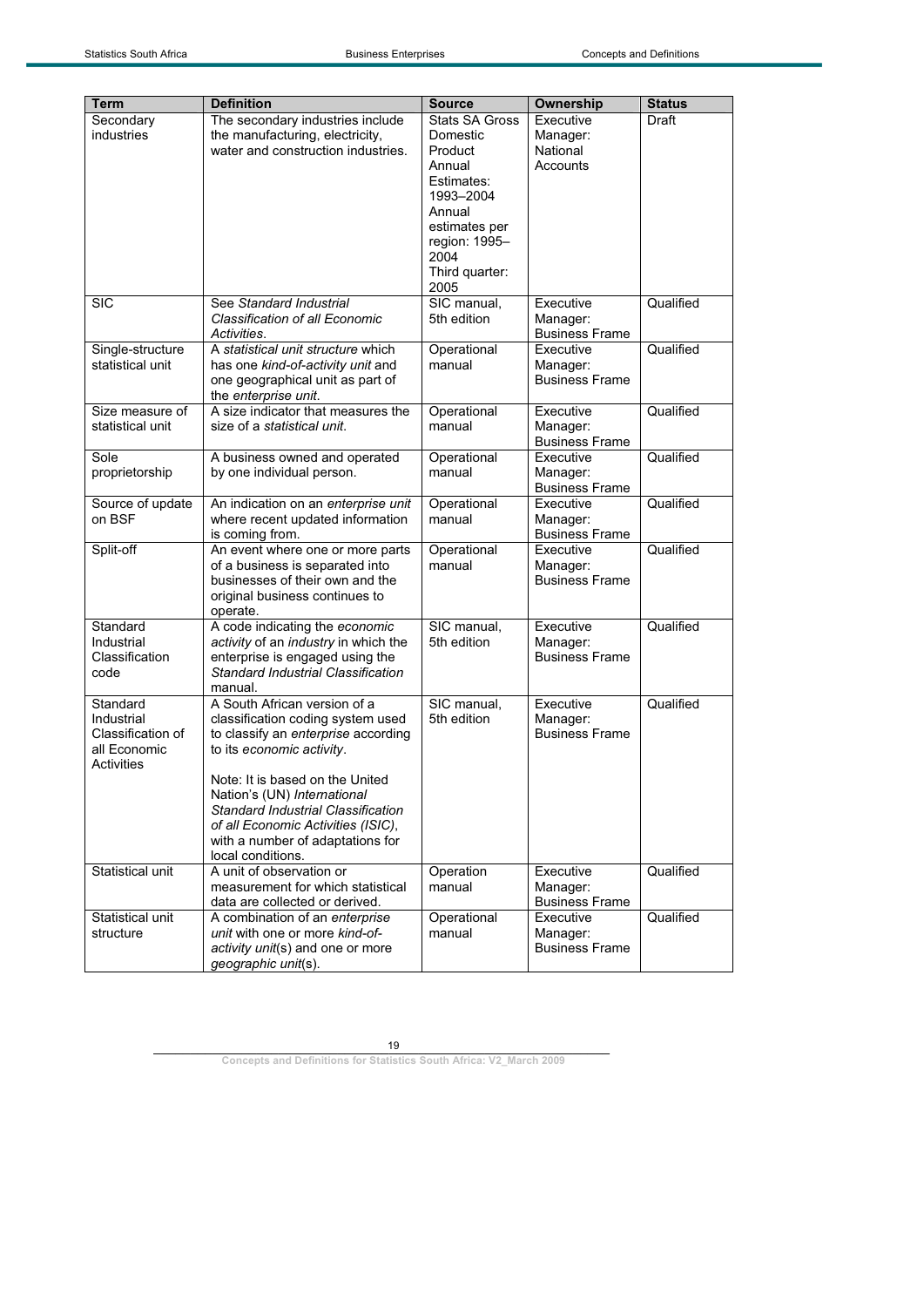| <b>Term</b>                          | <b>Definition</b>                                                                                                                                                                                                                                                                                    | <b>Source</b>                                                                                                                                                   | <b>Ownership</b>                               | <b>Status</b> |
|--------------------------------------|------------------------------------------------------------------------------------------------------------------------------------------------------------------------------------------------------------------------------------------------------------------------------------------------------|-----------------------------------------------------------------------------------------------------------------------------------------------------------------|------------------------------------------------|---------------|
| Subsidiary                           | A company that is controlled by<br>another company by having more<br>than half the voting power, or by<br>owning more than half the issued<br>share capital of the company.                                                                                                                          | Operational<br>manual                                                                                                                                           | Executive<br>Manager:<br><b>Business Frame</b> | Qualified     |
| Takeover                             | An event where one or more<br>business(es) is/are absorbed by<br>another existing business, no new<br>business is created and the<br>business(es) taken over is/are<br>ceased or deactivated.                                                                                                        | Operational<br>manual                                                                                                                                           | Executive<br>Manager:<br><b>Business Frame</b> | Qualified     |
| <b>Tax link</b>                      | A link between the Business<br>Sampling Frame and SARS<br>databases through the use of tax<br>or VAT and enterprise numbers.                                                                                                                                                                         | Operational<br>manual                                                                                                                                           | Executive<br>Manager:<br><b>Business Frame</b> | Qualified     |
| Tertiary<br>industries               | Include wholesale, retail and<br>motor trade; catering and<br>accommodation, transport,<br>storage and communication,<br>finance, real estate and business<br>services, community, social and<br>personal services, general<br>government services, and other<br>producers.                          | <b>Stats SA Gross</b><br>Domestic<br>Product<br>Annual<br>estimates:<br>1993-2004<br>Annual<br>estimates per<br>region: 1995-<br>2004<br>Third quarter:<br>2005 | Executive<br>Manager:<br>National<br>Accounts  | <b>Draft</b>  |
| <b>Total quality</b><br>management   | A methodology that is based and<br>focuses on prevention rather than<br>correction, processes rather than<br>only end products, user needs<br>rather than product properties,<br>everybody's involvement, facts<br>rather than assumptions and<br>continuous rather than occasional<br>improvements. | Operational<br>manual                                                                                                                                           | Executive<br>Manager:<br><b>Business Frame</b> | Qualified     |
| Trading name                         | A name used by businesses to sell<br>their goods and/or services to their<br>customers.                                                                                                                                                                                                              | Operational<br>manual                                                                                                                                           | Executive<br>Manager:<br><b>Business Frame</b> | Qualified     |
| Turnover<br>(System of<br>Registers) | The total amount received for<br>goods sold and services rendered<br>for the financial year.                                                                                                                                                                                                         | Operational<br>manual                                                                                                                                           | Executive<br>Manager:<br><b>Business Frame</b> | Qualified     |
| <b>Ultimate holding</b><br>company   | A holding company that controls<br>other holding companies and/or<br>subsidiaries and no company has<br>control over it.                                                                                                                                                                             | Operational<br>manual                                                                                                                                           | Executive<br>Manager:<br><b>Business Frame</b> | Qualified     |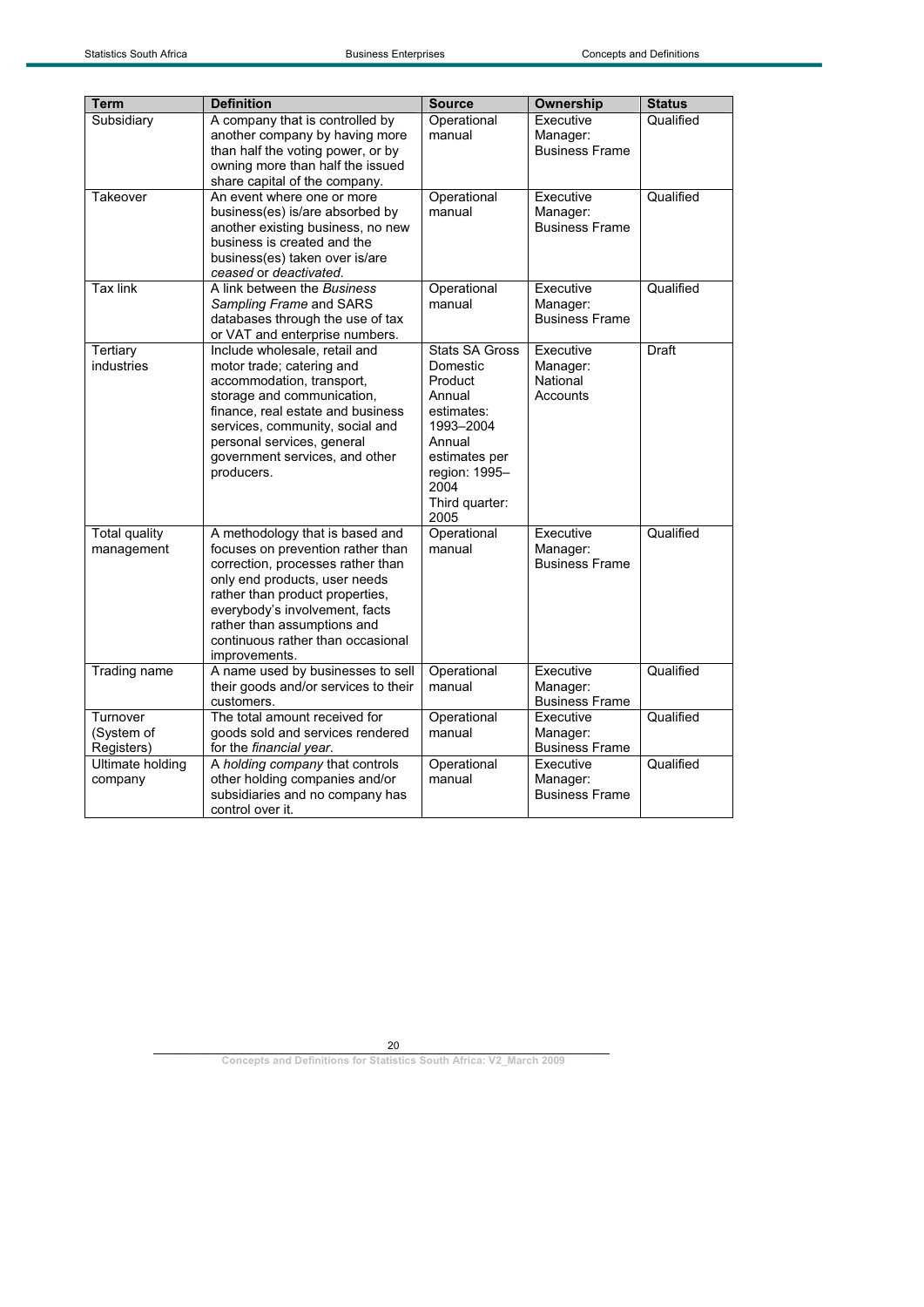| <b>Term</b>                                          | <b>Definition</b>                                                                                                                                                                                                                                                                                                                                                                                                                                                                                                                                                                                                                        | <b>Source</b>              | Ownership                                      | <b>Status</b> |
|------------------------------------------------------|------------------------------------------------------------------------------------------------------------------------------------------------------------------------------------------------------------------------------------------------------------------------------------------------------------------------------------------------------------------------------------------------------------------------------------------------------------------------------------------------------------------------------------------------------------------------------------------------------------------------------------------|----------------------------|------------------------------------------------|---------------|
| Unincorporated<br>enterprise                         | A producer unit which is not<br>incorporated as a legal entity<br>separate from the owner<br>(household, government or foreign<br>resident); the fixed and other<br>assets used in unincorporated<br>enterprises do not belong to the<br>enterprises but to their owners; the<br>enterprises as such cannot<br>engage in transactions with other<br>economic units nor can they enter<br>into contractual relationships with<br>other units nor incur liabilities on<br>their own behalf; in addition, their<br>owners are personally liable,<br>without limit, for any debts or<br>obligations incurred in the course<br>of production. | <b>SNA93</b>               | Executive<br>Manager:<br><b>Business Frame</b> | Draft         |
| VAT auto-update                                      | It indicates that a particular<br>statistical unit is updated<br>automatically from an<br>administrative VAT data source.                                                                                                                                                                                                                                                                                                                                                                                                                                                                                                                | Operational<br>manual      | Executive<br>Manager:<br><b>Business Frame</b> | Qualified     |
| VAT turnover                                         | A turnover that has automatically<br>been updated to an enterprise unit<br>through the process of monthly<br>VAT downloads to the Business<br>Sampling Frame.                                                                                                                                                                                                                                                                                                                                                                                                                                                                            | Operational<br>manual      | Executive<br>Manager:<br><b>Business Frame</b> | Qualified     |
| Vertical<br>integration of<br>economic<br>activities | Occurs when the different stages<br>of production are carried out in<br>succession by the same unit and<br>where the output of one process<br>serves as input to the next.<br>Example: Tree felling combined<br>with sawmilling, with regard to the<br>classification; cognisance is taken<br>of the nature of the final product.                                                                                                                                                                                                                                                                                                        | SIC manual.<br>5th edition | Executive<br>Manager:<br><b>Business Frame</b> | Qualified     |
| Vertical<br>integration of<br>enterprise unit        | A combination of enterprise units<br>that are operating in such a way<br>that the production of one<br>enterprise is consumed totally by<br>another company(s) within the<br>same group company structure.                                                                                                                                                                                                                                                                                                                                                                                                                               | Operational<br>manual      | Executive<br>Manager:<br><b>Business Frame</b> | Qualified     |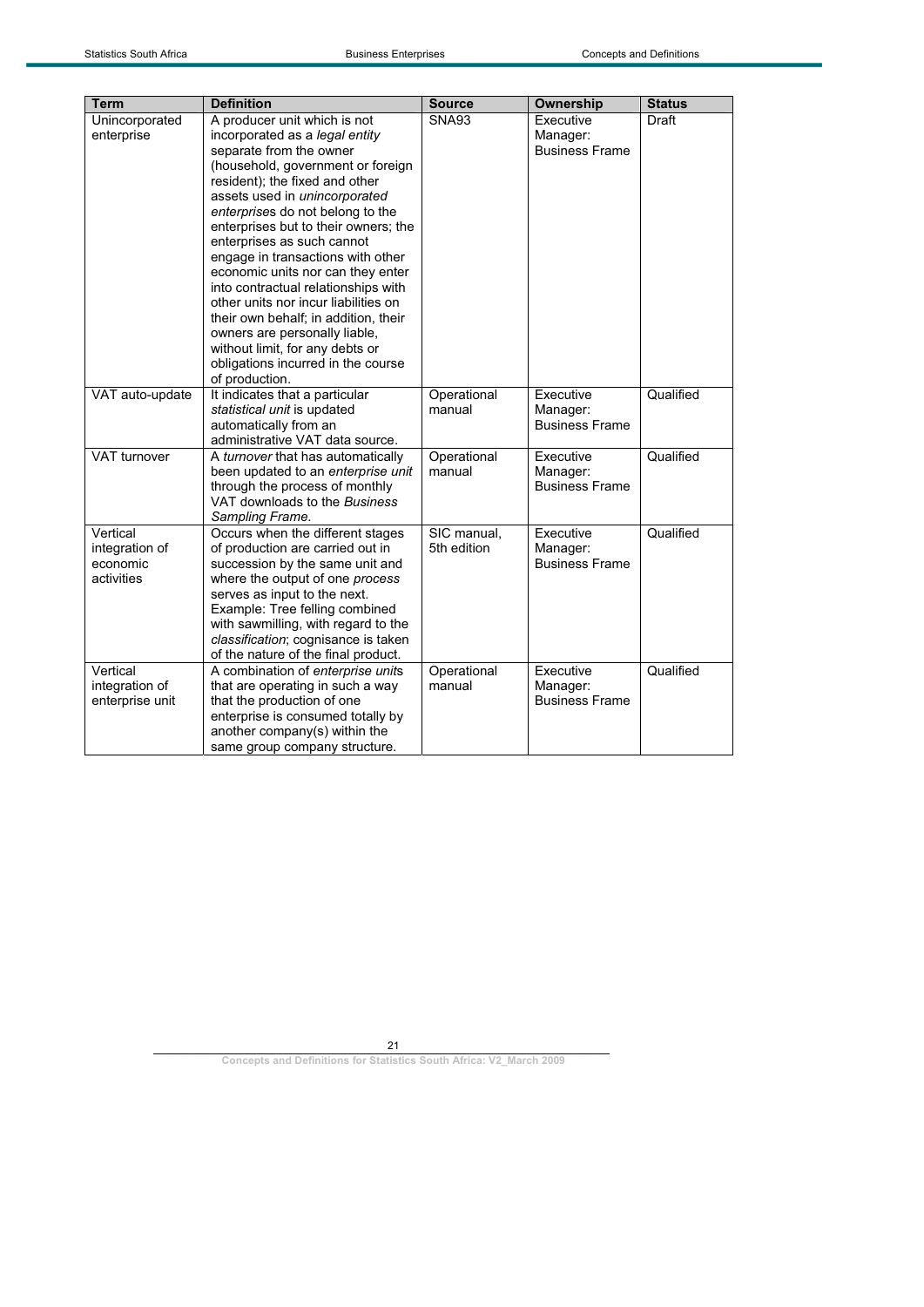## **Construction**

| Term                           | <b>Definition</b>                                                    | <b>Source</b>                     | <b>Ownership</b>             | <b>Status</b> |
|--------------------------------|----------------------------------------------------------------------|-----------------------------------|------------------------------|---------------|
| Additions and                  | Extensions to existing buildings as                                  | Stats SA                          | Executive                    | Qualified     |
| alterations                    | well as internal and external                                        | Selected                          | Manager: Short-              |               |
|                                | alterations of existing buildings.                                   | building                          | term Indicators              |               |
|                                |                                                                      | statistics of the                 |                              |               |
|                                |                                                                      | private sector                    |                              |               |
|                                |                                                                      | as reported by                    |                              |               |
|                                |                                                                      | local                             |                              |               |
|                                |                                                                      | government                        |                              |               |
|                                |                                                                      | institutions,<br><b>July 2005</b> |                              |               |
| <b>Block of flats</b>          | A structure, usually multi-storey,                                   | Stats SA                          | Executive                    | Qualified     |
|                                | consisting of a number of                                            | Census 2001                       | Manager: Social              |               |
|                                | dwellings sharing the same                                           | Concepts and                      | <b>Statistics</b>            |               |
|                                | residential address, and usually                                     | Definitions                       |                              |               |
|                                | sharing a common entrance, foyer                                     | manual                            |                              |               |
|                                | or staircase. See flat.                                              |                                   |                              |               |
| <b>Building</b>                | Built structure with a roof and                                      | <b>Collins Concise</b>            | Executive                    | Qualified     |
|                                | walls.                                                               | Dictionary 3rd                    | Manager: Social              |               |
|                                |                                                                      | ed., 1992                         | <b>Statistics</b>            |               |
| Camp                           | Premises originally intended for                                     | <b>UBOS</b>                       | Executive                    | Qualified     |
|                                | the temporary accommodation of                                       |                                   | Manager: Social              |               |
|                                | persons with common activities or<br>interests, e.g. military camps, |                                   | <b>Statistics</b>            |               |
|                                | refugee camps and camps                                              |                                   |                              |               |
|                                | established for the housing of                                       |                                   |                              |               |
|                                | workers in mining, agriculture,                                      |                                   |                              |               |
|                                | public works or other types of                                       |                                   |                              |               |
|                                | enterprises.                                                         |                                   |                              |               |
| Cluster house                  | A freestanding property/house in a                                   | <b>GHS</b>                        | Executive                    | <b>Draft</b>  |
|                                | complex with a common boundary                                       |                                   | Manager: Social              |               |
|                                | wall, but not sharing dwelling                                       |                                   | <b>Statistics</b>            |               |
|                                | walls.                                                               |                                   |                              |               |
| Collective living<br>quarters/ | 1) Structurally separate and<br>independent places of abode          | 1) Adapted<br>from OECD,          | Executive<br>Manager: Social | Qualified     |
| communal living                | intended for habitation by large                                     | Principles and                    | <b>Statistics</b>            |               |
| quarters                       | groups of individuals or several                                     | Recommendati                      |                              |               |
|                                | households. Such quarters usually                                    | ons for                           |                              |               |
|                                | have certain common facilities,                                      | Population and                    |                              |               |
|                                | such as cooking and ablution                                         | Housing                           |                              |               |
|                                | facilities, lounges or dormitories,                                  | Censuses.                         |                              |               |
|                                | which are shared by the                                              | Revision 1.                       |                              |               |
|                                | occupants. Collective living                                         | United Nations.                   |                              |               |
|                                | quarters may be further classified                                   | New York,                         |                              |               |
|                                | into hotels, rooming houses and                                      | 1998, Series                      |                              |               |
|                                | other lodging houses, institutions                                   | M, No. 67,                        |                              |               |
|                                | and camps.                                                           | Rev. 1, para.<br>2.355.           |                              |               |
|                                | 2) Living quarters where certain                                     |                                   |                              |               |
|                                | facilities are shared by groups of                                   | 2) Stats SA                       |                              |               |
|                                | individuals or households. They                                      | Census 2001                       |                              |               |
|                                | can be divided into: (a) hotels,                                     | Concepts and                      |                              |               |
|                                | motels, guest houses, etc.; (b)<br>workers' hostels and student      | <b>Definitions</b>                |                              |               |
|                                | residences; and (c) institutions.                                    |                                   |                              |               |
|                                |                                                                      |                                   |                              |               |

22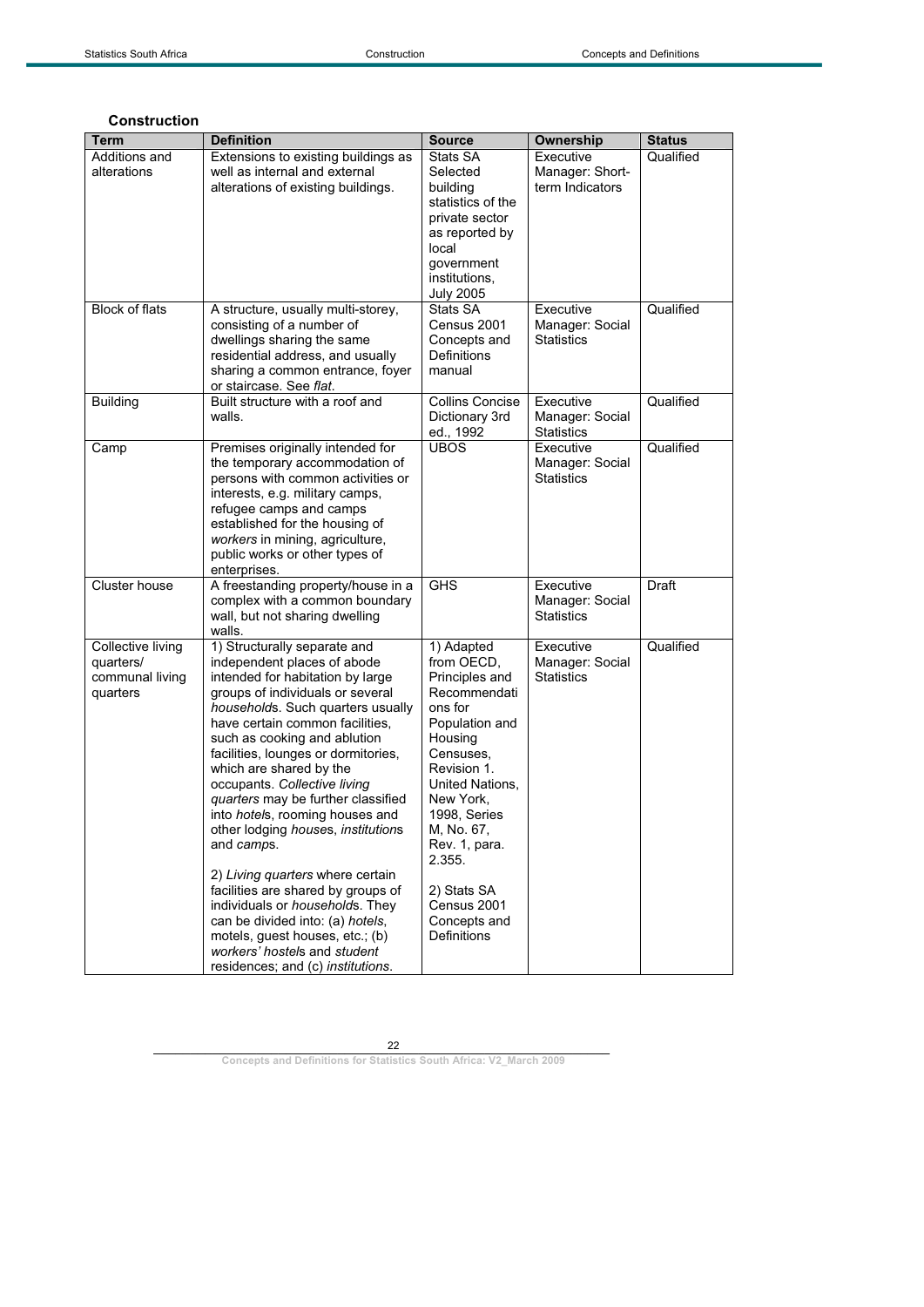| Term              | <b>Definition</b>                                                            | <b>Source</b>                         | Ownership                            | <b>Status</b> |
|-------------------|------------------------------------------------------------------------------|---------------------------------------|--------------------------------------|---------------|
| Communal living   | Rooms that are used by several                                               | <b>GHS</b>                            | Executive                            | Draft         |
| rooms             | members of the household for                                                 |                                       | Manager: Social                      |               |
|                   | common purposes or activities,                                               |                                       | <b>Statistics</b>                    |               |
|                   | e.g. eating, watching television or                                          |                                       |                                      |               |
|                   | movies, sitting, etc.                                                        |                                       |                                      |               |
| Consumer unit     | An entity to which the service                                               | <b>GHS</b>                            | Executive                            | Draft         |
| (for household)   | is/would be delivered, and which                                             |                                       | Manager: Social                      |               |
|                   | receives one bill if the service is                                          |                                       | <b>Statistics</b>                    |               |
|                   | billed; alternatively known as a                                             |                                       |                                      |               |
| Converted hostel  | delivery point.<br>Hostel where the accommodation                            | Stats SA                              | Executive                            | Qualified     |
|                   | has been converted into self-                                                | Social                                | Manager: Social                      |               |
|                   | contained units for <i>households</i> .                                      | <b>Statistics</b>                     | <b>Statistics</b>                    |               |
|                   | See workers' hostel.                                                         |                                       |                                      |               |
|                   |                                                                              |                                       |                                      |               |
| Demolished        | A dwelling that has been                                                     | Stats SA                              | Executive                            | Draft         |
| dwelling          | destroyed.                                                                   | Census 2001                           | Manager:                             |               |
|                   |                                                                              | Concepts and                          | Population                           |               |
| Domestic          |                                                                              | Definitions<br><b>Stats SA Social</b> | <b>Statistics</b><br>Executive       | Qualified     |
| worker's quarters | Physical structure on the same<br>erf/plot as main property intended         | <b>Statistics</b>                     | Manager: Social                      |               |
|                   | as living quarters for a domestic                                            |                                       | <b>Statistics</b>                    |               |
|                   | worker.                                                                      |                                       |                                      |               |
| Dwelling under    | A dwelling unit that has not been                                            | Stats SA                              | Executive                            | Draft         |
| construction      | built completely.                                                            | Census 2001                           | Manager:                             |               |
|                   |                                                                              | Concepts and                          | Population                           |               |
|                   |                                                                              | <b>Definitions</b>                    | <b>Statistics</b>                    |               |
| Dwelling, house   | A freestanding, complete structure                                           | Selected                              | Executive                            | Retired       |
|                   | on a separate stand or a self-                                               | building<br>statistics of the         | Manager:<br>Financial                |               |
|                   | contained dwelling unit, granny<br>flat, outbuildings and garages, on        | private sector                        | <b>Statistics</b>                    |               |
|                   | the same premises as an existing                                             | as reported by                        |                                      |               |
|                   | residence.                                                                   | local                                 |                                      |               |
|                   |                                                                              | government                            |                                      |               |
|                   |                                                                              | institutions,                         |                                      |               |
|                   |                                                                              | <b>July 2005</b>                      |                                      |               |
| Flat              | A dwelling, usually on one floor,                                            | Stats SA                              | Executive                            | Qualified     |
|                   | with at least one wall shared with                                           | Census 2001                           | Manager: Social<br><b>Statistics</b> |               |
|                   | another such dwelling, within a<br>block of flats. Synonym is                | Concepts and<br>Definitions           |                                      |               |
|                   | apartment. See also block of flats.                                          |                                       |                                      |               |
| Hostel            | A collective form of                                                         | Stats SA                              | Executive                            | Qualified     |
|                   | accommodation for workers or                                                 | Census 2001                           | Manager: Social                      |               |
|                   | students, but not including                                                  | Concepts and                          | Statistics                           |               |
|                   | boarding school hostels. See                                                 | definitions                           |                                      |               |
|                   | workers' hostel.                                                             |                                       |                                      |               |
| Hotel             | An establishment providing                                                   | Stats SA                              | Executive                            | Qualified     |
|                   | accommodation and meals for                                                  | Census 2001                           | Manager: Social                      |               |
|                   | pay. See collective living quarters,<br>tourist hotel and residential hotel. | Concepts and<br>Definitions           | <b>Statistics</b>                    |               |
| House             | A freestanding dwelling.                                                     | Stats SA                              | Executive                            | Qualified     |
|                   |                                                                              | Census 2001                           | Manager: Social                      |               |
|                   |                                                                              | Concepts and                          | <b>Statistics</b>                    |               |
|                   |                                                                              | Definitions                           |                                      |               |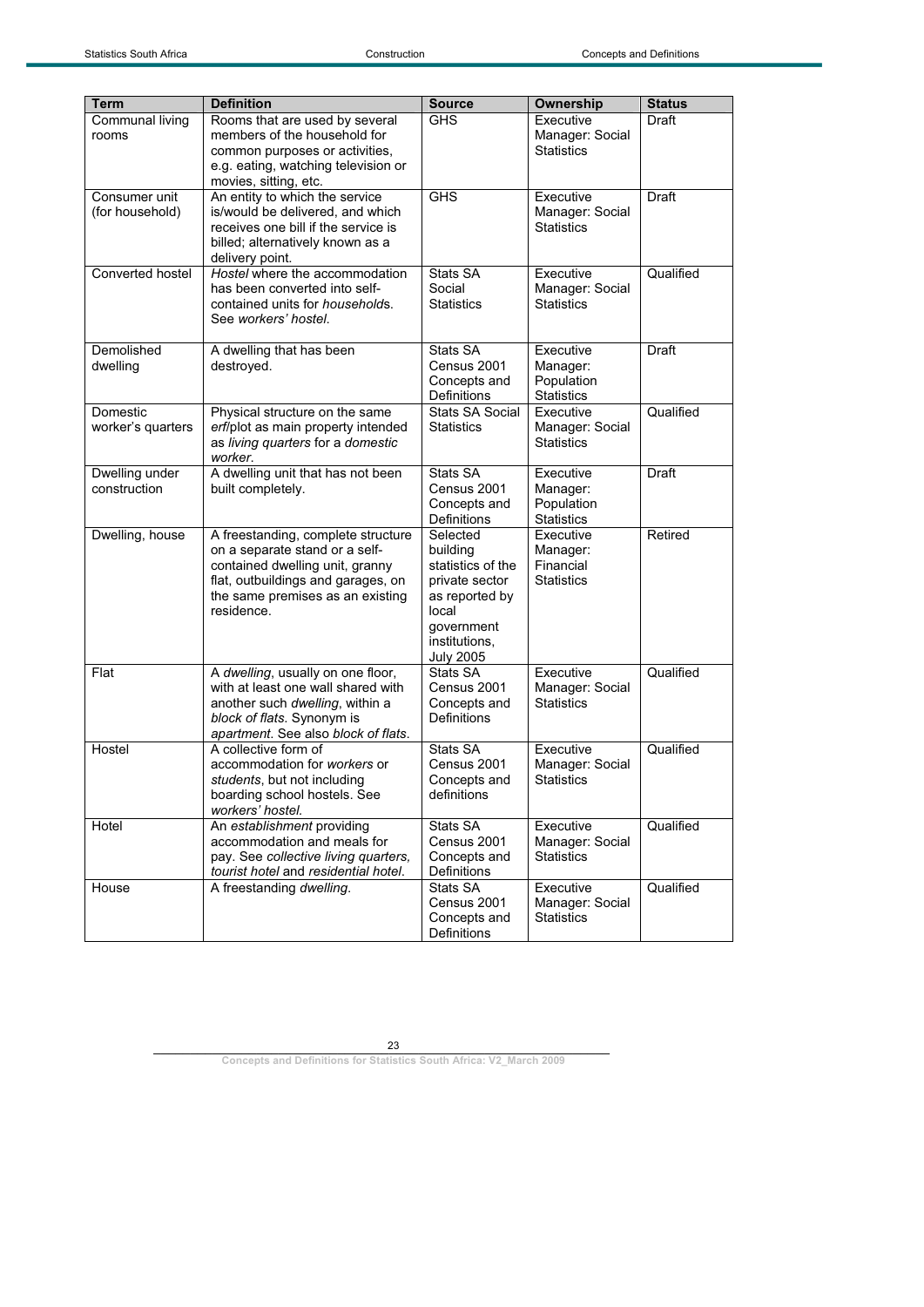| <b>Term</b><br>House, semi-    | <b>Definition</b><br>One of two houses joined together                                                                                                                                                                                                                                                                                                                                                                                                                                    | <b>Source</b><br>Stats SA                                                                                                                             | Ownership<br>Executive                                   | <b>Status</b><br>Draft |
|--------------------------------|-------------------------------------------------------------------------------------------------------------------------------------------------------------------------------------------------------------------------------------------------------------------------------------------------------------------------------------------------------------------------------------------------------------------------------------------------------------------------------------------|-------------------------------------------------------------------------------------------------------------------------------------------------------|----------------------------------------------------------|------------------------|
| detached                       | with one common wall.<br>Note: Each house usually has its<br>own private ground and no other<br>dwelling below or above it.                                                                                                                                                                                                                                                                                                                                                               | Census 2001<br>Concepts and<br>Definitions                                                                                                            | Manager:<br>Population<br><b>Statistics</b>              |                        |
| Housing unit                   | A unit of accommodation for a<br>household, which may consist of<br>one structure, or more than one<br>structure, or part of a structure.<br>(Examples of each are a house, a<br>group of rondavels, and a flat.) It<br>may be vacant, or occupied by<br>one or more than one household.<br>A housing unit usually has a<br>separate entrance from outside or<br>from a common space, as in a<br>block of flats.<br>See dwelling unit, living quarters<br>and collective living quarters. | Stats SA<br>Census 2001<br>Concepts and<br>Definitions<br>manual                                                                                      | Executive<br>Manager: Social<br><b>Statistics</b>        | Qualified              |
| Hut                            | A hut is one form of dwelling found<br>mainly in non-urban (rural) areas,<br>thus a round structure made of<br>materials such as mud walls and<br>thatch or grass roofs.<br>Note: A hut may not necessarily be<br>round; it may have any other shape.                                                                                                                                                                                                                                     | Stats SA<br>Census 2001<br>Concepts and<br>Definitions                                                                                                | Executive<br>Manager:<br>Population<br><b>Statistics</b> | Draft                  |
| Hygienic toilet<br>facility    | Flush toilet, chemical toilet or pit<br>latrine with ventilation pipe.                                                                                                                                                                                                                                                                                                                                                                                                                    | MDG                                                                                                                                                   | Executive<br>Manager: Social<br><b>Statistics</b>        | Qualified              |
| Kitchen                        | A room equipped for the<br>preparation of principal meals and<br>intended for that purpose.                                                                                                                                                                                                                                                                                                                                                                                               | Wikipedia<br>online<br>Encyclopaedia                                                                                                                  | Executive<br>Manager: Social<br><b>Statistics</b>        | Qualified              |
| Living quarters                | A general term meaning the place<br>where people stay. Living quarters<br>can be divided into two main<br>groups: housing units and<br>collective living quarters. See also<br>the diagram of types of living<br>quarters in Appendix A.                                                                                                                                                                                                                                                  | Stats SA<br>Census 2001<br>Concepts and<br>Definitions,<br>based on UN<br>Census<br>Manual                                                            | Executive<br>Manager: Social<br><b>Statistics</b>        | Qualified              |
| Non-residential<br>building    | A building where the major part of<br>the floor space is not intended for<br>dwelling but for other purposes<br>such as commercial or industrial.                                                                                                                                                                                                                                                                                                                                         | Stats SA<br>Social<br><b>Statistics</b>                                                                                                               | Executive<br>Manager: Social<br><b>Statistics</b>        | Qualified              |
| Other residential<br>buildings | Include <i>institutions</i> for the<br>disabled, boarding houses, old-<br>age homes, hostels, hotels,<br>motels, guest-houses, holiday<br>chalets, bed-and-breakfast<br>accommodation, entertainment<br>centres and casinos.                                                                                                                                                                                                                                                              | Stats SA<br>Selected<br>building<br>statistics of the<br>private sector<br>as reported by<br>local<br>government<br>institutions,<br><b>July 2005</b> | Executive<br>Manager: Short-<br>term Indicators          | Qualified              |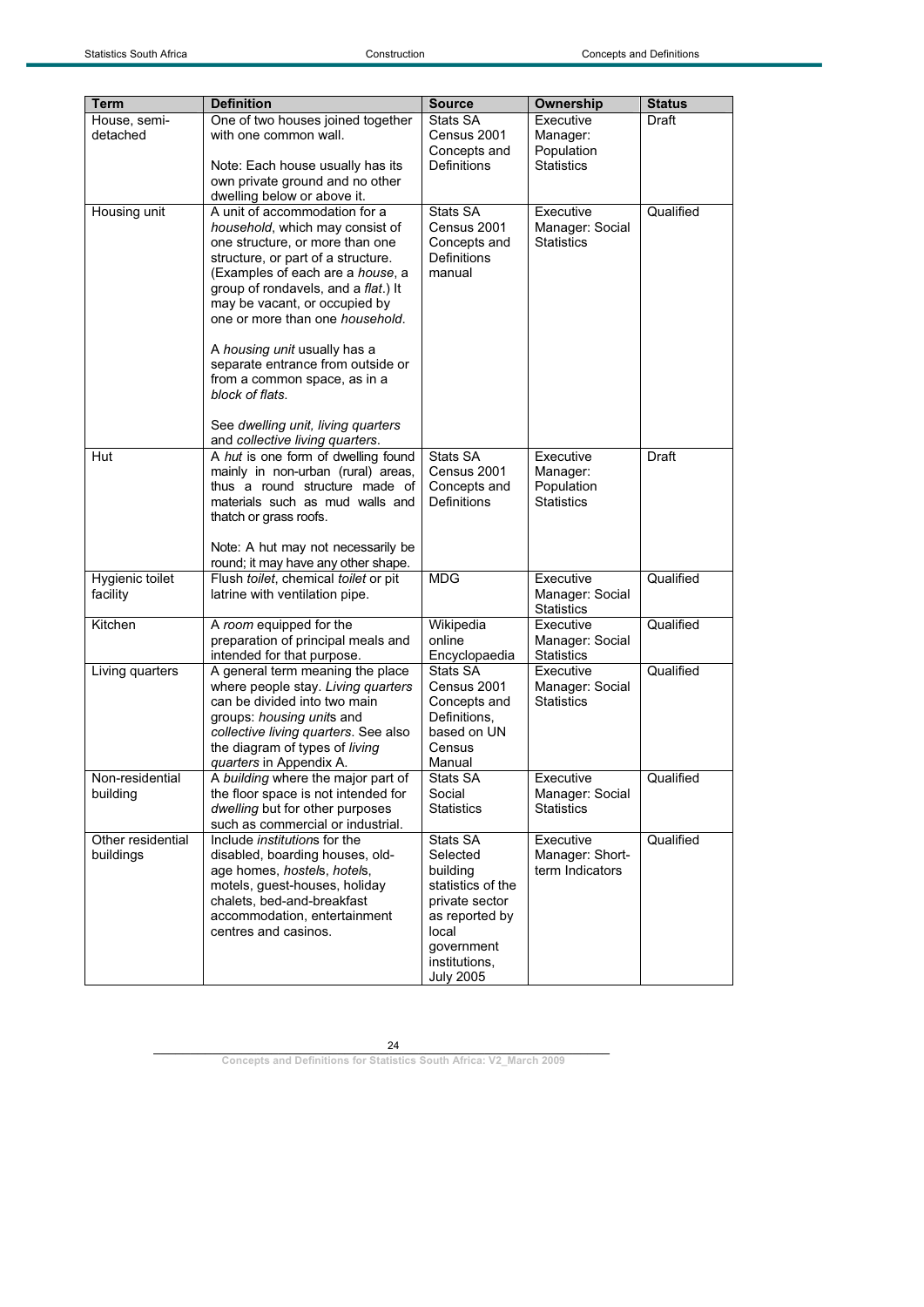| Term                                     | <b>Definition</b>                                                                                                                                                                                                                                                                                                                                       | <b>Source</b>                                                         | Ownership                                               | <b>Status</b> |
|------------------------------------------|---------------------------------------------------------------------------------------------------------------------------------------------------------------------------------------------------------------------------------------------------------------------------------------------------------------------------------------------------------|-----------------------------------------------------------------------|---------------------------------------------------------|---------------|
| Other structures                         | All structures other than buildings.<br>Inclusions:<br>Highways, streets, roads, bridges,<br>etc.                                                                                                                                                                                                                                                       | Stats SA;<br>National and<br>provincial<br>government<br>institutions | Executive<br>Manager:<br>Financial<br><b>Statistics</b> | Qualified     |
| Piped water in<br>dwelling or on<br>site | Piped water inside the<br>household's own dwelling or in<br>their yard. It excludes water from a<br>neighbour's tap or a public tap that<br>is not on site.                                                                                                                                                                                             | Stats SA<br>General<br>Household<br>Survey, July<br>2004              | Executive<br>Manager: Social<br>Statistics              | Qualified     |
| Residential<br>buildings                 | Buildings that are used primarily<br>as residences.<br>Inclusions:<br>dwelling houses;<br>$\bullet$<br>flats;<br>$\bullet$<br>holiday chalets;<br>$\bullet$<br>hostels:<br>$\bullet$<br>houses:<br>$\bullet$<br>institutions for the disabled;<br>$\bullet$<br>motels:<br>$\bullet$<br>nursing homes;<br>$\bullet$<br>old-age homes; and<br>townhouses. | Provincial<br>Government<br>Expenditure -<br>2003/2004                | Executive<br>Manager:<br>Financial<br><b>Statistics</b> | Qualified     |
| Residential hotel                        | Hotel providing semi-permanent<br>accommodation. See tourist hotel.                                                                                                                                                                                                                                                                                     | Stats SA<br>Census 2001<br>Concepts and<br>Definitions                | Executive<br>Manager: Social<br>Statistics              | Qualified     |
| Room                                     | Space in a housing unit or other<br>living quarters enclosed by walls<br>reaching from the floor to the<br>ceiling or roof covering, or to a<br>height of at least two metres, of an<br>area large enough to hold a bed<br>for an adult, that is, at least four<br>square metres.                                                                       | Wikipedia<br>online<br>Encyclopaedia                                  | Executive<br>Manager: Social<br>Statistics              | Qualified     |
| Semi-detached<br>house                   | One of two houses joined together<br>with one common wall. Each<br>house usually has its own private<br>ground and has no other dwelling<br>below or above it.                                                                                                                                                                                          | Stats SA<br>Census 2001<br>Concepts and<br><b>Definitions</b>         | Executive<br>Manager: Social<br><b>Statistics</b>       | Qualified     |
| Shack                                    | See dwelling, informal.                                                                                                                                                                                                                                                                                                                                 | Stats SA South<br>Africa in<br>transition<br>report                   | Executive<br>Manager: Social<br><b>Statistics</b>       | Qualified     |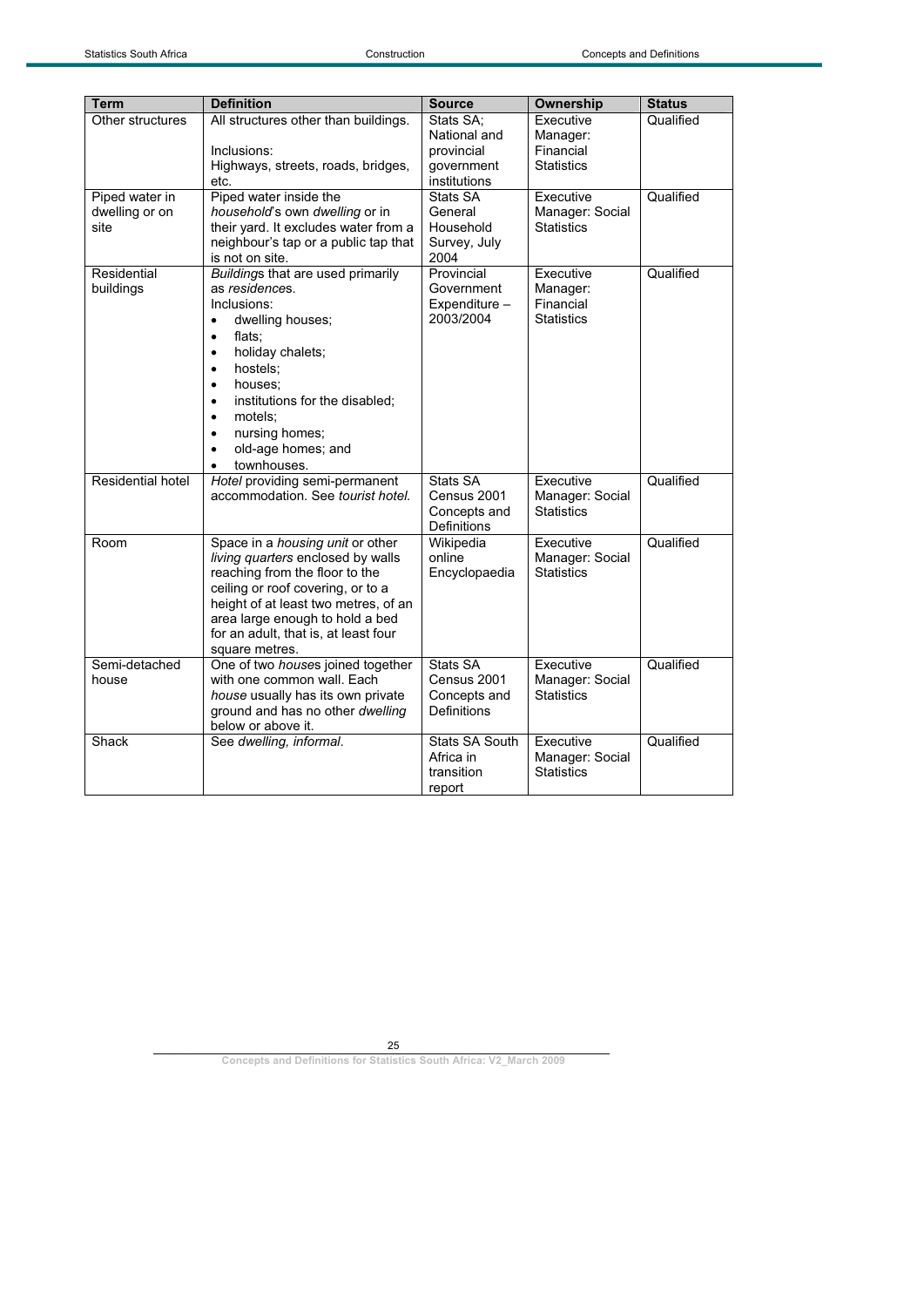| Term                    | <b>Definition</b>                                                                                                                                                                                                                                                                                                                                                                                                                                                                                                                                                                    | <b>Source</b>                                                                                      | Ownership                                         | <b>Status</b> |
|-------------------------|--------------------------------------------------------------------------------------------------------------------------------------------------------------------------------------------------------------------------------------------------------------------------------------------------------------------------------------------------------------------------------------------------------------------------------------------------------------------------------------------------------------------------------------------------------------------------------------|----------------------------------------------------------------------------------------------------|---------------------------------------------------|---------------|
| Special dwellings       | <b>Dwellings</b><br>or<br>structures<br>not<br>privately occupied by a household<br>but rather by individuals with one<br>or more common characteristics.<br>Compare <i>institution</i> .<br>Note: Occupants are usually<br>provided with communal meals<br>served from a common kitchen.<br>Other facilities such as bathrooms<br>and laundries are also shared.<br>These dwellings include<br>institutions such as hospitals,<br>prisons, homes for special-care<br>citizens (e.g. aged, disabled,<br>juvenile offenders, etc.), boarding<br>schools and some workers'<br>hostels. | <b>GHS</b>                                                                                         | Executive<br>Manager: Social<br><b>Statistics</b> | Draft         |
| <b>Tourist hotel</b>    | A hotel providing accommodation<br>to short-term residents, e.g.<br>tourists or other travellers such as<br>business people. See residential<br>hotel.                                                                                                                                                                                                                                                                                                                                                                                                                               | Stats SA<br>Census 2001<br>Concepts and<br><b>Definitions</b><br>(adapted)                         | Executive<br>Manager: Social<br><b>Statistics</b> | Qualified     |
| Townhouse               | A self-contained dwelling with<br>private grounds within a common<br>ground for other dwellings.                                                                                                                                                                                                                                                                                                                                                                                                                                                                                     | Stats SA<br>Social<br><b>Statistics</b>                                                            | Executive<br>Manager: Social<br><b>Statistics</b> | Qualified     |
| Traditional<br>dwelling | A dwelling made of clay, mud,<br>reeds or other locally available<br>materials.<br>Note: This is a general term that<br>includes huts, rondavels, etc.<br>Such dwellings can be found as<br>single units or in clusters.                                                                                                                                                                                                                                                                                                                                                             | Stats SA Non-<br>financial<br>census of<br>municipalities<br>for the year<br>ended 30 June<br>2003 | Executive<br>Manager: Social<br><b>Statistics</b> | Qualified     |
| Wattle and daub         | A traditional construction method<br>whereby walls are built with<br>wooden sticks/poles and covered<br>with mud or a mixture of mud and<br>clay.                                                                                                                                                                                                                                                                                                                                                                                                                                    | <b>GHS</b>                                                                                         | Executive<br>Manager: Social<br><b>Statistics</b> | Draft         |
| Workers' hostel         | A communal living quarter for<br>workers, provided by a public<br>organisation such as a local<br>authority, or a private organisation<br>such as a mining company. These<br>were residential dormitories<br>established for migrant workers<br>during the apartheid era, and they<br>continue to house people working<br>in certain industries, such as the<br>mining industry.                                                                                                                                                                                                     | Stats SA<br>Census 2001<br>Concepts and<br><b>Definitions</b>                                      | Executive<br>Manager: Social<br><b>Statistics</b> | Qualified     |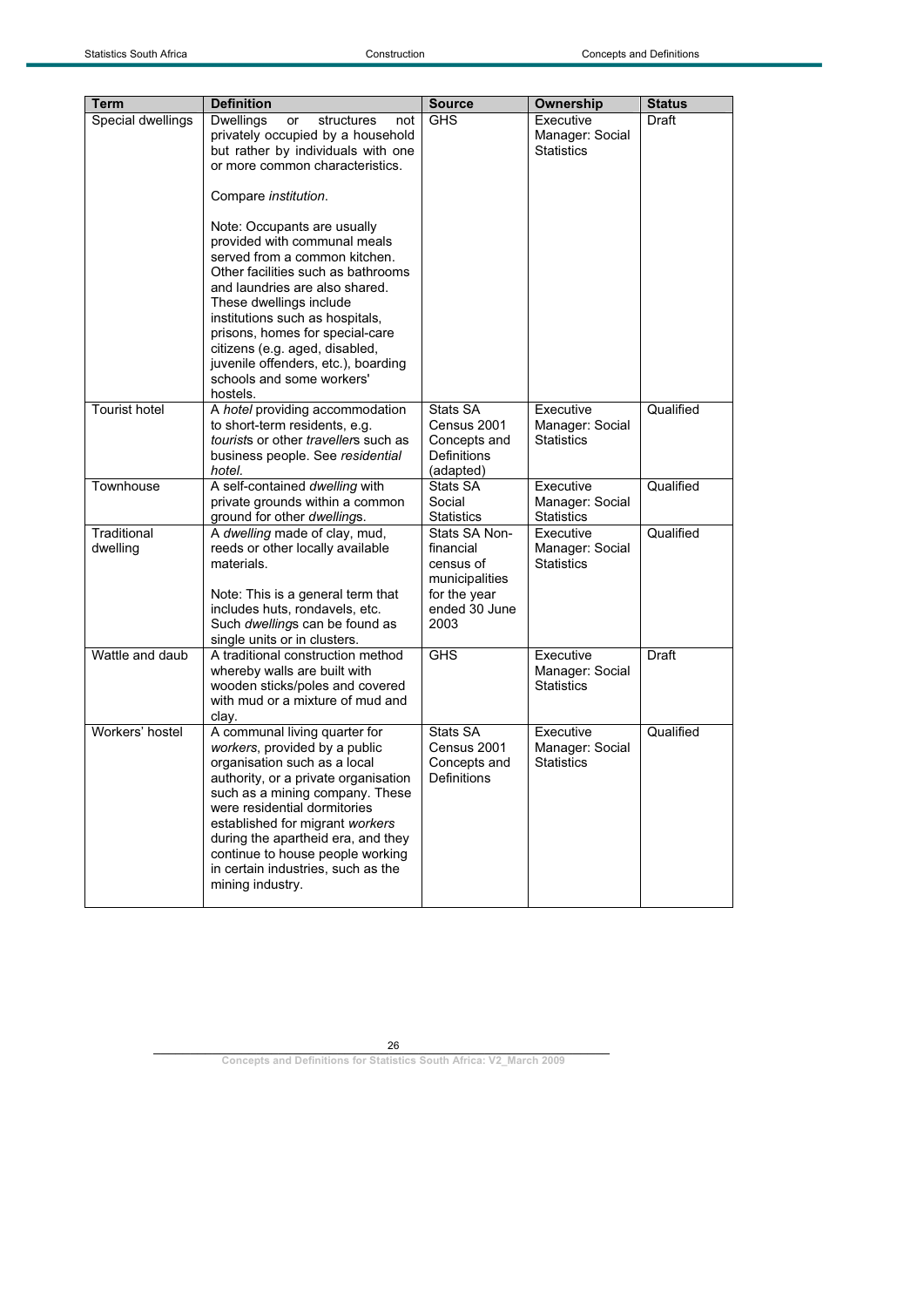| Term              | <b>Definition</b>                                           | <b>Source</b>      | <b>Ownership</b>  | <b>Status</b> |
|-------------------|-------------------------------------------------------------|--------------------|-------------------|---------------|
| Absent household  | A member of a household who                                 | Suggestion         | Executive         | Qualified     |
| member            | was not present at the time of the                          | from March         | Manager:          |               |
| (interview)       | interview. See absent household                             | 2005               | Population        |               |
|                   | member (reference night).                                   | Workshop           | Census            |               |
| Absent household  | A person who is usually part of the                         | Stats SA           | Executive         | Qualified     |
| member            | household but was not present in                            | Census 2001        | Manager:          |               |
| (reference night) | the dwelling on census night. See                           | Concepts and       | Population        |               |
|                   | absent household member                                     | Definitions        | Census            |               |
|                   | (interview).                                                |                    |                   |               |
| Acting head of    | Any member of the household                                 | <b>QLFS</b>        | Executive         | Qualified     |
| household         | acting on behalf of the head of the                         |                    | Manager:          |               |
|                   | household.                                                  |                    | Household         |               |
|                   |                                                             |                    | Labour Market     |               |
|                   |                                                             |                    | <b>Statistics</b> |               |
| Age               | The interval of time between the                            | OECD glossary      | Executive         | Qualified     |
|                   | day, month and year of birth and                            | of statistical     | Manager:          |               |
|                   | the day and year of occurrence of                           | terms              | Demographic       |               |
|                   | the event expressed in the largest                          |                    | and Social        |               |
|                   | completed unit of solar time such                           |                    | Analysis          |               |
|                   | as years for adults and children,                           |                    |                   |               |
|                   | and months, weeks, days, hours                              |                    |                   |               |
|                   | or minutes of life, as appropriate,                         |                    |                   |               |
|                   | for infants under one year of age.                          | Stats SA           | Executive         | Qualified     |
| Age in completed  | Age expressed as the number of                              |                    |                   |               |
| years             | years lived by an individual; the                           | Integrative        | Manager:          |               |
|                   | person's age at their last birthday.                        | Analysis           | Demographic       |               |
|                   | Age is also derived from the date                           |                    | and Social        |               |
|                   | of birth question and is the age at                         |                    | Analysis          |               |
| Anthropometrics   | a person's last birthday.<br>Use of body measurements, such | LCS                | Executive         | Qualified     |
|                   | as height and weight, to determine                          |                    | Manager:          |               |
|                   | a person's nutritional status.                              |                    | Household         |               |
|                   |                                                             |                    | <b>Budget</b>     |               |
|                   |                                                             |                    | <b>Statistics</b> |               |
| Census            | A survey conducted on the full set                          | <b>UNECE</b>       | Executive         | Qualified     |
|                   | of observation objects belonging                            |                    | Manager:          |               |
|                   | to a given population or universe.                          |                    | Population        |               |
|                   |                                                             |                    | <b>Statistics</b> |               |
| Census date       | The date officially proclaimed by                           | Stats SA           | Executive         | Qualified     |
|                   | the government for the population                           | Census 2001        | Manager:          |               |
|                   | census.                                                     | Concepts and       | Population        |               |
|                   |                                                             | Definitions        | <b>Statistics</b> |               |
| Census day        | The day of the population census                            | Stats SA           | Executive         | <b>Draft</b>  |
|                   | date. This is the reference day for                         | Census 2001        | Manager:          |               |
|                   | persons who were away from                                  | Concepts and       | Population        |               |
|                   | home during census night for                                | <b>Definitions</b> | <b>Statistics</b> |               |
|                   | work, entertainment or travel, but                          |                    |                   |               |
|                   | returned home the following day                             |                    |                   |               |
|                   | without being counted elsewhere.                            |                    |                   |               |
| Census night      | The night before the census day.                            | Stats SA           | Executive         | Qualified     |
|                   | The decisive point of time for                              | Census 2001        | Manager:          |               |
|                   | being included in the census or                             | Concepts and       | Population        |               |
|                   | not is set as midnight on that                              | <b>Definitions</b> | <b>Statistics</b> |               |
|                   | night.                                                      |                    |                   |               |
|                   |                                                             |                    |                   |               |

### **Demography**

27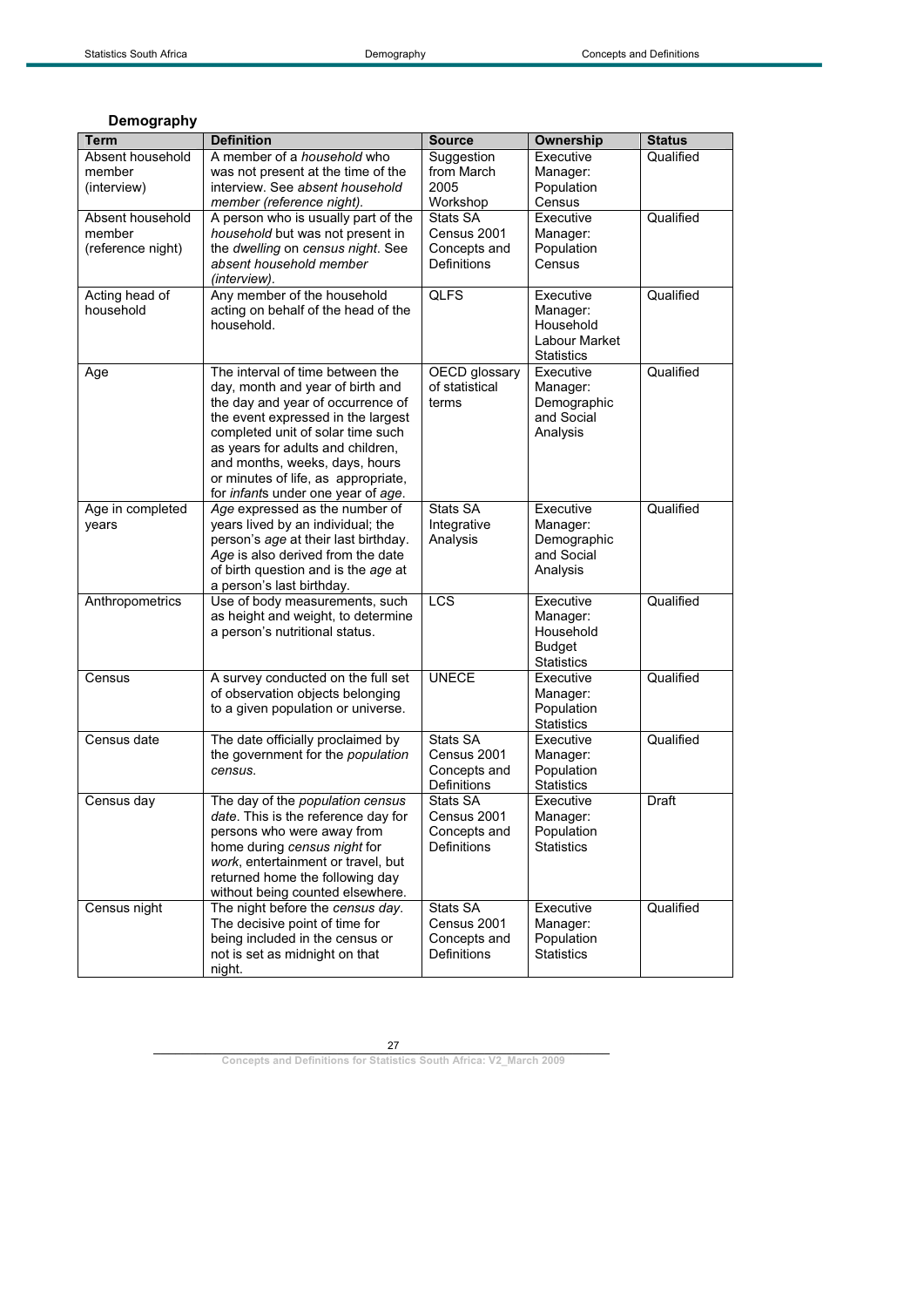| Term                 | <b>Definition</b>                                                    | <b>Source</b>    | Ownership                 | <b>Status</b> |
|----------------------|----------------------------------------------------------------------|------------------|---------------------------|---------------|
| Census phases        | The three main phases of a                                           | Stats SA         | Executive                 | Draft         |
|                      | census are: 1) the pre-                                              | Census 2001      | Manager:                  |               |
|                      | enumeration phase for all planning                                   | Concepts and     | Population                |               |
|                      | of the census; 2) the enumeration                                    | Definitions with | <b>Statistics</b>         |               |
|                      | phase for execution of fieldwork;                                    | extra detail     |                           |               |
|                      | and 3) the post-enumeration                                          |                  |                           |               |
|                      | phase for data processing,                                           |                  |                           |               |
|                      | analysis and dissemination of                                        |                  |                           |               |
|                      | census results.                                                      |                  |                           |               |
| Child (relationship) | One's son or daughter.                                               | British glossary | Executive                 | Qualified     |
|                      |                                                                      |                  | Manager:                  |               |
|                      |                                                                      |                  | Demographic               |               |
|                      |                                                                      |                  | and Social                |               |
|                      |                                                                      |                  | Analysis                  |               |
| De facto census      | A census in which people are                                         | Stats SA         | Executive                 | Qualified     |
|                      | enumerated according to where                                        | Census 2001      | Manager:                  |               |
|                      | they stay on census night.                                           | Concepts and     | Population                |               |
|                      |                                                                      | Definitions      | <b>Statistics</b>         |               |
| De jure census       | A census in which people are                                         | Stats SA         | Executive                 | Qualified     |
|                      | enumerated according to where                                        | Census 2001      | Manager:                  |               |
|                      | they usually live.                                                   | Concepts and     | Population                |               |
|                      |                                                                      | Definitions      | <b>Statistics</b>         |               |
| Divorced             | Marital status where a person's                                      | Stats SA         | Executive                 | Qualified     |
|                      | marriage has been legally                                            | Integrative      | Manager:                  |               |
|                      | dissolved and he/she has not                                         | Analysis         | Demographic<br>and Social |               |
|                      | remarried.                                                           |                  | Analysis                  |               |
| Enumerator           | A person who visits households or                                    | Stats SA         | Executive                 | Qualified     |
|                      | individuals in a specific                                            | Census 2001      | Manager:                  |               |
|                      | enumeration area for the purpose                                     | Concepts and     | Population                |               |
|                      | of administration of questionnaires                                  | Definitions      | <b>Statistics</b>         |               |
|                      | or for self-enumeration.                                             |                  |                           |               |
| Fieldwork station    | An office or other place from                                        | Stats SA         | Executive                 | Qualified     |
|                      | where fieldwork is controlled. At                                    | Census 2001      | Manager:                  |               |
|                      | the <i>fieldwork station</i> the boxes of                            | Concepts and     | Population                |               |
|                      | questionnaires are distributed,                                      | Definitions      | <b>Statistics</b>         |               |
|                      | collected, checked and registered.                                   |                  |                           |               |
| Gender               | Social distinction between males                                     | World Health     | Executive                 | Qualified     |
|                      | and females. See sex.                                                | Organisation     | Manager:                  |               |
|                      |                                                                      |                  | Demographic               |               |
|                      |                                                                      |                  | and Social                |               |
|                      |                                                                      | <b>UBOS</b>      | Analysis                  | Qualified     |
| Gender analysis      | The process of identifying and<br>classifying the roles of women and |                  | Executive                 |               |
|                      | men in a given community, their                                      |                  | Manager:<br>Demographic   |               |
|                      | relations, access to and control                                     |                  | and Social                |               |
|                      | over resources and benefits. It                                      |                  | Analysis                  |               |
|                      | also includes a systematic                                           |                  |                           |               |
|                      | examination of the different                                         |                  |                           |               |
|                      | impacts (potential and/or actual) of                                 |                  |                           |               |
|                      | a development programme on                                           |                  |                           |               |
|                      | women and men.                                                       |                  |                           |               |
| Head of the          | The main decision-maker, or the                                      | Stats SA         | Executive                 | Draft         |
| household            | person who owns or rents the                                         | Census 2001      | Manager:                  |               |
|                      | dwelling, or the person who is the                                   | Concepts and     | Population                |               |
|                      | main breadwinner.                                                    | Definitions      | <b>Statistics</b>         |               |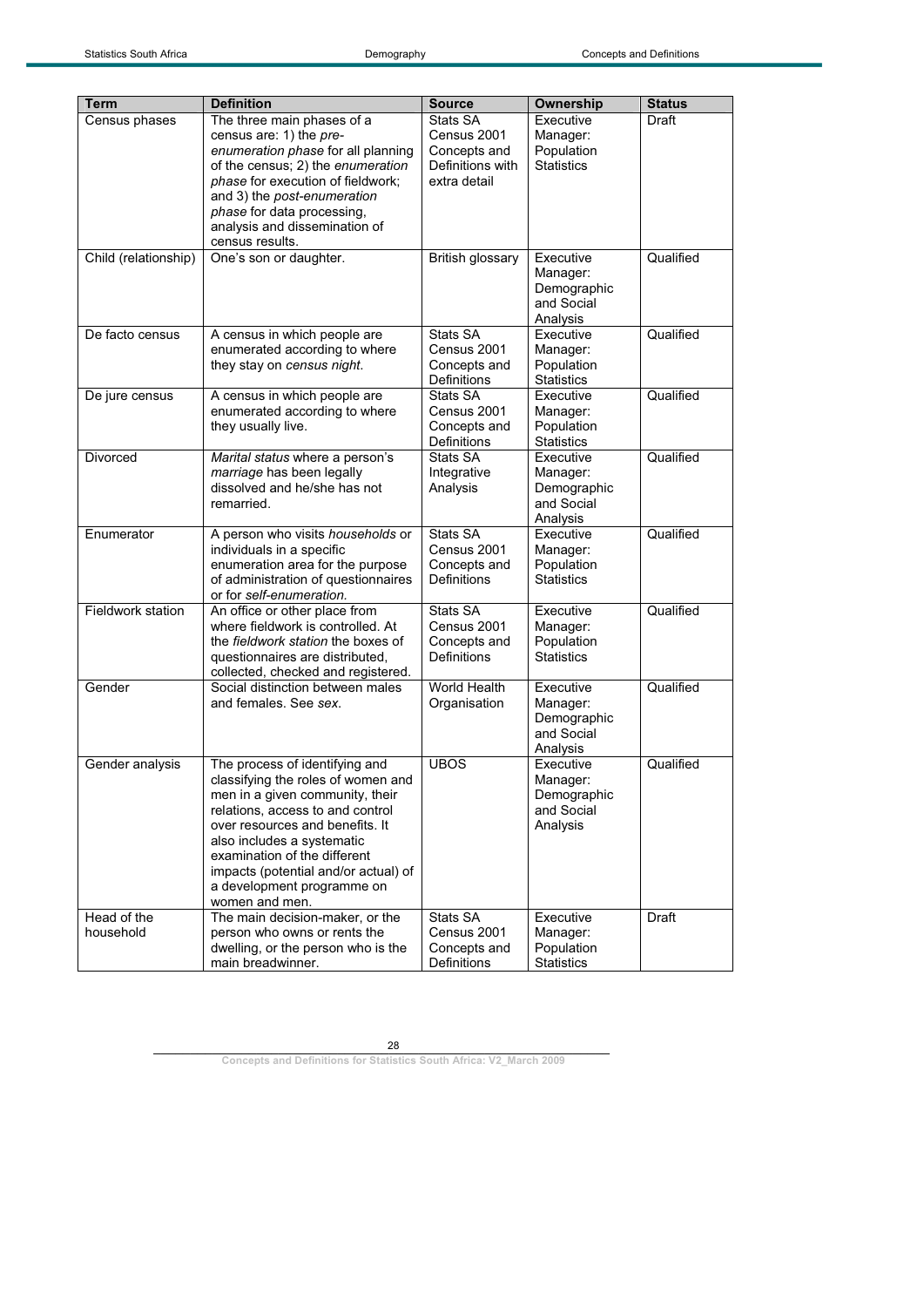| A group of persons who live<br>Stats SA<br>Household<br>Qualified<br>Executive<br>together and provide themselves<br>Census 2001<br>Manager:<br>jointly with food and/or other<br>Population<br>Concepts and<br>essentials for living, or a single<br>Definitions<br><b>Statistics</b><br>person who lives alone.<br>Household income<br>Compare household income<br>Stats SA<br>Executive<br>Draft<br>(household income and<br>Census 2001<br>(census)<br>Manager:<br>expenditure).<br>metadata<br>Income and<br>Expenditure<br>Survey<br>Household<br>A person that resides with the<br><b>GHS</b><br><b>Draft</b><br>Executive<br>members<br>household for at least four nights a<br>Manager: Social<br><b>Statistics</b><br>week.<br>Note:<br>Exclusions:<br>Domestic workers, unless they<br>$\bullet$<br>are paid in kind.<br>Children at boarding school.<br>$\bullet$<br>Stats SA<br>Qualified<br>A person who was living in the<br>Executive<br>In-mover<br>household at the time of the post-<br>Population<br>Manager:<br>enumeration survey but was not<br>Census<br>Population<br><b>Statistics</b><br>living in the household at the time<br>of the census.<br>Stats SA<br>Executive<br>Qualified<br>Language spoken<br>The language most often used by<br>Census 2001<br>most often in the<br>the individual at home, whether or<br>Manager:<br>not they consider it their mother<br>Population<br>household<br>Concepts and<br><b>Definitions</b><br><b>Statistics</b><br>tongue.<br>Two persons who live together in<br>Executive<br>Qualified<br>Living together as<br>Stats SA<br>a married couple<br>the same <i>household</i> as a <i>married</i><br>Census 2001<br>Manager:<br>couple but who are not married to<br>Concepts and<br>Demographic<br><b>Definitions</b><br>and Social<br>each other; a cohabiting couple.<br>Analysis<br>Marital status<br>Personal status of each individual<br>Stats SA<br>Executive<br>Qualified<br>Census 2001<br>in relation to the marriage laws or<br>Manager:<br>customs of a country. Customary<br>Concepts and<br>Demographic<br>Definitions and<br>and Social<br>unions are now recognised as a<br>legal marital status. Categories<br>added wording<br>Analysis<br>under marital status include single,<br>married, living together as a<br>married couple, divorced,<br>separated and widowed.<br>Qualified<br>The act, ceremony or process by<br>OECD<br>Marriage<br>Executive<br>which the legal relationship of<br>(adapted)<br>Manager:<br>husband and wife is constituted.<br>Demographic<br>and Social<br>Marriages are categorised in<br>South Africa as civil, religious, or<br>Analysis<br>traditional/customary. A marriage<br>that was solemnised as civil as<br>well as in either of the other ways<br>is categorised as civil.<br>Chambers 21st<br>Qualified<br>Married<br>Having a husband or wife. See<br>Executive<br>marital status.<br>Century<br>Manager:<br>Dictionary<br>Demographic<br>and Social<br>Analysis<br><b>GHS</b><br>Executive<br>Draft<br>Multiple<br>Two or more households living in<br>households<br>the same dwelling unit.<br>Manager: Social | <b>Term</b> | <b>Definition</b> | <b>Source</b> | Ownership         | <b>Status</b> |
|------------------------------------------------------------------------------------------------------------------------------------------------------------------------------------------------------------------------------------------------------------------------------------------------------------------------------------------------------------------------------------------------------------------------------------------------------------------------------------------------------------------------------------------------------------------------------------------------------------------------------------------------------------------------------------------------------------------------------------------------------------------------------------------------------------------------------------------------------------------------------------------------------------------------------------------------------------------------------------------------------------------------------------------------------------------------------------------------------------------------------------------------------------------------------------------------------------------------------------------------------------------------------------------------------------------------------------------------------------------------------------------------------------------------------------------------------------------------------------------------------------------------------------------------------------------------------------------------------------------------------------------------------------------------------------------------------------------------------------------------------------------------------------------------------------------------------------------------------------------------------------------------------------------------------------------------------------------------------------------------------------------------------------------------------------------------------------------------------------------------------------------------------------------------------------------------------------------------------------------------------------------------------------------------------------------------------------------------------------------------------------------------------------------------------------------------------------------------------------------------------------------------------------------------------------------------------------------------------------------------------------------------------------------------------------------------------------------------------------------------------------------------------------------------------------------------------------------------------------------------------------------------------------------------------------------------------------------------------------------------------------------------------------------------------------------------------------------------------------------------------------------------------|-------------|-------------------|---------------|-------------------|---------------|
|                                                                                                                                                                                                                                                                                                                                                                                                                                                                                                                                                                                                                                                                                                                                                                                                                                                                                                                                                                                                                                                                                                                                                                                                                                                                                                                                                                                                                                                                                                                                                                                                                                                                                                                                                                                                                                                                                                                                                                                                                                                                                                                                                                                                                                                                                                                                                                                                                                                                                                                                                                                                                                                                                                                                                                                                                                                                                                                                                                                                                                                                                                                                                      |             |                   |               |                   |               |
|                                                                                                                                                                                                                                                                                                                                                                                                                                                                                                                                                                                                                                                                                                                                                                                                                                                                                                                                                                                                                                                                                                                                                                                                                                                                                                                                                                                                                                                                                                                                                                                                                                                                                                                                                                                                                                                                                                                                                                                                                                                                                                                                                                                                                                                                                                                                                                                                                                                                                                                                                                                                                                                                                                                                                                                                                                                                                                                                                                                                                                                                                                                                                      |             |                   |               |                   |               |
|                                                                                                                                                                                                                                                                                                                                                                                                                                                                                                                                                                                                                                                                                                                                                                                                                                                                                                                                                                                                                                                                                                                                                                                                                                                                                                                                                                                                                                                                                                                                                                                                                                                                                                                                                                                                                                                                                                                                                                                                                                                                                                                                                                                                                                                                                                                                                                                                                                                                                                                                                                                                                                                                                                                                                                                                                                                                                                                                                                                                                                                                                                                                                      |             |                   |               |                   |               |
|                                                                                                                                                                                                                                                                                                                                                                                                                                                                                                                                                                                                                                                                                                                                                                                                                                                                                                                                                                                                                                                                                                                                                                                                                                                                                                                                                                                                                                                                                                                                                                                                                                                                                                                                                                                                                                                                                                                                                                                                                                                                                                                                                                                                                                                                                                                                                                                                                                                                                                                                                                                                                                                                                                                                                                                                                                                                                                                                                                                                                                                                                                                                                      |             |                   |               |                   |               |
|                                                                                                                                                                                                                                                                                                                                                                                                                                                                                                                                                                                                                                                                                                                                                                                                                                                                                                                                                                                                                                                                                                                                                                                                                                                                                                                                                                                                                                                                                                                                                                                                                                                                                                                                                                                                                                                                                                                                                                                                                                                                                                                                                                                                                                                                                                                                                                                                                                                                                                                                                                                                                                                                                                                                                                                                                                                                                                                                                                                                                                                                                                                                                      |             |                   |               |                   |               |
|                                                                                                                                                                                                                                                                                                                                                                                                                                                                                                                                                                                                                                                                                                                                                                                                                                                                                                                                                                                                                                                                                                                                                                                                                                                                                                                                                                                                                                                                                                                                                                                                                                                                                                                                                                                                                                                                                                                                                                                                                                                                                                                                                                                                                                                                                                                                                                                                                                                                                                                                                                                                                                                                                                                                                                                                                                                                                                                                                                                                                                                                                                                                                      |             |                   |               |                   |               |
|                                                                                                                                                                                                                                                                                                                                                                                                                                                                                                                                                                                                                                                                                                                                                                                                                                                                                                                                                                                                                                                                                                                                                                                                                                                                                                                                                                                                                                                                                                                                                                                                                                                                                                                                                                                                                                                                                                                                                                                                                                                                                                                                                                                                                                                                                                                                                                                                                                                                                                                                                                                                                                                                                                                                                                                                                                                                                                                                                                                                                                                                                                                                                      |             |                   |               |                   |               |
|                                                                                                                                                                                                                                                                                                                                                                                                                                                                                                                                                                                                                                                                                                                                                                                                                                                                                                                                                                                                                                                                                                                                                                                                                                                                                                                                                                                                                                                                                                                                                                                                                                                                                                                                                                                                                                                                                                                                                                                                                                                                                                                                                                                                                                                                                                                                                                                                                                                                                                                                                                                                                                                                                                                                                                                                                                                                                                                                                                                                                                                                                                                                                      |             |                   |               |                   |               |
|                                                                                                                                                                                                                                                                                                                                                                                                                                                                                                                                                                                                                                                                                                                                                                                                                                                                                                                                                                                                                                                                                                                                                                                                                                                                                                                                                                                                                                                                                                                                                                                                                                                                                                                                                                                                                                                                                                                                                                                                                                                                                                                                                                                                                                                                                                                                                                                                                                                                                                                                                                                                                                                                                                                                                                                                                                                                                                                                                                                                                                                                                                                                                      |             |                   |               |                   |               |
|                                                                                                                                                                                                                                                                                                                                                                                                                                                                                                                                                                                                                                                                                                                                                                                                                                                                                                                                                                                                                                                                                                                                                                                                                                                                                                                                                                                                                                                                                                                                                                                                                                                                                                                                                                                                                                                                                                                                                                                                                                                                                                                                                                                                                                                                                                                                                                                                                                                                                                                                                                                                                                                                                                                                                                                                                                                                                                                                                                                                                                                                                                                                                      |             |                   |               |                   |               |
|                                                                                                                                                                                                                                                                                                                                                                                                                                                                                                                                                                                                                                                                                                                                                                                                                                                                                                                                                                                                                                                                                                                                                                                                                                                                                                                                                                                                                                                                                                                                                                                                                                                                                                                                                                                                                                                                                                                                                                                                                                                                                                                                                                                                                                                                                                                                                                                                                                                                                                                                                                                                                                                                                                                                                                                                                                                                                                                                                                                                                                                                                                                                                      |             |                   |               |                   |               |
|                                                                                                                                                                                                                                                                                                                                                                                                                                                                                                                                                                                                                                                                                                                                                                                                                                                                                                                                                                                                                                                                                                                                                                                                                                                                                                                                                                                                                                                                                                                                                                                                                                                                                                                                                                                                                                                                                                                                                                                                                                                                                                                                                                                                                                                                                                                                                                                                                                                                                                                                                                                                                                                                                                                                                                                                                                                                                                                                                                                                                                                                                                                                                      |             |                   |               |                   |               |
|                                                                                                                                                                                                                                                                                                                                                                                                                                                                                                                                                                                                                                                                                                                                                                                                                                                                                                                                                                                                                                                                                                                                                                                                                                                                                                                                                                                                                                                                                                                                                                                                                                                                                                                                                                                                                                                                                                                                                                                                                                                                                                                                                                                                                                                                                                                                                                                                                                                                                                                                                                                                                                                                                                                                                                                                                                                                                                                                                                                                                                                                                                                                                      |             |                   |               |                   |               |
|                                                                                                                                                                                                                                                                                                                                                                                                                                                                                                                                                                                                                                                                                                                                                                                                                                                                                                                                                                                                                                                                                                                                                                                                                                                                                                                                                                                                                                                                                                                                                                                                                                                                                                                                                                                                                                                                                                                                                                                                                                                                                                                                                                                                                                                                                                                                                                                                                                                                                                                                                                                                                                                                                                                                                                                                                                                                                                                                                                                                                                                                                                                                                      |             |                   |               |                   |               |
|                                                                                                                                                                                                                                                                                                                                                                                                                                                                                                                                                                                                                                                                                                                                                                                                                                                                                                                                                                                                                                                                                                                                                                                                                                                                                                                                                                                                                                                                                                                                                                                                                                                                                                                                                                                                                                                                                                                                                                                                                                                                                                                                                                                                                                                                                                                                                                                                                                                                                                                                                                                                                                                                                                                                                                                                                                                                                                                                                                                                                                                                                                                                                      |             |                   |               |                   |               |
|                                                                                                                                                                                                                                                                                                                                                                                                                                                                                                                                                                                                                                                                                                                                                                                                                                                                                                                                                                                                                                                                                                                                                                                                                                                                                                                                                                                                                                                                                                                                                                                                                                                                                                                                                                                                                                                                                                                                                                                                                                                                                                                                                                                                                                                                                                                                                                                                                                                                                                                                                                                                                                                                                                                                                                                                                                                                                                                                                                                                                                                                                                                                                      |             |                   |               |                   |               |
|                                                                                                                                                                                                                                                                                                                                                                                                                                                                                                                                                                                                                                                                                                                                                                                                                                                                                                                                                                                                                                                                                                                                                                                                                                                                                                                                                                                                                                                                                                                                                                                                                                                                                                                                                                                                                                                                                                                                                                                                                                                                                                                                                                                                                                                                                                                                                                                                                                                                                                                                                                                                                                                                                                                                                                                                                                                                                                                                                                                                                                                                                                                                                      |             |                   |               |                   |               |
|                                                                                                                                                                                                                                                                                                                                                                                                                                                                                                                                                                                                                                                                                                                                                                                                                                                                                                                                                                                                                                                                                                                                                                                                                                                                                                                                                                                                                                                                                                                                                                                                                                                                                                                                                                                                                                                                                                                                                                                                                                                                                                                                                                                                                                                                                                                                                                                                                                                                                                                                                                                                                                                                                                                                                                                                                                                                                                                                                                                                                                                                                                                                                      |             |                   |               |                   |               |
|                                                                                                                                                                                                                                                                                                                                                                                                                                                                                                                                                                                                                                                                                                                                                                                                                                                                                                                                                                                                                                                                                                                                                                                                                                                                                                                                                                                                                                                                                                                                                                                                                                                                                                                                                                                                                                                                                                                                                                                                                                                                                                                                                                                                                                                                                                                                                                                                                                                                                                                                                                                                                                                                                                                                                                                                                                                                                                                                                                                                                                                                                                                                                      |             |                   |               |                   |               |
|                                                                                                                                                                                                                                                                                                                                                                                                                                                                                                                                                                                                                                                                                                                                                                                                                                                                                                                                                                                                                                                                                                                                                                                                                                                                                                                                                                                                                                                                                                                                                                                                                                                                                                                                                                                                                                                                                                                                                                                                                                                                                                                                                                                                                                                                                                                                                                                                                                                                                                                                                                                                                                                                                                                                                                                                                                                                                                                                                                                                                                                                                                                                                      |             |                   |               |                   |               |
|                                                                                                                                                                                                                                                                                                                                                                                                                                                                                                                                                                                                                                                                                                                                                                                                                                                                                                                                                                                                                                                                                                                                                                                                                                                                                                                                                                                                                                                                                                                                                                                                                                                                                                                                                                                                                                                                                                                                                                                                                                                                                                                                                                                                                                                                                                                                                                                                                                                                                                                                                                                                                                                                                                                                                                                                                                                                                                                                                                                                                                                                                                                                                      |             |                   |               |                   |               |
|                                                                                                                                                                                                                                                                                                                                                                                                                                                                                                                                                                                                                                                                                                                                                                                                                                                                                                                                                                                                                                                                                                                                                                                                                                                                                                                                                                                                                                                                                                                                                                                                                                                                                                                                                                                                                                                                                                                                                                                                                                                                                                                                                                                                                                                                                                                                                                                                                                                                                                                                                                                                                                                                                                                                                                                                                                                                                                                                                                                                                                                                                                                                                      |             |                   |               |                   |               |
|                                                                                                                                                                                                                                                                                                                                                                                                                                                                                                                                                                                                                                                                                                                                                                                                                                                                                                                                                                                                                                                                                                                                                                                                                                                                                                                                                                                                                                                                                                                                                                                                                                                                                                                                                                                                                                                                                                                                                                                                                                                                                                                                                                                                                                                                                                                                                                                                                                                                                                                                                                                                                                                                                                                                                                                                                                                                                                                                                                                                                                                                                                                                                      |             |                   |               |                   |               |
|                                                                                                                                                                                                                                                                                                                                                                                                                                                                                                                                                                                                                                                                                                                                                                                                                                                                                                                                                                                                                                                                                                                                                                                                                                                                                                                                                                                                                                                                                                                                                                                                                                                                                                                                                                                                                                                                                                                                                                                                                                                                                                                                                                                                                                                                                                                                                                                                                                                                                                                                                                                                                                                                                                                                                                                                                                                                                                                                                                                                                                                                                                                                                      |             |                   |               |                   |               |
|                                                                                                                                                                                                                                                                                                                                                                                                                                                                                                                                                                                                                                                                                                                                                                                                                                                                                                                                                                                                                                                                                                                                                                                                                                                                                                                                                                                                                                                                                                                                                                                                                                                                                                                                                                                                                                                                                                                                                                                                                                                                                                                                                                                                                                                                                                                                                                                                                                                                                                                                                                                                                                                                                                                                                                                                                                                                                                                                                                                                                                                                                                                                                      |             |                   |               |                   |               |
|                                                                                                                                                                                                                                                                                                                                                                                                                                                                                                                                                                                                                                                                                                                                                                                                                                                                                                                                                                                                                                                                                                                                                                                                                                                                                                                                                                                                                                                                                                                                                                                                                                                                                                                                                                                                                                                                                                                                                                                                                                                                                                                                                                                                                                                                                                                                                                                                                                                                                                                                                                                                                                                                                                                                                                                                                                                                                                                                                                                                                                                                                                                                                      |             |                   |               |                   |               |
|                                                                                                                                                                                                                                                                                                                                                                                                                                                                                                                                                                                                                                                                                                                                                                                                                                                                                                                                                                                                                                                                                                                                                                                                                                                                                                                                                                                                                                                                                                                                                                                                                                                                                                                                                                                                                                                                                                                                                                                                                                                                                                                                                                                                                                                                                                                                                                                                                                                                                                                                                                                                                                                                                                                                                                                                                                                                                                                                                                                                                                                                                                                                                      |             |                   |               |                   |               |
|                                                                                                                                                                                                                                                                                                                                                                                                                                                                                                                                                                                                                                                                                                                                                                                                                                                                                                                                                                                                                                                                                                                                                                                                                                                                                                                                                                                                                                                                                                                                                                                                                                                                                                                                                                                                                                                                                                                                                                                                                                                                                                                                                                                                                                                                                                                                                                                                                                                                                                                                                                                                                                                                                                                                                                                                                                                                                                                                                                                                                                                                                                                                                      |             |                   |               |                   |               |
|                                                                                                                                                                                                                                                                                                                                                                                                                                                                                                                                                                                                                                                                                                                                                                                                                                                                                                                                                                                                                                                                                                                                                                                                                                                                                                                                                                                                                                                                                                                                                                                                                                                                                                                                                                                                                                                                                                                                                                                                                                                                                                                                                                                                                                                                                                                                                                                                                                                                                                                                                                                                                                                                                                                                                                                                                                                                                                                                                                                                                                                                                                                                                      |             |                   |               |                   |               |
|                                                                                                                                                                                                                                                                                                                                                                                                                                                                                                                                                                                                                                                                                                                                                                                                                                                                                                                                                                                                                                                                                                                                                                                                                                                                                                                                                                                                                                                                                                                                                                                                                                                                                                                                                                                                                                                                                                                                                                                                                                                                                                                                                                                                                                                                                                                                                                                                                                                                                                                                                                                                                                                                                                                                                                                                                                                                                                                                                                                                                                                                                                                                                      |             |                   |               |                   |               |
|                                                                                                                                                                                                                                                                                                                                                                                                                                                                                                                                                                                                                                                                                                                                                                                                                                                                                                                                                                                                                                                                                                                                                                                                                                                                                                                                                                                                                                                                                                                                                                                                                                                                                                                                                                                                                                                                                                                                                                                                                                                                                                                                                                                                                                                                                                                                                                                                                                                                                                                                                                                                                                                                                                                                                                                                                                                                                                                                                                                                                                                                                                                                                      |             |                   |               |                   |               |
|                                                                                                                                                                                                                                                                                                                                                                                                                                                                                                                                                                                                                                                                                                                                                                                                                                                                                                                                                                                                                                                                                                                                                                                                                                                                                                                                                                                                                                                                                                                                                                                                                                                                                                                                                                                                                                                                                                                                                                                                                                                                                                                                                                                                                                                                                                                                                                                                                                                                                                                                                                                                                                                                                                                                                                                                                                                                                                                                                                                                                                                                                                                                                      |             |                   |               |                   |               |
|                                                                                                                                                                                                                                                                                                                                                                                                                                                                                                                                                                                                                                                                                                                                                                                                                                                                                                                                                                                                                                                                                                                                                                                                                                                                                                                                                                                                                                                                                                                                                                                                                                                                                                                                                                                                                                                                                                                                                                                                                                                                                                                                                                                                                                                                                                                                                                                                                                                                                                                                                                                                                                                                                                                                                                                                                                                                                                                                                                                                                                                                                                                                                      |             |                   |               |                   |               |
|                                                                                                                                                                                                                                                                                                                                                                                                                                                                                                                                                                                                                                                                                                                                                                                                                                                                                                                                                                                                                                                                                                                                                                                                                                                                                                                                                                                                                                                                                                                                                                                                                                                                                                                                                                                                                                                                                                                                                                                                                                                                                                                                                                                                                                                                                                                                                                                                                                                                                                                                                                                                                                                                                                                                                                                                                                                                                                                                                                                                                                                                                                                                                      |             |                   |               |                   |               |
|                                                                                                                                                                                                                                                                                                                                                                                                                                                                                                                                                                                                                                                                                                                                                                                                                                                                                                                                                                                                                                                                                                                                                                                                                                                                                                                                                                                                                                                                                                                                                                                                                                                                                                                                                                                                                                                                                                                                                                                                                                                                                                                                                                                                                                                                                                                                                                                                                                                                                                                                                                                                                                                                                                                                                                                                                                                                                                                                                                                                                                                                                                                                                      |             |                   |               |                   |               |
|                                                                                                                                                                                                                                                                                                                                                                                                                                                                                                                                                                                                                                                                                                                                                                                                                                                                                                                                                                                                                                                                                                                                                                                                                                                                                                                                                                                                                                                                                                                                                                                                                                                                                                                                                                                                                                                                                                                                                                                                                                                                                                                                                                                                                                                                                                                                                                                                                                                                                                                                                                                                                                                                                                                                                                                                                                                                                                                                                                                                                                                                                                                                                      |             |                   |               |                   |               |
|                                                                                                                                                                                                                                                                                                                                                                                                                                                                                                                                                                                                                                                                                                                                                                                                                                                                                                                                                                                                                                                                                                                                                                                                                                                                                                                                                                                                                                                                                                                                                                                                                                                                                                                                                                                                                                                                                                                                                                                                                                                                                                                                                                                                                                                                                                                                                                                                                                                                                                                                                                                                                                                                                                                                                                                                                                                                                                                                                                                                                                                                                                                                                      |             |                   |               |                   |               |
|                                                                                                                                                                                                                                                                                                                                                                                                                                                                                                                                                                                                                                                                                                                                                                                                                                                                                                                                                                                                                                                                                                                                                                                                                                                                                                                                                                                                                                                                                                                                                                                                                                                                                                                                                                                                                                                                                                                                                                                                                                                                                                                                                                                                                                                                                                                                                                                                                                                                                                                                                                                                                                                                                                                                                                                                                                                                                                                                                                                                                                                                                                                                                      |             |                   |               |                   |               |
|                                                                                                                                                                                                                                                                                                                                                                                                                                                                                                                                                                                                                                                                                                                                                                                                                                                                                                                                                                                                                                                                                                                                                                                                                                                                                                                                                                                                                                                                                                                                                                                                                                                                                                                                                                                                                                                                                                                                                                                                                                                                                                                                                                                                                                                                                                                                                                                                                                                                                                                                                                                                                                                                                                                                                                                                                                                                                                                                                                                                                                                                                                                                                      |             |                   |               |                   |               |
|                                                                                                                                                                                                                                                                                                                                                                                                                                                                                                                                                                                                                                                                                                                                                                                                                                                                                                                                                                                                                                                                                                                                                                                                                                                                                                                                                                                                                                                                                                                                                                                                                                                                                                                                                                                                                                                                                                                                                                                                                                                                                                                                                                                                                                                                                                                                                                                                                                                                                                                                                                                                                                                                                                                                                                                                                                                                                                                                                                                                                                                                                                                                                      |             |                   |               |                   |               |
|                                                                                                                                                                                                                                                                                                                                                                                                                                                                                                                                                                                                                                                                                                                                                                                                                                                                                                                                                                                                                                                                                                                                                                                                                                                                                                                                                                                                                                                                                                                                                                                                                                                                                                                                                                                                                                                                                                                                                                                                                                                                                                                                                                                                                                                                                                                                                                                                                                                                                                                                                                                                                                                                                                                                                                                                                                                                                                                                                                                                                                                                                                                                                      |             |                   |               |                   |               |
|                                                                                                                                                                                                                                                                                                                                                                                                                                                                                                                                                                                                                                                                                                                                                                                                                                                                                                                                                                                                                                                                                                                                                                                                                                                                                                                                                                                                                                                                                                                                                                                                                                                                                                                                                                                                                                                                                                                                                                                                                                                                                                                                                                                                                                                                                                                                                                                                                                                                                                                                                                                                                                                                                                                                                                                                                                                                                                                                                                                                                                                                                                                                                      |             |                   |               |                   |               |
|                                                                                                                                                                                                                                                                                                                                                                                                                                                                                                                                                                                                                                                                                                                                                                                                                                                                                                                                                                                                                                                                                                                                                                                                                                                                                                                                                                                                                                                                                                                                                                                                                                                                                                                                                                                                                                                                                                                                                                                                                                                                                                                                                                                                                                                                                                                                                                                                                                                                                                                                                                                                                                                                                                                                                                                                                                                                                                                                                                                                                                                                                                                                                      |             |                   |               |                   |               |
|                                                                                                                                                                                                                                                                                                                                                                                                                                                                                                                                                                                                                                                                                                                                                                                                                                                                                                                                                                                                                                                                                                                                                                                                                                                                                                                                                                                                                                                                                                                                                                                                                                                                                                                                                                                                                                                                                                                                                                                                                                                                                                                                                                                                                                                                                                                                                                                                                                                                                                                                                                                                                                                                                                                                                                                                                                                                                                                                                                                                                                                                                                                                                      |             |                   |               |                   |               |
|                                                                                                                                                                                                                                                                                                                                                                                                                                                                                                                                                                                                                                                                                                                                                                                                                                                                                                                                                                                                                                                                                                                                                                                                                                                                                                                                                                                                                                                                                                                                                                                                                                                                                                                                                                                                                                                                                                                                                                                                                                                                                                                                                                                                                                                                                                                                                                                                                                                                                                                                                                                                                                                                                                                                                                                                                                                                                                                                                                                                                                                                                                                                                      |             |                   |               |                   |               |
|                                                                                                                                                                                                                                                                                                                                                                                                                                                                                                                                                                                                                                                                                                                                                                                                                                                                                                                                                                                                                                                                                                                                                                                                                                                                                                                                                                                                                                                                                                                                                                                                                                                                                                                                                                                                                                                                                                                                                                                                                                                                                                                                                                                                                                                                                                                                                                                                                                                                                                                                                                                                                                                                                                                                                                                                                                                                                                                                                                                                                                                                                                                                                      |             |                   |               |                   |               |
|                                                                                                                                                                                                                                                                                                                                                                                                                                                                                                                                                                                                                                                                                                                                                                                                                                                                                                                                                                                                                                                                                                                                                                                                                                                                                                                                                                                                                                                                                                                                                                                                                                                                                                                                                                                                                                                                                                                                                                                                                                                                                                                                                                                                                                                                                                                                                                                                                                                                                                                                                                                                                                                                                                                                                                                                                                                                                                                                                                                                                                                                                                                                                      |             |                   |               |                   |               |
|                                                                                                                                                                                                                                                                                                                                                                                                                                                                                                                                                                                                                                                                                                                                                                                                                                                                                                                                                                                                                                                                                                                                                                                                                                                                                                                                                                                                                                                                                                                                                                                                                                                                                                                                                                                                                                                                                                                                                                                                                                                                                                                                                                                                                                                                                                                                                                                                                                                                                                                                                                                                                                                                                                                                                                                                                                                                                                                                                                                                                                                                                                                                                      |             |                   |               |                   |               |
|                                                                                                                                                                                                                                                                                                                                                                                                                                                                                                                                                                                                                                                                                                                                                                                                                                                                                                                                                                                                                                                                                                                                                                                                                                                                                                                                                                                                                                                                                                                                                                                                                                                                                                                                                                                                                                                                                                                                                                                                                                                                                                                                                                                                                                                                                                                                                                                                                                                                                                                                                                                                                                                                                                                                                                                                                                                                                                                                                                                                                                                                                                                                                      |             |                   |               |                   |               |
|                                                                                                                                                                                                                                                                                                                                                                                                                                                                                                                                                                                                                                                                                                                                                                                                                                                                                                                                                                                                                                                                                                                                                                                                                                                                                                                                                                                                                                                                                                                                                                                                                                                                                                                                                                                                                                                                                                                                                                                                                                                                                                                                                                                                                                                                                                                                                                                                                                                                                                                                                                                                                                                                                                                                                                                                                                                                                                                                                                                                                                                                                                                                                      |             |                   |               |                   |               |
|                                                                                                                                                                                                                                                                                                                                                                                                                                                                                                                                                                                                                                                                                                                                                                                                                                                                                                                                                                                                                                                                                                                                                                                                                                                                                                                                                                                                                                                                                                                                                                                                                                                                                                                                                                                                                                                                                                                                                                                                                                                                                                                                                                                                                                                                                                                                                                                                                                                                                                                                                                                                                                                                                                                                                                                                                                                                                                                                                                                                                                                                                                                                                      |             |                   |               |                   |               |
|                                                                                                                                                                                                                                                                                                                                                                                                                                                                                                                                                                                                                                                                                                                                                                                                                                                                                                                                                                                                                                                                                                                                                                                                                                                                                                                                                                                                                                                                                                                                                                                                                                                                                                                                                                                                                                                                                                                                                                                                                                                                                                                                                                                                                                                                                                                                                                                                                                                                                                                                                                                                                                                                                                                                                                                                                                                                                                                                                                                                                                                                                                                                                      |             |                   |               |                   |               |
|                                                                                                                                                                                                                                                                                                                                                                                                                                                                                                                                                                                                                                                                                                                                                                                                                                                                                                                                                                                                                                                                                                                                                                                                                                                                                                                                                                                                                                                                                                                                                                                                                                                                                                                                                                                                                                                                                                                                                                                                                                                                                                                                                                                                                                                                                                                                                                                                                                                                                                                                                                                                                                                                                                                                                                                                                                                                                                                                                                                                                                                                                                                                                      |             |                   |               |                   |               |
|                                                                                                                                                                                                                                                                                                                                                                                                                                                                                                                                                                                                                                                                                                                                                                                                                                                                                                                                                                                                                                                                                                                                                                                                                                                                                                                                                                                                                                                                                                                                                                                                                                                                                                                                                                                                                                                                                                                                                                                                                                                                                                                                                                                                                                                                                                                                                                                                                                                                                                                                                                                                                                                                                                                                                                                                                                                                                                                                                                                                                                                                                                                                                      |             |                   |               |                   |               |
|                                                                                                                                                                                                                                                                                                                                                                                                                                                                                                                                                                                                                                                                                                                                                                                                                                                                                                                                                                                                                                                                                                                                                                                                                                                                                                                                                                                                                                                                                                                                                                                                                                                                                                                                                                                                                                                                                                                                                                                                                                                                                                                                                                                                                                                                                                                                                                                                                                                                                                                                                                                                                                                                                                                                                                                                                                                                                                                                                                                                                                                                                                                                                      |             |                   |               |                   |               |
|                                                                                                                                                                                                                                                                                                                                                                                                                                                                                                                                                                                                                                                                                                                                                                                                                                                                                                                                                                                                                                                                                                                                                                                                                                                                                                                                                                                                                                                                                                                                                                                                                                                                                                                                                                                                                                                                                                                                                                                                                                                                                                                                                                                                                                                                                                                                                                                                                                                                                                                                                                                                                                                                                                                                                                                                                                                                                                                                                                                                                                                                                                                                                      |             |                   |               | <b>Statistics</b> |               |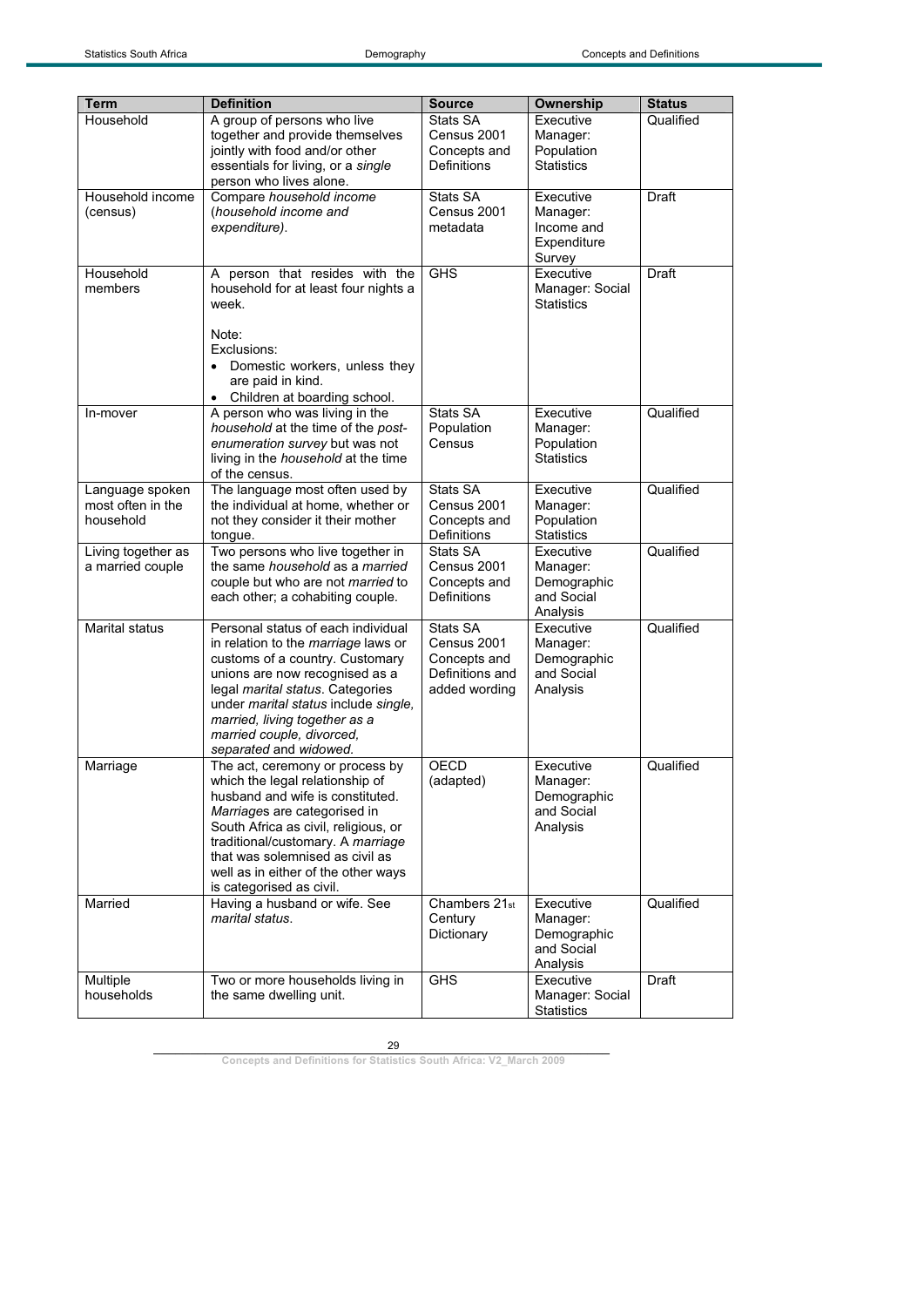| Term              | <b>Definition</b>                                                       | <b>Source</b>               | <b>Ownership</b>               | <b>Status</b> |
|-------------------|-------------------------------------------------------------------------|-----------------------------|--------------------------------|---------------|
| Non-contact       | A situation where data collection is                                    | Stats SA                    | Executive                      | Qualified     |
|                   | incomplete as the enumerator fails                                      | Population                  | Manager:                       |               |
|                   | to make contact with a household                                        | Census                      | Population                     |               |
|                   | at an address, or an individual in                                      |                             | <b>Statistics</b>              |               |
|                   | collective living quarters.                                             |                             |                                |               |
| Non-mover         | A person who was living in the                                          | Stats SA                    | Executive                      | Qualified     |
|                   | household at the time of the                                            | Population                  | Manager:                       |               |
|                   | census and at the time of the post-                                     | Census                      | Population                     |               |
|                   | enumeration survey.                                                     |                             | <b>Statistics</b>              |               |
| Out-mover         | A person who was living in the                                          | Stats SA                    | Executive                      | Qualified     |
|                   | household at the time of the                                            | Population                  | Manager:                       |               |
|                   | census but was not living in the                                        | Census                      | Population                     |               |
|                   | household at the time of the post-                                      |                             | <b>Statistics</b>              |               |
| Overcount         | enumeration survey.<br>The number of persons or                         | Stats SA                    | Executive                      | Qualified     |
|                   | households inadvertently counted                                        | Census 2001                 | Manager:                       |               |
|                   | twice in a census.                                                      | Concepts and                | Population                     |               |
|                   |                                                                         | Definitions                 | <b>Statistics</b>              |               |
| Partner           | One of two people living together                                       | Stats SA                    | Executive                      | Qualified     |
|                   | as a married couple. Relationship                                       | Integrative                 | Manager:                       |               |
|                   | of each to the other in a cohabiting                                    | Analysis                    | Demographic                    |               |
|                   | couple.                                                                 |                             | and Social                     |               |
|                   |                                                                         |                             | Analysis                       |               |
| <b>PES</b>        | See post-enumeration survey.                                            | <b>UN Stats</b>             | Executive                      | Qualified     |
|                   |                                                                         |                             | Manager:                       |               |
|                   |                                                                         |                             | Population                     |               |
|                   |                                                                         |                             | <b>Statistics</b>              |               |
| Place of birth    | For persons born in South Africa,<br>the province where the person      | Stats SA<br>Census 2001     | Executive                      | Qualified     |
|                   | was born, according to the present                                      | Concepts and                | Manager:<br>Population         |               |
|                   | geography. For foreign-born                                             | Definitions                 | <b>Statistics</b>              |               |
|                   | persons, the country where the                                          |                             |                                |               |
|                   | person was born.                                                        |                             |                                |               |
| Place of          | The place where the person was                                          | Stats SA                    | Executive                      | Qualified     |
| enumeration       | on census night (in a de facto                                          | Tourism                     | Manager:                       |               |
|                   | census), whether or not this is                                         | statistics                  | Population                     |               |
|                   | his/her usual place of residence.                                       | component                   | <b>Statistics</b>              |               |
| Place of usual    | The geographical place where the                                        | Stats SA                    | Executive                      | Qualified     |
| residence         | person resides four nights a week                                       | Census 2001                 | Manager:                       |               |
|                   | on average. Usually collected at                                        | Concepts and<br>Definitions | Population                     |               |
| Population census | subplace level.<br>A survey conducted on the whole                      | Principles and              | <b>Statistics</b><br>Executive | Qualified     |
|                   | population.                                                             | recommendatio               | Manager:                       |               |
|                   |                                                                         | ns for                      | Population                     |               |
|                   |                                                                         | population and              | <b>Statistics</b>              |               |
|                   |                                                                         | housing                     |                                |               |
|                   |                                                                         | censuses, Rev               |                                |               |
|                   |                                                                         | 1 1998, UN                  |                                |               |
| Population group  | A group with common                                                     | Stats SA                    | <b>Definitions</b>             | Qualified     |
|                   | characteristics (in terms of                                            | Census 2001                 | Executive                      |               |
|                   | descent and history), particularly                                      | Concepts and                | Manager:                       |               |
|                   | in relation to how they were (or                                        |                             | Demographic                    |               |
|                   | would have been) classified before<br>the 1994 elections. The following |                             | and Social                     |               |
|                   | categories are provided in the                                          |                             | Analysis                       |               |
|                   | census: Black African, coloured,                                        |                             |                                |               |
|                   | Indian or Asian, white, other.                                          |                             |                                |               |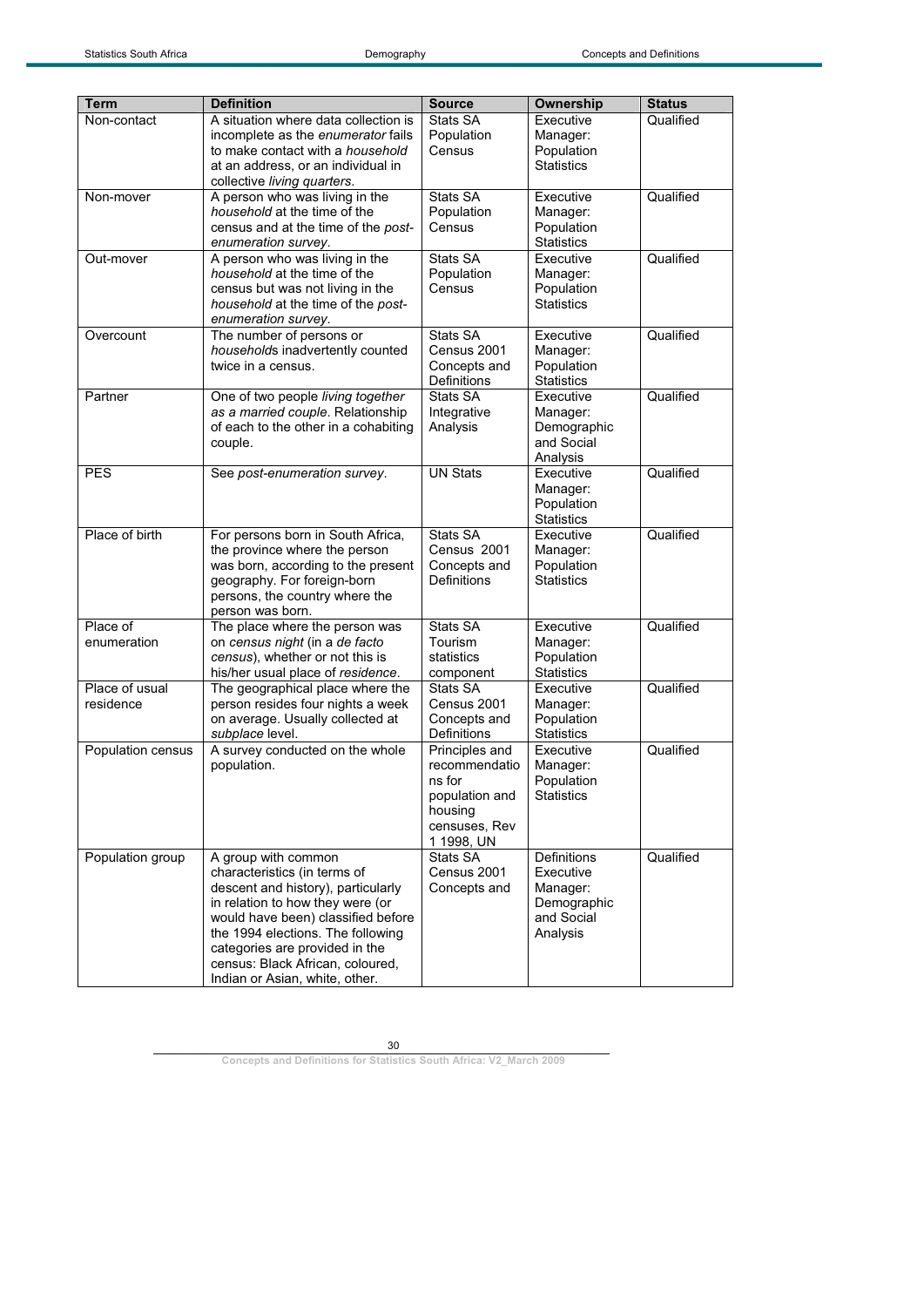| <b>Term</b>                                                       | <b>Definition</b>                                                                                                                                                                                                                                                              | <b>Source</b>                                                                                         | Ownership                                                      | <b>Status</b> |
|-------------------------------------------------------------------|--------------------------------------------------------------------------------------------------------------------------------------------------------------------------------------------------------------------------------------------------------------------------------|-------------------------------------------------------------------------------------------------------|----------------------------------------------------------------|---------------|
| Post-enumeration<br>phase                                         | The stage of the census after all<br>questionnaires have been<br>administered and collected.                                                                                                                                                                                   | Stats SA<br>Census 2001<br>Concepts and<br>Definitions                                                | Executive<br>Manager:<br>Population<br><b>Statistics</b>       | Qualified     |
| Post-enumeration<br>survey                                        | A sample survey conducted<br>immediately after the census to<br>evaluate the census. Adjustments<br>for undercount or overcount are<br>then made to the census results<br>based on the results of the PES.                                                                     | <b>UNSD</b>                                                                                           | Executive<br>Manager:<br>Population<br><b>Statistics</b>       | Qualified     |
| Pre-enumeration<br>phase                                          | The stage of the census during<br>which all preparatory work is<br>carried out.                                                                                                                                                                                                | Stats SA<br>Census 2001<br>Concepts and<br>Definitions                                                | Executive<br>Manager:<br>Population<br><b>Statistics</b>       | Qualified     |
| Race                                                              | Deprecated. Use population<br>group.                                                                                                                                                                                                                                           | Stats SA<br>Census 2001<br>Concepts and<br>Definitions                                                | Executive<br>Manager:<br>Demographic<br>and Social<br>Analysis | Superseded    |
| Relationship to the<br>head or acting<br>head of the<br>household | Relationship through blood,<br>marriage, adoption or other<br>circumstance.                                                                                                                                                                                                    | Stats SA<br>Census 2001<br>Concepts and<br>Definitions<br>adapted to<br>cover non-<br>related persons | Executive<br>Manager:<br>Population<br><b>Statistics</b>       | Draft         |
| Responsible adult                                                 | If the household head is not<br>available for an interview it is<br>possible to speak to another<br>responsible adult in the<br>household.                                                                                                                                     | <b>GHS</b>                                                                                            | Executive<br>Manager:<br><b>Social Statistics</b>              | Draft         |
| Separated                                                         | Situation where a married couple<br>have parted without divorcing,<br>thus allowing for reuniting if they<br>wish at some time in the future.<br>This is not a legal marital status<br>under South African law, and is<br>therefore self-defined.                              | <b>UBOS</b><br>(adapted)                                                                              | Executive<br>Manager:<br>Demographic<br>and Social<br>Analysis | Qualified     |
| Separated, legally                                                | Situation where a married couple<br>have entered a court or written<br>agreement describing the terms<br>under which they will live apart<br>while remaining married. Legal<br>separation is a possible step<br>towards divorce, but also allows<br>for the couple to reunite. | www.quizlaw.<br>com (adapted)                                                                         | Executive<br>Manager:<br>Demographic<br>and Social<br>Analysis | Qualified     |
| Sex                                                               | Biological distinction between<br>males and females. See gender.                                                                                                                                                                                                               | Stats SA<br>Integrative<br>Analysis                                                                   | Executive<br>Manager:<br>Demographic<br>and Social<br>Analysis | Qualified     |
| Sex ratio                                                         | The ratio of the number of males<br>to the number of females, usually<br>expressed as a percentage.                                                                                                                                                                            | Stats SA<br>Integrative<br>Analysis                                                                   | Executive<br>Manager:<br>Demographic<br>and Social<br>Analysis | Qualified     |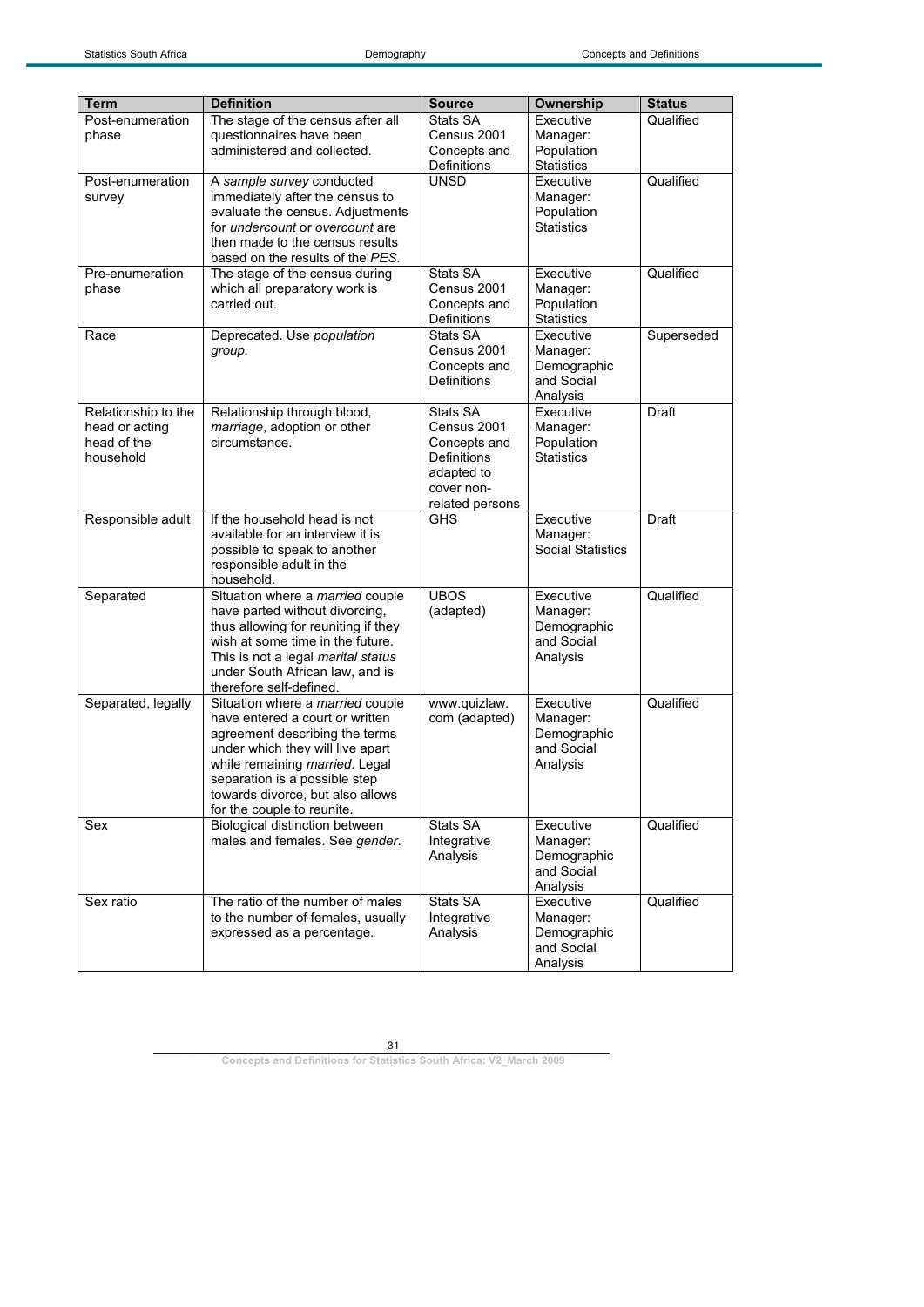| <b>Term</b>              | <b>Definition</b>                                                                                                           | <b>Source</b>                                                 | <b>Ownership</b>                                                      | <b>Status</b> |
|--------------------------|-----------------------------------------------------------------------------------------------------------------------------|---------------------------------------------------------------|-----------------------------------------------------------------------|---------------|
| Single (common<br>usage) | Person who is not <i>married</i> or<br>cohabiting. Compare single<br>(legal). See marital status.                           | Suggested by<br>review group                                  | <b>Executive</b><br>Manager:<br>Demographic<br>and Social<br>Analysis | Qualified     |
| Single (legal)           | Person who has never been<br>married. Compare single (common<br>usage). See marital status.                                 | <b>UBOS</b>                                                   | <b>Executive</b><br>Manager:<br>Demographic<br>and Social<br>Analysis | Qualified     |
| Undercount               | The number of people or<br>households that were not counted<br>in the census.                                               | Stats SA<br>Census 2001<br>Concepts and<br><b>Definitions</b> | Executive<br>Manager:<br>Population<br><b>Statistics</b>              | Qualified     |
| Widow                    | Woman whose husband has died<br>and who has not <i>married</i> again.<br>See marital status.                                | Wikipedia<br>online<br>Encyclopaedia                          | Executive<br>Manager:<br>Demographic<br>and Social<br>Analysis        | Qualified     |
| Widowed                  | Marital status of a person whose<br>spouse has died and who has not<br>married again. See widow and<br>widower.             | Wikipedia<br>online<br>Encyclopaedia                          | Executive<br>Manager:<br>Demographic<br>and Social<br>Analysis        | Qualified     |
| Widower                  | Man whose wife has died and who<br>has not <i>married</i> again. See <i>marital</i><br>status.                              | Wikipedia<br>online<br>Encyclopaedia                          | Executive<br>Manager:<br>Demographic<br>and Social<br>Analysis        | Qualified     |
| Youth                    | Young person typically between<br>the ages of 14 and 25 or 35. The<br>exact age range must be specified<br>in any analysis. | Stats SA<br>Integrative<br>Analysis                           | <b>Executive</b><br>Manager:<br>Demographic<br>and Social<br>Analysis | Qualified     |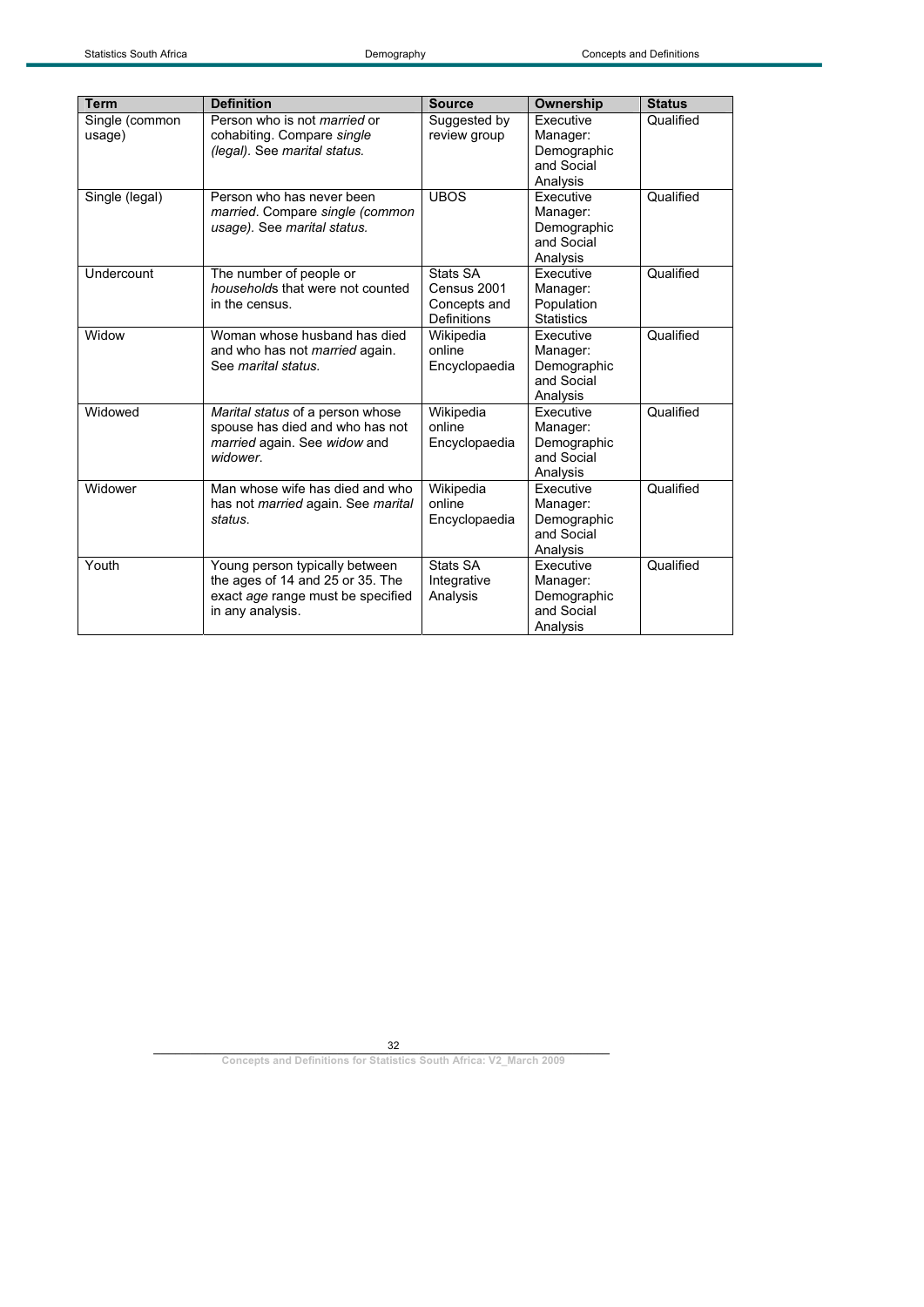| <b>Term</b><br>Access to<br>education  | <b>Definition</b><br>The opening of the way, through<br>legislation and a conducive<br>environment, for everybody to gain                                                                                                                                                                                                         | <b>Source</b><br>A dictionary of<br>South African<br>Education and                                                                                                                                                                                 | Ownership<br>Executive<br>Manager:<br>Population         | <b>Status</b><br>Qualified |
|----------------------------------------|-----------------------------------------------------------------------------------------------------------------------------------------------------------------------------------------------------------------------------------------------------------------------------------------------------------------------------------|----------------------------------------------------------------------------------------------------------------------------------------------------------------------------------------------------------------------------------------------------|----------------------------------------------------------|----------------------------|
| <b>Adult Basic</b>                     | access to opportunities that lead<br>to some perceived benefits.<br>All learning and training                                                                                                                                                                                                                                     | Training, 2000<br>South African                                                                                                                                                                                                                    | <b>Statistics</b><br>Executive                           | Qualified                  |
| Education and<br>Training              | programmes for adults from levels<br>1 to 4, where ABET level 4 is<br>equivalent to grade 9 in public<br>schools, or a National<br>Qualifications Framework level 1,<br>as stipulated in the South African<br>Qualifications Authority Act, (Act<br>58 of 1995).                                                                  | Qualifications<br>Authority Act,<br>(Act 58 of 1995)                                                                                                                                                                                               | Manager:<br>Population<br><b>Statistics</b>              |                            |
| Age-specific<br>enrolment ratio        | Percentage of the population of a<br>specific age enrolled, irrespective<br>of the level of education.                                                                                                                                                                                                                            | UIS - Education<br>Indicators $-$<br>Technical<br>Guidelines                                                                                                                                                                                       | Executive<br>Manager:<br>Population<br><b>Statistics</b> | Qualified                  |
| Attend<br>(educational<br>institution) | Enrolled at and going regularly to<br>any accredited educational<br>institution (public or private) for<br>organised learning at any level of<br>education. Attendance can be full-<br>time or part-time, and distance<br>learning is included. Temporary<br>absence, e.g. due to illness, does<br>not interrupt attendance.      | Stats SA<br>Census 2001<br>Concepts and<br><b>Definitions</b>                                                                                                                                                                                      | Executive<br>Manager:<br>Population<br><b>Statistics</b> | Qualified                  |
| <b>Basic education</b>                 | Nine years of schooling from<br>grade 1 to grade 9.                                                                                                                                                                                                                                                                               | Department of<br><b>Education: GET</b><br>Schools                                                                                                                                                                                                  | Executive<br>Manager:<br>Population<br><b>Statistics</b> | Qualified                  |
| Compulsory<br>education                | The number of years or the age-<br>span during which children and<br>youth are legally obliged to attend<br>school.                                                                                                                                                                                                               | <b>UBOS</b>                                                                                                                                                                                                                                        | Executive<br>Manager:<br>Population<br><b>Statistics</b> | Draft                      |
| Crude enrolment<br>ratio               | Percentage of the total enrolment<br>at all levels to the total population.                                                                                                                                                                                                                                                       | Stats SA<br>Population<br>Census                                                                                                                                                                                                                   | Executive<br>Manager:<br>Population<br><b>Statistics</b> | Qualified                  |
| Distance learning                      | Study by means of<br>correspondence,<br>telecommunication media or<br>computer programmes. Courses<br>are self-instructional and two-way<br>communication takes place<br>between student and the<br>institution. Learners need not be<br>on campus to attend classes but<br>can continue their normal work<br>programmes at home. | A dictionary of<br>South African<br>Education and<br>Training, 2000,<br>published by<br>Hodder &<br>Stoughton<br>Educational<br>Southern Africa<br>by Steward<br>Mothata Eleanor<br>Lemmer,<br>Thobeka mda<br>and Fanie<br>Pretorius.<br>[Mothata] | Executive<br>Manager:<br>Population<br><b>Statistics</b> | Qualified                  |

### **Education**

33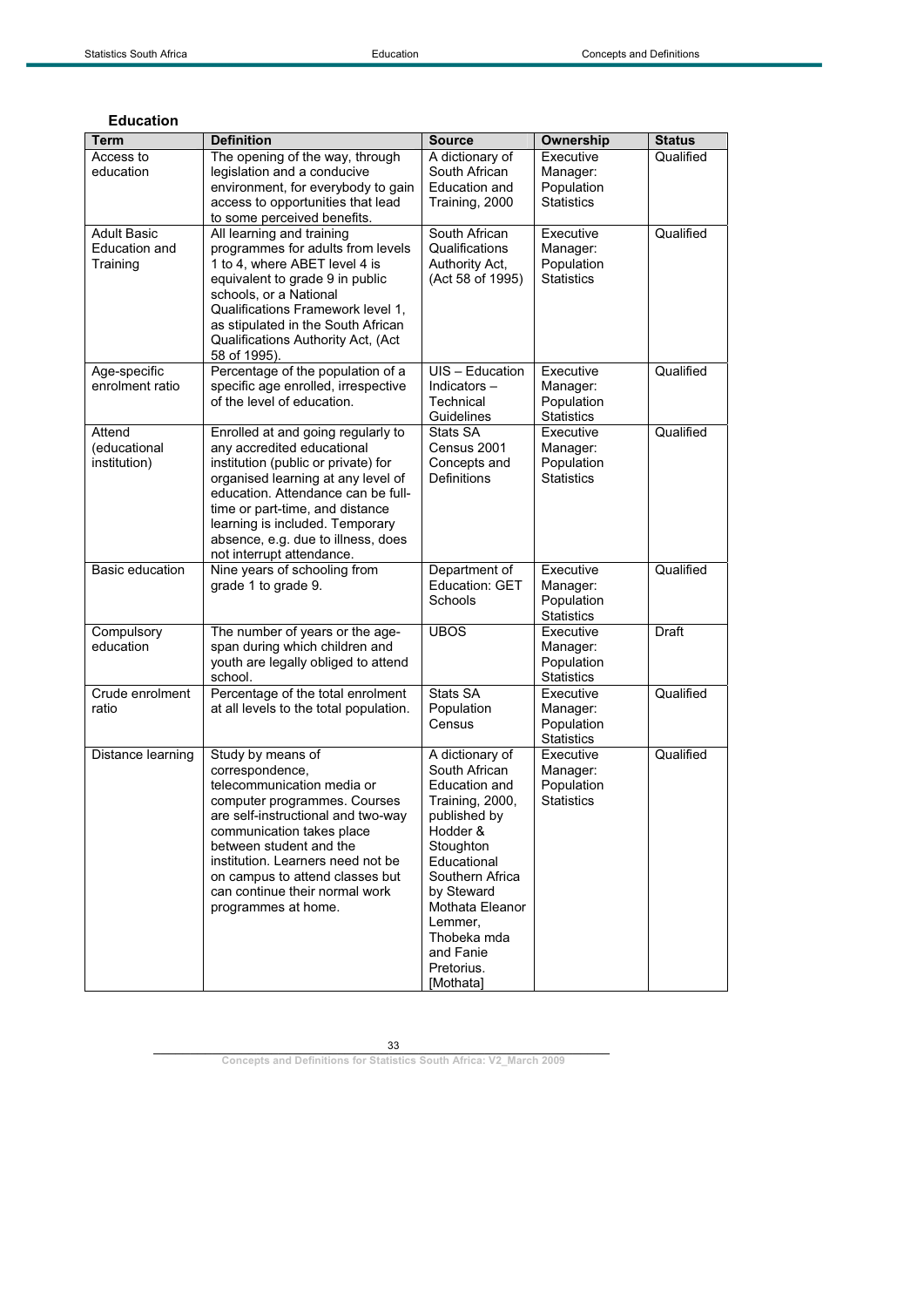| Stats SA<br>Executive<br>Qualified<br>Drop-out rate<br>Percentage of learners enrolled in<br>a given grade or level of education<br>Population<br>Manager:<br>in a given academic year who are<br>Census<br>Population<br>not enrolled in any grade or level<br><b>Statistics</b><br>of education in the following year.<br>See survival rate (education).<br>Learners who leave the education<br>Qualified<br>Executive<br>Drop-out rate<br>Department of<br>Education:<br>system without completing a given<br>Manager:<br>Trends in Macro<br>Population<br>grade.<br>Indicators:<br><b>Statistics</b><br>South Africa,<br>The drop-out rate is calculated as<br>a residual figure which is derived<br>December 2008<br>after the repetition and promotion<br>rates are calculated. The drop-out<br>rate in a particular grade for a<br>particular year is calculated by<br>simply deducting the repetition<br>and promotion rate for that<br>particular grade and year from<br>100%.<br>Education<br>Any institution providing<br>Executive<br>Qualified<br>National<br>institution<br>education.<br><b>Education Policy</b><br>Manager:<br>Act (Act No. 27<br>Population<br>of 1996)<br><b>Statistics</b><br>Inclusions: early childhood<br>education, primary, secondary,<br>further or higher education,<br>institution providing specialised,<br>vocational, adult, distance or<br>community education.<br>Educational<br><b>FAO</b><br>Executive<br>Deprecated. Use highest level of<br>Supersede<br>achievement<br>education or educational<br>Manager:<br>d<br>Population<br>attainment.<br><b>Statistics</b><br>Educational<br>Qualified<br>Stats SA<br>See highest level of education.<br>Executive<br>attainment<br>Census 2001<br>Manager:<br>Population<br>Concepts and<br>Definitions<br><b>Statistics</b><br>Educational<br>Qualified<br>Any registered institution whose<br><b>UBOS</b><br>Executive<br>sole or main purpose is the<br>institution<br>Manager:<br>Population<br>provision of education, including<br><b>Statistics</b><br>preschool, tertiary, adult<br>education, etc.<br><b>Educational level</b><br>Educational level is aggregated<br>Stats SA Labour<br>Draft<br>Executive<br>into no formal education, primary<br>education<br>accounts for<br>Manager:<br>school (grade 1 to grade 7),<br>South Africa,<br><b>Production Price</b><br>secondary school (grade 8 to<br>October 2005<br>Index and<br>grade 12) diploma or certificate<br>Employment<br>without grade 12 (from lower to<br><b>Statistics</b><br>grade 11), diploma or certificate<br>with grade 12, degree and other<br>post-graduate degree.<br>Any person who teaches,<br>Qualified<br>Executive<br>Educator<br>Employment of<br>educates or trains other persons<br>Educators Act.<br>Manager: |             |                              |               |            |               |
|---------------------------------------------------------------------------------------------------------------------------------------------------------------------------------------------------------------------------------------------------------------------------------------------------------------------------------------------------------------------------------------------------------------------------------------------------------------------------------------------------------------------------------------------------------------------------------------------------------------------------------------------------------------------------------------------------------------------------------------------------------------------------------------------------------------------------------------------------------------------------------------------------------------------------------------------------------------------------------------------------------------------------------------------------------------------------------------------------------------------------------------------------------------------------------------------------------------------------------------------------------------------------------------------------------------------------------------------------------------------------------------------------------------------------------------------------------------------------------------------------------------------------------------------------------------------------------------------------------------------------------------------------------------------------------------------------------------------------------------------------------------------------------------------------------------------------------------------------------------------------------------------------------------------------------------------------------------------------------------------------------------------------------------------------------------------------------------------------------------------------------------------------------------------------------------------------------------------------------------------------------------------------------------------------------------------------------------------------------------------------------------------------------------------------------------------------------------------------------------------------------------------------------------------------------------------------------------------------------------------------------------------------------------------------------------------------------------------------------------------------------------------------------------------------------|-------------|------------------------------|---------------|------------|---------------|
|                                                                                                                                                                                                                                                                                                                                                                                                                                                                                                                                                                                                                                                                                                                                                                                                                                                                                                                                                                                                                                                                                                                                                                                                                                                                                                                                                                                                                                                                                                                                                                                                                                                                                                                                                                                                                                                                                                                                                                                                                                                                                                                                                                                                                                                                                                                                                                                                                                                                                                                                                                                                                                                                                                                                                                                                         | <b>Term</b> | <b>Definition</b>            | <b>Source</b> | Ownership  | <b>Status</b> |
|                                                                                                                                                                                                                                                                                                                                                                                                                                                                                                                                                                                                                                                                                                                                                                                                                                                                                                                                                                                                                                                                                                                                                                                                                                                                                                                                                                                                                                                                                                                                                                                                                                                                                                                                                                                                                                                                                                                                                                                                                                                                                                                                                                                                                                                                                                                                                                                                                                                                                                                                                                                                                                                                                                                                                                                                         |             |                              |               |            |               |
|                                                                                                                                                                                                                                                                                                                                                                                                                                                                                                                                                                                                                                                                                                                                                                                                                                                                                                                                                                                                                                                                                                                                                                                                                                                                                                                                                                                                                                                                                                                                                                                                                                                                                                                                                                                                                                                                                                                                                                                                                                                                                                                                                                                                                                                                                                                                                                                                                                                                                                                                                                                                                                                                                                                                                                                                         |             |                              |               |            |               |
|                                                                                                                                                                                                                                                                                                                                                                                                                                                                                                                                                                                                                                                                                                                                                                                                                                                                                                                                                                                                                                                                                                                                                                                                                                                                                                                                                                                                                                                                                                                                                                                                                                                                                                                                                                                                                                                                                                                                                                                                                                                                                                                                                                                                                                                                                                                                                                                                                                                                                                                                                                                                                                                                                                                                                                                                         |             |                              |               |            |               |
|                                                                                                                                                                                                                                                                                                                                                                                                                                                                                                                                                                                                                                                                                                                                                                                                                                                                                                                                                                                                                                                                                                                                                                                                                                                                                                                                                                                                                                                                                                                                                                                                                                                                                                                                                                                                                                                                                                                                                                                                                                                                                                                                                                                                                                                                                                                                                                                                                                                                                                                                                                                                                                                                                                                                                                                                         |             |                              |               |            |               |
|                                                                                                                                                                                                                                                                                                                                                                                                                                                                                                                                                                                                                                                                                                                                                                                                                                                                                                                                                                                                                                                                                                                                                                                                                                                                                                                                                                                                                                                                                                                                                                                                                                                                                                                                                                                                                                                                                                                                                                                                                                                                                                                                                                                                                                                                                                                                                                                                                                                                                                                                                                                                                                                                                                                                                                                                         |             |                              |               |            |               |
|                                                                                                                                                                                                                                                                                                                                                                                                                                                                                                                                                                                                                                                                                                                                                                                                                                                                                                                                                                                                                                                                                                                                                                                                                                                                                                                                                                                                                                                                                                                                                                                                                                                                                                                                                                                                                                                                                                                                                                                                                                                                                                                                                                                                                                                                                                                                                                                                                                                                                                                                                                                                                                                                                                                                                                                                         |             |                              |               |            |               |
|                                                                                                                                                                                                                                                                                                                                                                                                                                                                                                                                                                                                                                                                                                                                                                                                                                                                                                                                                                                                                                                                                                                                                                                                                                                                                                                                                                                                                                                                                                                                                                                                                                                                                                                                                                                                                                                                                                                                                                                                                                                                                                                                                                                                                                                                                                                                                                                                                                                                                                                                                                                                                                                                                                                                                                                                         |             |                              |               |            |               |
|                                                                                                                                                                                                                                                                                                                                                                                                                                                                                                                                                                                                                                                                                                                                                                                                                                                                                                                                                                                                                                                                                                                                                                                                                                                                                                                                                                                                                                                                                                                                                                                                                                                                                                                                                                                                                                                                                                                                                                                                                                                                                                                                                                                                                                                                                                                                                                                                                                                                                                                                                                                                                                                                                                                                                                                                         |             |                              |               |            |               |
|                                                                                                                                                                                                                                                                                                                                                                                                                                                                                                                                                                                                                                                                                                                                                                                                                                                                                                                                                                                                                                                                                                                                                                                                                                                                                                                                                                                                                                                                                                                                                                                                                                                                                                                                                                                                                                                                                                                                                                                                                                                                                                                                                                                                                                                                                                                                                                                                                                                                                                                                                                                                                                                                                                                                                                                                         |             |                              |               |            |               |
|                                                                                                                                                                                                                                                                                                                                                                                                                                                                                                                                                                                                                                                                                                                                                                                                                                                                                                                                                                                                                                                                                                                                                                                                                                                                                                                                                                                                                                                                                                                                                                                                                                                                                                                                                                                                                                                                                                                                                                                                                                                                                                                                                                                                                                                                                                                                                                                                                                                                                                                                                                                                                                                                                                                                                                                                         |             |                              |               |            |               |
|                                                                                                                                                                                                                                                                                                                                                                                                                                                                                                                                                                                                                                                                                                                                                                                                                                                                                                                                                                                                                                                                                                                                                                                                                                                                                                                                                                                                                                                                                                                                                                                                                                                                                                                                                                                                                                                                                                                                                                                                                                                                                                                                                                                                                                                                                                                                                                                                                                                                                                                                                                                                                                                                                                                                                                                                         |             |                              |               |            |               |
|                                                                                                                                                                                                                                                                                                                                                                                                                                                                                                                                                                                                                                                                                                                                                                                                                                                                                                                                                                                                                                                                                                                                                                                                                                                                                                                                                                                                                                                                                                                                                                                                                                                                                                                                                                                                                                                                                                                                                                                                                                                                                                                                                                                                                                                                                                                                                                                                                                                                                                                                                                                                                                                                                                                                                                                                         |             |                              |               |            |               |
|                                                                                                                                                                                                                                                                                                                                                                                                                                                                                                                                                                                                                                                                                                                                                                                                                                                                                                                                                                                                                                                                                                                                                                                                                                                                                                                                                                                                                                                                                                                                                                                                                                                                                                                                                                                                                                                                                                                                                                                                                                                                                                                                                                                                                                                                                                                                                                                                                                                                                                                                                                                                                                                                                                                                                                                                         |             |                              |               |            |               |
|                                                                                                                                                                                                                                                                                                                                                                                                                                                                                                                                                                                                                                                                                                                                                                                                                                                                                                                                                                                                                                                                                                                                                                                                                                                                                                                                                                                                                                                                                                                                                                                                                                                                                                                                                                                                                                                                                                                                                                                                                                                                                                                                                                                                                                                                                                                                                                                                                                                                                                                                                                                                                                                                                                                                                                                                         |             |                              |               |            |               |
|                                                                                                                                                                                                                                                                                                                                                                                                                                                                                                                                                                                                                                                                                                                                                                                                                                                                                                                                                                                                                                                                                                                                                                                                                                                                                                                                                                                                                                                                                                                                                                                                                                                                                                                                                                                                                                                                                                                                                                                                                                                                                                                                                                                                                                                                                                                                                                                                                                                                                                                                                                                                                                                                                                                                                                                                         |             |                              |               |            |               |
|                                                                                                                                                                                                                                                                                                                                                                                                                                                                                                                                                                                                                                                                                                                                                                                                                                                                                                                                                                                                                                                                                                                                                                                                                                                                                                                                                                                                                                                                                                                                                                                                                                                                                                                                                                                                                                                                                                                                                                                                                                                                                                                                                                                                                                                                                                                                                                                                                                                                                                                                                                                                                                                                                                                                                                                                         |             |                              |               |            |               |
|                                                                                                                                                                                                                                                                                                                                                                                                                                                                                                                                                                                                                                                                                                                                                                                                                                                                                                                                                                                                                                                                                                                                                                                                                                                                                                                                                                                                                                                                                                                                                                                                                                                                                                                                                                                                                                                                                                                                                                                                                                                                                                                                                                                                                                                                                                                                                                                                                                                                                                                                                                                                                                                                                                                                                                                                         |             |                              |               |            |               |
|                                                                                                                                                                                                                                                                                                                                                                                                                                                                                                                                                                                                                                                                                                                                                                                                                                                                                                                                                                                                                                                                                                                                                                                                                                                                                                                                                                                                                                                                                                                                                                                                                                                                                                                                                                                                                                                                                                                                                                                                                                                                                                                                                                                                                                                                                                                                                                                                                                                                                                                                                                                                                                                                                                                                                                                                         |             |                              |               |            |               |
|                                                                                                                                                                                                                                                                                                                                                                                                                                                                                                                                                                                                                                                                                                                                                                                                                                                                                                                                                                                                                                                                                                                                                                                                                                                                                                                                                                                                                                                                                                                                                                                                                                                                                                                                                                                                                                                                                                                                                                                                                                                                                                                                                                                                                                                                                                                                                                                                                                                                                                                                                                                                                                                                                                                                                                                                         |             |                              |               |            |               |
|                                                                                                                                                                                                                                                                                                                                                                                                                                                                                                                                                                                                                                                                                                                                                                                                                                                                                                                                                                                                                                                                                                                                                                                                                                                                                                                                                                                                                                                                                                                                                                                                                                                                                                                                                                                                                                                                                                                                                                                                                                                                                                                                                                                                                                                                                                                                                                                                                                                                                                                                                                                                                                                                                                                                                                                                         |             |                              |               |            |               |
|                                                                                                                                                                                                                                                                                                                                                                                                                                                                                                                                                                                                                                                                                                                                                                                                                                                                                                                                                                                                                                                                                                                                                                                                                                                                                                                                                                                                                                                                                                                                                                                                                                                                                                                                                                                                                                                                                                                                                                                                                                                                                                                                                                                                                                                                                                                                                                                                                                                                                                                                                                                                                                                                                                                                                                                                         |             |                              |               |            |               |
|                                                                                                                                                                                                                                                                                                                                                                                                                                                                                                                                                                                                                                                                                                                                                                                                                                                                                                                                                                                                                                                                                                                                                                                                                                                                                                                                                                                                                                                                                                                                                                                                                                                                                                                                                                                                                                                                                                                                                                                                                                                                                                                                                                                                                                                                                                                                                                                                                                                                                                                                                                                                                                                                                                                                                                                                         |             |                              |               |            |               |
|                                                                                                                                                                                                                                                                                                                                                                                                                                                                                                                                                                                                                                                                                                                                                                                                                                                                                                                                                                                                                                                                                                                                                                                                                                                                                                                                                                                                                                                                                                                                                                                                                                                                                                                                                                                                                                                                                                                                                                                                                                                                                                                                                                                                                                                                                                                                                                                                                                                                                                                                                                                                                                                                                                                                                                                                         |             |                              |               |            |               |
|                                                                                                                                                                                                                                                                                                                                                                                                                                                                                                                                                                                                                                                                                                                                                                                                                                                                                                                                                                                                                                                                                                                                                                                                                                                                                                                                                                                                                                                                                                                                                                                                                                                                                                                                                                                                                                                                                                                                                                                                                                                                                                                                                                                                                                                                                                                                                                                                                                                                                                                                                                                                                                                                                                                                                                                                         |             |                              |               |            |               |
|                                                                                                                                                                                                                                                                                                                                                                                                                                                                                                                                                                                                                                                                                                                                                                                                                                                                                                                                                                                                                                                                                                                                                                                                                                                                                                                                                                                                                                                                                                                                                                                                                                                                                                                                                                                                                                                                                                                                                                                                                                                                                                                                                                                                                                                                                                                                                                                                                                                                                                                                                                                                                                                                                                                                                                                                         |             |                              |               |            |               |
|                                                                                                                                                                                                                                                                                                                                                                                                                                                                                                                                                                                                                                                                                                                                                                                                                                                                                                                                                                                                                                                                                                                                                                                                                                                                                                                                                                                                                                                                                                                                                                                                                                                                                                                                                                                                                                                                                                                                                                                                                                                                                                                                                                                                                                                                                                                                                                                                                                                                                                                                                                                                                                                                                                                                                                                                         |             |                              |               |            |               |
|                                                                                                                                                                                                                                                                                                                                                                                                                                                                                                                                                                                                                                                                                                                                                                                                                                                                                                                                                                                                                                                                                                                                                                                                                                                                                                                                                                                                                                                                                                                                                                                                                                                                                                                                                                                                                                                                                                                                                                                                                                                                                                                                                                                                                                                                                                                                                                                                                                                                                                                                                                                                                                                                                                                                                                                                         |             |                              |               |            |               |
|                                                                                                                                                                                                                                                                                                                                                                                                                                                                                                                                                                                                                                                                                                                                                                                                                                                                                                                                                                                                                                                                                                                                                                                                                                                                                                                                                                                                                                                                                                                                                                                                                                                                                                                                                                                                                                                                                                                                                                                                                                                                                                                                                                                                                                                                                                                                                                                                                                                                                                                                                                                                                                                                                                                                                                                                         |             |                              |               |            |               |
|                                                                                                                                                                                                                                                                                                                                                                                                                                                                                                                                                                                                                                                                                                                                                                                                                                                                                                                                                                                                                                                                                                                                                                                                                                                                                                                                                                                                                                                                                                                                                                                                                                                                                                                                                                                                                                                                                                                                                                                                                                                                                                                                                                                                                                                                                                                                                                                                                                                                                                                                                                                                                                                                                                                                                                                                         |             |                              |               |            |               |
|                                                                                                                                                                                                                                                                                                                                                                                                                                                                                                                                                                                                                                                                                                                                                                                                                                                                                                                                                                                                                                                                                                                                                                                                                                                                                                                                                                                                                                                                                                                                                                                                                                                                                                                                                                                                                                                                                                                                                                                                                                                                                                                                                                                                                                                                                                                                                                                                                                                                                                                                                                                                                                                                                                                                                                                                         |             |                              |               |            |               |
|                                                                                                                                                                                                                                                                                                                                                                                                                                                                                                                                                                                                                                                                                                                                                                                                                                                                                                                                                                                                                                                                                                                                                                                                                                                                                                                                                                                                                                                                                                                                                                                                                                                                                                                                                                                                                                                                                                                                                                                                                                                                                                                                                                                                                                                                                                                                                                                                                                                                                                                                                                                                                                                                                                                                                                                                         |             |                              |               |            |               |
|                                                                                                                                                                                                                                                                                                                                                                                                                                                                                                                                                                                                                                                                                                                                                                                                                                                                                                                                                                                                                                                                                                                                                                                                                                                                                                                                                                                                                                                                                                                                                                                                                                                                                                                                                                                                                                                                                                                                                                                                                                                                                                                                                                                                                                                                                                                                                                                                                                                                                                                                                                                                                                                                                                                                                                                                         |             |                              |               |            |               |
|                                                                                                                                                                                                                                                                                                                                                                                                                                                                                                                                                                                                                                                                                                                                                                                                                                                                                                                                                                                                                                                                                                                                                                                                                                                                                                                                                                                                                                                                                                                                                                                                                                                                                                                                                                                                                                                                                                                                                                                                                                                                                                                                                                                                                                                                                                                                                                                                                                                                                                                                                                                                                                                                                                                                                                                                         |             |                              |               |            |               |
|                                                                                                                                                                                                                                                                                                                                                                                                                                                                                                                                                                                                                                                                                                                                                                                                                                                                                                                                                                                                                                                                                                                                                                                                                                                                                                                                                                                                                                                                                                                                                                                                                                                                                                                                                                                                                                                                                                                                                                                                                                                                                                                                                                                                                                                                                                                                                                                                                                                                                                                                                                                                                                                                                                                                                                                                         |             |                              |               |            |               |
|                                                                                                                                                                                                                                                                                                                                                                                                                                                                                                                                                                                                                                                                                                                                                                                                                                                                                                                                                                                                                                                                                                                                                                                                                                                                                                                                                                                                                                                                                                                                                                                                                                                                                                                                                                                                                                                                                                                                                                                                                                                                                                                                                                                                                                                                                                                                                                                                                                                                                                                                                                                                                                                                                                                                                                                                         |             |                              |               |            |               |
|                                                                                                                                                                                                                                                                                                                                                                                                                                                                                                                                                                                                                                                                                                                                                                                                                                                                                                                                                                                                                                                                                                                                                                                                                                                                                                                                                                                                                                                                                                                                                                                                                                                                                                                                                                                                                                                                                                                                                                                                                                                                                                                                                                                                                                                                                                                                                                                                                                                                                                                                                                                                                                                                                                                                                                                                         |             |                              |               |            |               |
|                                                                                                                                                                                                                                                                                                                                                                                                                                                                                                                                                                                                                                                                                                                                                                                                                                                                                                                                                                                                                                                                                                                                                                                                                                                                                                                                                                                                                                                                                                                                                                                                                                                                                                                                                                                                                                                                                                                                                                                                                                                                                                                                                                                                                                                                                                                                                                                                                                                                                                                                                                                                                                                                                                                                                                                                         |             |                              |               |            |               |
|                                                                                                                                                                                                                                                                                                                                                                                                                                                                                                                                                                                                                                                                                                                                                                                                                                                                                                                                                                                                                                                                                                                                                                                                                                                                                                                                                                                                                                                                                                                                                                                                                                                                                                                                                                                                                                                                                                                                                                                                                                                                                                                                                                                                                                                                                                                                                                                                                                                                                                                                                                                                                                                                                                                                                                                                         |             |                              |               |            |               |
|                                                                                                                                                                                                                                                                                                                                                                                                                                                                                                                                                                                                                                                                                                                                                                                                                                                                                                                                                                                                                                                                                                                                                                                                                                                                                                                                                                                                                                                                                                                                                                                                                                                                                                                                                                                                                                                                                                                                                                                                                                                                                                                                                                                                                                                                                                                                                                                                                                                                                                                                                                                                                                                                                                                                                                                                         |             |                              |               |            |               |
|                                                                                                                                                                                                                                                                                                                                                                                                                                                                                                                                                                                                                                                                                                                                                                                                                                                                                                                                                                                                                                                                                                                                                                                                                                                                                                                                                                                                                                                                                                                                                                                                                                                                                                                                                                                                                                                                                                                                                                                                                                                                                                                                                                                                                                                                                                                                                                                                                                                                                                                                                                                                                                                                                                                                                                                                         |             |                              |               |            |               |
|                                                                                                                                                                                                                                                                                                                                                                                                                                                                                                                                                                                                                                                                                                                                                                                                                                                                                                                                                                                                                                                                                                                                                                                                                                                                                                                                                                                                                                                                                                                                                                                                                                                                                                                                                                                                                                                                                                                                                                                                                                                                                                                                                                                                                                                                                                                                                                                                                                                                                                                                                                                                                                                                                                                                                                                                         |             |                              |               |            |               |
|                                                                                                                                                                                                                                                                                                                                                                                                                                                                                                                                                                                                                                                                                                                                                                                                                                                                                                                                                                                                                                                                                                                                                                                                                                                                                                                                                                                                                                                                                                                                                                                                                                                                                                                                                                                                                                                                                                                                                                                                                                                                                                                                                                                                                                                                                                                                                                                                                                                                                                                                                                                                                                                                                                                                                                                                         |             |                              |               |            |               |
|                                                                                                                                                                                                                                                                                                                                                                                                                                                                                                                                                                                                                                                                                                                                                                                                                                                                                                                                                                                                                                                                                                                                                                                                                                                                                                                                                                                                                                                                                                                                                                                                                                                                                                                                                                                                                                                                                                                                                                                                                                                                                                                                                                                                                                                                                                                                                                                                                                                                                                                                                                                                                                                                                                                                                                                                         |             |                              |               |            |               |
|                                                                                                                                                                                                                                                                                                                                                                                                                                                                                                                                                                                                                                                                                                                                                                                                                                                                                                                                                                                                                                                                                                                                                                                                                                                                                                                                                                                                                                                                                                                                                                                                                                                                                                                                                                                                                                                                                                                                                                                                                                                                                                                                                                                                                                                                                                                                                                                                                                                                                                                                                                                                                                                                                                                                                                                                         |             |                              |               |            |               |
|                                                                                                                                                                                                                                                                                                                                                                                                                                                                                                                                                                                                                                                                                                                                                                                                                                                                                                                                                                                                                                                                                                                                                                                                                                                                                                                                                                                                                                                                                                                                                                                                                                                                                                                                                                                                                                                                                                                                                                                                                                                                                                                                                                                                                                                                                                                                                                                                                                                                                                                                                                                                                                                                                                                                                                                                         |             |                              |               |            |               |
|                                                                                                                                                                                                                                                                                                                                                                                                                                                                                                                                                                                                                                                                                                                                                                                                                                                                                                                                                                                                                                                                                                                                                                                                                                                                                                                                                                                                                                                                                                                                                                                                                                                                                                                                                                                                                                                                                                                                                                                                                                                                                                                                                                                                                                                                                                                                                                                                                                                                                                                                                                                                                                                                                                                                                                                                         |             |                              |               |            |               |
|                                                                                                                                                                                                                                                                                                                                                                                                                                                                                                                                                                                                                                                                                                                                                                                                                                                                                                                                                                                                                                                                                                                                                                                                                                                                                                                                                                                                                                                                                                                                                                                                                                                                                                                                                                                                                                                                                                                                                                                                                                                                                                                                                                                                                                                                                                                                                                                                                                                                                                                                                                                                                                                                                                                                                                                                         |             |                              |               |            |               |
|                                                                                                                                                                                                                                                                                                                                                                                                                                                                                                                                                                                                                                                                                                                                                                                                                                                                                                                                                                                                                                                                                                                                                                                                                                                                                                                                                                                                                                                                                                                                                                                                                                                                                                                                                                                                                                                                                                                                                                                                                                                                                                                                                                                                                                                                                                                                                                                                                                                                                                                                                                                                                                                                                                                                                                                                         |             |                              |               |            |               |
|                                                                                                                                                                                                                                                                                                                                                                                                                                                                                                                                                                                                                                                                                                                                                                                                                                                                                                                                                                                                                                                                                                                                                                                                                                                                                                                                                                                                                                                                                                                                                                                                                                                                                                                                                                                                                                                                                                                                                                                                                                                                                                                                                                                                                                                                                                                                                                                                                                                                                                                                                                                                                                                                                                                                                                                                         |             |                              |               |            |               |
|                                                                                                                                                                                                                                                                                                                                                                                                                                                                                                                                                                                                                                                                                                                                                                                                                                                                                                                                                                                                                                                                                                                                                                                                                                                                                                                                                                                                                                                                                                                                                                                                                                                                                                                                                                                                                                                                                                                                                                                                                                                                                                                                                                                                                                                                                                                                                                                                                                                                                                                                                                                                                                                                                                                                                                                                         |             |                              |               |            |               |
|                                                                                                                                                                                                                                                                                                                                                                                                                                                                                                                                                                                                                                                                                                                                                                                                                                                                                                                                                                                                                                                                                                                                                                                                                                                                                                                                                                                                                                                                                                                                                                                                                                                                                                                                                                                                                                                                                                                                                                                                                                                                                                                                                                                                                                                                                                                                                                                                                                                                                                                                                                                                                                                                                                                                                                                                         |             |                              |               |            |               |
|                                                                                                                                                                                                                                                                                                                                                                                                                                                                                                                                                                                                                                                                                                                                                                                                                                                                                                                                                                                                                                                                                                                                                                                                                                                                                                                                                                                                                                                                                                                                                                                                                                                                                                                                                                                                                                                                                                                                                                                                                                                                                                                                                                                                                                                                                                                                                                                                                                                                                                                                                                                                                                                                                                                                                                                                         |             |                              |               |            |               |
|                                                                                                                                                                                                                                                                                                                                                                                                                                                                                                                                                                                                                                                                                                                                                                                                                                                                                                                                                                                                                                                                                                                                                                                                                                                                                                                                                                                                                                                                                                                                                                                                                                                                                                                                                                                                                                                                                                                                                                                                                                                                                                                                                                                                                                                                                                                                                                                                                                                                                                                                                                                                                                                                                                                                                                                                         |             |                              |               |            |               |
|                                                                                                                                                                                                                                                                                                                                                                                                                                                                                                                                                                                                                                                                                                                                                                                                                                                                                                                                                                                                                                                                                                                                                                                                                                                                                                                                                                                                                                                                                                                                                                                                                                                                                                                                                                                                                                                                                                                                                                                                                                                                                                                                                                                                                                                                                                                                                                                                                                                                                                                                                                                                                                                                                                                                                                                                         |             |                              |               |            |               |
|                                                                                                                                                                                                                                                                                                                                                                                                                                                                                                                                                                                                                                                                                                                                                                                                                                                                                                                                                                                                                                                                                                                                                                                                                                                                                                                                                                                                                                                                                                                                                                                                                                                                                                                                                                                                                                                                                                                                                                                                                                                                                                                                                                                                                                                                                                                                                                                                                                                                                                                                                                                                                                                                                                                                                                                                         |             | or who provides professional | 1998 (Act No. | Population |               |
| educational services.<br><b>Statistics</b><br>76 of 1998)                                                                                                                                                                                                                                                                                                                                                                                                                                                                                                                                                                                                                                                                                                                                                                                                                                                                                                                                                                                                                                                                                                                                                                                                                                                                                                                                                                                                                                                                                                                                                                                                                                                                                                                                                                                                                                                                                                                                                                                                                                                                                                                                                                                                                                                                                                                                                                                                                                                                                                                                                                                                                                                                                                                                               |             |                              |               |            |               |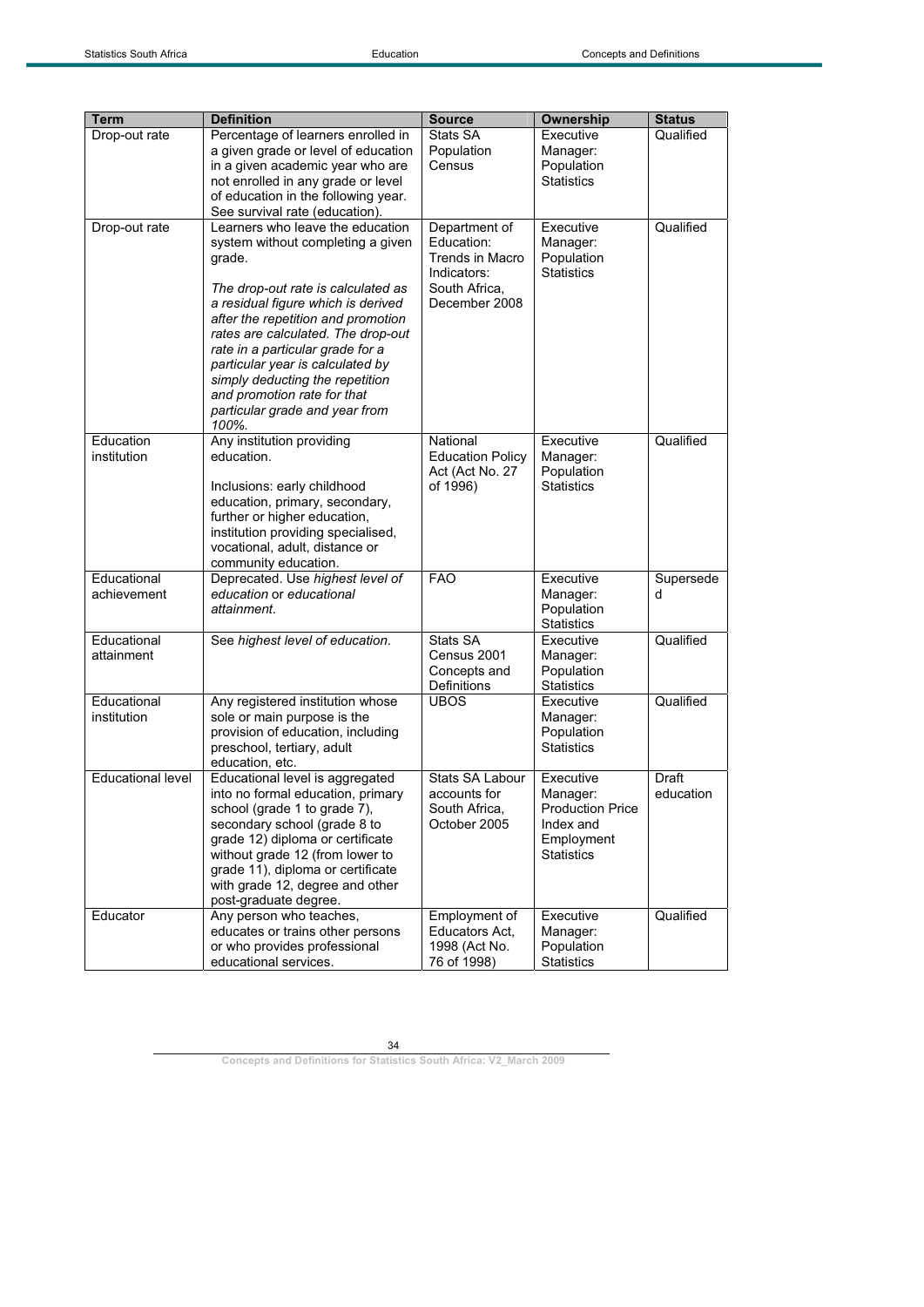| <b>Term</b>                       | <b>Definition</b>                                                                                                                                                                                                 | <b>Source</b>                                                                                                                                                                                                                                                        | <b>Ownership</b>                                         | <b>Status</b> |
|-----------------------------------|-------------------------------------------------------------------------------------------------------------------------------------------------------------------------------------------------------------------|----------------------------------------------------------------------------------------------------------------------------------------------------------------------------------------------------------------------------------------------------------------------|----------------------------------------------------------|---------------|
| <b>Enrolled learner</b>           | A learner who is registered at a<br>school.                                                                                                                                                                       | Department of<br>Education:<br>Technical<br>Committee                                                                                                                                                                                                                | Executive<br>Manager:<br>Population<br><b>Statistics</b> | Qualified     |
| Enrolment                         | The act of officially being<br>admitted to a programme of<br>study.                                                                                                                                               | OECD,<br>Handbook for<br>internationally<br>comparative<br>Education<br>Statistics,<br>concepts,<br>standards,<br>definitions and<br>classification.                                                                                                                 | Executive<br>Manager:<br>Population<br><b>Statistics</b> | Qualified     |
| Enrolment ratio                   | Proportion of the population in a<br>specified age group attending<br>school to the total population in<br>that age group.                                                                                        | Stats SA<br>Population<br>Census                                                                                                                                                                                                                                     | Executive<br>Manager:<br>Population<br><b>Statistics</b> | Qualified     |
| Field of study                    | The area of concentration of<br>tertiary studies.                                                                                                                                                                 | <b>Stats SA Census</b><br>2001 Concepts<br>and Definitions                                                                                                                                                                                                           | Executive<br>Manager:<br>Population<br><b>Statistics</b> | Qualified     |
| Formal education                  | The education attained at an<br>educational institution that follow<br>a given approved curriculum.                                                                                                               | <b>UBOS</b>                                                                                                                                                                                                                                                          | Executive<br>Manager:<br>Population<br><b>Statistics</b> | Qualified     |
| Grade                             | That part of an educational<br>programme which a learner may<br>complete in one school year, or<br>any other education programme<br>which the members of the<br>Executive Council may deem<br>equivalent thereto. | South African<br>Schools Act 84 of<br>1996 (Act No. 84<br>of 1996)                                                                                                                                                                                                   | Executive<br>Manager:<br>Population<br><b>Statistics</b> | Qualified     |
| Grade-specific<br>enrolment ratio | Ratio of the enrolment in a<br>specific class to the total<br>enrolment at all levels.                                                                                                                            | Stats SA<br>Population<br>Census                                                                                                                                                                                                                                     | Executive<br>Manager:<br>Population<br><b>Statistics</b> | Qualified     |
| Graduate                          | A student who has successfully<br>completed all requirements of an<br>educational programme and has<br>been awarded a certificate of<br>completion.                                                               | The International<br>Encyclopedia of<br>education, Second<br>Edition, Husen<br>and Postlethwaite,<br>University of<br>Stockholm,<br>Sweden by<br><b>Torsten Husen</b><br>and University of<br>Hamburg, German<br>by T. Neville<br>Postlewaite, 12<br>volumes.[Husen] | Executive<br>Manager:<br>Population<br><b>Statistics</b> | Qualified     |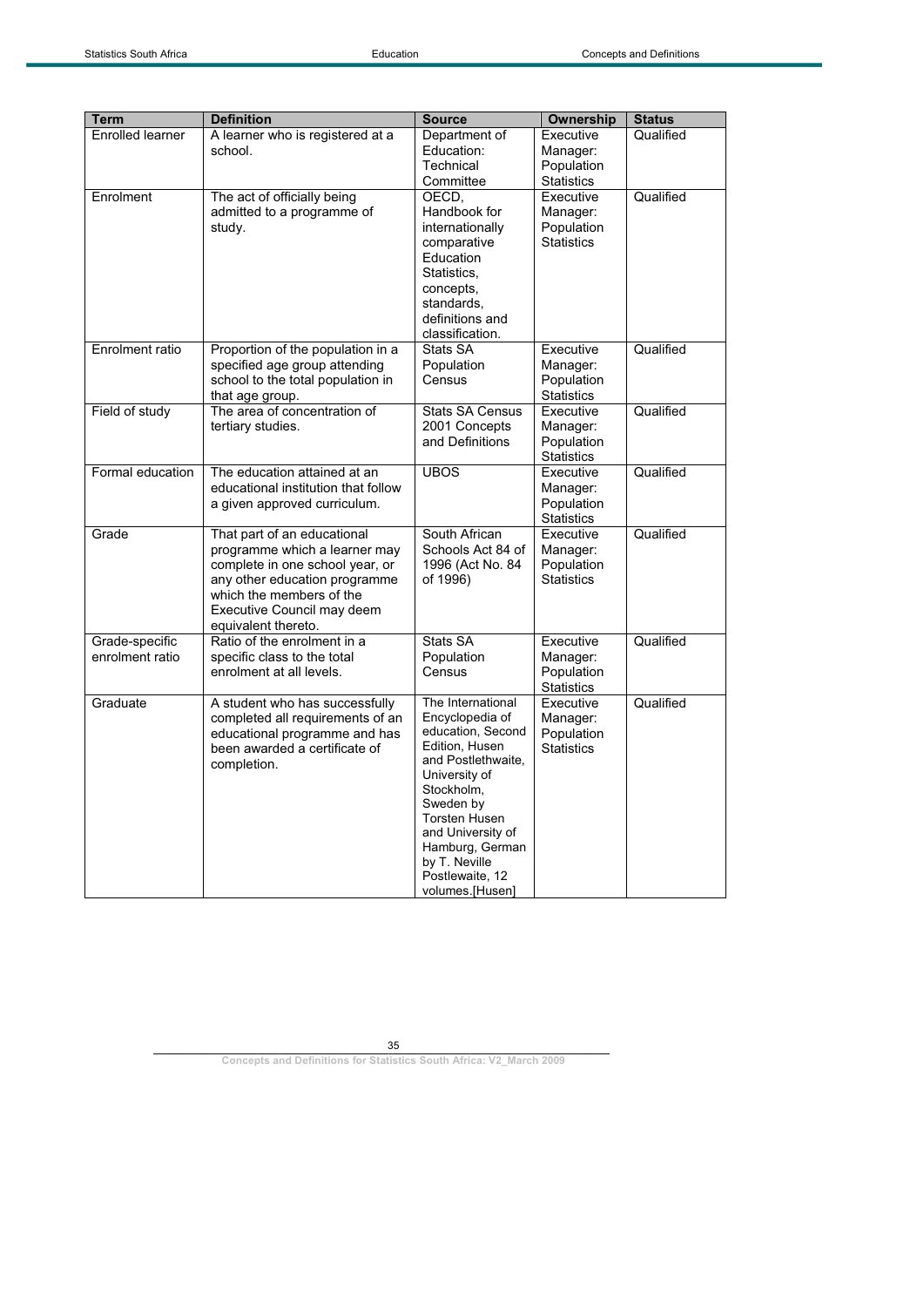| <b>Term</b>                     | <b>Definition</b>                                                                                                                                                                                                                                                                                                                                                       | <b>Source</b>                                                        | Ownership                                                | <b>Status</b> |
|---------------------------------|-------------------------------------------------------------------------------------------------------------------------------------------------------------------------------------------------------------------------------------------------------------------------------------------------------------------------------------------------------------------------|----------------------------------------------------------------------|----------------------------------------------------------|---------------|
| Gross enrolment<br>ratio (GER)  | The total enrolment of pupils<br>in a grade or cycle or level of<br>education, regardless of age,<br>expressed as percentage of<br>the corresponding eligible<br>official age-group population<br>in a given school year.                                                                                                                                               | Stats SA<br>Population<br>Census                                     | Executive<br>Manager:<br>Population<br><b>Statistics</b> | Qualified     |
| Higher education                | All learning programmes<br>leading to qualifications<br>higher than grade 12 or its<br>equivalent in terms of the<br><b>National Qualifications</b><br>Framework as contemplated<br>in the South African<br>Qualifications Authority Act,<br>1995 (Act No. 58 of 1995),<br>including tertiary education as<br>contemplated in schedule 4 of<br>the Constitution.        | Higher<br>Education Act.<br>1997 (Act No.<br>101 of 1997)            | Executive<br>Manager:<br>Population<br><b>Statistics</b> | Qualified     |
| Higher education<br>institution | Any institution that provides<br>higher education on a full-time<br>or part-time basis, and which<br>is established or deemed to<br>be established as a public<br>higher education institution<br>under the Higher Education<br>Act, 1997; and declared as a<br>public higher education<br>institution under the Higher<br>Education Act, 1997.                         | Higher<br>Education Act.<br>1997 (Act No.<br>101 of 1997)            | Executive<br>Manager:<br>Population<br><b>Statistics</b> | Qualified     |
| Highest level of<br>education   | The highest grade completed<br>at school or the highest post-<br>school qualification obtained.<br>Synonym is educational<br>attainment.                                                                                                                                                                                                                                | Stats SA<br>Census 2001<br>Concepts and<br>Definitions               | Executive<br>Manager:<br>Population<br><b>Statistics</b> | Qualified     |
| Home education                  | A programme of education<br>that a parent of a learner(s)<br>may provide to his/her child at<br>their own home. In addition a<br>parent may, if necessary,<br>enlist the specific services of<br>a tutor for specific areas of<br>the curriculum; or a legal<br>independent form of<br>education, alternative to<br>attendance at a public or an<br>independent school. | National<br>Education<br>Policy Act,<br>1996 (Act No.<br>27 of 1996) | Executive<br>Manager:<br>Population<br><b>Statistics</b> | Qualified     |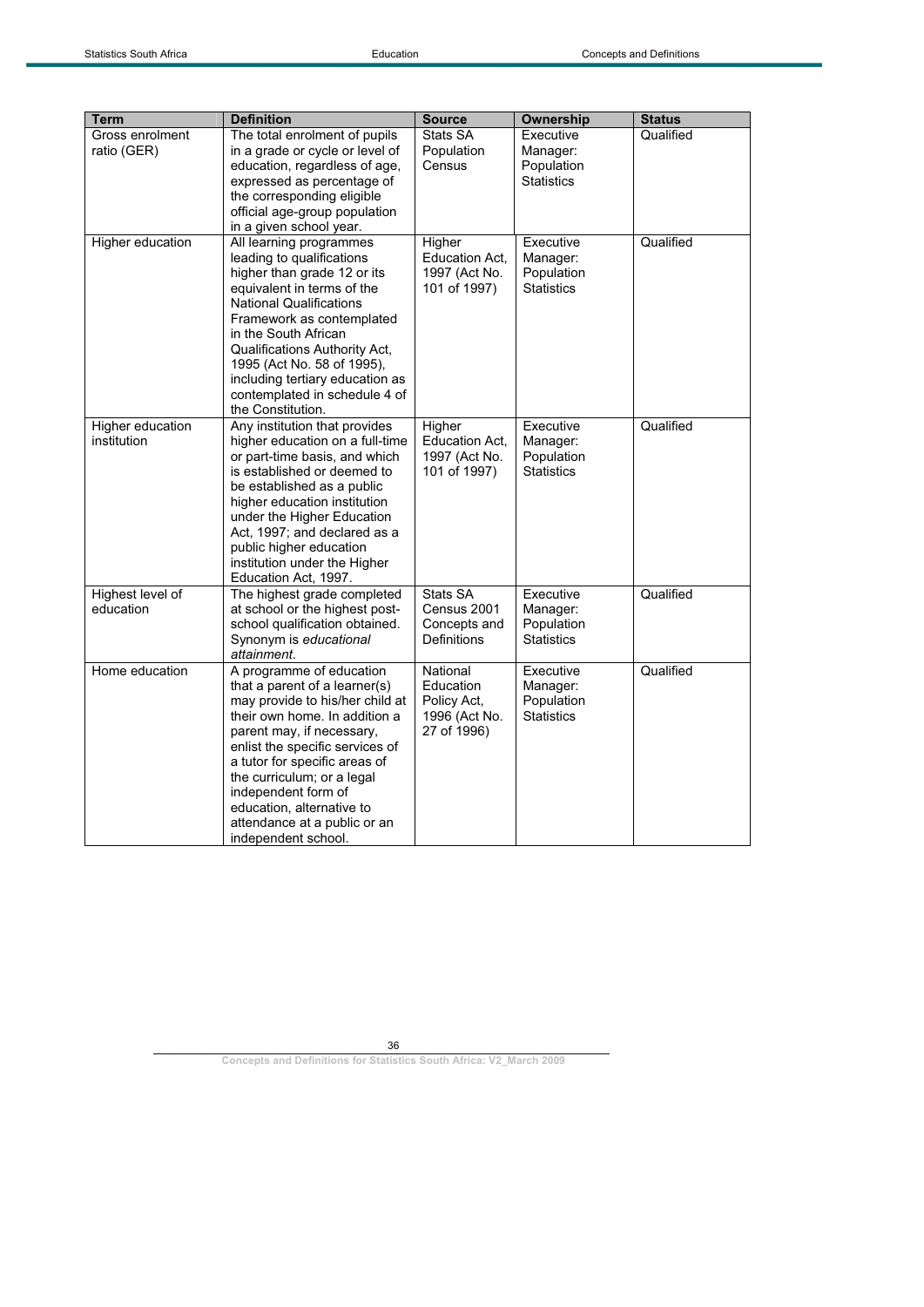| <b>Term</b>               | <b>Definition</b>                                                                                                                                                                                                                                                                                                  | <b>Source</b>                                                                                                                                                                                                                                 | Ownership                                                | <b>Status</b> |
|---------------------------|--------------------------------------------------------------------------------------------------------------------------------------------------------------------------------------------------------------------------------------------------------------------------------------------------------------------|-----------------------------------------------------------------------------------------------------------------------------------------------------------------------------------------------------------------------------------------------|----------------------------------------------------------|---------------|
| Informal learning         | Learning that has been<br>acquired outside a formal<br>course of study taken at a<br>post-secondary institution.<br>Also expressed as non-formal<br>or experiential learning.                                                                                                                                      | OECD,<br>Handbook for<br>Internationally<br>comparative<br>Education<br>Statistics,<br>concepts,<br>standards,<br>definition and<br>classification.                                                                                           | Executive<br>Manager:<br>Population<br><b>Statistics</b> | Qualified     |
| Intake rate               | The proportion of children, out<br>of all children of admission<br>age, who are coming to<br>school for the first time.                                                                                                                                                                                            | Stats SA<br>Population<br>Census                                                                                                                                                                                                              | Executive<br>Manager:<br>Population<br><b>Statistics</b> | Qualified     |
| Late starters rate        | The proportion of all<br>admissions to Grade 1 that<br>are over the official admission<br>age (over 7 years).                                                                                                                                                                                                      | Stats SA<br>Population<br>Census                                                                                                                                                                                                              | Executive<br>Manager:<br>Population<br><b>Statistics</b> | Qualified     |
| Learner                   | Any person receiving<br>education or obliged to<br>receive education in terms of<br>the South African Schools<br>Act, 1996 (Act No. 84 of<br>1996).                                                                                                                                                                | South African<br>Schools Act,<br>1996 (Act 84<br>of 1996)                                                                                                                                                                                     | Executive<br>Manager:<br>Population<br><b>Statistics</b> | Qualified     |
| Learner-educator<br>ratio | Average number of learners<br>per educator at a specific<br>level of education in a given<br>school year.                                                                                                                                                                                                          | <b>UNESCO</b><br>Institute of<br>Statistics,<br>(undated).<br>Education<br>Indicators<br>Technical<br>Guidelines                                                                                                                              | Executive<br>Manager:<br>Population<br><b>Statistics</b> | Qualified     |
| Learning area             | The domains through which<br>learners in the GET and FET<br>bands experience a balanced<br>curriculum. They serve as a<br>sound basis for developing<br>the learning programme to be<br>implemented in schools. Eight<br>learning areas were identified<br>for GET and FET bands.<br>Deprecated term is 'subject'. | A dictionary of<br>South African<br>Education and<br>Training,<br>2000,<br>published by<br>Hodder<br>&Stoughton<br>Educational<br>Southern<br>Africa by<br>Steward<br>Mothata,<br>Eleanor<br>lemmer,<br>Thobeka Mda<br>and Fanie<br>Pretorius | Executive<br>Manager:<br>Population<br><b>Statistics</b> | Qualified     |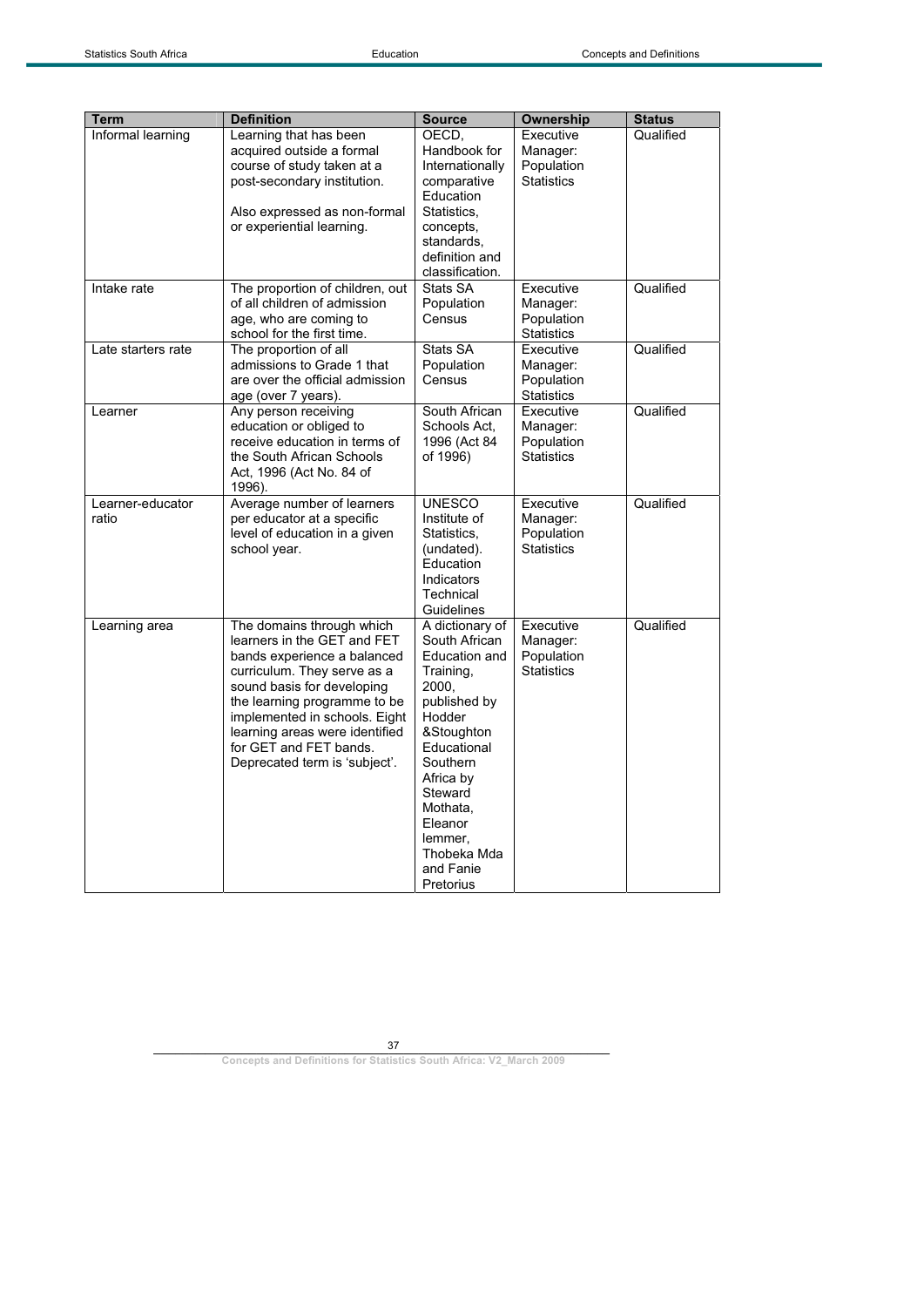| <b>Term</b>             | <b>Definition</b>                                                                                                                                                                                                                                                                                                                                                                                                                                                                                                                                 | <b>Source</b>                                                                                     | Ownership                                                | <b>Status</b> |
|-------------------------|---------------------------------------------------------------------------------------------------------------------------------------------------------------------------------------------------------------------------------------------------------------------------------------------------------------------------------------------------------------------------------------------------------------------------------------------------------------------------------------------------------------------------------------------------|---------------------------------------------------------------------------------------------------|----------------------------------------------------------|---------------|
| Literacy                | Ability to read and write with<br>understanding in any<br>language. A person is literate<br>who can, with understanding,<br>both read and write a short<br>simple statement on his<br>everyday life.                                                                                                                                                                                                                                                                                                                                              | Stats SA<br>Population<br>Census                                                                  | Executive<br>Manager:<br>Population<br><b>Statistics</b> | Qualified     |
| Literacy rate           | The proportion of the<br>population above 15 years of<br>age who can write and read<br>with understanding, usually<br>expressed as a percentage of<br>the total population above that<br>age.                                                                                                                                                                                                                                                                                                                                                     | Stats SA<br>Population<br>Census                                                                  | Executive<br>Manager:<br>Population<br><b>Statistics</b> | Qualified     |
| Literacy ratio          | The proportion of the<br>population above 15 years of<br>age who can write and read<br>with understanding,<br>expressed as a percentage of<br>the total population of the<br>same age.                                                                                                                                                                                                                                                                                                                                                            | <b>UBOS</b>                                                                                       | Executive<br>Manager:<br>Population<br><b>Statistics</b> | Qualified     |
| Non-formal<br>education | Non-formal education may<br>take place both within and<br>outside educational<br>institutions, and may cater to<br>persons of all ages.<br>Depending on country<br>contexts, it may cover<br>educational programmes to<br>impact adult literacy, basic<br>education for out-of-school<br>children, life-skills, work-skills,<br>and general culture. Non-<br>formal education programmes<br>do not necessarily follow the<br>ladder system, may have<br>varying duration, and may or<br>may not confer certification of<br>the learning achieved. | International<br><b>Standards</b><br>Classification<br>of Education,<br><b>ISCED 1997,</b><br>p41 | Executive<br>Manager:<br>Population<br><b>Statistics</b> | Qualified     |
| Part-time student       | A student who does not<br>receive full-time tuition.                                                                                                                                                                                                                                                                                                                                                                                                                                                                                              | National<br>Education<br>Policy Act<br>(27/1996)                                                  | Executive<br>Manager:<br>Population<br>Statistics        | Qualified     |
| Promotion rate          | Percentage of learners<br>promoted to the next grade in<br>the following school year.                                                                                                                                                                                                                                                                                                                                                                                                                                                             | Stats SA<br>Population<br>Census                                                                  | Executive<br>Manager:<br>Population<br><b>Statistics</b> | Qualified     |
| Pupil-teacher ratio     | Total number of students<br>enrolled in a given school<br>divided by the total number of<br>educators in the same school.<br>Synonym is learner-educator<br>ratio.                                                                                                                                                                                                                                                                                                                                                                                | Stats SA<br>Population<br>Census                                                                  | Executive<br>Manager:<br>Population<br><b>Statistics</b> | Qualified     |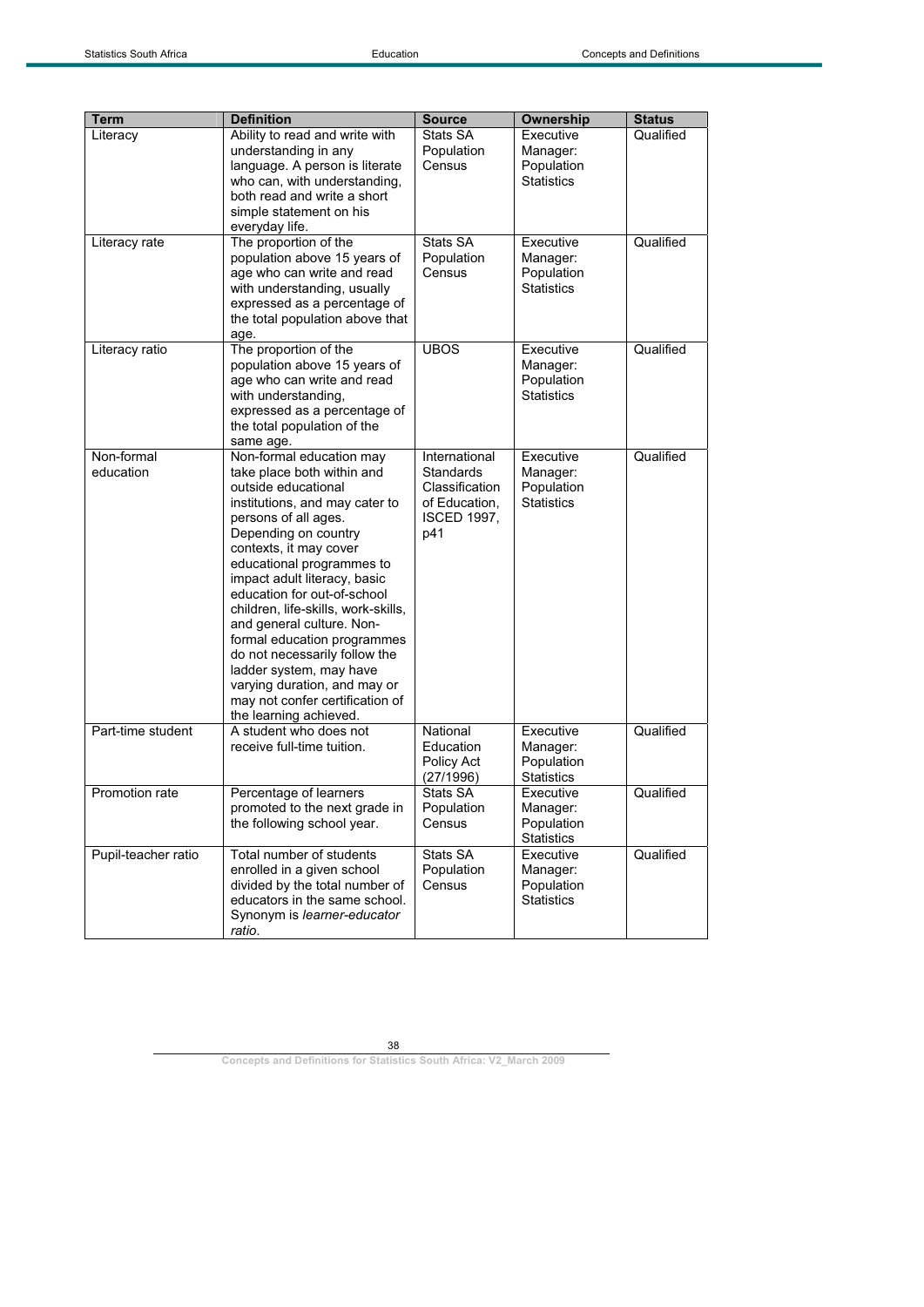| <b>Term</b>     | <b>Definition</b>                                                                                                                                                                                                                                                                                                                                                                                                                                                                                                                                                                        | <b>Source</b>                                                                                                                                                                                                                                                                                                                 | Ownership                                                | <b>Status</b> |
|-----------------|------------------------------------------------------------------------------------------------------------------------------------------------------------------------------------------------------------------------------------------------------------------------------------------------------------------------------------------------------------------------------------------------------------------------------------------------------------------------------------------------------------------------------------------------------------------------------------------|-------------------------------------------------------------------------------------------------------------------------------------------------------------------------------------------------------------------------------------------------------------------------------------------------------------------------------|----------------------------------------------------------|---------------|
| Qualification   | A formal recognition of the<br>1.<br>achievement of the required<br>number and range of credits<br>and such other requirement at<br>specific levels of the National<br><b>Qualifications Framework as</b><br>may be determined by the<br>relevant bodies registered for<br>such purpose.<br>2. Degree, diploma or certificate<br>which an institution awards to a<br>student on the successful<br>completion of a programme of<br>studies. Qualifications are<br>placed in to categories:<br>Approved: those approved by<br>the Minister of Education for<br>government subsidy purpose. | General and<br><b>Further</b><br>Education and<br>Training<br>Quality<br>Assurance Act.<br>Number 58 of<br>2001.<br>[GFETQA_Act]<br>Glossary-<br>Specification<br>for unit Record<br>Student Staff<br>and Building<br>space<br>collection,<br><b>HEMIS</b><br>documentation<br>, 2008.<br>Adapted from<br>the SAPSE<br>Manual | Executive<br>Manager:<br>Population<br><b>Statistics</b> | Qualified     |
| Repeater        | A student who enrols in the same<br>grade or year of study of the same<br>educational programme for a<br>second or further time.                                                                                                                                                                                                                                                                                                                                                                                                                                                         | OECD<br>Handbook for<br>Internationally<br>Comparative<br>Education<br>Statistics:<br>Concepts,<br>standards.<br>definitions<br>and<br>classifications<br>2004                                                                                                                                                                | Executive<br>Manager:<br>Population<br><b>Statistics</b> | Qualified     |
| Repetition rate | The percentage of learners who<br>are enrolled in the same grade in<br>the current school year as in the<br>previous school year.                                                                                                                                                                                                                                                                                                                                                                                                                                                        | Stats SA<br>Population<br>Census                                                                                                                                                                                                                                                                                              | Executive<br>Manager:<br>Population<br><b>Statistics</b> | Qualified     |
| Scholar         | A person attending primary or<br>secondary school.                                                                                                                                                                                                                                                                                                                                                                                                                                                                                                                                       | Stats SA<br>Population<br>Census                                                                                                                                                                                                                                                                                              | Executive<br>Manager:<br>Population<br><b>Statistics</b> | Qualified     |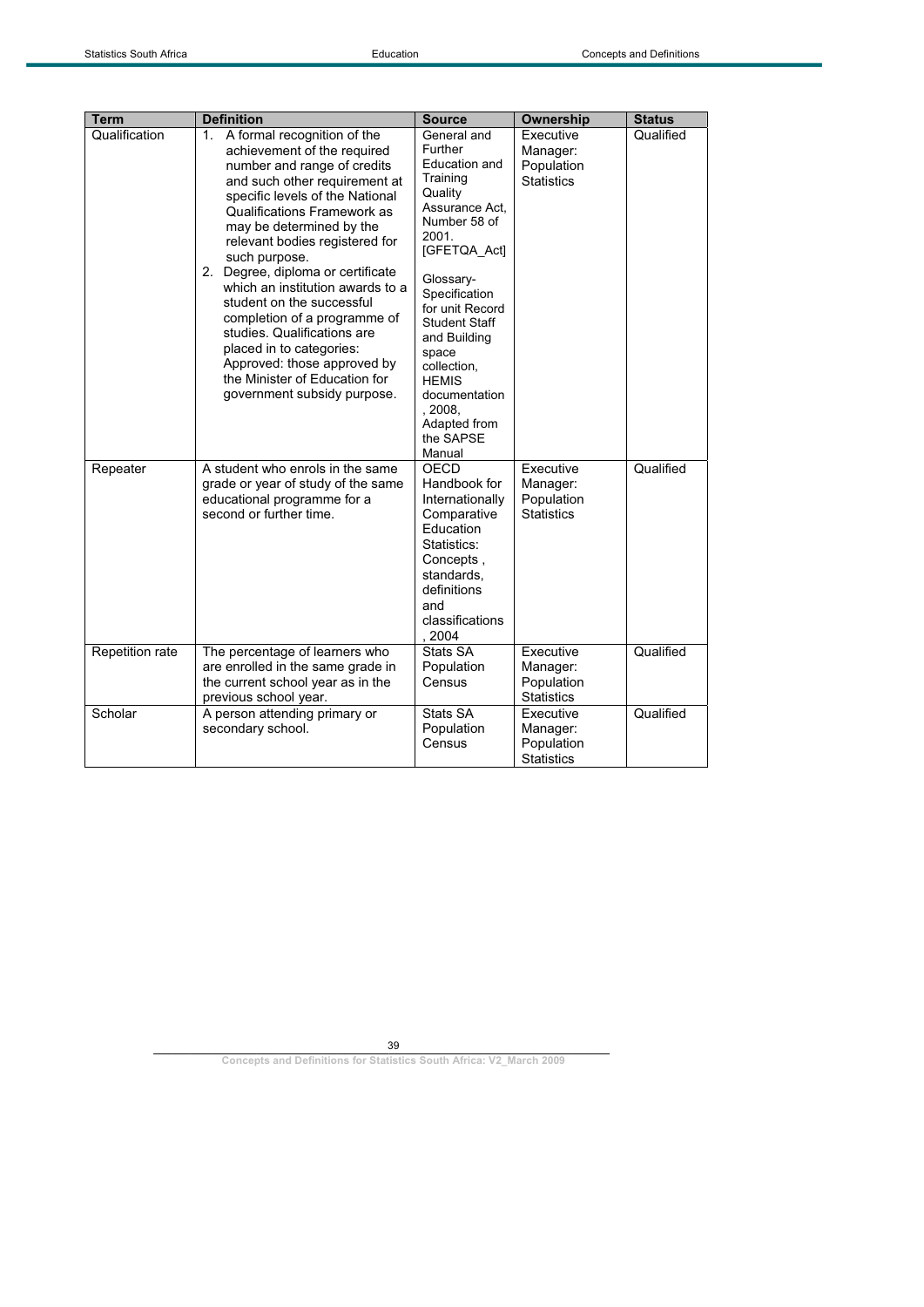| Term                         | <b>Definition</b>                                                                                                                                                                                                                                                                                           | <b>Source</b>                                               | Ownership                                                | <b>Status</b> |
|------------------------------|-------------------------------------------------------------------------------------------------------------------------------------------------------------------------------------------------------------------------------------------------------------------------------------------------------------|-------------------------------------------------------------|----------------------------------------------------------|---------------|
| School                       | An educational institution or that part of<br>such an institution at which education<br>and training, including pre-primary<br>education, is provided and which is<br>maintained, managed and controlled or<br>subsidised by a provincial education<br>department, excluding a university and<br>technikon. | Employment of<br>Educators Act.<br>1998 (Act 76 of<br>1998) | Executive<br>Manager:<br>Population<br><b>Statistics</b> | Qualified     |
| Student                      | A person attending a college, university<br>or some other post-school educational<br>institution, whether part-time or full-time.                                                                                                                                                                           | Stats SA<br>Population<br>Census                            | Executive<br>Manager:<br>Population<br><b>Statistics</b> | Qualified     |
| Survival rate<br>(education) | The percentage of a learner cohort that<br>enters together in the first grade of<br>primary education and that reaches a<br>given grade (e.g. Grade 5) or the final<br>grade of an education cycle, either with<br>or without repeating a grade. See drop-<br>out rate.                                     | Stats SA<br>Population<br>Census                            | Executive<br>Manager:<br>Population<br><b>Statistics</b> | Qualified     |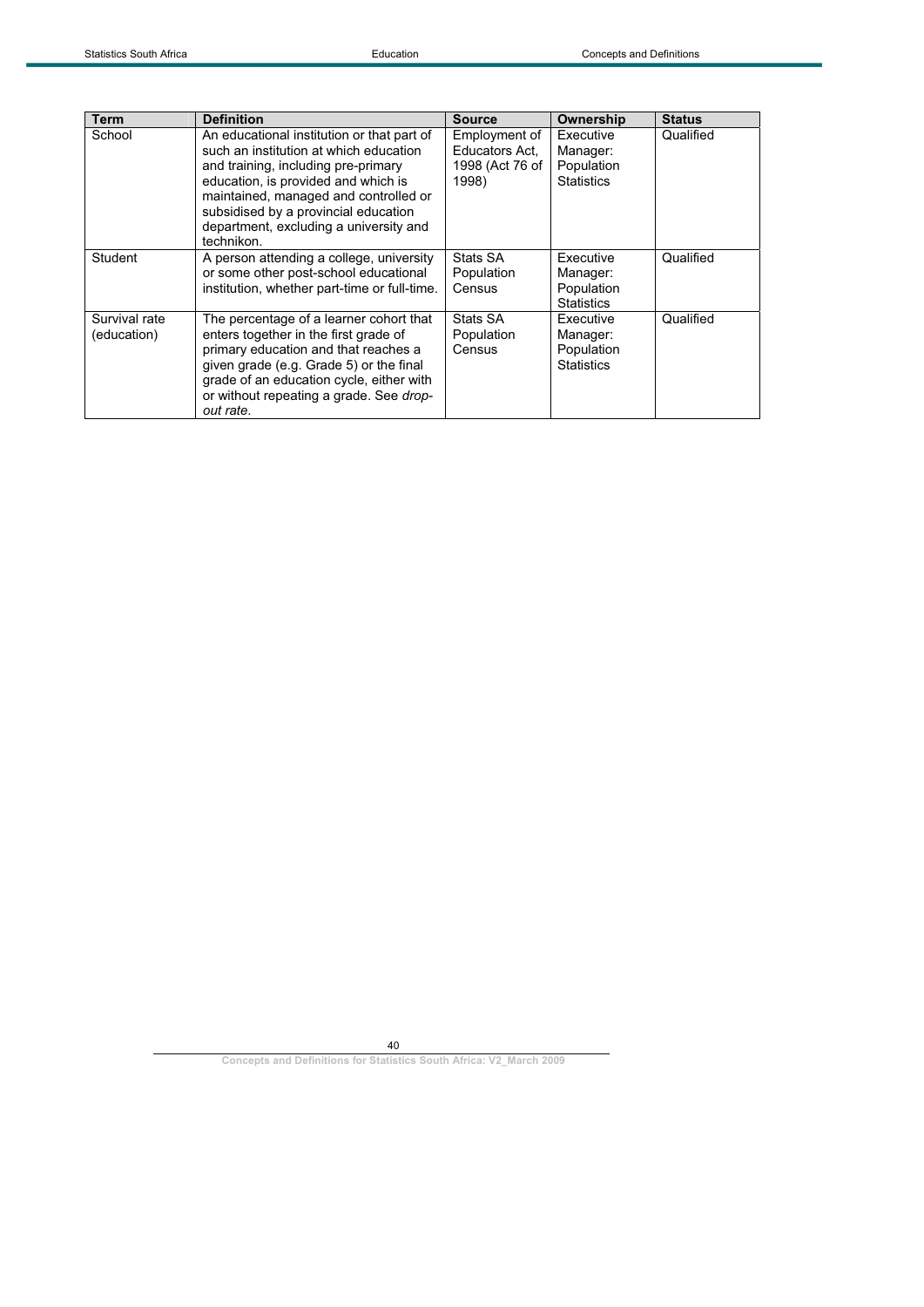| Term                                                           | <b>Definition</b>                                                                                                                                                                                                                                                                                           | <b>Source</b>                                                                                      | Ownership                                            | <b>Status</b> |
|----------------------------------------------------------------|-------------------------------------------------------------------------------------------------------------------------------------------------------------------------------------------------------------------------------------------------------------------------------------------------------------|----------------------------------------------------------------------------------------------------|------------------------------------------------------|---------------|
| Crude oil                                                      | A mineral oil consisting of a mixture of<br>hydrocarbons of natural origins; yellow<br>to black in colour and of variable<br>viscosity.                                                                                                                                                                     | Stats SA<br>Energy<br>accounts for<br>South Africa,                                                | Executive<br>Manager:<br>National<br>Accounts        | Qualified     |
|                                                                |                                                                                                                                                                                                                                                                                                             | 1995-2001<br>April 2005                                                                            |                                                      |               |
| Electricity for<br>cooking,<br>heating and/or<br>lighting      | Electricity from the public supplier.                                                                                                                                                                                                                                                                       | Stats SA<br>General<br>Household<br>Survey, July<br>2004                                           | Executive<br>Manager:<br>Social<br><b>Statistics</b> | Qualified     |
| Electricity<br>tokens                                          | Tokens to the equivalent of the free<br>basic electricity that households are<br>entitled to and for use in pre-paid<br>electricity systems.                                                                                                                                                                | <b>GHS</b>                                                                                         | Executive<br>Manager:<br>Social<br><b>Statistics</b> | Qualified     |
| Electricity<br>undertaking                                     | An undertaking concerned with the<br>generation or transmission and<br>distribution of electricity, including<br>electrical power installations, which as<br>subsidiary divisions of undertakings<br>produce electricity for regular use by<br>these undertakings.                                          | Stats SA<br>Electricity<br>generated and<br>available for<br>distribution,<br><b>July 2005</b>     | Executive<br>Manager:<br>Social<br><b>Statistics</b> | Qualified     |
| Free basic<br>electricity                                      | An amount of electricity determined by<br>government that should be provided<br>free to poor households to meet basic<br>needs, currently set at 50 kWh per<br>month per household.                                                                                                                         | Stats SA Non-<br>financial<br>census of<br>municipalities<br>for the year<br>ended 30 June<br>2004 | Executive<br>Manager:<br>Social<br><b>Statistics</b> | Qualified     |
| Gigawatt-hour<br>(gWh)                                         | One gigawatt-hour of electricity is equal<br>to one million kilowatt-hours. A kilowatt-<br>hour is the basic unit of electrical<br>energy equal to one kilowatt of power<br>supplied to or taken from an electric<br>circuit steadily for one hour. One<br>kilowatt-hour equals one thousand<br>watt-hours. | Stats SA<br>Electricity<br>generated and<br>available for<br>distribution,<br>August 2006          | Executive<br>Manager:<br>Short-term<br>Indicators    | <b>Draft</b>  |
| Index of<br>physical<br>volume of<br>electricity<br>production | A statistical measure of the change in<br>the volume of production of electricity in<br>a given period and the volume of<br>production of electricity in the base<br>period.                                                                                                                                | Stats SA<br>Electricity<br>generated and<br>available for<br>distribution,<br>August 2006          | Executive<br>Manager:<br>Short-term<br>Indicators    | Qualified     |
| Mains                                                          | The general purpose Alternating<br>Current (AC) electrical power supply.                                                                                                                                                                                                                                    | <b>GHS</b>                                                                                         | Executive<br>Manager:<br>Social<br><b>Statistics</b> | Draft         |
| Natural gas                                                    | Consists mainly of methane occurring<br>naturally in underground deposits. It<br>may be associated with free gas.                                                                                                                                                                                           | Stats SA<br>Energy<br>accounts for<br>South Africa,<br>1995, 2001                                  | Executive<br>Manager:<br>National<br>Accounts        | Qualified     |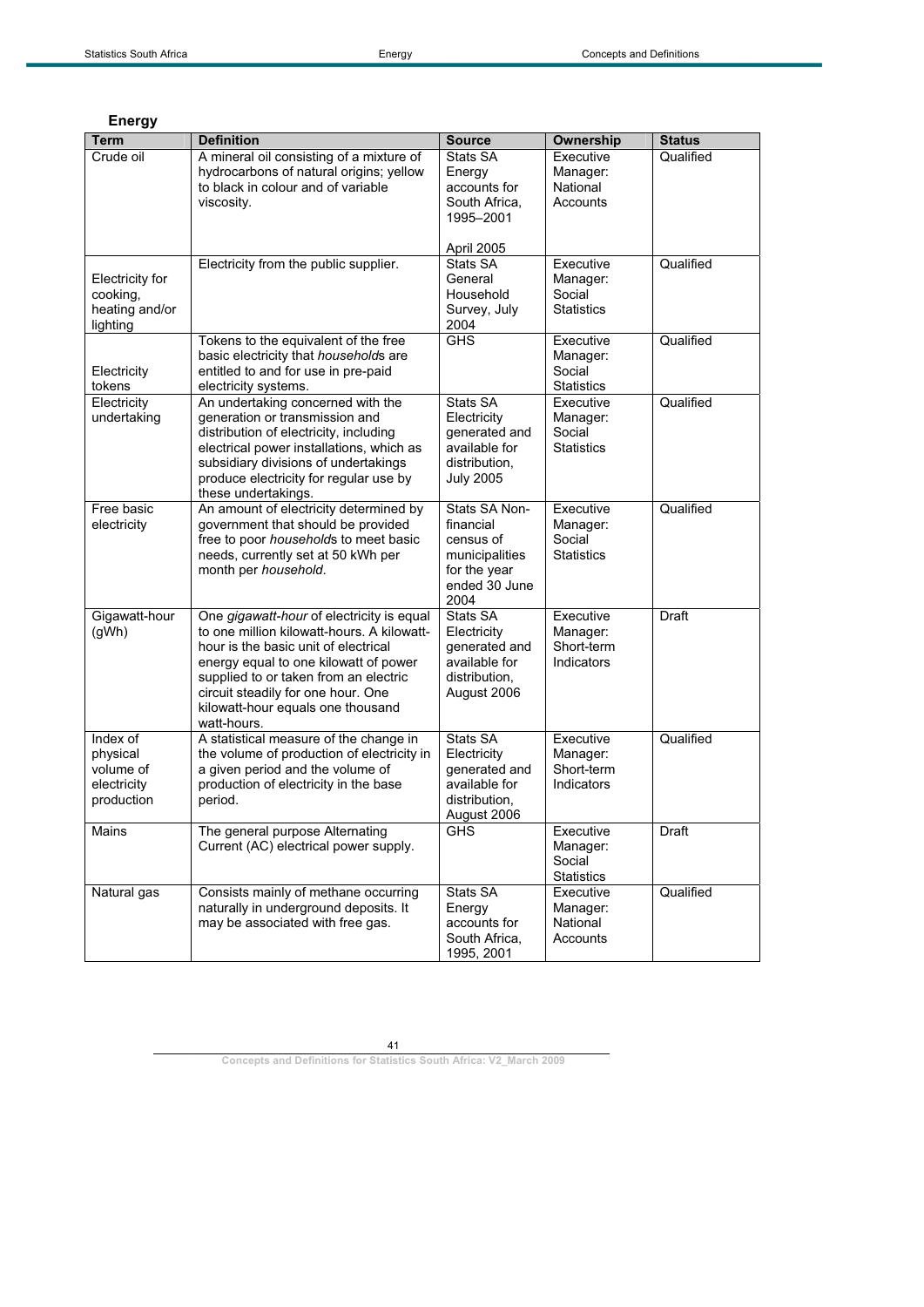| <b>Term</b>   | <b>Definition</b>                            | <b>Source</b>    | Ownership         | <b>Status</b> |
|---------------|----------------------------------------------|------------------|-------------------|---------------|
| Non-renewable | Exhaustible <i>natural resources</i> such as | Stats SA         | Executive         | Qualified     |
| natural       | mineral resources (coal or uranium)          | Energy           | Manager:          |               |
| resources     | that cannot be regenerated after             | accounts for     | National          |               |
|               | exploitation.                                | South Africa,    | Accounts          |               |
|               |                                              | 1995-2001        |                   |               |
| Unit of       | One unit of electricity is equal to 1        | Stats SA         | Executive         | Draft         |
| electricity   | kilowatt-hour (kWh). One gigawatt-hour       | Electricity      | Manager:          |               |
|               | (gWh) of electricity is equal to one         | generated and    | Social            |               |
|               | million kilowatt-hours.                      | available for    | <b>Statistics</b> |               |
|               |                                              | distribution.    |                   |               |
|               |                                              | <b>July 2005</b> |                   |               |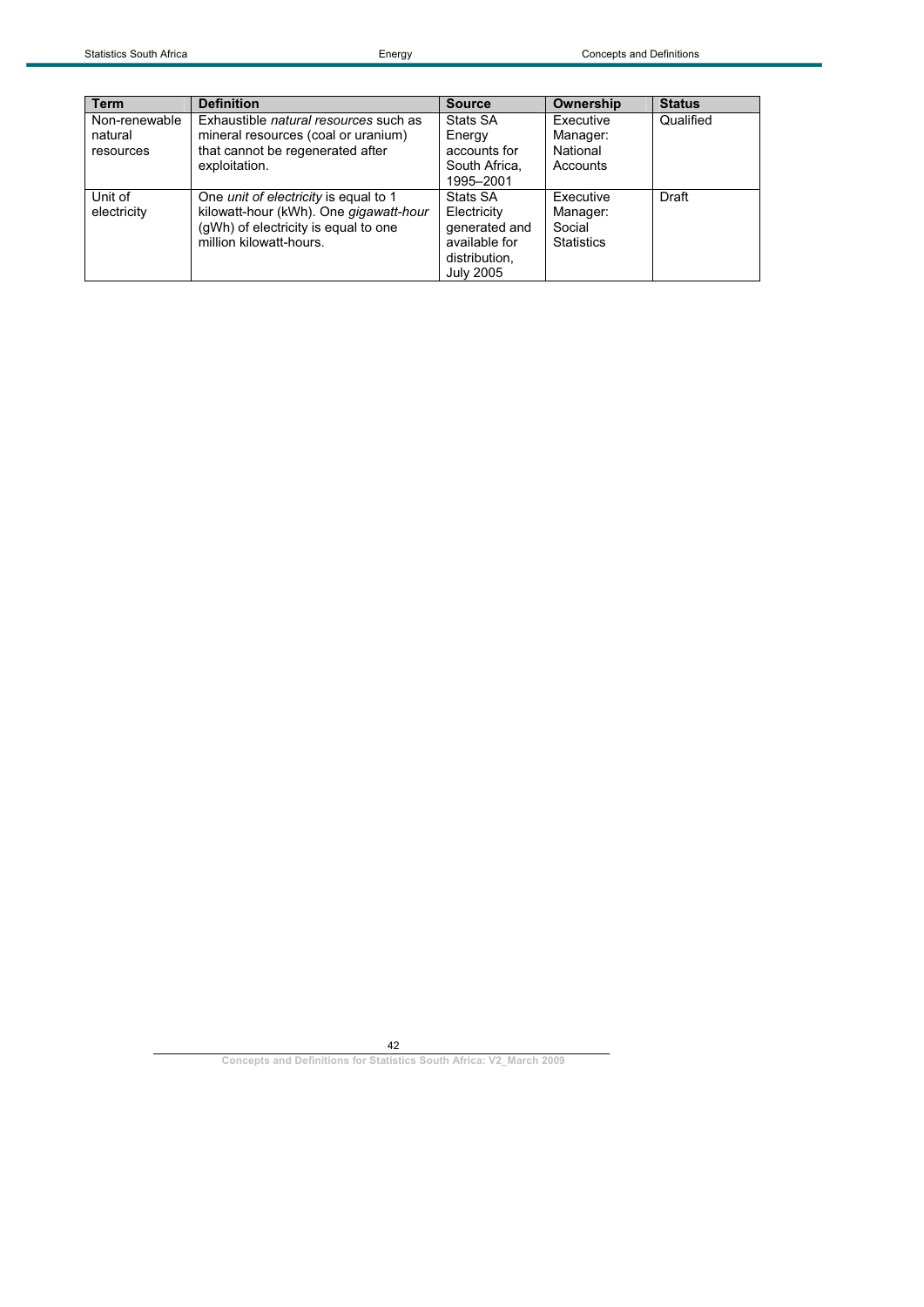## **Environment**

| Term                                 | <b>Definition</b>                                                                                                                                                                        | <b>Source</b>                                                                                                                                                         | Ownership                                               | <b>Status</b> |
|--------------------------------------|------------------------------------------------------------------------------------------------------------------------------------------------------------------------------------------|-----------------------------------------------------------------------------------------------------------------------------------------------------------------------|---------------------------------------------------------|---------------|
| <b>Biota</b>                         | Refers to the flora and fauna of a                                                                                                                                                       | <b>Stats SA Stats</b>                                                                                                                                                 | Executive                                               | Qualified     |
|                                      | specific region or country.                                                                                                                                                              | SA Energy<br>accounts for<br>South Africa,<br>1995-2001<br>April 2005                                                                                                 | Manager:<br>National<br>Accounts                        |               |
| Buy-back centre                      | A place where people or households<br>bring recyclable products with the<br>intention of selling them.                                                                                   | GHS                                                                                                                                                                   | Executive<br>Manager:<br>Social<br><b>Statistics</b>    | Qualified     |
| Catchment                            | An area on which rain falls and from<br>which the water runs into a particular<br>river.                                                                                                 | <b>Stats SA Water</b><br>quality<br>accounts for<br>South Africa,<br>2000                                                                                             | Executive<br>Manager:<br>National<br>Accounts           | Qualified     |
| Environmental<br>protection          | Measures that are planned,<br>implemented and controlled to<br>avoid/alleviate the impact of human-<br>originated pollution and natural<br>disasters on biodiversity.                    | Local<br>government                                                                                                                                                   | Executive<br>Manager:<br>Financial<br><b>Statistics</b> | Qualified     |
| Evapotranspira-<br>tion              | The combined loss of water by<br>evaporation from soil or surface water<br>and transpiration from plants and<br>animals.                                                                 | Stats SA Water<br>quality<br>accounts for<br>South Africa,<br>2000                                                                                                    | Executive<br>Manager:<br>National<br>Accounts           | Qualified     |
| Groundwater                          | Fresh water beneath the earth's<br>surface (usually in aquifers) supplying<br>wells and springs.                                                                                         | <b>Stats SA Water</b><br>quality<br>accounts for<br>South Africa,<br>2000                                                                                             | Executive<br>Manager:<br>National<br>Accounts           | Qualified     |
| Mean annual<br>runoff                | Average annual flow under natural<br>conditions. (This definition is dependent<br>on the runoff regime for each river<br>basin).                                                         | Stats SA Water<br>quality<br>accounts for<br>South Africa.<br>2000                                                                                                    | Executive<br>Manager:<br>National<br>Accounts           | Qualified     |
| Natural<br>resources                 | Natural assets (raw materials)<br>occurring in nature that can be used for<br>economic production or consumption.                                                                        | Stats SA<br>Energy<br>accounts for<br>South Africa,<br>1995-2001                                                                                                      | Executive<br>Manager:<br>National<br>Accounts           | Qualified     |
| Sanitation                           | Principles and practices relating to the<br>collection, removal or disposal of<br>human excreta, household waste water<br>and refuse, as they impact upon people<br>and the environment. | Jacky Burke:<br>Sanitation<br>policy for the<br>city of<br>Johannesburg.<br>Environmental<br>Planning and<br>Management,<br>City of<br>Johannesburg,<br>October 2002. | Executive<br>Manager:<br>Social<br><b>Statistics</b>    | Qualified     |
| State parks and<br>recreational land | This includes golf courses, caravan<br>parks, nature reserves, forest areas,<br>state land, public entertainment areas,<br>parks and botanical gardens.                                  | <b>GHS</b>                                                                                                                                                            | Executive<br>Manager:<br>Social<br><b>Statistics</b>    | Qualified     |

43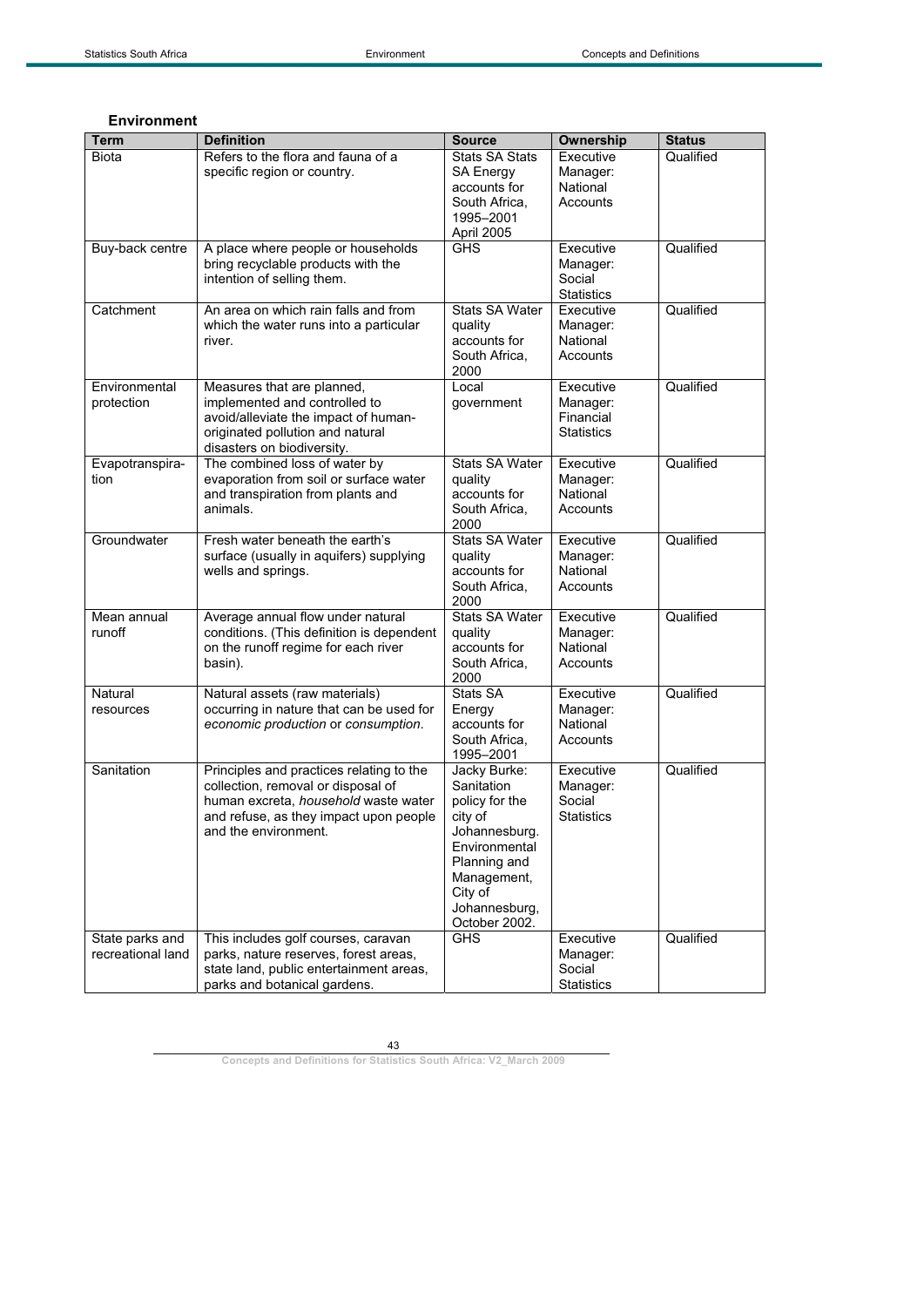| <b>Term</b>                                         | <b>Definition</b>                                            | <b>Source</b>                                                      | Ownership                                               | <b>Status</b> |
|-----------------------------------------------------|--------------------------------------------------------------|--------------------------------------------------------------------|---------------------------------------------------------|---------------|
| Toilet                                              | Installation for the disposal of human<br>excreta.           | Wikipedia<br>online<br>Encyclopaedia                               | Executive<br>Manager:<br>Social<br><b>Statistics</b>    | Qualified     |
| Toilet facility                                     | Installation or system for the disposal of<br>human excreta. | March 2005<br>Workshop                                             | Executive<br>Manager:<br>Social<br><b>Statistics</b>    | Qualified     |
| Waste<br>Management<br>(refuse removal)             | The collection, treatment and disposal<br>of waste.          | Stats SA: Local<br>government<br>institutions                      | Executive<br>Manager:<br>Financial<br><b>Statistics</b> | Qualified     |
| Waste<br>Management<br>(sewerage and<br>sanitation) | Sewerage system operations and<br>waste water treatment.     | Stats SA: Local<br>government<br>institutions                      | Executive<br>Manager:<br>Financial<br><b>Statistics</b> | Qualified     |
| Water<br>management<br>area                         | An area defined for specific water<br>management purposes.   | Stats SA Water<br>quality<br>accounts for<br>South Africa,<br>2000 | Executive<br>Manager:<br>National<br>Accounts           | Qualified     |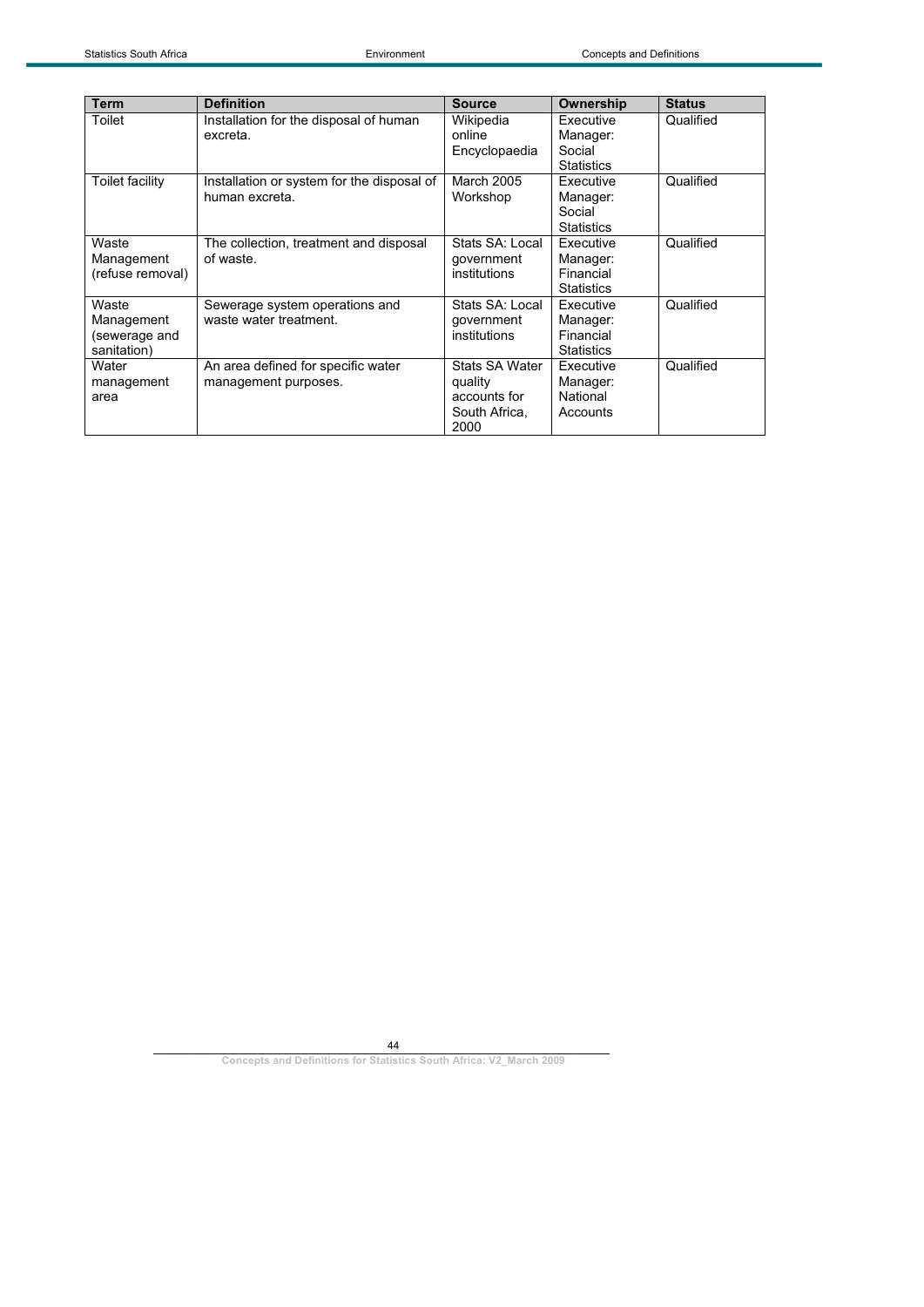## **Geography**

| <b>Term</b>                           | <b>Definition</b>                                                                                                                                                                                                                    | <b>Source</b>                                                                    | Ownership                                                | <b>Status</b> |
|---------------------------------------|--------------------------------------------------------------------------------------------------------------------------------------------------------------------------------------------------------------------------------------|----------------------------------------------------------------------------------|----------------------------------------------------------|---------------|
| 09 book<br>(Geography)                | A document code for an enumerator's<br>summary book.                                                                                                                                                                                 | Workshop<br>group: March<br>2005                                                 | Executive<br>Manager:<br>Population<br><b>Statistics</b> | Qualified     |
| Address,<br>physical                  | Hierarchical combination of elements<br>that results in a unique identifier for a<br>structure or land parcel. See primary<br>address, secondary address, postal<br>address.                                                         | <b>UN</b>                                                                        | Executive<br>Manager:<br>Geographic<br>Services          | Qualified     |
| Administrative<br>area                | An area that falls under a recognised<br>jurisdiction, such as a magisterial<br>district or a municipality. It is bounded<br>by a legally defined line.                                                                              | Stats SA<br>Census 2001<br>Concepts and<br><b>Definitions</b>                    | Executive<br>Manager:<br>Geographic<br>Services          | Draft         |
| Cadastre                              | A public register showing details of<br>ownership, tenure and value of<br>individual parcels of land.                                                                                                                                | <b>LCS</b>                                                                       | Executive<br>Manager:<br>Geographic<br>Services          | Qualified     |
| Census<br>geography                   | The spatial divisions into which the<br>country is demarcated for the purpose<br>of census enumeration, as well as to<br>facilitate data processing and analysis.<br>Note: It also provides the sampling<br>frame for other surveys. | Stats SA<br>Census 2001<br>Concepts and<br>Definitions<br>(adapted)              | Executive<br>Manager:<br>Geographic<br>Services          | Qualified     |
| Demarcation,<br>census                | The process of dividing the land into<br>enumeration areas, with clear<br>boundaries and of a defined<br>enumeration area type.                                                                                                      | Stats SA<br>Census 2001<br>Concepts and<br><b>Definitions</b>                    | Executive<br>Manager:<br>Population<br><b>Statistics</b> | Qualified     |
| Density,<br>population                | The number of people per given area.<br>See size and density of locality.                                                                                                                                                            | Adapted:<br>Standard<br>Dictionary of<br>Geography (De<br>Jager - Haum,<br>1983) | Executive<br>Manager:<br>Geographic<br>Services          | Qualified     |
| <b>District</b><br>management<br>area | An area managed by a district<br>municipality.                                                                                                                                                                                       | Municipal<br>Demarcation<br>Board                                                | Executive<br>Manager:<br>Geographic<br>Services          | Qualified     |
| <b>DMA</b>                            | See district management area.                                                                                                                                                                                                        | Municipal<br>Demarcation<br>Board                                                | Executive<br>Manager:<br>Geographic<br>Services          | Qualified     |
| DU                                    | See dwelling unit.                                                                                                                                                                                                                   | Stats SA<br>Census 2001<br>Concepts and<br><b>Definitions</b>                    | Executive<br>Manager: Social<br><b>Statistics</b>        | Qualified     |

45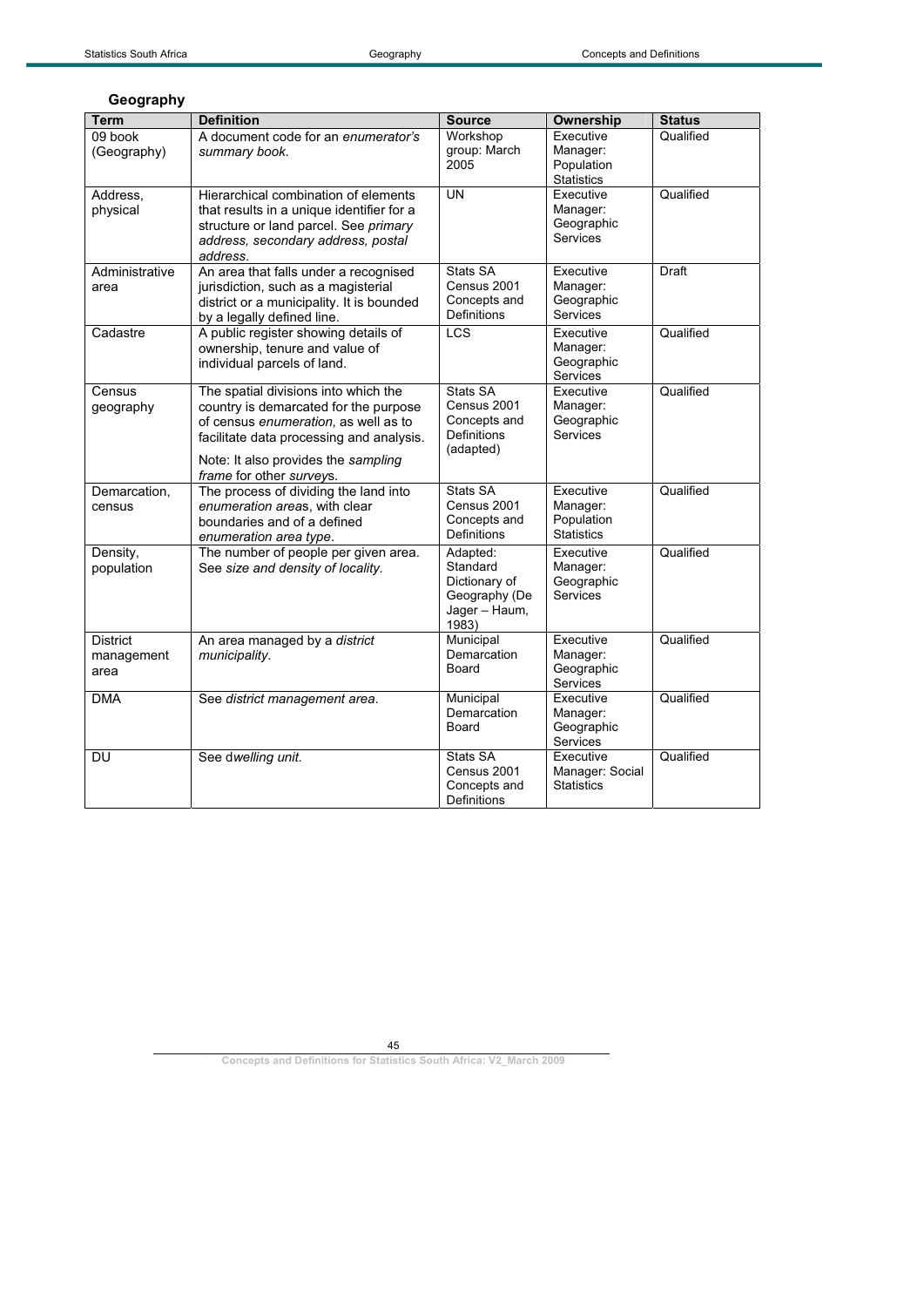| <b>Term</b>              | <b>Definition</b>                                                               | <b>Source</b>                     | Ownership              | <b>Status</b> |
|--------------------------|---------------------------------------------------------------------------------|-----------------------------------|------------------------|---------------|
| Dwelling                 | Any structure intended or used for                                              | Stats SA                          | Executive              | Qualified     |
|                          | human habitation. Synonym is living                                             | Census 2001                       | Manager:               |               |
|                          | quarters.                                                                       | Concepts and                      | Social                 |               |
|                          |                                                                                 | Definitions                       | <b>Statistics</b>      |               |
| Dwelling,                | See informal dwelling.                                                          | Stats SA                          | Executive              | Qualified     |
| informal                 |                                                                                 | Census 2001                       | Manager:               |               |
|                          |                                                                                 | Concepts and                      | Social                 |               |
|                          |                                                                                 | Definitions                       | <b>Statistics</b>      |               |
| Dwelling,<br>traditional | A dwelling made primarily of clay,<br>mud, reeds or other locally available     | Stats SA<br>Census 2001           | Executive              | Qualified     |
|                          | natural materials. Such dwellings can                                           | Concepts and                      | Manager:<br>Social     |               |
|                          | be found as single units or in clusters.                                        | Definitions                       | <b>Statistics</b>      |               |
| Dwelling unit            | Structure or part of a structure or                                             | Stats SA                          | Executive              | Qualified     |
| (DU)                     | group of structures occupied or meant                                           | Social                            | Manager: Social        |               |
|                          | to be occupied by one or more than                                              | <b>Statistics</b>                 | <b>Statistics</b>      |               |
|                          | one household. Includes structure or                                            |                                   |                        |               |
|                          | part of a structure which is vacant                                             |                                   |                        |               |
|                          | and/or under construction, but can be                                           |                                   |                        |               |
|                          | lived in at the time of the survey.                                             |                                   |                        |               |
|                          | Includes units in collective living                                             |                                   |                        |               |
|                          | quarters, unlike a housing unit.                                                |                                   |                        |               |
|                          | Dwelling units may therefore comprise<br>housing units plus units in collective |                                   |                        |               |
|                          | living quarters when applicable.                                                |                                   |                        |               |
| Dwelling unit            | A number assigned to a private                                                  | <b>QLFS</b>                       | Executive              | Qualified     |
| number                   | dwelling during listing.                                                        |                                   | Manager:               |               |
|                          |                                                                                 |                                   | Household              |               |
|                          |                                                                                 |                                   | Labour Market          |               |
|                          |                                                                                 |                                   | <b>Statistics</b>      |               |
| EA                       | See enumeration area.                                                           | Stats SA                          | Executive              | Qualified     |
|                          |                                                                                 | Census 2001                       | Manager:               |               |
|                          |                                                                                 | Concepts and                      | Geographic             |               |
|                          |                                                                                 | Definitions                       | <b>Services</b>        |               |
| Enumeration              | The process of counting all the                                                 | Stats SA<br>Census 2001           | Executive              | Qualified     |
|                          | members of a given population and<br>collecting demographic and other           | Concepts and                      | Manager:<br>Population |               |
|                          | information about each person. See                                              | <b>Definitions</b>                | <b>Statistics</b>      |               |
|                          | direct interview and self-enumeration.                                          |                                   |                        |               |
| Enumeration              | The smallest geographical unit (piece                                           | Stats SA                          | Executive              | Qualified     |
| area (EA)                | of land) into which the country is                                              | Census 2001                       | Manager:               |               |
|                          | divided for census or survey purposes.                                          | Concepts and                      | Geographic             |               |
|                          | See enumeration area type.                                                      | <b>Definitions</b>                | Services               |               |
|                          |                                                                                 | (amended)                         |                        |               |
| Enumeration              | A unique number given to an EA for                                              | Stats SA                          | Executive              | Qualified     |
| area number              | the purpose of record-keeping and                                               | Census 2001                       | Manager:               |               |
|                          | coding.                                                                         | Concepts and                      | Geographic             |               |
|                          |                                                                                 | <b>Definitions</b><br>(shortened) | Services               |               |
| Enumeration              | The classification of enumeration                                               | Stats SA                          | Executive              | Qualified     |
| area type                | areas according to set criteria profiling                                       | Census 2001                       | Manager:               |               |
|                          | land use and human settlement within                                            | Concepts and                      | Geographic             |               |
|                          | the area.                                                                       | Definitions                       | Services               |               |
|                          | Note: Not to be confused with                                                   |                                   |                        |               |
|                          | geography type, which is a broader                                              |                                   |                        |               |
|                          | classification.                                                                 |                                   |                        |               |
| Enumeration              | The proclaimed period within which                                              | Stats SA                          | Executive              | Qualified     |
| period                   | enumeration should be conducted.                                                | Census 2001                       | Manager:               |               |
|                          |                                                                                 | Concepts and                      | Population             |               |
|                          |                                                                                 | Definitions                       | Census                 |               |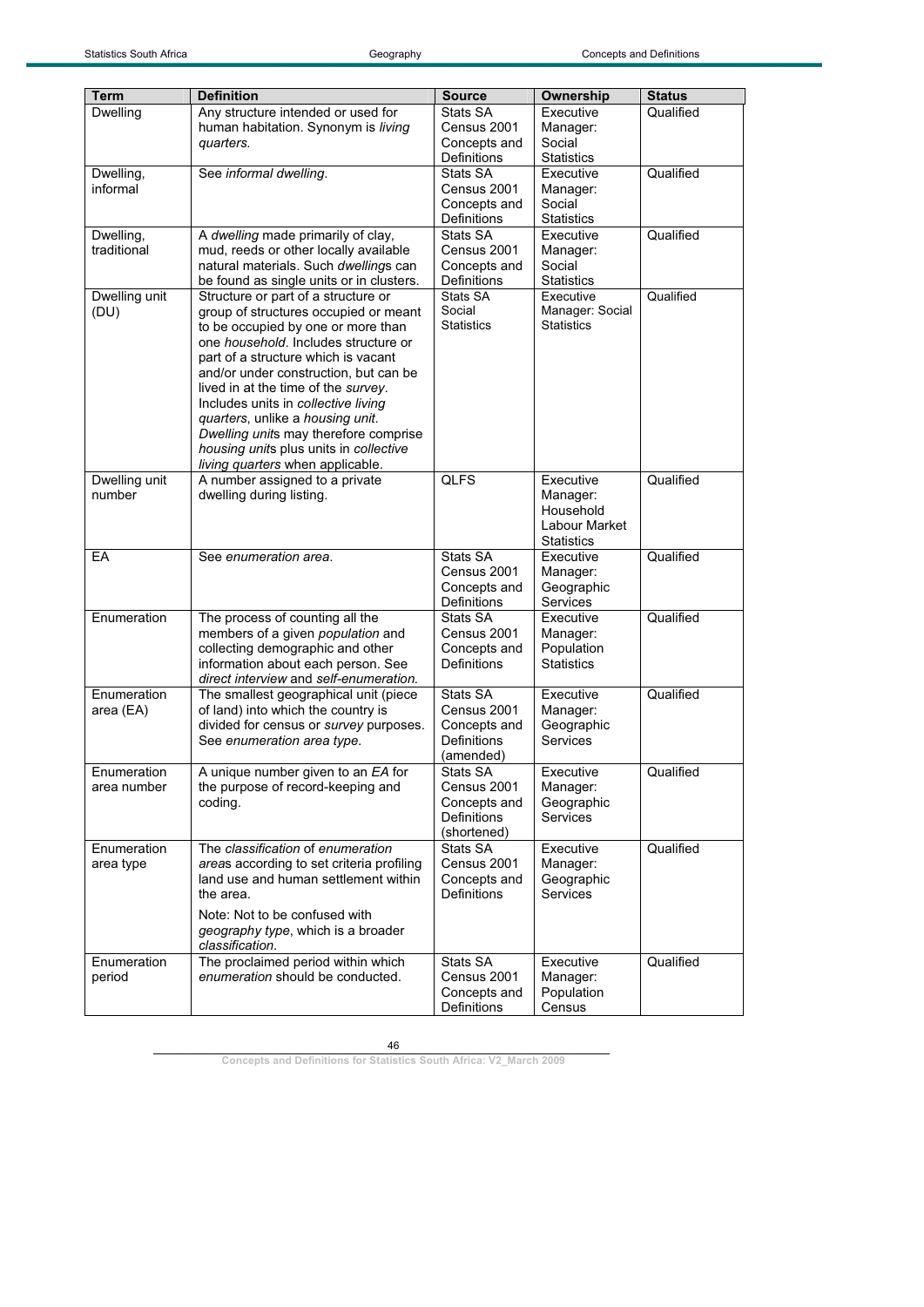| <b>Term</b>                                 | <b>Definition</b>                                                                                                                                                                                                                                                                                                                                                                                                        | <b>Source</b>                                                       | <b>Ownership</b>                                         | <b>Status</b> |
|---------------------------------------------|--------------------------------------------------------------------------------------------------------------------------------------------------------------------------------------------------------------------------------------------------------------------------------------------------------------------------------------------------------------------------------------------------------------------------|---------------------------------------------------------------------|----------------------------------------------------------|---------------|
| Enumeration<br>phase                        | The stage of the population census<br>process that involves counting the<br>people. During this phase,<br>enumerators visit every household and<br>all collective living quarters to<br>administer questionnaires. See census                                                                                                                                                                                            | Stats SA<br>Census 2001<br>Concepts and<br><b>Definitions</b>       | Executive<br>Manager:<br>Population<br><b>Statistics</b> | Qualified     |
| Enumerator                                  | phases.<br>A person who visits households or<br>individuals in a specific enumeration<br>area for the purpose of administration<br>of questionnaires or for self-<br>enumeration.                                                                                                                                                                                                                                        | Stats SA<br>Census 2001<br>Concepts and<br>Definitions<br>(adapted) | Executive<br>Manager:<br>Population<br><b>Statistics</b> | Qualified     |
| Enumerator's<br>summary book                | A register of demarcation and listing<br>information pertaining to a particular<br>EA, known colloquially as the 09 book,<br>which identifies an EA by province,<br>local authority, main place name and<br>subplace name, and by means of<br>maps and/or aerial photographs. Used<br>during enumeration to record key<br>information such as visits or attempted<br>visits, and total households and people<br>counted. | Stats SA<br>Census 2001<br>Concepts and<br>Definitions<br>(adapted) | Executive<br>Manager:<br>Population<br><b>Statistics</b> | Qualified     |
| Erf/erven                                   | A unique 21-digit number assigned to<br>an individual erf.                                                                                                                                                                                                                                                                                                                                                               | Stats SA<br>Census 2001<br>Concepts and<br>Definitions              | Executive<br>Manager:<br>Geographic<br>Services          | Qualified     |
| Feature use (re<br>addressing)              | Classification of structures as per main<br>use.                                                                                                                                                                                                                                                                                                                                                                         | Stats SA<br>Geography<br>component for<br>addressing<br>project     | Executive<br>Manager:<br>Geographic<br>Services          | Qualified     |
| Formal<br>dwelling                          | A structure built according to approved<br>plans, i.e. <i>house</i> on a separate stand,<br>flat or apartment, townhouse, room in<br>backyard, rooms or flatlet elsewhere.<br>Contrasted with informal dwelling and<br>traditional dwelling.                                                                                                                                                                             | <b>UN</b>                                                           | Executive<br>Manager:<br>Social<br><b>Statistics</b>     | Qualified     |
| Geographical<br>Information<br>System (GIS) | A system of hardware, software and<br>procedures designed to support the<br>capture, management, manipulation,<br>analysis, modelling and display of<br>spatially referenced data.                                                                                                                                                                                                                                       | Stats SA<br>Census 2001<br>Concepts and<br>Definitions              | Executive<br>Manager:<br>Geographic<br>Services          | Qualified     |
| Geographical<br>targeting                   | An approach whereby tariffs are set on<br>an area with the assumption that<br>consumers living in that area have the<br>same socio-economic profile.                                                                                                                                                                                                                                                                     | Local<br>qovernment                                                 | Executive<br>Manager:<br>Financial<br><b>Statistics</b>  | Qualified     |
| Geography<br>types                          | Classification according to settlement<br>characteristics.                                                                                                                                                                                                                                                                                                                                                               | Stats SA<br>Census 2001<br>Concepts and<br>Definitions              | Executive<br>Manager:<br>Geography                       | Qualified     |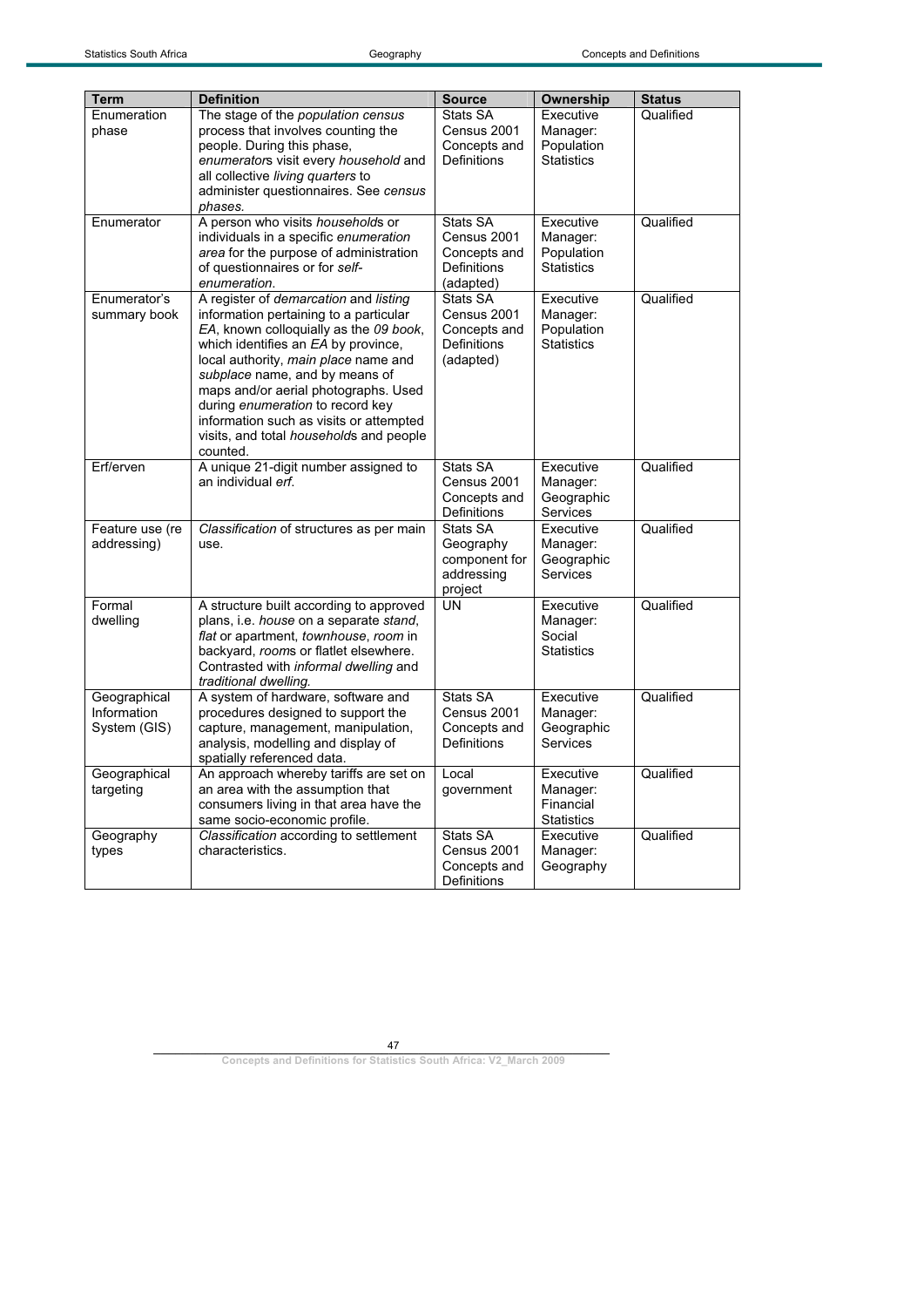| <b>Term</b>        | <b>Definition</b>                                                          | <b>Source</b>               | <b>Ownership</b>      | <b>Status</b> |
|--------------------|----------------------------------------------------------------------------|-----------------------------|-----------------------|---------------|
| High density       | See density, population.                                                   | Stats SA                    | Executive             | Qualified     |
|                    |                                                                            | Census 2001                 | Manager:              |               |
|                    |                                                                            | Concepts and                | Geography             |               |
|                    |                                                                            | Definitions,                |                       |               |
|                    |                                                                            | version 2                   |                       |               |
|                    |                                                                            | (terms added)               |                       |               |
| Informal           | A makeshift structure not erected                                          | Stats SA Non-               | Executive             | Qualified     |
| dwelling           | according to approved architectural                                        | financial                   | Manager:              |               |
|                    | plans, for example shacks or shanties                                      | census of                   | Social                |               |
|                    | in informal settlements or in backyards.                                   | municipalities              | <b>Statistics</b>     |               |
|                    |                                                                            | for the year                |                       |               |
|                    |                                                                            | ended 30                    |                       |               |
|                    |                                                                            | June 2003                   |                       |               |
| Informal           | An unplanned settlement on land that                                       | Stats SA                    | Executive             | Qualified     |
| settlement         | has not been surveyed or proclaimed                                        | Census 2001                 | Manager:              |               |
|                    | as residential, consisting mainly of                                       | Concepts and                | Social                |               |
|                    | informal dwellings (shacks).                                               | Definitions                 | <b>Statistics</b>     |               |
|                    |                                                                            |                             |                       |               |
|                    |                                                                            |                             |                       |               |
| Institution        | All collective living quarters other than                                  | Stats SA                    | Executive             | <b>Draft</b>  |
| (demarcation)      | hostels - one of ten geographical EA                                       | Census 2001                 | Manager:              |               |
|                    | types. See enumeration area type.                                          | Concepts and                | Population            |               |
|                    | Compare institution (enumeration)                                          | Definitions                 | Census                |               |
|                    | under Housing and services.                                                | manual.                     |                       |               |
|                    |                                                                            | based on                    |                       |               |
|                    |                                                                            | Stats SA                    |                       |               |
|                    |                                                                            | Demarcation                 |                       |               |
|                    |                                                                            | manual (and                 |                       |               |
|                    |                                                                            | application of              |                       |               |
|                    |                                                                            | Geography in                |                       |               |
| Institution        |                                                                            | Stats SA)<br>Stats SA       |                       | Qualified     |
|                    | Communal place of residence for                                            | Census 2001                 | Executive             |               |
| (enumeration)      | people with a common characteristic,<br>such as a hospital, school hostel, |                             | Manager:<br>Social    |               |
|                    | prison, defence force barracks or                                          | Concepts and<br>Definitions | <b>Statistics</b>     |               |
|                    | convent.                                                                   | manual,                     |                       |               |
|                    |                                                                            | based on UN                 |                       |               |
|                    |                                                                            | Census                      |                       |               |
|                    |                                                                            | Manual                      |                       |               |
| Listing            | A compilation of a register of all                                         |                             | Executive             | Draft         |
|                    | dwellings and other structures in a                                        |                             | Manager:              |               |
|                    | given Enumeration Area.                                                    |                             | Population            |               |
|                    |                                                                            |                             | Census                |               |
| Location           | The province from which a statistical                                      | Operational                 | Executive             | Qualified     |
| (statistical unit) | unit operates (compare to Physical                                         | manual                      | Manager:              |               |
|                    | address).                                                                  |                             | <b>Business</b>       |               |
|                    |                                                                            |                             | Frame                 |               |
| Magisterial        | Subdivision of the country for the                                         | Stats SA                    | Executive             | Qualified     |
| district           | administration of the judicial system as                                   | Census 2001                 | Manager:              |               |
|                    | proclaimed by the Department of                                            | Concepts and                | Geographical          |               |
|                    | Justice.<br>An address that is used for mailing and                        | Definitions<br>Operational  | Services<br>Executive | Qualified     |
| Mailing<br>address | receiving posted mails.                                                    | manual                      | Manager:              |               |
|                    |                                                                            |                             | <b>Business</b>       |               |
|                    |                                                                            |                             | Frame                 |               |
|                    |                                                                            |                             |                       |               |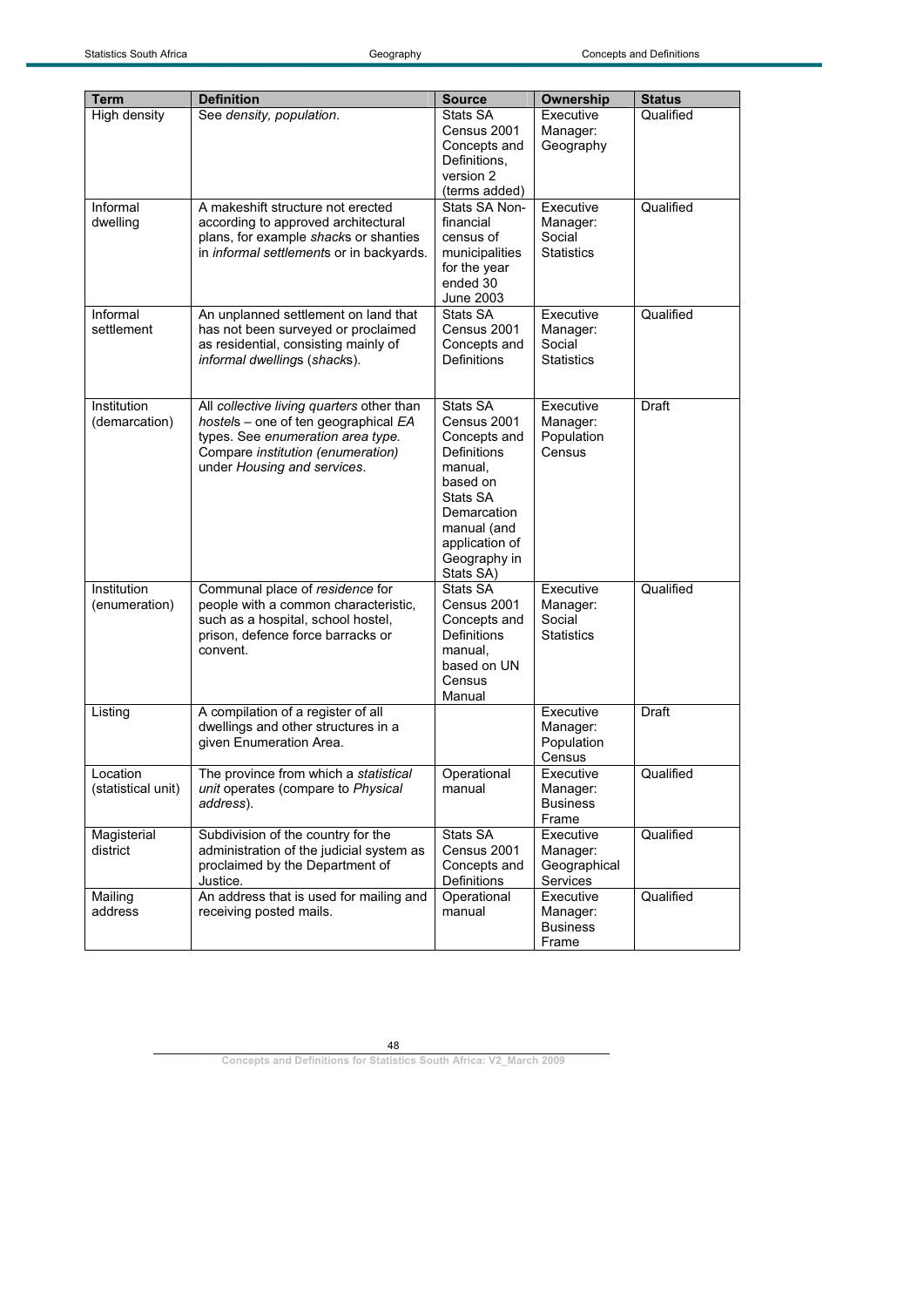| <b>Term</b>    | <b>Definition</b>                           | <b>Source</b>      | <b>Ownership</b> | <b>Status</b> |
|----------------|---------------------------------------------|--------------------|------------------|---------------|
| Main place     | First level of place names.                 | Stats SA           | Executive        | Qualified     |
|                |                                             | Census 2001        | Manager:         |               |
|                |                                             | Concepts           | Geographica      |               |
|                |                                             | and                | I Services       |               |
|                |                                             | Definitions        |                  |               |
| Municipal code | A reference number that identifies a        | Operational        | Executive        | Qualified     |
|                | municipality.                               | manual             | Manager:         |               |
|                |                                             |                    | <b>Business</b>  |               |
|                |                                             |                    | Frame            |               |
| Municipality   | The area of jurisdiction of the third       | Stats SA           | Executive        | Qualified     |
|                | sphere of government, after national        | Census 2001        | Manager:         |               |
|                | and provincial.                             | Concepts           | Geographic       |               |
|                |                                             | and                | Services         |               |
|                |                                             | <b>Definitions</b> |                  |               |
| Non-urban      | Any area not classified as urban. See       | Stats SA           | Executive        | <b>Draft</b>  |
|                | geography type. See also density,           | Census 2001        | Manager:         |               |
|                | population.                                 | Concepts           | Geographic       |               |
|                |                                             | and                | Services         |               |
|                |                                             | Definitions        |                  |               |
| Physical       | An address indicating or stating an         | Operational        | Executive        | Qualified     |
| address        | exact vicinity or place.                    | manual             | Manager:         |               |
|                |                                             |                    | <b>Business</b>  |               |
|                |                                             |                    | Frame            |               |
| Physical       | Hierarchical combination of elements        | <b>UN</b>          | Executive        | Qualified     |
| address        | that results in a unique identifier for a   |                    | Manager:         |               |
| (Geography)    | structure or land parcel. See primary       |                    | Geographic       |               |
|                | address, secondary address, and             |                    | Services         |               |
|                | postal address.                             |                    |                  |               |
| Place name     | The civic entities below the level of       | Stats SA           | Executive        | Qualified     |
|                | municipality in the census geography        | Census 2001        | Manager:         |               |
|                | hierarchy. See main place and               | Concepts           | Geographic       |               |
|                | subplace.                                   | and                | Services         |               |
|                |                                             | Definitions        |                  |               |
| Postal address | A unique identifier for delivering post to  | Workshop           | Executive        | Qualified     |
|                | an individual or organisation.              | group: March       | Manager:         |               |
|                |                                             | 2005               | Geographic       |               |
|                |                                             |                    | Services         |               |
| Primary        | Physical address of a land parcel or        | National           | Executive        | Qualified     |
| address        | structure.                                  | address            | Manager:         |               |
|                |                                             | system             | Geographic       |               |
|                |                                             | Concepts           | Services         |               |
|                |                                             | and                |                  |               |
|                |                                             | Definitions        |                  |               |
| Rural          | Farms and traditional areas                 | Census 2011        | Executive        | Qualified     |
|                | characterised by low population             |                    | Manager:         |               |
|                | densities, low levels of economic           |                    | Geographic       |               |
|                | activity and low levels of infrastructure.  |                    | Services         |               |
| Rural area     | Any area that is not classified urban.      |                    | Executive        | Proposal      |
|                | Rural areas may comprise one or more        |                    | Manager:         |               |
|                | following:<br>tribal<br>of<br>the<br>areas, |                    | Population       |               |
|                | commercial<br>farms<br>informal<br>and      |                    | Census           |               |
|                | settlements. See settlement type.           |                    |                  |               |
| Secondary      | A unique identifier for a sub-unit within   | Workshop           | Executive        | Qualified     |
| address        | a structure or land parcel.                 | group: March       | Manager:         |               |
|                |                                             | 2005               | Geographic       |               |
|                |                                             |                    | Services         |               |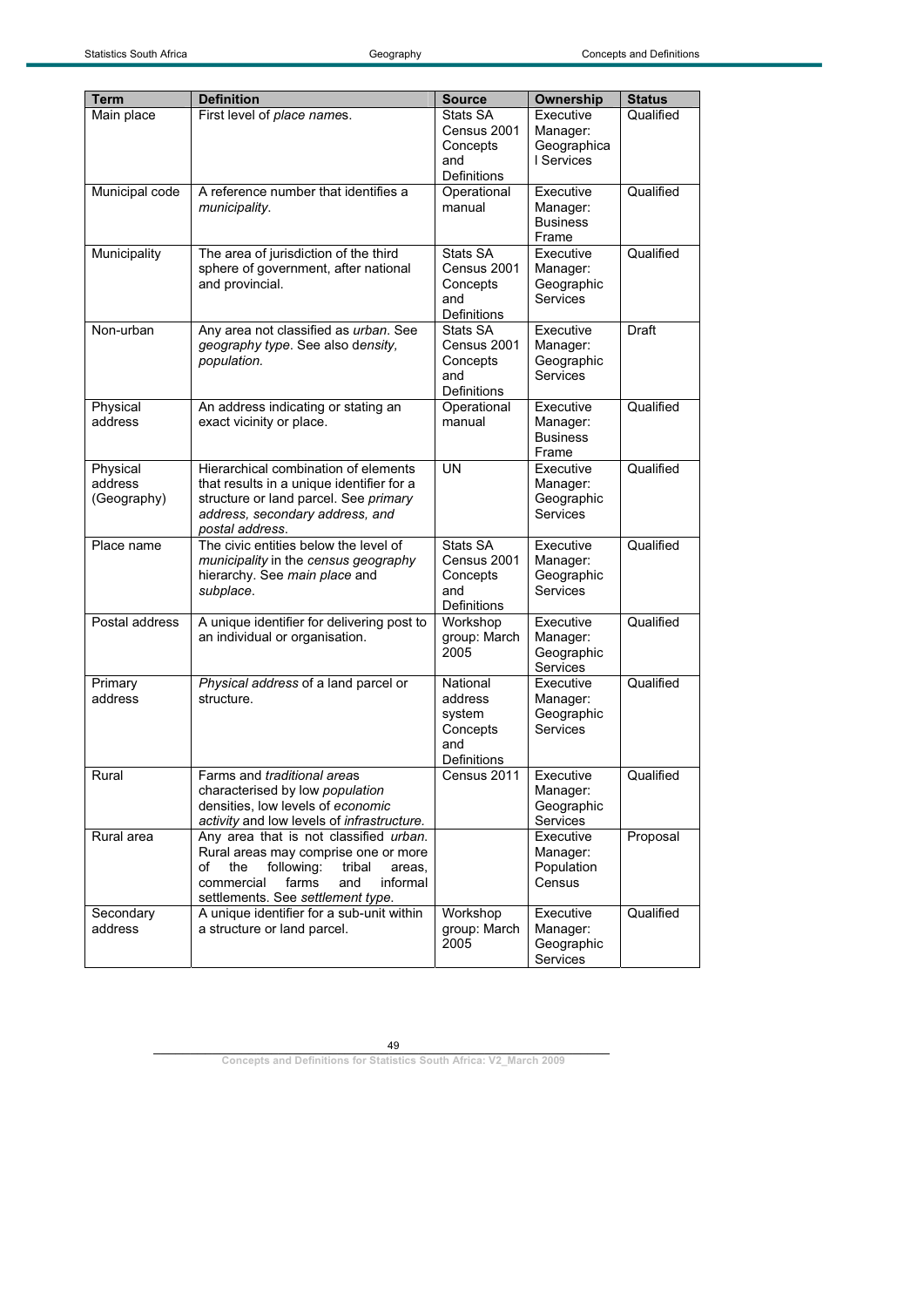| <b>Term</b>     | <b>Definition</b>                                            | <b>Source</b>              | <b>Ownership</b>            | <b>Status</b> |
|-----------------|--------------------------------------------------------------|----------------------------|-----------------------------|---------------|
| Segmentation    | The listing procedure used in informal                       | <b>QLFS</b>                | Executive                   | Qualified     |
|                 | settlements to sub-divide the area into                      |                            | Manager:                    |               |
|                 | smaller parts that are defined by                            |                            | Household                   |               |
|                 | boundaries such as footpaths,                                |                            | Labour                      |               |
|                 | dirt/gravel roads etc., and other                            |                            | Market<br><b>Statistics</b> |               |
| Settlement type | prominent land marks.<br>Deprecated. Use geography type.     | Workshop                   | Executive                   | Supersede     |
|                 |                                                              | group: March<br>2005       | Manager:<br>Geographic      | d             |
|                 |                                                              |                            | Services                    |               |
| Size and        | A classification of geographical areas                       | Investigation              | Executive                   | Qualified     |
| density of      | into high density or large settlement,                       | into                       | Manager:                    |               |
| locality        | and low density.                                             | appropriate<br>definitions | Geographic<br>Services      |               |
|                 | Note: This variable provides an                              | for urban                  |                             |               |
|                 | alternative basis of analysis to the                         | and Rural in               |                             |               |
|                 | urban/rural classification.                                  | South Africa:              |                             |               |
|                 |                                                              | <b>Discussion</b>          |                             |               |
|                 |                                                              | document                   |                             |               |
|                 |                                                              | Stats SA                   |                             |               |
|                 |                                                              | Census 2001                |                             |               |
|                 |                                                              | Concepts                   |                             |               |
|                 |                                                              | and                        |                             |               |
|                 |                                                              | Definitions.<br>version 2  |                             |               |
| Sketch map      | A hand-drawn map of an area.                                 |                            | Executive                   | Draft         |
|                 |                                                              |                            | Manager:                    |               |
|                 | Note: Sketch maps do not possess the                         |                            | Social                      |               |
|                 | high order of accuracy contained in                          |                            | <b>Statistics</b>           |               |
| Smallholdings   | topographic maps.<br>A piece of land smaller than a farm     |                            | Executive                   | Draft         |
|                 | used for cultivation of vegetables or                        |                            | Manager:                    |               |
|                 | the breeding of animals.                                     |                            | Population                  |               |
|                 |                                                              |                            | Census                      |               |
| Squatter area   | See informal settlement.                                     | Stats SA                   | Executive                   | Qualified     |
|                 |                                                              | South Africa               | Manager:                    |               |
|                 |                                                              | in transition              | Social<br><b>Statistics</b> |               |
| Stand           | See erf.                                                     | report<br>Stats SA         | Executive                   | Qualified     |
|                 |                                                              | Social                     | Manager:                    |               |
|                 |                                                              | <b>Statistics</b>          | Social                      |               |
|                 |                                                              |                            | <b>Statistics</b>           |               |
| Student         | A person attending a college,                                | Stats SA                   | Executive                   | Qualified     |
|                 | university or some other post-school                         | Social                     | Manager:                    |               |
|                 | educational institution, whether part-<br>time or full-time. | <b>Statistics</b>          | Household<br><b>Budget</b>  |               |
|                 |                                                              |                            | <b>Statistics</b>           |               |
| Subplace        | Second (lowest) level of place names.                        | Stats SA                   | Executive                   | Qualified     |
|                 | See main place.                                              | Census 2001                | Manager:                    |               |
|                 |                                                              | Concepts                   | Geographic                  |               |
|                 |                                                              | and                        | Services                    |               |
|                 |                                                              | Definitions                |                             |               |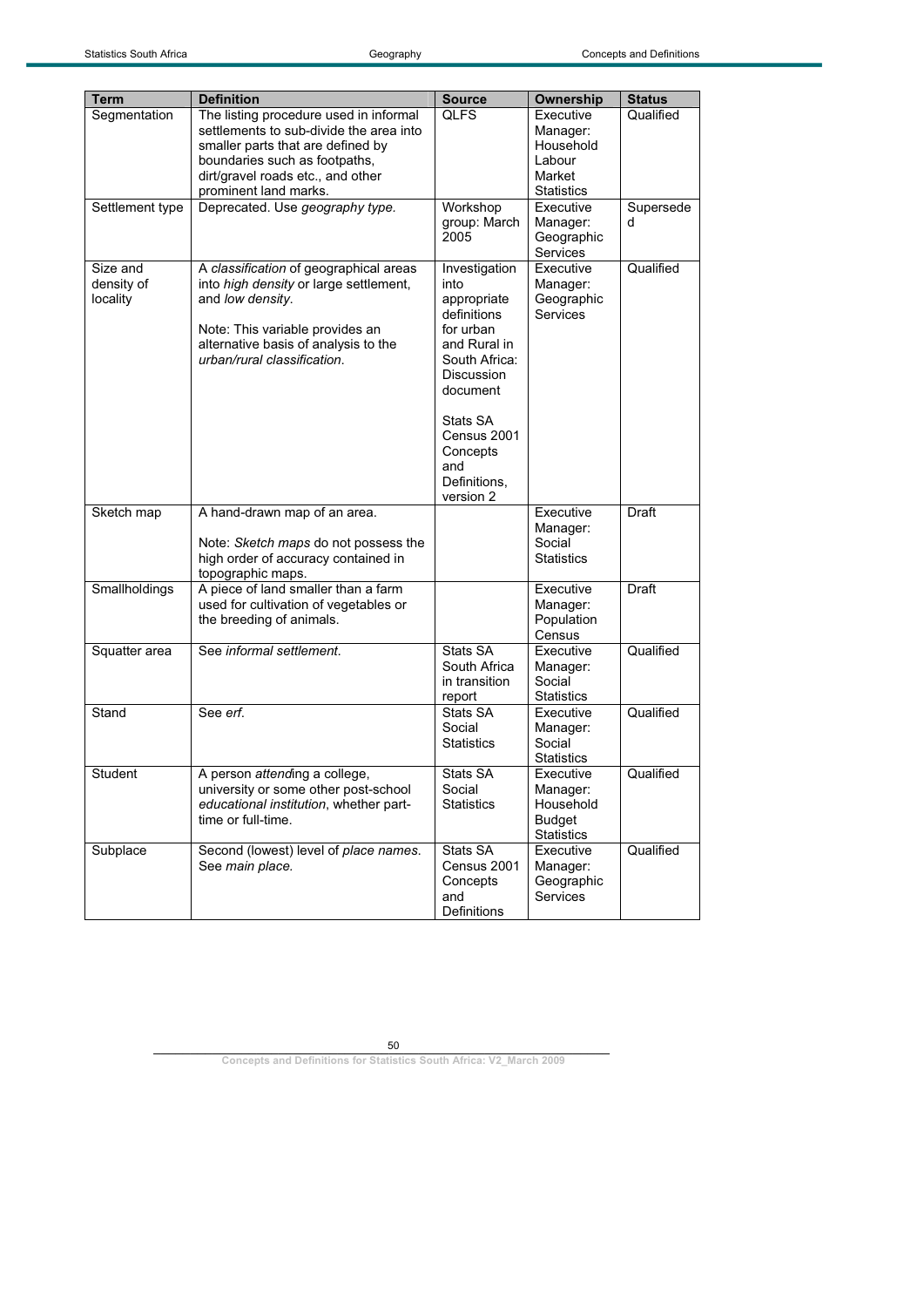| <b>Term</b>             | <b>Definition</b>                                                                                                                                                                                                                                                                                                                                                                                                                                                                                                         | <b>Source</b><br>Stats SA                                    | Ownership<br>Executive                               | <b>Status</b><br>Qualified |
|-------------------------|---------------------------------------------------------------------------------------------------------------------------------------------------------------------------------------------------------------------------------------------------------------------------------------------------------------------------------------------------------------------------------------------------------------------------------------------------------------------------------------------------------------------------|--------------------------------------------------------------|------------------------------------------------------|----------------------------|
| Suburb                  | Areas within a town or city proclaimed<br>or set aside mainly for residing<br>purposes. See informal settlement and<br>subplace.                                                                                                                                                                                                                                                                                                                                                                                          | Census 2001<br>Concepts<br>and<br>Definitions<br>(amended)   | Manager:<br>Geographic<br>Services                   |                            |
| Tenant                  | Person who occupies a housing unit<br>which is not his/her property and who<br>pays (in money or in kind) for using the<br>unit as living quarters for his/her<br>household.                                                                                                                                                                                                                                                                                                                                              | Stats SA<br>Survey of<br>large scale<br>agriculture          | Executive<br>Manager:<br>Social<br><b>Statistics</b> | Qualified                  |
| Township<br>(surveying) | An area proclaimed as such by a local<br>authority profiling a specific land use<br>unique to urban functions.                                                                                                                                                                                                                                                                                                                                                                                                            | Workshop<br>group: March<br>2005                             | Executive<br>Manager:<br>Geographic<br>Services      | Qualified                  |
| <b>Traditional area</b> | Communally owned land under the<br>jurisdiction of a traditional leader.                                                                                                                                                                                                                                                                                                                                                                                                                                                  | Workshop<br>group: March<br>2005                             | Executive<br>Manager:<br>Geographic<br>Services      | Qualified                  |
| Tribal area             | Deprecated. Use traditional area.                                                                                                                                                                                                                                                                                                                                                                                                                                                                                         | Workshop<br>group: March<br>2005                             | Executive<br>Manager:<br>Geographic<br>Services      | Supersede<br>d             |
| Tribal<br>settlements   | An area that is legally proclaimed to be<br>under tribal authorities.                                                                                                                                                                                                                                                                                                                                                                                                                                                     |                                                              | Executive<br>Manager:<br>Population<br>Census        | Draft                      |
| Unit ID                 | See unit identifier.                                                                                                                                                                                                                                                                                                                                                                                                                                                                                                      | Stats SA<br>Geography<br>component<br>for address<br>project | Executive<br>Manager:<br>Geographic<br>Services      | Qualified                  |
| Unit identifier         | A unique number for each structure on<br>a land parcel, e.g. number assigned by<br>the local authority or a service<br>provider.                                                                                                                                                                                                                                                                                                                                                                                          | Stats SA<br>Geography<br>component<br>for address<br>project | Executive<br>Manager:<br>Geographic<br>Services      | Qualified                  |
| Unoccupied<br>dwelling  | A dwelling whose inhabitants are<br>absent at the time of the visit or during<br>the reference period during a census<br>or survey.                                                                                                                                                                                                                                                                                                                                                                                       | Stats SA<br>Social<br><b>Statistics</b>                      | Executive<br>Manager:<br>Social<br><b>Statistics</b> | Qualified                  |
| Urban                   | Formal cities and towns characterised<br>by higher population densities, high<br>levels of economic activities and high<br>levels of infrastructure.                                                                                                                                                                                                                                                                                                                                                                      | Stats SA<br>Census 2011                                      | Executive<br>Manager:<br>Geographic<br>Services      | Qualified                  |
| Urban area              | A continuously built-up area with<br>characteristics such as type of<br>economic activity and land use. Cities,<br>towns, townships, suburbs, etc. are<br>typical urban areas. An urban area is<br>one which was proclaimed as such<br>(i.e. in an urban municipality under the<br>old demarcation) or classified as such<br>during census demarcation by the<br>Geography department of Stats SA<br>based on their observation of the aerial<br>photographs or on other information.<br>See settlement type and EA type. |                                                              | Executive<br>Manager:<br>Population<br>Census        | Proposal                   |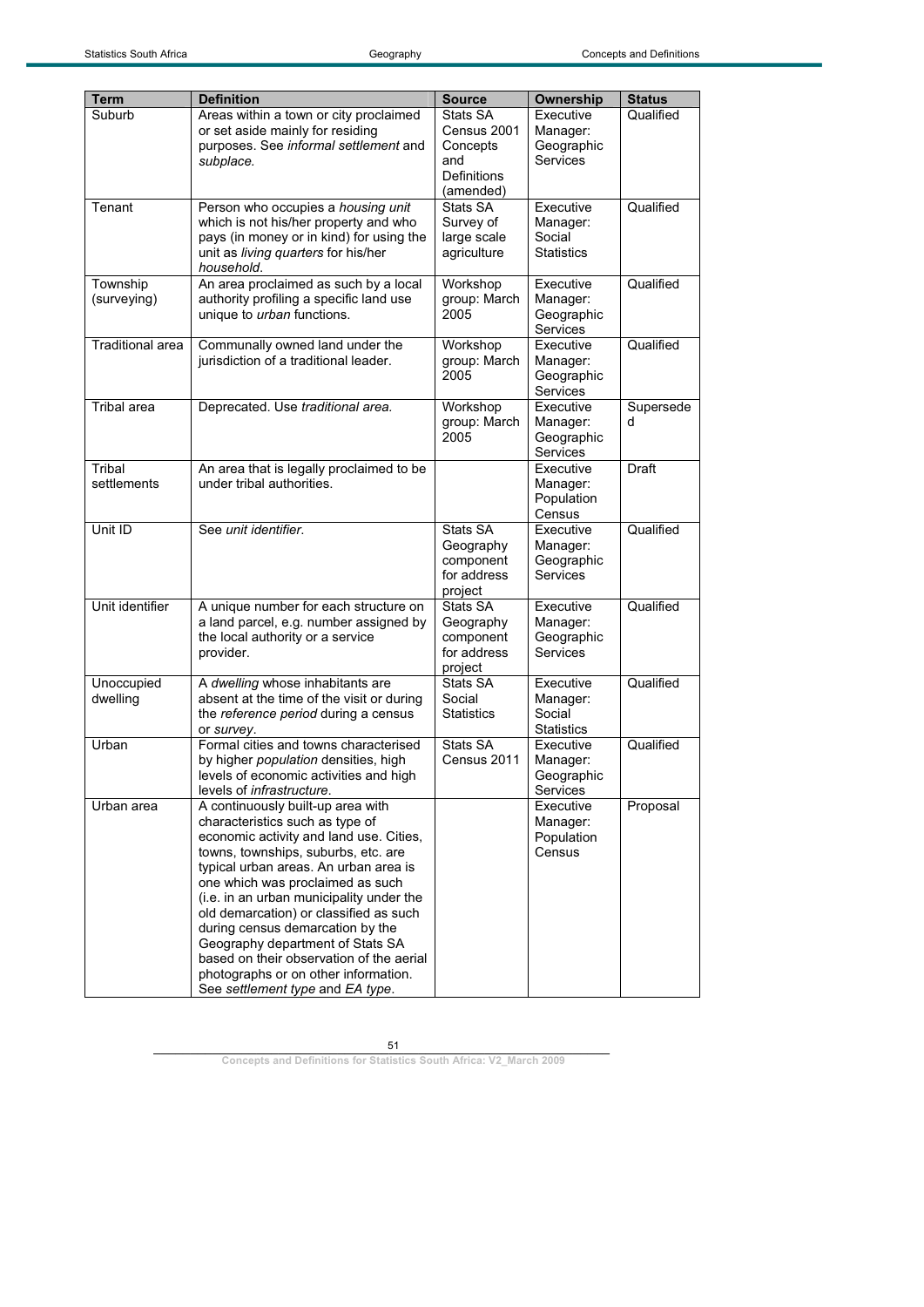| <b>Term</b>                        | <b>Definition</b>                                                                                                                                                                                                                                                                                                                                                                                                                                                                                   | <b>Source</b>                                                          | Ownership                                                                   | <b>Status</b> |
|------------------------------------|-----------------------------------------------------------------------------------------------------------------------------------------------------------------------------------------------------------------------------------------------------------------------------------------------------------------------------------------------------------------------------------------------------------------------------------------------------------------------------------------------------|------------------------------------------------------------------------|-----------------------------------------------------------------------------|---------------|
| Urban<br>settlements<br>(formal)   | Urban settlements (formal) occur on<br>land that has been proclaimed as<br>residential. A formal urban settlement<br>is usually structured and organised.<br>Plots or erven make up a formal and<br>permanent arrangement. A local<br>council or district council controls<br>development in these areas. Services<br>such as water, sewage, electricity and<br>refuse removal are provided; roads are<br>formally planned and maintained by<br>the council. This includes suburbs and<br>townships | <b>QLFS</b>                                                            | Executive<br>Manager:<br>Household<br>Labour<br>Market<br><b>Statistics</b> | Draft         |
| Urban<br>settlements<br>(informal) | Urban informal settlements, or<br>'squatter camps', are usually located in<br>urban areas. The dwelling units in<br>informal settlements are usually made<br>of materials such as zinc, mud, wood,<br>plastics, etc. They are typically<br>disorderly and congested and are<br>sometimes referred to as squatter<br>settlements.                                                                                                                                                                    | <b>QLFS</b>                                                            | Executive<br>Manager:<br>Household<br>Labour<br>Market<br><b>Statistics</b> | <b>Draft</b>  |
| Vacant<br>dwelling                 | A dwelling that is uninhabited, i.e. no<br>one lives there.                                                                                                                                                                                                                                                                                                                                                                                                                                         | Stats SA<br>Social<br><b>Statistics</b>                                | Executive<br>Manager:<br>Social<br><b>Statistics</b>                        | Qualified     |
| Vacant land                        | A land not currently being used.                                                                                                                                                                                                                                                                                                                                                                                                                                                                    |                                                                        | Executive<br>Manager:<br>Population<br>Census                               | Draft         |
| Vacant stand                       | A stand, fenced or unfenced, which<br>has no observable structure erected on<br>it.                                                                                                                                                                                                                                                                                                                                                                                                                 | Stats SA<br>Census 2001<br>Concepts<br>and<br><b>Definitions</b>       | Executive<br>Manager:<br>Social<br><b>Statistics</b>                        | Qualified     |
| Village                            | A settlement located within a traditional<br>area.                                                                                                                                                                                                                                                                                                                                                                                                                                                  | Stats SA<br>Census 2001<br>Concepts<br>and<br>Definitions<br>(amended) | Executive<br>Manager:<br>Geographic<br>Services                             | Qualified     |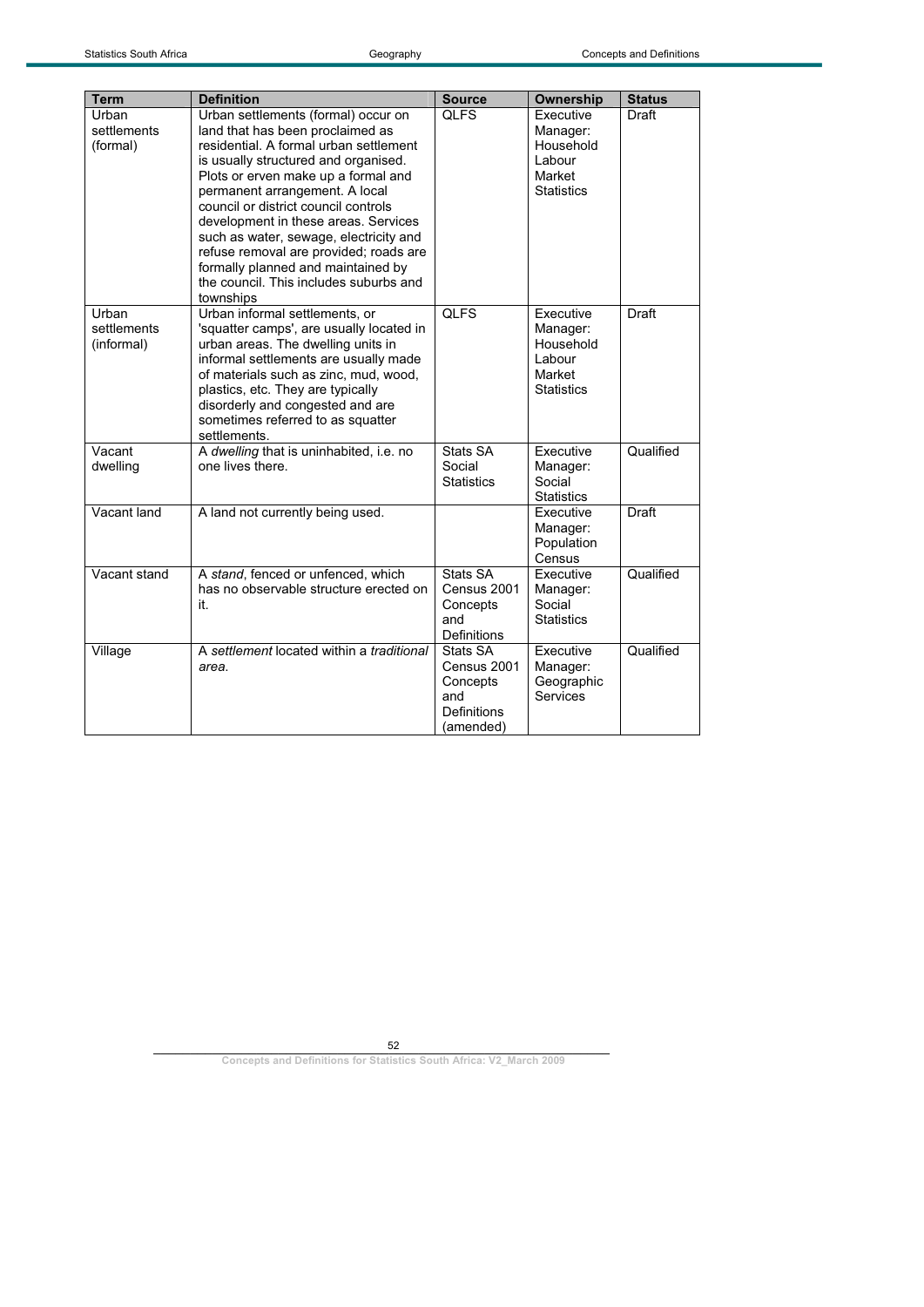| <b>Term</b>                        | <b>Definition</b>                                                                                                                                                                                                                                           | <b>Source</b>                                                                                                                        | <b>Ownership</b>                                                         | <b>Status</b> |
|------------------------------------|-------------------------------------------------------------------------------------------------------------------------------------------------------------------------------------------------------------------------------------------------------------|--------------------------------------------------------------------------------------------------------------------------------------|--------------------------------------------------------------------------|---------------|
| Age-specific                       | The number of live births in a given                                                                                                                                                                                                                        | Stats SA                                                                                                                             | Executive                                                                | Qualified     |
| fertility                          | year per 1 000 women or per woman in<br>each childbearing age group from 15-<br>19 up to 45-49.                                                                                                                                                             | Integrative<br>Analysis                                                                                                              | Manager:<br>Demographic<br>and Social<br>Analysis                        |               |
| Birth weight                       | Weight within the first hour of life before<br>a significant postnatal weight loss has<br>occurred.                                                                                                                                                         | UN definition<br>(modified)                                                                                                          | Executive<br>Manager:<br>Demographic<br>and Social<br>Analysis           | Qualified     |
| <b>Body Mass</b><br>Index          | A statistical measure of the weight of a<br>person scaled according to height,<br>used to estimate if a person is<br>underweight or overweight.                                                                                                             | <b>LCS</b>                                                                                                                           | Executive<br>Manager:<br>Household<br><b>Budget</b><br><b>Statistics</b> | Qualified     |
| Causes of<br>death                 | All those diseases, morbid conditions or<br>injuries which either resulted in or<br>contributed to <i>death</i> and the<br>circumstances of the accident or<br>violence which produced any such<br>injuries.                                                | ICD (Version<br>10)<br>OECD/UNSD                                                                                                     | Executive<br>Manager:<br>Health and<br><b>Vital Statistics</b>           | Qualified     |
| Child mortality                    | Deaths per 1 000 children that survive<br>to their first birthday.<br>See infant mortality, child mortality,<br>neonatal mortality, post-neonatal<br>mortality, and under-five mortality.                                                                   | Health System<br>Trust                                                                                                               | Executive<br>Manager:<br>Demographic<br>and Social<br>Analysis           | Qualified     |
| Children ever<br>born              | All children born to a woman, whether<br>in or out of marriage, whether born in a<br>present or a previous marriage or<br>union, and whether living or dead at the<br>time of the census. Stillbirths (children<br>born dead) are not included.             | Stats SA<br>Census 2001<br>Concepts and<br><b>Definitions</b>                                                                        | Executive<br>Manager:<br>Demographic<br>and Social<br>Analysis           | Qualified     |
| Contributing<br>causes of<br>death | Morbid conditions, if any, giving rise to<br>the <i>immediate cause of death</i> .                                                                                                                                                                          | Stats SA<br>Mortality and<br>causes of<br>death in South<br>Africa, 1997-<br>2003: Initial<br>findings from<br>death<br>notification | Executive<br>Manager:<br>Health and<br><b>Vital Statistics</b>           | Qualified     |
| Crude birth rate                   | The number of live births observed in a<br>population over a given period relative<br>to the size of the population as<br>estimated at the middle of that time<br>period. The rate is usually stated per<br>1 000 and the most usual period is one<br>year. | Stats SA<br>Integrative<br>Analysis                                                                                                  | Executive<br>Manager:<br>Demographic<br>and Social<br>Analysis           | Qualified     |
| Crude death<br>rate                | The number of deaths in a year per<br>1 000 mid-year population of a specific<br>year. It is the ratio of the annual<br>number of deaths occurring to the<br>number exposed to the risk of dying<br>during the reference period.                            | OECD                                                                                                                                 | Executive<br>Manager:<br>Demographic<br>and Social<br>Analysis           | Qualified     |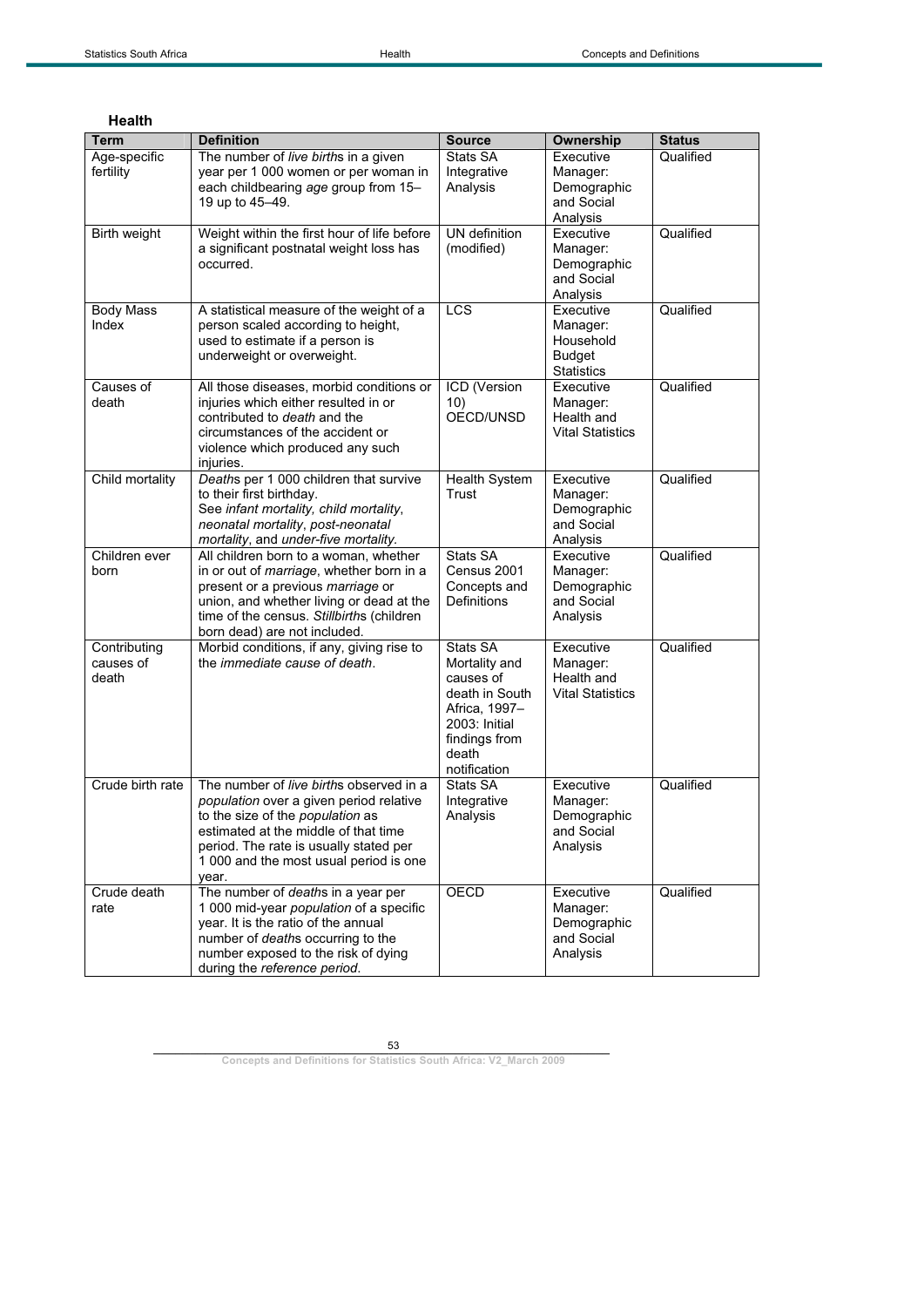| <b>Term</b>         | <b>Definition</b>                                               | <b>Source</b>                  | Ownership                       | <b>Status</b> |
|---------------------|-----------------------------------------------------------------|--------------------------------|---------------------------------|---------------|
| <b>Current live</b> | Births occurring in a specific year and                         | Stats SA:                      | Executive                       | Qualified     |
| births              | registered within the same year                                 | <b>Recorded Live</b>           | Manager:                        |               |
|                     |                                                                 | <b>Births, 2005</b>            | Health and                      |               |
|                     |                                                                 |                                | <b>Vital Statistics</b>         |               |
| Death               | Is a principal event and is the                                 | Stats SA                       | Executive                       | Draft         |
|                     | disappearance of life at any time after                         | Mortality and                  | Manager:                        |               |
|                     | birth has taken place.                                          | causes of                      | Health and                      |               |
|                     |                                                                 | death in South<br>Africa, 2003 | <b>Vital Statistics</b>         |               |
|                     |                                                                 | and 2004:                      |                                 |               |
|                     |                                                                 | Findings from                  |                                 |               |
|                     |                                                                 | death                          |                                 |               |
|                     |                                                                 | notification                   |                                 |               |
| <b>Disability</b>   | A physical or mental handicap which                             | Stats SA                       | Executive                       | Draft         |
|                     | has lasted for six months or more, or is                        | Census 2001                    | Manager:                        |               |
|                     | expected to last at least six months,                           | Concepts and                   | Population                      |               |
|                     | which prevents the person from<br>carrying out daily activities | Definitions                    | <b>Statistics</b>               |               |
|                     | independently, or from participating                            |                                |                                 |               |
|                     | fully in educational, economic or social                        |                                |                                 |               |
|                     | activities. See handicap and                                    |                                |                                 |               |
|                     | <i>impairment.</i>                                              |                                |                                 |               |
| Fertility           | The childbearing status of women,                               | Stats SA                       | Executive                       | Qualified     |
|                     | couples, groups or the population (only                         | Integrative                    | Manager:                        |               |
|                     | live births).                                                   | Analysis                       | Demographic<br>and Social       |               |
|                     |                                                                 |                                | Analysis                        |               |
| Handicap            | Constraints on the relationship between                         | <b>OECD</b>                    | Executive                       | Qualified     |
|                     | the person with a disability and the                            |                                | Manager:                        |               |
|                     | social and physical environment, for                            |                                | Population                      |               |
|                     | example, in the areas of education,                             |                                | <b>Statistics</b>               |               |
|                     | occupation, information or<br>communication. See impairment.    |                                |                                 |               |
| HIV                 | See Human immunodeficiency virus.                               | Stats SA                       | Executive                       | Qualified     |
|                     |                                                                 | Mortality and                  | Manager:                        |               |
|                     |                                                                 | causes of                      | Health and                      |               |
|                     |                                                                 | death in South                 | <b>Vital Statistics</b>         |               |
|                     |                                                                 | Africa, 2003                   |                                 |               |
|                     |                                                                 | and 2003:                      |                                 |               |
|                     |                                                                 | findings from<br>death         |                                 |               |
|                     |                                                                 | notification                   |                                 |               |
| Immediate           | The disease or condition directly                               | Stats SA                       | Executive                       | Qualified     |
| cause of death      | leading to death.                                               | Mortality and                  | Manager:                        |               |
|                     |                                                                 | causes of                      | Health and                      |               |
|                     |                                                                 | death in South                 | <b>Vital Statistics</b>         |               |
|                     |                                                                 | Africa, 2003<br>and 2004:      |                                 |               |
|                     |                                                                 | findings from                  |                                 |               |
|                     |                                                                 | death                          |                                 |               |
|                     |                                                                 | notification                   |                                 |               |
| Impairment          | Loss or deviation of physiological,                             | OECD                           | Executive                       | Qualified     |
|                     | neurological or anatomical structure or                         |                                | Manager:                        |               |
|                     | function of an organ or body part. See                          |                                | Population                      |               |
|                     | handicap.<br>A baby who has not attained his/her                | <b>UBOS</b>                    | <b>Statistics</b><br>Demography | Qualified     |
| Infant              | first birthday.                                                 | (amended)                      |                                 |               |
|                     |                                                                 |                                |                                 |               |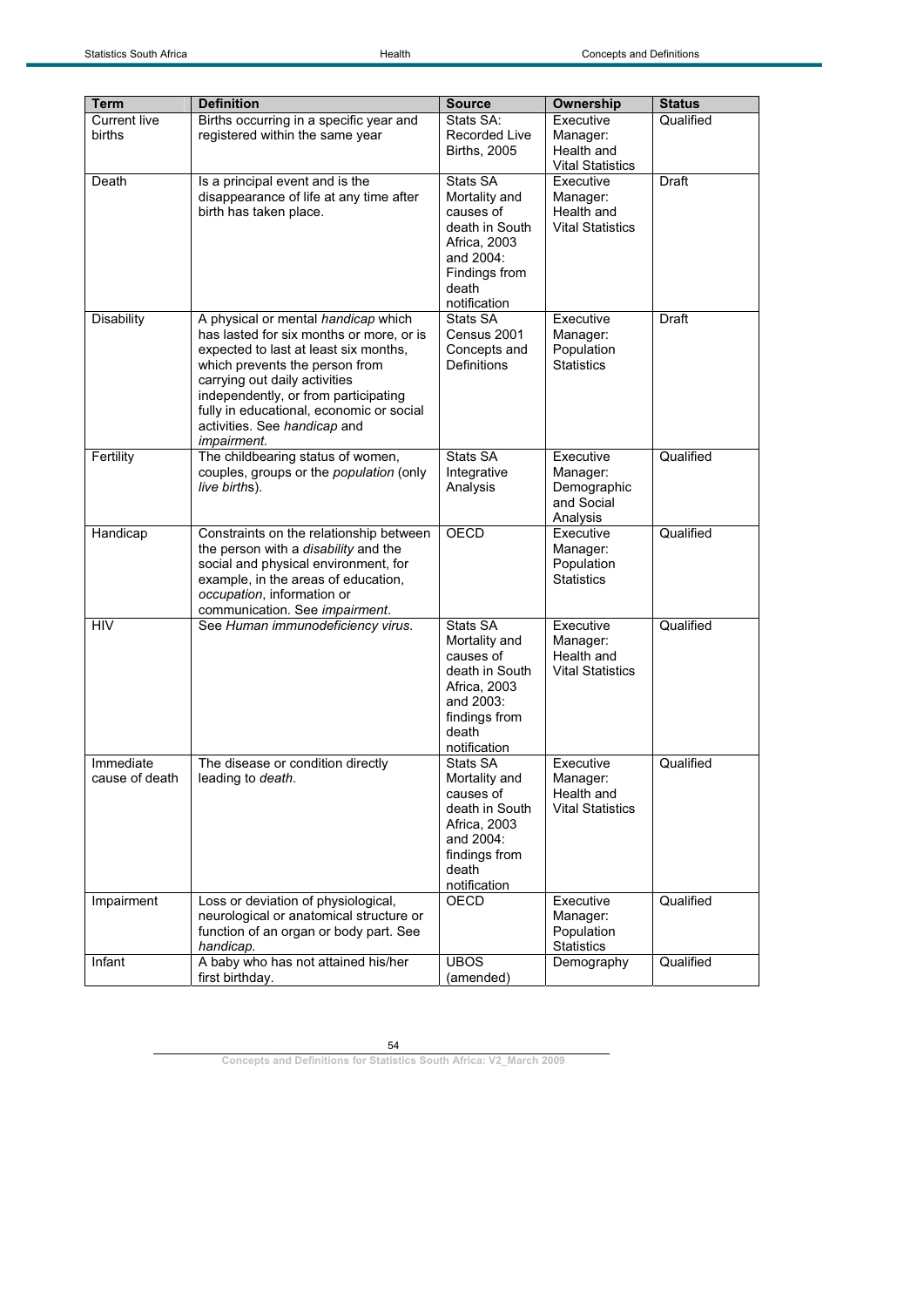| <b>Term</b><br>Infant and child | <b>Definition</b><br>See neonatal mortality, post-neonatal                           | <b>Source</b><br><b>UN</b> | Ownership<br>Executive     | <b>Status</b><br>Qualified |
|---------------------------------|--------------------------------------------------------------------------------------|----------------------------|----------------------------|----------------------------|
| mortality rates                 | mortality, under-five mortality and child                                            |                            | Manager:                   |                            |
|                                 | mortality. All rates are expressed as                                                |                            | Demographic                |                            |
|                                 | deaths per 1 000 live births, except<br>child mortality, which is expressed as       |                            | and Social<br>Analysis     |                            |
|                                 | deaths per 1 000 children surviving to                                               |                            |                            |                            |
|                                 | the first birthday.                                                                  |                            |                            |                            |
| Infant deaths                   | Number of deaths of children under one<br>year occurring in the same year.           | Stats SA<br>Mortality and  | Executive<br>Manager:      | Qualified                  |
|                                 |                                                                                      | causes of                  | Health and                 |                            |
|                                 |                                                                                      | death in South             | <b>Vital Statistics</b>    |                            |
|                                 |                                                                                      | Africa, 2003               |                            |                            |
|                                 |                                                                                      | and 2004:<br>findings from |                            |                            |
|                                 |                                                                                      | death                      |                            |                            |
|                                 |                                                                                      | notification               |                            |                            |
| Kwashiorkor                     | A type of malnutrition caused by                                                     | LCS                        | Executive                  | Qualified                  |
|                                 | insufficient protein consumption.                                                    |                            | Manager:<br>Household      |                            |
|                                 |                                                                                      |                            | <b>Budget</b>              |                            |
|                                 |                                                                                      |                            | <b>Statistics</b>          |                            |
| Last child born                 | The last child born alive, whether still<br>living or not.                           | Stats SA<br>Census 2001    | Demography                 | Qualified                  |
|                                 |                                                                                      | Concepts and               |                            |                            |
|                                 |                                                                                      | Definitions                |                            |                            |
| Late birth<br>registrations     | Births occurring in a given calendar<br>year but recorded in subsequent              | Stats SA<br>Recorded Live  | Executive<br>Manager:      | Qualified                  |
|                                 | calendar years.                                                                      | <b>Births, 2004</b>        | Health and                 |                            |
|                                 |                                                                                      |                            | <b>Vital Statistics</b>    |                            |
| Leading                         | The most frequent underlying cause of                                                | Stats SA                   | Executive                  | Qualified                  |
| underlying<br>cause of death    | death in any given population.                                                       | Mortality and<br>causes of | Manager:<br>Health and     |                            |
|                                 |                                                                                      | death in South             | <b>Vital Statistics</b>    |                            |
|                                 |                                                                                      | Africa, 2003               |                            |                            |
|                                 |                                                                                      | and 2004:<br>findings from |                            |                            |
|                                 |                                                                                      | death                      |                            |                            |
|                                 |                                                                                      | notification               |                            |                            |
| Life expectancy                 | An estimate of the average number of<br>additional years a person could expect       | Stats SA<br>Integrative    | Executive<br>Manager:      | Qualified                  |
|                                 | to live if the age-specific death rates for                                          | Analysis                   | Demographic                |                            |
|                                 | a given year prevailed for the rest of                                               |                            | and Social                 |                            |
|                                 | his/her life. This can be derived for                                                |                            | Analysis                   |                            |
|                                 | either males or females and is, in most<br>populations, slightly higher for females. |                            |                            |                            |
|                                 | Life expectancy is normally determined                                               |                            |                            |                            |
|                                 | at birth but can be derived at any other                                             |                            |                            |                            |
| Live birth                      | age based on the current death rates.<br>The complete expulsion or extraction        | Stats SA                   | Executive                  | Qualified                  |
|                                 | from its mother's womb of a product of                                               | Recorded Live              | Manager:                   |                            |
|                                 | conception, irrespective of the duration                                             | <b>Births, 2004</b>        | Health and                 |                            |
|                                 | of the pregnancy, which after such<br>separation, breathes or shows any              |                            | <b>Vital Statistics</b>    |                            |
|                                 | other evidence of life.                                                              |                            |                            |                            |
| Malnutrition                    | A medical condition caused by an                                                     | <b>LCS</b>                 | Executive                  | Qualified                  |
|                                 | improper or inadequate diet or nutrition.                                            |                            | Manager:                   |                            |
|                                 | See kwashiorkor/wasting; marasmus,                                                   |                            | Household<br><b>Budget</b> |                            |
|                                 | stunting.                                                                            |                            | <b>Statistics</b>          |                            |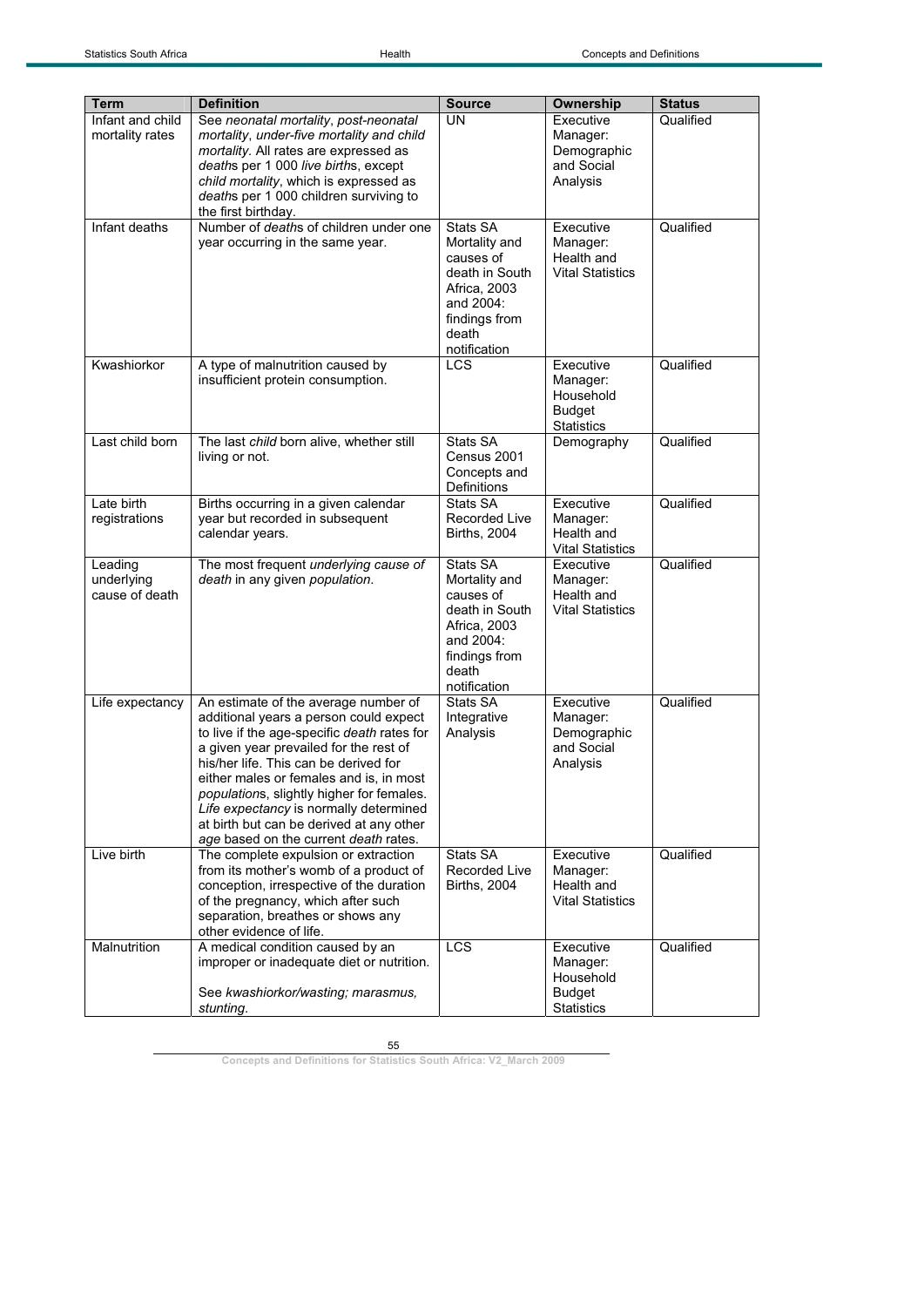| <b>Term</b>                 | <b>Definition</b>                                                                                                                                                                                                                                                                                                                                                                                                      | <b>Source</b>                                                                                                                   | Ownership                                                                | <b>Status</b> |
|-----------------------------|------------------------------------------------------------------------------------------------------------------------------------------------------------------------------------------------------------------------------------------------------------------------------------------------------------------------------------------------------------------------------------------------------------------------|---------------------------------------------------------------------------------------------------------------------------------|--------------------------------------------------------------------------|---------------|
| Marasmus                    | A form of severe protein-energy<br>malnutrition characterised by energy<br>deficiency.                                                                                                                                                                                                                                                                                                                                 | <b>LCS</b>                                                                                                                      | Executive<br>Manager:<br>Household<br><b>Budget</b><br><b>Statistics</b> | Qualified     |
| Maternal<br>mortality rate  | Number of female <i>deaths</i> that occurred<br>during pregnancy, childbirth, or within<br>42 days of termination of pregnancy<br>because of any cause related to or<br>aggravated by the pregnancy or its<br>management but not from accidental or<br>incidental causes.                                                                                                                                              | Stats SA<br>Integrative<br>Analysis                                                                                             | Executive<br>Manager:<br>Demographic<br>and Social<br>Analysis           | Qualified     |
| Maternal<br>mortality ratio | The number of women who die as a<br>result of complications of pregnancy or<br>childbearing in a given year per<br>100 000 live births in that year.                                                                                                                                                                                                                                                                   | <b>UN</b>                                                                                                                       | Executive<br>Manager:<br>Demographic<br>and Social<br>Analysis           | Qualified     |
| Multiple causes<br>of death | All morbid conditions, diseases and<br>injuries entered on the death certificate.<br>Note: These include those involved in<br>the morbid train of events leading to the<br>death which were classified as either<br>the underlying cause, the intermediate<br>cause, or any intervening cause and<br>those conditions which contributed to<br>death but were not related to the<br>disease or condition causing death. | Stats SA<br>Mortality and<br>causes of<br>death in South<br>Africa, 2003<br>and 2004:<br>findings from<br>death<br>notification | Executive<br>Manager:<br>Health and<br><b>Vital Statistics</b>           | Qualified     |
| Neonatal<br>deaths          | Number of deaths occurring to children<br>under 28 days.                                                                                                                                                                                                                                                                                                                                                               | Stats SA<br>Mortality and<br>causes of<br>death in South<br>Africa, 2003<br>and 2004:<br>findings from<br>death<br>notification | Executive<br>Manager:<br>Health and<br><b>Vital Statistics</b>           | Qualified     |
| Post-neonatal<br>death      | Number of deaths occurring between<br>28 days and less than one year.                                                                                                                                                                                                                                                                                                                                                  | Stats SA<br>Mortality and<br>causes of<br>death in South<br>Africa, 2003<br>and 2004:<br>findings from<br>death<br>notification | Executive<br>Manager:<br>Health and<br><b>Vital Statistics</b>           | Qualified     |
| Pregnancy-<br>related death | The death of a woman while pregnant<br>or within 42 days of termination of<br>pregnancy, irrespective of the cause of<br>death.                                                                                                                                                                                                                                                                                        | <b>UN</b>                                                                                                                       | Executive<br>Manager:<br>Demographic<br>and Social<br>Analysis           | Qualified     |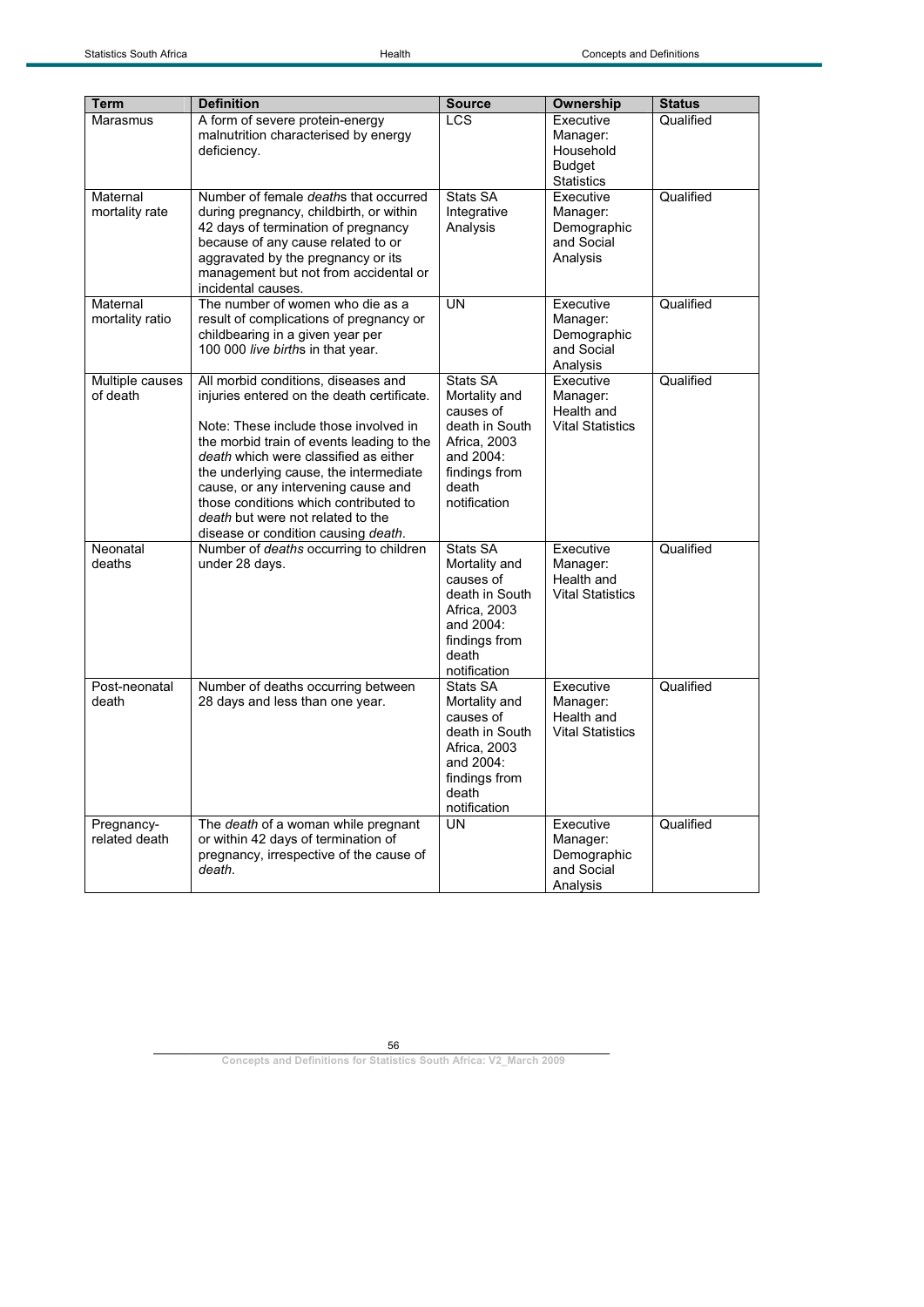| <b>Term</b>                    | <b>Definition</b>                                                                                                                                                                                                                                                                                                                                                                 | <b>Source</b>                                                                                                                   | Ownership                                                                | <b>Status</b> |
|--------------------------------|-----------------------------------------------------------------------------------------------------------------------------------------------------------------------------------------------------------------------------------------------------------------------------------------------------------------------------------------------------------------------------------|---------------------------------------------------------------------------------------------------------------------------------|--------------------------------------------------------------------------|---------------|
| Recorded live<br><b>births</b> | The number of births recorded<br>(registered) in a specific year,<br>irrespective of when the birth actually<br>occurred. The births recorded in any<br>given year include the births that<br>occurred during that year plus other<br>births that occurred in years prior to the<br>year of registration. It should be noted<br>that not all births are recorded<br>(registered). | Stats SA<br><b>Recorded Live</b><br><b>Births, 2005</b>                                                                         | Executive<br>Manager:<br>Health and<br><b>Vital Statistics</b>           | Qualified     |
| <b>Stillbirth</b>              | Intra-uterine death of a foetus of at<br>least 26 weeks of gestation that<br>showed no sign of life after complete<br>birth.                                                                                                                                                                                                                                                      | Stats SA<br><b>Recorded Live</b><br><b>Births, 2004</b>                                                                         | Executive<br>Manager:<br>Health and<br><b>Vital Statistics</b>           | Qualified     |
| Stunting<br>(marasmus)         | A condition where a child's height is too<br>low for his/her age.                                                                                                                                                                                                                                                                                                                 |                                                                                                                                 | Executive<br>Manager:<br>Household<br><b>Budget</b><br><b>Statistics</b> | Draft         |
| Survival rate                  | The proportion of persons in a specified<br>group (age, sex, or health status) alive<br>at the beginning of an interval (such as<br>a 5-year period) who survive to the end<br>of the interval.                                                                                                                                                                                   | Stats SA<br>Integrative<br>Analysis                                                                                             | Executive<br>Manager:<br>Demographic<br>and Social<br>Analysis           | Qualified     |
| Survivorship                   | An indicator that measures the number<br>of children with or without parents.<br>However, for policy purposes, children<br>without parents are normally<br>considered.                                                                                                                                                                                                            | Stats SA<br>Integrative<br>Analysis                                                                                             | Executive<br>Manager:<br>Demographic<br>and Social<br>Analysis           | Qualified     |
| <b>Total fertility</b><br>rate | Average number of children born alive<br>to a woman during her lifetime if she<br>were to bear children at each age in<br>accordance with the prevailing age-<br>specific fertility rates. It is obtained by<br>summing up all age-specific fertility<br>rates for each year of the childbearing<br>span.                                                                         | Stats SA<br>Integrative<br>Analysis                                                                                             | Executive<br>Manager:<br>Demographic<br>and Social<br>Analysis           | Qualified     |
| Under-five<br>mortality        | The probability of dying between birth<br>and the fifth birthday.                                                                                                                                                                                                                                                                                                                 | <b>UNDP</b>                                                                                                                     | Executive<br>Manager:<br>Demographic<br>and Social<br>Analysis           | Qualified     |
| Underlying<br>cause of death   | The disease or injury that initiated the<br>train of events leading to death; or the<br>circumstances of the accident or<br>violence that produced the fatal injury.                                                                                                                                                                                                              | Stats SA<br>Mortality and<br>causes of<br>death in South<br>Africa, 2003<br>and 2004:<br>findings from<br>death<br>notification | Executive<br>Manager:<br>Health and<br><b>Vital Statistics</b>           | Qualified     |
| Wasting                        | A condition where a child's weight is<br>too low for his/her height.                                                                                                                                                                                                                                                                                                              | <b>LCS</b>                                                                                                                      | Executive<br>Manager:<br>Household<br><b>Budget</b><br><b>Statistics</b> | Qualified     |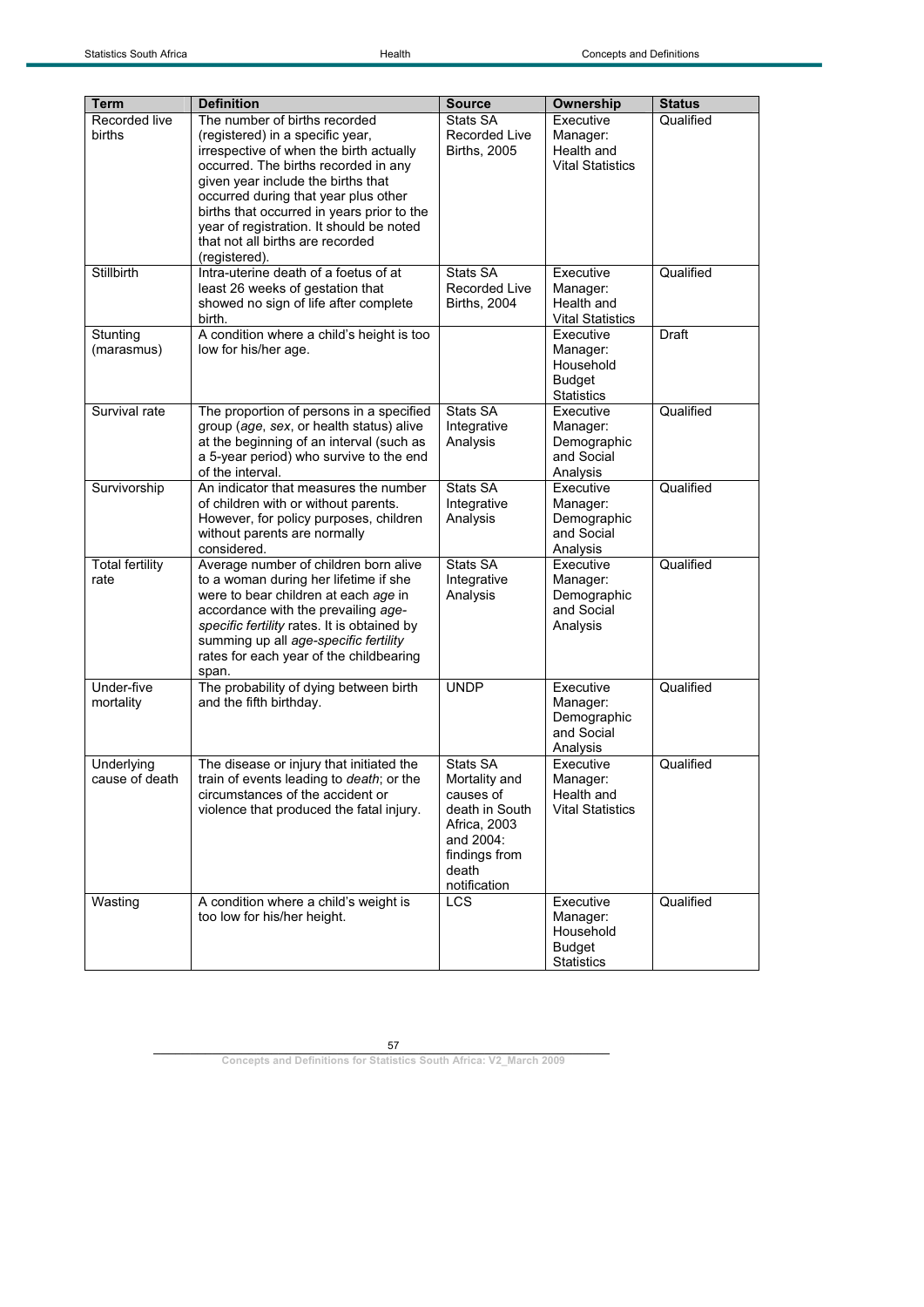## **Income, pensions, spending and wealth**

| <b>Term</b>                              | <b>Definition</b>                                                                                                                                                                                                                                                                                                                                                                                                            | <b>Source</b>                                                                              | Ownership                                                                                 | <b>Status</b> |
|------------------------------------------|------------------------------------------------------------------------------------------------------------------------------------------------------------------------------------------------------------------------------------------------------------------------------------------------------------------------------------------------------------------------------------------------------------------------------|--------------------------------------------------------------------------------------------|-------------------------------------------------------------------------------------------|---------------|
| Consume                                  | To use or utilise services, spend money<br>or eat or drink food.                                                                                                                                                                                                                                                                                                                                                             | <b>GHS</b>                                                                                 | Executive<br>Manager:<br>Social<br><b>Statistics</b>                                      | Draft         |
| Consumption<br>expenditure               | Expenditure on goods and services<br>acquired, and privately used by<br>household members, including imputed<br>values for items produced and<br>consumed by the household itself. See<br>non-consumption expenditure. See also<br>durable, semi-durable and non-durable<br>goods.                                                                                                                                           | Modified by<br>March 2005<br>workshop                                                      | Executive<br>Manager:<br>Income and<br>Expenditure<br>Survey                              | Qualified     |
| Durable goods                            | Household items that last for a long<br>time, such as kitchen appliances,<br>computers, radios and televisions, cars<br>and furniture, usually acquired once in<br>several years.<br>Compare semi-durable goods and non-<br>durable goods.                                                                                                                                                                                   | Investorwords.<br>com                                                                      | Executive<br>Manager:<br>Income and<br>Expenditure<br>Survey                              | Qualified     |
| Gift                                     | An item received by the household from<br>people who are not members of the<br>household or items given away by<br>members of the household to non-<br>members, without compensation.                                                                                                                                                                                                                                        | LCS                                                                                        | Executive<br>Manager:<br>Household<br><b>Budget</b><br><b>Statistics</b>                  | Qualified     |
| Gross earnings                           | Payments for ordinary-time, standard or<br>agreed hours during the reference<br>period for all permanent, temporary,<br>casual, executive and managerial<br>employees, before taxation and other<br>deductions.                                                                                                                                                                                                              | Integrated<br>System of<br><b>Wage Statistics</b><br>(SWS) of ILO                          | Executive<br>Manager:<br>Production<br>Price Index and<br>Employment<br><b>Statistics</b> | Qualified     |
| Household<br>actual final<br>consumption | Household actual final consumption,<br>added to household final consumption<br>expenditure plus the social transfers in<br>kind received from general government<br>and non-profit institutions serving<br>households (NPISH). These refer to<br>social security benefits and social<br>assistance benefits received in kind,<br>and to the individual non-market goods<br>and services provided by government<br>and NPISH. | Stats SA<br>Status of the<br>tourism satellite<br>account in<br>South Africa<br>April 2005 | Executive<br>Manager:<br>National<br>Accounts                                             | <b>Draft</b>  |
| Household<br>assets                      | Assets belonging to a household.                                                                                                                                                                                                                                                                                                                                                                                             | <b>OECD</b>                                                                                | Executive<br>Manager:<br>Income and<br>Expenditure<br>Survey                              | Qualified     |
| Household<br>enterprise                  | An economic activity carried out by<br>members of a household at the same<br>physical address, e.g. backyard<br>chicken-rearing, handcrafts, etc.                                                                                                                                                                                                                                                                            | <b>Statistics</b><br>Slovenia                                                              | Executive<br>Manager:<br>Income and<br>Expenditure<br>Survey                              | Qualified     |

58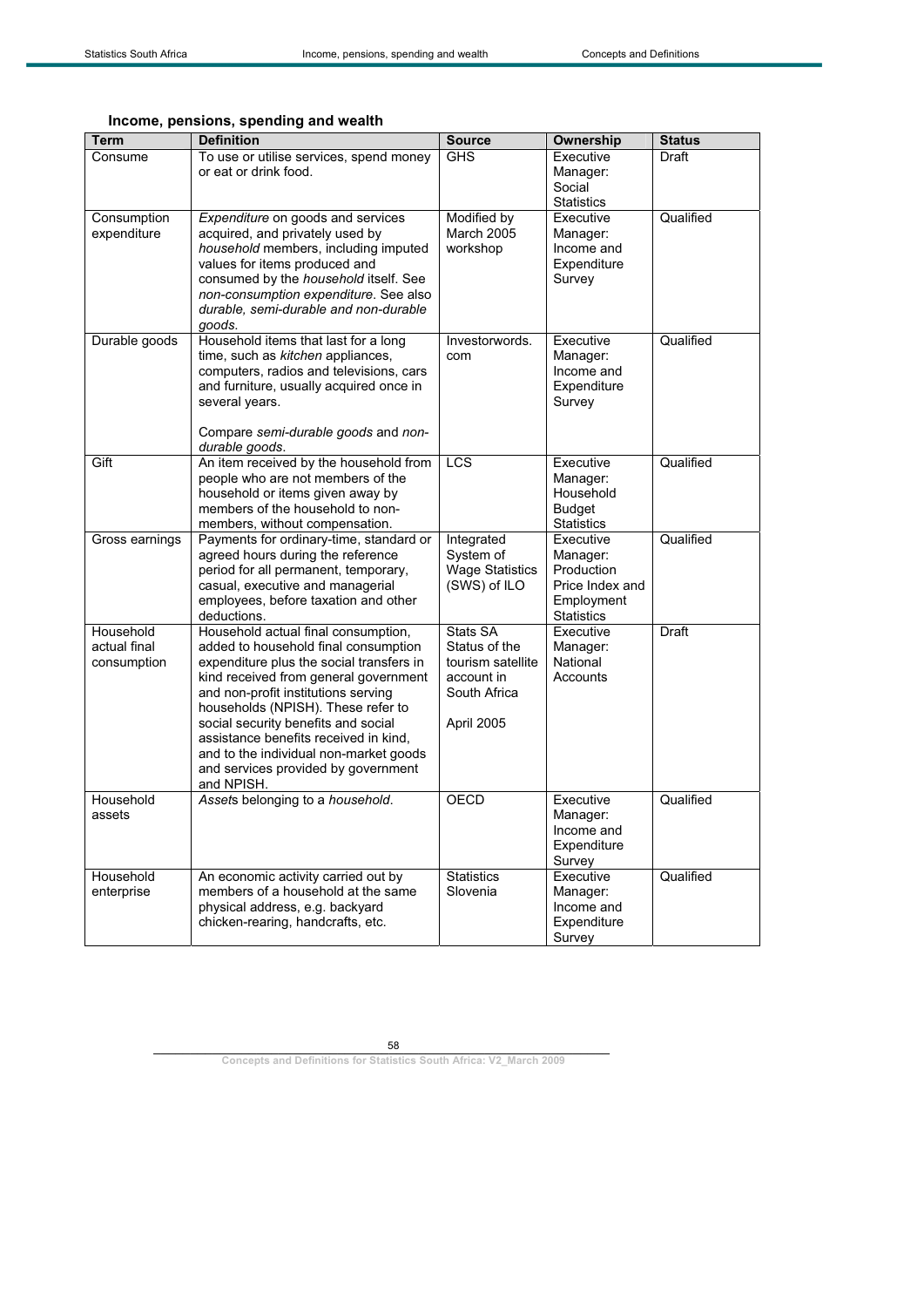| <b>Term</b>            | <b>Definition</b>                                                             | <b>Source</b>           | Ownership             | <b>Status</b> |
|------------------------|-------------------------------------------------------------------------------|-------------------------|-----------------------|---------------|
| Household final        | Includes all consumption expenditure                                          | Stats SA                | Executive             | Qualified     |
| consumption            | made by households from their own                                             | Status of the           | Manager:              |               |
| expenditure            | cash resources (including all income in                                       | tourism satellite       | National              |               |
|                        | cash received), as well as all the                                            | account in              | Accounts              |               |
|                        | counterpart of income in kind (except                                         | South Africa            |                       |               |
|                        | social transfers in kind) that households                                     |                         |                       |               |
|                        | might have received, such as                                                  | April 2005              |                       |               |
|                        | remuneration in kind and other                                                |                         |                       |               |
|                        | transfers in kind.                                                            |                         |                       |               |
|                        | Note: It also includes the value of all                                       |                         |                       |               |
|                        | consumption of output for own final                                           |                         |                       |               |
|                        | use, such as those provided by second                                         |                         |                       |               |
|                        | homes on own account used for                                                 |                         |                       |               |
|                        | tourism purposes or what it can have                                          |                         |                       |               |
|                        | received through barter transactions.                                         |                         |                       |               |
| Household              | All receipts by all members of a                                              | Stats SA                | Executive             | Qualified     |
| income                 | household, in cash and in kind, in                                            | Income and              | Manager:              |               |
|                        | exchange for employment, or in return                                         | Expenditure             | Income and            |               |
|                        | for capital investment, or receipts                                           | Survey                  | Expenditure           |               |
|                        | obtained from other sources such as                                           |                         | Survey                |               |
|                        | pension, etc. Compare household<br>income (census).                           |                         |                       |               |
| Income                 | All money received from sales of                                              | <b>Stats SA</b>         | Executive             | Qualified     |
| (company)              | goods, services rendered, mineral                                             | Census 2001             | Manager:              |               |
|                        | rights leases; rental of land, buildings                                      | Concepts and            | Production            |               |
|                        | and other structures, plant, machinery,                                       | Definitions             | Price Index and       |               |
|                        | and motor vehicles; interest and                                              |                         | Employment            |               |
|                        | dividends, royalties, franchise fees,                                         |                         | <b>Statistics</b>     |               |
|                        | copyright, trade names and patens                                             |                         |                       |               |
|                        | rights, government subsidies and                                              |                         |                       |               |
|                        | incentives, net profit on foreign loans,                                      |                         |                       |               |
|                        | profit from redemption, liquidation or                                        |                         |                       |               |
|                        | revaluation of liabilities, profile from the                                  |                         |                       |               |
|                        | sale of realisation for cash or                                               |                         |                       |               |
|                        | revaluation.                                                                  |                         |                       |               |
| Income<br>(individual) | All money received from salary, wages<br>or own business; plus money benefits | Stats SA<br>Census 2001 | Executive<br>Manager: | Qualified     |
|                        | from employer, such as contributions to                                       | Concepts and            | Production            |               |
|                        | medical aid and pension funds; plus all                                       | <b>Definitions</b>      | Price Index and       |               |
|                        | money from other sources, such as                                             |                         | Employment            |               |
|                        | additional work activities, remittances                                       |                         | <b>Statistics</b>     |               |
|                        | from family members living elsewhere,                                         |                         |                       |               |
|                        | state pension or grant, other pensions                                        |                         |                       |               |
|                        | or grants, income from investments,                                           |                         |                       |               |
|                        | etc.                                                                          |                         |                       |               |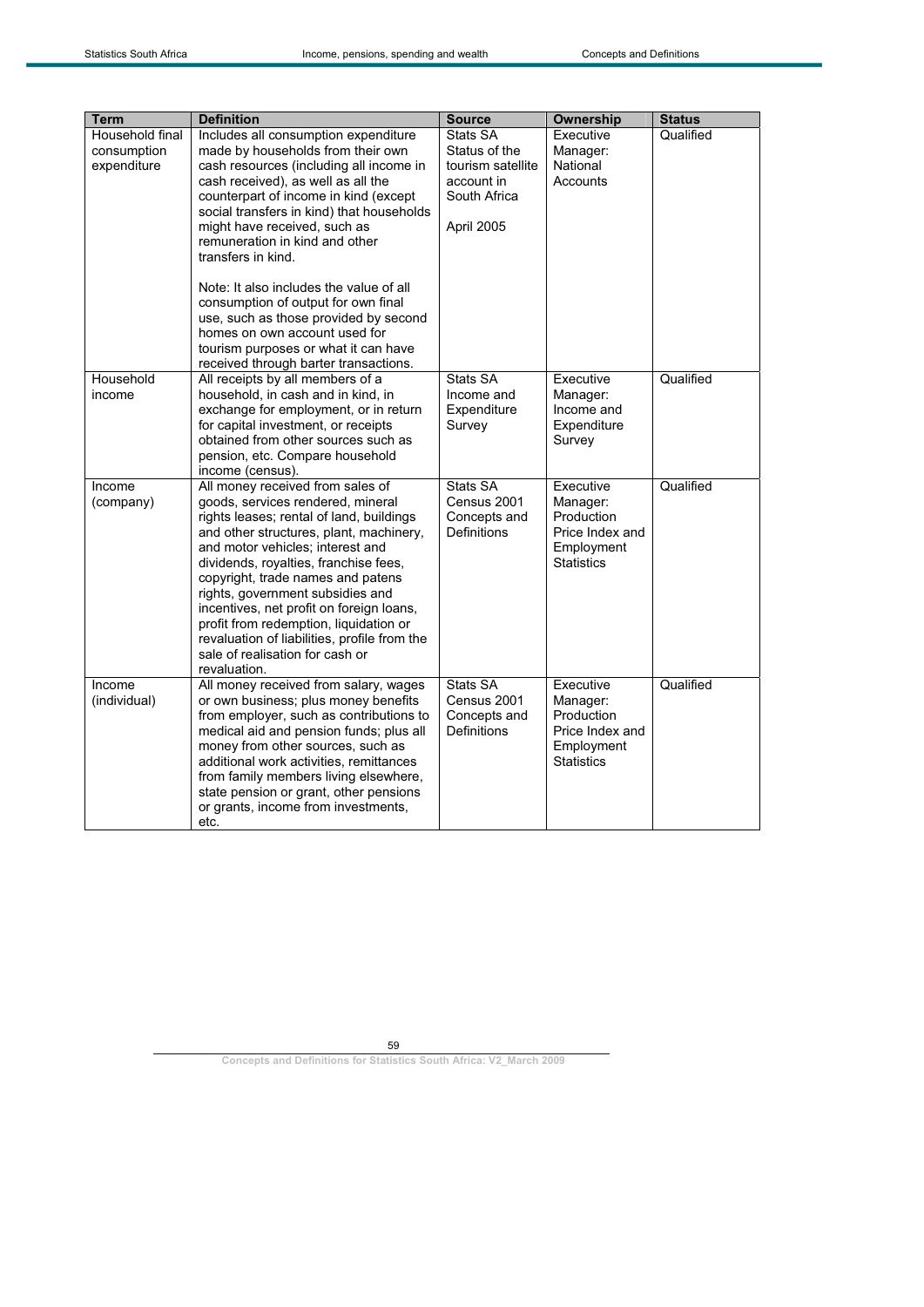| <b>Term</b><br>Mixed income        | <b>Definition</b><br>A measure of the surplus accruing from<br>processes of production before<br>deducting any explicit or implicit interest<br>charges, rents or other property<br>incomes payable on the financial<br>assets, land or other tangible non-<br>produced assets required to carry on<br>the production.<br>Note: Mixed income is the balancing<br>item in the generation of income<br>account of unincorporated enterprises<br>owned by members of households,<br>either individually or in partnership with<br>others, i.e. the value added minus<br>compensation of employees payable<br>minus taxes on <i>production</i> payable plus<br>subsidies receivable (1993 SNA). | <b>Source</b><br>Stats SA<br>Labour<br>accounts for<br>South Africa,<br>October 2005                                                                                | Ownership<br>Executive<br>Manager:<br>National<br>Accounts                                | <b>Status</b><br>Qualified |
|------------------------------------|---------------------------------------------------------------------------------------------------------------------------------------------------------------------------------------------------------------------------------------------------------------------------------------------------------------------------------------------------------------------------------------------------------------------------------------------------------------------------------------------------------------------------------------------------------------------------------------------------------------------------------------------------------------------------------------------|---------------------------------------------------------------------------------------------------------------------------------------------------------------------|-------------------------------------------------------------------------------------------|----------------------------|
| Non-<br>consumption<br>expenditure | Expenditure on items such as taxes,<br>and remittances and contributions to<br>members of other <i>households</i> .                                                                                                                                                                                                                                                                                                                                                                                                                                                                                                                                                                         | <b>ILO</b>                                                                                                                                                          | Executive<br>Manager:<br>Production<br>Price Index and<br>Employment<br><b>Statistics</b> | Qualified                  |
| Non-durable<br>qoods               | Household items that do not last long,<br>for example food, and personal care<br>items. Households acquire these items<br>on a daily, weekly or monthly basis.<br>See durable goods and semi-durable<br>goods.                                                                                                                                                                                                                                                                                                                                                                                                                                                                              | <b>OECD</b>                                                                                                                                                         | Executive<br>Manager:<br>Production<br>Price Index and<br>Employment<br><b>Statistics</b> | Qualified                  |
| Outlay                             | The act of spending or disbursing<br>money.                                                                                                                                                                                                                                                                                                                                                                                                                                                                                                                                                                                                                                                 | <b>AFS</b>                                                                                                                                                          | Executive<br>Manager:<br>Financial<br><b>Statistics</b>                                   | Qualified                  |
| Overdraft                          | A type of loan from a bank, used in<br>particular to supply short-term working<br>capital to tide over a production cycle or<br>to finance seasonal requirements.                                                                                                                                                                                                                                                                                                                                                                                                                                                                                                                           | Stats SA<br>National<br>Accounts                                                                                                                                    | Executive<br>Manager:<br>National<br>Accounts                                             | Qualified                  |
| Paid dividend                      | A portion of a company's profits paid to<br>a shareholder.                                                                                                                                                                                                                                                                                                                                                                                                                                                                                                                                                                                                                                  | Chambers 21st<br>Century<br>Dictionary                                                                                                                              | Executive<br>Manager:<br>National<br>Accounts                                             | Qualified                  |
| Primary<br>industries              | Include the agriculture, forestry and<br>fishing, mining and quarrying industries.                                                                                                                                                                                                                                                                                                                                                                                                                                                                                                                                                                                                          | <b>Stats SA Gross</b><br>Domestic<br><b>Product Annual</b><br>estimates:<br>1993-2004<br>Annual<br>estimates per<br>region: 1995-<br>2004<br>Third quarter:<br>2005 | Executive<br>Manager:<br>National<br>Accounts                                             | Draft                      |
| Rent                               | Payment for use of property of another<br>as living quarters.                                                                                                                                                                                                                                                                                                                                                                                                                                                                                                                                                                                                                               | Chambers 20 <sup>th</sup><br>Century<br>Dictionary 1977<br>ed.                                                                                                      | Executive<br>Manager:<br>Social<br><b>Statistics</b>                                      | Qualified                  |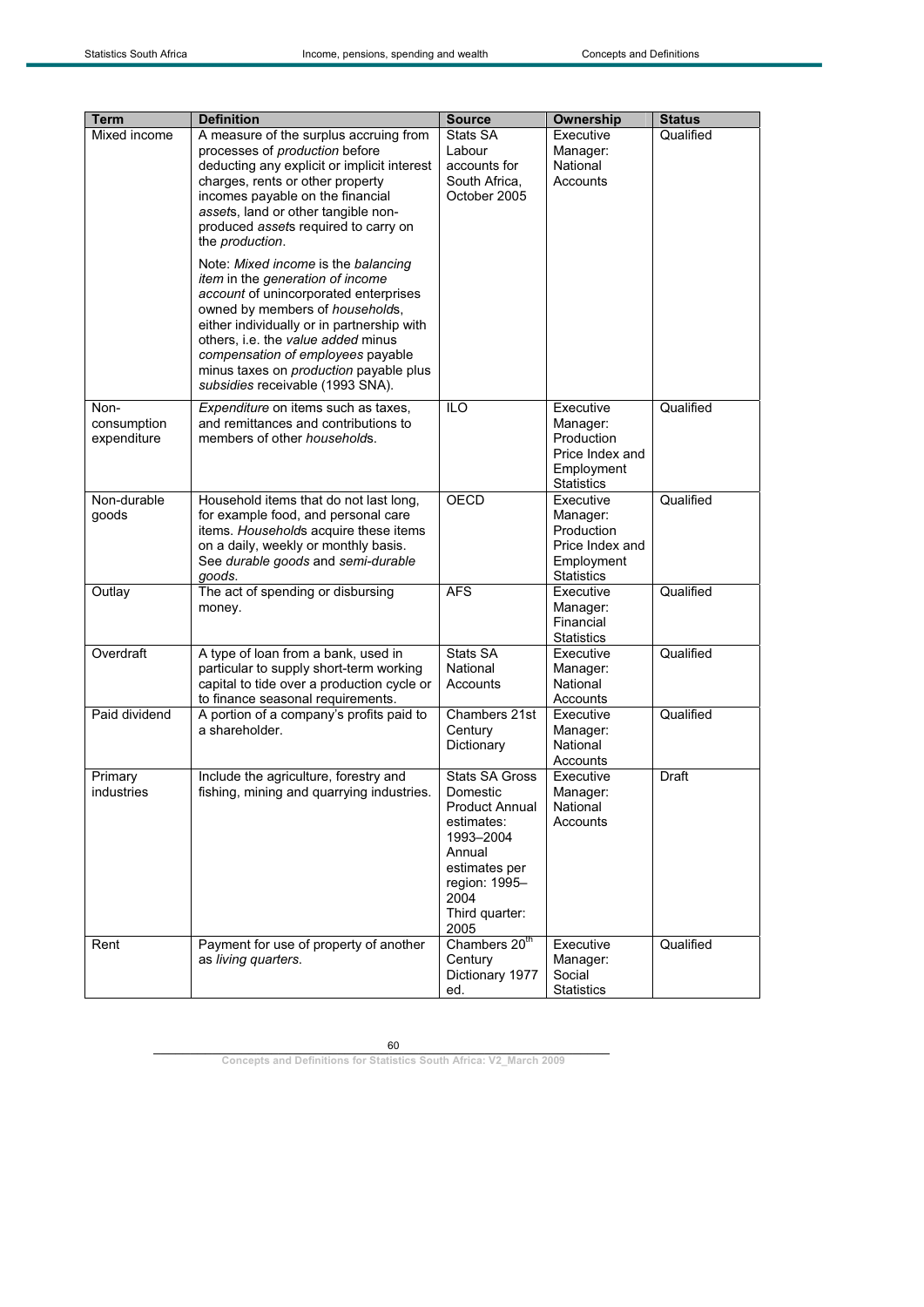| <b>Term</b>                           | <b>Definition</b>                                                                                                                                                                                                                                                                                                                                                                                            | <b>Source</b>                                                                                                                                                   | <b>Ownership</b>                                             | <b>Status</b> |
|---------------------------------------|--------------------------------------------------------------------------------------------------------------------------------------------------------------------------------------------------------------------------------------------------------------------------------------------------------------------------------------------------------------------------------------------------------------|-----------------------------------------------------------------------------------------------------------------------------------------------------------------|--------------------------------------------------------------|---------------|
| Semi-durable<br>goods                 | Household items that last longer than<br>non-durable goods but still need<br>replacing more often than durable<br>goods.<br>Example: clothing, shoes, material for<br>clothing.                                                                                                                                                                                                                              | Stats Slovenia                                                                                                                                                  | Executive<br>Manager:<br>Income and<br>Expenditure<br>Survey | Qualified     |
| Taxes on<br>income                    | Consist of taxes on incomes, profits<br>and capital gains.<br>Note: They are assessed on the actual<br>or presumed incomes of individuals,<br>households, non-profit institutions<br>serving households (NPISHs) or<br>corporations. They include taxes<br>assessed on holdings of property, land<br>or real estate when these holdings are<br>used as a basis for estimating the<br>income of their owners. | <b>Stats SA Final</b><br>Social<br>Accounting<br>Matrix, 1998<br>(Report No. 04-<br>03-02 (1998))                                                               | Executive<br>Manager:<br>National<br>Accounts                | Qualified     |
| Taxes on<br>production and<br>imports | Taxes which add to the cost of<br>production and are likely to be reflected<br>in market prices paid by the purchaser,<br>such as sales and excise taxes, import<br>duties and property taxes. Taxes on<br>production and imports include taxes<br>on products and tourism.                                                                                                                                  | <b>Stats SA Final</b><br>Social<br>Accounting<br><b>Matrix, 1998</b><br>(Report No. 04-<br>03-02 (1998))                                                        | Executive<br>Manager:<br>National<br>Accounts                | Qualified     |
| Taxes on<br>products                  | Taxes payable on goods and services<br>when they are produced, delivered,<br>sold or otherwise disposed of by their<br>producers. Furthermore, they are<br>payable per unit of a good or service<br>produced. Important examples of<br>tourism are excise and import duties<br>and value added tax (VAT).                                                                                                    | <b>Stats SA Gross</b><br>Domestic<br>Product<br>Annual<br>estimates:<br>1993-2004<br>Annual<br>estimates per<br>region: 1995-<br>2004<br>Third quarter:<br>2005 | Executive<br>Manager:<br>National<br>Accounts                | Draft         |
| Tenure                                | Arrangement under which a household<br>occupies its dwelling.                                                                                                                                                                                                                                                                                                                                                | <b>Stats</b><br>Singapore                                                                                                                                       | Executive<br>Manager:<br>Social<br><b>Statistics</b>         | Qualified     |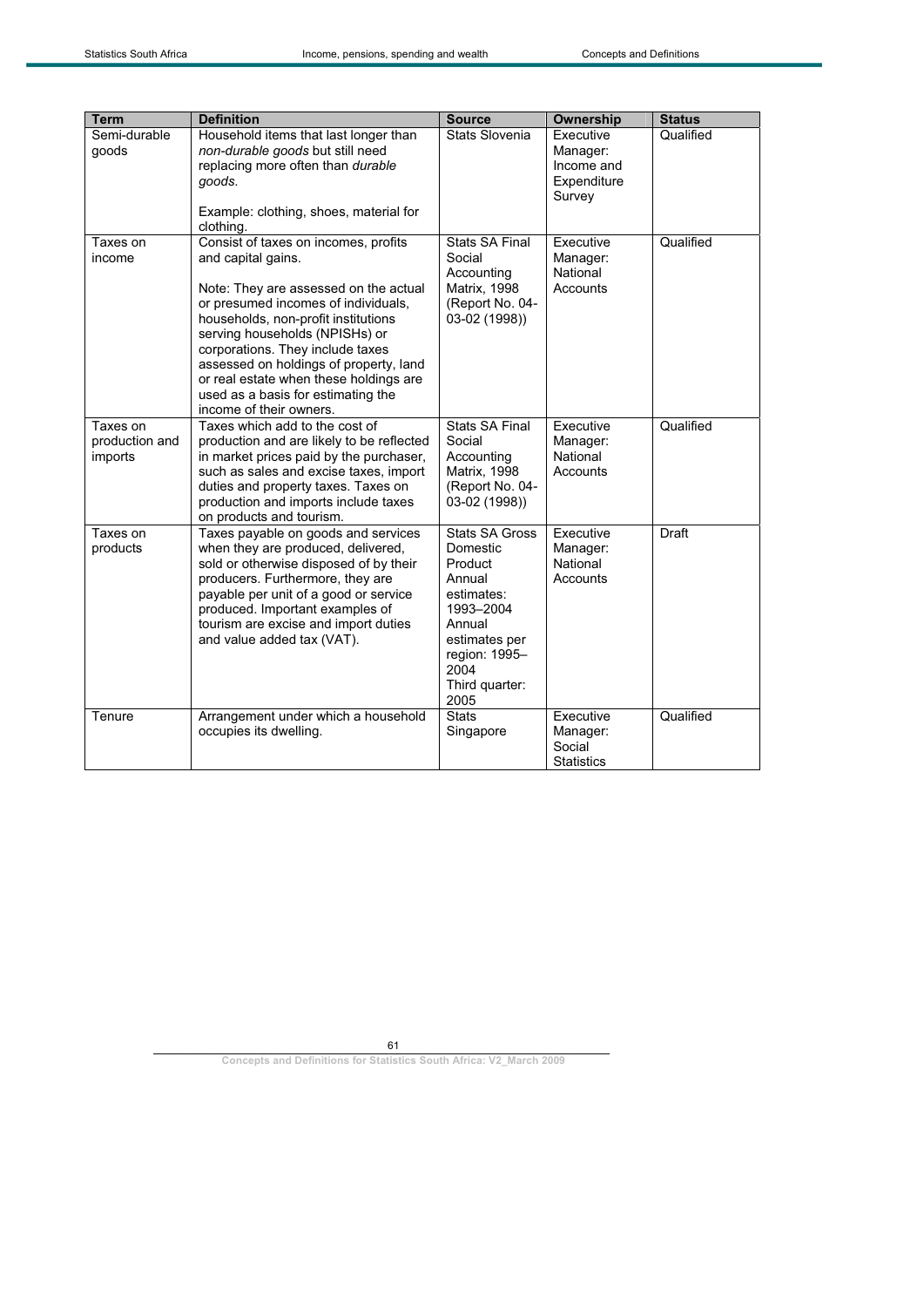| Term                                                         | <b>Definition</b>                                                                                                                                                                                                                                                                                                                                                                                                                                                                                                                                                                                    | <b>Source</b>                                                                                           | Ownership                                                                                 | <b>Status</b> |
|--------------------------------------------------------------|------------------------------------------------------------------------------------------------------------------------------------------------------------------------------------------------------------------------------------------------------------------------------------------------------------------------------------------------------------------------------------------------------------------------------------------------------------------------------------------------------------------------------------------------------------------------------------------------------|---------------------------------------------------------------------------------------------------------|-------------------------------------------------------------------------------------------|---------------|
| Active steps to<br>seek work                                 | Steps such as registration at an<br>employment exchange, applications to<br>employers, checking at work sites or<br>farms, placing or answering newspaper<br>advertisements, seeking assistance of<br>friends, etc.                                                                                                                                                                                                                                                                                                                                                                                  | Stats SA<br>Census 2001<br>Concepts and<br><b>Definitions</b>                                           | Executive<br>Manager:<br>Production<br>Price Index and<br>Employment<br><b>Statistics</b> | Qualified     |
| Average<br>monthly<br>earnings at<br>constant 2000<br>prices | Measure of change in average monthly<br>earnings after the direct effects of<br><i>inflation</i> have been eliminated. The<br>deflator used to devalue the current<br>average earnings is the Consumer<br>Price Index (2000=100).                                                                                                                                                                                                                                                                                                                                                                    | Stats SA<br>Quarterly<br>employment<br>statistics, June<br>2006                                         | Executive<br>Manager:<br>Production<br>Price Index and<br>Employment<br><b>Statistics</b> | Qualified     |
| Average<br>monthly<br>earnings at<br>current prices          | Are calculated by dividing the total<br>gross earnings, excluding severance,<br>termination and redundancy payments,<br>for the reference month by the number<br>of employees as at the end of the<br>reference month.                                                                                                                                                                                                                                                                                                                                                                               | Stats SA<br>Quarterly<br>employment<br>statistics, June<br>2006                                         | Executive<br>Manager:<br>Production<br>Price Index and<br>Employment<br><b>Statistics</b> | Qualified     |
| Casual<br>employees                                          | Employees who are typically working<br>daily or hourly, whose services can be<br>dispensed with at a very short notice,<br>usually not exceeding a period of one<br>week, and who are not entitled to<br>benefits such as paid leave and<br>medical aid contributions paid by<br>employers.                                                                                                                                                                                                                                                                                                          | Stats SA<br>Quarterly<br>employment<br>statistics, June<br>2006                                         | Executive<br>Manager:<br>Production<br>Price Index and<br>Employment<br><b>Statistics</b> | Qualified     |
| Child (legal)                                                | A person under the age of 18 years.                                                                                                                                                                                                                                                                                                                                                                                                                                                                                                                                                                  | Child Care Act<br>(Act No. 74 of<br>1983)                                                               | Executive<br>Manager:<br>Demographic<br>and Social<br>Analysis                            | Qualified     |
| Compensation<br>of employees                                 | The total remuneration, in cash or kind,<br>payable by an employer to an<br>employee in return for work done by the<br>latter during the accounting period.<br>Note: It is recorded on a gross basis,<br>i.e. before any deduction for income<br>taxes, pensions, unemployment<br>insurance and other social insurance<br>schemes. It also includes other forms of<br>compensation, namely commissions,<br>tips, bonuses, directors' fees and<br>allowances such as those for holidays<br>and sick leave, as well as military pay<br>and allowances. It excludes employers'<br>social contributions. | <b>Stats SA Final</b><br>Social<br>Accounting<br><b>Matrix, 1998</b><br>(Report No. 04-<br>03-02 (1998) | Executive<br>Manager:<br>National<br>Accounts                                             | Qualified     |
| Current job                                                  | The job in which a person is engaged<br>during the survey reference period.                                                                                                                                                                                                                                                                                                                                                                                                                                                                                                                          | <b>LCS</b>                                                                                              | Executive<br>Manager:<br>Household<br><b>Budget</b><br>Statistics                         | Qualified     |
| Discouraged<br>work-seeker                                   | Person without work, who wants to<br>work but has not taken active steps to<br>seek work in the reference period.                                                                                                                                                                                                                                                                                                                                                                                                                                                                                    | <b>UN</b>                                                                                               | Executive<br>Manager:<br>Social                                                           | Qualified     |

## **Labour**

62

**Statistics**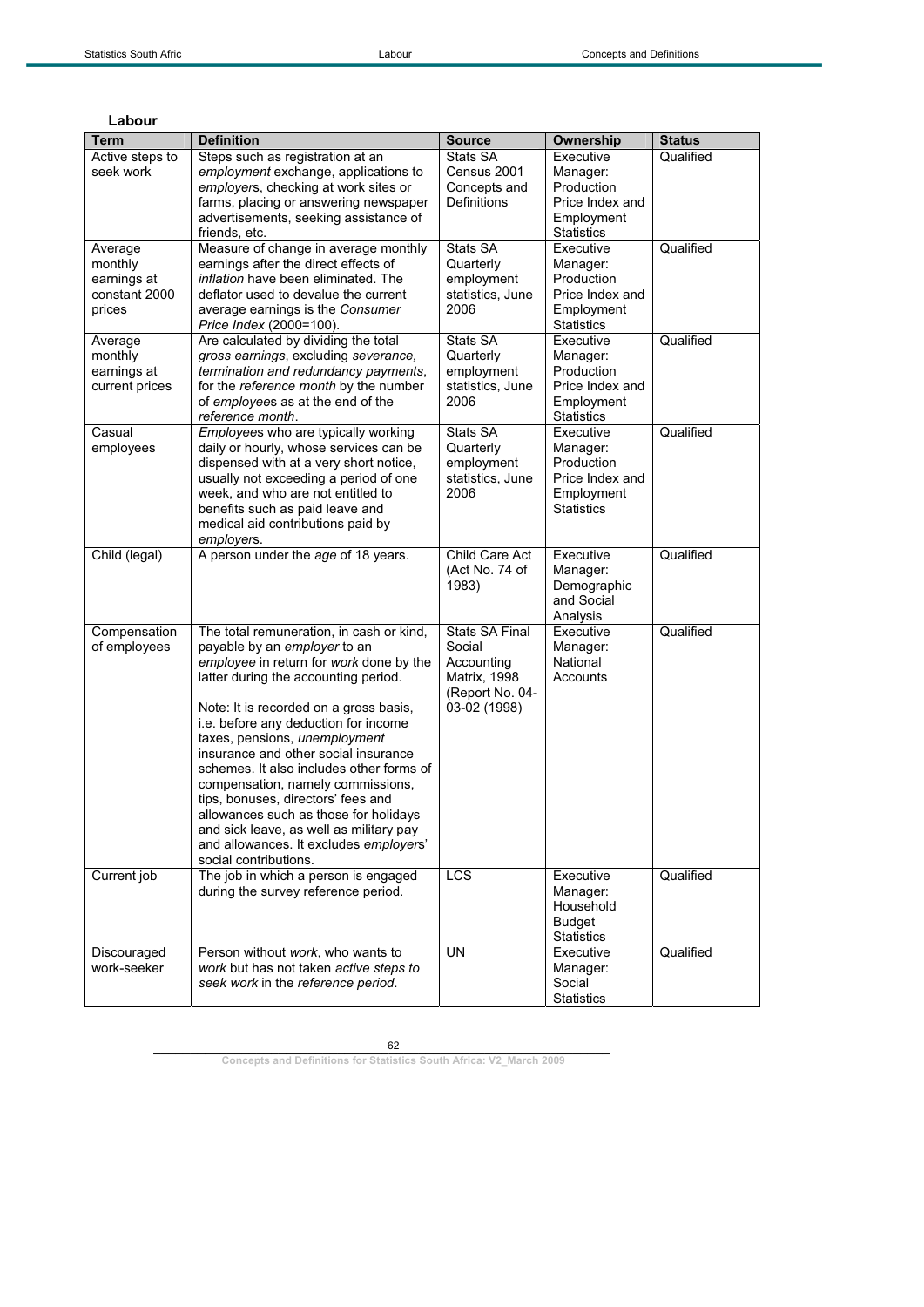| <b>Term</b>     | <b>Definition</b>                                                             | <b>Source</b>                               | Ownership                       | <b>Status</b> |
|-----------------|-------------------------------------------------------------------------------|---------------------------------------------|---------------------------------|---------------|
| Domestic        | A person employed to work in a                                                | Stats SA                                    | Executive                       | Qualified     |
| worker          | household as a cleaner, cook, nanny                                           | Census 2001                                 | Manager:                        |               |
|                 | driver, gardener, etc. See live-in                                            | Concepts and                                | Social                          |               |
|                 | domestic worker under Census.                                                 | Definitions                                 | <b>Statistics</b>               |               |
|                 |                                                                               | (adapted)                                   |                                 |               |
| Domestic        | A domestic worker who lives on the                                            | Stats SA                                    | Executive                       | Qualified     |
| worker, live-in | property of the <i>employer</i> , either in the                               | Census 2001                                 | Manager:                        |               |
|                 | same house or in separate domestic                                            | Concepts and                                | Population                      |               |
|                 | quarters. See domestic worker under                                           | Definitions                                 | <b>Statistics</b>               |               |
|                 | labour.                                                                       |                                             |                                 |               |
| Economic        | (1) Any activity that contributes to the                                      | ILO                                         | Executive                       | Qualified     |
| activity        | production of goods and services                                              |                                             | Manager:                        |               |
|                 | (contrasted with non-economic activity                                        |                                             | Production                      |               |
|                 | such as study or leisure).                                                    |                                             | Price Index and                 |               |
|                 | (2) The main business of an enterprise.                                       |                                             | Employment<br><b>Statistics</b> |               |
| Economic        | See industry.<br>Deprecated. Use industry.                                    | <b>ILO</b>                                  | Executive                       | Qualified     |
| sector          |                                                                               |                                             | Manager:                        |               |
|                 |                                                                               |                                             | Production                      |               |
|                 |                                                                               |                                             | Price Index and                 |               |
|                 |                                                                               |                                             | Employment                      |               |
|                 |                                                                               |                                             | <b>Statistics</b>               |               |
| Economic        | Measure of the level of economic well-                                        | Stats SA                                    | Executive                       | Qualified     |
| status          | being of individuals, for which income                                        | Employment                                  | Manager:                        |               |
|                 | and ownership of assets are commonly                                          | and Price                                   | Production                      |               |
|                 | used.                                                                         | <b>Statistics</b>                           | Price Index and                 |               |
|                 |                                                                               |                                             | Employment                      |               |
|                 |                                                                               |                                             | <b>Statistics</b>               |               |
| Economically    | A person of working age who is                                                | Stats SA                                    | Executive                       | Qualified     |
| active person   | available for work, and is either<br>employed, or is unemployed but has       | Employment<br>and Price                     | Manager:<br>Production          |               |
|                 | taken active steps to find work in the                                        | <b>Statistics</b>                           | Price Index and                 |               |
|                 | reference period. See not economically                                        |                                             | Employment                      |               |
|                 | active population and unemployed                                              |                                             | <b>Statistics</b>               |               |
|                 | person.                                                                       |                                             |                                 |               |
| Employed        | Those who performed work for pay,                                             | Stats SA                                    | Executive                       | Qualified     |
|                 | profit or family gain for at least one hour                                   | Labour                                      | Manager:                        |               |
|                 | in the seven days prior to the interview                                      | accounts for                                | Production                      |               |
|                 | or who were absent from work during                                           | South Africa,                               | Price Index and                 |               |
|                 | these seven days, but did have some                                           | October 2005                                | Employment                      |               |
|                 | form of paid work to return to.                                               |                                             | <b>Statistics</b>               |               |
| Employed        | A person who performs work for pay,<br>profit or family gain in the reference | <b>Stats SA Social</b><br><b>Statistics</b> | Executive                       | Qualified     |
| person          | point, or who was absent from work but                                        |                                             | Manager:<br>Social              |               |
|                 | had to work to return to. See employee.                                       |                                             | <b>Statistics</b>               |               |
| Employee        | A person (permanently, temporarily or                                         | Operational                                 | Executive                       | Qualified     |
|                 | casually employed) who normally works                                         | manual                                      | Manager:                        |               |
|                 | the agreed hours in his/her present job.                                      |                                             | <b>Business</b>                 |               |
|                 |                                                                               |                                             | Frame                           |               |
| Employee        | The current labour input at the levels of                                     | Stats SA                                    | Executive                       | Qualified     |
| labour at       | compensation of employees jobs ruling                                         | Labour                                      | Manager:                        |               |
| constant        | during a selected base period (1993                                           | accounts for                                | Employment                      |               |
| compensation    | SNA93).                                                                       | South Africa,                               | and Price work                  |               |
|                 |                                                                               | October 2005                                | <b>Statistics</b>               |               |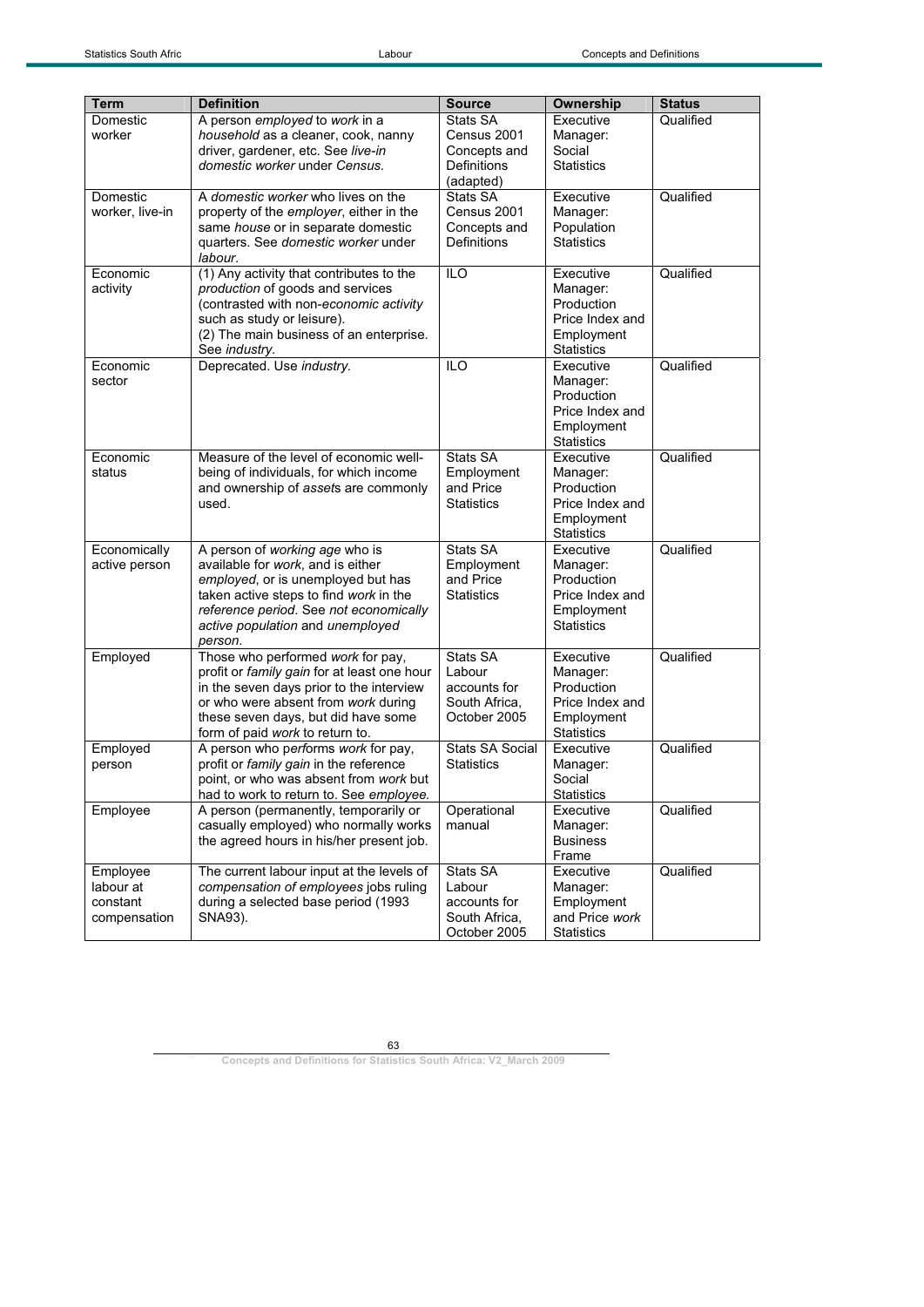|                                                                |                                                                                                                                                                                                                                                                                                                                                         | <b>Source</b>                                                  |                                                                                           |                            |
|----------------------------------------------------------------|---------------------------------------------------------------------------------------------------------------------------------------------------------------------------------------------------------------------------------------------------------------------------------------------------------------------------------------------------------|----------------------------------------------------------------|-------------------------------------------------------------------------------------------|----------------------------|
| Term<br>Employee-<br>related costs                             | <b>Definition</b><br>All compensation of employees, full-<br>time and part-time, irrespective of<br>whether the remuneration is paid out of<br>revenue, capital or any other account.<br>Note:<br>Inclusions:<br>Basic compensation<br>Allowances<br>$\bullet$<br>Contribution to other benefit funds<br>$\bullet$<br>of employees such as medical aid, | <b>LCS</b>                                                     | Ownership<br>Executive<br>Manager:<br>Household<br><b>Budget</b><br><b>Statistics</b>     | <b>Status</b><br>Qualified |
|                                                                | pension fund contributions, group<br>life, etc.<br>Exclusions:<br>Unemployment insurance<br>Workmen's compensation<br>$\bullet$<br>Other benefits such as housing<br>$\bullet$<br>subsidy etc.<br>Uniform clothing and allowances<br>$\bullet$<br>allowances to councillors.                                                                            |                                                                |                                                                                           |                            |
| Employer                                                       | A person or organisation that uses the<br>services of one or more people for pay<br>in cash or kind.                                                                                                                                                                                                                                                    | Stats SA<br>Employment<br>and Price<br><b>Statistics</b>       | Executive<br>Manager:<br>Production<br>Price Index and<br>Employment<br><b>Statistics</b> | Qualified                  |
| Employment                                                     | An activity in which a person performs<br>work for pay, profit or family gain. Such<br>a person can be self-employed, an<br>employer, an employee or a working<br>family member.                                                                                                                                                                        | Stats SA<br>Census 2001<br>Concepts and<br>Definitions         | Executive<br>Manager:<br>Production<br>Price Index and<br>Employment<br><b>Statistics</b> | Qualified                  |
| Employment,<br>informal                                        | Employment that takes place in a<br>business or organisation not registered<br>for income tax or VAT.                                                                                                                                                                                                                                                   | Stats SA<br>Employment<br>and Price<br><b>Statistics</b>       | Executive<br>Manager:<br>Production<br>Price Index and<br>Employment<br><b>Statistics</b> | Qualified                  |
| Employment to<br>population<br>ratio/labour<br>absorption rate | See labour absorption rate                                                                                                                                                                                                                                                                                                                              | <b>QLFS</b>                                                    | Executive<br>Manager:<br>Household<br>Labour Market<br>Statistics                         | Qualified                  |
| Filled post                                                    | Post for which an employee has been<br>appointed.                                                                                                                                                                                                                                                                                                       | Labour<br>accounts for<br>South Africa -<br>October 2005       | Executive<br>Manager:<br>National<br>Accounts                                             | Qualified                  |
| Family gain                                                    | A benefit to one's family as a result of<br>working, other than pay to oneself, for<br>example, housing or use of land.                                                                                                                                                                                                                                 | Stats SA<br>Social<br>Statistics                               | Executive<br>Manager:<br>Social<br><b>Statistics</b>                                      | Qualified                  |
| Formal sector                                                  | Sector of employment made up of all<br>employing businesses that are<br>registered in any way.                                                                                                                                                                                                                                                          | Stats SA<br>Quarterly<br>employment<br>statistics June<br>2006 | Executive<br>Manager:<br>Employment<br>and self-Price<br><b>Statistics</b>                | Qualified                  |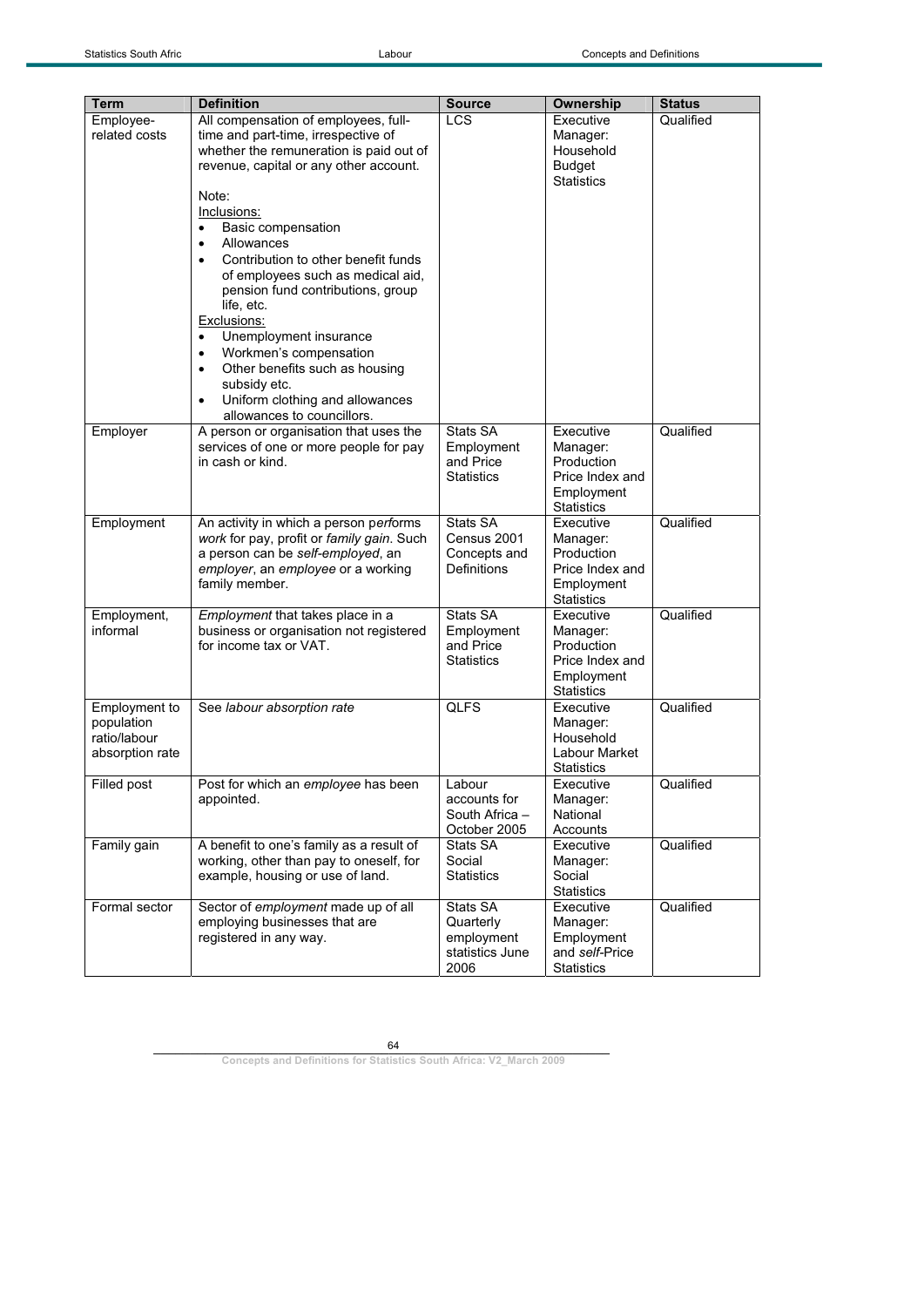| <b>Term</b>                 | <b>Definition</b>                                                                                                                                                                                                                                                                                                                                                                                                                                                                                                                                                                       | <b>Source</b>                                                       | <b>Ownership</b>                                                                          | <b>Status</b> |
|-----------------------------|-----------------------------------------------------------------------------------------------------------------------------------------------------------------------------------------------------------------------------------------------------------------------------------------------------------------------------------------------------------------------------------------------------------------------------------------------------------------------------------------------------------------------------------------------------------------------------------------|---------------------------------------------------------------------|-------------------------------------------------------------------------------------------|---------------|
| Full<br>employment          | Situation when the economy is<br>producing to its maximum sustainable<br>capacity, using labour, technology,<br>land, capital and other factors of<br>production to their fullest potential.                                                                                                                                                                                                                                                                                                                                                                                            | <b>UNSD</b>                                                         | Executive<br>Manager:<br>Production<br>Price Index and<br>Employment<br><b>Statistics</b> | Qualified     |
| Full -time<br>employee      | Employee (permanent, temporary or<br>casual) who normally works the agreed<br>hours for a full day's work, or, if agreed<br>hours do not apply, for at least 35 hours<br>a week.                                                                                                                                                                                                                                                                                                                                                                                                        | March 2005<br>Workshop<br>Team                                      | Executive<br>Manager:<br>Production<br>Price Index and<br>Employment<br><b>Statistics</b> | Qualified     |
| Full-time<br>equivalents    | The ratio of the total number of hours<br>worked and the average number of<br>hours worked in full-time jobs.<br>Note: When an estimation of the<br>number of <i>hours</i> worked is available, it<br>is obviously used as the numerator. If<br>an estimation of the average hours<br>worked in a full-time job is not<br>available, estimates of average<br>contractual hours in full-time jobs can<br>be used as the denominator (ILO). Full-<br>time equivalents are defined as the<br>total hours worked divided by average<br>annual hours worked in full-time jobs<br>(1993 SNA). | Stats SA<br>Labour<br>accounts for<br>South Africa,<br>October 2005 | Executive<br>Manager:<br>National<br>Accounts                                             | Qualified     |
| Gross salaries<br>and wages | Payments for ordinary-time, standard or<br>agreed hours and over-time hours<br>during the reference period for all<br>permanent, temporary, casual,<br>executive and managerial<br>employers/employees before taxation<br>and other deductions.<br>Inclusions: Payments in kind to farming<br>employees such as meals, rations and<br>free housing, but excluding rations and<br>bonuses to farming contractors and<br>their employees.                                                                                                                                                 | Operational<br>manual                                               | Executive<br>Manager:<br><b>Business</b><br>Frame                                         | Qualified     |
| Hours worked                | The total time spent producing goods<br>and services, including overtime, during<br>the reference period.                                                                                                                                                                                                                                                                                                                                                                                                                                                                               | <b>ILO</b>                                                          | Executive<br>Manager:<br>Production<br>Price Index and<br>Employment<br><b>Statistics</b> | Qualified     |
| Income from<br>employment   | Any form of reward the employee<br>received from the employer, for<br>example, salaries and wages or income<br>in any kind such as uniforms, food<br>parcels, etc. (ILO).                                                                                                                                                                                                                                                                                                                                                                                                               | Stats SA<br>Labour<br>accounts for<br>South Africa,<br>October 2005 | Executive<br>Manager:<br>National<br>Accounts                                             | Qualified     |
| Informal<br>employment      | It includes all persons in the informal<br>sector. Employees in the formal sector<br>and persons employed in private<br>households who are NOT entitled to<br>basic benefits such as pensions or<br>medical aid are also included.                                                                                                                                                                                                                                                                                                                                                      | <b>QLFS</b>                                                         | Executive<br>Manager:<br>Household<br>Labour Market<br><b>Statistics</b>                  | Qualified     |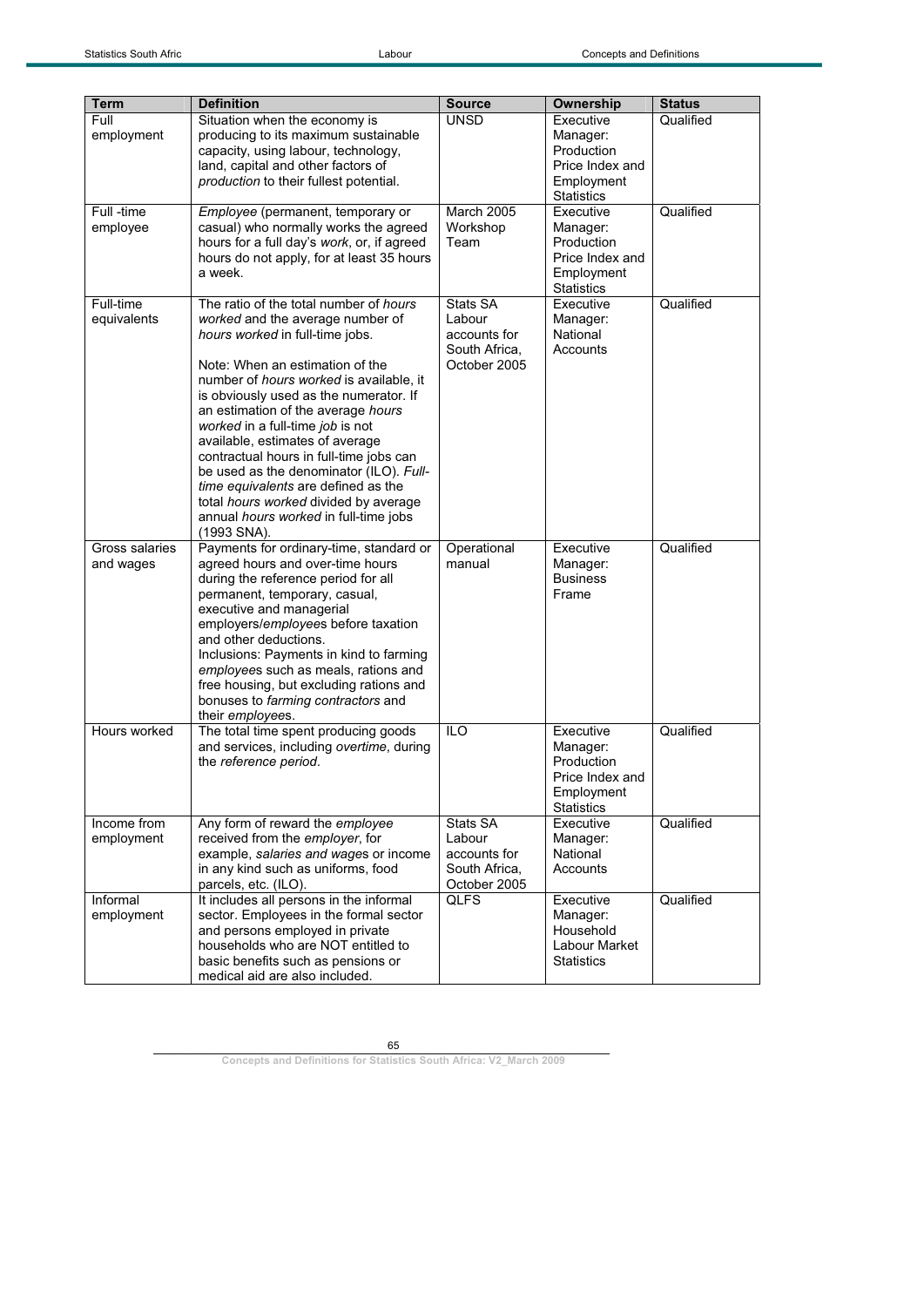| Term            | <b>Definition</b>                           | <b>Source</b>    | Ownership                     | <b>Status</b> |
|-----------------|---------------------------------------------|------------------|-------------------------------|---------------|
| Informal sector | The informal sector consists of those       | Stats SA         | Executive                     | Draft         |
| (Employment     | businesses that are not registered in       | Quarterly        | Manager:                      |               |
| and Price)      | any way. They are generally small in        | employment       | Production                    |               |
|                 | nature, and are seldom run from             | statistics, June | Price Index and               |               |
|                 | business premises. Instead, they are        | 2006             | Employment                    |               |
|                 | generally run from homes, street            |                  | <b>Statistics</b>             |               |
|                 | pavements and other informal                |                  |                               |               |
|                 | arrangements.                               |                  |                               |               |
| Job             | A job comprises filled posts. One           | Stats SA         | Executive                     | Draft         |
|                 | person may have more than one job.          | Labour           | Manager:                      |               |
|                 | The LFS asks additional questions of        | accounts for     | Production                    |               |
|                 | multiple jobholders to get information,     | South Africa,    | Price Index and               |               |
|                 | at least, about their primary and           | October 2005     | Employment                    |               |
|                 | secondary jobs. On the other hand,          |                  | <b>Statistics</b>             |               |
|                 | QES covers the number of employed           |                  |                               |               |
|                 | persons in enterprises/establishments,      |                  |                               |               |
|                 | which do not know whether their             |                  |                               |               |
|                 | employees have other jobs.                  |                  |                               |               |
|                 | Aggregating figures on employed             |                  |                               |               |
|                 | persons over firms measure jobs not         |                  |                               |               |
|                 | persons. Social security records or tax     |                  |                               |               |
|                 | registrations might be another way of       |                  |                               |               |
|                 | showing the relation between jobs and       |                  |                               |               |
|                 | persons (ILO and Stats SA).                 |                  |                               |               |
| Job-leavers     | Unemployed person who had a job, but        | <b>QLFS</b>      | Executive                     | Qualified     |
|                 | does not have one anymore because of        |                  | Manager:                      |               |
|                 | their own decision.                         |                  | Household                     |               |
|                 |                                             |                  | Labour Market                 |               |
|                 | Examples of reasons:                        |                  | <b>Statistics</b>             |               |
|                 | Pregnancy<br>٠                              |                  |                               |               |
|                 | Family/community                            |                  |                               |               |
|                 | responsibilities                            |                  |                               |               |
|                 | Going to school<br>٠                        |                  |                               |               |
|                 | Changed residence<br>٠                      |                  |                               |               |
|                 | Retired                                     |                  |                               |               |
|                 | Other reasons.                              |                  |                               |               |
| Job-losers      | Unemployed person who had a job, but        | <b>QLFS</b>      | Executive                     | Qualified     |
|                 | does not have one anymore because of        |                  | Manager:                      |               |
|                 | reasons beyond their control.               |                  | Household                     |               |
|                 |                                             |                  | Labour Market                 |               |
|                 | Examples of reasons:                        |                  | <b>Statistics</b>             |               |
|                 | Lost their job<br>$\bullet$                 |                  |                               |               |
|                 | Their job had ended<br>$\bullet$            |                  |                               |               |
|                 | They were laid off                          |                  |                               |               |
|                 | The business in which they had<br>$\bullet$ |                  |                               |               |
|                 | previously worked had been                  |                  |                               |               |
|                 | sold or had closed down.                    |                  |                               |               |
| Labour          | The proportion of the working-age           | National         | Executive                     | Qualified     |
| absorption rate | population that is employed.                | Department of    | Manager:                      |               |
|                 |                                             | Agriculture      | Production                    |               |
|                 |                                             |                  | Price Index and<br>Employment |               |
|                 |                                             |                  | <b>Statistics</b>             |               |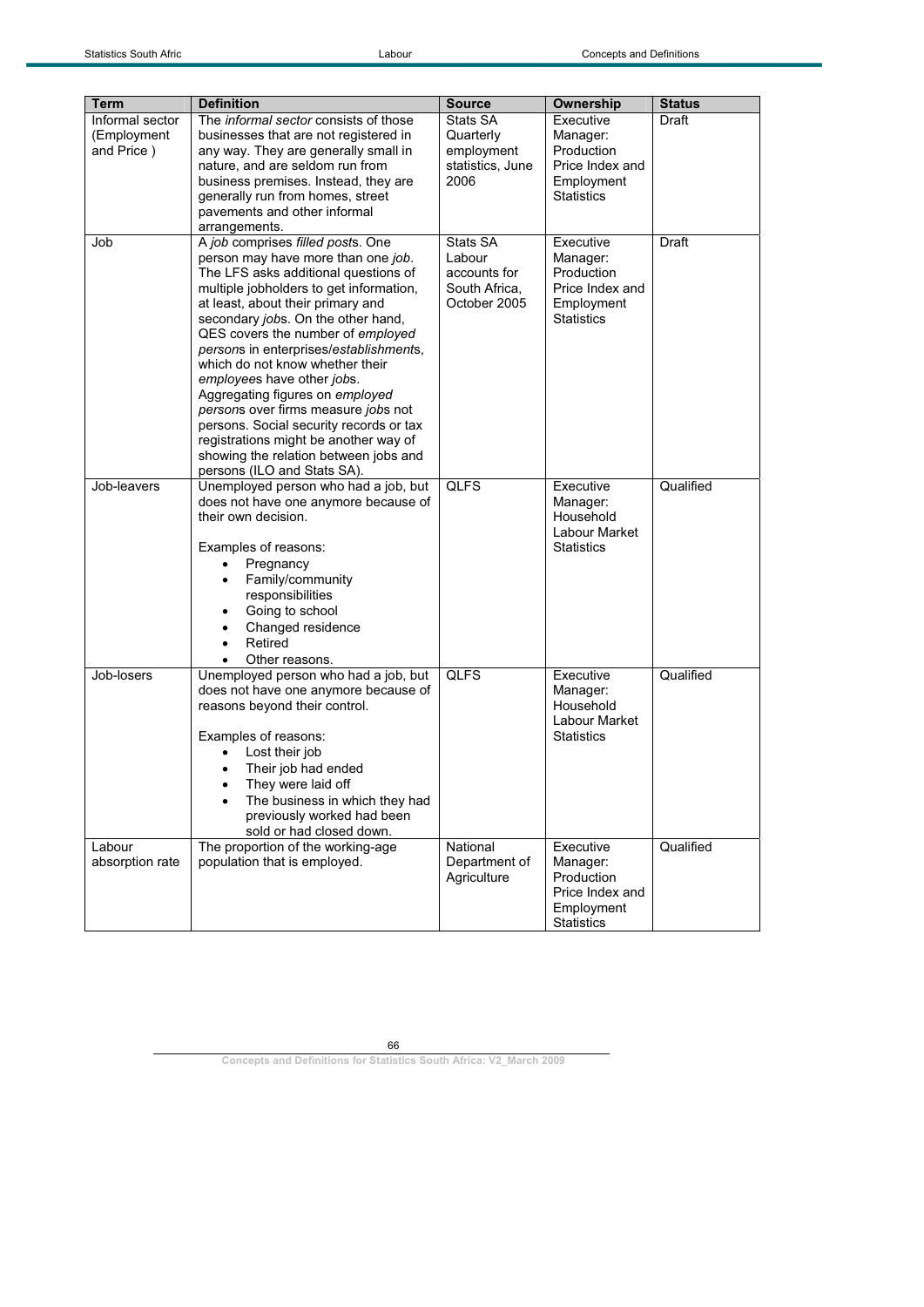| <b>Term</b>   | <b>Definition</b>                         | <b>Source</b>                 | Ownership                       | <b>Status</b> |
|---------------|-------------------------------------------|-------------------------------|---------------------------------|---------------|
| Labour        | A statistical system of core variables on | Stats SA                      | Executive                       | Qualified     |
| accounts      | labour that consists of a set of tables   | Labour                        | Manager:                        |               |
|               | providing a systematic and consistent     | accounts for                  | Production                      |               |
|               | overview, mutually and over time, of the  | South Africa,                 | Price Index and                 |               |
|               | core variables (ILO).                     | October 2005                  | Employment                      |               |
|               |                                           |                               | <b>Statistics</b>               |               |
| Labour cost   | All the expenses incurred by the          | Stats SA                      | Executive                       | Qualified     |
|               | employer for a particular task to be      | Labour                        | Manager:                        |               |
|               | completed (ILO).                          | accounts for                  | Production                      |               |
|               |                                           | South Africa,                 | Price Index and                 |               |
|               |                                           | October 2005                  | Employment                      |               |
|               |                                           |                               | <b>Statistics</b>               |               |
| Labour force  | All employed and unemployed persons       | Stats SA                      | Executive                       | Qualified     |
|               | of working age.                           | Labour Force                  | Manager:                        |               |
|               |                                           | Survey                        | Production                      |               |
|               |                                           |                               | Price Index and                 |               |
|               |                                           |                               | Employment                      |               |
|               |                                           |                               | <b>Statistics</b>               |               |
| Labour force  | See labour participation rate.            | <b>UN Population</b>          | Social                          | Qualified     |
| participation |                                           | Division.                     | <b>Statistics</b>               |               |
| rate          |                                           | Department of<br>Economic and |                                 |               |
|               |                                           | Social Affairs                |                                 |               |
|               |                                           | (DESA)                        |                                 |               |
| Labour market | All persons aged 15-64 years who are      | <b>QLFS</b>                   | Executive                       | Qualified     |
|               | employed, unemployed and not              |                               | Manager:                        |               |
|               | economically active (inactive).           |                               | Household                       |               |
|               |                                           |                               | Labour Market                   |               |
|               |                                           |                               | <b>Statistics</b>               |               |
| Labour market | Movement into, out of, and within the     | Stats SA                      | Executive                       | Qualified     |
| dynamics      | labour market over a specified time       | Labour Force                  | Manager:                        |               |
|               | period.                                   | Survey,                       | Social                          |               |
|               |                                           | September                     | <b>Statistics</b>               |               |
| Labour market | Classification as employed,               | 2004<br><b>UN Population</b>  | Executive                       | Qualified     |
| status        | unemployed or not economically active.    | <b>Status</b>                 | Manager:                        |               |
|               |                                           |                               | Social                          |               |
|               |                                           |                               | <b>Statistics</b>               |               |
| Labour        | The percentage of the working-age         | OECD                          | Executive                       | Qualified     |
| participation | population that is economically active    |                               | Manager:                        |               |
| rate          | (employed and unemployed), i.e. labour    |                               | Production                      |               |
|               | forcellabour market. Synonym is labour    |                               | Price Index and                 |               |
|               | force participation rate.                 |                               | Employment                      |               |
|               |                                           |                               | Statistics                      |               |
| Legal working | See working age, legal.                   | Department of                 | Executive                       | Qualified     |
| age           |                                           | Labour, RSA                   | Manager:                        |               |
|               |                                           |                               | Production                      |               |
|               |                                           |                               | Price Index and                 |               |
|               |                                           |                               | Employment<br><b>Statistics</b> |               |
| Live-in       | See domestic worker, live-in.             | <b>Stats SA</b>               | Executive                       | Qualified     |
| domestic      |                                           | Census 2001                   | Manager:                        |               |
| worker        |                                           | Concepts and                  | Population                      |               |
|               |                                           | Definitions                   | <b>Statistics</b>               |               |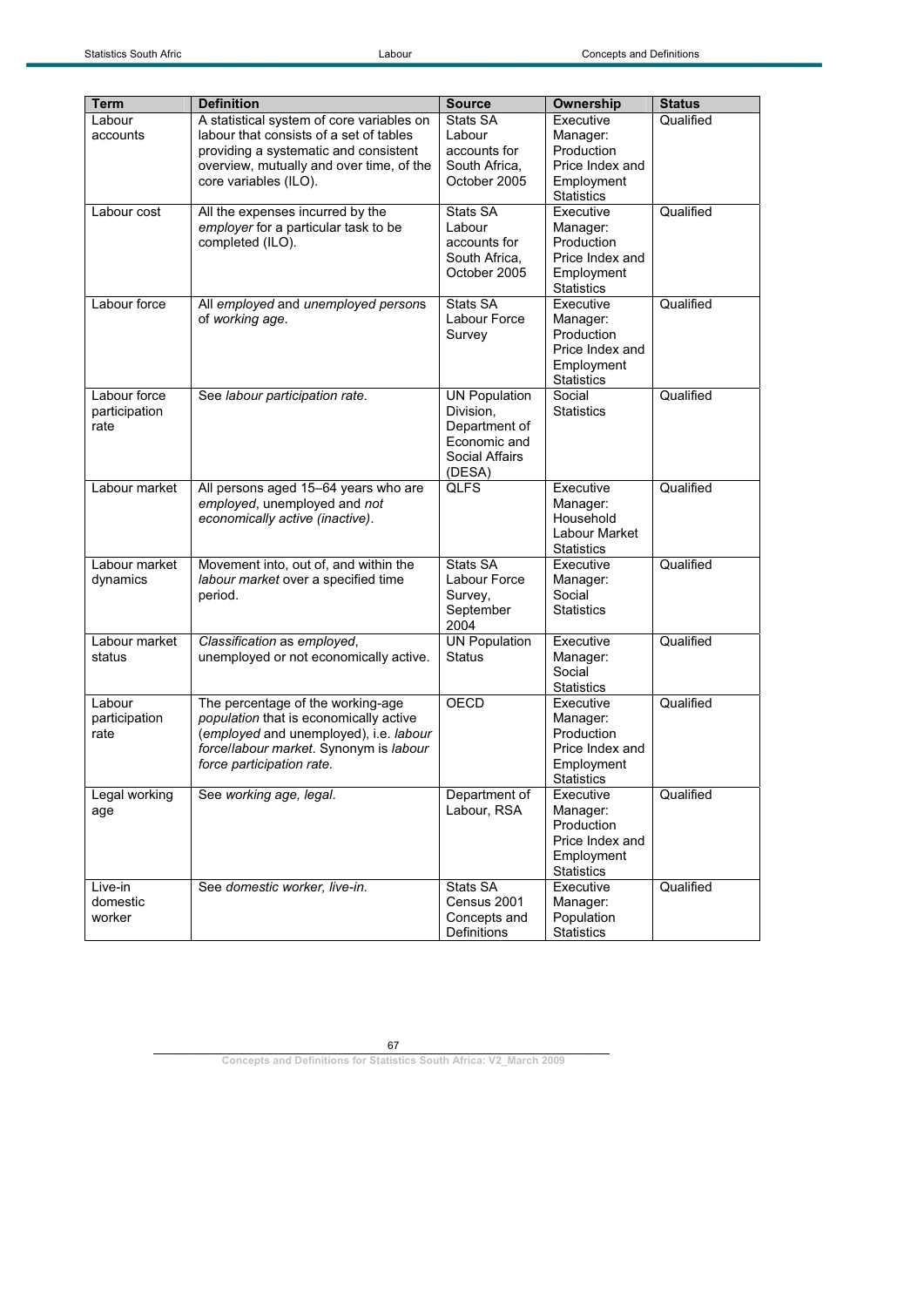| <b>Term</b>                                 | <b>Definition</b>                                                                                                                                                                                                                                    | <b>Source</b>                                                                                      | <b>Ownership</b>                                                                          | <b>Status</b> |
|---------------------------------------------|------------------------------------------------------------------------------------------------------------------------------------------------------------------------------------------------------------------------------------------------------|----------------------------------------------------------------------------------------------------|-------------------------------------------------------------------------------------------|---------------|
| Lockout                                     | A work stoppage in which an employer<br>prevents some or all employees from<br>working, even to the extent of closing<br>the business.<br>Note: This usually happens when there<br>is a dispute between the employer and<br>employees.               | <b>QLFS</b>                                                                                        | Executive<br>Manager:<br>Household<br>Labour Market<br><b>Statistics</b>                  | Qualified     |
| Long-term<br>unemployment                   | The status of a person who has been<br>unemployed for a period of twelve<br>months or more.                                                                                                                                                          | <b>QLFS</b>                                                                                        | Executive<br>Manager:<br>Household<br>Labour Market<br><b>Statistics</b>                  | Qualified     |
| Managerial<br>position                      | For the purpose of this survey,<br>managerial positions refer to section 57<br>managers, according to the Local<br>Government: Municipal Systems Act,<br>2000 (Act No. 32 of 20 November<br>2000) and other managers according to<br>the organogram. | Stats SA Non-<br>financial<br>census of<br>municipalities<br>for the year<br>ended 30 June<br>2004 | Executive<br>Manager:<br>Financial<br><b>Statistics</b>                                   | <b>Draft</b>  |
| Market<br>production<br>activities          | Activities associated with the<br>production of goods and services for<br>sale. Government services are also<br>included. See economic activities.                                                                                                   | <b>QLFS</b>                                                                                        | Executive<br>Manager:<br>Household<br>Labour Market<br><b>Statistics</b>                  | Qualified     |
| New entrant<br>into<br>unemployment         | Unemployed people who have never<br>worked before.                                                                                                                                                                                                   | <b>QLFS</b>                                                                                        | Executive<br>Manager:<br>Household<br>Labour Market<br><b>Statistics</b>                  | Qualified     |
| Non-<br>government<br>organisations         | Institutions which are not established or<br>operated by government. NGOs are<br>usually private, non-profit entities which<br>are run by their members.                                                                                             | <b>QLFS</b>                                                                                        | Executive<br>Manager:<br>Household<br>Labour Market<br><b>Statistics</b>                  | Qualified     |
| Non-market<br>production<br>activities      | <b>Activities</b><br>associated<br>with<br>the<br>production of goods and services for<br>household consumption.                                                                                                                                     | <b>QLFS</b>                                                                                        | Executive<br>Manager:<br>Household<br>Labour Market<br><b>Statistics</b>                  | Qualified     |
| Not<br>economically<br>active<br>population | People who are not available for work,<br>such as full-time scholars and students.<br>full-time homemakers, those who are<br>retired and those who are unable or<br>unwilling to work.                                                               | Stats SA<br>Census 2001<br>Concepts and<br>Definitions                                             | Executive<br>Manager:<br>Production<br>Price Index and<br>Employment<br><b>Statistics</b> | Qualified     |
| Occupation                                  | The type of work a person does<br>according to the South African<br>Classification of Occupations,<br>irrespective of the industry.                                                                                                                  | OECD                                                                                               | Executive<br>Manager:<br>Production<br>Price Index and<br>Employment<br><b>Statistics</b> | Qualified     |
| Occupational<br>groups                      | Occupational groups are divided into<br>eleven groups; for example, senior<br>managers, professionals, technicians,<br>services workers, labourers, etc. (Stats<br>SA).                                                                              | Stats SA<br>Labour<br>accounts for<br>South Africa,<br>October 2005                                | Executive<br>Manager:<br>Production<br>Price Index and<br>Employment<br><b>Statistics</b> | Draft         |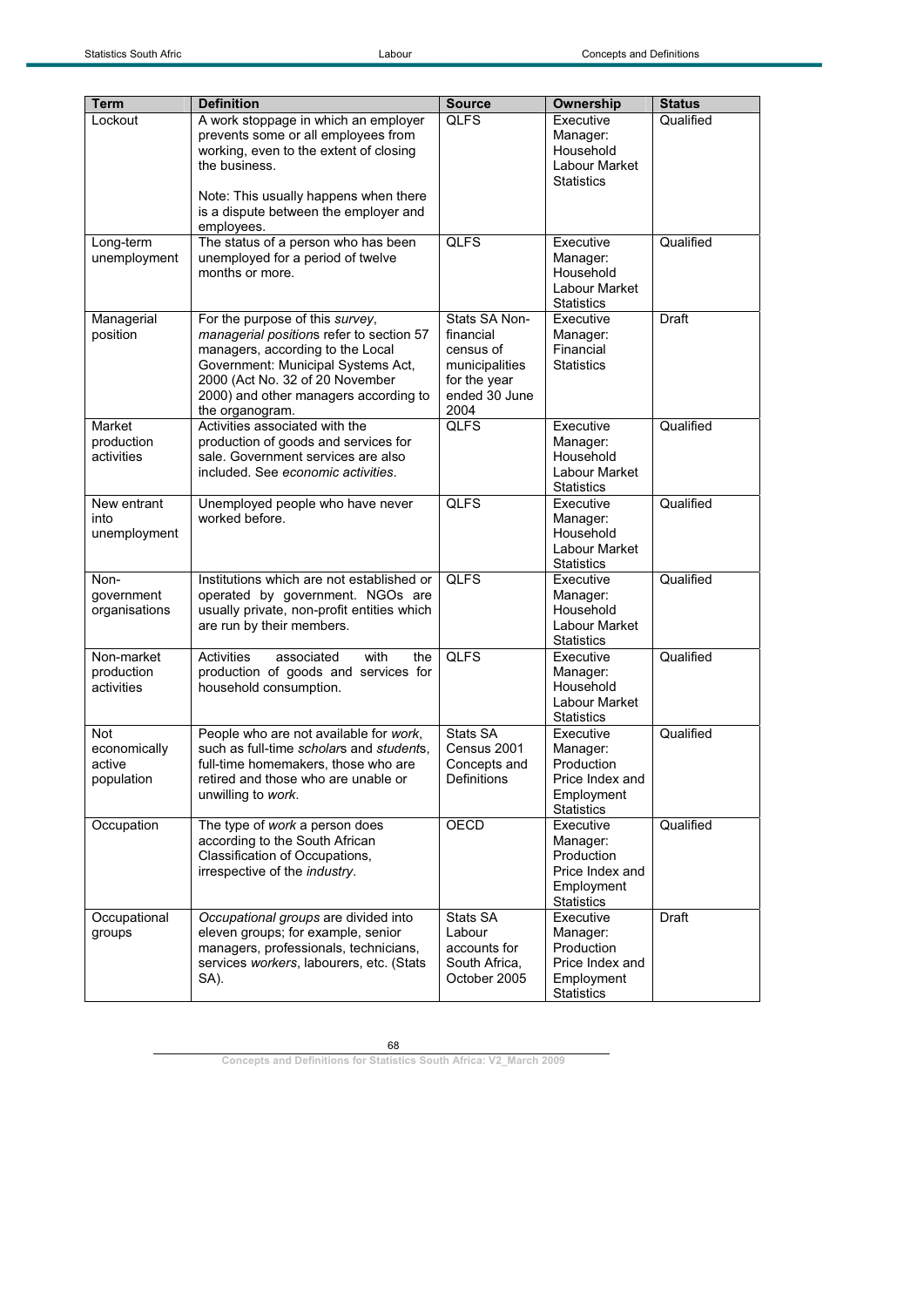| Term                  | <b>Definition</b>                         | <b>Source</b>    | Ownership             | <b>Status</b> |
|-----------------------|-------------------------------------------|------------------|-----------------------|---------------|
| Official and          | Stats SA uses the following definition of | Stats SA         | Executive             | Draft         |
| expanded              | unemployment as its official definition:  | General          | Manager:              |               |
| definition of         | The unemployed are those people           | Household        | Social                |               |
|                       |                                           | Survey, July     | <b>Statistics</b>     |               |
| unemployment          | within the economically active            |                  |                       |               |
|                       | population who: (a) did not work during   | 2004             |                       |               |
|                       | the seven days prior to the interview,    |                  |                       |               |
|                       | (b) want to work and are available to     |                  |                       |               |
|                       | start work within two weeks of the        |                  |                       |               |
|                       | interview, and (c) have taken active      |                  |                       |               |
|                       | steps to look for work or start some      |                  |                       |               |
|                       | form of self-employment in the four       |                  |                       |               |
|                       | weeks prior to the interview. The         |                  |                       |               |
|                       | expanded definition of unemployment       |                  |                       |               |
|                       | excludes criterion (c).                   |                  |                       |               |
| Out of labour         | See not economically active population.   | Stats SA         | Executive             | Qualified     |
| market                |                                           | Labour Force     | Manager:              |               |
|                       |                                           | Survey,          | Social                |               |
|                       |                                           | September        | <b>Statistics</b>     |               |
|                       |                                           | 2004             |                       |               |
| Overtime              | Hours worked in excess of ordinary        | Eurostat.        | Executive             | Qualified     |
|                       | time, standard or agreed hours.           | Labour Force     | Manager:              |               |
|                       |                                           | Survey           | Production            |               |
|                       |                                           |                  | Price Index and       |               |
|                       |                                           |                  | Employment            |               |
|                       |                                           |                  | <b>Statistics</b>     |               |
| Overtime hours        | Those hours worked in excess of           | Stats SA         | Executive             | Qualified     |
| paid for              | ordinary-time hours, standard or agreed   | Quarterly        | Manager:              |               |
|                       | hours of work that were paid for in the   | employment       | Production            |               |
|                       | reference period.                         | statistics, June | Price Index and       |               |
|                       |                                           | 2006             | Employment            |               |
|                       |                                           |                  | <b>Statistics</b>     |               |
| Overtime              | Payment for hours worked and paid for     | Stats SA         | Executive             | Qualified     |
| payments              | in excess of ordinary-time hours,         | Quarterly        | Manager:              |               |
|                       | standard or agreed hours worked for       | employment       | Production            |               |
|                       | the reference period. Penalty payments    | statistics, June | Price Index and       |               |
|                       | that relate to overtime are also          | 2006             | Employment            |               |
|                       | included.                                 |                  | <b>Statistics</b>     |               |
| Own-account           | Preferred term is self-employed.          | <b>ILO</b>       | Executive             | Qualified     |
| worker                |                                           |                  | Manager:              |               |
|                       |                                           |                  | Production            |               |
|                       |                                           |                  | Price Index and       |               |
|                       |                                           |                  | Employment            |               |
|                       | Work done in a private household for a    | $\mathsf{CS}$    | <b>Statistics</b>     | Qualified     |
| Paid domestic<br>work | cash payment.                             |                  | Executive<br>Manager: |               |
|                       |                                           |                  | Household             |               |
|                       |                                           |                  | <b>Budget</b>         |               |
|                       |                                           |                  | <b>Statistics</b>     |               |
| Part-time             | Employee (permanent, temporary,           | Stats SA Non-    | Executive             | Draft         |
| employees             | casual or seasonal) who normally          | financial        | Manager:              |               |
|                       | works less than 35 hours per week.        | census of        | Employment            |               |
|                       |                                           | municipalities   | and Price             |               |
|                       |                                           | for the year     | <b>Statistics</b>     |               |
|                       |                                           | ended 30 June    |                       |               |
|                       |                                           | 2003 (adapted)   |                       |               |
|                       |                                           |                  |                       |               |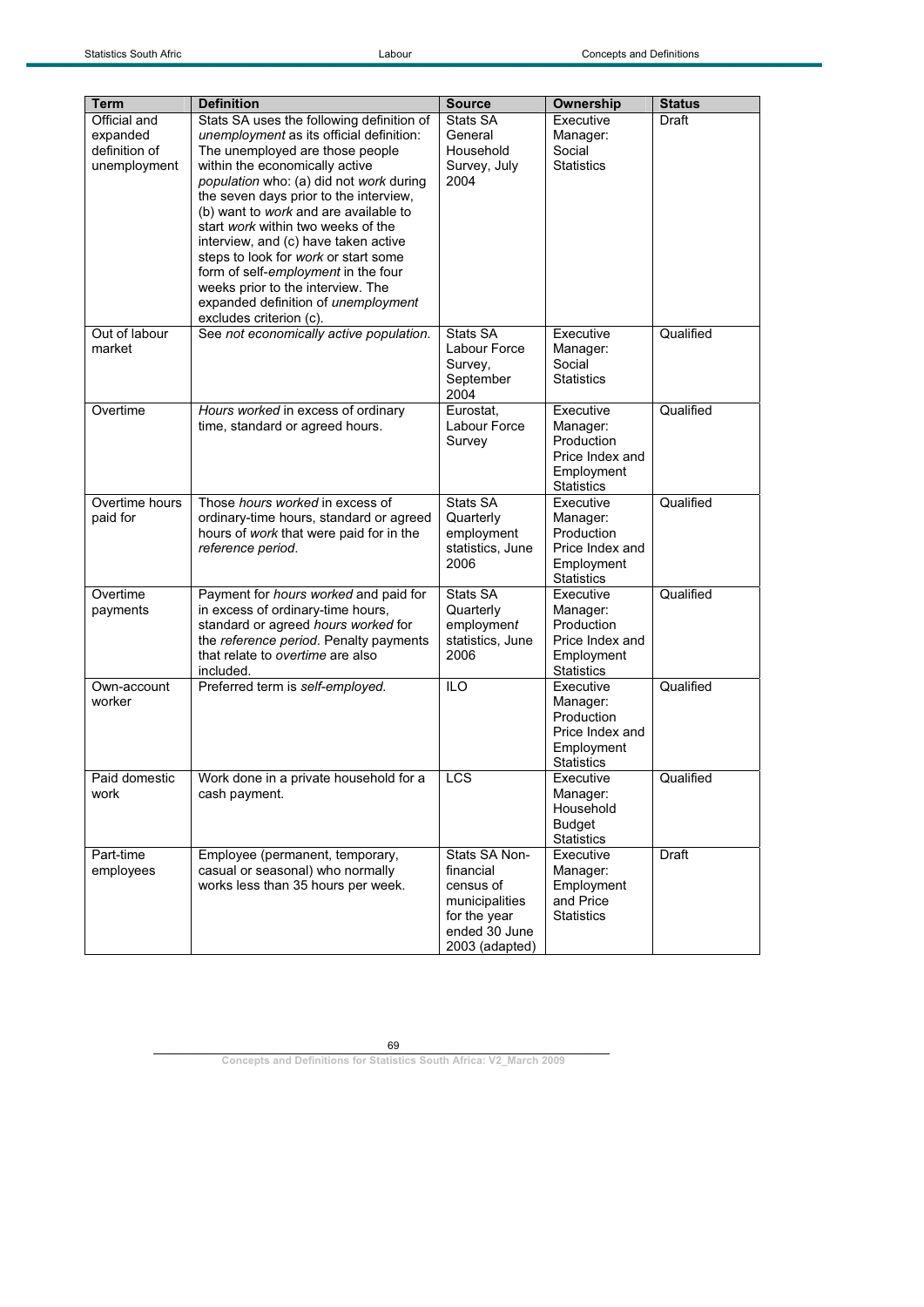| Term                                | <b>Definition</b>                                                                                                                                                                                                                                                                                                                                                                                                                                                                                                           | <b>Source</b>                                                       | <b>Ownership</b>                                                                          | <b>Status</b> |
|-------------------------------------|-----------------------------------------------------------------------------------------------------------------------------------------------------------------------------------------------------------------------------------------------------------------------------------------------------------------------------------------------------------------------------------------------------------------------------------------------------------------------------------------------------------------------------|---------------------------------------------------------------------|-------------------------------------------------------------------------------------------|---------------|
| Pay As You<br>Earn (PAYE)           | An amount collected by employers on<br>behalf of the government from<br>employees whose net remuneration<br>from employment exceeds a predefined<br>amount.                                                                                                                                                                                                                                                                                                                                                                 | <b>QLFS</b>                                                         | Executive<br>Manager:<br>Household<br>Labour Market<br><b>Statistics</b>                  | Qualified     |
| Payment<br>approach                 | An approach that takes into account the<br>total payments made for goods and<br>services during a given period, whether<br>or not they were delivered in that<br>period.                                                                                                                                                                                                                                                                                                                                                    | LCS                                                                 | Executive<br>Manager:<br>Household<br><b>Budget</b><br><b>Statistics</b>                  | Qualified     |
| Payment in<br>kind                  | A kind of payment other than cash for<br>work undertaken.                                                                                                                                                                                                                                                                                                                                                                                                                                                                   | <b>QLFS</b>                                                         | Executive<br>Manager:<br>Household<br>Labour Market<br><b>Statistics</b>                  | Qualified     |
| Pensioner                           | (1) Any person of pensionable age<br>(2) A person who draws a pension<br>from a previous employer or<br>pension fund, or who receives a<br>state pension.                                                                                                                                                                                                                                                                                                                                                                   | Stats SA<br>Census 2001<br>Concepts and<br>Definitions              | Executive<br>Manager:<br>Production<br>Price Index and<br>Employment<br><b>Statistics</b> | Draft         |
| Performance<br>and other<br>bonuses | Performance and other bonuses cover<br>seasonal, end-of-year and one-time<br>bonuses and additional payments<br>supplementary to normal payments.<br>Note: They include profit-sharing<br>bonuses, merit bonuses, incentive<br>bonuses, total amounts of payments<br>that were paid during the reference<br>period but relate to other pay periods,<br>e.g. annual leave, thirteenth cheques.<br>Performance and other bonuses<br>exclude reimbursements for expenses<br>incurred whilst conducting employer's<br>business. | Stats SA<br>Quarterly<br>employment<br>statistics, June<br>2006     | Executive<br>Manager:<br>Production<br>Price Index and<br>Employment<br><b>Statistics</b> | Qualified     |
| Permanent<br>employee               | An employee appointed on an open-<br>ended contract with no stipulated<br>termination date, and who is entitled to<br>benefits such as paid leave and<br>medical aid contributions paid by<br>employers. This excludes the self-<br>employed at work.                                                                                                                                                                                                                                                                       | Stats SA<br>Quarterly<br>employment<br>statistics, June<br>2006     | Executive<br>Manager:<br>Production<br>Price Index and<br>Employment<br><b>Statistics</b> | Qualified     |
| Person outside<br>the labour force  | A person who performs unpaid work<br>such as household work, caring for<br>household members and purchasing<br>goods and services for the household<br>(ILO).                                                                                                                                                                                                                                                                                                                                                               | Stats SA<br>Labour<br>accounts for<br>South Africa,<br>October 2005 | Executive<br>Manager:<br>Production<br>Price Index and<br>Employment<br><b>Statistics</b> | Draft         |
| Post                                | A set of tasks, which are (designed to<br>be) carried out by one person. Post<br>may be vacant (ILO).                                                                                                                                                                                                                                                                                                                                                                                                                       | Stats SA<br>Labour<br>accounts for<br>South Africa,<br>October 2005 | Executive<br>Manager:<br>Production<br>Price Index and<br>Employment<br><b>Statistics</b> | Qualified     |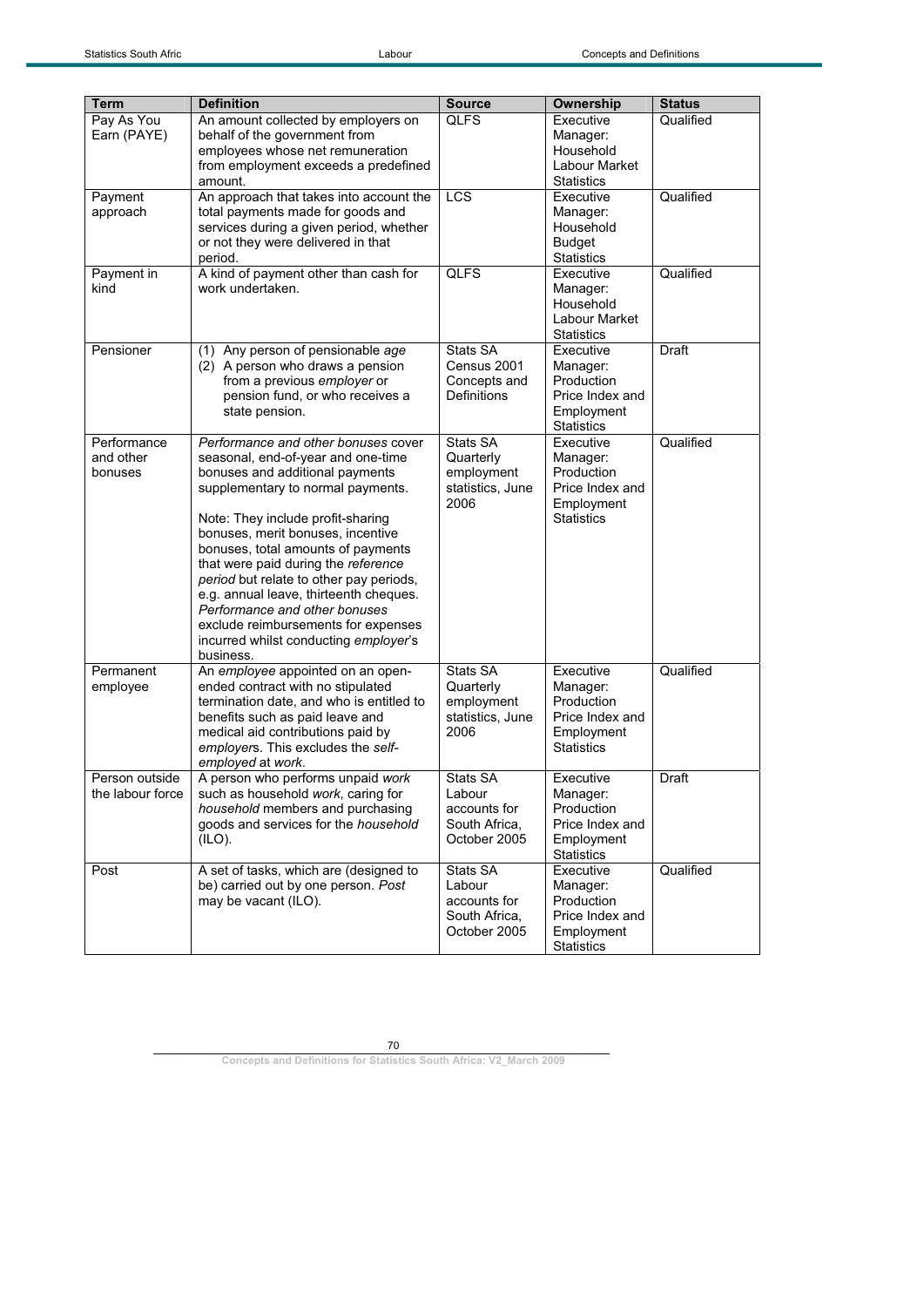| <b>Term</b>                                         | <b>Definition</b>                                                                                                                                                                                                                                                                                            | <b>Source</b>                                                                                                                                                                                       | Ownership                                                                                 | <b>Status</b> |
|-----------------------------------------------------|--------------------------------------------------------------------------------------------------------------------------------------------------------------------------------------------------------------------------------------------------------------------------------------------------------------|-----------------------------------------------------------------------------------------------------------------------------------------------------------------------------------------------------|-------------------------------------------------------------------------------------------|---------------|
| Profile<br>manager                                  | A person who, on a full-time basis, is<br>responsible for the maintenance and<br>updating of a specific enterprise<br>through a profiling and delineation<br>process.                                                                                                                                        | Operational<br>manual                                                                                                                                                                               | Executive<br>Manager:<br><b>Business</b><br>Frame                                         | Qualified     |
| Quarterly<br>percentage<br>change<br>(remuneration) | The change in the remuneration of<br>employees (or turnover of institutions)<br>of the given quarter compared with the<br>remuneration of employees (or turnover<br>of institutions) of the previous quarter<br>expressed as a percentage.                                                                   | Remuneration<br>of employees<br>and turnover of<br>institutions<br>according to<br>the levies<br>received by<br>district and<br>metropolitan<br>municipalities,<br>by province,<br><b>June 2005</b> | Executive<br>Manager:<br>Financial<br><b>Statistics</b>                                   | Retired       |
| Re-entrants<br>into<br>unemployment                 | Unemployed persons who worked<br>before, and were not economically<br>active before they started looking for<br>work.                                                                                                                                                                                        | <b>QLFS</b>                                                                                                                                                                                         | Executive<br>Manager:<br>Household<br>Labour Market<br><b>Statistics</b>                  | Qualified     |
| Remuneration                                        | The major part of income from<br>employment which also contains the<br>income from self-employment (ILO).                                                                                                                                                                                                    | Stats SA<br>Labour<br>accounts for<br>South Africa,<br>October 2005                                                                                                                                 | Executive<br>Manager:<br>Production<br>Price Index and<br>Employment<br><b>Statistics</b> | Qualified     |
| Remuneration<br>of employees                        | Total cost of employment, including<br>salaries, wages, service and other<br>bonuses, allowances (including car<br>allowances), overtime payments,<br>retirement benefits, contributions to<br>medical, pension and provident funds,<br>unemployment insurance and accident<br>funds, and housing subsidies. | Stats SA<br>Census 2001<br>Concepts and<br>Definitions                                                                                                                                              | Executive<br>Manager:<br>Production<br>Price Index and<br>Employment<br><b>Statistics</b> | Qualified     |
| Retired person                                      | A person who has stopped doing<br>regular work regardless of age. See<br>pensioner.                                                                                                                                                                                                                          | Stats SA<br>Census 2001<br>Concepts and<br><b>Definitions</b>                                                                                                                                       | Executive<br>Manager:<br>Production<br>Price Index and<br>Employment<br><b>Statistics</b> | Qualified     |
| Salaries and<br>wages                               | Regular payments for work performed.                                                                                                                                                                                                                                                                         | Stats SA<br>Employment<br>and Price<br><b>Statistics</b>                                                                                                                                            | Executive<br>Manager:<br>Production<br>Price Index and<br>Employment<br><b>Statistics</b> | Qualified     |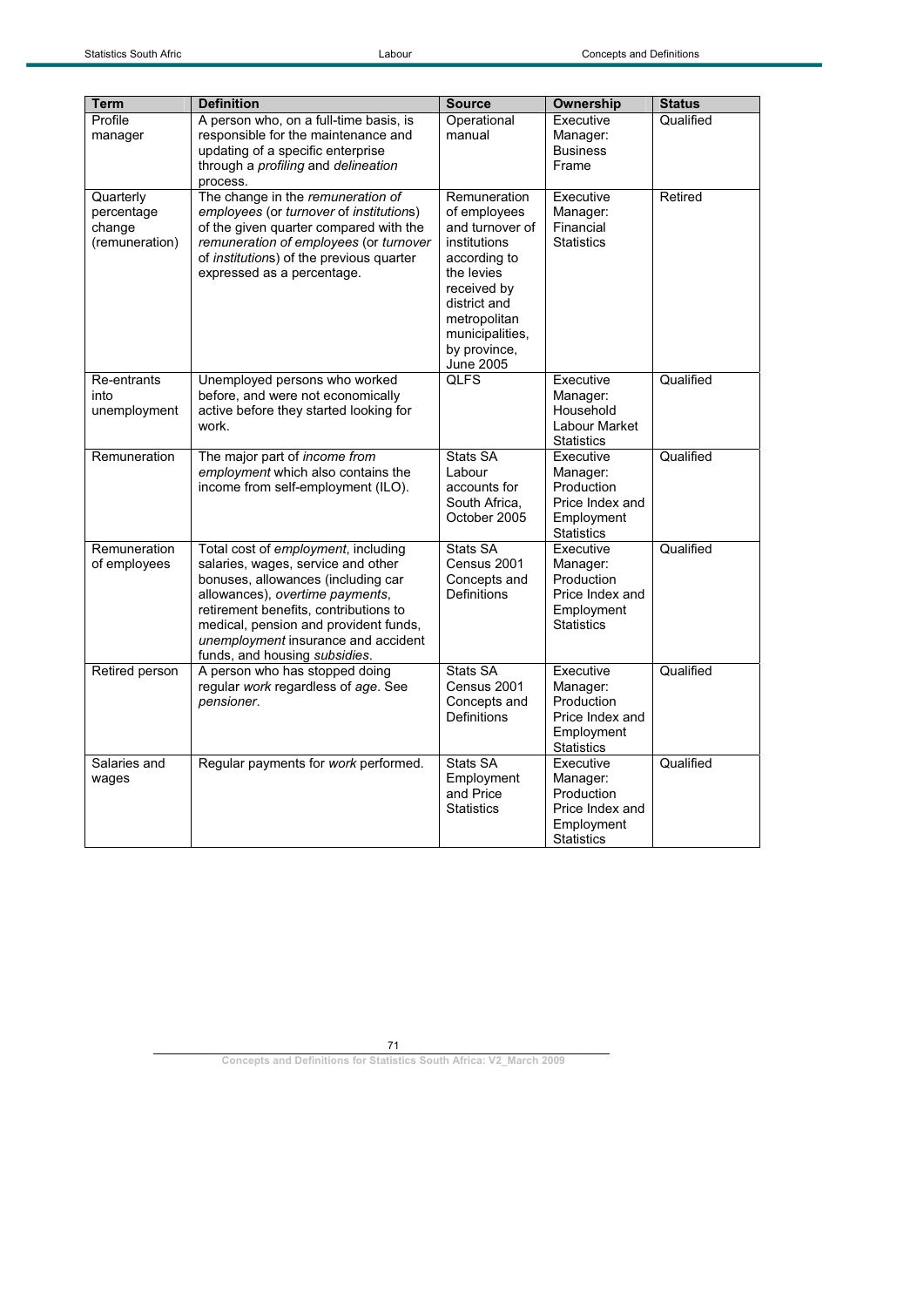| Salaries.<br>Salaries and wages include payments<br>Stats SA<br>Executive<br>Retired<br>to full-time and part-time employees<br>Manager:<br>wages and<br>Quarterly<br>Financial<br>allowances<br>irrespective of whether the<br>financial<br>remuneration is paid from revenue,<br>statistics of<br><b>Statistics</b><br>capital or any other account or fund.<br>municipalities,<br>June 2005<br>Salaries, wages and allowances<br>include:<br>Salaries and wages<br>$\bullet$<br>Allowances<br>$\bullet$<br>Contributions to other benefit funds<br>of employees such as medical aid,<br>group life, etc. (excluding<br>unemployment insurance and<br>workmen's compensation)<br>Other benefits, e.g. housing loan<br>$\bullet$<br>subsidy<br>Pension fund contributions<br>Quarters, rations and other<br>$\bullet$<br>expenditure (accommodation, food,<br>medical expenditure, etc., whether<br>provided in cash or in kind)<br>Uniform clothing and allowances<br>$\bullet$<br>(clothing, boots, overalls, etc.,<br>supplied to uniformed employees).<br><b>QLFS</b><br>Qualified<br>Salary<br>The amount an employer pays an<br>Executive<br>employee for work done. It is a fixed<br>Manager:<br>income for services, which is usually<br>Household<br>Labour Market<br>paid on a weekly, bi-weekly or monthly<br>basis, unlike a wage, which is generally<br><b>Statistics</b><br>paid on an hourly basis. The salary of<br>an employee is usually specified in an<br>employment contract.<br>Stats SA<br>Executive<br>Qualified<br>A person who works for himself/herself<br>Self-employed<br>for pay, profit or family gain, and not for<br>Census 2001<br>Manager:<br>person<br>an employer. See employee, employed<br>Concepts and<br>Production<br><b>Definitions</b><br>Price Index and<br>person.<br>Employment<br><b>Statistics</b><br>Semi-skilled<br>Stats SA<br>Qualified<br>A person who acquired his/her<br>Executive<br>expertise through a relatively short<br>Manufacturing:<br>Manager:<br>employee<br>training period (single days or weeks)<br>Utilisation of<br>Production<br>after which the required tasks should<br>production<br>Price Index and<br>be efficiently performed. He/she must<br>capacity by<br>Employment<br>possess basic literacy and numeracy<br><b>Statistics</b><br>large<br>skills prior to training, but primary<br>enterprises,<br>education is sufficient as a prerequisite<br>August 2005<br>for training.<br>Include payments of accumulated leave<br>Qualified<br>Stats SA<br>Executive<br>Severance,<br>made to employees who finished work<br>termination and<br>Quarterly<br>Manager:<br>during the reference quarter as well as<br>employment<br>Production<br>redundancy<br>payments intended to compensate for<br>Price Index and<br>payments<br>statistics, June<br>loss of employment.<br>2006<br>Employment | <b>Term</b> | <b>Definition</b> | <b>Source</b> |                   |               |
|--------------------------------------------------------------------------------------------------------------------------------------------------------------------------------------------------------------------------------------------------------------------------------------------------------------------------------------------------------------------------------------------------------------------------------------------------------------------------------------------------------------------------------------------------------------------------------------------------------------------------------------------------------------------------------------------------------------------------------------------------------------------------------------------------------------------------------------------------------------------------------------------------------------------------------------------------------------------------------------------------------------------------------------------------------------------------------------------------------------------------------------------------------------------------------------------------------------------------------------------------------------------------------------------------------------------------------------------------------------------------------------------------------------------------------------------------------------------------------------------------------------------------------------------------------------------------------------------------------------------------------------------------------------------------------------------------------------------------------------------------------------------------------------------------------------------------------------------------------------------------------------------------------------------------------------------------------------------------------------------------------------------------------------------------------------------------------------------------------------------------------------------------------------------------------------------------------------------------------------------------------------------------------------------------------------------------------------------------------------------------------------------------------------------------------------------------------------------------------------------------------------------------------------------------------------------------------------------------------------------------------------------------------------------------------------------------------------------------------------------------------------------------------------------------------------------------------------------------------------------------------|-------------|-------------------|---------------|-------------------|---------------|
|                                                                                                                                                                                                                                                                                                                                                                                                                                                                                                                                                                                                                                                                                                                                                                                                                                                                                                                                                                                                                                                                                                                                                                                                                                                                                                                                                                                                                                                                                                                                                                                                                                                                                                                                                                                                                                                                                                                                                                                                                                                                                                                                                                                                                                                                                                                                                                                                                                                                                                                                                                                                                                                                                                                                                                                                                                                                                |             |                   |               | Ownership         | <b>Status</b> |
|                                                                                                                                                                                                                                                                                                                                                                                                                                                                                                                                                                                                                                                                                                                                                                                                                                                                                                                                                                                                                                                                                                                                                                                                                                                                                                                                                                                                                                                                                                                                                                                                                                                                                                                                                                                                                                                                                                                                                                                                                                                                                                                                                                                                                                                                                                                                                                                                                                                                                                                                                                                                                                                                                                                                                                                                                                                                                |             |                   |               |                   |               |
|                                                                                                                                                                                                                                                                                                                                                                                                                                                                                                                                                                                                                                                                                                                                                                                                                                                                                                                                                                                                                                                                                                                                                                                                                                                                                                                                                                                                                                                                                                                                                                                                                                                                                                                                                                                                                                                                                                                                                                                                                                                                                                                                                                                                                                                                                                                                                                                                                                                                                                                                                                                                                                                                                                                                                                                                                                                                                |             |                   |               |                   |               |
|                                                                                                                                                                                                                                                                                                                                                                                                                                                                                                                                                                                                                                                                                                                                                                                                                                                                                                                                                                                                                                                                                                                                                                                                                                                                                                                                                                                                                                                                                                                                                                                                                                                                                                                                                                                                                                                                                                                                                                                                                                                                                                                                                                                                                                                                                                                                                                                                                                                                                                                                                                                                                                                                                                                                                                                                                                                                                |             |                   |               |                   |               |
|                                                                                                                                                                                                                                                                                                                                                                                                                                                                                                                                                                                                                                                                                                                                                                                                                                                                                                                                                                                                                                                                                                                                                                                                                                                                                                                                                                                                                                                                                                                                                                                                                                                                                                                                                                                                                                                                                                                                                                                                                                                                                                                                                                                                                                                                                                                                                                                                                                                                                                                                                                                                                                                                                                                                                                                                                                                                                |             |                   |               |                   |               |
|                                                                                                                                                                                                                                                                                                                                                                                                                                                                                                                                                                                                                                                                                                                                                                                                                                                                                                                                                                                                                                                                                                                                                                                                                                                                                                                                                                                                                                                                                                                                                                                                                                                                                                                                                                                                                                                                                                                                                                                                                                                                                                                                                                                                                                                                                                                                                                                                                                                                                                                                                                                                                                                                                                                                                                                                                                                                                |             |                   |               |                   |               |
|                                                                                                                                                                                                                                                                                                                                                                                                                                                                                                                                                                                                                                                                                                                                                                                                                                                                                                                                                                                                                                                                                                                                                                                                                                                                                                                                                                                                                                                                                                                                                                                                                                                                                                                                                                                                                                                                                                                                                                                                                                                                                                                                                                                                                                                                                                                                                                                                                                                                                                                                                                                                                                                                                                                                                                                                                                                                                |             |                   |               |                   |               |
|                                                                                                                                                                                                                                                                                                                                                                                                                                                                                                                                                                                                                                                                                                                                                                                                                                                                                                                                                                                                                                                                                                                                                                                                                                                                                                                                                                                                                                                                                                                                                                                                                                                                                                                                                                                                                                                                                                                                                                                                                                                                                                                                                                                                                                                                                                                                                                                                                                                                                                                                                                                                                                                                                                                                                                                                                                                                                |             |                   |               |                   |               |
|                                                                                                                                                                                                                                                                                                                                                                                                                                                                                                                                                                                                                                                                                                                                                                                                                                                                                                                                                                                                                                                                                                                                                                                                                                                                                                                                                                                                                                                                                                                                                                                                                                                                                                                                                                                                                                                                                                                                                                                                                                                                                                                                                                                                                                                                                                                                                                                                                                                                                                                                                                                                                                                                                                                                                                                                                                                                                |             |                   |               |                   |               |
|                                                                                                                                                                                                                                                                                                                                                                                                                                                                                                                                                                                                                                                                                                                                                                                                                                                                                                                                                                                                                                                                                                                                                                                                                                                                                                                                                                                                                                                                                                                                                                                                                                                                                                                                                                                                                                                                                                                                                                                                                                                                                                                                                                                                                                                                                                                                                                                                                                                                                                                                                                                                                                                                                                                                                                                                                                                                                |             |                   |               |                   |               |
|                                                                                                                                                                                                                                                                                                                                                                                                                                                                                                                                                                                                                                                                                                                                                                                                                                                                                                                                                                                                                                                                                                                                                                                                                                                                                                                                                                                                                                                                                                                                                                                                                                                                                                                                                                                                                                                                                                                                                                                                                                                                                                                                                                                                                                                                                                                                                                                                                                                                                                                                                                                                                                                                                                                                                                                                                                                                                |             |                   |               |                   |               |
|                                                                                                                                                                                                                                                                                                                                                                                                                                                                                                                                                                                                                                                                                                                                                                                                                                                                                                                                                                                                                                                                                                                                                                                                                                                                                                                                                                                                                                                                                                                                                                                                                                                                                                                                                                                                                                                                                                                                                                                                                                                                                                                                                                                                                                                                                                                                                                                                                                                                                                                                                                                                                                                                                                                                                                                                                                                                                |             |                   |               |                   |               |
|                                                                                                                                                                                                                                                                                                                                                                                                                                                                                                                                                                                                                                                                                                                                                                                                                                                                                                                                                                                                                                                                                                                                                                                                                                                                                                                                                                                                                                                                                                                                                                                                                                                                                                                                                                                                                                                                                                                                                                                                                                                                                                                                                                                                                                                                                                                                                                                                                                                                                                                                                                                                                                                                                                                                                                                                                                                                                |             |                   |               |                   |               |
|                                                                                                                                                                                                                                                                                                                                                                                                                                                                                                                                                                                                                                                                                                                                                                                                                                                                                                                                                                                                                                                                                                                                                                                                                                                                                                                                                                                                                                                                                                                                                                                                                                                                                                                                                                                                                                                                                                                                                                                                                                                                                                                                                                                                                                                                                                                                                                                                                                                                                                                                                                                                                                                                                                                                                                                                                                                                                |             |                   |               |                   |               |
|                                                                                                                                                                                                                                                                                                                                                                                                                                                                                                                                                                                                                                                                                                                                                                                                                                                                                                                                                                                                                                                                                                                                                                                                                                                                                                                                                                                                                                                                                                                                                                                                                                                                                                                                                                                                                                                                                                                                                                                                                                                                                                                                                                                                                                                                                                                                                                                                                                                                                                                                                                                                                                                                                                                                                                                                                                                                                |             |                   |               |                   |               |
|                                                                                                                                                                                                                                                                                                                                                                                                                                                                                                                                                                                                                                                                                                                                                                                                                                                                                                                                                                                                                                                                                                                                                                                                                                                                                                                                                                                                                                                                                                                                                                                                                                                                                                                                                                                                                                                                                                                                                                                                                                                                                                                                                                                                                                                                                                                                                                                                                                                                                                                                                                                                                                                                                                                                                                                                                                                                                |             |                   |               |                   |               |
|                                                                                                                                                                                                                                                                                                                                                                                                                                                                                                                                                                                                                                                                                                                                                                                                                                                                                                                                                                                                                                                                                                                                                                                                                                                                                                                                                                                                                                                                                                                                                                                                                                                                                                                                                                                                                                                                                                                                                                                                                                                                                                                                                                                                                                                                                                                                                                                                                                                                                                                                                                                                                                                                                                                                                                                                                                                                                |             |                   |               |                   |               |
|                                                                                                                                                                                                                                                                                                                                                                                                                                                                                                                                                                                                                                                                                                                                                                                                                                                                                                                                                                                                                                                                                                                                                                                                                                                                                                                                                                                                                                                                                                                                                                                                                                                                                                                                                                                                                                                                                                                                                                                                                                                                                                                                                                                                                                                                                                                                                                                                                                                                                                                                                                                                                                                                                                                                                                                                                                                                                |             |                   |               |                   |               |
|                                                                                                                                                                                                                                                                                                                                                                                                                                                                                                                                                                                                                                                                                                                                                                                                                                                                                                                                                                                                                                                                                                                                                                                                                                                                                                                                                                                                                                                                                                                                                                                                                                                                                                                                                                                                                                                                                                                                                                                                                                                                                                                                                                                                                                                                                                                                                                                                                                                                                                                                                                                                                                                                                                                                                                                                                                                                                |             |                   |               |                   |               |
|                                                                                                                                                                                                                                                                                                                                                                                                                                                                                                                                                                                                                                                                                                                                                                                                                                                                                                                                                                                                                                                                                                                                                                                                                                                                                                                                                                                                                                                                                                                                                                                                                                                                                                                                                                                                                                                                                                                                                                                                                                                                                                                                                                                                                                                                                                                                                                                                                                                                                                                                                                                                                                                                                                                                                                                                                                                                                |             |                   |               |                   |               |
|                                                                                                                                                                                                                                                                                                                                                                                                                                                                                                                                                                                                                                                                                                                                                                                                                                                                                                                                                                                                                                                                                                                                                                                                                                                                                                                                                                                                                                                                                                                                                                                                                                                                                                                                                                                                                                                                                                                                                                                                                                                                                                                                                                                                                                                                                                                                                                                                                                                                                                                                                                                                                                                                                                                                                                                                                                                                                |             |                   |               |                   |               |
|                                                                                                                                                                                                                                                                                                                                                                                                                                                                                                                                                                                                                                                                                                                                                                                                                                                                                                                                                                                                                                                                                                                                                                                                                                                                                                                                                                                                                                                                                                                                                                                                                                                                                                                                                                                                                                                                                                                                                                                                                                                                                                                                                                                                                                                                                                                                                                                                                                                                                                                                                                                                                                                                                                                                                                                                                                                                                |             |                   |               |                   |               |
|                                                                                                                                                                                                                                                                                                                                                                                                                                                                                                                                                                                                                                                                                                                                                                                                                                                                                                                                                                                                                                                                                                                                                                                                                                                                                                                                                                                                                                                                                                                                                                                                                                                                                                                                                                                                                                                                                                                                                                                                                                                                                                                                                                                                                                                                                                                                                                                                                                                                                                                                                                                                                                                                                                                                                                                                                                                                                |             |                   |               |                   |               |
|                                                                                                                                                                                                                                                                                                                                                                                                                                                                                                                                                                                                                                                                                                                                                                                                                                                                                                                                                                                                                                                                                                                                                                                                                                                                                                                                                                                                                                                                                                                                                                                                                                                                                                                                                                                                                                                                                                                                                                                                                                                                                                                                                                                                                                                                                                                                                                                                                                                                                                                                                                                                                                                                                                                                                                                                                                                                                |             |                   |               |                   |               |
|                                                                                                                                                                                                                                                                                                                                                                                                                                                                                                                                                                                                                                                                                                                                                                                                                                                                                                                                                                                                                                                                                                                                                                                                                                                                                                                                                                                                                                                                                                                                                                                                                                                                                                                                                                                                                                                                                                                                                                                                                                                                                                                                                                                                                                                                                                                                                                                                                                                                                                                                                                                                                                                                                                                                                                                                                                                                                |             |                   |               |                   |               |
|                                                                                                                                                                                                                                                                                                                                                                                                                                                                                                                                                                                                                                                                                                                                                                                                                                                                                                                                                                                                                                                                                                                                                                                                                                                                                                                                                                                                                                                                                                                                                                                                                                                                                                                                                                                                                                                                                                                                                                                                                                                                                                                                                                                                                                                                                                                                                                                                                                                                                                                                                                                                                                                                                                                                                                                                                                                                                |             |                   |               |                   |               |
|                                                                                                                                                                                                                                                                                                                                                                                                                                                                                                                                                                                                                                                                                                                                                                                                                                                                                                                                                                                                                                                                                                                                                                                                                                                                                                                                                                                                                                                                                                                                                                                                                                                                                                                                                                                                                                                                                                                                                                                                                                                                                                                                                                                                                                                                                                                                                                                                                                                                                                                                                                                                                                                                                                                                                                                                                                                                                |             |                   |               |                   |               |
|                                                                                                                                                                                                                                                                                                                                                                                                                                                                                                                                                                                                                                                                                                                                                                                                                                                                                                                                                                                                                                                                                                                                                                                                                                                                                                                                                                                                                                                                                                                                                                                                                                                                                                                                                                                                                                                                                                                                                                                                                                                                                                                                                                                                                                                                                                                                                                                                                                                                                                                                                                                                                                                                                                                                                                                                                                                                                |             |                   |               |                   |               |
|                                                                                                                                                                                                                                                                                                                                                                                                                                                                                                                                                                                                                                                                                                                                                                                                                                                                                                                                                                                                                                                                                                                                                                                                                                                                                                                                                                                                                                                                                                                                                                                                                                                                                                                                                                                                                                                                                                                                                                                                                                                                                                                                                                                                                                                                                                                                                                                                                                                                                                                                                                                                                                                                                                                                                                                                                                                                                |             |                   |               |                   |               |
|                                                                                                                                                                                                                                                                                                                                                                                                                                                                                                                                                                                                                                                                                                                                                                                                                                                                                                                                                                                                                                                                                                                                                                                                                                                                                                                                                                                                                                                                                                                                                                                                                                                                                                                                                                                                                                                                                                                                                                                                                                                                                                                                                                                                                                                                                                                                                                                                                                                                                                                                                                                                                                                                                                                                                                                                                                                                                |             |                   |               |                   |               |
|                                                                                                                                                                                                                                                                                                                                                                                                                                                                                                                                                                                                                                                                                                                                                                                                                                                                                                                                                                                                                                                                                                                                                                                                                                                                                                                                                                                                                                                                                                                                                                                                                                                                                                                                                                                                                                                                                                                                                                                                                                                                                                                                                                                                                                                                                                                                                                                                                                                                                                                                                                                                                                                                                                                                                                                                                                                                                |             |                   |               |                   |               |
|                                                                                                                                                                                                                                                                                                                                                                                                                                                                                                                                                                                                                                                                                                                                                                                                                                                                                                                                                                                                                                                                                                                                                                                                                                                                                                                                                                                                                                                                                                                                                                                                                                                                                                                                                                                                                                                                                                                                                                                                                                                                                                                                                                                                                                                                                                                                                                                                                                                                                                                                                                                                                                                                                                                                                                                                                                                                                |             |                   |               |                   |               |
|                                                                                                                                                                                                                                                                                                                                                                                                                                                                                                                                                                                                                                                                                                                                                                                                                                                                                                                                                                                                                                                                                                                                                                                                                                                                                                                                                                                                                                                                                                                                                                                                                                                                                                                                                                                                                                                                                                                                                                                                                                                                                                                                                                                                                                                                                                                                                                                                                                                                                                                                                                                                                                                                                                                                                                                                                                                                                |             |                   |               |                   |               |
|                                                                                                                                                                                                                                                                                                                                                                                                                                                                                                                                                                                                                                                                                                                                                                                                                                                                                                                                                                                                                                                                                                                                                                                                                                                                                                                                                                                                                                                                                                                                                                                                                                                                                                                                                                                                                                                                                                                                                                                                                                                                                                                                                                                                                                                                                                                                                                                                                                                                                                                                                                                                                                                                                                                                                                                                                                                                                |             |                   |               |                   |               |
|                                                                                                                                                                                                                                                                                                                                                                                                                                                                                                                                                                                                                                                                                                                                                                                                                                                                                                                                                                                                                                                                                                                                                                                                                                                                                                                                                                                                                                                                                                                                                                                                                                                                                                                                                                                                                                                                                                                                                                                                                                                                                                                                                                                                                                                                                                                                                                                                                                                                                                                                                                                                                                                                                                                                                                                                                                                                                |             |                   |               |                   |               |
|                                                                                                                                                                                                                                                                                                                                                                                                                                                                                                                                                                                                                                                                                                                                                                                                                                                                                                                                                                                                                                                                                                                                                                                                                                                                                                                                                                                                                                                                                                                                                                                                                                                                                                                                                                                                                                                                                                                                                                                                                                                                                                                                                                                                                                                                                                                                                                                                                                                                                                                                                                                                                                                                                                                                                                                                                                                                                |             |                   |               |                   |               |
|                                                                                                                                                                                                                                                                                                                                                                                                                                                                                                                                                                                                                                                                                                                                                                                                                                                                                                                                                                                                                                                                                                                                                                                                                                                                                                                                                                                                                                                                                                                                                                                                                                                                                                                                                                                                                                                                                                                                                                                                                                                                                                                                                                                                                                                                                                                                                                                                                                                                                                                                                                                                                                                                                                                                                                                                                                                                                |             |                   |               |                   |               |
|                                                                                                                                                                                                                                                                                                                                                                                                                                                                                                                                                                                                                                                                                                                                                                                                                                                                                                                                                                                                                                                                                                                                                                                                                                                                                                                                                                                                                                                                                                                                                                                                                                                                                                                                                                                                                                                                                                                                                                                                                                                                                                                                                                                                                                                                                                                                                                                                                                                                                                                                                                                                                                                                                                                                                                                                                                                                                |             |                   |               |                   |               |
|                                                                                                                                                                                                                                                                                                                                                                                                                                                                                                                                                                                                                                                                                                                                                                                                                                                                                                                                                                                                                                                                                                                                                                                                                                                                                                                                                                                                                                                                                                                                                                                                                                                                                                                                                                                                                                                                                                                                                                                                                                                                                                                                                                                                                                                                                                                                                                                                                                                                                                                                                                                                                                                                                                                                                                                                                                                                                |             |                   |               |                   |               |
|                                                                                                                                                                                                                                                                                                                                                                                                                                                                                                                                                                                                                                                                                                                                                                                                                                                                                                                                                                                                                                                                                                                                                                                                                                                                                                                                                                                                                                                                                                                                                                                                                                                                                                                                                                                                                                                                                                                                                                                                                                                                                                                                                                                                                                                                                                                                                                                                                                                                                                                                                                                                                                                                                                                                                                                                                                                                                |             |                   |               |                   |               |
|                                                                                                                                                                                                                                                                                                                                                                                                                                                                                                                                                                                                                                                                                                                                                                                                                                                                                                                                                                                                                                                                                                                                                                                                                                                                                                                                                                                                                                                                                                                                                                                                                                                                                                                                                                                                                                                                                                                                                                                                                                                                                                                                                                                                                                                                                                                                                                                                                                                                                                                                                                                                                                                                                                                                                                                                                                                                                |             |                   |               |                   |               |
|                                                                                                                                                                                                                                                                                                                                                                                                                                                                                                                                                                                                                                                                                                                                                                                                                                                                                                                                                                                                                                                                                                                                                                                                                                                                                                                                                                                                                                                                                                                                                                                                                                                                                                                                                                                                                                                                                                                                                                                                                                                                                                                                                                                                                                                                                                                                                                                                                                                                                                                                                                                                                                                                                                                                                                                                                                                                                |             |                   |               |                   |               |
|                                                                                                                                                                                                                                                                                                                                                                                                                                                                                                                                                                                                                                                                                                                                                                                                                                                                                                                                                                                                                                                                                                                                                                                                                                                                                                                                                                                                                                                                                                                                                                                                                                                                                                                                                                                                                                                                                                                                                                                                                                                                                                                                                                                                                                                                                                                                                                                                                                                                                                                                                                                                                                                                                                                                                                                                                                                                                |             |                   |               |                   |               |
|                                                                                                                                                                                                                                                                                                                                                                                                                                                                                                                                                                                                                                                                                                                                                                                                                                                                                                                                                                                                                                                                                                                                                                                                                                                                                                                                                                                                                                                                                                                                                                                                                                                                                                                                                                                                                                                                                                                                                                                                                                                                                                                                                                                                                                                                                                                                                                                                                                                                                                                                                                                                                                                                                                                                                                                                                                                                                |             |                   |               |                   |               |
|                                                                                                                                                                                                                                                                                                                                                                                                                                                                                                                                                                                                                                                                                                                                                                                                                                                                                                                                                                                                                                                                                                                                                                                                                                                                                                                                                                                                                                                                                                                                                                                                                                                                                                                                                                                                                                                                                                                                                                                                                                                                                                                                                                                                                                                                                                                                                                                                                                                                                                                                                                                                                                                                                                                                                                                                                                                                                |             |                   |               |                   |               |
|                                                                                                                                                                                                                                                                                                                                                                                                                                                                                                                                                                                                                                                                                                                                                                                                                                                                                                                                                                                                                                                                                                                                                                                                                                                                                                                                                                                                                                                                                                                                                                                                                                                                                                                                                                                                                                                                                                                                                                                                                                                                                                                                                                                                                                                                                                                                                                                                                                                                                                                                                                                                                                                                                                                                                                                                                                                                                |             |                   |               |                   |               |
|                                                                                                                                                                                                                                                                                                                                                                                                                                                                                                                                                                                                                                                                                                                                                                                                                                                                                                                                                                                                                                                                                                                                                                                                                                                                                                                                                                                                                                                                                                                                                                                                                                                                                                                                                                                                                                                                                                                                                                                                                                                                                                                                                                                                                                                                                                                                                                                                                                                                                                                                                                                                                                                                                                                                                                                                                                                                                |             |                   |               |                   |               |
|                                                                                                                                                                                                                                                                                                                                                                                                                                                                                                                                                                                                                                                                                                                                                                                                                                                                                                                                                                                                                                                                                                                                                                                                                                                                                                                                                                                                                                                                                                                                                                                                                                                                                                                                                                                                                                                                                                                                                                                                                                                                                                                                                                                                                                                                                                                                                                                                                                                                                                                                                                                                                                                                                                                                                                                                                                                                                |             |                   |               |                   |               |
|                                                                                                                                                                                                                                                                                                                                                                                                                                                                                                                                                                                                                                                                                                                                                                                                                                                                                                                                                                                                                                                                                                                                                                                                                                                                                                                                                                                                                                                                                                                                                                                                                                                                                                                                                                                                                                                                                                                                                                                                                                                                                                                                                                                                                                                                                                                                                                                                                                                                                                                                                                                                                                                                                                                                                                                                                                                                                |             |                   |               |                   |               |
|                                                                                                                                                                                                                                                                                                                                                                                                                                                                                                                                                                                                                                                                                                                                                                                                                                                                                                                                                                                                                                                                                                                                                                                                                                                                                                                                                                                                                                                                                                                                                                                                                                                                                                                                                                                                                                                                                                                                                                                                                                                                                                                                                                                                                                                                                                                                                                                                                                                                                                                                                                                                                                                                                                                                                                                                                                                                                |             |                   |               |                   |               |
|                                                                                                                                                                                                                                                                                                                                                                                                                                                                                                                                                                                                                                                                                                                                                                                                                                                                                                                                                                                                                                                                                                                                                                                                                                                                                                                                                                                                                                                                                                                                                                                                                                                                                                                                                                                                                                                                                                                                                                                                                                                                                                                                                                                                                                                                                                                                                                                                                                                                                                                                                                                                                                                                                                                                                                                                                                                                                |             |                   |               |                   |               |
|                                                                                                                                                                                                                                                                                                                                                                                                                                                                                                                                                                                                                                                                                                                                                                                                                                                                                                                                                                                                                                                                                                                                                                                                                                                                                                                                                                                                                                                                                                                                                                                                                                                                                                                                                                                                                                                                                                                                                                                                                                                                                                                                                                                                                                                                                                                                                                                                                                                                                                                                                                                                                                                                                                                                                                                                                                                                                |             |                   |               |                   |               |
|                                                                                                                                                                                                                                                                                                                                                                                                                                                                                                                                                                                                                                                                                                                                                                                                                                                                                                                                                                                                                                                                                                                                                                                                                                                                                                                                                                                                                                                                                                                                                                                                                                                                                                                                                                                                                                                                                                                                                                                                                                                                                                                                                                                                                                                                                                                                                                                                                                                                                                                                                                                                                                                                                                                                                                                                                                                                                |             |                   |               |                   |               |
|                                                                                                                                                                                                                                                                                                                                                                                                                                                                                                                                                                                                                                                                                                                                                                                                                                                                                                                                                                                                                                                                                                                                                                                                                                                                                                                                                                                                                                                                                                                                                                                                                                                                                                                                                                                                                                                                                                                                                                                                                                                                                                                                                                                                                                                                                                                                                                                                                                                                                                                                                                                                                                                                                                                                                                                                                                                                                |             |                   |               |                   |               |
|                                                                                                                                                                                                                                                                                                                                                                                                                                                                                                                                                                                                                                                                                                                                                                                                                                                                                                                                                                                                                                                                                                                                                                                                                                                                                                                                                                                                                                                                                                                                                                                                                                                                                                                                                                                                                                                                                                                                                                                                                                                                                                                                                                                                                                                                                                                                                                                                                                                                                                                                                                                                                                                                                                                                                                                                                                                                                |             |                   |               | <b>Statistics</b> |               |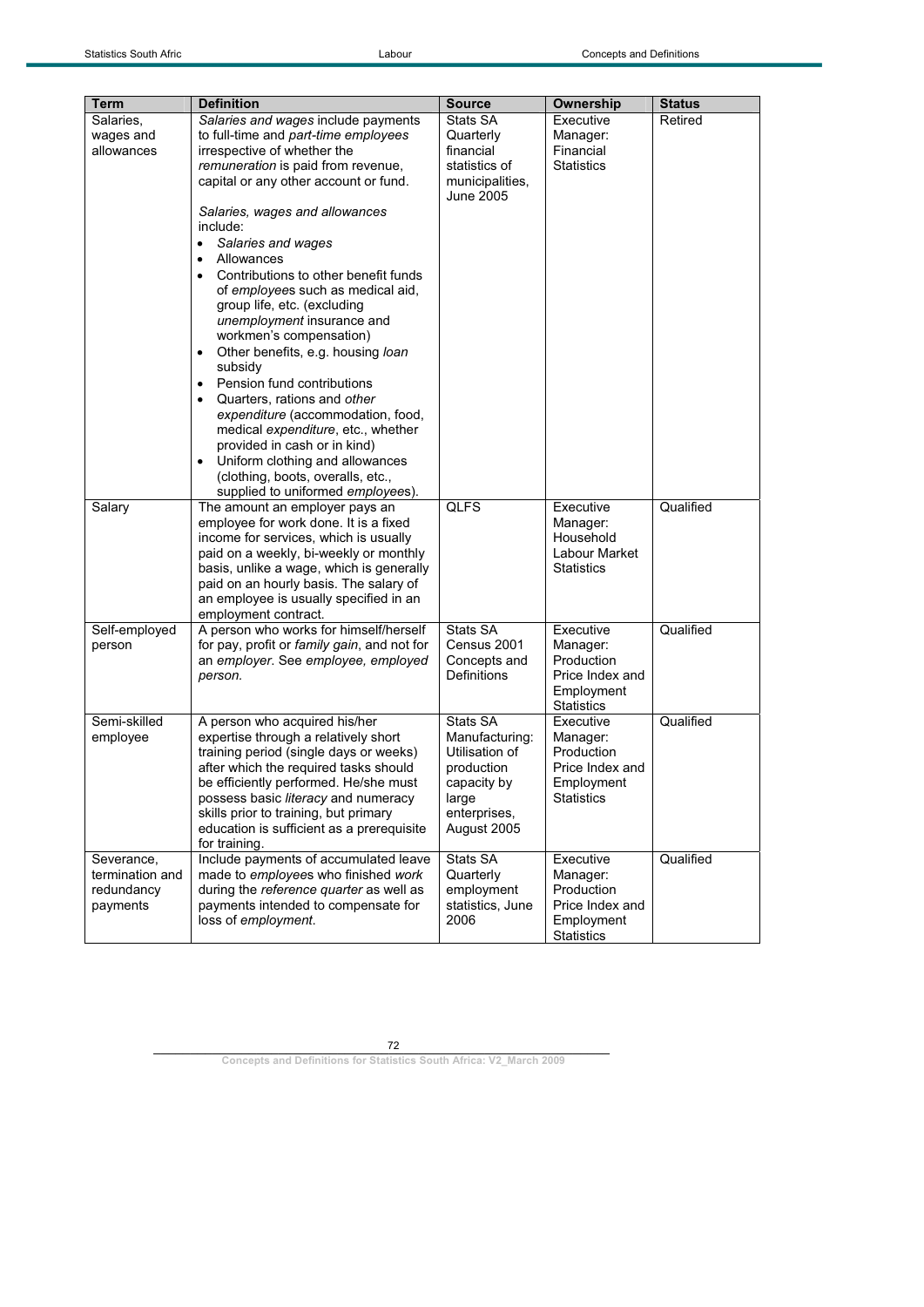| <b>Term</b>             | <b>Definition</b>                                                                | <b>Source</b>                    | Ownership                      | <b>Status</b> |
|-------------------------|----------------------------------------------------------------------------------|----------------------------------|--------------------------------|---------------|
| Skilled                 | A person who has undergone training                                              | Stats SA                         | Executive                      | Qualified     |
| employee                | or education in and/or outside his/her<br>work environment and who is in         | Manufacturing:<br>Utilisation of | Manager:<br>Production         |               |
|                         | possession of a minimum level of                                                 | production                       | Price Index and                |               |
|                         | secondary qualification to qualify for                                           | capacity by                      | Employment                     |               |
|                         | their occupation. An employee in this<br>category must have undergone at least   | large<br>enterprises,            | <b>Statistics</b>              |               |
|                         | two years' study or training after having                                        | August 2005                      |                                |               |
|                         | completed grade 12.                                                              |                                  |                                |               |
| Social<br>contributions | Actual or imputed payment made by<br>general government units to social          | Stats SA:<br>National and        | Executive<br>Manager:          | Qualified     |
| paid                    | insurance scheme to obtain entitlement                                           | provincial                       | Financial                      |               |
|                         | to social benefits to their employees.                                           | qovernment                       | <b>Statistics</b>              |               |
|                         | including pensions and other retirement<br>benefits.                             | institutions                     |                                |               |
| Social                  | Actual or imputed receipts from either                                           | Stats SA:                        | Executive                      | Qualified     |
| contributions           | employers on behalf of their employees                                           | National and                     | Manager:                       |               |
| received                | or from employees, self-employed, or<br>non-employed persons on their own        | provincial<br>government         | Financial<br><b>Statistics</b> |               |
|                         | behalf that secure entitlement to social                                         | institutions                     |                                |               |
|                         | benefits for the contributors, their                                             |                                  |                                |               |
|                         | dependants or their survivors.                                                   |                                  |                                |               |
|                         | The contributions may be compulsory<br>or voluntary.                             |                                  |                                |               |
| Temporary               | Absence from work (e.g. on annual or                                             | Stats SA                         | Executive                      | Qualified     |
| absence (from<br>work)  | sick leave), when there is the intention<br>to return to work and the person has | Census 2001<br>Concepts and      | Manager:<br>Social             |               |
|                         | work to return to.                                                               | <b>Definitions</b>               | <b>Statistics</b>              |               |
| Temporary               | An employee appointed on a short-term                                            | Stats SA                         | Executive                      | Qualified     |
| employee                | contract basis for periods normally not<br>exceeding one year. Such contract     | Quarterly<br>employment          | Manager:<br>Production         |               |
|                         | would typically stipulate a termination                                          | statistics, June                 | Price Index and                |               |
|                         | date, but could be renewed by mutual                                             | 2006                             | Employment                     |               |
|                         | agreement between the employer and<br>the employee. This excludes the self-      |                                  | <b>Statistics</b>              |               |
|                         | employed person with an enterprise but                                           |                                  |                                |               |
|                         | temporarily not at work.                                                         |                                  |                                |               |
| Temporary<br>layoff     | Employees being laid off work for at<br>least one complete working day           | <b>QLFS</b>                      | Executive<br>Manager:          | Qualified     |
|                         | because there is not enough work for                                             |                                  | Household                      |               |
|                         | them to do.                                                                      |                                  | Labour Market                  |               |
| Unemployed              | A person who (a) did not work in the                                             | Stats SA                         | <b>Statistics</b><br>Executive | Qualified     |
| (expanded               | seven days prior to the reference point,                                         | Social                           | Manager:                       |               |
| definition)             | and (b) wants to work and is available                                           | <b>Statistics</b>                | Social                         |               |
|                         | to start work within two weeks* of the<br>reference point. There are no work-    |                                  | <b>Statistics</b>              |               |
|                         | seeking criteria. This category                                                  |                                  |                                |               |
|                         | comprises the unemployed according                                               |                                  |                                |               |
|                         | to the strict definition plus discouraged                                        |                                  |                                |               |
|                         | work-seekers. (*The availability period<br>changed from one week to two weeks    |                                  |                                |               |
|                         | in July 2004.)                                                                   |                                  |                                |               |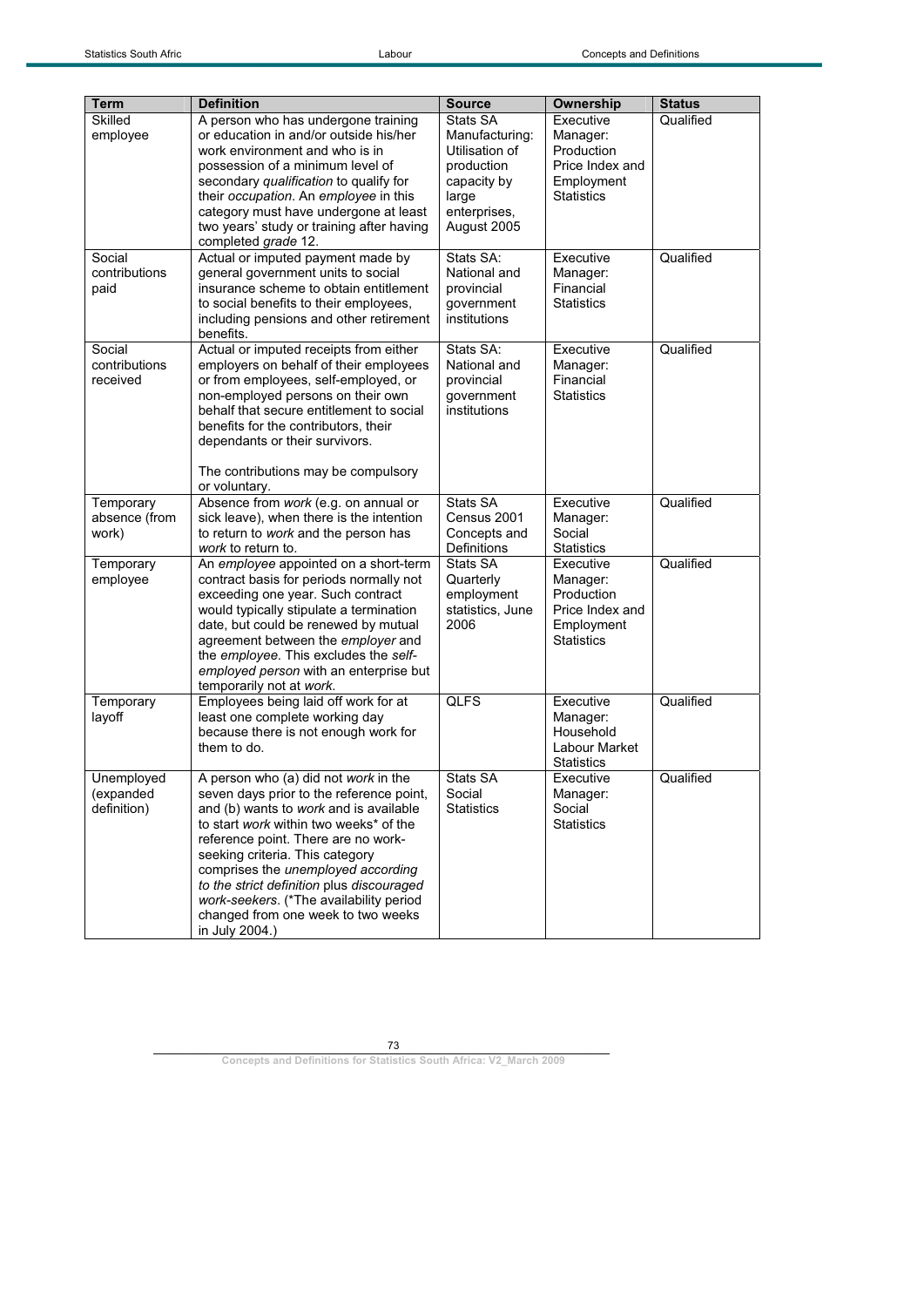| <b>Term</b>                                                | <b>Definition</b>                                                                                                                                                                                                                                                                                                                                                                                                                                               | <b>Source</b>                                                                                                     | Ownership                                                                                 | <b>Status</b> |
|------------------------------------------------------------|-----------------------------------------------------------------------------------------------------------------------------------------------------------------------------------------------------------------------------------------------------------------------------------------------------------------------------------------------------------------------------------------------------------------------------------------------------------------|-------------------------------------------------------------------------------------------------------------------|-------------------------------------------------------------------------------------------|---------------|
| Unemployed<br>person (official<br>or strict<br>definition) | Person within the economically active<br>population who (a) did not work in the<br>seven days prior to the reference point,<br>(b) wants to work and is available to<br>start work within two weeks* of the<br>reference point, and (c) has taken<br>active steps to look for work or start<br>some form of self-employment in the<br>four days prior to the reference point.<br>(*The availability period changed from<br>one week to two weeks in July 2004.) | Stats SA<br>Social<br><b>Statistics</b>                                                                           | Executive<br>Manager:<br>Social<br><b>Statistics</b>                                      | Qualified     |
| Unemployment                                               | People within the economically active<br>population, who:<br>(a) Did not work during the seven days<br>prior to the interview<br>(b) Want to work and are available to<br>start work within two weeks of the<br>interview<br>(c) Have taken active steps to look for<br>work or to start some form of self-<br>employment in the four weeks prior<br>to the interview (ILO and Stats SA).                                                                       | Stats SA<br>Labour<br>accounts for<br>South Africa,<br>October 2005                                               | Executive<br>Manager:<br>Production<br>Price Index and<br>Employment<br><b>Statistics</b> | Qualified     |
| Unemployment<br>Insurance Fund<br>(UIF)                    | A fund to which employers and<br>employees contribute and from which<br>employees who become unemployed<br>(or their beneficiaries) are entitled to<br>benefits.<br>Note: The intention of the fund is to<br>alleviate the harmful economic and<br>social effects of unemployment.                                                                                                                                                                              | <b>QLFS</b>                                                                                                       | Executive<br>Manager:<br>Household<br>Labour Market<br><b>Statistics</b>                  | Qualified     |
| Unemployment<br>rate                                       | The percentage of the economically<br>active population that is unemployed.                                                                                                                                                                                                                                                                                                                                                                                     | Stats SA<br>Social<br><b>Statistics</b>                                                                           | Executive<br>Manager:<br>Social<br><b>Statistics</b>                                      | Qualified     |
| Unskilled<br>employees                                     | Persons who have not undergone any<br>formal training or of whom no minimum<br>level of education is required.                                                                                                                                                                                                                                                                                                                                                  | Stats SA<br>Manufacturing:<br>Utilisation of<br>production<br>capacity by<br>large<br>enterprises,<br>August 2005 | Executive<br>Manager:<br>Production<br>Price Index and<br>Employment<br><b>Statistics</b> | Qualified     |
| Vacancies                                                  | Available funded positions/posts for<br>immediate filling on the survey<br>reference date and for which<br>recruitment action had been taken<br>(ILO).                                                                                                                                                                                                                                                                                                          | Stats SA<br>Labour<br>accounts for<br>South Africa,<br>October 2005                                               | Executive<br>Manager:<br>Production<br>Price Index and<br>Employment<br><b>Statistics</b> | Qualified     |
| Vacant post                                                | A post available in a department for<br>which there is no candidate to occupy<br>(ILO).                                                                                                                                                                                                                                                                                                                                                                         | Stats SA<br>Labour<br>accounts for<br>South Africa,<br>October 2005                                               | Executive<br>Manager:<br>Production<br>Price Index and<br>Employment<br><b>Statistics</b> | Qualified     |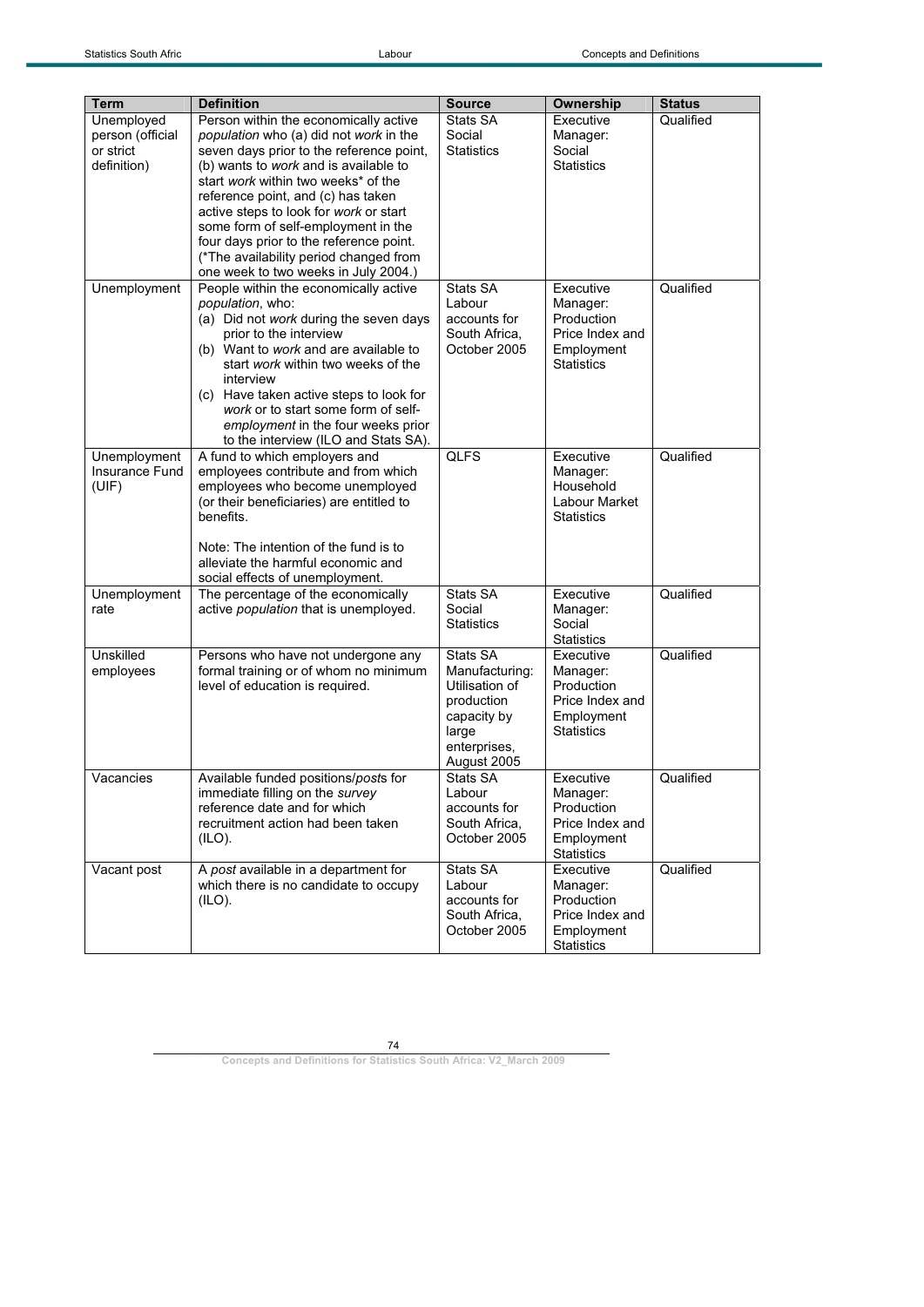| <b>Term</b>               | <b>Definition</b>                                                                                                                                                                               | <b>Source</b>                                                        | Ownership                                                                                 | <b>Status</b> |
|---------------------------|-------------------------------------------------------------------------------------------------------------------------------------------------------------------------------------------------|----------------------------------------------------------------------|-------------------------------------------------------------------------------------------|---------------|
| Wage                      | Compensation a worker receives in<br>exchange for their labour. See Salary.                                                                                                                     | <b>QLFS</b>                                                          | <b>Executive</b><br>Manager:<br>Household<br>Labour Market<br><b>Statistics</b>           | Draft         |
| Work                      | Any activity carried out by an individual,<br>and whose product contributes to the<br>national output, irrespective of whether<br>the person doing it is paid (cash or in<br>kind) or not paid. | Stats SA<br>Employment<br>and Price<br><b>Statistics</b>             | Executive<br>Manager:<br>Production<br>Price Index and<br>Employment<br><b>Statistics</b> | Qualified     |
| Workers                   | Self-employed persons, employers and<br>employees.                                                                                                                                              | Stats SA<br>General<br>Household<br>Survey, July<br>2004             | Executive<br>Manager:<br>Social<br><b>Statistics</b>                                      | Qualified     |
| Working age               | Between 15 and 65 years inclusive. For<br>historical reasons, the upper limit in<br>Stats SA practice is 65 and not 64 as<br>elsewhere. See working age, legal.                                 | Department of<br>Labour, RSA                                         | Executive<br>Manager:<br>Production<br>Price Index and<br>Employment<br><b>Statistics</b> | Qualified     |
| Working age<br>(legal)    | A person aged 15 or above.                                                                                                                                                                      | Department of<br>Labour: Basic<br>Conditions of<br>Employment<br>Act | Executive<br>Manager:<br>Production<br>Price Index and<br>Employment<br><b>Statistics</b> | Qualified     |
| Working-age<br>population | All persons aged 15-65 years.                                                                                                                                                                   | Stats SA<br>Labour Force<br>Survey,<br>September<br>2004             | Executive<br>Manager:<br>Social<br><b>Statistics</b>                                      | Qualified     |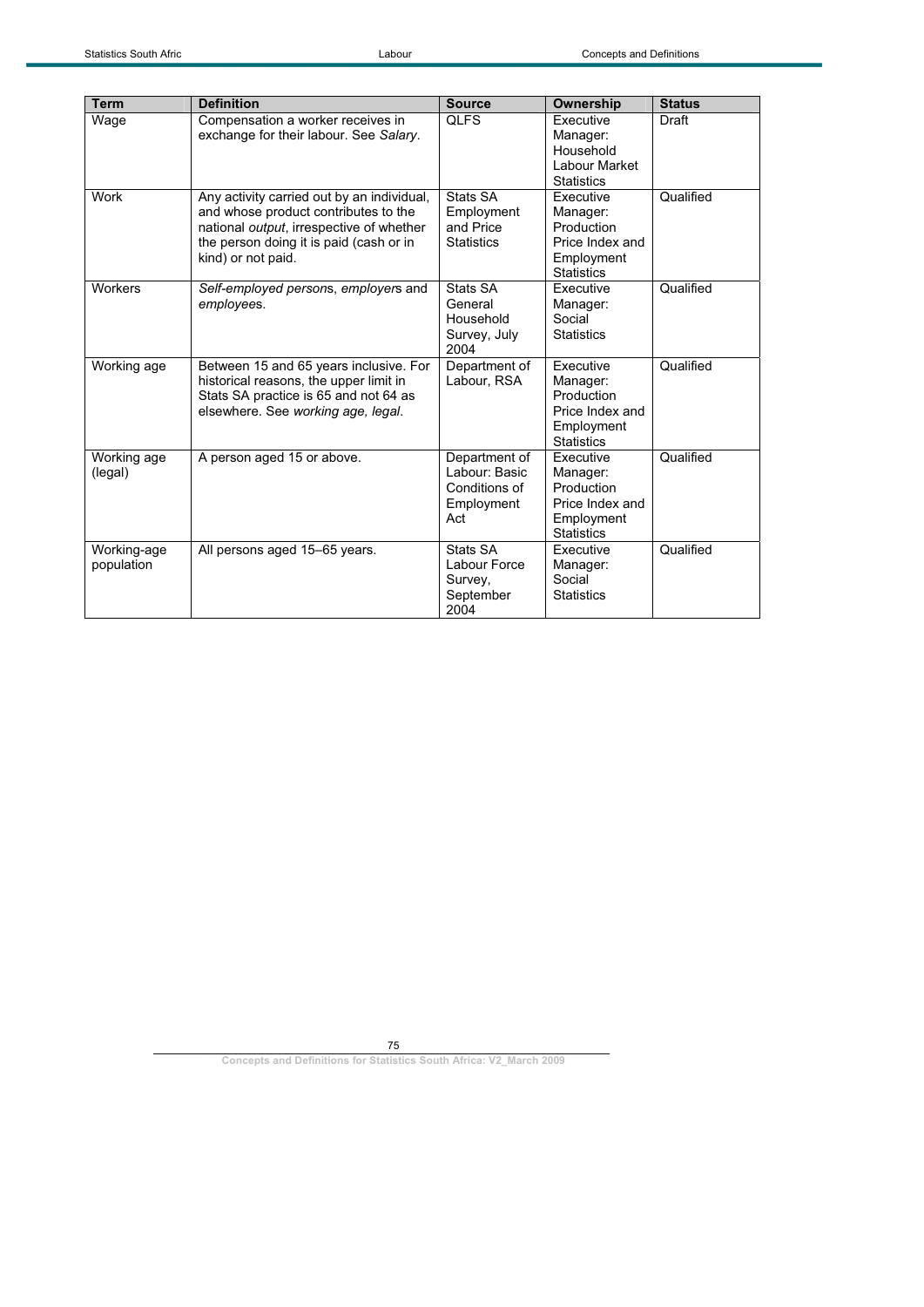## **Law/Justice**

| <b>Term</b>     | <b>Definition</b>                         | <b>Source</b>                 | Ownership             | <b>Status</b> |
|-----------------|-------------------------------------------|-------------------------------|-----------------------|---------------|
| Alimony         | Payments made by one spouse to a          | <b>LCS</b>                    | Executive             | Qualified     |
|                 | separated or divorced spouse as           |                               | Manager:              |               |
|                 | required by a court order.                |                               | Household             |               |
|                 |                                           |                               | <b>Budget</b>         |               |
|                 |                                           |                               | <b>Statistics</b>     |               |
| Civil judgement | A decision taken in a civil matter or a   | Stats SA                      | Executive             | Qualified     |
|                 | dispute between two people or parties.    | Statistics of                 | Manager:              |               |
|                 |                                           | civil cases for               | Short-term            |               |
|                 |                                           | debt, July 2005               | Indicators            |               |
| Civil summons   | Notice to appear before the court of law  | Stats SA                      | Executive             | Qualified     |
|                 | where a dispute between two parties or    | Statistics of                 | Manager:              |               |
|                 | people has to be heard, i.e. not for a    | civil cases for               | Short-term            |               |
|                 | criminal offence.                         | debt, July 2005               | Indicators            |               |
| Compulsory      | Occurs when the affairs of a company      | Stats SA                      | Executive             | Qualified     |
| liquidation     | or close corporation are wound up by      | Statistics of                 | Manager:              |               |
|                 | order of the court.                       | liquidations and              | Short-term            |               |
|                 |                                           | insolvencies.                 | Indicators            |               |
|                 |                                           | August 2005                   |                       |               |
| Consent         | Where a debtor agrees to subject          | Stats SA                      | Executive             | Qualified     |
| judgement       | himself/herself to obey or accept a       | Statistics of                 | Manager:              |               |
|                 | judgement of a court against him for a    | civil cases for               | Short-term            |               |
|                 | debt he owes without defending the        | debt, July 2005               | Indicators            |               |
|                 | action. This usually happens before the   |                               |                       |               |
|                 | debtor signs a binding contract, e.g. a   |                               |                       |               |
|                 | loan agreement.                           |                               |                       |               |
| Debt            | An amount owed by/to a person or          | Stats SA: Local<br>qovernment | Executive             | Qualified     |
|                 | organisation for funds borrowed.          | institutions                  | Manager:<br>Financial |               |
|                 |                                           |                               | <b>Statistics</b>     |               |
| Debtor          | An individual or company that owes        | Stats SA: Local               | Executive             | Qualified     |
|                 | debt to another (the creditor).           | government                    | Manager:              |               |
|                 |                                           | institutions                  | Financial             |               |
|                 |                                           |                               | <b>Statistics</b>     |               |
| Default         | Where the court gives a judgement or a    | Stats SA                      | Executive             | Qualified     |
| judgement       | ruling against the defendant who is not   | Statistics of                 | Manager:              |               |
|                 | present in court and was previously       | civil cases for               | Short-term            |               |
|                 | given a notice that was ignored, i.e. a   | debt, July 2005               | Indicators            |               |
|                 | judgement was given against a party or    |                               |                       |               |
|                 | an individual while not present in court. |                               |                       |               |
| Income tax      | Tax levied on the financial income of a   | Stats SA: Local               | Executive             | Qualified     |
|                 | person, cooperation or other legal        | qovernment                    | Manager:              |               |
|                 | entity.                                   | institutions                  | Financial             |               |
|                 |                                           |                               | <b>Statistics</b>     |               |
| Insolvency      | A state whereby an individual or          | Stats SA                      | Executive             | Qualified     |
|                 | partnership is unable to pay its debt     | Statistics of                 | Manager:              |               |
|                 | and is placed under final sequestration;  | liquidations and              | Short-term            |               |
|                 | a partnership which is unable to pay its  | insolvencies,                 | Indicators            |               |
|                 | debt is regarded as one insolvency,       | August 2005                   |                       |               |
|                 | irrespective of the number of partners.   |                               |                       |               |
| Liquidation     | The winding-up of the affairs of a        | Stats SA                      | Executive             | Qualified     |
|                 | company or close corporation when         | Statistics of                 | Manager:              |               |
|                 | liabilities exceed assets and it can be   | liquidations and              | Short-term            |               |
|                 | resolved by voluntary action or by an     | insolvencies.                 | Indicators            |               |
|                 | order of the court.                       | August, 2005                  |                       |               |

76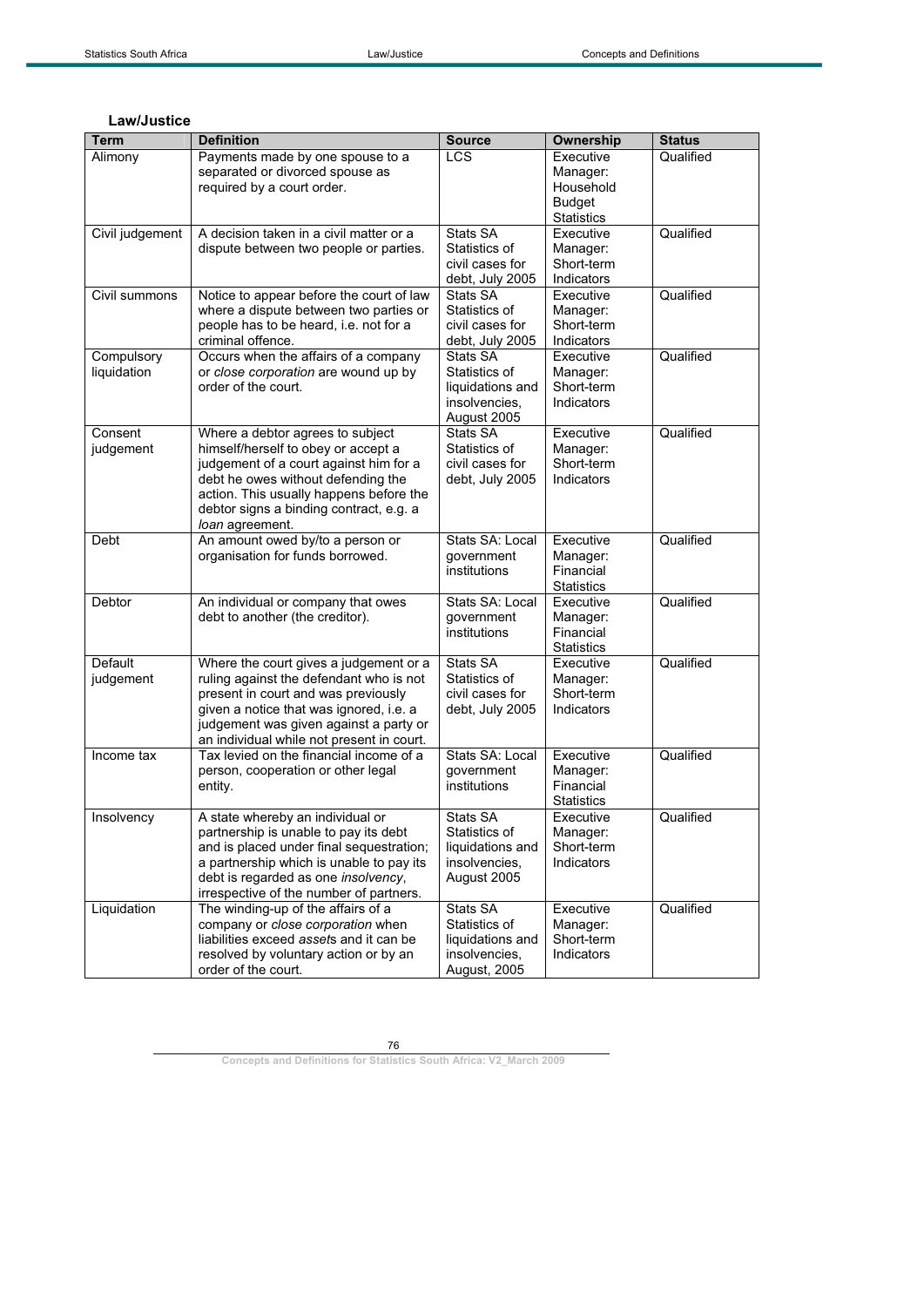| <b>Term</b>    | <b>Definition</b>                       | <b>Source</b>    | Ownership            | <b>Status</b> |
|----------------|-----------------------------------------|------------------|----------------------|---------------|
|                | People who take part in court           | Stats SA         | Executive            | Qualified     |
| Litigants      |                                         |                  |                      |               |
|                | proceedings, usually against each       | Statistics of    | Manager:             |               |
|                | other, like a debtor and a creditor.    | civil cases for  | Short-term           |               |
|                |                                         | debt, July 2005  | Indicators           |               |
| Litigants      | A case where the parties have been      | Stats SA         | Executive            | Qualified     |
| referred       | referred to another instance/court.     | Statistics of    | Manager:             |               |
|                |                                         | civil cases for  | Short-term           |               |
|                |                                         | debt, July 2005  | Indicators           |               |
| Other debts    | All other kinds of outstanding debts    | Stats SA         | Executive            | Qualified     |
|                | such as salaries and wages,             | Statistics of    | Manager:             |               |
|                | outstanding medical fund debts,         | civil cases for  | Short-term           |               |
|                | outstanding sponsored debts,            | debt, July 2005  | Indicators           |               |
|                | outstanding class and tuition debt,     |                  |                      |               |
|                | outstanding income and sales, tax,      |                  |                      |               |
|                | outstanding assessment rates,           |                  |                      |               |
|                | outstanding money in respect of         |                  |                      |               |
|                | television maintenance contracts, and   |                  |                      |               |
|                | outstanding money in respect of flat    |                  |                      |               |
|                | levies.                                 |                  |                      |               |
| Other services | Refers to municipal services (except    | Stats SA         | Executive            | Qualified     |
|                | outstanding assessment rates),          | Statistics of    | Manager:             |               |
|                | plumbers, builders, mechanics, panel-   | civil cases for  | Short-term           |               |
|                | beaters and electricians.               | debt, July 2005  | Indicators           |               |
| Plaintiff      | A person/party in a civil case who asks | Stats SA         | Executive            | Qualified     |
|                | the court for judgement against another | Statistics of    | Manager:             |               |
|                | person.                                 | civil cases for  | Short-term           |               |
|                |                                         | debt, July 2005  | Indicators           |               |
| Promissory     | Written note, signed by one person, in  | Stats SA         | Executive            | Qualified     |
| note           | which he promises to pay money to       | Statistics of    | Manager:             |               |
|                | another person or to the bearer of such | civil cases for  | Short-term           |               |
|                | a note on a specific date or on demand. | debt, July 2005  | Indicators           |               |
| R/D cheques    | See refer-to-drawer cheques.            | Stats SA         | Executive            | Qualified     |
|                |                                         | Statistics of    | Manager:             |               |
|                |                                         | civil cases for  | Short-term           |               |
|                |                                         | debt, July 2005  | Indicators           |               |
| Refer-to-      | Dishonoured cheques. The drawer is      | Stats SA         | Executive            | Draft         |
| drawer         | the owner of the cheque. When a         | Statistics of    | Manager:             |               |
| cheques        | person issues a cheque and there is no  | civil cases for  | Short-term           |               |
|                | money in the cheque account, the bank   | debt, July 2005  | Indicators           |               |
|                | will refuse to pay the bearer. The      |                  |                      |               |
|                | cheque will be referred back to the     |                  |                      |               |
|                | drawer.                                 |                  |                      |               |
| Standard       | People whose net remuneration from      | <b>QLFS</b>      | Executive            | Qualified     |
| Income Tax for | employment exceeds R60 000 per          |                  | Manager:             |               |
| Employees      | annum (i.e income and benefits after    |                  | Household            |               |
| (SITE)         | tax) are required to pay both SITE and  |                  | <b>Labour Market</b> |               |
|                | Pay As You Earn (PAYE). People          |                  | <b>Statistics</b>    |               |
|                | whose net remuneration is R60 000 or    |                  |                      |               |
|                | below are required to pay SITE only.    |                  |                      |               |
| Treasury bill  | A short-term obligation that is not     | Stats SA         | Executive            | Qualified     |
|                | interest-bearing because it is          | National         | Manager:             |               |
|                | purchased at a discount from the South  | Accounts         | National             |               |
|                | African Reserve Bank and can be         |                  | Accounts             |               |
|                | traded on a discount basis for 91 days. |                  |                      |               |
| Voluntary      | When a company or close corporation,    | Stats SA         | Executive            | Qualified     |
| liquidation    | by own choice, resolves to wind up its  | Statistics of    | Manager:             |               |
|                | affairs.                                | liquidations and | Short-term           |               |
|                |                                         | insolvencies.    | Indicators           |               |
|                |                                         | <b>July 200</b>  |                      |               |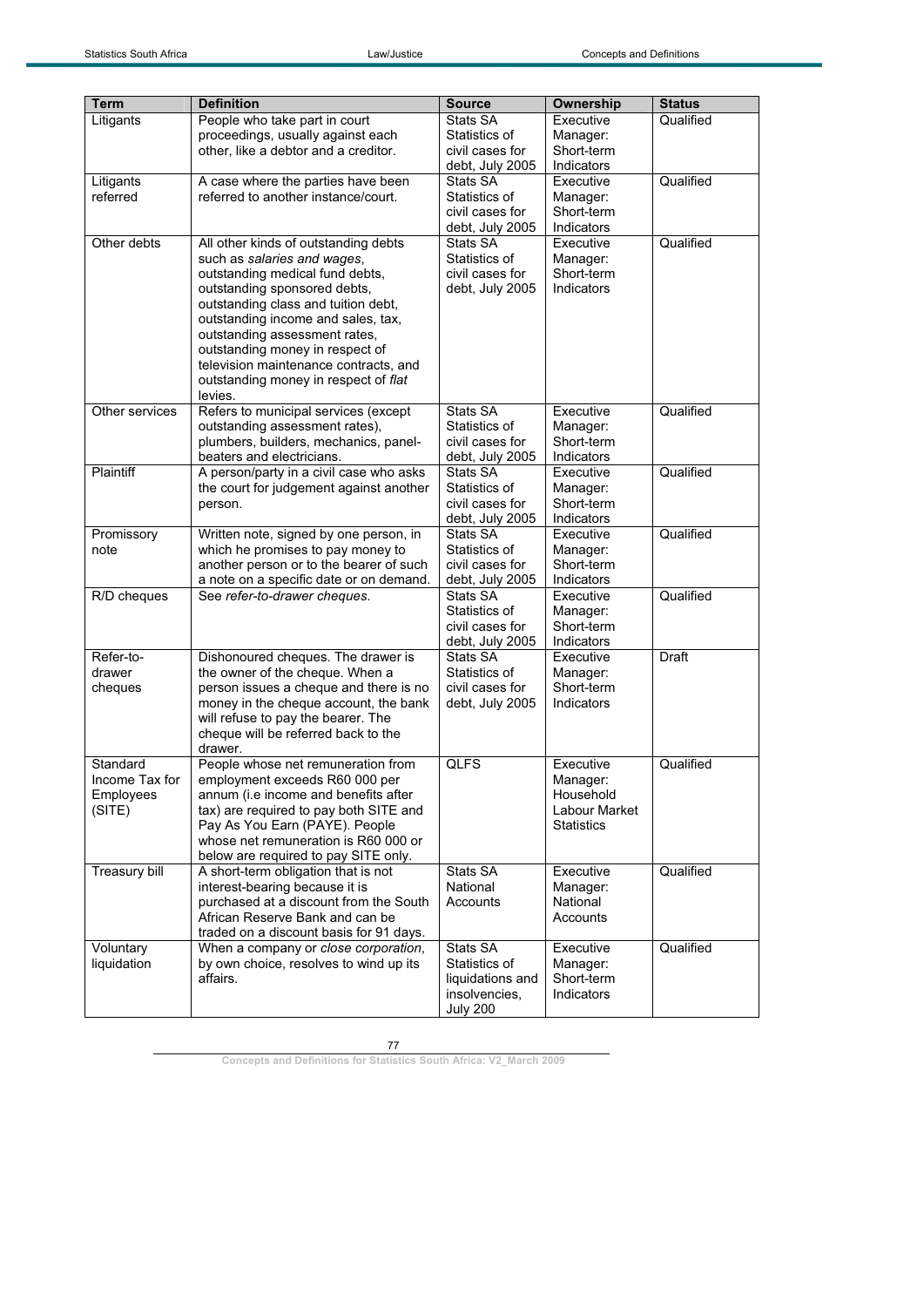| Term                                                          | <b>Definition</b>                                                                                                                                                                                                                                                                  | <b>Source</b>                                                                                                                                                   | Ownership                                                                | <b>Status</b> |
|---------------------------------------------------------------|------------------------------------------------------------------------------------------------------------------------------------------------------------------------------------------------------------------------------------------------------------------------------------|-----------------------------------------------------------------------------------------------------------------------------------------------------------------|--------------------------------------------------------------------------|---------------|
| Consumption                                                   | An activity in which <i>institutional units</i><br>use up goods and services. It can be<br>either intermediate or final.                                                                                                                                                           | <b>Stats SA Stats</b><br><b>SA Energy</b><br>accounts for<br>South Africa.<br>1995-2001<br>April 2005                                                           | Executive<br>Manager:<br>National<br>Accounts                            | Qualified     |
| Homogeneous<br>production                                     | A unit of homogeneous production is a<br>producer unit in which only a single<br>(non-ancillary) productive activity is<br>carried out.                                                                                                                                            | <b>Stats SA Gross</b><br>Domestic<br>Product<br>Annual<br>estimates:<br>1993-2004<br>Annual<br>estimates per<br>region: 1995-<br>2004<br>Third quarter:<br>2005 | Executive<br>Manager:<br>National<br>Accounts                            | Draft         |
| Index of physical<br>volume of<br>manufacturing<br>production | A statistical measure of the change in<br>the volume of production. The<br>production index of a major group is the<br>ratio between the volume of production<br>of a major group in a given period and<br>the volume of production of the same<br>major group in the base period. | Stats SA<br>Manufacturing:<br>Production and<br>sales, July<br>2005                                                                                             | Executive<br>Manager:<br>Industry and<br><b>Trade Statistics</b>         | Qualified     |
| Market<br>production<br>activities                            | Activities associated with production of<br>goods and services for sale. See<br>economic activities.                                                                                                                                                                               | <b>QLFS</b>                                                                                                                                                     | Executive<br>Manager:<br>Household<br>Labour Market<br><b>Statistics</b> | Qualified     |
| Net other taxes<br>on production                              | Other taxes on production minus other<br>subsidies on production.                                                                                                                                                                                                                  | <b>Stats SA Gross</b><br>Domestic<br>Product<br>Annual<br>estimates:<br>1993-2004<br>Annual<br>estimates per<br>region: 1995-<br>2004<br>Third quarter:<br>2005 | Executive<br>Manager:<br>National<br>Accounts                            | Qualified     |
| Other reasons<br>for<br>underutilisation                      | Other reasons include reasons such as<br>downtime due to maintenance, lower<br>productivity and seasonal factors.                                                                                                                                                                  | Stats SA<br>Manufacturing:<br>Utilisation of<br>production<br>capacity by<br>large<br>enterprises,<br>August 2005                                               | Executive<br>Manager:<br>Industry and<br><b>Trade Statistics</b>         | <b>Draft</b>  |

## **Manufacturing**

78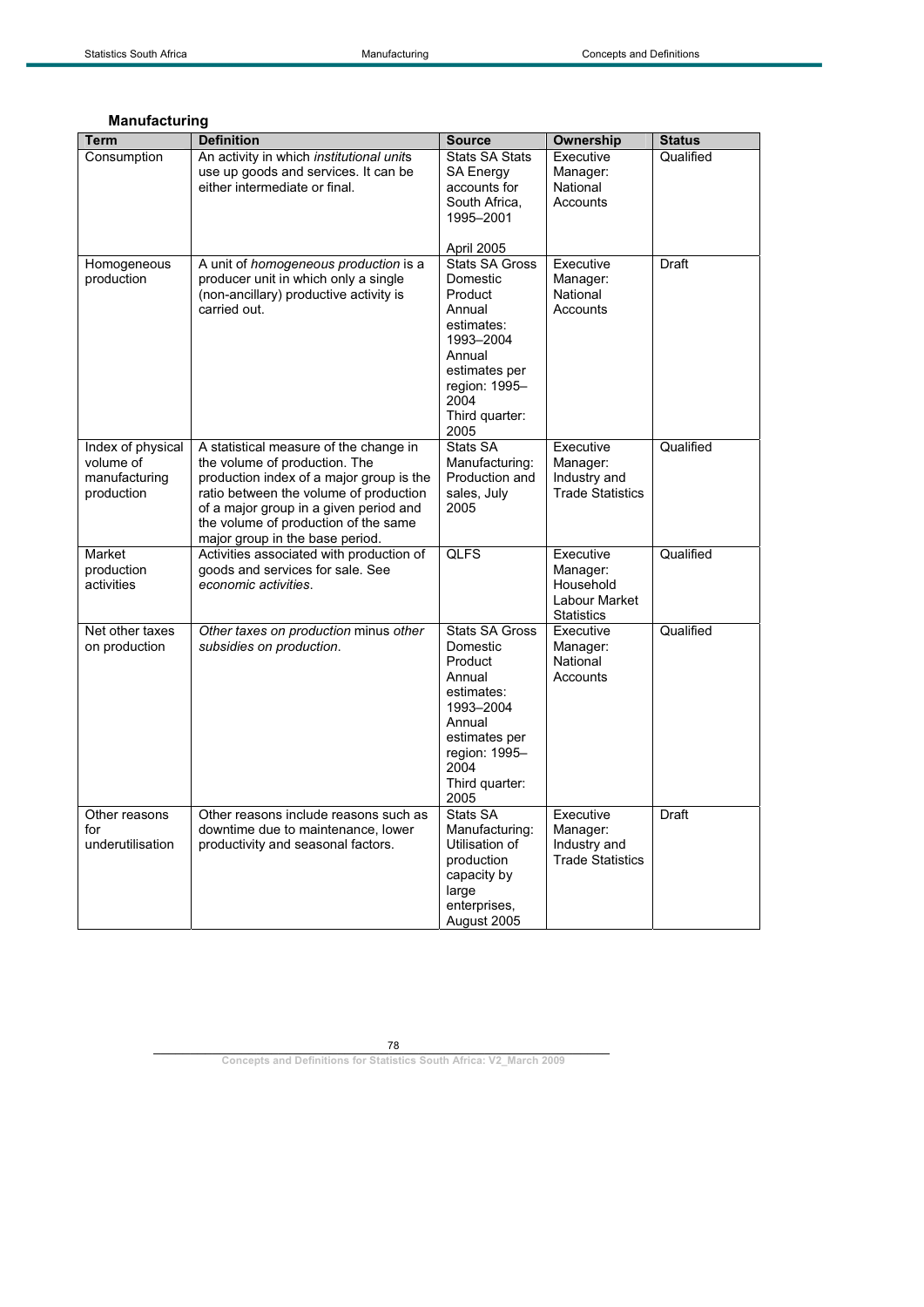| <b>Term</b>                     | <b>Definition</b>                                                               | <b>Source</b>                     | Ownership               | <b>Status</b> |
|---------------------------------|---------------------------------------------------------------------------------|-----------------------------------|-------------------------|---------------|
| Other subsidies                 | Subsidies are transfers from the                                                | <b>Stats SA Final</b>             | Executive               | Draft         |
| on production                   | government to the business sector                                               | Social                            | Manager:                |               |
|                                 | toward current cost of production.                                              | Accounting                        | National                |               |
|                                 | These transfers represent additions to                                          | Matrix, 1998                      | Accounts                |               |
|                                 | the income of producers from current                                            | (Report No. 04-                   |                         |               |
|                                 | production.                                                                     | 03-02 (1998))                     | Executive               | Qualified     |
| Other taxes on<br>production    | Consist of taxes on the ownership of<br>land, buildings or other assets used in | <b>Stats SA Gross</b><br>Domestic | Manager:                |               |
|                                 | production or on labour employed, etc.                                          | Product                           | National                |               |
|                                 | Important examples of other taxes on                                            | Annual                            | Accounts                |               |
|                                 | production are taxes on payroll or work                                         | estimates:                        |                         |               |
|                                 | force, stamp duties, business or                                                | 1993-2004                         |                         |               |
|                                 | professional licenses, etc.                                                     | Annual                            |                         |               |
|                                 |                                                                                 | estimates per                     |                         |               |
|                                 |                                                                                 | region: 1995-                     |                         |               |
|                                 |                                                                                 | 2004                              |                         |               |
|                                 |                                                                                 | Third quarter:                    |                         |               |
|                                 |                                                                                 | 2005<br>Stats SA                  | Executive               | Qualified     |
| Percentage<br>under-utilisation | The percentage under-utilisation of<br>production capacity is calculated by     | Manufacturing:                    | Manager:                |               |
| of production                   | deducting the percentage utilisation of                                         | Utilisation of                    | Industry and            |               |
| capacity                        | production capacity from a hundred.                                             | production                        | <b>Trade Statistics</b> |               |
|                                 |                                                                                 | capacity by                       |                         |               |
|                                 |                                                                                 | large                             |                         |               |
|                                 |                                                                                 | enterprises,                      |                         |               |
|                                 |                                                                                 | August 2005                       |                         |               |
| Percentage                      | A measure of the use of manpower,                                               | Stats SA                          | Executive               | Qualified     |
| utilisation of                  | plant and machinery in manufacturing.                                           | Manufacturing:                    | Manager:                |               |
| production                      |                                                                                 | Utilisation of                    | Industry and            |               |
| capacity                        |                                                                                 | production                        | <b>Trade Statistics</b> |               |
| (manufacturing                  |                                                                                 | capacity by                       |                         |               |
| industry)                       |                                                                                 | large                             |                         |               |
|                                 |                                                                                 | enterprises,<br>August 2005       |                         |               |
| Production                      | A process, carried out under the                                                | <b>Stats SA Social</b>            | Executive               | Qualified     |
|                                 | responsibility, control and management                                          | Accounting                        | Manager:                |               |
|                                 | of an <i>institutional unit</i> , in which labour                               | Matrix,                           | National                |               |
|                                 | and assets are used to transform inputs                                         |                                   | Accounts                |               |
|                                 | of goods and services into outputs of                                           |                                   |                         |               |
|                                 | other goods and services. All goods                                             |                                   |                         |               |
|                                 | and services produced as outputs must                                           |                                   |                         |               |
|                                 | be such that they can be sold on                                                |                                   |                         |               |
|                                 | markets, or at least be capable of being                                        |                                   |                         |               |
|                                 | provided by one unit to another, with or                                        |                                   |                         |               |
|                                 | without charge.                                                                 |                                   |                         |               |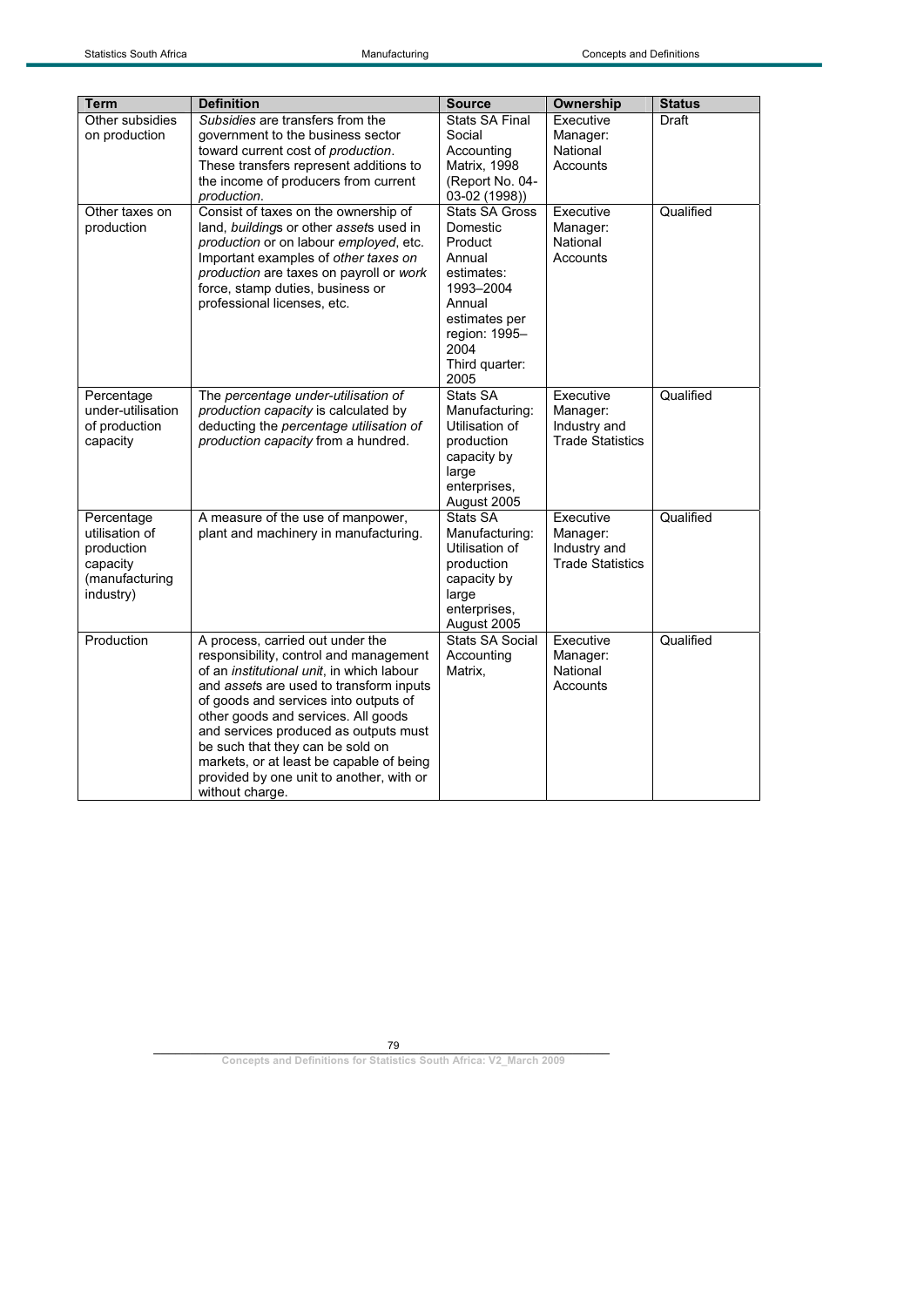| <b>Term</b>                              | <b>Definition</b>                                                                                                                                                                                                                                                                                                                                                                                                                                                                                                                                                                                          | <b>Source</b>                                                                            | Ownership                                                        | <b>Status</b> |
|------------------------------------------|------------------------------------------------------------------------------------------------------------------------------------------------------------------------------------------------------------------------------------------------------------------------------------------------------------------------------------------------------------------------------------------------------------------------------------------------------------------------------------------------------------------------------------------------------------------------------------------------------------|------------------------------------------------------------------------------------------|------------------------------------------------------------------|---------------|
| Production<br>boundary                   | An economic activity (or production)<br>carried out under the control and<br>responsibility of an <i>institutional unit</i> that<br>uses inputs of labour, capital, and<br>goods and services to produce output<br>of goods and services.<br>Note: The production boundary in the<br>1993 SNA is more restricted than the<br>general production boundary due to the<br>production accounts not being compiled<br>for household activities that produce<br>domestic or personal services for own<br>final consumption within the same<br>household, except for services<br>produced by paid domestic staff. | Stats SA Final<br>Social<br>Accounting<br>Matrix for 1998<br>(Report 04-03-<br>02: 1998) | Executive<br>Manager:<br>National<br>Accounts                    | Qualified     |
| Sales<br>(manufacturing)                 | Sales are the total value of sales and<br>transfers-out of all own manufactured<br>products/articles and the amounts<br>received for installation, erection or<br>assembly or other services rendered.                                                                                                                                                                                                                                                                                                                                                                                                     | Manufacturing:<br>Production and<br>sales, July<br>2005                                  | Executive<br>Manager:<br>Financial<br><b>Statistics</b>          | Qualified     |
| Weight<br>(manufacturing<br>major group) | The overall index for manufacturing is<br>the ratio of the value added of the<br>major group (i.e. <i>output</i> of a major<br>group minus intermediate consumption)<br>to the total value added of the<br>manufacturing <i>industry</i> . The weight<br>reflects the importance of the major<br>group in the total. The weights change<br>over time due to changes in the relative<br>performance of industries, due to<br>factors such as quality changes,<br>changes in relative prices, and changes<br>in customer preferences. New weights<br>need to be calculated from time to time.                | Stats SA<br>Manufacturing:<br>Production and<br>sales, July<br>2006                      | Executive<br>Manager:<br>Industry and<br><b>Trade Statistics</b> | Draft         |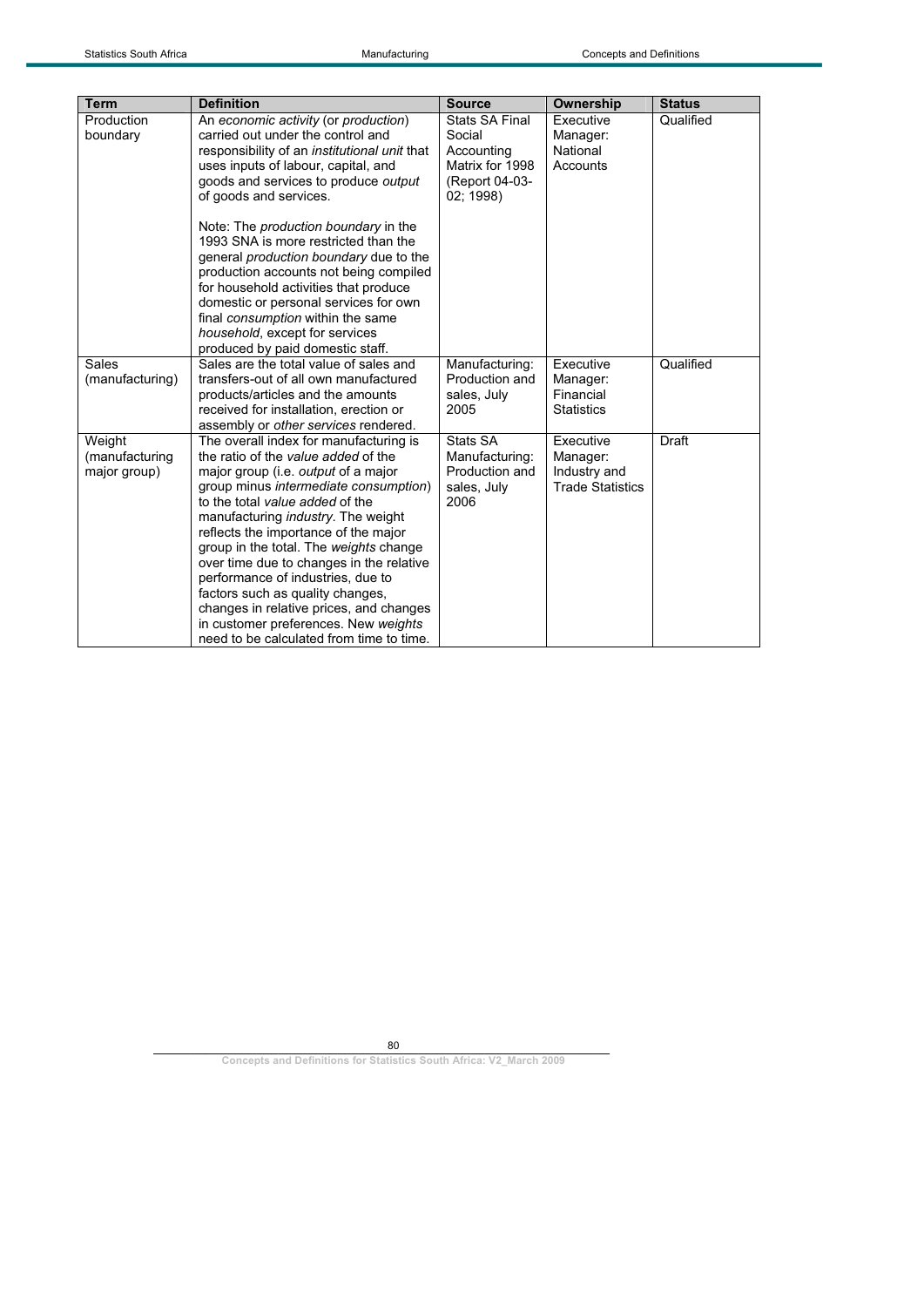|  | Minina |  |
|--|--------|--|
|  |        |  |
|  |        |  |

| <b>Term</b>                                               | <b>Definition</b>                                                                                                                                                                                                                                                                                                                                                              | <b>Source</b>                                                           | Ownership                                         | <b>Status</b> |
|-----------------------------------------------------------|--------------------------------------------------------------------------------------------------------------------------------------------------------------------------------------------------------------------------------------------------------------------------------------------------------------------------------------------------------------------------------|-------------------------------------------------------------------------|---------------------------------------------------|---------------|
| Index of<br>physical<br>volume of<br>mining<br>production | A statistical measure of the change in<br>the volume of production. The<br>production index of a mineral group is<br>the ratio between the volume of<br>production of a mineral group in a given<br>period and the volume of production of<br>the same mineral group in the base<br>period.                                                                                    | Stats SA<br>Mining:<br>Production and<br>sales, July<br>2005            | Executive<br>Manager:<br>Short-term<br>Indicators | Qualified     |
| <b>PGMs</b>                                               | See Platinum Group Metals.                                                                                                                                                                                                                                                                                                                                                     | Stats SA<br>Mining:<br>Production and<br>sales, July<br>2005            | Executive<br>Manager:<br>Short-term<br>Indicators | Qualified     |
| Platinum Group<br>Metals                                  | Include platinum; iridium; osmiridium;<br>palladium; rhodium; ruthenium and<br>osmium.                                                                                                                                                                                                                                                                                         | Stats SA<br>Mining:<br>Production and<br>sales, July<br>2005            | Executive<br>Manager:<br>Short-term<br>Indicators | Qualified     |
| Sales (mining)                                            | Sales are the total value of sales and<br>transfers-out of goods mined by the<br>mining establishments and the amounts<br>received for installation, erection or<br>assembly or other services rendered.                                                                                                                                                                       | Mining:<br>Production and<br>sales<br>(preliminary)<br>November<br>2004 | Executive<br>Manager:<br>Short-term<br>Indicators | Qualified     |
| Weight<br>(mineral group)                                 | The ratio of the sales of a mineral<br>group to the total sales of the mining<br><i>industry</i> . The weight of a mineral group<br>reflects the importance of the mineral<br>group in the total mining <i>industry</i> . The<br>weights change over time due to quality<br>changes and changes in relative prices.<br>New weights need to be calculated<br>from time to time. | Stats SA<br>Mining:<br>Production and<br>sales, July<br>2006            | Executive<br>Manager:<br>Short-term<br>Indicators | Qualified     |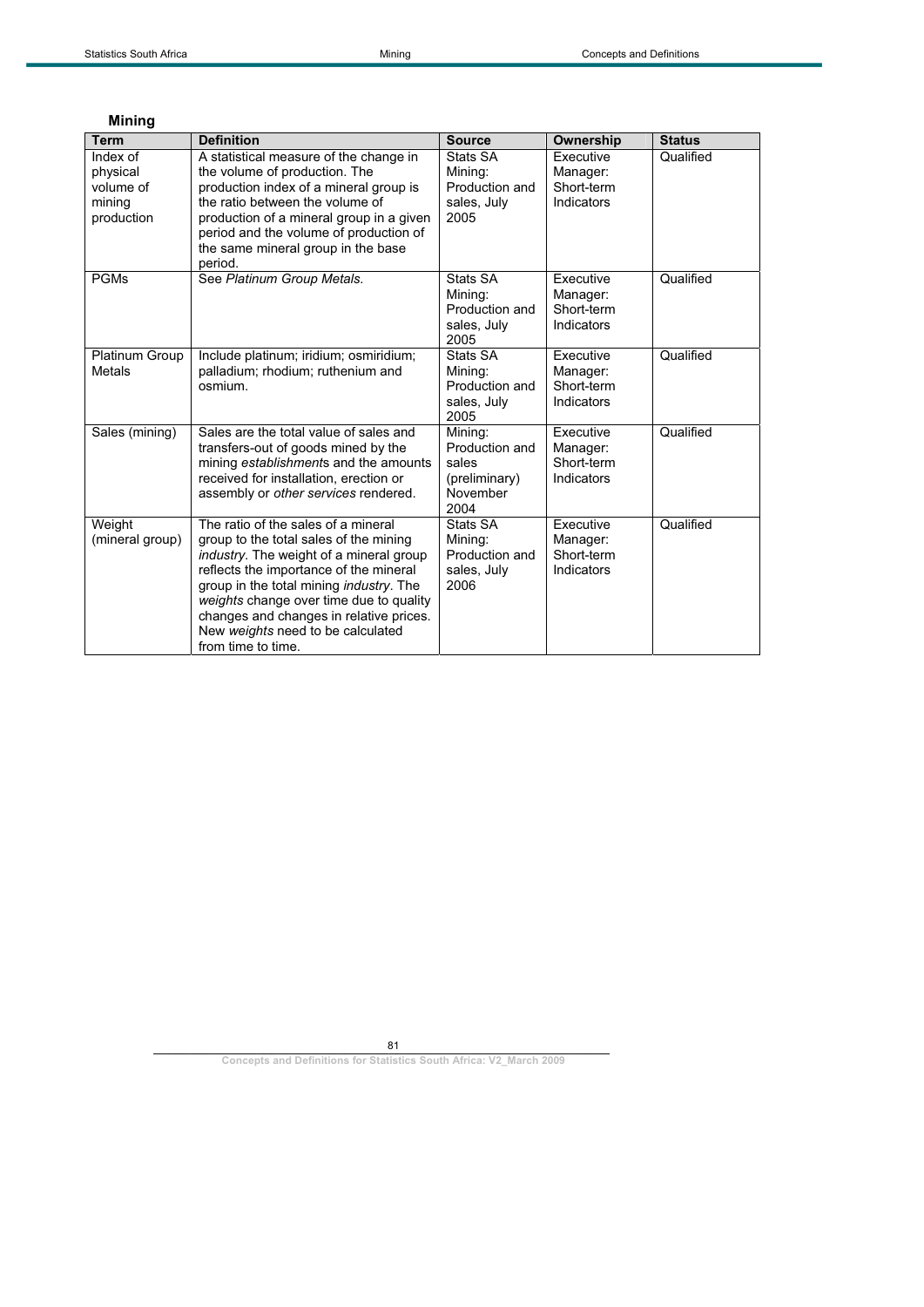## **National Accounts**

| Term                                            | <b>Definition</b>                                                                                                                                                                                                                                                                                                                                                                                                                                  | <b>Source</b>                                                                                                                                                   | Ownership                                                                | <b>Status</b> |
|-------------------------------------------------|----------------------------------------------------------------------------------------------------------------------------------------------------------------------------------------------------------------------------------------------------------------------------------------------------------------------------------------------------------------------------------------------------------------------------------------------------|-----------------------------------------------------------------------------------------------------------------------------------------------------------------|--------------------------------------------------------------------------|---------------|
| Account                                         | A tool which records, for given aspects<br>of economic life:<br>(a) The uses and resources; or<br>(b) The changes in assets and the<br>changes in liabilities; and/or<br>(c) The stock of assets and liabilities<br>existing at a certain time.<br>Transaction accounts include a                                                                                                                                                                  | <b>Stats SA Water</b><br>quality<br>accounts for<br>South Africa,<br>2000                                                                                       | Executive<br>Manager:<br>National<br>Accounts                            | Qualified     |
|                                                 | balancing item which is used to equate<br>the two sides of the accounts (e.g.<br>resources and uses) and which is a<br>meaningful measure of economic<br>performance in itself.                                                                                                                                                                                                                                                                    |                                                                                                                                                                 |                                                                          |               |
| Ancillary<br>activity<br>(National<br>Accounts) | A supporting activity undertaken to<br>create the conditions within which the<br>activities of an enterprise are carried<br>out.                                                                                                                                                                                                                                                                                                                   | <b>Stats SA Gross</b><br>Domestic<br>Product<br>Annual<br>estimates:<br>1993-2004<br>Annual<br>estimates per<br>region: 1995-<br>2004<br>Third quarter:<br>2005 | Executive<br>Manager:<br>National<br>Accounts                            | Qualified     |
| Balancing item                                  | An accounting construct obtained by<br>subtracting the total value of the entries<br>on one side of an account from the total<br>value of the entries on the other side.<br>Note: Balancing items are not simply<br>devices introduced to ensure that<br>accounts balance. They encapsulate a<br>great deal of information and include<br>some of the most important entries in<br>the accounts, for example value added<br>and operating surplus. | <b>Stats SA Gross</b><br>Domestic<br>Product<br>Annual<br>estimates:<br>1993-2004<br>Annual<br>estimates per<br>region: 1995-<br>2004<br>Third quarter:<br>2005 | Executive<br>Manager:<br>National<br>Accounts                            | Qualified     |
| <b>Basic prices</b>                             | The amounts receivable by the<br>producer from the purchaser for a unit<br>of a good or service produced as output<br>minus any tax payable plus any subsidy<br>receivable on that unit as a<br>consequence of its production or sale.<br>Note: Basic prices exclude any<br>transport charges invoiced separately<br>by the producer. A basic price is the<br>preferred method of valuing output.                                                  | <b>Stats SA Gross</b><br>Domestic<br>Product<br>Annual<br>estimates:<br>1993-2004<br>Annual<br>estimates per<br>region: 1995-<br>2004<br>Third quarter:<br>2005 | Executive<br>Manager:<br>National<br>Accounts                            | Qualified     |
| Capital                                         | Value of wealth in the form of money,<br>human resources or property owned by<br>a person or business.                                                                                                                                                                                                                                                                                                                                             | <b>LCS</b>                                                                                                                                                      | Executive<br>Manager:<br>Household<br><b>Budget</b><br><b>Statistics</b> | Qualified     |

82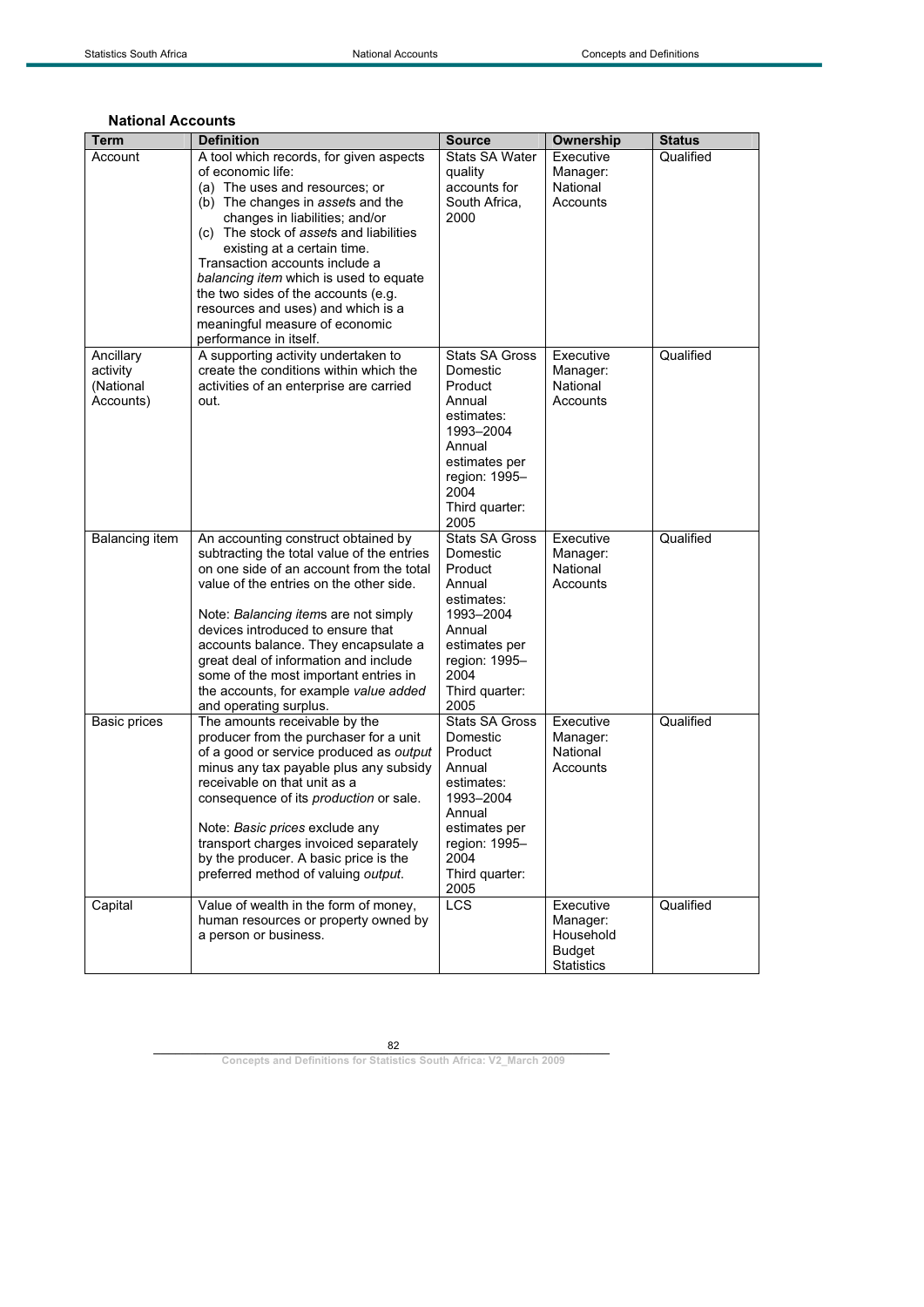| <b>Term</b>                                        | <b>Definition</b>                                                                                                                                                                                                                                       | <b>Source</b>                                                                                                                                                   | Ownership                                     | <b>Status</b> |
|----------------------------------------------------|---------------------------------------------------------------------------------------------------------------------------------------------------------------------------------------------------------------------------------------------------------|-----------------------------------------------------------------------------------------------------------------------------------------------------------------|-----------------------------------------------|---------------|
| Capital transfer<br>in kind                        | The transfer of ownership of an asset<br>(other than inventories or cash) or the<br>cancellation of a liability by a creditor.                                                                                                                          | <b>Stats SA Final</b><br>Social<br>Accounting<br>Matrix, 1998<br>(Report No. 04-<br>03-02 (1998))                                                               | Executive<br>Manager:<br>National<br>Accounts | Qualified     |
| Cash transfer                                      | Payment of cash or the equivalent of<br>cash.                                                                                                                                                                                                           | <b>Stats SA Final</b><br>Social<br>Accounting<br><b>Matrix, 1998</b><br>(Report No. 04-<br>03-02 (1998))                                                        | Executive<br>Manager:<br>National<br>Accounts | Qualified     |
| Commodity<br>flow method                           | Method used to track the flow of goods<br>and services from the supply (domestic<br>production or imported) to the use<br>(intermediate consumption, final<br>consumption or exports) thereof.                                                          | Stats SA:<br>Gross<br>Domestic<br>Product<br>Annual<br>estimates:<br>1993-2004<br>Annual<br>estimates per<br>region: 1995-<br>2004<br>Third quarter:<br>2005    | Executive<br>Manager:<br>National<br>Accounts | Qualified     |
| Cost, insurance<br>and freight<br>price $(c.i.f.)$ | The price of goods delivered at the<br>frontier of the importing country, or the<br>price of services delivered to residents,<br>before payment of any import duties or<br>other taxes on imports or trade and<br>transport margins within the country. | <b>Stats SA Gross</b><br>Domestic<br>Product<br>Annual<br>estimates:<br>1993-2004<br>Annual<br>estimates per<br>region: 1995-<br>2004<br>Third quarter:<br>2005 | Executive<br>Manager:<br>National<br>Accounts | Qualified     |
| Current<br>transfers                               | All transfers that are not classified as<br>capital transfers. They directly affect<br>the level of disposable income and<br>should influence the consumption of<br>goods and services.                                                                 | <b>Stats SA Final</b><br>Social<br>Accounting<br>Matrix, 1998<br>(Report No. 04-<br>03-02 (1998))                                                               | Executive<br>Manager:<br>National<br>Accounts | Draft         |
| Environmental<br>accounting<br>(SEEA<br>framework) | The combination of natural resource<br>accounts, which consist of stock and<br>flow accounts in physical terms, and<br>the monetary valuation of these<br>accounts.                                                                                     | Stats SA<br>Energy<br>accounts for<br>South Africa,<br>1995-2001<br>April 2005                                                                                  | Executive<br>Manager:<br>National<br>Accounts | Qualified     |
| Factor cost                                        | A valuation concept reflecting the cost<br>of the factors of production (labour and<br>capital). It corresponds to the value<br>remaining after all applicable taxes and<br>subsidies have been deducted from<br>market prices.                         | Stats SA Final<br>Social<br>Accounting<br><b>Matrix, 1998</b><br>(Report No. 04-<br>03-02 (1998))                                                               | Executive<br>Manager:<br>National<br>Accounts | Qualified     |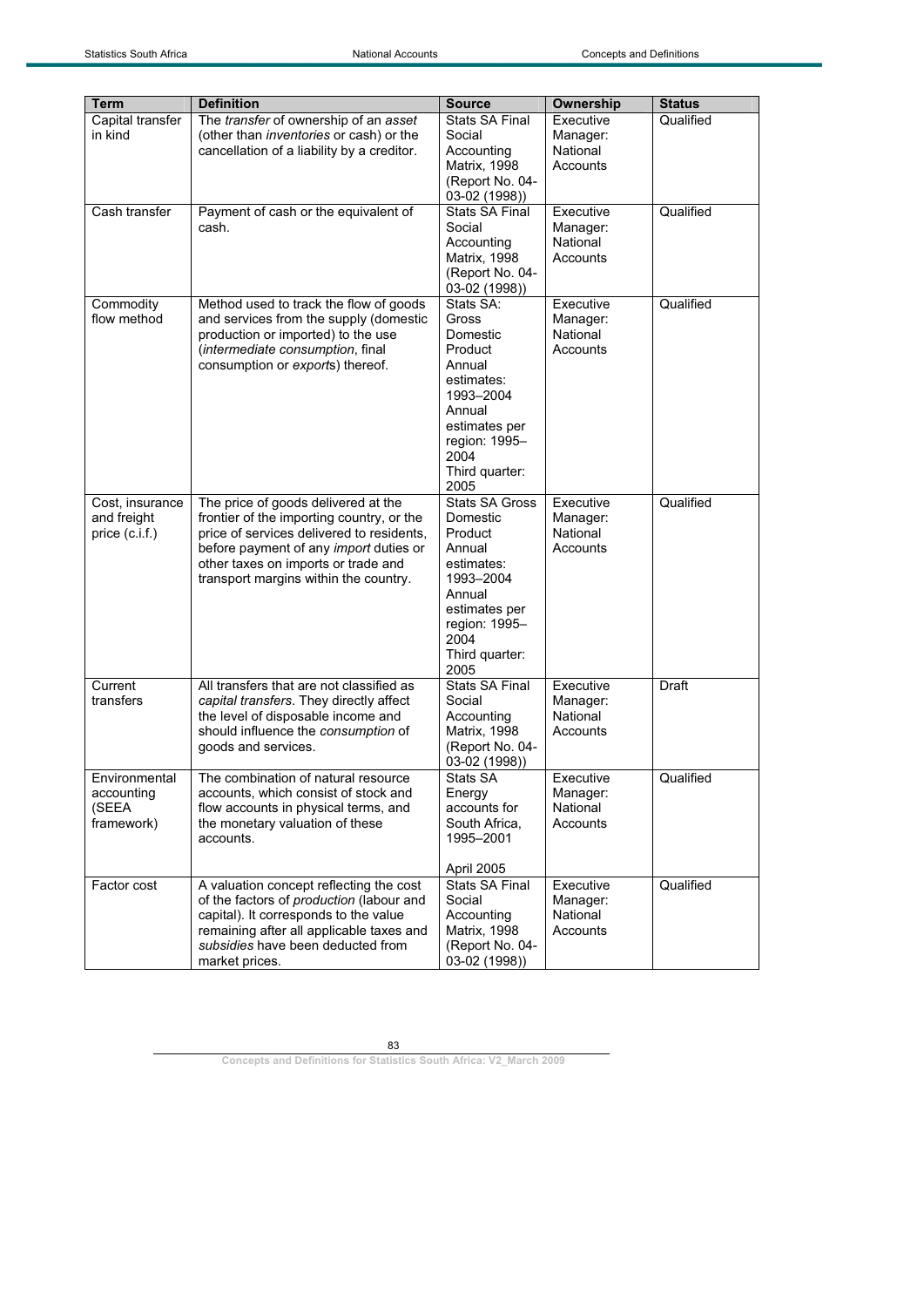| Term            | <b>Definition</b>                                                | <b>Source</b>                   | Ownership             | <b>Status</b> |
|-----------------|------------------------------------------------------------------|---------------------------------|-----------------------|---------------|
| Final demand    | Different components of final demand                             | <b>Stats SA Gross</b>           | Executive             | Draft         |
|                 | are distinguished in the SU-tables. The                          | Domestic                        | Manager:              |               |
|                 | supply table shows imports and the                               | Product                         | National              |               |
|                 | Qualified shows final consumption                                | Annual                          | Accounts              |               |
|                 | expenditure by households and the                                | estimates:                      |                       |               |
|                 | general government as well as gross                              | 1993-2004                       |                       |               |
|                 | capital formation (gross fixed capital                           | Annual                          |                       |               |
|                 | formation and changes in <i>inventories</i> )                    | estimates per                   |                       |               |
|                 | and exports.                                                     | region: 1995-                   |                       |               |
|                 |                                                                  | 2004<br>Third quarter:          |                       |               |
|                 |                                                                  | 2005                            |                       |               |
| Financial       | Measured in the SNA as the total                                 | <b>Stats SA Gross</b>           | Executive             | Qualified     |
| services        | property income receivable by financial                          | Domestic                        | Manager:              |               |
| indirectly      | intermediaries minus their total interest                        | Product                         | National              |               |
| measured        | payable, excluding the value of any                              | Annual                          | Accounts              |               |
| (FSIM)          | property income receivable from the                              | estimates:                      |                       |               |
|                 | investment of their own funds.                                   | 1993-2004                       |                       |               |
|                 |                                                                  | Annual                          |                       |               |
|                 |                                                                  | estimates per                   |                       |               |
|                 |                                                                  | region: 1995-<br>2004           |                       |               |
|                 |                                                                  | Third quarter:                  |                       |               |
|                 |                                                                  | 2005                            |                       |               |
| <b>GDP</b>      | See gross domestic product                                       | Wikipedia                       | Executive             | Qualified     |
|                 |                                                                  | online                          | Manager:              |               |
|                 |                                                                  | Encyclopaedia                   | National              |               |
|                 |                                                                  |                                 | Accounts              |               |
| GDP at          | The value of goods and services of a                             | Stats SA                        | Executive             | Qualified     |
| constant prices | given year, using the prices of a                                | National                        | Manager:              |               |
|                 | determined base (reference) year.                                | Accounts                        | National              |               |
| GDP at current  | Synonym is real prices.<br>The value of goods and services using | Stats SA                        | Accounts<br>Executive | Qualified     |
| prices          | the prices at the time of the transaction.                       | National                        | Manager:              |               |
|                 | Synonym is nominal GDP.                                          | Accounts                        | National              |               |
|                 |                                                                  |                                 | Accounts              |               |
| GDP at factor   | The value of goods and services                                  | Stats SA                        | Executive             | Qualified     |
| cost            | excluding indirect taxes on production                           | National                        | Manager:              |               |
|                 | such as sales tax, excise duties.                                | Accounts                        | National              |               |
|                 |                                                                  |                                 | Accounts              |               |
| GDP at market   | Total gross value added at basic prices                          | <b>Stats SA Final</b>           | Executive             | Qualified     |
| prices          | plus taxes on products minus subsidies                           | Social                          | Manager:              |               |
|                 | on products.                                                     | Accounting                      | National              |               |
|                 |                                                                  | Matrix, 1998<br>(Report No. 04- | Accounts              |               |
|                 |                                                                  | 03-02 (1998))                   |                       |               |
| GDP for the     | A production measure obtained through                            | Stats SA Gross                  | Executive             | Qualified     |
| economy         | the sum of the gross values added of                             | Domestic                        | Manager:              |               |
|                 | all resident institutional units, in their                       | Product                         | National              |               |
|                 | capacity as producers, plus the values                           | Annual                          | Accounts              |               |
|                 | of any taxes, less subsidies, on                                 | estimates:                      |                       |               |
|                 | production or imports not already                                | 1993-2004                       |                       |               |
|                 | included in the values of the outputs                            | Annual                          |                       |               |
|                 | and values added by resident                                     | estimates per                   |                       |               |
|                 | producers. (Equal to GDP at market<br>prices.)                   | region: 1995-<br>2004           |                       |               |
|                 |                                                                  | Third quarter:                  |                       |               |
|                 |                                                                  | 2005                            |                       |               |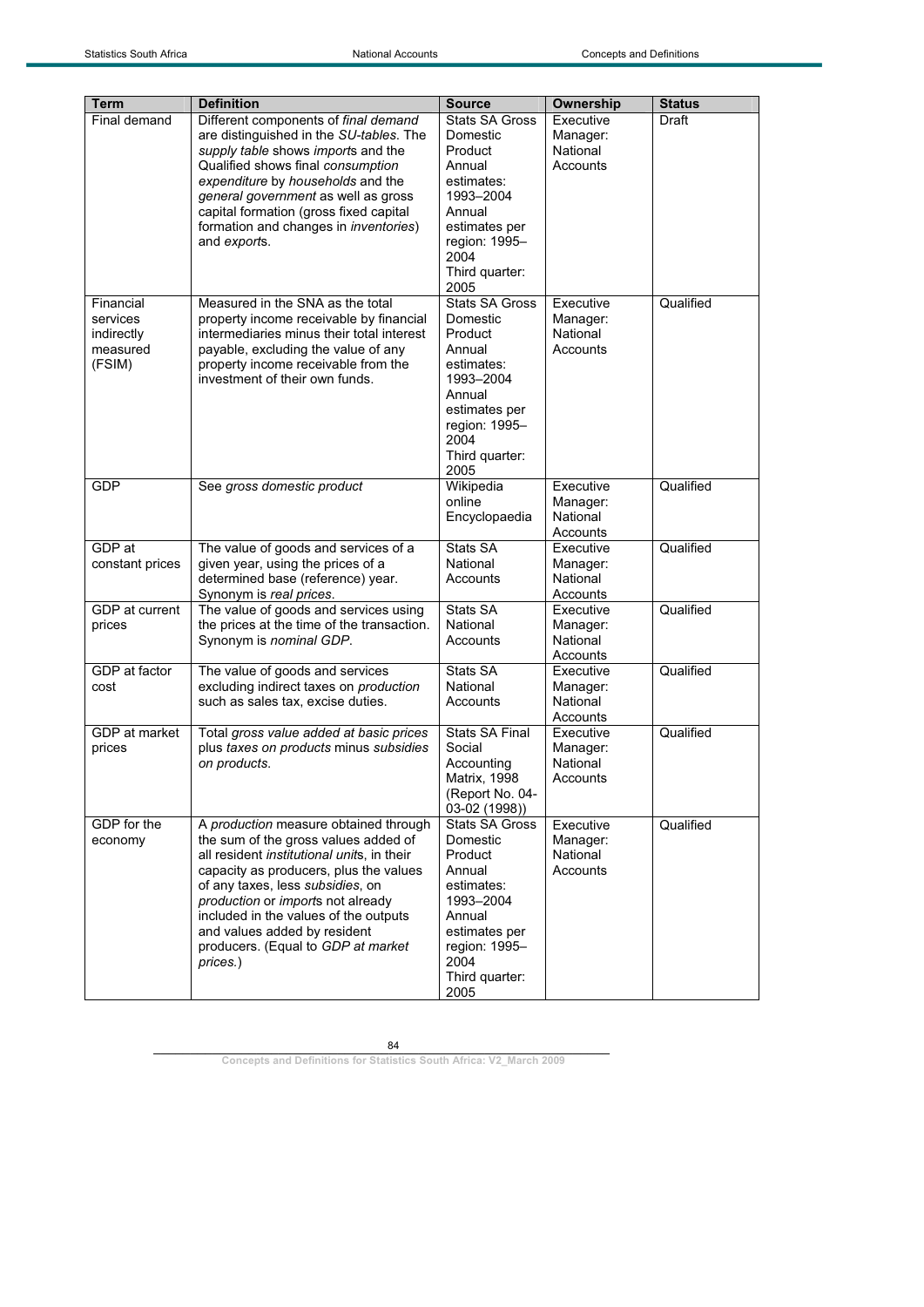| Term                                          | <b>Definition</b>                                                                                                                                                                                                                                                                                                                                                             | <b>Source</b>                                                                                                                                                   | Ownership                                     | <b>Status</b> |
|-----------------------------------------------|-------------------------------------------------------------------------------------------------------------------------------------------------------------------------------------------------------------------------------------------------------------------------------------------------------------------------------------------------------------------------------|-----------------------------------------------------------------------------------------------------------------------------------------------------------------|-----------------------------------------------|---------------|
| GDP per region<br>(GDPR)                      | The sum of gross value added by all<br>industries at basic prices plus taxes on<br>products minus subsidies on products<br>in a region.                                                                                                                                                                                                                                       | <b>Stats SA Gross</b><br>Domestic<br>Product<br>Annual<br>estimates:<br>1993-2004<br>Annual<br>estimates per<br>region: 1995-<br>2004<br>Third quarter:<br>2005 | Executive<br>Manager:<br>National<br>Accounts | Qualified     |
| Generation of<br>income<br>account            | The generation of income account<br>provides for the distribution of primary<br>incomes to the various <i>institutional</i><br>sectors. Primary incomes are incomes<br>that accrue to institutional sectors and<br>industries as a consequence of their<br>involvement in processes of production<br>or ownership of assets that may be<br>needed for purposes of production. | <b>Stats SA Gross</b><br>Domestic<br>Product<br>Annual<br>estimates:<br>1993-2004<br>Annual<br>estimates per<br>region: 1995-<br>2004<br>Third quarter:<br>2005 | Executive<br>Manager:<br>National<br>Accounts | Draft         |
| Goods and<br>services<br>account              | The total resources (output and<br>imports) and uses of goods and<br>services (intermediate consumption,<br>final consumption, gross capital<br>formation and exports). Taxes on<br>products (less subsidies) are also<br>included on the resource side of the<br>accounts.                                                                                                   | <b>Stats SA Gross</b><br>Domestic<br>Product<br>Annual<br>estimates:<br>1993-2004<br>Annual<br>estimates per<br>region: 1995-<br>2004<br>Third quarter:<br>2005 | Executive<br>Manager:<br>National<br>Accounts | Qualified     |
| Gross domestic<br>product (GDP)               | The total value of goods and services<br>produced within the geographic<br>boundaries of a country for a specified<br>period of time.                                                                                                                                                                                                                                         | Stats SA<br>National<br>Accounts                                                                                                                                | Executive<br>Manager:<br>National<br>Accounts | Qualified     |
| Gross<br>operating<br>surplus/mixed<br>income | The balancing item in the generation of<br>income account, i.e. the value added<br>minus compensation of employees<br>payable minus taxes on production<br>payable plus subsidies receivable.                                                                                                                                                                                 | Stats SA Gross<br>Domestic<br>Product<br>Annual<br>estimates:<br>1993-2004<br>Annual<br>estimates per<br>region: 1995-<br>2004<br>Third quarter:<br>2005        | Executive<br>Manager:<br>National<br>Accounts | Qualified     |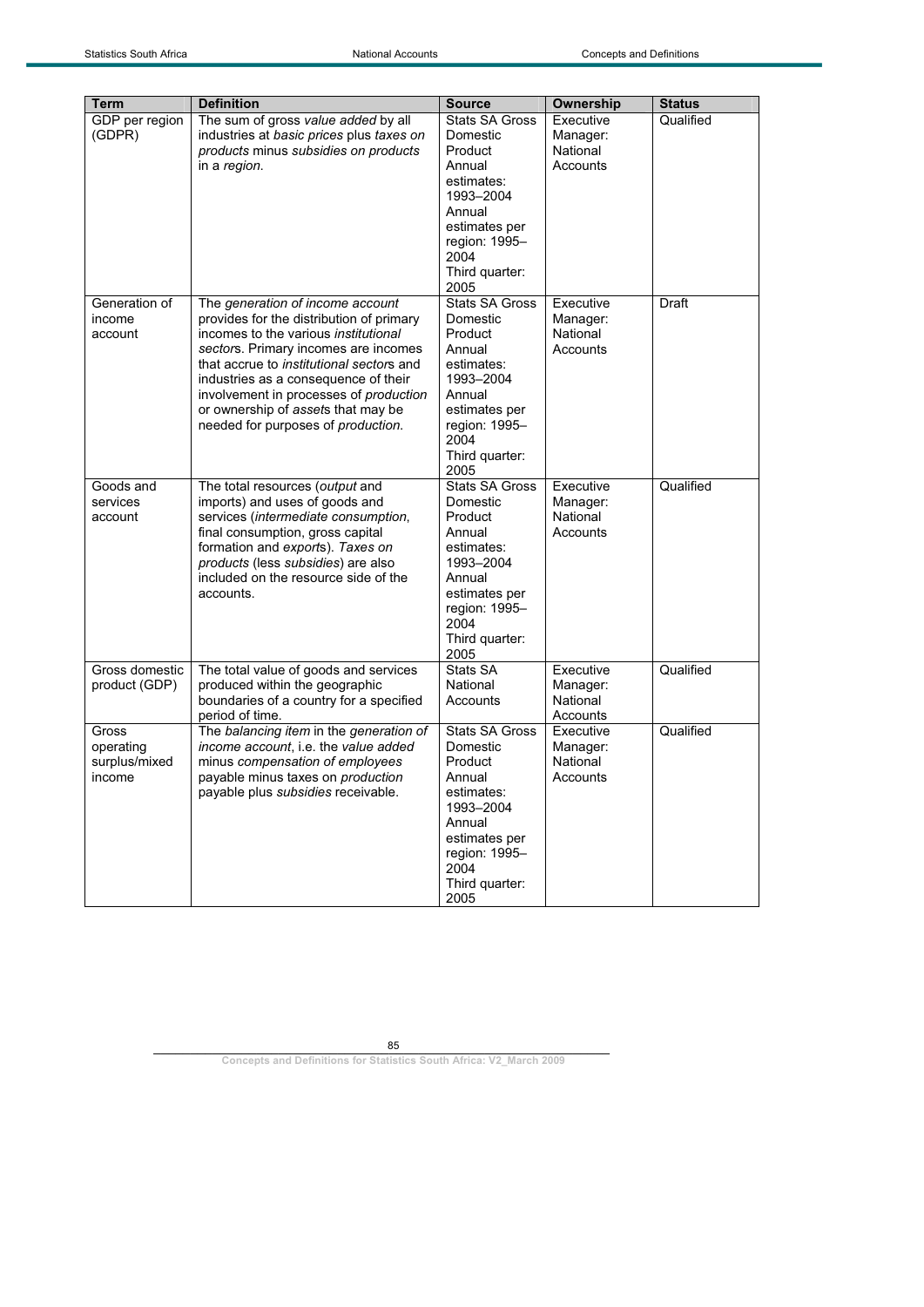| Term           | <b>Definition</b>                                                                     | <b>Source</b>                   | Ownership            | <b>Status</b> |
|----------------|---------------------------------------------------------------------------------------|---------------------------------|----------------------|---------------|
| Gross value    | Output valued at basic prices less                                                    | <b>Stats SA Gross</b>           | Executive            | Qualified     |
| added at basic | intermediate consumption valued at                                                    | Domestic                        | Manager:             |               |
| prices         | purchasers' prices.                                                                   | Product                         | National             |               |
|                |                                                                                       | Annual                          | Accounts             |               |
|                |                                                                                       | estimates:                      |                      |               |
|                |                                                                                       | 1993-2004                       |                      |               |
|                |                                                                                       | Annual                          |                      |               |
|                |                                                                                       | estimates per                   |                      |               |
|                |                                                                                       | region: 1995-                   |                      |               |
|                |                                                                                       | 2004<br>Third quarter:          |                      |               |
|                |                                                                                       | 2005                            |                      |               |
| Gross value    | Output valued at producers' prices less                                               | <b>Stats SA Gross</b>           | Executive            | Qualified     |
| added at       | intermediate consumption valued at                                                    | Domestic                        | Manager:             |               |
| producers'     | purchasers' prices.                                                                   | Product                         | National             |               |
| prices         |                                                                                       | Annual                          | Accounts             |               |
|                |                                                                                       | estimates:                      |                      |               |
|                |                                                                                       | 1993-2004                       |                      |               |
|                |                                                                                       | Annual<br>estimates per         |                      |               |
|                |                                                                                       | region: 1995-                   |                      |               |
|                |                                                                                       | 2004                            |                      |               |
|                |                                                                                       | Third quarter:                  |                      |               |
|                |                                                                                       | 2005                            |                      |               |
| Industry       | Group of establishments engaged in                                                    | <b>Stats SA Final</b>           | Executive            | Qualified     |
| (National      | the same or similar kinds of activity.                                                | Social                          | Manager:             |               |
| Accounts)      |                                                                                       | Accounting                      | National             |               |
|                | Note: The definition of industry is based<br>on the 1993 SNA and is in line with that | Matrix, 1998<br>(Report No. 04- | Accounts             |               |
|                | contained in the Standard Industrial                                                  | 03-02) (1998)                   |                      |               |
|                | Classification of All Economic Activities,                                            |                                 |                      |               |
|                | Fifth Edition, Report No.09-90-02 of                                                  |                                 |                      |               |
|                | January 1993 (SIC).                                                                   |                                 |                      |               |
| National       | Serves as a framework for statistical                                                 | Stats SA                        | Executive            | Draft         |
| accounts       | systems. It also serves as a point of                                                 | Labour                          | Manager:             |               |
|                | reference in establishing standards for                                               | accounts for                    | National             |               |
|                | related statistics. The internationally<br>agreed framework that guides the           | South Africa,<br>October 2005   | Accounts             |               |
|                | compilation of national accounts is                                                   |                                 |                      |               |
|                | contained in the SNA (1993 SNA).                                                      |                                 |                      |               |
| Natural        | Accounting system that deals with                                                     | Stats SA                        | Executive            | Qualified     |
| Resource       | stocks and stock changes of natural                                                   | Energy                          | Manager:             |               |
| Accounting     | assets, comprising biota (produced or                                                 | accounts for                    | National             |               |
| (NRA)          | wild), subsoil assets (proved reserves);                                              | South Africa.                   | Accounts             |               |
|                | and water and land with their aquatic                                                 | 1995-2001                       |                      |               |
|                | and terrestrial ecosystems.                                                           | April 2005                      |                      |               |
|                | It is frequently used in the sense of                                                 |                                 |                      |               |
|                | physical accounting as distinguished                                                  |                                 |                      |               |
|                | from monetary (environmental)                                                         |                                 |                      |               |
|                | accounting.                                                                           |                                 |                      |               |
| Per capita GDP | The average production per person of                                                  | Stats SA                        | Executive            | Qualified     |
|                | goods and services for the reference                                                  | modified by                     | Manager:             |               |
|                | period.                                                                               | workshop                        | National<br>Accounts |               |
| Per capita     | The average income per person in a                                                    | Stats SA                        | Executive            | Qualified     |
| income         | given time period, usually one year.                                                  | modified by                     | Manager:             |               |
|                |                                                                                       | workshop                        | National             |               |
|                |                                                                                       |                                 | Accounts             |               |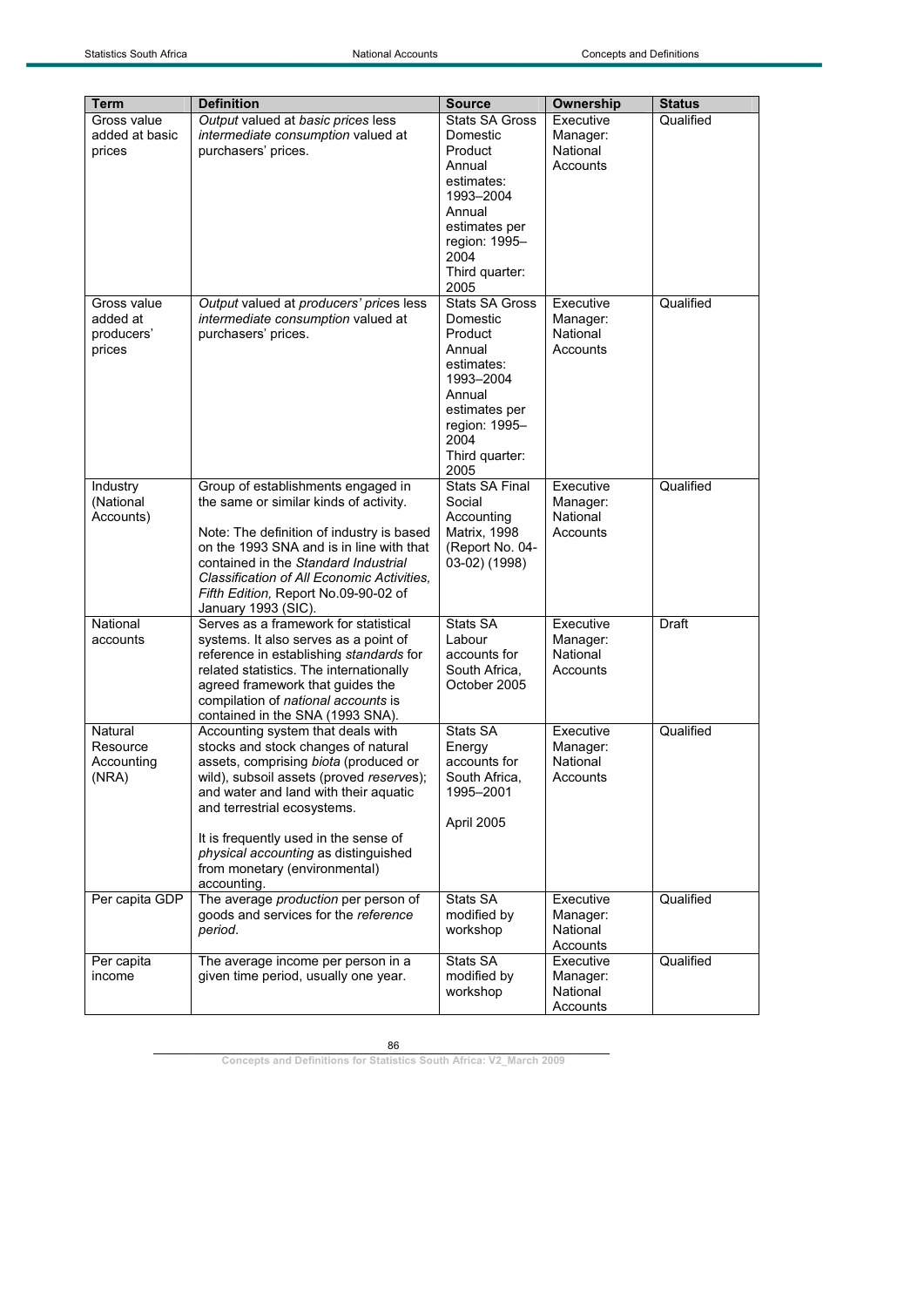| <b>Term</b>     | <b>Definition</b>                         | <b>Source</b>         | Ownership            | <b>Status</b> |
|-----------------|-------------------------------------------|-----------------------|----------------------|---------------|
| Physical        | Natural resource and environmental        | Stats SA              | Executive            | Qualified     |
| accounting      | accounting of stocks and changes in       | Energy                | Manager:             |               |
|                 | stocks in physical (non-monetary) units,  | accounts for          | National             |               |
|                 | for example, weight, area or number.      | South Africa.         | Accounts             |               |
|                 |                                           | 1995-2001             |                      |               |
|                 | Note: Qualitative measures, expressed     |                       |                      |               |
|                 | in terms of quality classes, types of     | April 2005            |                      |               |
|                 | uses or ecosystem characteristics, may    |                       |                      |               |
|                 | supplement quantitative measures.         |                       |                      |               |
| Principal       | The activity whose gross value added      | <b>Stats SA Gross</b> | Executive            | Qualified     |
| activity        | exceeds that of any other activity        | Domestic              | Manager:             |               |
| (establishment) | carried out within the same unit.         | Product               | National             |               |
|                 |                                           | Annual                | Accounts             |               |
|                 |                                           | estimates:            |                      |               |
|                 |                                           | 1993-2004             |                      |               |
|                 |                                           | Annual                |                      |               |
|                 |                                           | estimates per         |                      |               |
|                 |                                           | region: 1995-         |                      |               |
|                 |                                           | 2004                  |                      |               |
|                 |                                           | Third quarter:        |                      |               |
|                 |                                           | 2005                  |                      |               |
| Production      | The production account is the first in    | <b>Stats SA Gross</b> | Executive            | Draft         |
| account for the | the sequence of accounts compiled for     | Domestic              | Manager:             |               |
| total economy   | institutional sectors, industries and the | Product               | National             |               |
|                 | total economy. The production account     | Annual                | Accounts             |               |
|                 | contains three items apart from the       | estimates:            |                      |               |
|                 | balancing item, namely output,            | 1993-2004             |                      |               |
|                 | intermediate consumption and taxes        | Annual                |                      |               |
|                 | less subsidies on products. The output    | estimates per         |                      |               |
|                 | is recorded under 'resources' on the      | region: 1995-         |                      |               |
|                 | right-hand side of the account.           | 2004                  |                      |               |
|                 | Intermediate consumption and taxes        | Third quarter:        |                      |               |
|                 | less subsidies on products is recorded    | 2005                  |                      |               |
|                 | under 'uses' on the left-hand side of the |                       |                      |               |
|                 | account.                                  | Stats SA              |                      | Qualified     |
| Recurrent       | Expenditure incurred in the day-to-day    |                       | Executive            |               |
| expenditure     | running of an organisation or the state   |                       | Manager:<br>National |               |
|                 | in line with its budget.                  |                       | Accounts             |               |
| Region          | A region for GDP estimates per region     | <b>Stats SA Gross</b> | Executive            | Draft         |
|                 | is defined as a province.                 | Domestic              | Manager:             |               |
|                 |                                           | <b>Product Annual</b> | National             |               |
|                 |                                           | estimates:            | Accounts             |               |
|                 |                                           | $1993 - 2003$         |                      |               |
|                 |                                           | Annual                |                      |               |
|                 |                                           | estimates per         |                      |               |
|                 |                                           | regional: 1995        |                      |               |
|                 |                                           | - 2004 Third          |                      |               |
|                 |                                           | quarter: 2005         |                      |               |
| Regional GDP    | See GDP per region.                       | Stats SA              | Executive            | Qualified     |
|                 |                                           | Regional              | Manager:             |               |
|                 |                                           | <b>Accounts GDP</b>   | National             |               |
|                 |                                           |                       | Accounts             |               |
| Retained        | Sums set aside out of the profits of a    | Stats SA              | Executive            | Qualified     |
| reserves        | company that are not distributed as       | National              | Manager:             |               |
|                 | dividends. They are created for the       | Accounts              | National             |               |
|                 | purpose of meeting future capital needs   |                       | Accounts             |               |
|                 | of the company.                           |                       |                      |               |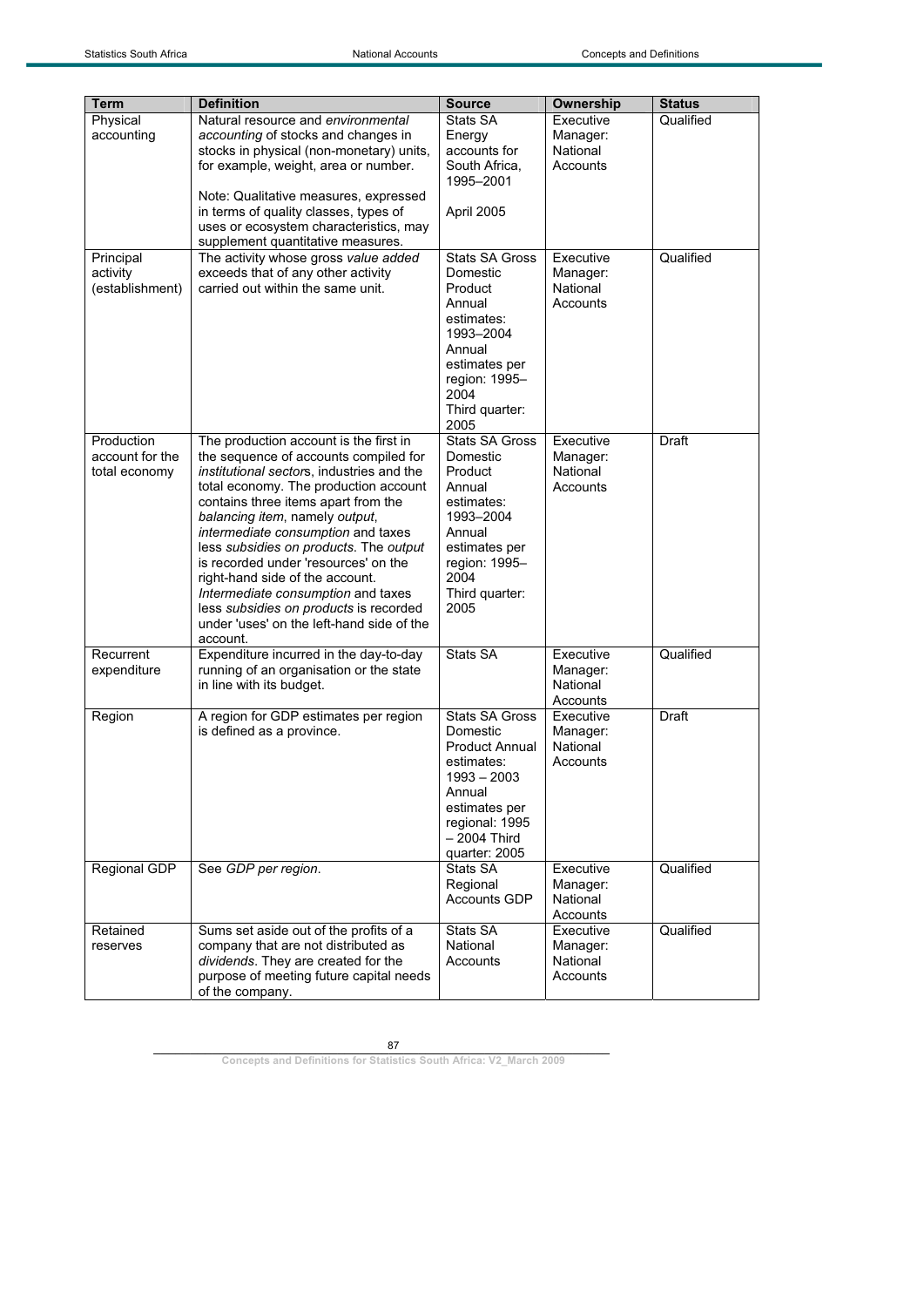| Term           | <b>Definition</b>                                                                   | <b>Source</b>                   | Ownership            | <b>Status</b> |
|----------------|-------------------------------------------------------------------------------------|---------------------------------|----------------------|---------------|
| Revaluation    | Increase or decrease in the value of a                                              | Stats SA                        | Executive            | Qualified     |
|                | currency or of fixed assets, typically                                              | modified by                     | Manager:             |               |
|                | freehold land and buildings.                                                        | workshop                        | National             |               |
|                |                                                                                     |                                 | Accounts             |               |
| Revision of    | Revision of the estimates for all                                                   | <b>Stats SA Gross</b>           | Executive            | Draft         |
| estimates      | components of the <i>national accounts</i> is                                       | Domestic                        | Manager:             |               |
|                | usually done every five years in                                                    | Product                         | National             |               |
|                | conjunction with the rebasing of the                                                | Annual                          | Accounts             |               |
|                | estimates at constant prices apart from<br>the revision of estimates for the latest | estimates:<br>1993-2004         |                      |               |
|                | quarters. At such a time, the results of                                            | Annual                          |                      |               |
|                | censuses that have become available                                                 | estimates per                   |                      |               |
|                | in the meantime and any other                                                       | region: 1995-                   |                      |               |
|                | additional information sources are                                                  | 2004                            |                      |               |
|                | incorporated in the estimates.                                                      | Third quarter:                  |                      |               |
|                |                                                                                     | 2005                            |                      |               |
| SAM            | See Social Accounting Matrix.                                                       | <b>Stats SA Final</b>           | Executive            | Qualified     |
|                |                                                                                     | Social                          | Manager:             |               |
|                |                                                                                     | Accounting                      | National             |               |
|                |                                                                                     | Matrix for 1998                 | Accounts             |               |
|                |                                                                                     | (Report 04-03-                  |                      |               |
|                |                                                                                     | 02; 1998)                       |                      |               |
| Secondary      | An activity carried out within a single                                             | <b>Stats SA Gross</b>           | Executive            | Qualified     |
| activity       | establishment in addition to the                                                    | Domestic                        | Manager:             |               |
| (National      | principal activity.                                                                 | Product                         | National             |               |
| Accounts)      |                                                                                     | Annual<br>estimates:            | Accounts             |               |
|                |                                                                                     | 1993-2004                       |                      |               |
|                |                                                                                     | Annual                          |                      |               |
|                |                                                                                     | estimates per                   |                      |               |
|                |                                                                                     | region: 1995-                   |                      |               |
|                |                                                                                     | 2004                            |                      |               |
|                |                                                                                     | Third quarter:                  |                      |               |
|                |                                                                                     | 2005                            |                      |               |
| <b>SEEA</b>    | See System of Environmental and                                                     | Stats SA                        | Executive            | Qualified     |
|                | Economic Accounting.                                                                | Energy                          | Manager:             |               |
|                |                                                                                     | accounts for                    | National             |               |
|                |                                                                                     | South Africa,                   | Accounts             |               |
|                |                                                                                     | 1995-2001                       |                      |               |
|                |                                                                                     | April 2005                      |                      |               |
| Social         | Presentation of an SNA account in a                                                 | Stats SA                        | Executive            | Qualified     |
| Accounting     | matrix form, which elaborates on the                                                | Labour                          | Manager:             |               |
| Matrix         | linkages between SU-tables and                                                      | accounts for                    | National             |               |
|                | institutional sectors accounts (1993                                                | South Africa,                   | Accounts             |               |
|                | SNA).                                                                               | October 2005                    |                      |               |
| Subsidies on   | Subsidies on products are payable per                                               | <b>Stats SA Final</b>           | Executive            | Draft         |
| products       | unit of a good or service.                                                          | Social                          | Manager:             |               |
|                |                                                                                     | Accounting                      | National             |               |
|                |                                                                                     | <b>Matrix, 1998</b>             | Accounts             |               |
|                |                                                                                     | (Report No. 04-                 |                      |               |
|                |                                                                                     | 03-02 (1998))                   |                      |               |
| Supply and use | Are sometimes referred to as                                                        | Stats SA Final                  | Executive            | Draft         |
| tables         | rectangular input-output tables, make                                               | Social                          | Manager:<br>National |               |
|                | and use tables, supply and disposition<br>of commodities tables.                    | Accounting                      | Accounts             |               |
|                |                                                                                     | Matrix, 1998<br>(Report No. 04- |                      |               |
|                |                                                                                     | 03-02 (1998))                   |                      |               |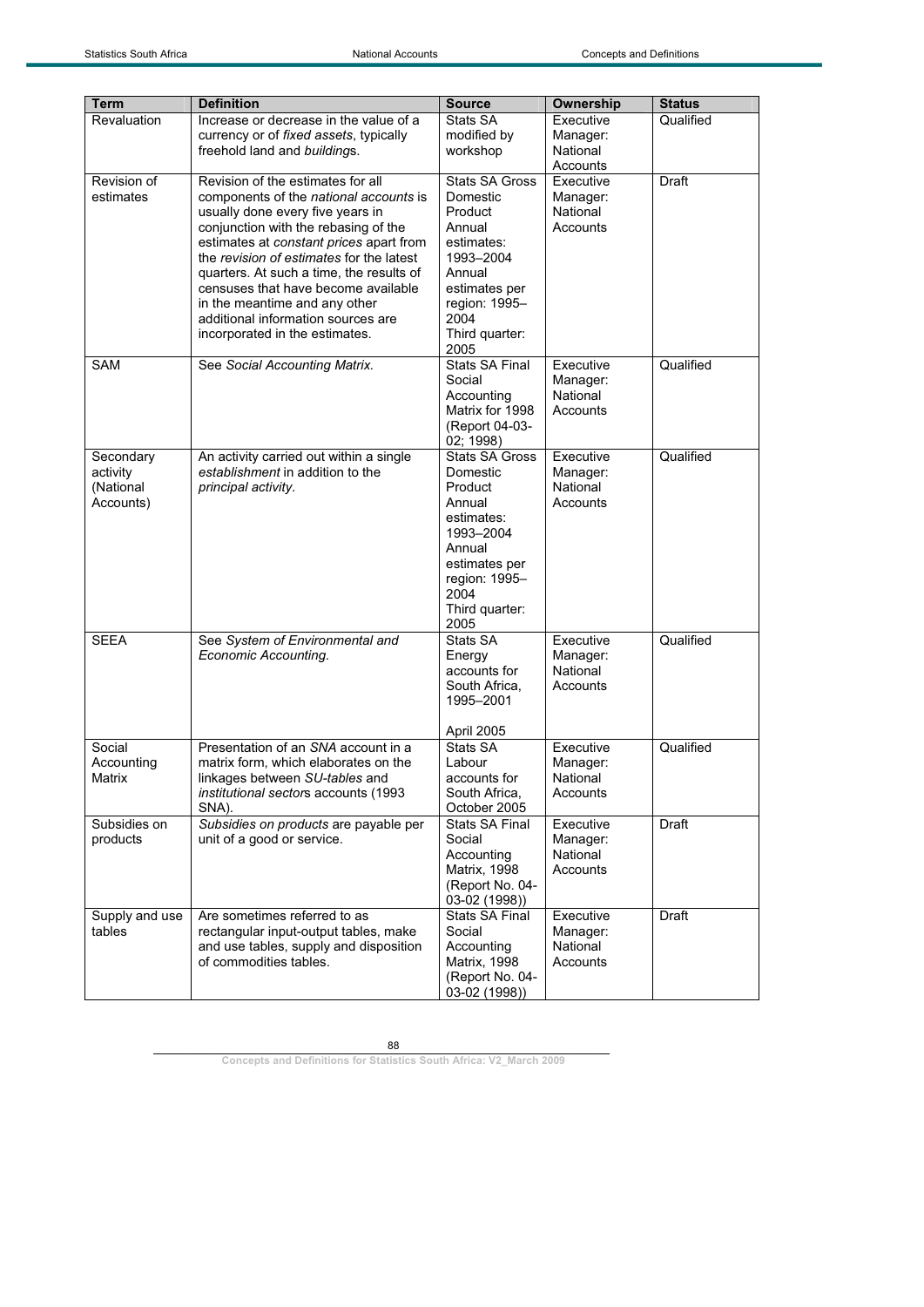| Term                       | <b>Definition</b>                                                                | <b>Source</b>                          | <b>Ownership</b>     | <b>Status</b> |
|----------------------------|----------------------------------------------------------------------------------|----------------------------------------|----------------------|---------------|
| Supply table               | A table that gives information about the                                         | <b>Stats SA Gross</b>                  | Executive            | Qualified     |
|                            | resources of goods and services.                                                 | Domestic                               | Manager:             |               |
|                            |                                                                                  | Product                                | National             |               |
|                            |                                                                                  | Annual                                 | Accounts             |               |
|                            |                                                                                  | estimates:                             |                      |               |
|                            |                                                                                  | 1993-2004                              |                      |               |
|                            |                                                                                  | Annual                                 |                      |               |
|                            |                                                                                  | estimates per                          |                      |               |
|                            |                                                                                  | region: 1995-                          |                      |               |
|                            |                                                                                  | 2004                                   |                      |               |
|                            |                                                                                  | Third quarter:                         |                      |               |
|                            |                                                                                  | 2005                                   |                      |               |
| SU-tables                  | See Supply and use tables.                                                       | <b>Stats SA Final</b>                  | Executive            | Qualified     |
|                            |                                                                                  | Social                                 | Manager:             |               |
|                            |                                                                                  | Accounting                             | National             |               |
|                            |                                                                                  | Matrix, 1998                           | Accounts             |               |
|                            |                                                                                  | (Report No. 04-                        |                      |               |
| Symmetric                  | Symmetric tables use similar                                                     | 03-02 (1998))<br><b>Stats SA Gross</b> | Executive            | Qualified     |
| tables                     | classifications or units, i.e. same                                              | Domestic                               | Manager:             |               |
|                            | groups of products for both the rows                                             | Product                                | National             |               |
|                            | and the columns.                                                                 | Annual                                 | Accounts             |               |
|                            |                                                                                  | estimates:                             |                      |               |
|                            |                                                                                  | 1993-2004                              |                      |               |
|                            |                                                                                  | Annual                                 |                      |               |
|                            |                                                                                  | estimates per                          |                      |               |
|                            |                                                                                  | region: 1995-                          |                      |               |
|                            |                                                                                  | 2004                                   |                      |               |
|                            |                                                                                  | Third quarter:                         |                      |               |
|                            |                                                                                  | 2005<br>Stats SA                       |                      | Qualified     |
| System of<br>Environmental | A satellite system to the System of                                              |                                        | Executive            |               |
| and Economic               | National Accounts (SNA) developed by<br>the United Nations Statistical Division, | Energy<br>accounts for                 | Manager:<br>National |               |
| Accounting                 | for the incorporation of environmental                                           | South Africa,                          | Accounts             |               |
| (SEEA)                     | concerns (environmental costs, benefits                                          | 1995-2001                              |                      |               |
|                            | and assets) in the national accounts.                                            |                                        |                      |               |
|                            | The SEEA is intended to be a system                                              | April 2005                             |                      |               |
|                            | with global application and standards,                                           |                                        |                      |               |
|                            | suitable for all countries and all aspects                                       |                                        |                      |               |
|                            | of the environment.                                                              |                                        |                      |               |
| System of                  | An internationally agreed standard                                               | <b>Stats SA Final</b>                  | Executive            | Qualified     |
| National                   | system for macro-economic accounts.                                              | Social                                 | Manager:             |               |
| Accounts                   |                                                                                  | Accounting                             | National             |               |
|                            | Note: The latest version is described in                                         | <b>Matrix, 1998</b>                    | Accounts             |               |
|                            | the 1993 System of National Accounts<br>(1993 SNA).                              | (Report No. 04-<br>03-02 (1998))       |                      |               |
| Use tourism                | A table that gives information on the                                            | Stats SA Gross                         | Executive            | Qualified     |
| table                      | uses of goods and services, and also                                             | Domestic                               | Manager:             |               |
|                            | on cost structures of the industries.                                            | Product                                | National             |               |
|                            |                                                                                  | Annual                                 | Accounts             |               |
|                            |                                                                                  | estimates:                             |                      |               |
|                            |                                                                                  | 1993-2004                              |                      |               |
|                            |                                                                                  | Annual                                 |                      |               |
|                            |                                                                                  | estimates per                          |                      |               |
|                            |                                                                                  | region: 1995-                          |                      |               |
|                            |                                                                                  | 2004                                   |                      |               |
|                            |                                                                                  | Third quarter:                         |                      |               |
|                            |                                                                                  | 2005                                   |                      |               |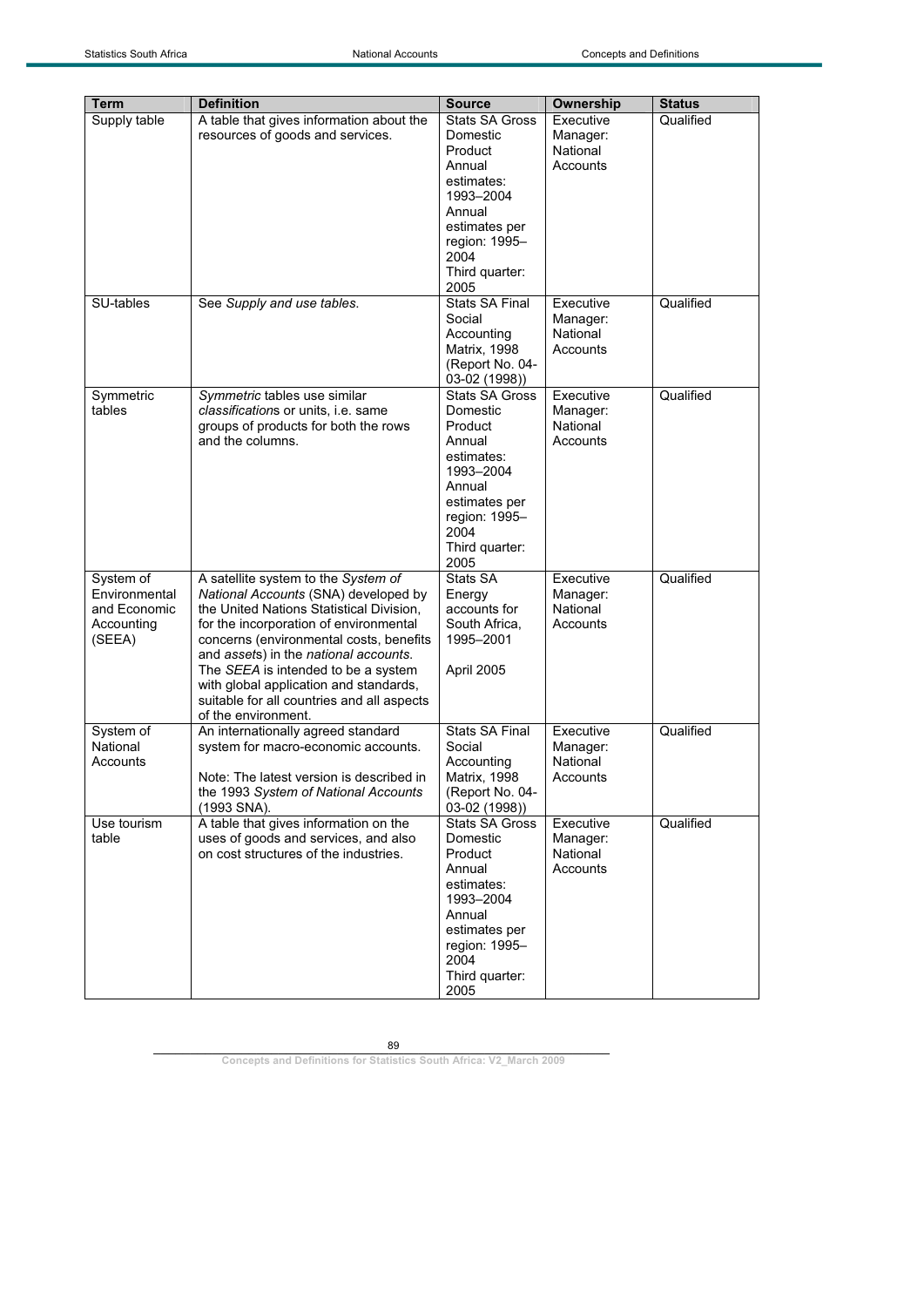| <b>Term</b>                           | <b>Definition</b>                                                                                                                                                                                                                                                                                                                                                                                                                                 | <b>Source</b>                                                                                                                                            | Ownership                                            | <b>Status</b> |
|---------------------------------------|---------------------------------------------------------------------------------------------------------------------------------------------------------------------------------------------------------------------------------------------------------------------------------------------------------------------------------------------------------------------------------------------------------------------------------------------------|----------------------------------------------------------------------------------------------------------------------------------------------------------|------------------------------------------------------|---------------|
| Value added<br>(National<br>Accounts) | The difference between the value of<br>goods and services produced and the<br>value of the intermediate goods and<br>services consumed in the course of<br>production.                                                                                                                                                                                                                                                                            | Stats SA<br>National<br>Accounts                                                                                                                         | <b>Executive</b><br>Manager:<br>National<br>Accounts | Qualified     |
| Value added by<br>industry            | Value added measures the value<br>created by <i>production</i> and may be<br>calculated either before or after<br>deducting the consumption of fixed<br>capital on the fixed assets used. Gross<br>value added is defined as the value of<br>output less the value of intermediate<br>consumption. Value added is the<br>balancing item in the production<br>account for an <i>institutional unit</i> or<br>sector, or establishment or industry. | Stats SA Gross<br>Domestic<br>Product<br>Annual<br>estimates:<br>1993-2004<br>Annual<br>estimates per<br>region: 1995-<br>2004<br>Third quarter:<br>2005 | Executive<br>Manager:<br>National<br>Accounts        | Draft         |
| Value added<br>components             | The use table distinguishes three<br>different components of value added,<br>i.e. compensation of employees, other<br>taxes less subsidies on production, and<br>gross operating surplus/mixed income.                                                                                                                                                                                                                                            | Stats SA Gross<br>Domestic<br>Product<br>Annual<br>estimates:<br>1993-2004<br>Annual<br>estimates per<br>region: 1995-<br>2004<br>Third quarter:<br>2005 | Executive<br>Manager:<br>National<br>Accounts        | Qualified     |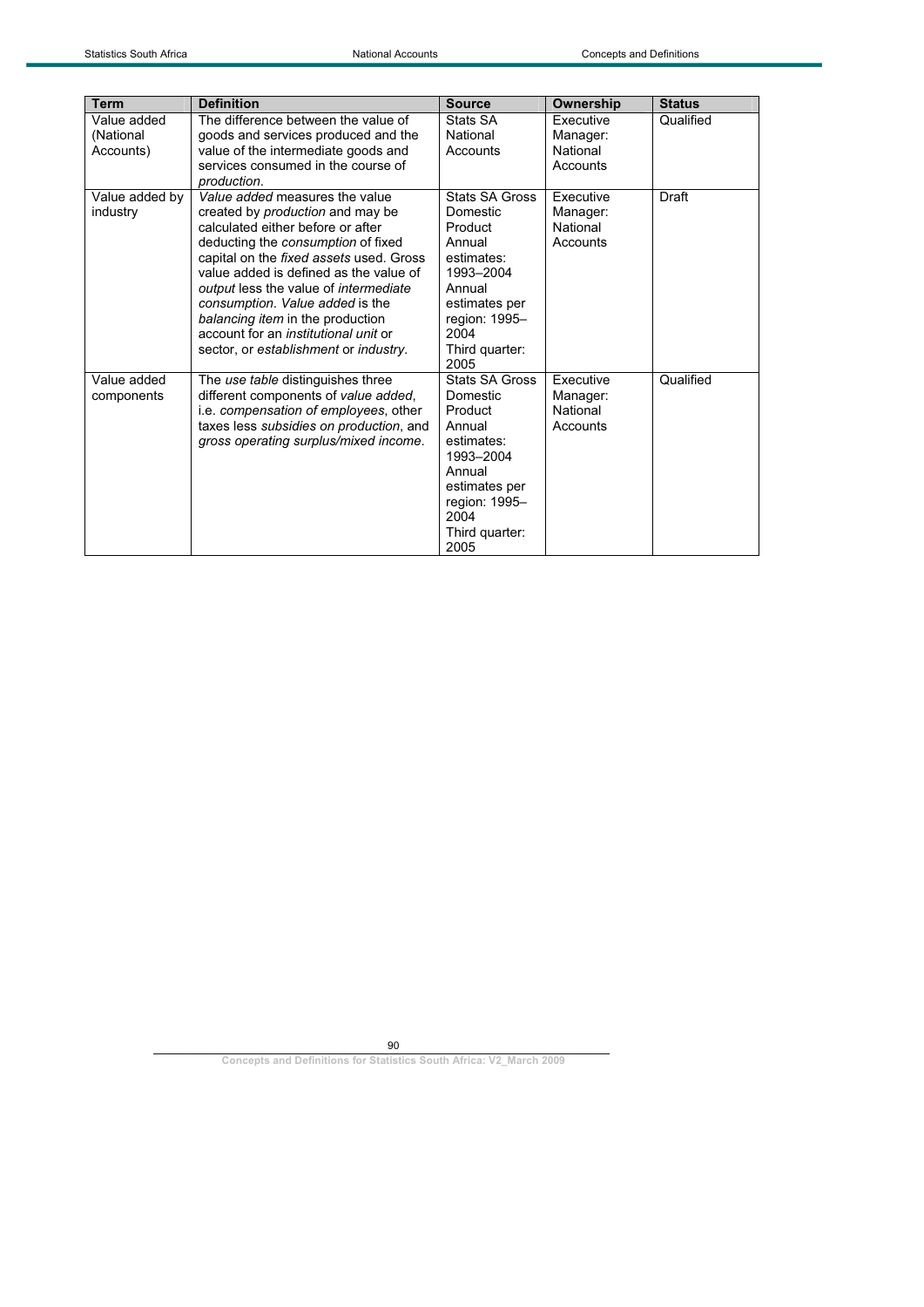| Prices |
|--------|
|        |

| Term                        | <b>Definition</b>                                                                | <b>Source</b>                      | Ownership              | <b>Status</b> |
|-----------------------------|----------------------------------------------------------------------------------|------------------------------------|------------------------|---------------|
| Administered                | The price of a product, which is set                                             | Discussion                         | Executive              | Qualified     |
| prices                      | consciously by an individual producer<br>or group of producers, and/or any price | Paper: Stats<br><b>SA Consumer</b> | Manager:<br>Production |               |
|                             | which can be determined or influenced                                            | Price Index,                       | Price Index and        |               |
|                             | by government, either directly, or                                               | Administered                       | Employment             |               |
|                             | through one or other government                                                  | Prices.                            | <b>Statistics</b>      |               |
|                             | agencies/institutions without reference                                          | December                           |                        |               |
|                             | to market forces.                                                                | 2004                               |                        |               |
| Annual inflation            | The change in the CPI for all items of                                           | Stats SA                           | Executive              | Qualified     |
| rate                        | the relevant month of the current year                                           | Consumer                           | Manager:               |               |
|                             | compared with the CPI for all items of                                           | Price Index                        | Employment             |               |
|                             | the same month in the previous year                                              | (CPI) Headline,                    | and Price              |               |
|                             | expressed as a percentage.                                                       | August 2005                        | <b>Statistics</b>      |               |
| Annual                      | The change in the index of the relevant                                          | Stats SA                           | Executive              | Qualified     |
| percentage                  | month of the current year compared                                               | Consumer                           | Manager:               |               |
| change (index)              | with the index of the same month in the                                          | Price Index                        | Production             |               |
|                             | previous year expressed as a                                                     | Headline,                          | Price Index and        |               |
|                             | percentage.                                                                      | August 2005                        | Employment             |               |
|                             |                                                                                  |                                    | <b>Statistics</b>      |               |
| Average<br>annual inflation | The change in the average CPI for all                                            | Stats SA                           | Executive              | Qualified     |
|                             | items of one year compared with the<br>average CPI for all items of the          | Consumer<br>Price Index            | Manager:<br>Production |               |
| rate                        | previous year expressed as a                                                     | Headline.                          | Price Index and        |               |
|                             | percentage.                                                                      | August 2005                        | Employment             |               |
|                             |                                                                                  |                                    | <b>Statistics</b>      |               |
| Average                     | The change in the average index of one                                           | Stats SA                           | Executive              | Qualified     |
| annual                      | year compared with the average index                                             | Consumer                           | Manager:               |               |
| percentage                  | of the previous year expressed as a                                              | Price Index                        | Employment             |               |
| change                      | percentage.                                                                      | Headline,                          | and Price              |               |
|                             |                                                                                  | August 2005                        | <b>Statistics</b>      |               |
| Constant prices             | A valuation concept expressed at the                                             | <b>Stats SA Gross</b>              | Executive              | Qualified     |
| (GDP)                       | prices prevailing during a fixed                                                 | Domestic                           | Manager:               |               |
|                             | reference period or base period.                                                 | Product                            | National               |               |
|                             |                                                                                  | Fourth quarter,                    | Accounts               |               |
|                             |                                                                                  | 2004<br><b>Stats SA Prices</b>     |                        |               |
| Consumer<br>price index     | An index that measures the price of a<br>fixed basket of consumer goods and      | component                          | Executive<br>Manager:  | Qualified     |
| (CPI)                       | services.                                                                        |                                    | Production             |               |
|                             |                                                                                  |                                    | Price Index and        |               |
|                             |                                                                                  |                                    | Employment             |               |
|                             |                                                                                  |                                    | <b>Statistics</b>      |               |
| Consumer                    | The CPI excluding interest rates on                                              | Stats SA                           | Executive              | Draft         |
| price index                 | mortgage bonds (CPIX) is derived by                                              | Consumer                           | Manager:               |               |
| excluding                   | excluding the interest rates on                                                  | Price Index                        | Production             |               |
| interest rates              | mortgage bonds from the basket of                                                | (CPI) Rural                        | Price Index and        |               |
| on mortgage                 | goods and services, which is used to                                             | areas and total                    | Employment             |               |
| bonds (CPIX)                | compile the Consumer Price Index.                                                | country,                           | <b>Statistics</b>      |               |
|                             |                                                                                  | December<br>2004                   |                        |               |
| Contribution of             | The monthly (annual) contribution of a                                           | Stats SA                           | Executive              | Qualified     |
| specific                    | specific product or group of products to                                         | Production                         | Manager:               |               |
| products to the             | the total PPI is calculated by multiplying                                       | Price Index                        | Production             |               |
| total PPI                   | the weight of the index with the monthly                                         | (PPI), August                      | Price Index and        |               |
|                             | (annual) change of the index divided by                                          | 2005                               | Employment             |               |
|                             | the index for 'All Items'.                                                       |                                    | <b>Statistics</b>      |               |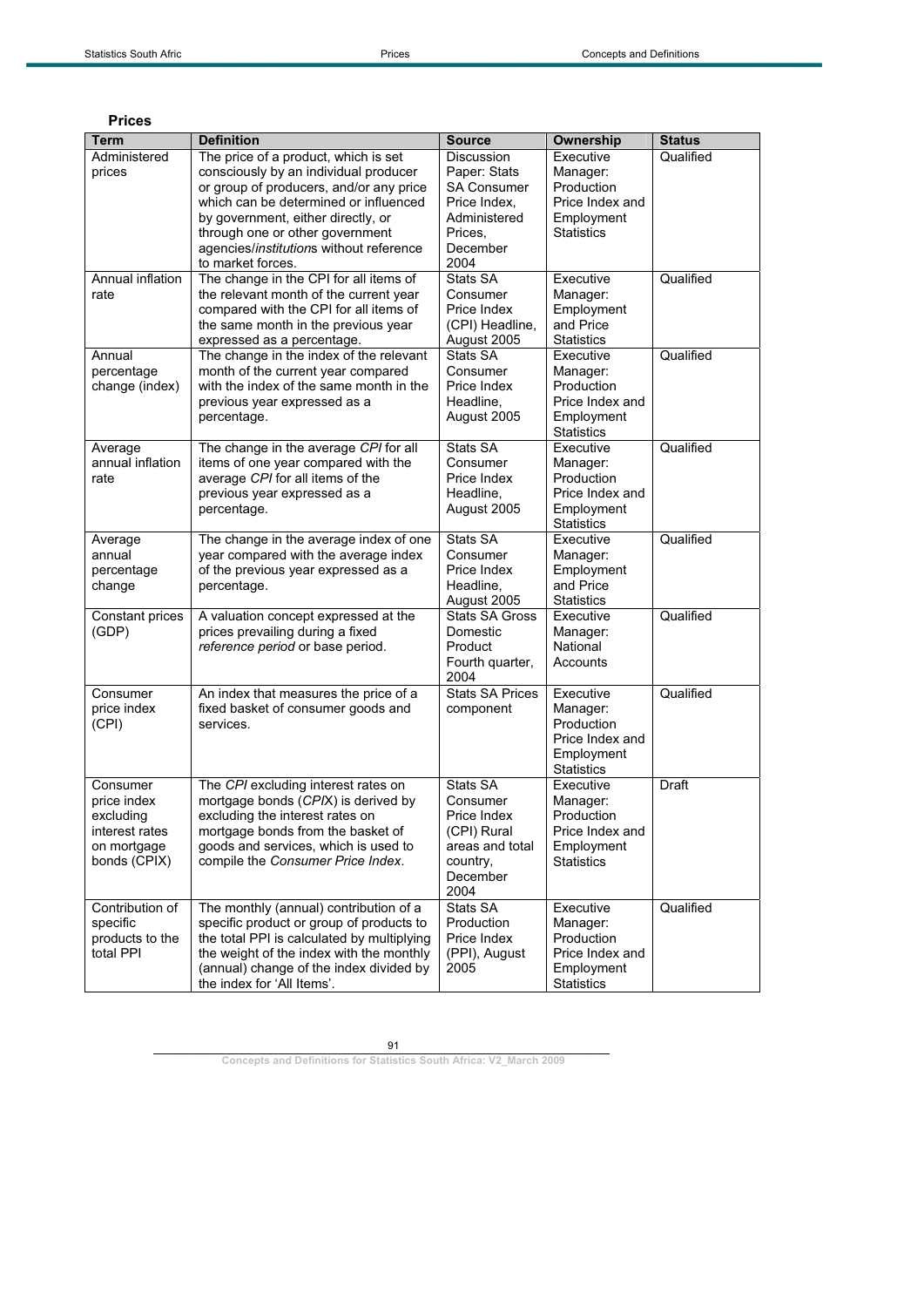| Term           | <b>Definition</b>                            | <b>Source</b>    | Ownership              | Status    |
|----------------|----------------------------------------------|------------------|------------------------|-----------|
| Core index     | The core index is derived by exclusions      | Stats SA         | Executive              | Draft     |
|                | from the CPI on the basis that changes       | Consumer         | Manager:               |           |
|                | in their prices are policy.                  | Price Index      | Production             |           |
|                |                                              | Headline.        | Price Index and        |           |
|                | Note: Exclusions from the CPI to obtain      | August 2005      | Employment             |           |
|                | the core index, and the reasons for          |                  | <b>Statistics</b>      |           |
|                | exclusion are as follows:                    |                  |                        |           |
|                | • Fresh and frozen meat and fish:            |                  |                        |           |
|                | Prices may be highly volatile,               |                  |                        |           |
|                | particularly during and following            |                  |                        |           |
|                | periods of drought.                          |                  |                        |           |
|                | Fresh and frozen vegetables and<br>$\bullet$ |                  |                        |           |
|                | fresh fruit and nuts: Prices may be          |                  |                        |           |
|                | highly volatile from month to month          |                  |                        |           |
|                | due to their sensitivity to climatic         |                  |                        |           |
|                | conditions.                                  |                  |                        |           |
|                | Interest rates on mortgage bonds             |                  |                        |           |
|                | and overdrafts/personal loans:               |                  |                        |           |
|                | These are excluded due to their              |                  |                        |           |
|                | 'perverse' effect on the CPI. A              |                  |                        |           |
|                | tightening in monetary policy to             |                  |                        |           |
|                | counter inflation pressures would            |                  |                        |           |
|                | cause interest rates to rise and be          |                  |                        |           |
|                | reflected in the interest cost               |                  |                        |           |
|                | component of measured inflation.             |                  |                        |           |
|                | This, in turn, could provoke a further       |                  |                        |           |
|                | tightening of monetary policy                |                  |                        |           |
|                | resulting in excessive movements in          |                  |                        |           |
|                | the <i>inflation rate</i> .                  |                  |                        |           |
|                | Changes in VAT (value added tax):            |                  |                        |           |
|                | VAT is predominantly determined by           |                  |                        |           |
|                | government (fiscal policy).                  |                  |                        |           |
|                | Assessment rates: These taxes are            |                  |                        |           |
|                | predominantly determined by local            |                  |                        |           |
|                | government.                                  |                  |                        |           |
| Core inflation | A measure designed in relation to the        | Stats SA         | Executive              | Qualified |
|                | specific structure of a country's            | Consumer         | Manager:               |           |
|                | economy, derived by the change in the        | Price Index      | Production             |           |
|                | Core index of the relevant month of the      | Headline,        | Price Index and        |           |
|                | current year compared with the Core          | August 2005      | Employment             |           |
|                | <i>index</i> of the same month in the        |                  | Statistics             |           |
|                | previous year expressed as a                 |                  |                        |           |
|                | percentage.                                  |                  |                        |           |
| CPI            |                                              | Stats SA Prices  | Executive              | Qualified |
|                | See consumer price index.                    | component        | Manager:               |           |
|                |                                              |                  | Production             |           |
|                |                                              |                  | Price Index and        |           |
|                |                                              |                  | Employment             |           |
|                |                                              |                  | <b>Statistics</b>      |           |
| <b>CPIX</b>    | See consumer price index excluding           | Stats SA         | Executive              | Qualified |
|                | interest rates on mortgage bonds.            | Consumer         |                        |           |
|                |                                              | Price Index      | Manager:<br>Production |           |
|                |                                              |                  | Price Index and        |           |
|                |                                              | (CPI) Headline,  |                        |           |
|                |                                              | <b>July 2006</b> | Employment             |           |
|                |                                              |                  | <b>Statistics</b>      |           |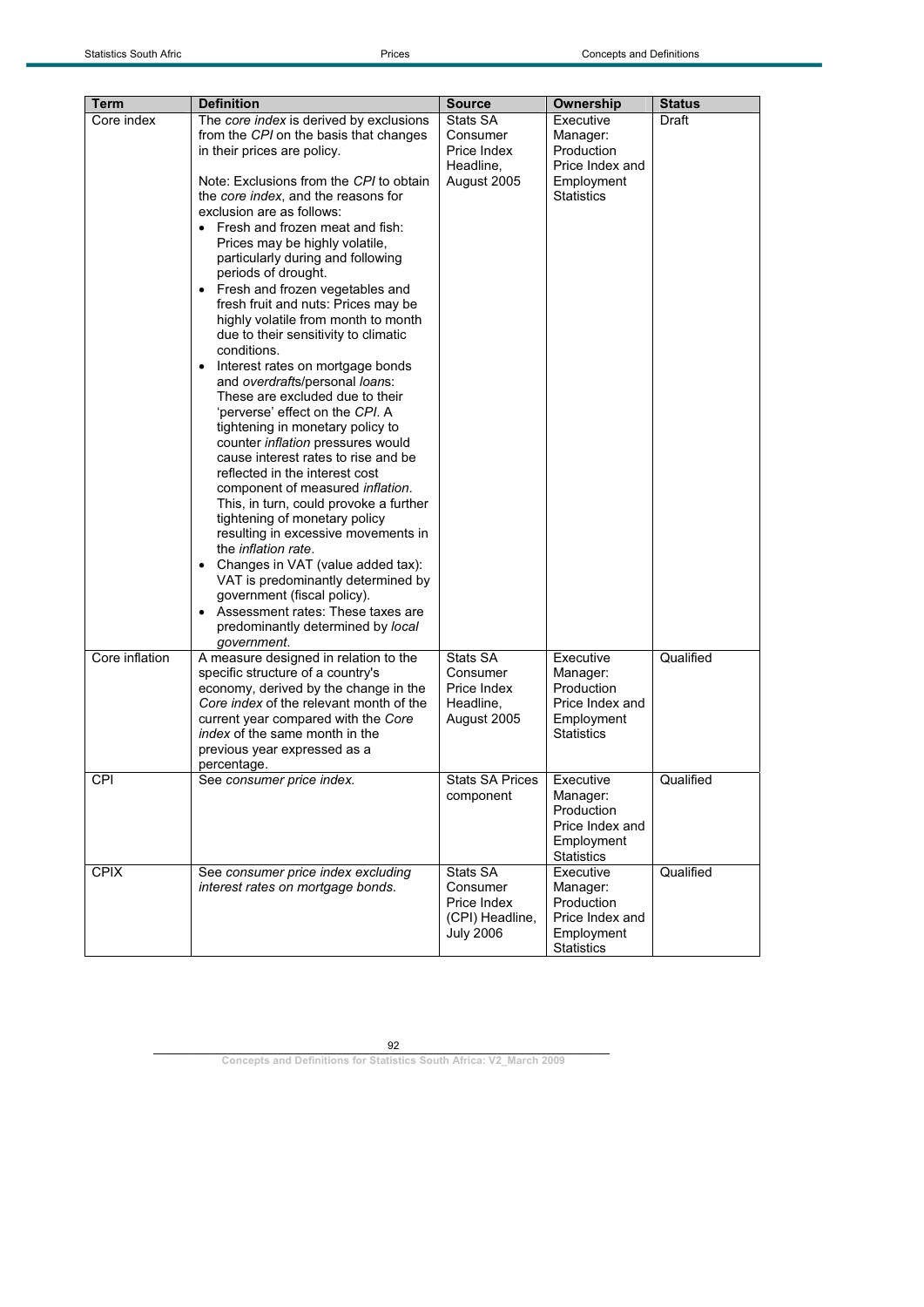| Term                                              | <b>Definition</b>                                                                                                                                                                                                                                                                                                                                                                                    | <b>Source</b>                                                                                                                                                   | Ownership                                                                                 | <b>Status</b> |
|---------------------------------------------------|------------------------------------------------------------------------------------------------------------------------------------------------------------------------------------------------------------------------------------------------------------------------------------------------------------------------------------------------------------------------------------------------------|-----------------------------------------------------------------------------------------------------------------------------------------------------------------|-------------------------------------------------------------------------------------------|---------------|
| Current prices<br>(GDP)                           | A valuation at current prices is<br>expressed at the prices prevailing<br>during the period being referred to.                                                                                                                                                                                                                                                                                       | <b>Stats SA Gross</b><br>Domestic<br>Product<br>Fourth quarter<br>2004                                                                                          | Executive<br>Manager:<br>National<br>Accounts                                             | Draft         |
| Establishment<br>(Employment<br>and Price)        | The smallest economic unit that<br>functions as a separate entity.                                                                                                                                                                                                                                                                                                                                   | Stats SA<br>Production<br>Price Index,<br><b>July 2006</b>                                                                                                      | Executive<br>Manager:<br>Production<br>Price Index and<br>Employment<br><b>Statistics</b> | Qualified     |
| Implied deflator                                  | Implied deflators are also known as<br>variable-weighted or 'Paasche' indices<br>(although not strictly of the Paasche<br>type). These price indices are by-<br>products of the deflation procedure,<br>obtained by dividing a series (e.g. value<br>added) expressed at current prices by<br>the corresponding series at constant<br>prices.                                                        | <b>Stats SA Gross</b><br>Domestic<br>Product<br>Annual<br>estimates:<br>1993-2004<br>Annual<br>estimates per<br>region: 1995-<br>2004<br>Third quarter:<br>2005 | Executive<br>Manager:<br>National<br>Accounts                                             | Draft         |
| Indicator<br>products                             | Products whose sale value represents<br>80% of the total value of sales<br><i>(turnover)</i> in an industrial subgroup.                                                                                                                                                                                                                                                                              | Stats SA<br>Production<br>Price Index,<br><b>July 2006</b>                                                                                                      | Executive<br>Manager:<br>Production<br>Price Index and<br>Employment<br><b>Statistics</b> | Qualified     |
| Inflation                                         | The persistent change in the general<br>level of prices.<br>Note: Two sets of measures of inflation<br>are most often used, namely monthly<br>inflation and annual inflation. Monthly<br>inflation is defined as the percentage<br>change in the index on a month-by-<br>month basis whereas annual inflation is<br>calculated as the percentage change in<br>the index over the last twelve months. | <b>Stats SA Prices</b><br>component                                                                                                                             | Executive<br>Manager:<br>Employment<br>and Price<br><b>Statistics</b>                     | Qualified     |
| Inflation rate                                    | The annual percentage change in the<br>CPI for all items of the relevant month<br>of the current year compared with the<br>CPI for all items of the same month in<br>the previous year expressed as a<br>percentage.                                                                                                                                                                                 | Stats SA<br>Consumer<br>Price Index<br>(CPI) Headline,<br>August 2005                                                                                           | Executive<br>Manager:<br>Employment<br>and Price<br><b>Statistics</b>                     | Qualified     |
| Monthly<br>percentage<br>change                   | The change in the index of the relevant<br>month compared to the index of the<br>previous month expressed as a<br>percentage.                                                                                                                                                                                                                                                                        | Stats SA<br>Production<br>Price Index<br>(PPI), July<br>2006                                                                                                    | Executive<br>Manager:<br>Employment<br>and Price<br><b>Statistics</b>                     | Qualified     |
| Overall<br>average annual<br>percentage<br>change | The change in the average index of one<br>year compared with the average index<br>of the previous year expressed as a<br>percentage.                                                                                                                                                                                                                                                                 | Stats SA<br>Production<br>Price Index<br>$(PPI)$ ,<br>September<br>2005                                                                                         | Executive<br>Manager:<br>Employment<br>and Price<br><b>Statistics</b>                     | Qualified     |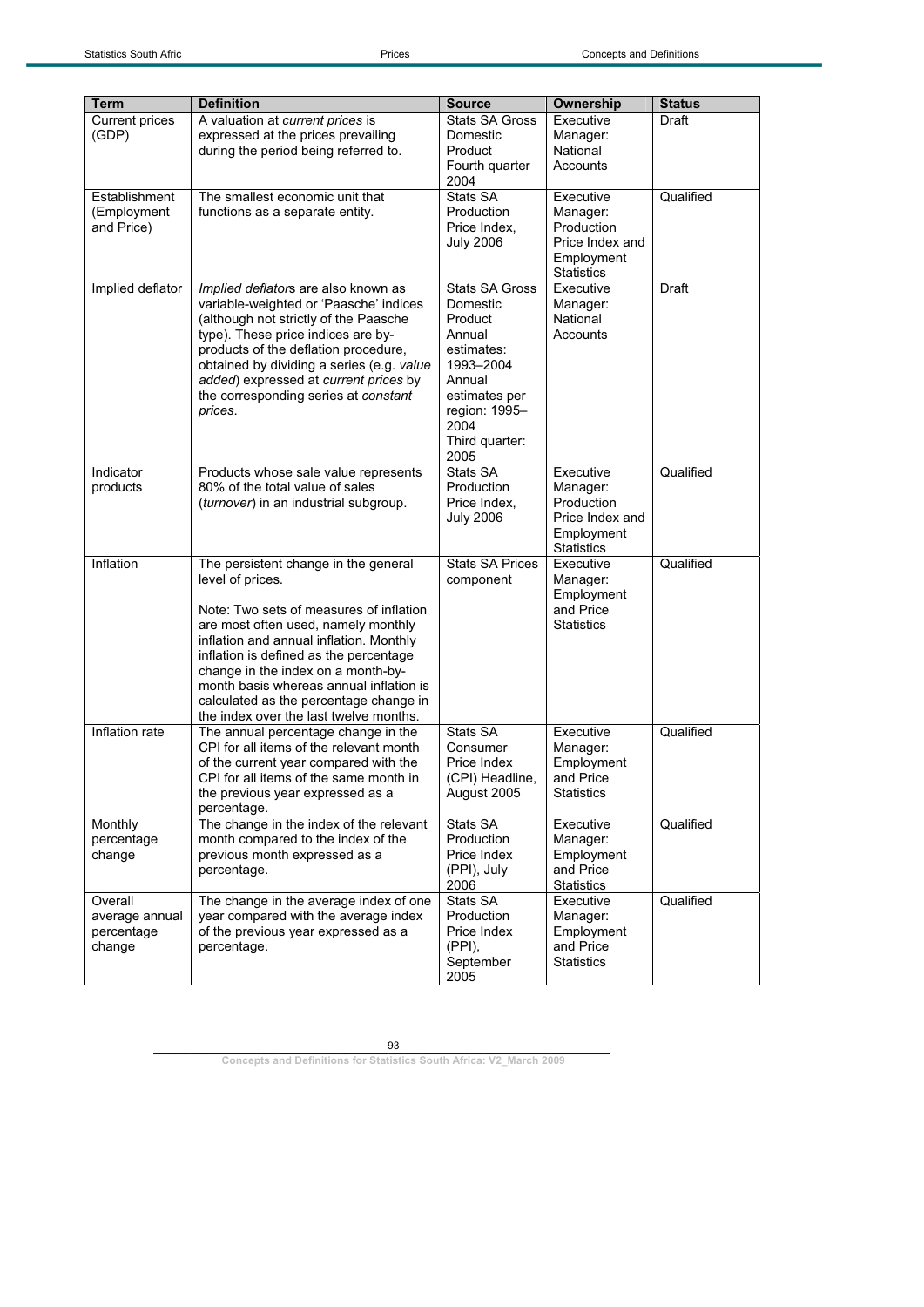| <b>Term</b>          | <b>Definition</b>                                                                                                                                                                                                                                                                                                                                                                                 | <b>Source</b>                                                                                                                                                   | Ownership                                                             | <b>Status</b> |
|----------------------|---------------------------------------------------------------------------------------------------------------------------------------------------------------------------------------------------------------------------------------------------------------------------------------------------------------------------------------------------------------------------------------------------|-----------------------------------------------------------------------------------------------------------------------------------------------------------------|-----------------------------------------------------------------------|---------------|
| Producers'<br>price  | The amount receivable by the producer<br>from the purchaser for a unit of a good<br>or service produced as output minus<br>any value added tax (VAT), or similar<br>deductible tax, invoiced to the<br>purchaser. It excludes any transport<br>charges invoiced separately by the<br>producer.                                                                                                    | <b>Stats SA Gross</b><br>Domestic<br>Product<br>Annual<br>estimates:<br>1993-2004<br>Annual<br>estimates per<br>region: 1995-<br>2004<br>Third quarter:<br>2005 | Executive<br>Manager:<br>National<br>Accounts                         | Qualified     |
| Purchasers'<br>price | The amount paid by the purchaser,<br>excluding any deductible value added<br>tax (VAT) or similar deductible tax, in<br>order to take delivery of a unit of a good<br>or service at the time and place<br>required by the purchaser. The<br>purchasers' price of a good includes<br>any transport charges paid separately<br>by the purchaser to take delivery at the<br>required time and place. | Stats SA Gross<br>Domestic<br>Product<br>Annual<br>estimates:<br>1993-2004<br>Annual<br>estimates per<br>region: 1995-<br>2004<br>Third quarter:<br>2005        | Executive<br>Manager:<br>National<br>Accounts                         | Qualified     |
| Regulated<br>prices  | Administered prices that are monitored<br>and controlled by government policy.<br>Note: To this end, price regulation does<br>not necessarily imply the presence of<br>an economic regulator, but the<br>restriction on the extent to which prices<br>may vary, depending on government's<br>policy objective.                                                                                    | <b>Discussion</b><br>Paper: Stats<br><b>SA Consumer</b><br>Price Index<br>Administered<br>Prices.<br>December<br>2004                                           | Executive<br>Manager:<br>Employment<br>and Price<br><b>Statistics</b> | Qualified     |
| Weights              | The relevant importance of the indicator<br>product in that subgroup.<br>Note: The weight of a product is<br>calculated by dividing the actual value<br>of sales of the relevant indicator<br>product by the total value of sales in<br>that subgroup.                                                                                                                                            | Stats SA<br>Production<br>Price Index<br>(PPI), July<br>2006                                                                                                    | Executive<br>Manager:<br>Employment<br>and Price<br><b>Statistics</b> | Qualified     |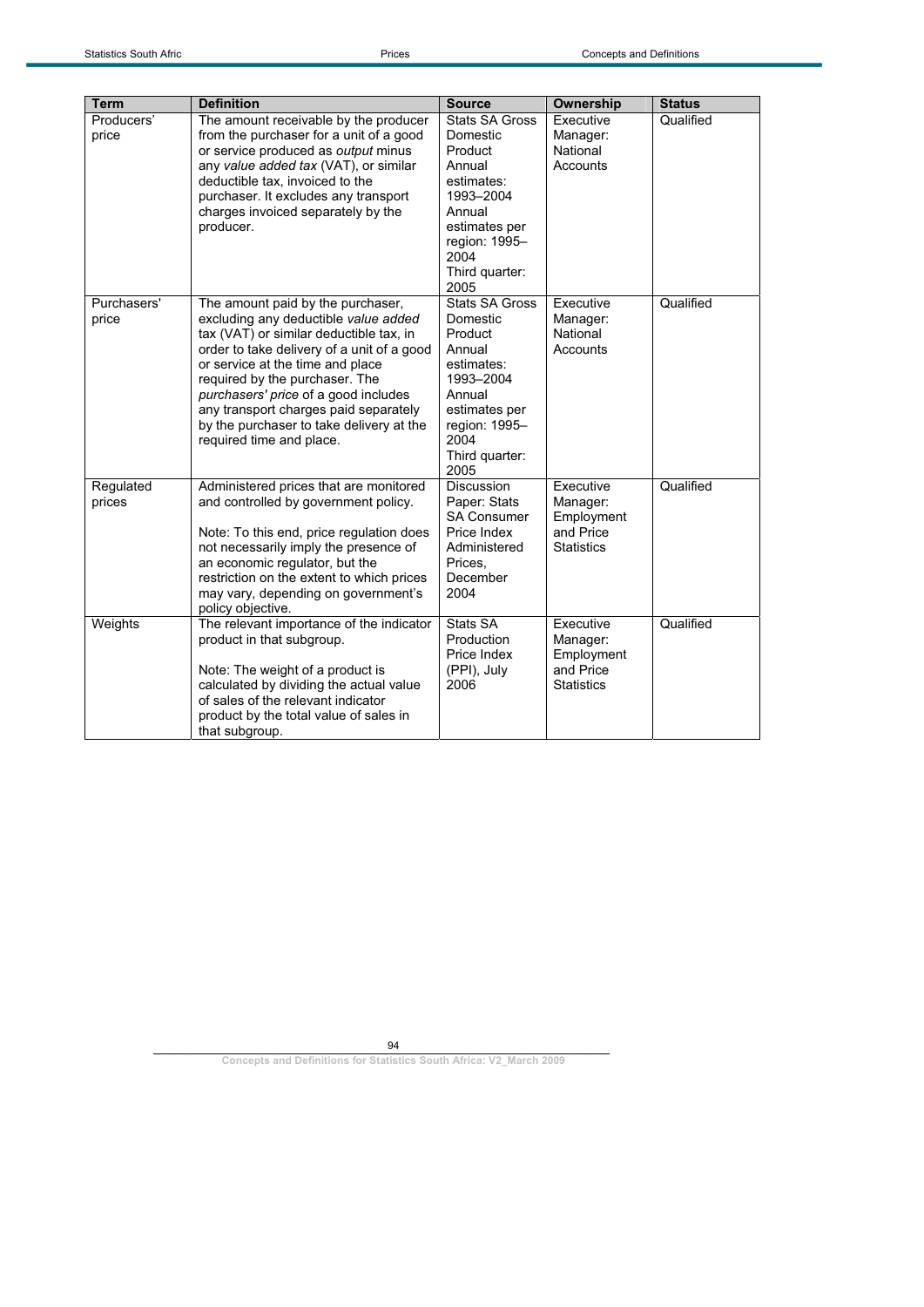| <b>Public finance</b>                                                         |                                                                                                                                                                                                                                                                                                                                                                                                                                                               |                                                                                               |                                                         |               |
|-------------------------------------------------------------------------------|---------------------------------------------------------------------------------------------------------------------------------------------------------------------------------------------------------------------------------------------------------------------------------------------------------------------------------------------------------------------------------------------------------------------------------------------------------------|-----------------------------------------------------------------------------------------------|---------------------------------------------------------|---------------|
| <b>Term</b>                                                                   | <b>Definition</b>                                                                                                                                                                                                                                                                                                                                                                                                                                             | <b>Source</b>                                                                                 | Ownership                                               | <b>Status</b> |
| Acid test ratio                                                               | The acid test ratio is calculated as<br>current assets minus inventory divided<br>by current liabilities.<br>Note: The accepted acid test ratio is<br>considered to be 1:1; in other words,<br>the <i>institution</i> is able to meet its current<br>credit obligations without disposing of<br>its inventory.                                                                                                                                                | Stats SA Local<br>Government<br>Institutions<br>component                                     | Executive<br>Manager:<br>Financial<br><b>Statistics</b> | Qualified     |
| Acquisition of<br>fixed assets                                                | The aggregate capital statement (or<br>acquisition of fixed assets statement)<br>shows the total capital expenditure<br>incurred by each service during the<br>year. Details of purchases and sales of<br>assets are reflected in the aggregate<br>capital statement, but appear in the<br>consolidated balance sheet as a single<br>amount (normally the item in the<br>consolidated balance sheet is referred<br>to as 'fixed assets').                     | Stats SA<br>Financial<br>census of<br>municipalities<br>for the year<br>ended 30 June<br>2004 | Executive<br>Manager:<br>Financial<br><b>Statistics</b> | Qualified     |
| Aggregate<br>capital statement                                                | Total capital expenditure incurred by<br>each service during the year.                                                                                                                                                                                                                                                                                                                                                                                        | Modified by<br><b>March 2005</b><br>Workshop                                                  | Executive<br>Manager:<br>Financial<br><b>Statistics</b> | Retired       |
| Aggregate or<br>consolidated<br>balance sheet                                 | A statement of the financial position<br>reflecting all assets and liabilities.                                                                                                                                                                                                                                                                                                                                                                               | Stats SA<br>Financial<br><b>Statistics</b>                                                    | Executive<br>Manager:<br>Financial<br><b>Statistics</b> | Retired       |
| Book value of<br>property, plant<br>and equipment<br>and intangible<br>assets | The value of a property at a specific<br>time after deducting depreciation from<br>the original cost<br>Inclusions:<br>$\bullet$ Land<br>• Residential and non-residential<br>buildings<br>• Construction works, roads and<br>parking areas<br>• Computers and other information<br>technology equipment<br>• Motor vehicles and other transport<br>equipment<br>• Plant, machinery and other<br>equipment<br>• Intangible assets and non-produced<br>assets. | Stats SA<br>Financial<br>Statistics                                                           | Executive<br>Manager:<br>Financial<br><b>Statistics</b> | Qualified     |
| Capital                                                                       | Value of wealth in the form of money or<br>property owned by a person or<br>business and human resources of<br>economic value.                                                                                                                                                                                                                                                                                                                                | Local<br>government                                                                           | Executive<br>Manager:<br>Financial<br>Statistics        | Qualified     |
| Capital charges                                                               | Interest paid on redemption payments<br>for loaned funds.                                                                                                                                                                                                                                                                                                                                                                                                     | March 2005<br>Workshop                                                                        | Executive<br>Manager:<br>Financial                      | Retired       |

## **Public final**

95

Statistics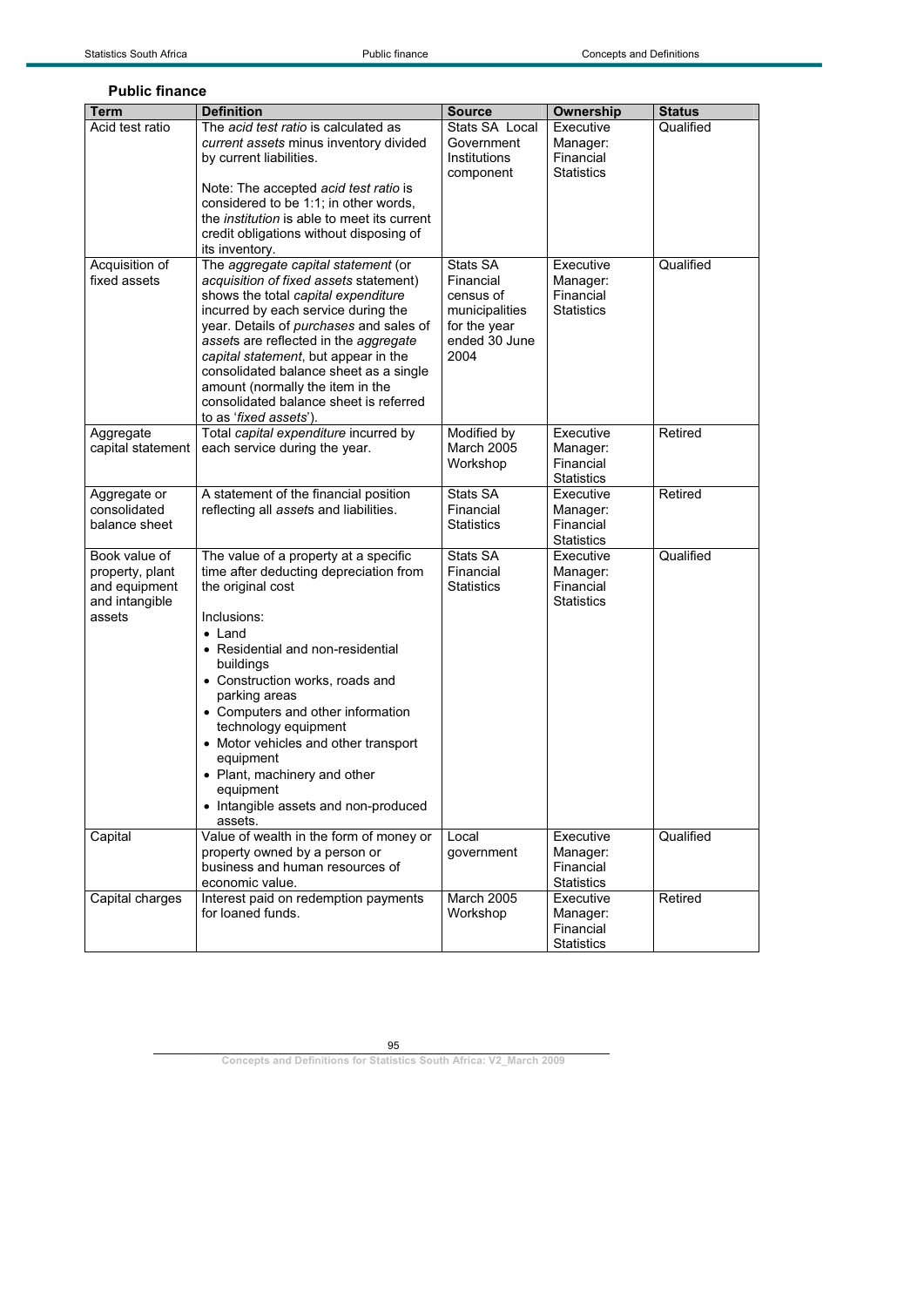| <b>Term</b>      | <b>Definition</b>                                                             | <b>Source</b>              | Ownership                      | <b>Status</b> |
|------------------|-------------------------------------------------------------------------------|----------------------------|--------------------------------|---------------|
| Capital          | Any expenditure incurred or incidental                                        | Stats SA                   | Executive                      | Qualified     |
| expenditure      | to the acquisition or improvement of                                          | National and               | Manager:                       |               |
|                  | land, buildings, engineering structures                                       | Provincial                 | Financial                      |               |
|                  | and machinery and equipment.                                                  | Government<br>Institutions | <b>Statistics</b>              |               |
|                  | Note: The expenditure normally confers                                        | Component                  |                                |               |
|                  | a lasting benefit and results in the                                          | (GFS, 2001)                |                                |               |
|                  | acquisition of, or extends the life of a                                      |                            |                                |               |
|                  | fixed or long-term work, irrespective of                                      |                            |                                |               |
|                  | whether payments were made to                                                 |                            |                                |               |
|                  | outside contractors or concerns, or the                                       |                            |                                |               |
|                  | work was done by the enterprise itself.                                       |                            |                                |               |
|                  | Capital expenditure includes vehicles,                                        |                            |                                |               |
|                  | office furniture and equipment, but                                           |                            |                                |               |
|                  | excludes minor items that are generally                                       |                            |                                |               |
|                  | regarded as being expendable even                                             |                            |                                |               |
|                  | though in some instances their useful                                         |                            |                                |               |
|                  | lives may extend beyond one year.                                             |                            |                                |               |
| Capital          | Capital expenditure on new assets                                             | Stats SA                   | Executive                      | Qualified     |
| expenditure on   | includes:                                                                     | Economic                   | Manager:                       |               |
| new assets       | • The erection of new buildings and                                           | activity survey<br>2004    | Financial<br><b>Statistics</b> |               |
|                  | works, additions to and alterations of                                        |                            |                                |               |
|                  | existing buildings and works                                                  |                            |                                |               |
|                  | • Capital work in progress capitalised<br>• New plant and machinery, vehicles |                            |                                |               |
|                  | and equipment                                                                 |                            |                                |               |
|                  | • Used plant and machinery, which                                             |                            |                                |               |
|                  | was imported by or on behalf of the                                           |                            |                                |               |
|                  | enterprise whether paid to outside                                            |                            |                                |               |
|                  | contractors/concerns, or which was                                            |                            |                                |               |
|                  | done by the enterprise itself.                                                |                            |                                |               |
| Capital          | Capital expenditure on new                                                    | <b>Stats SA Local</b>      | Executive                      | Qualified     |
| expenditure on   | construction is regarded as capital                                           | Government                 | Manager:                       |               |
| new construction | expenditure on new assets as well as                                          | Institutions               | Financial                      |               |
| works            | capital expenditure on existing assets                                        | component                  | <b>Statistics</b>              |               |
|                  | which leads to improvements of assets.                                        |                            |                                |               |
|                  | New construction works consist of:                                            |                            |                                |               |
|                  | • Fees payable to architects,                                                 |                            |                                |               |
|                  | engineers and other professional<br>firms                                     |                            |                                |               |
|                  | • Renovations of existing constructions                                       |                            |                                |               |
|                  | • Expenditure on works under                                                  |                            |                                |               |
|                  | construction                                                                  |                            |                                |               |
|                  | • Expenditure on improvements.                                                |                            |                                |               |
| Capitalisation   | On the implementation of                                                      | Local                      | Executive                      | Qualified     |
| reserve          | GAMAP/GRAP, the balance on certain                                            | government                 | Manager:                       |               |
|                  | funds, created in terms of the various                                        |                            | Financial                      |               |
|                  | Provincial Ordinances applicable at the                                       |                            | <b>Statistics</b>              |               |
|                  | time, that had historically been utilised                                     |                            |                                |               |
|                  | for the acquisition of items of property,                                     |                            |                                |               |
|                  | plant and equipment, have been                                                |                            |                                |               |
|                  | transferred to a capitalisation reserve                                       |                            |                                |               |
|                  | instead of the accumulated                                                    |                            |                                |               |
|                  | surplus/deficit in terms of a directive                                       |                            |                                |               |
|                  | (budget circular) issued by National<br>Treasury.                             |                            |                                |               |
|                  |                                                                               |                            |                                |               |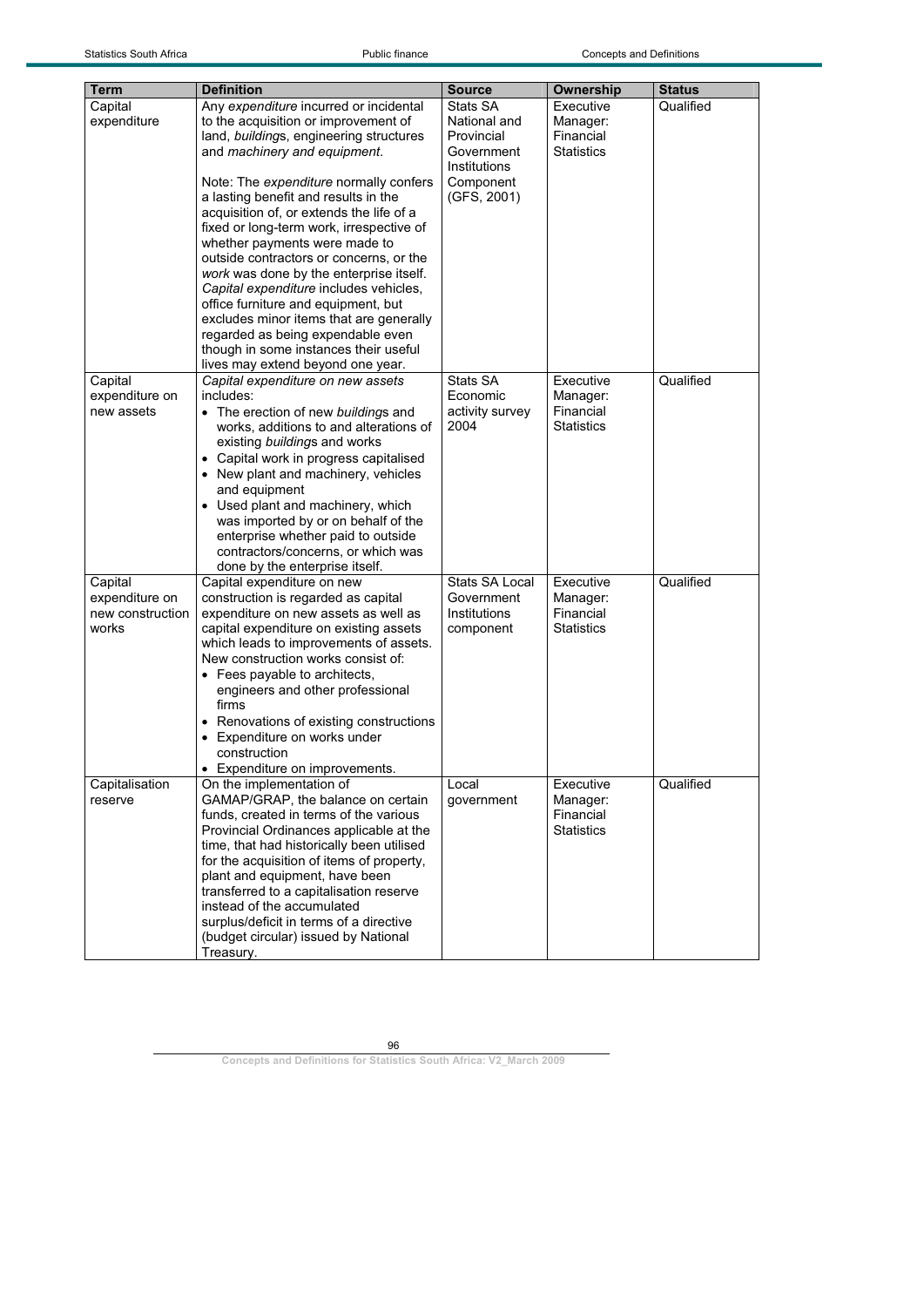| <b>Term</b>       | <b>Definition</b>                                                          | <b>Source</b>     | Ownership         | <b>Status</b> |
|-------------------|----------------------------------------------------------------------------|-------------------|-------------------|---------------|
| Capital           | In order to finance the provision of                                       | Local             | Executive         | Qualified     |
| replacement       | infrastructure and other items of                                          | government        | Manager:          |               |
| reserve           | property, plant and equipment from                                         |                   | Financial         |               |
|                   | internal sources, amounts are                                              |                   | <b>Statistics</b> |               |
|                   | transferred from the accumulated                                           |                   |                   |               |
|                   | surplus/deficit to the CRR in terms of a                                   |                   |                   |               |
|                   | council resolution. The cash in the                                        |                   |                   |               |
|                   | designated CRR bank account can only                                       |                   |                   |               |
|                   | be utilised to finance items of property,                                  |                   |                   |               |
|                   | plant and equipment. The CRR is                                            |                   |                   |               |
|                   | reduced and the accumulated                                                |                   |                   |               |
|                   | surplus/deficit is credited by a                                           |                   |                   |               |
|                   | corresponding amount when the                                              |                   |                   |               |
|                   | amounts in the CRR are utilised. The                                       |                   |                   |               |
|                   | amount transferred to the CRR is based                                     |                   |                   |               |
|                   | on the municipality's need to finance                                      |                   |                   |               |
|                   | future capital projects included in the                                    |                   |                   |               |
|                   | Integrated Development Plan.                                               |                   |                   |               |
| Capital transfers | Transactions, either in cash or in kind,                                   | <b>OECD</b>       | Executive         | Qualified     |
|                   | in which the ownership of an asset                                         |                   | Manager:          |               |
|                   | (other than cash and <i>inventories</i> ) is                               |                   | Financial         |               |
|                   | transferred from one <i>institutional unit</i> to                          |                   | <b>Statistics</b> |               |
|                   | another, or in which cash is transferred                                   |                   |                   |               |
|                   | to enable the recipient to acquire<br>another asset, or in which the funds |                   |                   |               |
|                   | realised by the disposal of another                                        |                   |                   |               |
|                   | asset are transferred.                                                     |                   |                   |               |
| Carrying value of | The value of assets at a specific time                                     | <b>AFS</b>        | Executive         | Qualified     |
| property, plant   | after deducting depreciation and                                           |                   | Manager:          |               |
| and equipment     | adjustments from the original cost.                                        |                   | Financial         |               |
| and intangible    |                                                                            |                   | <b>Statistics</b> |               |
| assets            | Inclusions:                                                                |                   |                   |               |
|                   | Land<br>$\bullet$                                                          |                   |                   |               |
|                   | Residential and non-residential<br>$\bullet$                               |                   |                   |               |
|                   | buildings                                                                  |                   |                   |               |
|                   | Network equipment, construction<br>$\bullet$                               |                   |                   |               |
|                   | works, roads and parking areas                                             |                   |                   |               |
|                   | Computers and other information<br>٠                                       |                   |                   |               |
|                   | technology equipment                                                       |                   |                   |               |
|                   | Motor vehicles and other transport<br>$\bullet$                            |                   |                   |               |
|                   | equipment                                                                  |                   |                   |               |
|                   | Intangible assets and non-produced                                         |                   |                   |               |
|                   | assets; and other assets.                                                  |                   |                   |               |
| Collective        | Services provided collectively to the                                      | Stats SA          | Executive         | Qualified     |
| services          | community, particularly applicable to                                      | Financial         | Manager:          |               |
|                   | services such as general                                                   | <b>Statistics</b> | Financial         |               |
|                   | administration, public order or safety                                     |                   | <b>Statistics</b> |               |
|                   | and economic services.                                                     |                   |                   |               |
| Community         | Assets that are placed within                                              | Local             | Executive         | Qualified     |
| assets            | reasonable distance of a specific                                          | government        | Manager:          |               |
|                   | community and are intended to be the                                       |                   | Financial         |               |
|                   | service point for responding to the                                        |                   | <b>Statistics</b> |               |
|                   | various socio-economic needs of such                                       |                   |                   |               |
|                   | a community.                                                               |                   |                   |               |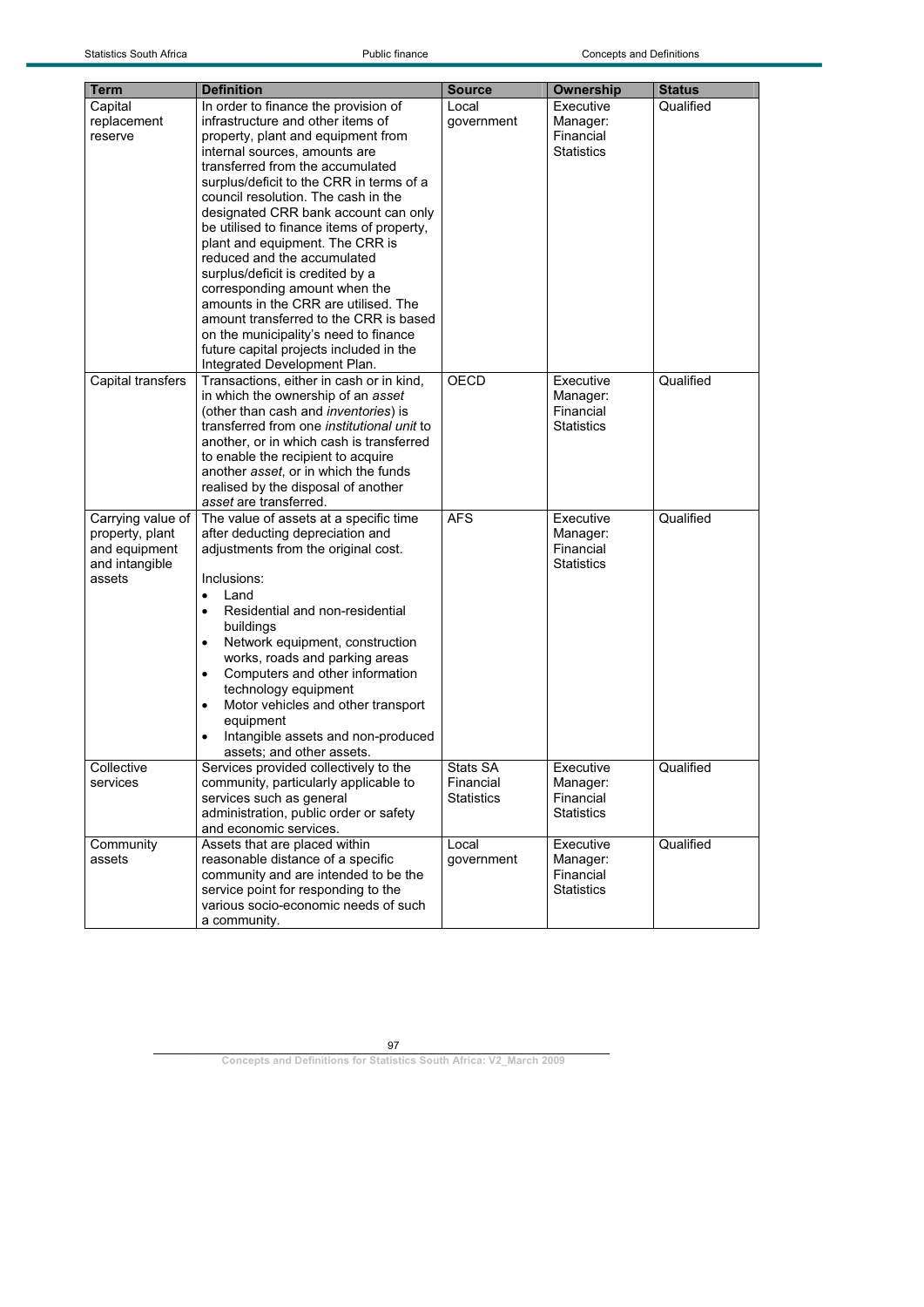| Term                         | <b>Definition</b>                                                                  | <b>Source</b>       | Ownership                      | <b>Status</b> |
|------------------------------|------------------------------------------------------------------------------------|---------------------|--------------------------------|---------------|
| Consolidated<br>statement of | The aggregate financial position of an<br>institution at a specific point in time, | Local<br>government | Executive<br>Manager:          | Qualified     |
| financial position           | usually at the end of the reporting                                                |                     | Financial                      |               |
|                              | period.                                                                            |                     | <b>Statistics</b>              |               |
|                              |                                                                                    |                     |                                |               |
|                              | Note: This statement covers all assets,                                            |                     |                                |               |
|                              | net assets and liabilities at the end of                                           |                     |                                |               |
|                              | the financial year.                                                                |                     |                                |               |
| Consumption of               | Reduction in the value of fixed assets                                             | Local               | Executive                      | Qualified     |
| fixed assets                 | used in production during the                                                      | government          | Manager:<br>Financial          |               |
|                              | accounting period, resulting from<br>deterioration, normal obsolescence, or        |                     | <b>Statistics</b>              |               |
|                              | normal accidental damage.                                                          |                     |                                |               |
|                              |                                                                                    |                     |                                |               |
|                              | Note: The amounts in the column for                                                |                     |                                |               |
|                              | depreciation represent amounts written                                             |                     |                                |               |
|                              | off on assets by extra-budgetary                                                   |                     |                                |               |
|                              | accounts and funds and universities<br>and technikons. The accounts of             |                     |                                |               |
|                              | national and provincial governments                                                |                     |                                |               |
|                              | are kept on a cash basis. No provision                                             |                     |                                |               |
|                              | is made for depreciation in the accounts                                           |                     |                                |               |
|                              | of municipalities.                                                                 |                     |                                |               |
| Councillor                   | A member of the municipal council as                                               | Local               | Executive                      | Qualified     |
|                              | determined by the Local Government                                                 | government          | Manager:                       |               |
|                              | Municipal Structures Act, (Act No.                                                 |                     | Financial<br><b>Statistics</b> |               |
| <b>Current assets</b>        | 117 of 1998).<br>Assets including debtors, cash, other                             | Stats SA            | Executive                      | Qualified     |
|                              | financial shares and closing values of                                             | Financial           | Manager:                       |               |
|                              | inventories, likely to be converted to                                             | census of           | Financial                      |               |
|                              | cash, or consumed within a year.                                                   | municipalities      | <b>Statistics</b>              |               |
|                              |                                                                                    | for the year        |                                |               |
|                              |                                                                                    | ended 30 June       |                                |               |
| Current                      | Expenditure of goods and services                                                  | 2004<br>Local       | Executive                      | Qualified     |
| expenditure                  | consumed during the current year.                                                  | government          | Manager:                       |               |
|                              |                                                                                    |                     | Financial                      |               |
|                              | Inclusions:                                                                        |                     | <b>Statistics</b>              |               |
|                              | Interest paid<br>$\bullet$                                                         |                     |                                |               |
|                              | Compensation of employees<br>$\bullet$                                             |                     |                                |               |
|                              | Grants<br>٠                                                                        |                     |                                |               |
|                              | Subsidies paid.<br>٠                                                               |                     |                                |               |
|                              | Exclusions:                                                                        |                     |                                |               |
|                              | Consumption of fixed capital.<br>$\bullet$                                         |                     |                                |               |
|                              | (excluding the surplus and non-                                                    |                     |                                |               |
|                              | cash expenditure items)                                                            |                     |                                |               |
|                              | Total expenditure on housing and<br>$\bullet$                                      |                     |                                |               |
|                              | trading services (excluding the                                                    |                     |                                |               |
|                              | surplus and non-cash expenditure                                                   |                     |                                |               |
| Current ratio                | items).                                                                            | Stats SA            | Executive                      | Qualified     |
|                              | A measure of the ability of an entity to<br>meet its short-term obligations using  | Financial           | Manager:                       |               |
|                              | the most liquid short-term assets;                                                 | census of           | Financial                      |               |
|                              | current assets divided by current                                                  | municipalities      | <b>Statistics</b>              |               |
|                              | liabilities.                                                                       |                     |                                |               |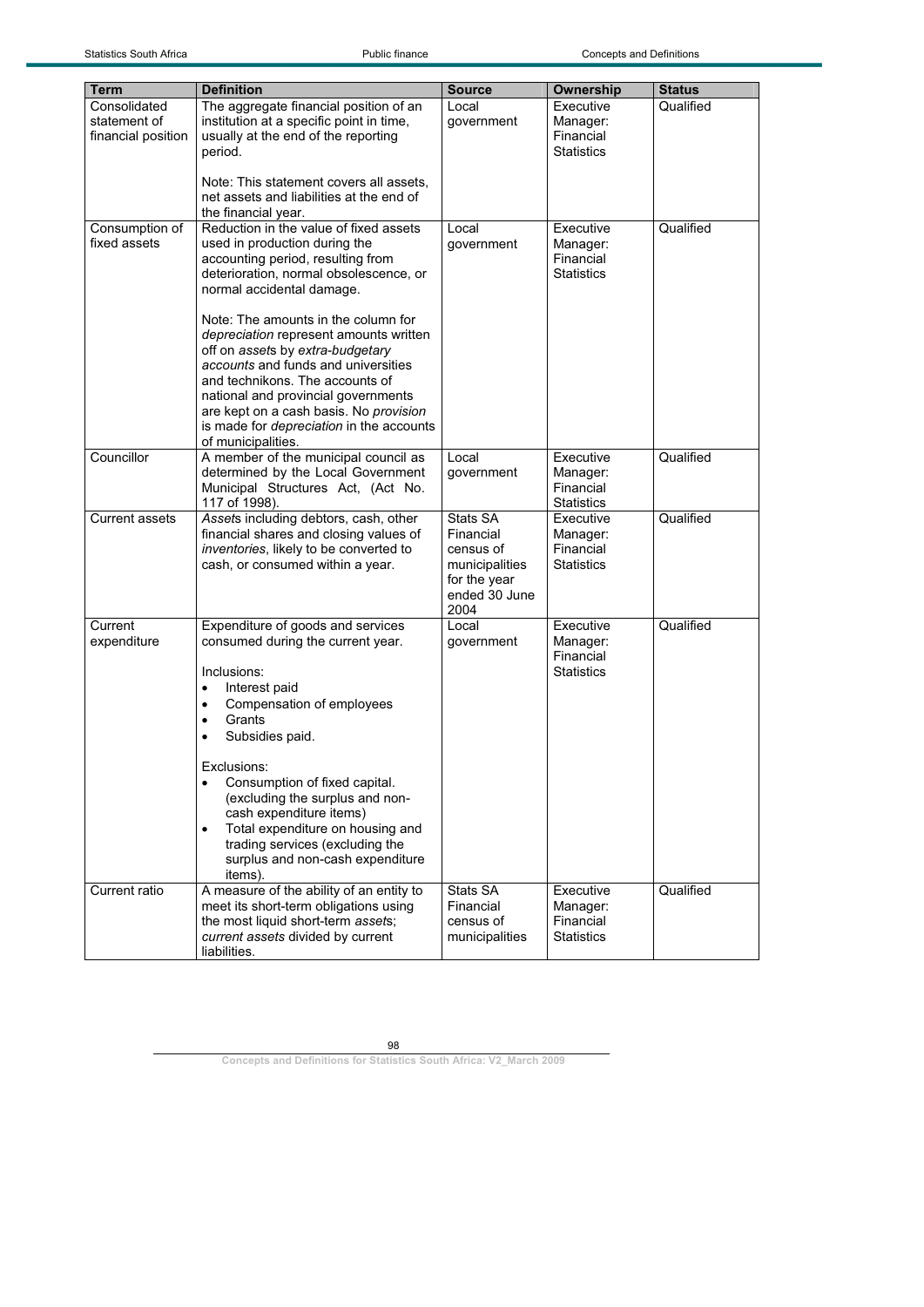| <b>Term</b>     | <b>Definition</b>                                                                | <b>Source</b>         |                        | <b>Status</b> |
|-----------------|----------------------------------------------------------------------------------|-----------------------|------------------------|---------------|
| Debenture       | Long-term securities that give owners                                            | Stats SA:             | Ownership<br>Executive | Qualified     |
|                 | the unconditional right to fixed money                                           | National and          | Manager:               |               |
|                 | income or contractually determined                                               | provincial            | Financial              |               |
|                 | variable money incomes, normally                                                 | government            | <b>Statistics</b>      |               |
|                 | referred to as interest.                                                         | institutions          |                        |               |
|                 |                                                                                  |                       |                        |               |
|                 | Note: Most debentures also give                                                  |                       |                        |               |
|                 | owners the unconditional right to a fixed                                        |                       |                        |               |
|                 | sum(s) as repayment of principal on a                                            |                       |                        |               |
|                 | specified date(s).                                                               |                       |                        |               |
| Depreciation    | The systematic allocation of the cost of                                         | Consolidated          | Executive              | Qualified     |
|                 | an asset over its useful life.                                                   | expenditure by        | Manager:               |               |
|                 |                                                                                  | the general           | Financial              |               |
|                 | Note: The amounts in the column for                                              | government            | <b>Statistics</b>      |               |
|                 | depreciation represent amounts written                                           | sector                |                        |               |
|                 | off on assets by extra-budgetary                                                 | 2003/2004             |                        |               |
|                 | accounts and funds and universities                                              |                       |                        |               |
|                 | and technikons. The accounts of                                                  |                       |                        |               |
|                 | national and provincial governments                                              |                       |                        |               |
|                 | are kept on a cash basis. No provision                                           |                       |                        |               |
|                 | is made for depreciation in the accounts                                         |                       |                        |               |
|                 | of municipalities.                                                               |                       |                        |               |
| <b>District</b> | Municipality that has a municipal                                                | Local                 | Executive              | Qualified     |
| municipality    | executive and legislative authority in an                                        | Government:           | Manager:               |               |
|                 | area that includes more than one                                                 | Municipal             | Financial              |               |
|                 | municipality, and which is described in                                          | Structure             | <b>Statistics</b>      |               |
|                 | section 155(1) of the Constitution as a                                          | Act, 1998 (Act        |                        |               |
|                 | category C municipality.                                                         | No. 117 of            |                        |               |
|                 |                                                                                  | 1998)                 |                        |               |
| Dividends paid  | Part of the profit of a company that is<br>paid to its shareholders. It includes | <b>AFS</b>            | Executive<br>Manager:  | Qualified     |
|                 | cash dividends and other dividends                                               |                       | Financial              |               |
|                 | such as capitalisation issues or scrip                                           |                       | <b>Statistics</b>      |               |
|                 | dividends or capitalisation shares.                                              |                       |                        |               |
| Expenditure     | Consumption, which includes all cash                                             | Government            | Executive              | Qualified     |
|                 | expenditure on goods and services,                                               | finance               | Manager:               |               |
|                 | incurred by the household, business,                                             | statistics            | Financial              |               |
|                 | government, etc. for consumption                                                 | manual, 2001          | <b>Statistics</b>      |               |
|                 | purposes. It also includes imputed                                               |                       |                        |               |
|                 | value for own produced items                                                     |                       |                        |               |
|                 | consumed.                                                                        |                       |                        |               |
| Extra-budgetary | Accounts and funds of national and                                               | <b>Stats SA Local</b> | Executive              | Qualified     |
| accounts        | provincial governments not included in                                           | qovernment            | Manager:               |               |
|                 | normal budget totals and which do not                                            | component             | Financial              |               |
|                 | operate through normal budgetary                                                 |                       | <b>Statistics</b>      |               |
|                 | procedures, e.g. trading accounts and                                            |                       |                        |               |
|                 | general government accounts.                                                     |                       |                        |               |
| Finance and     | Finance, corporate services, human                                               | Local                 | Executive              | Qualified     |
| administration  | resources, information technology,                                               | government            | Manager:               |               |
|                 | property services, and other                                                     |                       | Financial              |               |
|                 | administration.                                                                  |                       | <b>Statistics</b>      |               |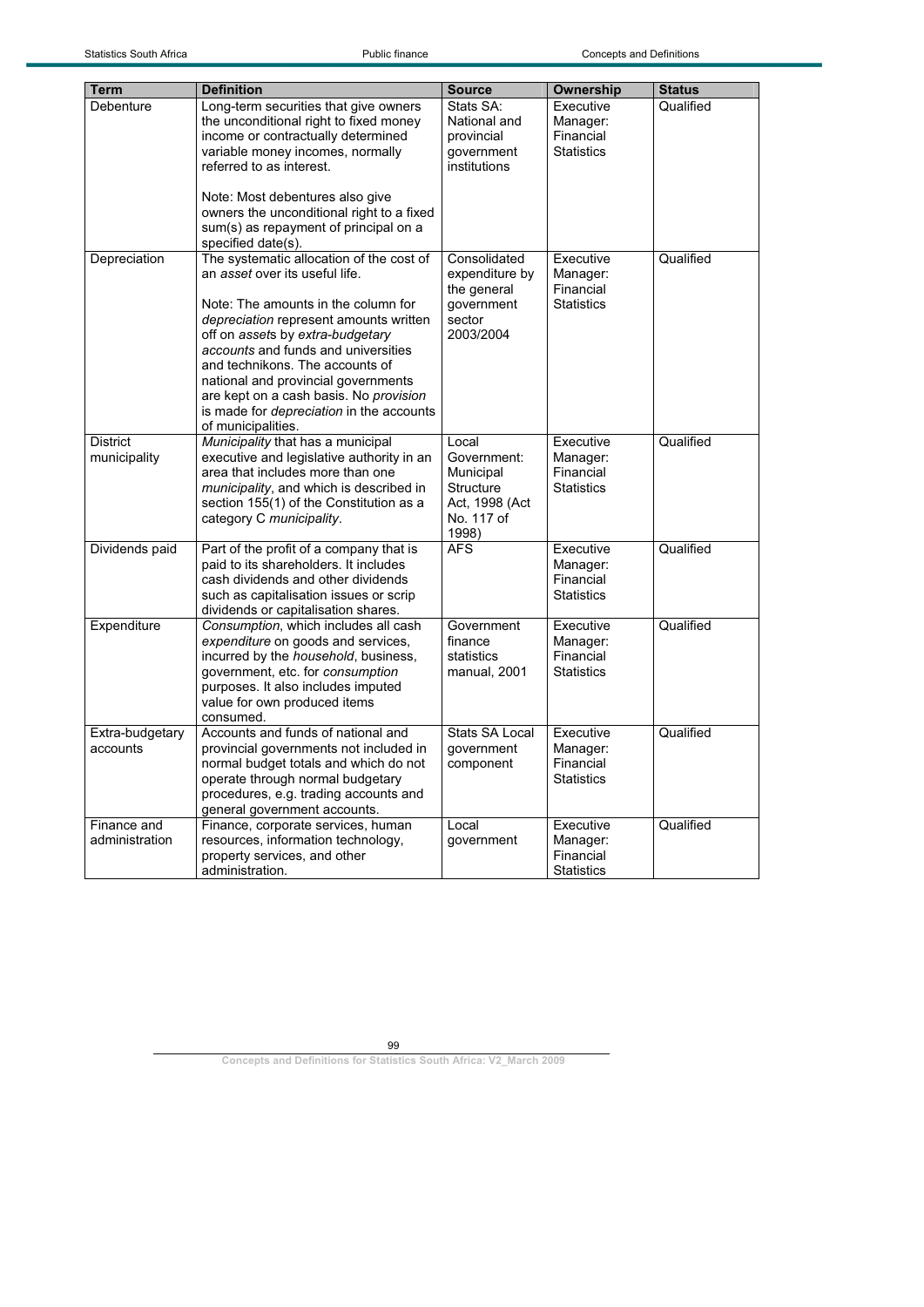| Term                    | <b>Definition</b>                                                                 | <b>Source</b>           | Ownership             | <b>Status</b> |
|-------------------------|-----------------------------------------------------------------------------------|-------------------------|-----------------------|---------------|
| <b>Financial assets</b> | Financial assets consist mainly of                                                | Stats SA:               | Executive             | Qualified     |
|                         | monetary gold, financial claims, and                                              | National and            | Manager:              |               |
|                         | Special Drawing Rights, allocated by                                              | provincial              | Financial             |               |
|                         | the International Monetary Fund (IMF).                                            | government              | <b>Statistics</b>     |               |
|                         |                                                                                   | institutions            |                       |               |
| Financial claims        | Assets that entitle the creditor to                                               | Stats SA:               | Executive             | Qualified     |
|                         | receive payment from the debtor,                                                  | National and            | Manager:              |               |
|                         | according to the terms and conditions                                             | provincial              | Financial             |               |
|                         | specified in a contract between them.                                             | qovernment              | <b>Statistics</b>     |               |
|                         |                                                                                   | institutions            |                       |               |
| Financial               | Unit primarily engaged in both incurring                                          | <b>Stats SA Local</b>   | Executive             | Qualified     |
| institution             | liabilities and acquiring financial assets<br>in the market.                      | qovernment<br>component | Manager:<br>Financial |               |
|                         |                                                                                   |                         | <b>Statistics</b>     |               |
|                         | Note: Financial institutions may be                                               |                         |                       |               |
|                         | entirely or mainly owned and/or                                                   |                         |                       |               |
|                         | controlled by government in which case                                            |                         |                       |               |
|                         | they are regarded as public financial                                             |                         |                       |               |
|                         | institutions. It is the prime function of                                         |                         |                       |               |
|                         | financial institutions to act as                                                  |                         |                       |               |
|                         | intermediaries.                                                                   |                         |                       |               |
| Financial year          | Any accounting period of twelve                                                   | Operational             | Executive             | Qualified     |
|                         | months.                                                                           | manual                  | Manager:              |               |
|                         |                                                                                   |                         | <b>Business</b>       |               |
| <b>Fixed assets</b>     |                                                                                   | Wikipedia               | Frame<br>Executive    | Draft         |
|                         | Assets other than current assets,<br>such as land, buildings, machinery           | online                  | Manager:              |               |
|                         | equipment.<br>Typically,<br>fixed<br>and                                          | Encyclopedia            | Financial             |               |
|                         | assets are valued at the market price                                             |                         | Statistics            |               |
|                         | at the end of the financial year. See                                             |                         |                       |               |
|                         | current assets, intangible assets, and                                            |                         |                       |               |
|                         | non-current assets.                                                               |                         |                       |               |
| Functional              | Classification of expenditure according                                           | Stats SA Local          | Executive             | Qualified     |
| classification          | to the purpose for which transactions                                             | government              | Manager:              |               |
|                         | are undertaken. It is generally used to                                           | component               | Financial             |               |
|                         | measure the allocation of resources by                                            |                         | Statistics            |               |
|                         | government in order to promote various<br>services and objectives rendered to the |                         |                       |               |
|                         | community.                                                                        |                         |                       |               |
| General                 | All amounts of money paid out by a                                                | <b>US Census</b>        | Executive             | Draft         |
| expenditure             | government during its fiscal year - net                                           | Bureau.                 | Manager:              |               |
|                         | of recoveries and other correcting                                                | Federal, State,         | Financial             |               |
|                         | transactions - other than for retirement                                          | and Local               | Statistics            |               |
|                         | of debt, purchase of investment                                                   | Governments             |                       |               |
|                         | securities, extension of loans, and                                               |                         |                       |               |
|                         | agency or private trust transactions.                                             |                         |                       |               |
|                         |                                                                                   |                         |                       |               |
|                         | Note: Under this definition, expenditure                                          |                         |                       |               |
|                         | relates to external payments of a<br>government and excludes amounts              |                         |                       |               |
|                         | transferred to funds or agencies of the                                           |                         |                       |               |
|                         | same government (other than                                                       |                         |                       |               |
|                         | payments to intragovernmental service                                             |                         |                       |               |
|                         | funds.                                                                            |                         |                       |               |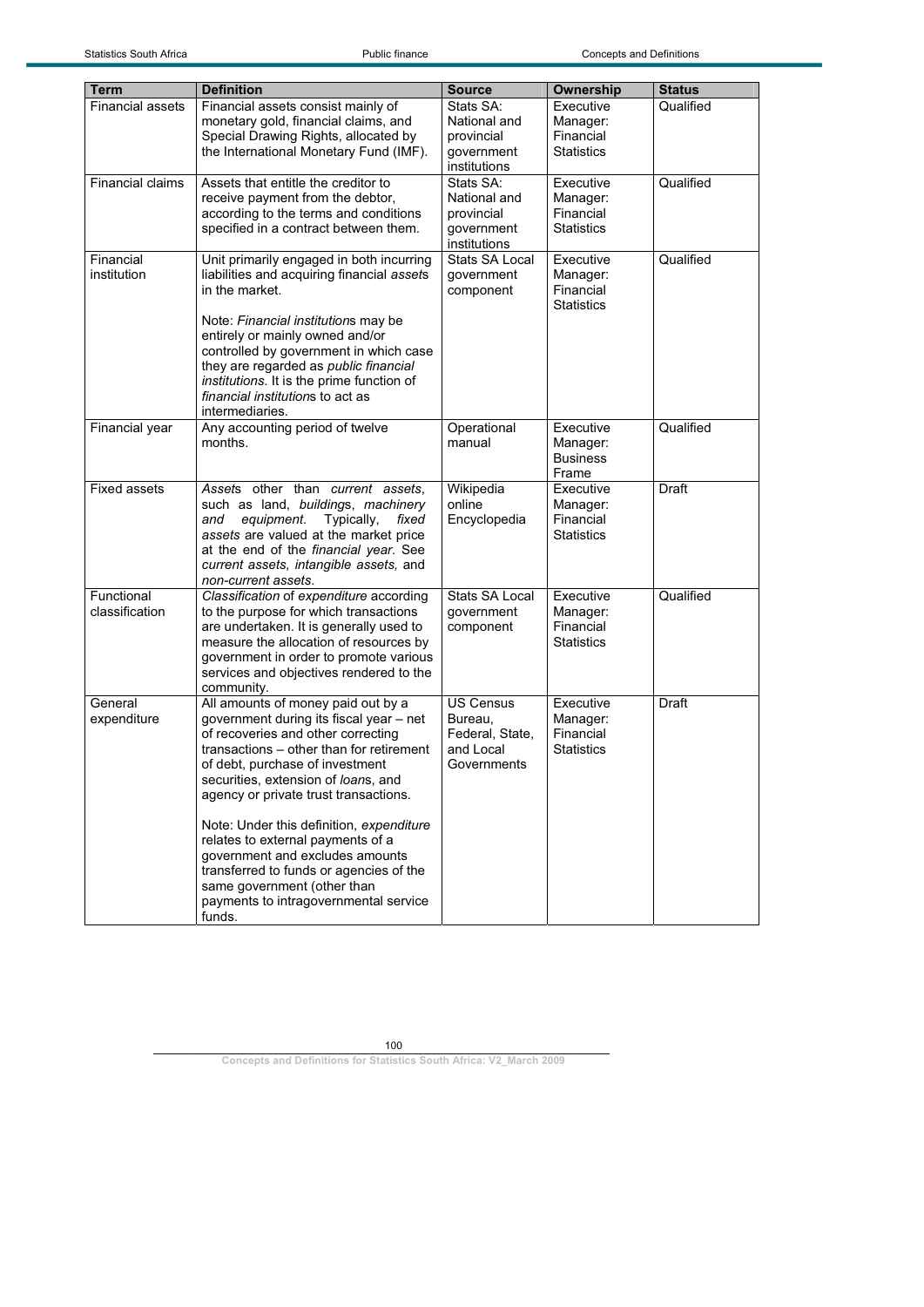| <b>Term</b>                 | <b>Definition</b>                                                                                                                                                                                                                                                                                                                                                                                                                                                                                                                                                                                                                                                                                                                                                                                                                                                                                                                                                                                                                                                                                                       | <b>Source</b>                                                                      | Ownership                                               | Status    |  |
|-----------------------------|-------------------------------------------------------------------------------------------------------------------------------------------------------------------------------------------------------------------------------------------------------------------------------------------------------------------------------------------------------------------------------------------------------------------------------------------------------------------------------------------------------------------------------------------------------------------------------------------------------------------------------------------------------------------------------------------------------------------------------------------------------------------------------------------------------------------------------------------------------------------------------------------------------------------------------------------------------------------------------------------------------------------------------------------------------------------------------------------------------------------------|------------------------------------------------------------------------------------|---------------------------------------------------------|-----------|--|
| General<br>qovernment       | Government units whose primary<br>activity is to assume responsibility for<br>the provision of goods and services to<br>the community or to individual<br>households free of charge or at prices<br>that are not economically significant<br>and to redistribute income and wealth<br>by means of transfers.<br>Note: A defining characteristic of<br>general government is the ability to<br>impose, directly or indirectly, taxes and<br>other compulsory levies for which there<br>is no direct quid pro quo on other<br>sectors of the economy.                                                                                                                                                                                                                                                                                                                                                                                                                                                                                                                                                                     | Consolidated<br>expenditure by<br>the general<br>qovernment<br>sector<br>2003/2004 | Executive<br>Manager:<br>Financial<br><b>Statistics</b> | Qualified |  |
| Government<br>grant reserve | When items of property, plant and<br>equipment are financed from<br>government grants, a transfer is made<br>from the accumulated surplus/deficit to<br>the Government Grants Reserve equal<br>to the Government Grant recorded as<br>revenue in the Statement of Financial<br>Performance in accordance with a<br>directive (budget circular) issued by<br>National Treasury. When such items of<br>property, plant and equipment are<br>depreciated, a transfer is made from<br>the Government Grant Reserve to the<br>accumulated surplus/deficit. The<br>purpose of this policy is to promote<br>community equity by ensuring that the<br>future depreciation expenses that will<br>be incurred over the useful lives of<br>government grant funded items of<br>property, plant and equipment are<br>offset by transfers from this reserve to<br>the accumulated surplus/deficit. When<br>an item of property, plant and<br>equipment financed from government<br>grants is disposed, the balance in the<br>Government Grant Reserve relating to<br>such item is transferred to the<br>accumulated surplus/deficit. | Local<br>government                                                                | Executive<br>Manager:<br>Financial<br><b>Statistics</b> | Qualified |  |
| Government<br>institutions  | Institutional units that engage in<br>activities of a purely governmental<br>nature.<br>Inclusions:<br>National government<br>$\bullet$<br>Provincial government<br>$\bullet$<br>Local government<br>$\bullet$<br>Extra budgetary accounts and<br>$\bullet$<br>funds<br>Tertiary institutions.                                                                                                                                                                                                                                                                                                                                                                                                                                                                                                                                                                                                                                                                                                                                                                                                                          | SIC manual,<br>5th edition                                                         | Executive<br>Manager:<br><b>Business</b><br>Frame       | Qualified |  |
| Grants paid                 | Non-compulsory current or capital<br>transfers paid by one government unit<br>from another general government unit<br>or an international organisation.                                                                                                                                                                                                                                                                                                                                                                                                                                                                                                                                                                                                                                                                                                                                                                                                                                                                                                                                                                 | Stats SA:<br>National and<br>provincial<br>government<br>institutions              | Executive<br>Manager:<br>Financial<br>Statistics        | Qualified |  |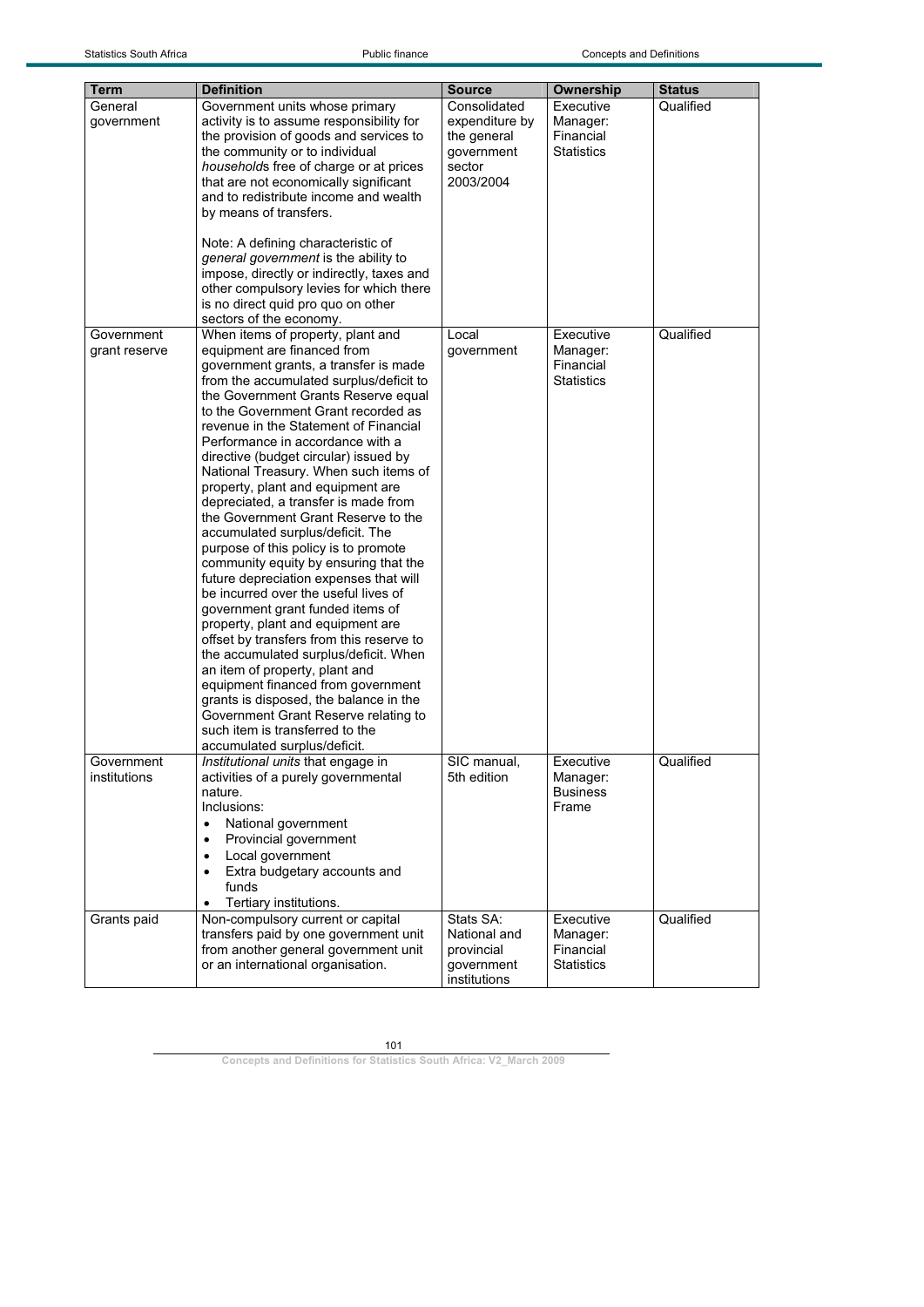Statistics South Africa **Public finance** Public finance Concepts and Definitions

| Term            | <b>Definition</b>                                                     | <b>Source</b>     | Ownership         | <b>Status</b> |
|-----------------|-----------------------------------------------------------------------|-------------------|-------------------|---------------|
| Grants received | Non-compulsory current or capital                                     | Stats SA:         | Executive         | Qualified     |
|                 | transfers received by one government                                  | National and      | Manager:          |               |
|                 | unit from another general government                                  | provincial        | Financial         |               |
|                 | unit or an international organisation.                                | government        | Statistics        |               |
|                 |                                                                       | institutions      |                   |               |
| Housing         | Fund into which all proceeds from                                     | Local             | Executive         | Qualified     |
| development     | housing developments, which include                                   | government        | Manager:          |               |
| fund            | rental income and sales of houses, are                                |                   | Financial         |               |
|                 | paid, as per the Housing Act, (Act No.                                |                   | <b>Statistics</b> |               |
|                 | 107 of 1997).                                                         |                   |                   |               |
|                 |                                                                       |                   |                   |               |
|                 | Note:                                                                 |                   |                   |               |
|                 | Loans from national and provincial<br>$\bullet$                       |                   |                   |               |
|                 | government used to finance                                            |                   |                   |               |
|                 | housing selling schemes                                               |                   |                   |               |
|                 | undertaken by the municipality                                        |                   |                   |               |
|                 | were extinguished on 1 April 1998<br>and transferred to a housing     |                   |                   |               |
|                 |                                                                       |                   |                   |               |
|                 | development fund.<br>Housing selling schemes both                     |                   |                   |               |
|                 | $\bullet$<br>complete and in progress as at 1                         |                   |                   |               |
|                 |                                                                       |                   |                   |               |
|                 | April 1998, were also transferred to<br>the housing development fund. |                   |                   |               |
|                 | Monies outstanding to the credit of the                               |                   |                   |               |
|                 | housing development fund can be used                                  |                   |                   |               |
|                 | only to finance housing developments                                  |                   |                   |               |
|                 | within the municipal area subject to the                              |                   |                   |               |
|                 | approval of the Provincial MEC                                        |                   |                   |               |
|                 | responsible for housing.                                              |                   |                   |               |
| Housing         | Housing services include approved                                     | Stats SA Local    | Executive         | Qualified     |
| services        | housing projects and can be subdivided                                | government        | Manager:          |               |
|                 | in respect of various economic,                                       | component         | Financial         |               |
|                 | subeconomic, complexes or other types                                 |                   | Statistics        |               |
|                 | of housing. Where dwellings form part                                 |                   |                   |               |
|                 | of the general organisation of a                                      |                   |                   |               |
|                 | particular department, and are normally                               |                   |                   |               |
|                 | occupied by employees of the                                          |                   |                   |               |
|                 | department, they are included in the                                  |                   |                   |               |
|                 | relative statement and not under                                      |                   |                   |               |
|                 | housing services. Likewise, where                                     |                   |                   |               |
|                 | properties are purchased for a specific                               |                   |                   |               |
|                 | purpose, such as a street widening, and                               |                   |                   |               |
|                 | existing <i>houses</i> are demolished; the                            |                   |                   |               |
|                 | annual expenditure and income in                                      |                   |                   |               |
|                 | respect of these dwellings do not                                     |                   |                   |               |
|                 | appear in the housing service. See                                    |                   |                   |               |
|                 | individual services.                                                  |                   |                   |               |
| Individual      | Community and social services, such                                   | Stats SA          | Executive         | Qualified     |
| services        | as education, health and welfare,                                     | Financial         | Manager:          |               |
|                 | rendered to individuals or a small group                              | <b>Statistics</b> | Financial         |               |
|                 | of persons. See housing services.                                     |                   | <b>Statistics</b> |               |
| Infrastructure  | Physical structures used for the delivery                             | Stats SA Non-     | Executive         | Qualified     |
|                 | of services (e.g. power lines, pipes,                                 | financial census  | Manager:          |               |
|                 | roads and assets such as trucks and                                   | of municipalities | Financial         |               |
|                 | equipment to unblock sewerage, pay-                                   | for the year      | Statistics        |               |
|                 | point offices and computers).                                         | ended 30 June     |                   |               |
|                 |                                                                       | 2004              |                   |               |

102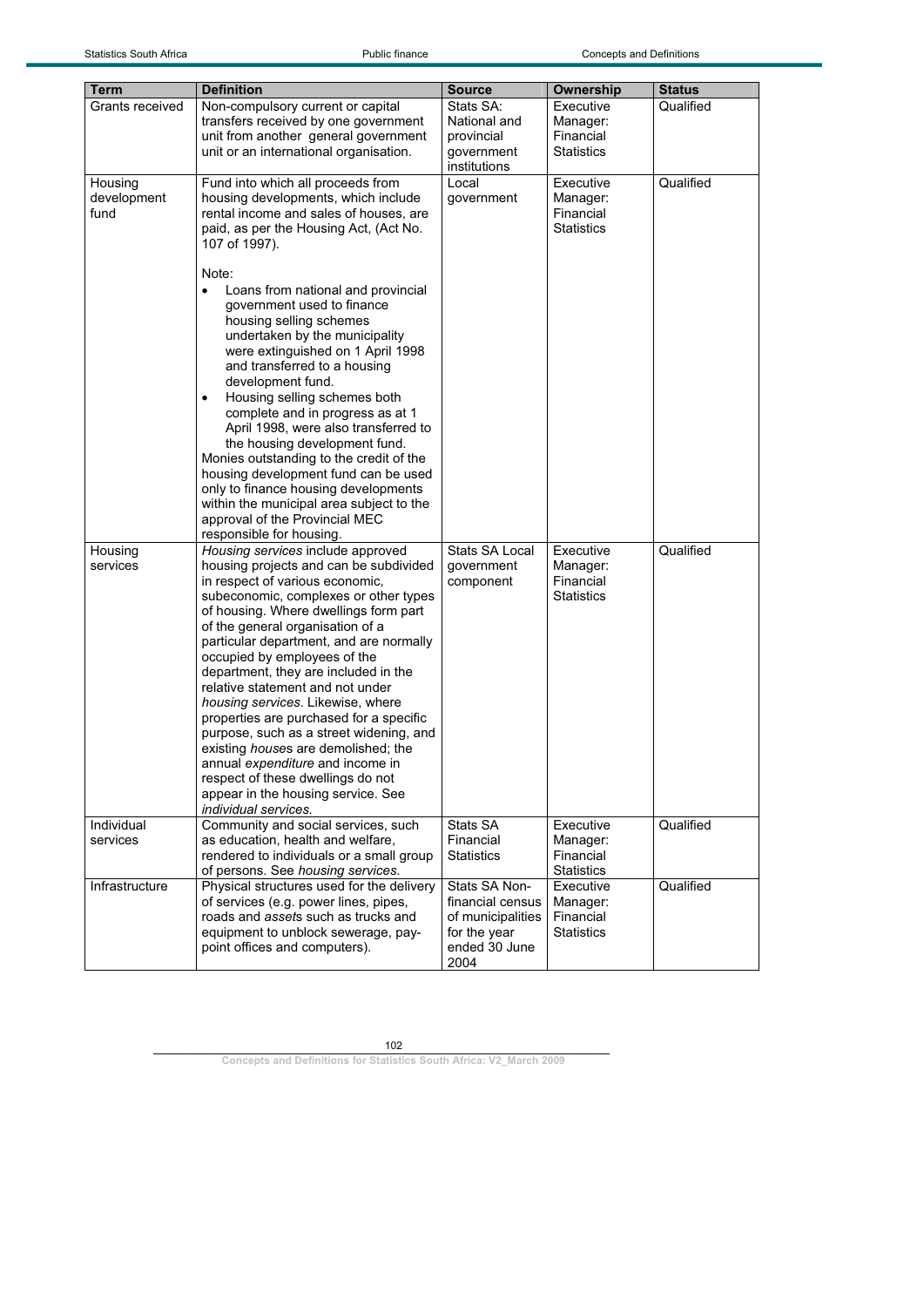| <b>Term</b>                                                           | <b>Definition</b>                                                                                                                                                                                                                                                                                                                                                                                                                                                                                                                                                                                                                                                                                                                                                                                                                                            | <b>Source</b>                                                                                  | Ownership                                               | <b>Status</b> |
|-----------------------------------------------------------------------|--------------------------------------------------------------------------------------------------------------------------------------------------------------------------------------------------------------------------------------------------------------------------------------------------------------------------------------------------------------------------------------------------------------------------------------------------------------------------------------------------------------------------------------------------------------------------------------------------------------------------------------------------------------------------------------------------------------------------------------------------------------------------------------------------------------------------------------------------------------|------------------------------------------------------------------------------------------------|---------------------------------------------------------|---------------|
| Intangible assets                                                     | Identifiable non-monetary asset<br>without physical substance.                                                                                                                                                                                                                                                                                                                                                                                                                                                                                                                                                                                                                                                                                                                                                                                               | <b>ASB</b>                                                                                     | Executive<br>Manager:<br>Financial<br><b>Statistics</b> | Qualified     |
| Integrated<br>Development<br>Plan                                     | A process by which municipalities<br>prepare 5-year strategic plans that are<br>reviewed annually in consultation with<br>communities and stakeholders.                                                                                                                                                                                                                                                                                                                                                                                                                                                                                                                                                                                                                                                                                                      | Stats SA Non-<br>financial census<br>of municipalities<br>for the year ended<br>30 June 2004   | Executive<br>Manager:<br>Financial<br><b>Statistics</b> | Qualified     |
| Interest                                                              | The price paid for the use of borrowed<br>money, or money earned by deposited<br>funds.                                                                                                                                                                                                                                                                                                                                                                                                                                                                                                                                                                                                                                                                                                                                                                      | Stats SA<br><b>Financial census</b><br>of municipalities<br>for the year ended<br>30 June 2004 | Executive<br>Manager:<br>Financial<br><b>Statistics</b> | Qualified     |
| Internal loans                                                        | Loans to any fund or account within<br>the local government institution are<br>treated as <i>internal loans</i> . Total internal<br>interest received and/or capitalised<br>must correspond with the total internal<br>interest paid. Also see note above for<br>capital charges.                                                                                                                                                                                                                                                                                                                                                                                                                                                                                                                                                                            | Stats SA<br><b>Financial census</b><br>of municipalities<br>for the year ended<br>30 June 2004 | Executive<br>Manager:<br>Financial<br><b>Statistics</b> | Retired       |
| International<br>Financial<br>Reporting<br><b>Standards</b><br>(IFRS) | Accounting standards adopted by the<br>International Accounting Standard<br>Board, stating how particular types of<br>transactions and other events should<br>be reported in financial statements.                                                                                                                                                                                                                                                                                                                                                                                                                                                                                                                                                                                                                                                           | Stats SA: Private<br>sector component                                                          | Executive<br>Manager:<br>Financial<br><b>Statistics</b> | Qualified     |
| Inventories                                                           | Stocks and work in progress,<br>including:<br>Outputs that are still held by the<br>$\bullet$<br>enterprise that produced them<br>prior to their being further<br>processed, sold, delivered to other<br>units or used in other ways<br>Products acquired from other<br>$\bullet$<br>enterprises that are intended to be<br>used for intermediate consumption<br>or for resale without further<br>processing (factored goods)<br>Goods in the process of<br>$\bullet$<br>manufacturing or work that has<br>been partially done, but which has<br>not yet been completed at the end<br>of the reference period<br>Other: raw materials, components<br>$\bullet$<br>for processing, packing materials,<br>fuel, consumable and maintenance<br>stores, own manufactures and<br>factored goods that have not been<br>sold at the end of the reference<br>period. | <b>SNA93</b>                                                                                   | Executive<br>Manager:<br>Financial<br><b>Statistics</b> | Qualified     |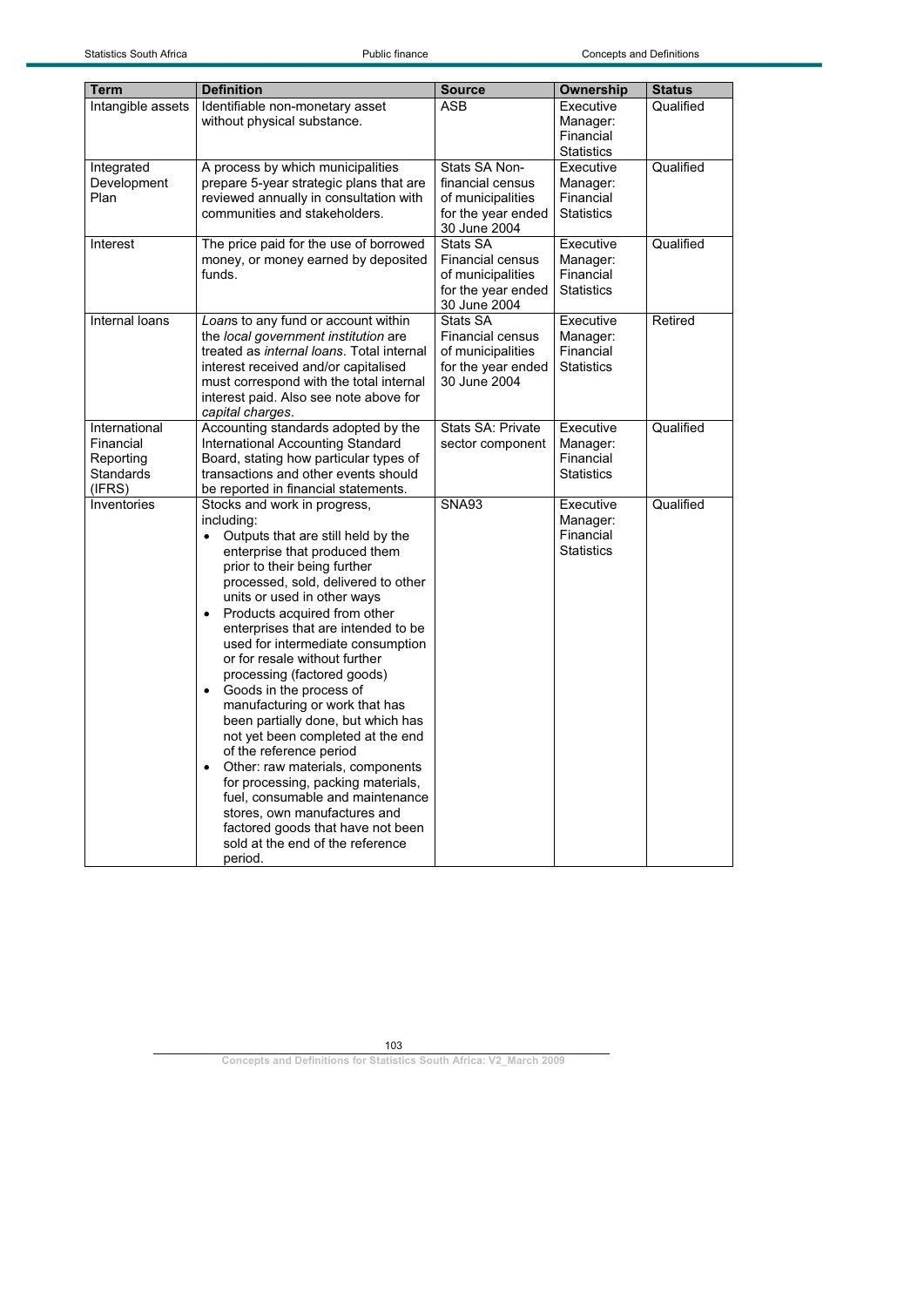| Term                                      | <b>Definition</b>                                                                                                                                                                                                                                                                              | <b>Source</b>                                                                                                                | <b>Ownership</b>                                        | <b>Status</b> |
|-------------------------------------------|------------------------------------------------------------------------------------------------------------------------------------------------------------------------------------------------------------------------------------------------------------------------------------------------|------------------------------------------------------------------------------------------------------------------------------|---------------------------------------------------------|---------------|
| Investment in<br>marketable<br>securities | <b>Investment in marketable securities</b><br>includes:<br>• Own stock:<br>Stocks of other local government<br>$\bullet$                                                                                                                                                                       | Stats SA<br>Quarterly financial<br>statistics of<br>municipalities,                                                          | Executive<br>Manager:<br>Financial<br><b>Statistics</b> | Retired       |
|                                           | institutions<br>Government stock and treasury<br>$\bullet$<br>bills<br>Public corporation stock<br>$\bullet$<br>Investment in non-marketable<br>instruments.                                                                                                                                   | June 2005                                                                                                                    |                                                         |               |
| Investment<br>property                    | The property that is held by the owner<br>for renting or for capital appreciation.                                                                                                                                                                                                             | <b>ASB</b>                                                                                                                   | Executive<br>Manager:<br>Financial<br><b>Statistics</b> | Qualified     |
| Levy                                      | A tax collected or financial contribution<br>by households relating to the costs<br>associated with a common good.                                                                                                                                                                             | Stats SA<br>Quarterly financial<br>statistics of<br>municipalities,<br>June 2005                                             | Executive<br>Manager:<br>Financial<br><b>Statistics</b> | Qualified     |
| Liabilities                               | Obligations to provide economic<br>benefits to the units holding the<br>corresponding financial claims.                                                                                                                                                                                        | Local government                                                                                                             | Executive<br>Manager:<br>Financial<br><b>Statistics</b> | Qualified     |
| Liability                                 | A present obligation of the entity<br>arising from past events, the<br>settlement of which is expected to<br>result in an outflow from the entity of<br>resources embodying economic<br>benefits.                                                                                              | Local government                                                                                                             | Executive<br>Manager:<br>Financial<br><b>Statistics</b> | Qualified     |
| Loan                                      | Money or securities supplied by one<br>party (the lender) to a second party<br>(the borrower) in a transaction in<br>return for a promised future payment,<br>including payment of interest as per<br>agreed repayment schedules, by the<br>borrower.                                          | Stats SA<br>Financial<br><b>Statistics</b>                                                                                   | Executive<br>Manager:<br>Financial<br><b>Statistics</b> | Qualified     |
| Local Economic<br>Development             | Is an approach towards economic<br>development which allows and<br>encourages local people to work<br>together to achieve sustainable<br>economic growth and development<br>thereby bringing economic benefits<br>and improved quality of life for all<br>residents in a local municipal area. | Stats SA Non-<br>financial census<br>of municipalities<br>for the year ended<br>30 June 2003                                 | Executive<br>Manager:<br>Financial<br><b>Statistics</b> | Qualified     |
| Local<br>government                       | Municipality that shares a municipal<br>executive and legislative authority in<br>its area with a district municipality<br>within whose area it falls as described<br>in section 155(1) of the Constitution as<br>a category B municipality.                                                   | Local<br>Government:<br>Municipal<br><b>Structures</b><br>Act.<br>1998 (Act No. 117<br>of 1998)                              | Executive<br>Manager:<br>Financial<br><b>Statistics</b> | Qualified     |
| Local<br>government<br>institutions       | Local government institutions include:<br><b>District municipalities</b><br>Metropolitan municipalities<br>$\bullet$<br>Local municipalities.<br>$\bullet$                                                                                                                                     | Selected building<br>statistics of the<br>private sector as<br>reported by local<br>government<br>institutions, July<br>2005 | Executive<br>Manager:<br>Financial<br><b>Statistics</b> | Draft         |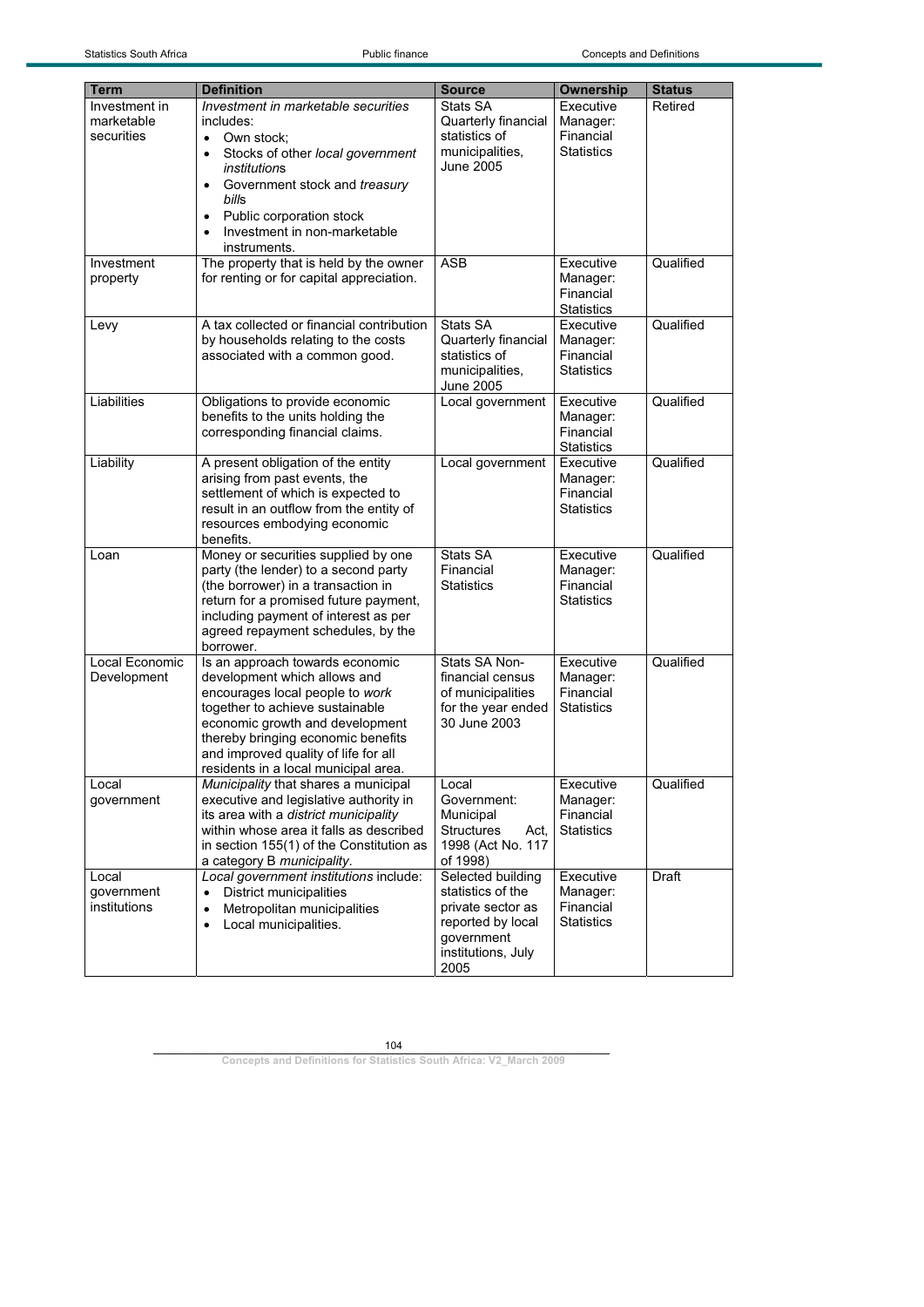| <b>Term</b>      | <b>Definition</b>                                                             | <b>Source</b>                  | <b>Ownership</b>      | <b>Status</b> |
|------------------|-------------------------------------------------------------------------------|--------------------------------|-----------------------|---------------|
| Local            | Municipality that shares a municipal                                          | Stats SA Non-                  | Executive             | Qualified     |
| municipality     | executive and legislative authority in                                        | financial census               | Manager:              |               |
|                  | its area with a district municipality                                         | of municipalities              | Financial             |               |
|                  | within whose area it falls described in                                       | for the year ended             | <b>Statistics</b>     |               |
|                  | section 155(1) of the Constitution as a                                       | 30 June 2004                   |                       |               |
|                  | category B municipality.                                                      |                                |                       |               |
| Long-term loan   | A loan with an outstanding maturity of                                        | Stats SA                       | Executive             | Qualified     |
|                  | one year or longer.                                                           | Financial                      | Manager:              |               |
|                  |                                                                               | <b>Statistics</b>              | Financial             |               |
|                  |                                                                               |                                | <b>Statistics</b>     |               |
| Machinery and    | Machinery and equipment include                                               | Stats SA                       | Executive             | <b>Draft</b>  |
| equipment        | motor vehicles, ships, aircraft,                                              | <b>Financial statistics</b>    | Manager:              |               |
|                  | equipment and furniture. Military                                             | of extra-budgetary             | Financial             |               |
|                  | expenditure on machinery and                                                  | accounts and                   | <b>Statistics</b>     |               |
|                  | equipment which could be used for                                             | funds, 2003/2004               |                       |               |
|                  | civilian purposes is included.                                                |                                |                       |               |
| Marketable loan  | Stocks, <i>debentures</i> and similar debt                                    | Stats SA                       | Executive             | Qualified     |
| stock            | instruments that are freely marketable,<br>i.e. securities for which transfer | Financial<br><b>Statistics</b> | Manager:<br>Financial |               |
|                  | registers are kept and which are                                              |                                | <b>Statistics</b>     |               |
|                  | usually listed on the stock exchange.                                         |                                |                       |               |
|                  | Discounts originating with the issue of                                       |                                |                       |               |
|                  | stocks below par are included in the                                          |                                |                       |               |
|                  | stock liability.                                                              |                                |                       |               |
| Memorandum       | Expenditure on maintenance included                                           | Consolidated                   | Executive             | Retired       |
| items            | in remuneration of employees and/or                                           | expenditure by                 | Manager:              |               |
|                  | other goods and services and can be                                           | the general                    | Financial             |               |
|                  | found in Table 2 in the columns for                                           | government                     | <b>Statistics</b>     |               |
|                  | memorandum items.                                                             | sector 2003/2004               |                       |               |
| Metropolitan     | Municipality that has a municipal                                             | Local                          | Executive             | Qualified     |
| municipality     | executive and legislative authority in                                        | Government:                    | Manager:              |               |
|                  | an area that includes more than one                                           | Municipal                      | Financial             |               |
|                  | Municipality, as described in section                                         | <b>Structures Act</b>          | <b>Statistics</b>     |               |
|                  | 155(1) of the Constitution as a<br>category A municipality.                   | 1998, (Act No.<br>117 of 1998  |                       |               |
|                  |                                                                               |                                |                       |               |
| Monetary gold    | Gold coins, ingots, and bars with a                                           | <b>Stats SA: National</b>      | Executive             | Qualified     |
|                  | purity of at least 995/1000 that are                                          | and provincial                 | Manager:              |               |
|                  | owned by units that undertake                                                 | government                     | Financial             |               |
|                  | monetary authority functions.                                                 | institutions                   | <b>Statistics</b>     |               |
| Money market     | Instruments such as bankers'                                                  | Stats SA                       | Executive             | Qualified     |
| instruments      | acceptance, trade bills, promissory                                           | Financial                      | Manager:              |               |
|                  | notes, capital project bills, bridging                                        | <b>Statistics</b>              | Financial             |               |
|                  | debentures, negotiable certificates of                                        |                                | <b>Statistics</b>     |               |
|                  | deposits, Land Bank bills, Land Bank<br>and the South African Reserve Bank's  |                                |                       |               |
|                  | debentures.                                                                   |                                |                       |               |
| Municipal grants | Non-compulsory current or capital                                             | Local government               | Executive             | Qualified     |
|                  | transfers received by a government                                            |                                | Manager:              |               |
|                  | unit from either another government                                           |                                | Financial             |               |
|                  | unit or an international organisation.                                        |                                | <b>Statistics</b>     |               |
| Municipality     | A generic term describing the unit of                                         | Stats SA                       | Executive             | Qualified     |
|                  | government in the third sphere                                                | Financial                      | Manager:              |               |
|                  | responsible for local government in a                                         | <b>Statistics</b>              | Financial             |               |
|                  | geographically demarcated area. It                                            |                                | <b>Statistics</b>     |               |
|                  | includes district, local and metropolitan                                     |                                |                       |               |
|                  | municipalities.                                                               |                                |                       |               |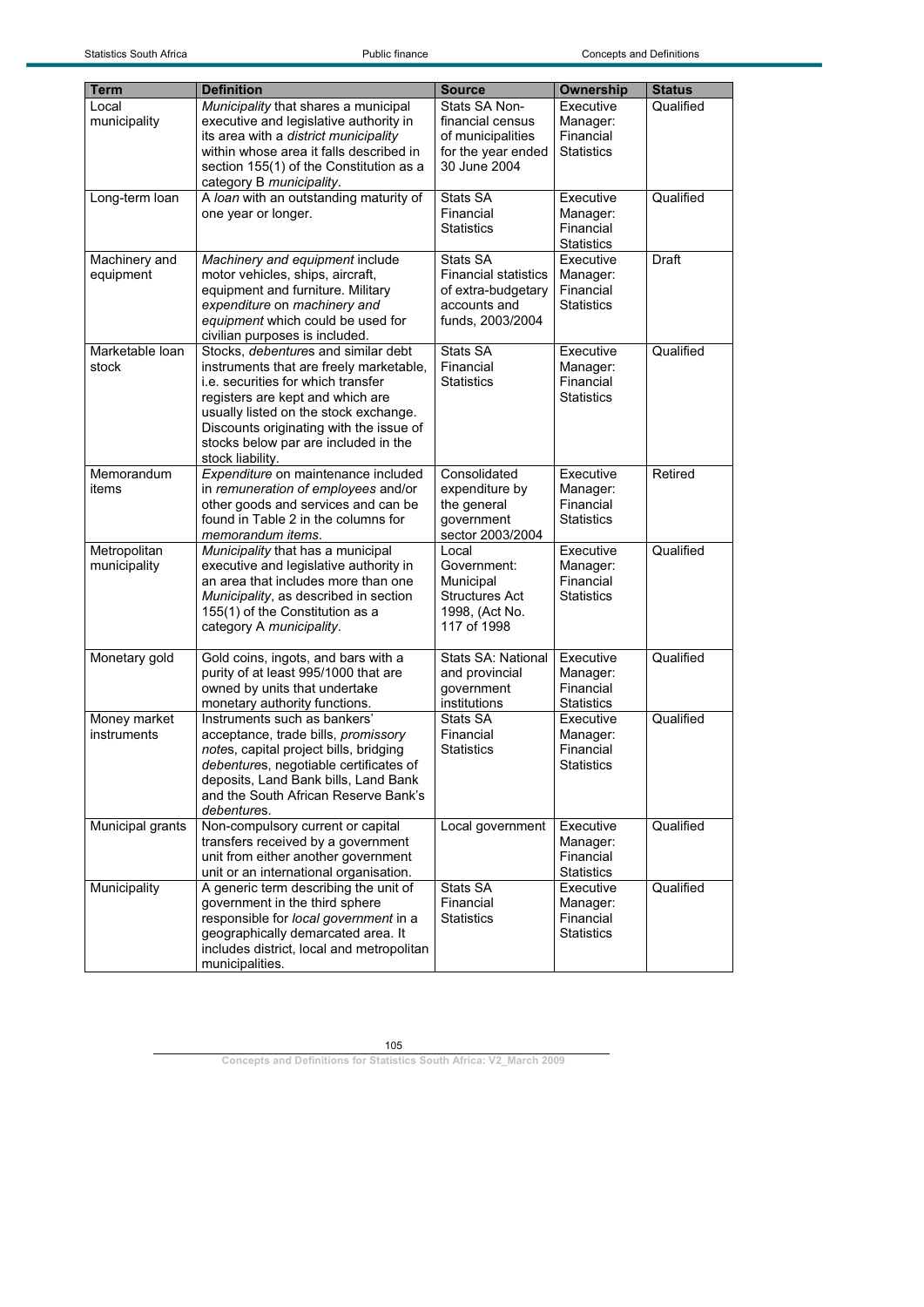Statistics South Africa **Public finance** Public finance Concepts and Definitions

| <b>Term</b>       | <b>Definition</b>                                                           | <b>Source</b>             | Ownership         | <b>Status</b> |                           |
|-------------------|-----------------------------------------------------------------------------|---------------------------|-------------------|---------------|---------------------------|
| Net profit before | The net profit or loss of an                                                | <b>AFS</b>                | Executive         | Qualified     |                           |
| providing for     | enterprise prior to providing for tax                                       |                           | Manager:          |               |                           |
| company tax       | and dividends.                                                              |                           | Financial         |               |                           |
| and dividends     |                                                                             |                           | <b>Statistics</b> |               |                           |
|                   | Calculation:                                                                |                           |                   |               |                           |
|                   | Total income less total expenditure                                         |                           |                   |               |                           |
|                   | less opening value of inventories                                           |                           |                   |               |                           |
|                   | plus closing value of inventories.                                          |                           |                   |               |                           |
| Non-current       | See fixed assets, and intangible                                            | Inventorwords.com         | Executive         | Draft         |                           |
| assets            | assets                                                                      |                           | Manager           |               |                           |
|                   |                                                                             |                           | Financial         |               |                           |
|                   |                                                                             |                           | <b>Statistics</b> |               |                           |
| Non-current       | Liability that is not required to be                                        | Invertorwords.com         | Executive         | Qualified     | <b>Comment [A1]: Same</b> |
| liability         | paid within the next year.                                                  |                           | Manager:          |               | website?                  |
|                   |                                                                             |                           | Financial         |               |                           |
|                   | Compare: current liabilities                                                |                           | <b>Statistics</b> |               |                           |
| Non-financial     | A government-owned and/or                                                   | <b>Stats SA Financial</b> | Executive         | Qualified     |                           |
| public enterprise | -controlled unit which sells industrial                                     | <b>Statistics</b>         | Manager:          |               |                           |
|                   | or commercial goods and services                                            |                           | Financial         |               |                           |
|                   | to the public on a large scale.                                             |                           | <b>Statistics</b> |               |                           |
| Non-produced      | Assets needed for production that<br>have not themselves been               | Stats SA: National        | Executive         | Qualified     |                           |
| assets            |                                                                             | and provincial            | Manager:          |               |                           |
|                   | produced, such as land, sub-soil                                            | government                | Financial         |               |                           |
|                   | assets, and certain intangible<br>assets.                                   | institutions              | <b>Statistics</b> |               |                           |
| Other             | Other expenditure includes                                                  | <b>Stats SA Quarterly</b> | Executive         | Retired       |                           |
| expenditure       | payments by district municipalities to                                      | financial statistics      | Manager:          |               |                           |
|                   | national and provincial government                                          | of municipalities,        | Financial         |               |                           |
|                   | and other local government                                                  | <b>June 2005</b>          | <b>Statistics</b> |               |                           |
|                   | institutions for development aid.                                           |                           |                   |               |                           |
| Other machinery   | Machinery and equipment not                                                 | Provincial                | Executive         | Qualified     |                           |
| and equipment     | included as vehicles, computer                                              | Government                | Manager:          |               |                           |
|                   | equipment, computer software and                                            | Expenditure,              | Financial         |               |                           |
|                   | office furniture.                                                           | 2003/2004                 | <b>Statistics</b> |               |                           |
| Owners' equity    | Residual interest in the entity's                                           | <b>AFS</b>                | Executive         | Qualified     |                           |
|                   | assets after deduction of liabilities.                                      |                           | Manager:          |               |                           |
|                   |                                                                             |                           | Financial         |               |                           |
|                   |                                                                             |                           | <b>Statistics</b> |               |                           |
| Property, plant   | Assets other than current assets,                                           | <b>Stats SA Financial</b> | Executive         | Qualified     |                           |
| and equipment     | which cannot easily be converted                                            | Statistics                | Manager:          |               |                           |
|                   | into cash, such as land, buildings,                                         |                           | Financial         |               |                           |
|                   | vehicles, plant, machinery and                                              |                           | <b>Statistics</b> |               |                           |
|                   | equipment.                                                                  |                           |                   |               |                           |
| Provision         | Any amount set aside for the                                                | <b>Stats SA Financial</b> | Executive         | Qualified     |                           |
|                   | purpose of meeting either specific                                          | Statistics                | Manager:          |               |                           |
|                   | requirements where the amounts                                              |                           | Financial         |               |                           |
|                   | thereof can be closely estimated,                                           |                           | <b>Statistics</b> |               |                           |
|                   | and specific commitments; or known                                          |                           |                   |               |                           |
|                   | contingencies and diminutions in                                            |                           |                   |               |                           |
|                   | values of assets existing as at the<br>date of the balance sheet, where the |                           |                   |               |                           |
|                   | amounts involved cannot be                                                  |                           |                   |               |                           |
|                   | determined with significant                                                 |                           |                   |               |                           |
|                   | accuracy. Including bad debts,                                              |                           |                   |               |                           |
|                   | repairs and maintenance, and loss                                           |                           |                   |               |                           |
|                   | of rent.                                                                    |                           |                   |               |                           |

106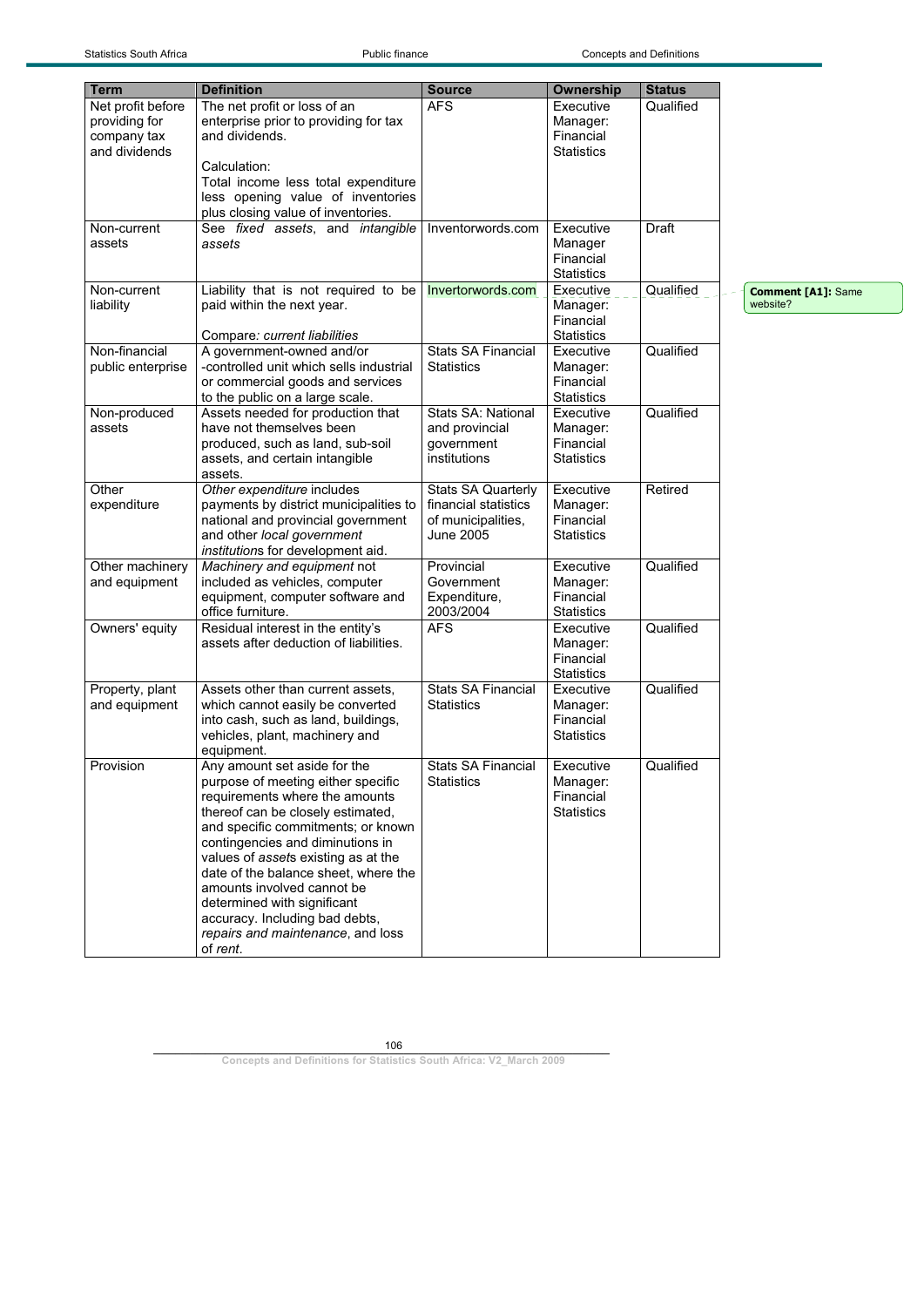| <b>Term</b>                              | <b>Definition</b>                                                                                                                                                                                                                                                                                                                                                                                                                                                                                                        | <b>Source</b>                                                                                    | Ownership                                               | <b>Status</b> |
|------------------------------------------|--------------------------------------------------------------------------------------------------------------------------------------------------------------------------------------------------------------------------------------------------------------------------------------------------------------------------------------------------------------------------------------------------------------------------------------------------------------------------------------------------------------------------|--------------------------------------------------------------------------------------------------|---------------------------------------------------------|---------------|
| Public<br>corporation                    | A public organisation which has a<br>substantial degree of financial<br>independence from the public<br>authority that created them. A public<br>authority (i.e. central or local<br>government) normally appoints the<br>whole of or a majority of the board of<br>management.                                                                                                                                                                                                                                          | Operational<br>manual                                                                            | Executive<br>Manager:<br>System of<br>Registers         | Qualified     |
| Public financial<br>institutions         | Units primarily engaged in both<br>incurring liabilities and acquiring<br>financial assets in the market.<br>Note: Financial institutions may be<br>entirely or mainly owned and/or<br>controlled by the government in which<br>case they are regarded as public<br>financial institutions. It is the prime<br>function of public financial institutions<br>to act as intermediaries.                                                                                                                                    | Stats SA<br>Financial<br>statistics of<br>extra-budgetary<br>accounts and<br>funds.<br>2003/2004 | Executive<br>Manager:<br>Financial<br><b>Statistics</b> | Qualified     |
| Public non-<br>financial<br>corporations | Residential non-financial corporations<br>quasi-corporations<br>and<br>that<br>are<br>controlled by government units and<br>which sell industrial or commercial<br>goods and services to the public on a<br>large scale.<br>Note: Public non-financial corporations<br>in South Africa include all<br>corporations, quasi-corporations, and<br>non-profit institutions (NPIs) principally<br>engaged in financial intermediation or<br>in auxiliary financial activities closely<br>related to financial intermediation. | Stats SA:<br>National and<br>provincial<br>government<br>institutions                            | Executive<br>Manager:<br>Financial<br><b>Statistics</b> | Qualified     |
| Purchases                                | Tangible items purchased by an entity<br>primarily with the intention of selling<br>them to customers.<br>Note: Purchases include:<br>Raw materials, components used<br>$\bullet$<br>in production<br>Fuels for off-road vehicles<br>$\bullet$<br>Spare parts and building materials<br>$\bullet$<br>Purchases and transfers-in of<br>$\bullet$<br>factored goods, intermediate<br>products and partially completed<br>goods from related enterprises.                                                                   | Stats SA<br>Economic<br>activity survey,<br>2004                                                 | Executive<br>Manager:<br>Financial<br>Statistics        | Qualified     |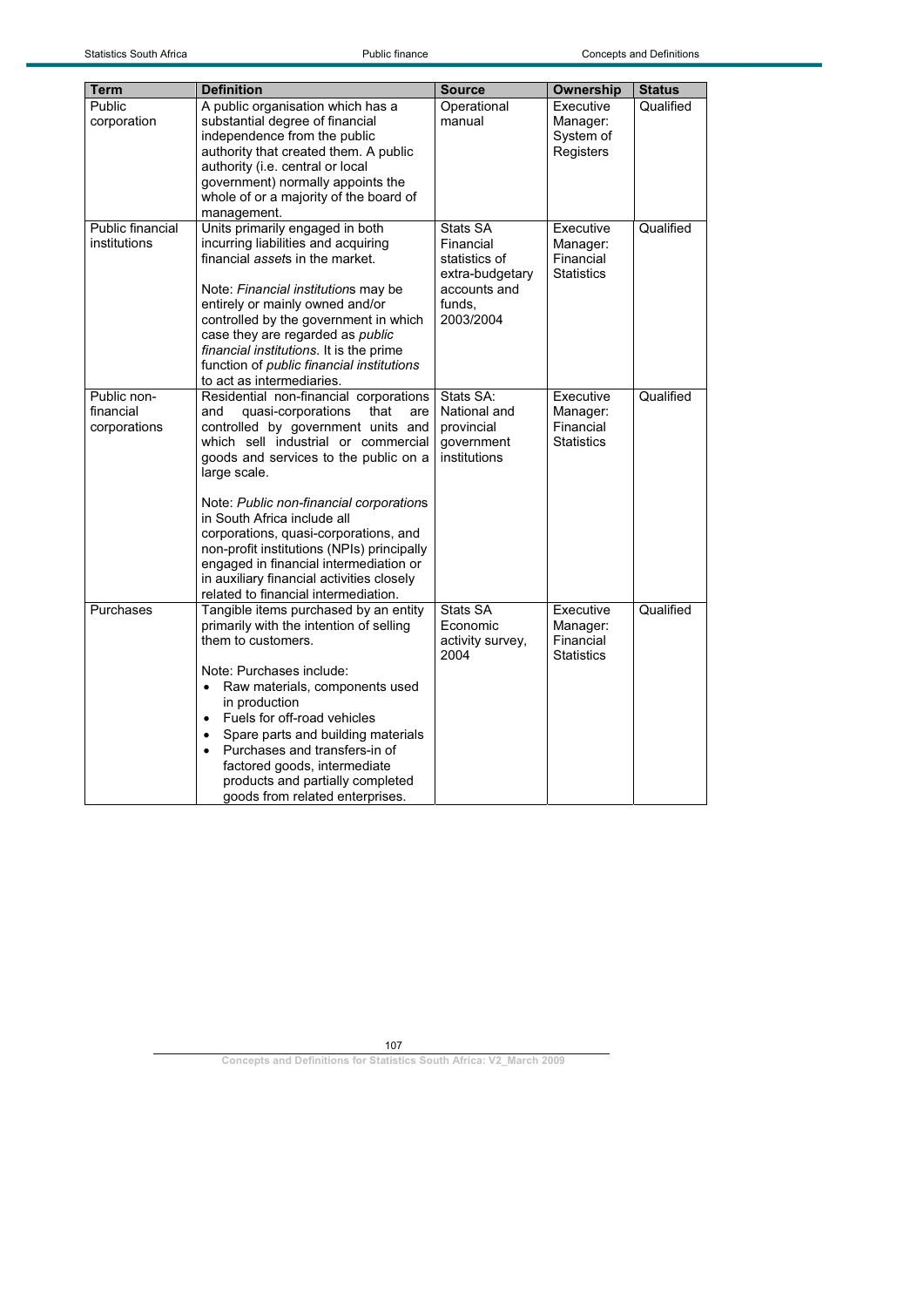| <b>Term</b>                                                                                                                                  | <b>Definition</b>                                                                                                                                                                                                                                                                                                                                                                                                                                                                                                                                                                                                                                                                                                     | <b>Source</b>                                                                                                                                                                             | Ownership                                               | <b>Status</b> |
|----------------------------------------------------------------------------------------------------------------------------------------------|-----------------------------------------------------------------------------------------------------------------------------------------------------------------------------------------------------------------------------------------------------------------------------------------------------------------------------------------------------------------------------------------------------------------------------------------------------------------------------------------------------------------------------------------------------------------------------------------------------------------------------------------------------------------------------------------------------------------------|-------------------------------------------------------------------------------------------------------------------------------------------------------------------------------------------|---------------------------------------------------------|---------------|
| Quarterly<br>percentage<br>change between<br>a specific<br>quarter of the<br>previous year<br>and the same<br>quarter of the<br>current year | Quarterly percentage change between<br>the previous year and the current year<br>for the same quarter refers to the<br>comparison of the three months of the<br>current quarter in the current year with<br>that of the similar period of the<br>previous year. The amounts shown for<br>each quarter are not cumulative.                                                                                                                                                                                                                                                                                                                                                                                             | Remuneration of<br>employees and<br>turnover of<br>institutions<br>according to the<br>levies received by<br>district and<br>metropolitan<br>municipalities, by<br>province, June<br>2005 | Executive<br>Manager:<br>Financial<br><b>Statistics</b> | Retired       |
| Quarterly<br>percentage<br>change between<br>the previous<br>year and the<br>current year for<br>the same quarter                            | The comparison of the three months of<br>the current quarter in the current year<br>with that of the similar period of the<br>previous year. The amounts shown for<br>each quarter are not cumulative.                                                                                                                                                                                                                                                                                                                                                                                                                                                                                                                | Remuneration of<br>employees and<br>turnover of<br>Institutions                                                                                                                           | Executive<br>Manager:<br>Financial<br><b>Statistics</b> | Draft         |
| Rates and<br>general services                                                                                                                | Municipal services that are not<br>economically self-supporting and are<br>financed by imposing assessment and<br>other rates, the receipt of subsidies<br>and other contributions. This includes<br>ambulance services, fire control (or<br>fire-fighting), health services (clinics,<br>old-age homes), roads and storm<br>water drainage, parks and recreation<br>(libraries, cultural activities, museums,<br>sport administration, community halls,<br>swimming pools, sports grounds,<br>nature reserves, etc.), sewerage and<br>cleansing, traffic (licensing offices) and<br>other services (city engineers,<br>administration, personnel, legal<br>services, city treasurer, etc.). See<br>trading services. | Stats SA<br>Financial<br><b>Statistics</b>                                                                                                                                                | Executive<br>Manager:<br>Financial<br><b>Statistics</b> | Qualified     |
| Regional service<br>levy                                                                                                                     | Payroll tax paid by registered levy<br>payers on the total remuneration of<br>their employees, in terms of the Local<br>Government Transition Act (LGTA) of<br>1993.                                                                                                                                                                                                                                                                                                                                                                                                                                                                                                                                                  | Stats SA<br>Remuneration of<br>employees and<br>turnover of<br>institutions:<br>Quarter ended 31<br>December 2004                                                                         | Executive<br>Manager:<br>Financial<br><b>Statistics</b> | Qualified     |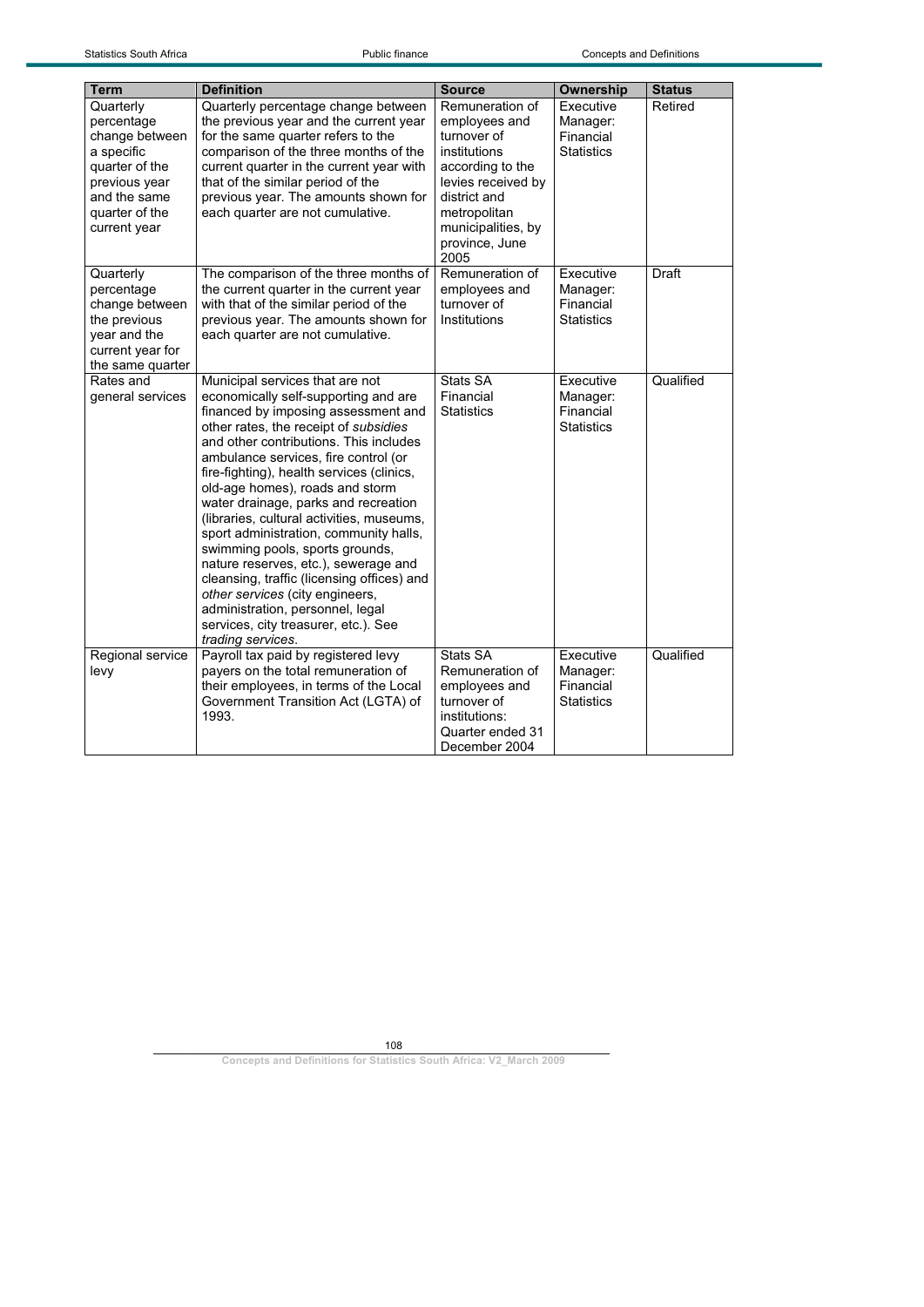| Term              | <b>Definition</b>                                                              | <b>Source</b>                 | Ownership                      | <b>Status</b> |
|-------------------|--------------------------------------------------------------------------------|-------------------------------|--------------------------------|---------------|
| Repairs and       | All construction work not included                                             | OECD                          | Executive                      | Draft         |
| maintenance       | under new construction. Such repairs                                           |                               | Manager:                       |               |
|                   | may be broken down into capital                                                |                               | Financial                      |               |
|                   | repairs and current repairs and                                                |                               | <b>Statistics</b>              |               |
|                   | maintenance.                                                                   |                               |                                |               |
| Repairs and       | Include all expenditure on repairs and                                         | Stats SA                      | Executive                      | Draft         |
| maintenance       | <i>maintenance</i> of the various assets of                                    | <b>Financial census</b>       | Manager:                       |               |
|                   | the department or service. Where                                               | of municipalities             | Financial                      |               |
|                   | considered necessary, the cost of                                              | for the year ended            | <b>Statistics</b>              |               |
|                   | repairs in respect of the various types                                        | 30 June 2004                  |                                |               |
|                   | of assets, e.g. buildings, plant, may be                                       |                               |                                |               |
|                   | subdivided. Where repairs and                                                  |                               |                                |               |
|                   | maintenance have been charged to a                                             |                               |                                |               |
|                   | 'provision for repairs account', the<br>actual expenditure incurred during the |                               |                                |               |
|                   | current year has been reflected under                                          |                               |                                |               |
|                   | this subdivision and the amount                                                |                               |                                |               |
|                   | chargeable to the 'provision for                                               |                               |                                |               |
|                   | repairs' is reflected as a deduction                                           |                               |                                |               |
|                   | from the actual cost. Any balance of                                           |                               |                                |               |
|                   | expenditure still remaining is treated                                         |                               |                                |               |
|                   | as a charge against the current year.                                          |                               |                                |               |
| Reserve           | Amounts set aside out of surpluses,                                            | Stats SA                      | Executive                      | Qualified     |
|                   | which are not designed to meet any                                             | Quarterly financial           | Manager:                       |               |
|                   | liability, contingency, commitment or<br>diminution in the value of assets     | statistics of                 | Financial<br><b>Statistics</b> |               |
|                   | known to exist as at the date of the                                           | municipalities,<br>March 2005 |                                |               |
|                   | balance sheet. An example of a                                                 |                               |                                |               |
|                   | reserve would be the tariff stabilisation                                      |                               |                                |               |
|                   | reserve.                                                                       |                               |                                |               |
| Revaluation       | Reserve account that records the                                               | Stats SA: Local               | Executive                      | Qualified     |
| reserve           | surplus created when assets are                                                | government                    | Manager:                       |               |
|                   | revalued.                                                                      | institution                   | Financial                      |               |
|                   |                                                                                |                               | <b>Statistics</b>              |               |
| Security services | Services undertaken to protect an                                              | Stats SA                      | Executive                      | Qualified     |
|                   | entity's assets.                                                               | Economic activity             | Manager:                       |               |
|                   |                                                                                | survey, 2004                  | Financial<br><b>Statistics</b> |               |
|                   | Note: Security services includes:<br>• Fees paid to contracted security        |                               |                                |               |
|                   | companies                                                                      |                               |                                |               |
|                   | • Electronic security systems such as                                          |                               |                                |               |
|                   | alarms and surveillance cameras                                                |                               |                                |               |
|                   | • IT security systems.                                                         |                               |                                |               |
| Self-insurance    | Reserve account set aside by the                                               | Stats SA: Local               | Executive                      | Qualified     |
| reserve           | municipality to offset potential losses                                        | government                    | Manager:                       |               |
|                   | or claims that cannot be insured                                               | institution                   | Financial                      |               |
|                   | externally.                                                                    |                               | <b>Statistics</b>              |               |
|                   |                                                                                |                               |                                |               |
|                   | Note: The balance of the self-                                                 |                               |                                |               |
|                   | insurance reserve is determined                                                |                               |                                |               |
|                   | based on 5% of the insurance risk<br>carried by the municipality.              |                               |                                |               |
| Service provider  | An agent (person or institution or any                                         | Stats SA: Local               | Executive                      | Qualified     |
|                   | combination of persons and                                                     | government                    | Manager:                       |               |
|                   | institutions) which provides municipal                                         | institution                   | Financial                      |               |
|                   | service(s) on behalf of the                                                    |                               | <b>Statistics</b>              |               |
|                   | Municipality.                                                                  |                               |                                |               |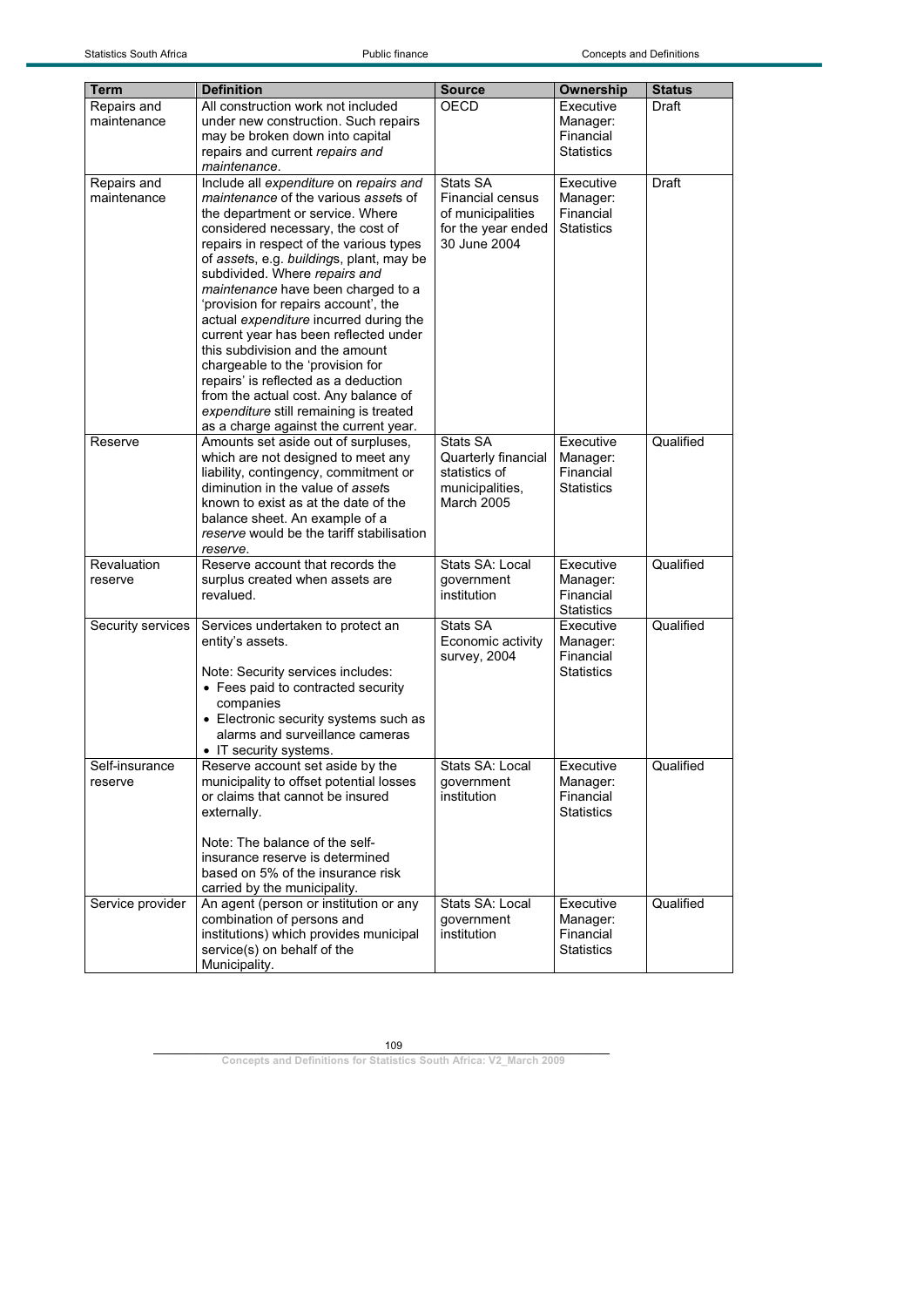| Term                   | <b>Definition</b>                                                           | <b>Source</b>             | Ownership             | <b>Status</b> |
|------------------------|-----------------------------------------------------------------------------|---------------------------|-----------------------|---------------|
| Short-term loans       | Include loans from:                                                         | Stats SA                  | Executive             | Draft         |
|                        | • Local authorities loans fund                                              | Quarterly financial       | Manager:              |               |
|                        | • Local government institutions                                             | statistics of             | Financial             |               |
|                        | • Development Bank of Southern                                              | municipalities,           | <b>Statistics</b>     |               |
|                        | Africa                                                                      | June 2005                 |                       |               |
|                        | • Public corporations                                                       |                           |                       |               |
|                        | • Banks                                                                     |                           |                       |               |
|                        | • Insurers                                                                  |                           |                       |               |
|                        | • Pension funds                                                             |                           |                       |               |
|                        | • Other domestic sources                                                    |                           |                       |               |
|                        | • Foreign sources.                                                          |                           |                       |               |
| <b>Special Drawing</b> | SDR represents an unconditional right                                       | <b>Stats SA: National</b> | Executive             | Qualified     |
| Rights (SDRs)          | to obtain foreign exchange or other                                         | and provincial            | Manager:              |               |
|                        | reserve assets from other IMF                                               | government                | Financial             |               |
|                        | members.                                                                    | institutions              | <b>Statistics</b>     |               |
| Standing               | Government's expenditure obligations                                        | Consolidated              | Executive             | Qualified     |
| appropriations         | that do not require a vote or statutory                                     | expenditure by            | Manager:              |               |
|                        | provisions, including contractual                                           | the general               | Financial             |               |
|                        | guarantee commitments and                                                   | government                | <b>Statistics</b>     |               |
|                        | international agreements.                                                   | sector 2003/2004          |                       |               |
| Statutory              | Amounts appropriated to be spent in<br>terms of statutes and not requiring  | Stats SA<br>Financial     | Executive             | Qualified     |
| appropriations         | appropriation by vote.                                                      | <b>Statistics</b>         | Manager:<br>Financial |               |
|                        |                                                                             |                           | <b>Statistics</b>     |               |
| Subsidies on           | Payments made to resident                                                   | Stats SA                  | Executive             | Qualified     |
| production             | enterprises as a consequence of                                             | Financial                 | Manager:              |               |
|                        | engaging in production.                                                     | <b>Statistics</b>         | Financial             |               |
|                        |                                                                             |                           | <b>Statistics</b>     |               |
| Subsidies on           | Payments made per unit of good or                                           | Stats SA                  | Executive             | Qualified     |
| products               | service.                                                                    | Financial                 | Manager:              |               |
|                        |                                                                             | <b>Statistics</b>         | Financial             |               |
|                        |                                                                             |                           | <b>Statistics</b>     |               |
| Subsidy                | Current unrequited payments that                                            | Stats SA                  | Executive             | Qualified     |
|                        | government units pay to enterprises to                                      | Financial                 | Manager:              |               |
|                        | assist or encourage them, on the basis                                      | <b>Statistics</b>         | Financial             |               |
|                        | of the quantities or values of the goods                                    |                           | <b>Statistics</b>     |               |
|                        | and services that they produce, sell or<br>import.                          |                           |                       |               |
| Tax and                | Taxes on incomes, profits and capital                                       | Stats SA                  | Executive             | Qualified     |
| company tax            | gains, excluding value added tax                                            | Financial                 | Manager:              |               |
| brought into           | (VAT). They are assessed on the                                             | <b>Statistics</b>         | Financial             |               |
| account                | actual or presumed incomes of                                               |                           | <b>Statistics</b>     |               |
|                        | enterprises or other units and exclude                                      |                           |                       |               |
|                        | the employees' taxes and compulsory                                         |                           |                       |               |
|                        | loan levies.                                                                |                           |                       |               |
| Tax revenue            | Government income due to taxation.                                          |                           | Executive             | Draft         |
| (social)               |                                                                             |                           | Manager:              |               |
|                        |                                                                             |                           | Financial             |               |
|                        |                                                                             |                           | <b>Statistics</b>     |               |
| Trading services       | Municipal services for which the tariffs                                    | Stats SA Modified         | Executive             | Qualified     |
|                        | are determined in such a way that the                                       | by March 2005             | Manager:              |               |
|                        | provision of the service should yield a                                     | workshop                  | Financial             |               |
|                        | trading profit; market-related goods<br>and services. See rates and general |                           | <b>Statistics</b>     |               |
|                        | services.                                                                   |                           |                       |               |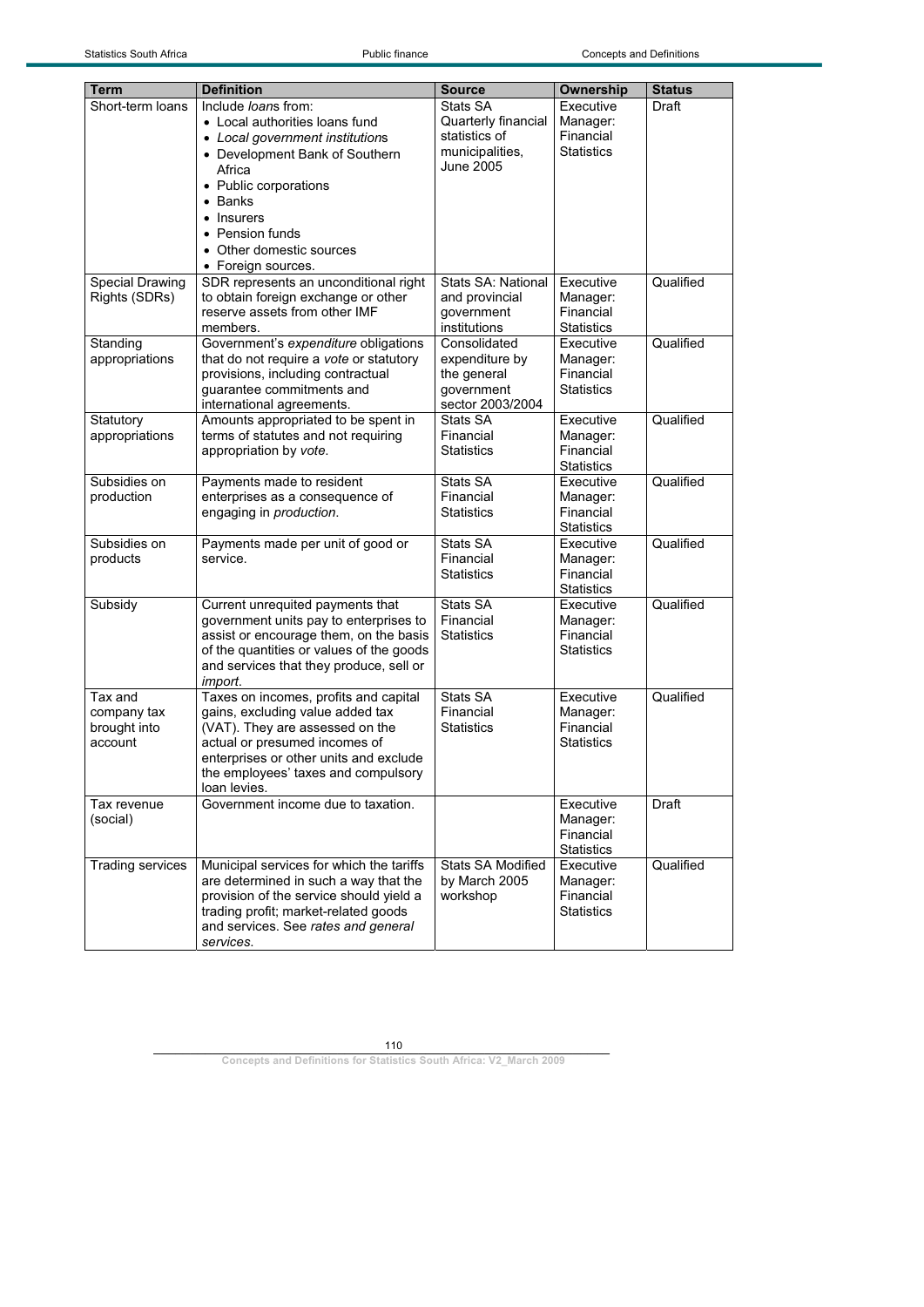| <b>Term</b>                                 | <b>Definition</b>                                                                                                                                                                                                                                                                                                                                                                                                                                                                                                                                                                               | <b>Source</b>                                                                                   | Ownership                                               | <b>Status</b> |
|---------------------------------------------|-------------------------------------------------------------------------------------------------------------------------------------------------------------------------------------------------------------------------------------------------------------------------------------------------------------------------------------------------------------------------------------------------------------------------------------------------------------------------------------------------------------------------------------------------------------------------------------------------|-------------------------------------------------------------------------------------------------|---------------------------------------------------------|---------------|
| <b>Trust funds</b><br>(local authority)     | Funds which form part of the local<br>authority's money and which may<br>have been donated or bequeathed to it<br>for a specific use under its sole<br>control. This amount is reflected in the<br>consolidated balance sheet.                                                                                                                                                                                                                                                                                                                                                                  | Stats SA:<br><b>Financial census</b><br>of municipalities<br>for the year ended<br>30 June 2004 | Executive<br>Manager:<br>Financial<br><b>Statistics</b> | Retired       |
| Turnover                                    | The total value of sales in a business<br>during the reference period, including:<br>• The value of sales<br>• Amounts received for work done<br>• Amounts received for services<br>rendered<br>• Rent and or lease payments<br>received for land and buildings<br>• Rent, leasing and hiring received for<br>machinery, vehicles and other<br>equipment.<br>Excluding:<br>• Value added tax (VAT)<br>• Net profit or loss on sales or<br>revaluation of fixed assets<br>(including profit or loss on foreign<br>exchange)<br>• Export freight charges<br>• Interest received<br>• Excise duty. | <b>Stats SA Private</b><br>sector component                                                     | Executive<br>Manager:<br>Financial<br><b>Statistics</b> | Qualified     |
| Vote                                        | An appropriation voted by national or<br>provincial government. See statutory<br>appropriation.                                                                                                                                                                                                                                                                                                                                                                                                                                                                                                 | Stats SA<br>Financial<br><b>Statistics</b>                                                      | Executive<br>Manager:<br>Financial<br><b>Statistics</b> | Qualified     |
| <b>Water Service</b><br>Development<br>Plan | The WSDP is a sectoral plan that falls<br>within the inter-sectoral umbrella plan<br>of the IDP.                                                                                                                                                                                                                                                                                                                                                                                                                                                                                                | Stats SA Non-<br>financial census<br>of municipalities<br>for the year ended<br>30 June 2004    | Executive<br>Manager:<br>Financial<br><b>Statistics</b> | Draft         |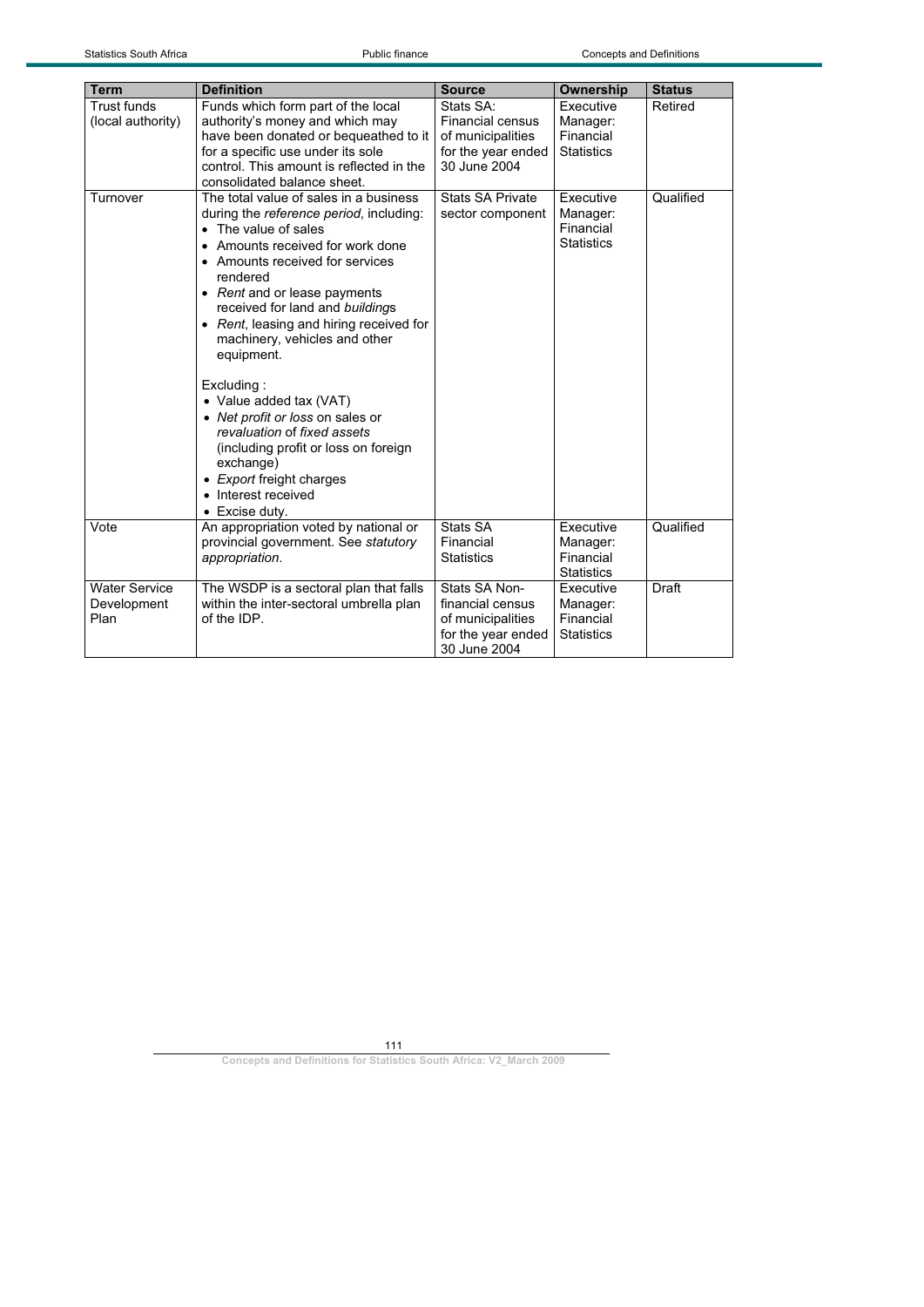|  |  | <b>Science and Technology</b> |
|--|--|-------------------------------|
|--|--|-------------------------------|

| <b>Term</b>     | <b>Definition</b>                              | <b>Source</b> | Ownership         | <b>Status</b> |
|-----------------|------------------------------------------------|---------------|-------------------|---------------|
| Computer        | Components of the computer that connect        | Local         | Executive         | Qualified     |
| network         | and convey data between one or more            | government    | Manager:          |               |
| equipment       | computers through various electronic           |               | Financial         |               |
|                 | media.                                         |               | <b>Statistics</b> |               |
| Computer        | The physical electronics device that is        | Local         | Executive         | Qualified     |
| software        | capable of instructing the computer to         | qovernment    | Manager:          |               |
|                 | execute various electronic functions.          |               | Financial         |               |
|                 |                                                |               | <b>Statistics</b> |               |
| Heritage assets | Historical, environmental cultural, natural    | Local         | <b>Fxecutive</b>  | Qualified     |
|                 | assets that have sentimental value to a        | government    | Manager:          |               |
|                 | specific community or to the country as a      |               | Financial         |               |
|                 | whole.                                         |               | <b>Statistics</b> |               |
| Technical       | The process whereby technology is used to      |               | Executive         | Draft         |
| targeting       | regulate the provision of free basic services. |               | Manager:          |               |
|                 |                                                |               | Financial         |               |
|                 |                                                |               | <b>Statistics</b> |               |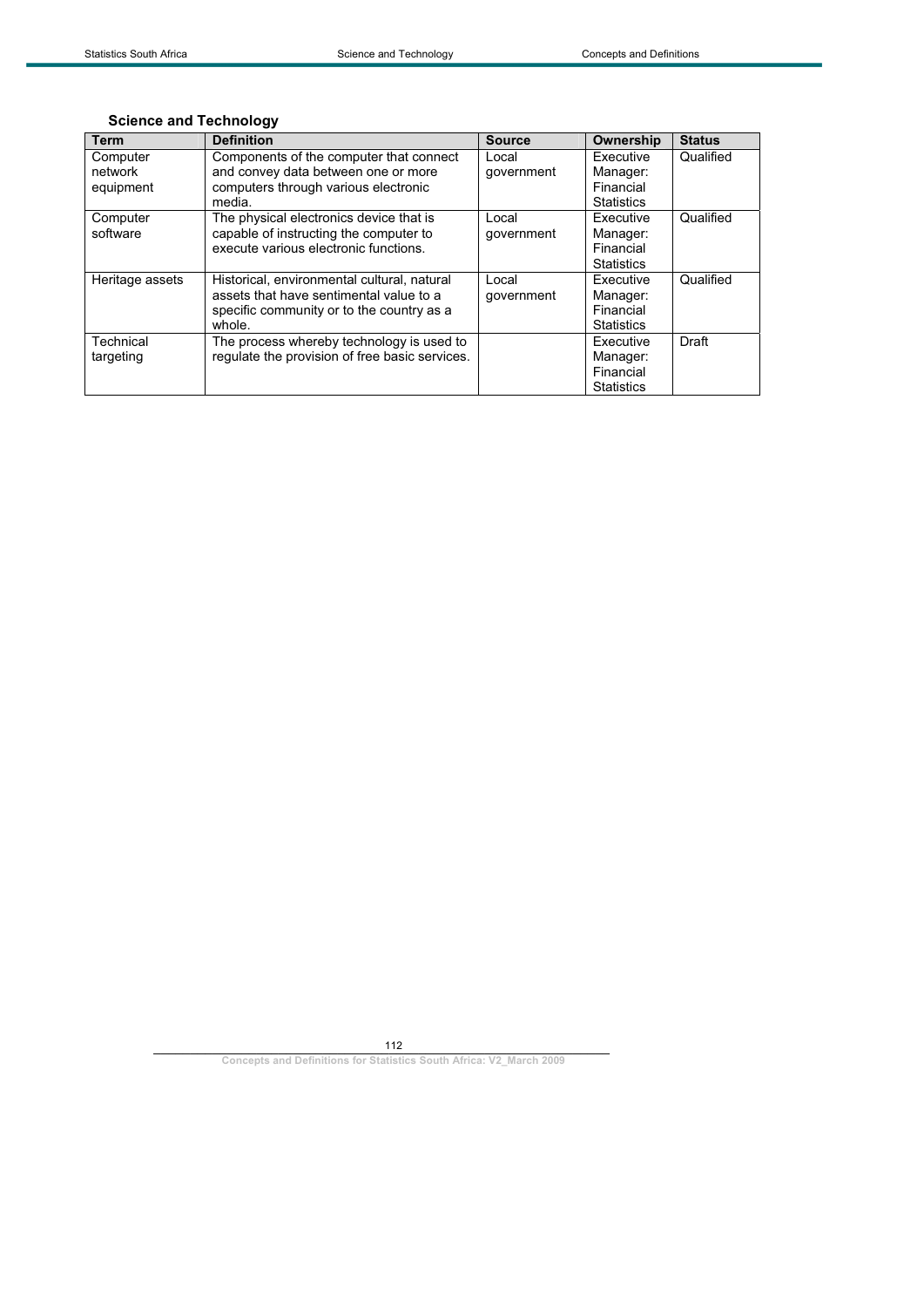## **Social conditions/personal services**

| <b>Term</b>                                  | <b>Definition</b>                                                                                                                                                                                                            | <b>Source</b>                                   | Ownership                                                                | <b>Status</b> |
|----------------------------------------------|------------------------------------------------------------------------------------------------------------------------------------------------------------------------------------------------------------------------------|-------------------------------------------------|--------------------------------------------------------------------------|---------------|
| Absolute<br>poverty line                     | That level of the standard of living<br>measure below which a <i>household</i> is<br>unable to meet its basic needs.                                                                                                         | Stats SA<br>Concepts and<br>Definitions<br>Team | Executive<br>Manager:<br>Demographic<br>and Social<br>Analysis           | Qualified     |
| Adoption                                     | A legal process which places a child in<br>the care of a parent or parents other<br>than his/her biological parents and<br>transfer the rights and responsibilities<br>of the biological parents to the adoptive<br>parents. | <b>GHS</b>                                      | Executive<br>Manager:<br>Social<br><b>Statistics</b>                     | Qualified     |
| Broad-based<br>approach                      | An approach whereby all consumer<br>units in the municipality receive free<br>basic services on the current billing<br>system of the municipality.                                                                           | Local<br>Government                             | Executive<br>Manager:<br>Financial<br><b>Statistics</b>                  | Qualified     |
| <b>Bucket</b><br>sanitation<br>system        | A toilet system with a pail or other<br>removable receptacle placed directly<br>under the toilet seats, and where no<br>water or chemicals is used.                                                                          | Local<br>Government                             | Executive<br>Manager:<br>Financial<br><b>Statistics</b>                  | Qualified     |
| Care<br>dependency<br>grant                  | A monthly grant from government to<br>parent/guardian/foster parent of a child<br>with disability and in need of full-time<br>special care.                                                                                  | DSD and<br><b>SASSA</b>                         | Executive<br>Manager:<br>Social<br><b>Statistics</b>                     | Qualified     |
| Child support<br>grant                       | Government grant received on behalf of<br>a child of a specific age as determined<br>by legislation, in underprivileged<br>families.                                                                                         | DSD and<br><b>SASSA</b>                         | Executive<br>Manager:<br>Social<br><b>Statistics</b>                     | Qualified     |
| Community<br>and social<br>service           | Libraries and archives, museums and<br>art galleries, community halls and<br>facilities, cemeteries and crematoria,<br>Child-care, Aged-care, and other<br>community services.                                               | Stats SA: Local<br>Government<br>institutions   | Executive<br>Manager:<br>Financial<br><b>Statistics</b>                  | Qualified     |
| Community-<br>based<br>organisation<br>(CBO) | A private, charitable, non-profit<br>organisation based in and working in<br>one or more local communities, and<br>normally run by and for the community.                                                                    | <b>QLFS</b>                                     | Executive<br>Manager:<br>Household<br>Labour Market<br><b>Statistics</b> | Qualified     |

113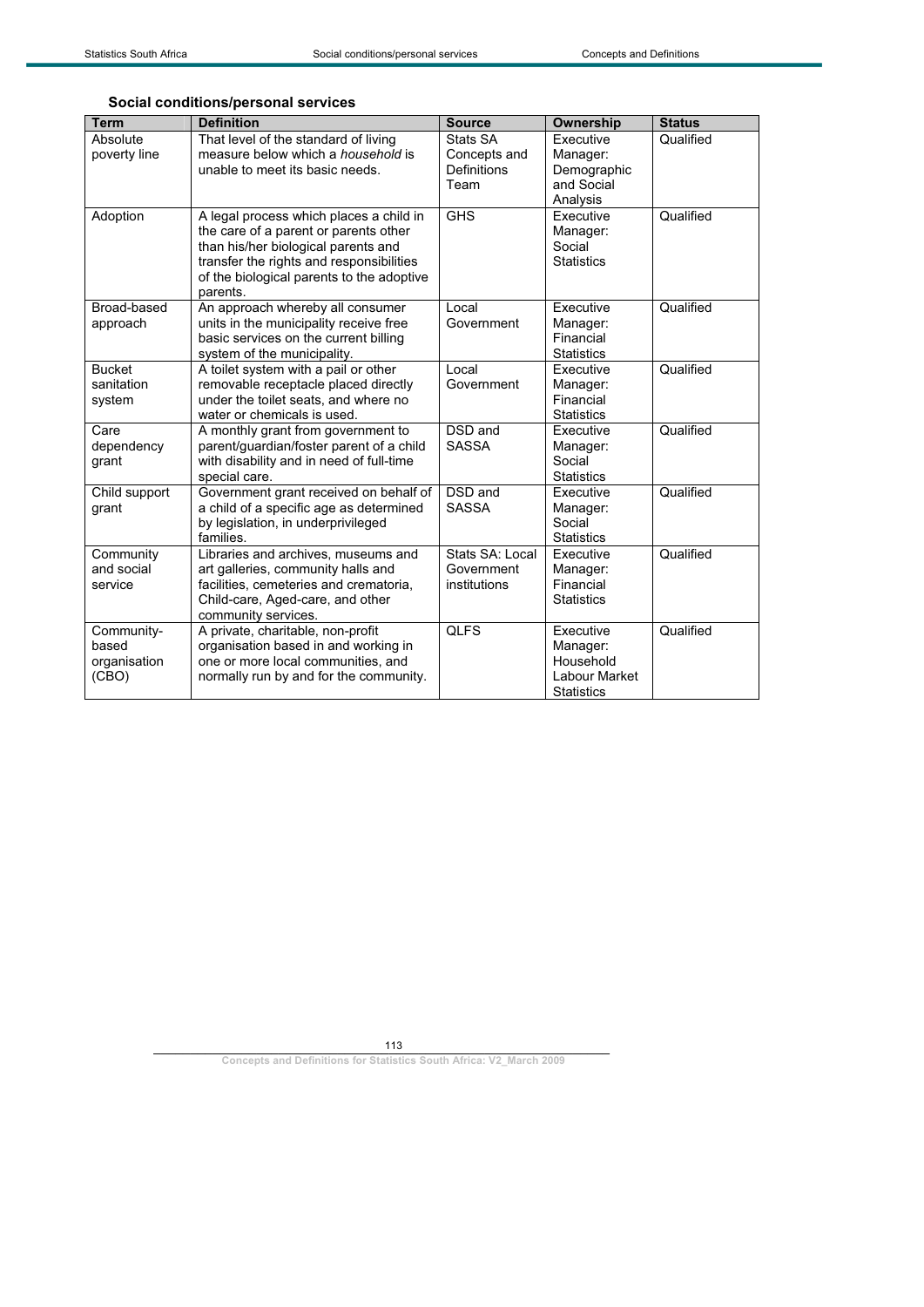| Term                                             | <b>Definition</b>                                                                                                                                                                                                                                                                                                                                                                         | <b>Source</b>                                                                                      | Ownership                                                      | <b>Status</b> |
|--------------------------------------------------|-------------------------------------------------------------------------------------------------------------------------------------------------------------------------------------------------------------------------------------------------------------------------------------------------------------------------------------------------------------------------------------------|----------------------------------------------------------------------------------------------------|----------------------------------------------------------------|---------------|
| Decomposable<br>poverty index<br>(DPI or $P_2$ ) | Measure of the degree of inequality<br>among the poor.<br>Note: The DPI is considered<br>conventional and measures the<br>incidence of poverty and the degree of<br>inequality among the poor using an<br>aversion parameter and determines the<br>proportionate decrease from the<br>poverty line. It also shows the living<br>standards and relates them to the<br>population at large. | Forster et al.<br>1984, World<br>Bank (1993 &<br>1995)                                             | Executive<br>Manager:<br>Demographic<br>and Social<br>Analysis | Qualified     |
| Denomination                                     | A branch of religion or faith group. For<br>example, where religion is given as<br>Christian, the denomination might be<br>given as Methodist.                                                                                                                                                                                                                                            | Stats SA<br>Census 2001<br>Concepts and<br><b>Definitions</b>                                      | Executive<br>Manager:<br>Population<br><b>Statistics</b>       | Qualified     |
| Disability grant                                 | Government grant received by adults,<br>who are certified to have mental or<br>physical disability, which lasts six<br>months or longer and renders them<br>unfit to work.                                                                                                                                                                                                                | DSD and<br><b>SASSA</b>                                                                            | Executive<br>Manager:<br>Social<br><b>Statistics</b>           | Qualified     |
| Expenditure<br>gap ratio<br>(EGR)                | Measure that considers the degree of<br>poverty and the extent to which<br>expenditure of the poor lies below the<br>poverty line.                                                                                                                                                                                                                                                        | Stats SA<br>Income and<br>Expenditure<br>Survey                                                    | Executive<br>Manager:<br>Demographic<br>and Social<br>Analysis | Qualified     |
| Foster care                                      | A system by which a certified adult act<br>as stand-in 'parent' and temporarily<br>cares for a minor child or a young<br>person who has been removed from<br>the custody of their birth parent(s)or<br>other custodial adult by the State<br>Authority.                                                                                                                                   | <b>GHS</b>                                                                                         | Executive<br>Manager:<br>Social<br><b>Statistics</b>           | Qualified     |
| Foster parent                                    | An individual who has foster care of a<br>child by order of the State Authority.                                                                                                                                                                                                                                                                                                          | <b>GHS</b>                                                                                         | Executive<br>Manager:<br>Social<br><b>Statistics</b>           | Qualified     |
| Free basic<br>services                           | A basic amount of a basket of four<br>basic services: water, electricity,<br>sewerage and sanitation, and refuse<br>removal that poor households get for<br>free.                                                                                                                                                                                                                         | <b>DPLG</b>                                                                                        | Executive<br>Manager:<br>Financial<br><b>Statistics</b>        | Qualified     |
| Free basic<br>water                              | An amount of water determined by<br>government that should be provided<br>free to poor households to meet basic<br>needs, currently set at 6 kl per month<br>per household within 200 metres from<br>each dwelling.                                                                                                                                                                       | Stats SA Non-<br>financial<br>census of<br>municipalities<br>for the year<br>ended 30 June<br>2004 | Executive<br>Manager:<br>Social<br><b>Statistics</b>           | Qualified     |
| Grant                                            | Financial assistance provided by<br>government, a public fund or private<br>institution to a person or organisation<br>for a specific purpose.                                                                                                                                                                                                                                            | DSD and<br><b>SASSA</b>                                                                            | Executive<br>Manager:<br>Social<br>Statistics                  | Qualified     |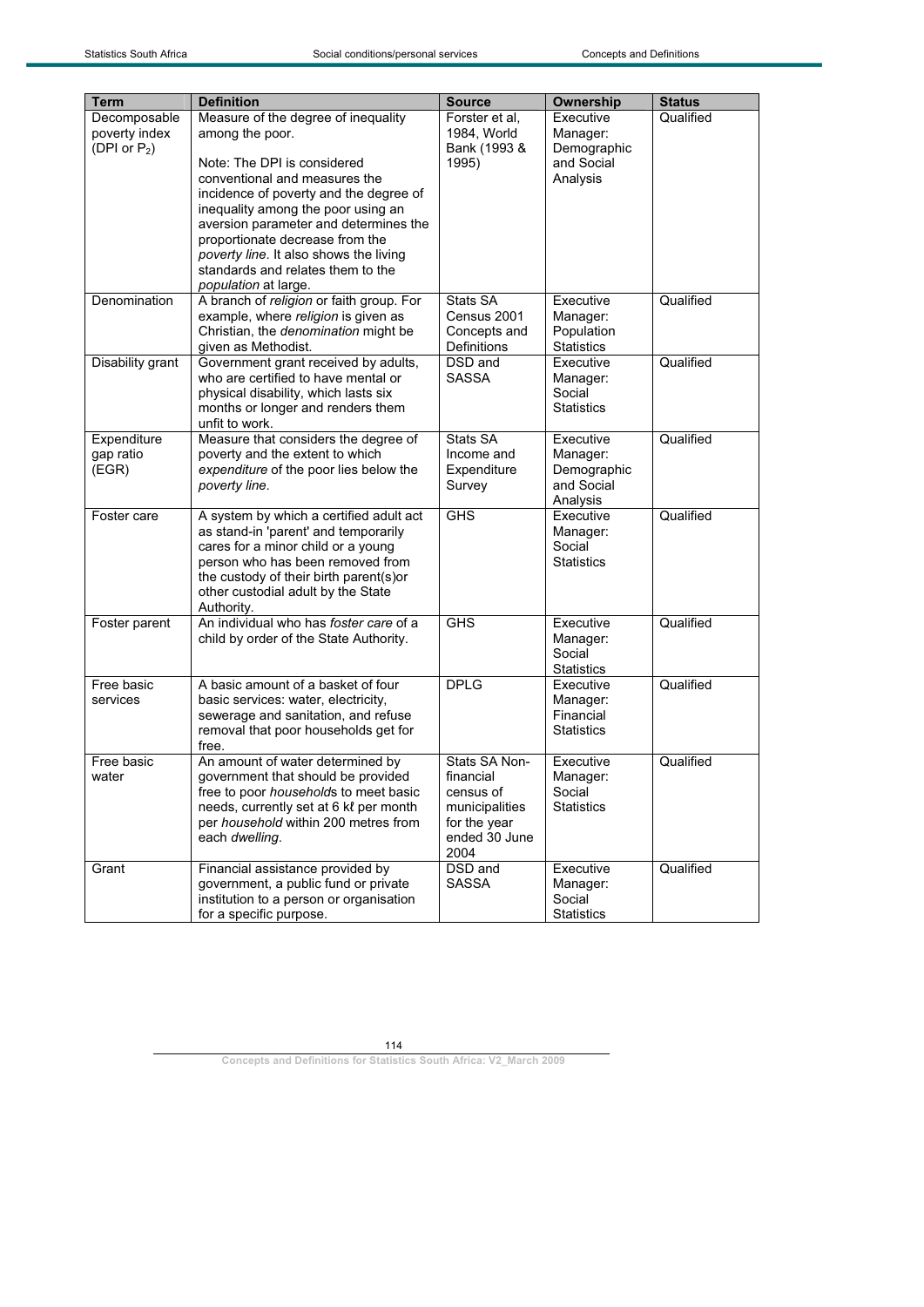| <b>Term</b>                                    | <b>Definition</b>                                                                                                                                                                                                                                                                                                                            | <b>Source</b>                                       | Ownership                                                      | <b>Status</b> |
|------------------------------------------------|----------------------------------------------------------------------------------------------------------------------------------------------------------------------------------------------------------------------------------------------------------------------------------------------------------------------------------------------|-----------------------------------------------------|----------------------------------------------------------------|---------------|
| Grant in aid                                   | An additional grant awarded to persons<br>who are already in receipt of an old-age<br>grant, disability grant or war veteran's<br>grant, and who need full-time care from<br>someone else.                                                                                                                                                   | DSD and<br><b>SASSA</b>                             | Executive<br>Manager:<br>Social<br><b>Statistics</b>           | Qualified     |
| Head-count<br>ratio (HCR or<br>P(0)            | The percentage or proportion of<br>persons taken to be poor, in relation to<br>the total population in a given country,<br>region, etc. In other words, it is the<br>proportion of the population whose<br>standard of living is lower than the<br>country-specific poverty line (usually<br>measured in terms of income or<br>consumption). | Stats SA<br>Measuring<br>poverty in<br>South Africa | Executive<br>Manager:<br>Demographic<br>and Social<br>Analysis | Qualified     |
| Homeless<br>person                             | A person with no form of shelter and no<br>known residential address.                                                                                                                                                                                                                                                                        | <b>GHS</b>                                          | Executive<br>Manager:<br>Social<br><b>Statistics</b>           | Qualified     |
| Indigent<br>household                          | A household that qualifies to receive<br>some or all basic services for free<br>because they have no income or low<br>income.<br>These households must have been<br>identified by the municipality and<br>appear on the indigent register, in line<br>with the municipal indigent policy.                                                    | <b>DPLG</b>                                         | Executive<br>Manager:<br>Social<br><b>Statistics</b>           | Qualified     |
| Institution                                    | A communal place of residence for<br>people with common characteristics.<br>Compare: special dwelling<br>Examples: hospital, school hostel,<br>prison, defense force barracks or<br>convent. Such sets of living quarters<br>usually have certain common facilities<br>shared by the occupants, i.e. baths,<br>lounges, dormitories, etc.    | <b>GHS</b>                                          | Executive<br>Manager:<br>Social<br><b>Statistics</b>           | Qualified     |
| Minimum<br>acceptable<br>standard of<br>living | The ability for an individual or<br>household to meet their basic needs,<br>namely minimum accommodation,<br>water, food, health care, education and<br>sanitation.                                                                                                                                                                          | Stats SA<br>Integrative<br>Analysis                 | Executive<br>Manager:<br>Demographic<br>and Social<br>Analysis | Qualified     |
| Multiple<br>households                         | Two or more households living in one<br>dwelling unit.                                                                                                                                                                                                                                                                                       | <b>GHS</b>                                          | Executive<br>Manager:<br>Social<br><b>Statistics</b>           | Qualified     |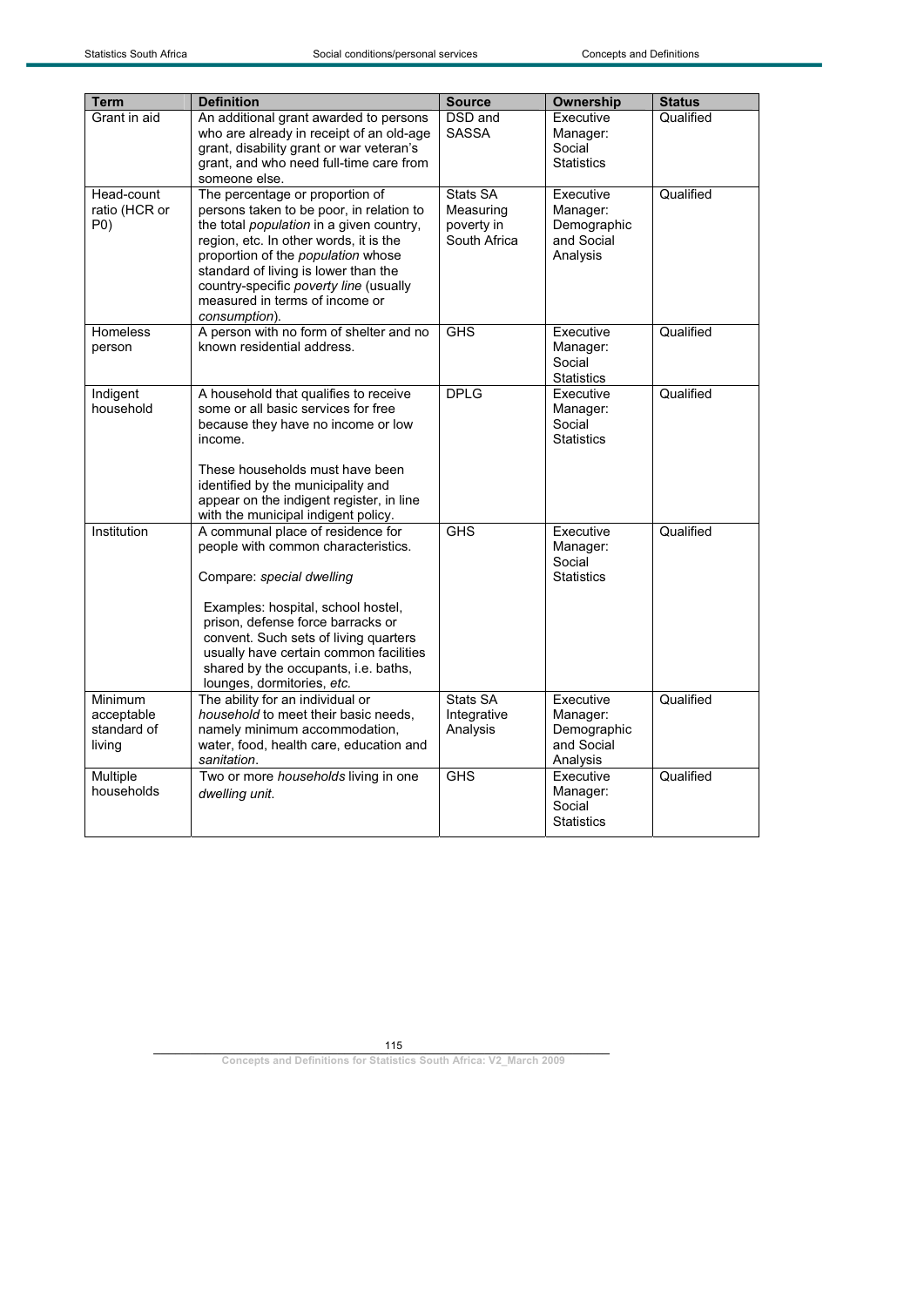| <b>Term</b>                                 | <b>Definition</b>                                                                                                                                                                                                                                                                                                                 | <b>Source</b>                                                | Ownership                                                                | <b>Status</b> |
|---------------------------------------------|-----------------------------------------------------------------------------------------------------------------------------------------------------------------------------------------------------------------------------------------------------------------------------------------------------------------------------------|--------------------------------------------------------------|--------------------------------------------------------------------------|---------------|
| Non-<br>government<br>Organisation<br>(NGO) | A wide range of institutions which are<br>not established by or operated by<br>government. NGOs are usually private,<br>non-profit entities which are run by their<br>members.                                                                                                                                                    | <b>QLFS</b>                                                  | Executive<br>Manager:<br>Household<br>Labour Market<br><b>Statistics</b> | Qualified     |
| Old-age grant                               | Financial assistance provided by the<br>government to elderly people who<br>comply with the means test.                                                                                                                                                                                                                           | DSD and<br><b>SASSA</b>                                      | Executive<br>Manager:<br>Social<br><b>Statistics</b>                     | Qualified     |
| Old-age<br>pension                          | Money paid regularly by the<br>government to people when they reach<br>a predefined age to compensate for<br>loss of earnings.                                                                                                                                                                                                    | DSD and<br><b>SASSA</b>                                      | Executive<br>Manager:<br>Social<br><b>Statistics</b>                     | Qualified     |
| Pension                                     | A steady income received by a person,<br>usually after retirement, from a former<br>employer, pension fund or other<br>retirement provider.                                                                                                                                                                                       | DSD and<br><b>SASSA</b>                                      | Executive<br>Manager:<br>Social<br><b>Statistics</b>                     | Qualified     |
| Permanent<br>disability grant               | A government grant received when the<br>disability will continue for more than a<br>year.                                                                                                                                                                                                                                         | DSD and<br><b>SASSA</b>                                      | Executive<br>Manager:<br>Social<br><b>Statistics</b>                     | Qualified     |
| Poverty gap                                 | The difference between the poverty line<br>and mean income of the poor,<br>expressed as a ratio of the poverty line.                                                                                                                                                                                                              | Stats SA<br>General<br>Household<br>Survey                   | Executive<br>Manager:<br>Demographic<br>and Social<br>Analysis           | Qualified     |
| Priority poverty<br>indicators              | Country-specific indicators that, taken<br>together, provide an overview of the<br>state of poverty in that country.                                                                                                                                                                                                              | Modified by<br><b>March 2005</b><br>workshop                 | Executive<br>Manager:<br>Demographic<br>and Social<br>Analysis           | Qualified     |
| Poverty gap<br>index (P1)                   | The proportion by which an individual<br>or a household is below the poverty<br>line.<br>Note: The poverty gap multiplied by the<br>headcount index, gives the poverty gap<br>index.                                                                                                                                              | <b>World Bank</b>                                            | Executive<br>Manager:<br>Demographic<br>and Social<br>Analysis           | Qualified     |
| Poverty line                                | Line drawn at a particular level of<br>income or consumption.<br>Households/individuals whose incomes<br>fall below a given level of the poverty<br>line or whose consumption level is<br>valued at less than the value of the<br>poverty line are classified as poor. See<br>relative poverty line and absolute<br>poverty line. | Stats SA<br>Measuring<br>poverty in<br>South Africa,<br>2000 | Executive<br>Manager:<br>Demographic<br>and Social<br>Analysis           | Draft         |
| Poverty profile                             | A description of how the extent of<br>poverty varies across subgroups of a<br>given population, characterised by, for<br>example, their gender, region of<br>residence, type of economic activity,<br>source of income, etc.                                                                                                      | Stats SA<br>Measuring<br>poverty in<br>South Africa,<br>2000 | Executive<br>Manager:<br>Demographic<br>and Social<br>Analysis           | Qualified     |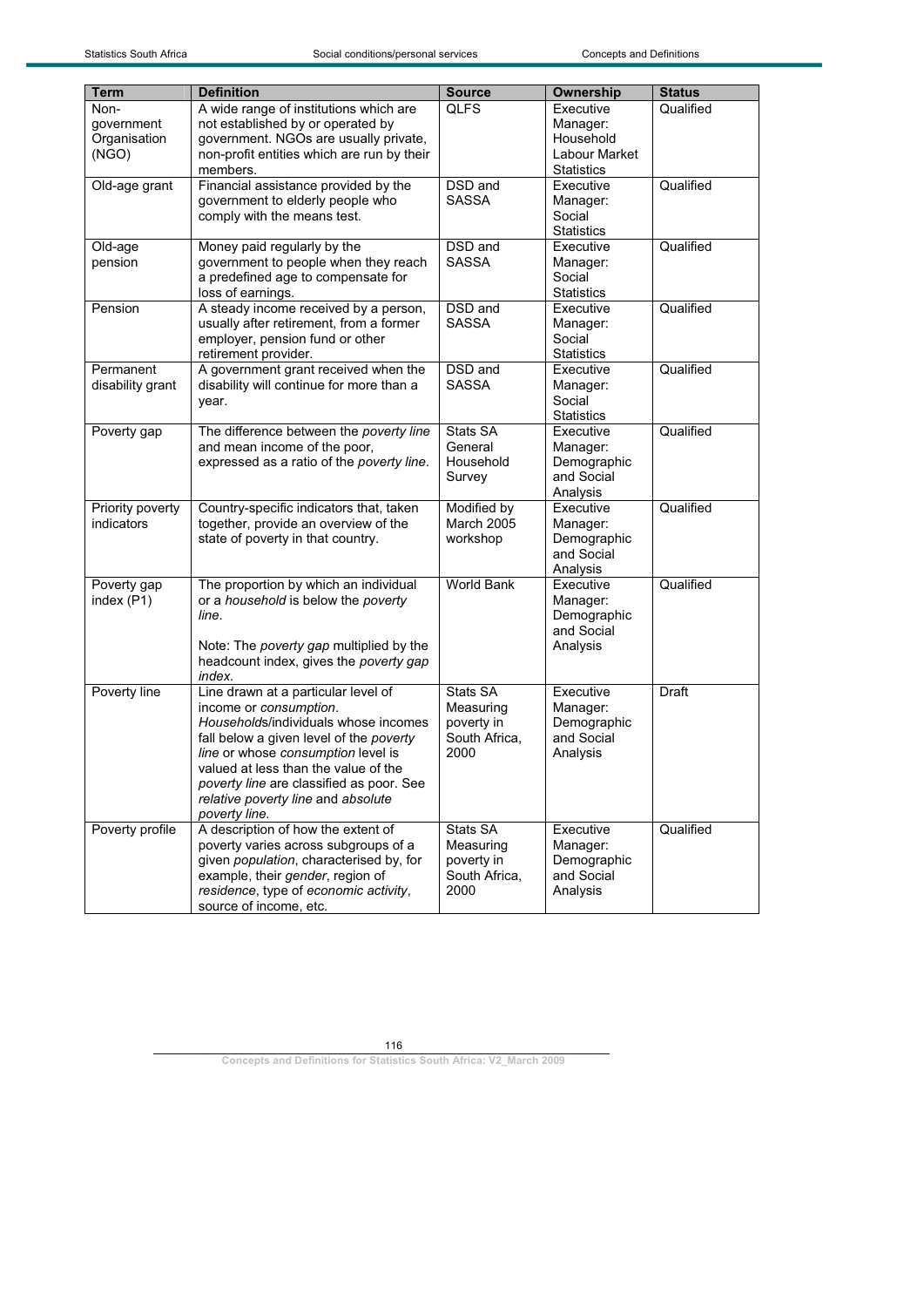| <b>Term</b>                                       | <b>Definition</b>                                                                                                                                                                                                                                                                                                                                                                                                                                                             | <b>Source</b>                                          | Ownership                                                      | <b>Status</b> |
|---------------------------------------------------|-------------------------------------------------------------------------------------------------------------------------------------------------------------------------------------------------------------------------------------------------------------------------------------------------------------------------------------------------------------------------------------------------------------------------------------------------------------------------------|--------------------------------------------------------|----------------------------------------------------------------|---------------|
| Public safety                                     | Protection from events that<br>could<br>endanger the safety of general public<br>from danger such as injury, crime, or<br>disaster.                                                                                                                                                                                                                                                                                                                                           | Stats SA: Local<br>government                          | Executive<br>Manager:<br>Financial<br><b>Statistics</b>        | Qualified     |
| <b>RDP</b>                                        | See Reconstruction and Development<br>Programme.                                                                                                                                                                                                                                                                                                                                                                                                                              | <b>GHS</b>                                             | Executive<br>Manager:<br>Social<br><b>Statistics</b>           | Qualified     |
| RDP house                                         | House that was constructed for<br>households with low income through<br>the Reconstruction and Development<br>Programme.                                                                                                                                                                                                                                                                                                                                                      | <b>GHS</b>                                             | Executive<br>Manager:<br>Social<br><b>Statistics</b>           | Qualified     |
| Reconstruction<br>and<br>Development<br>Programme | A government programme that was<br>designed to improve the standard of<br>living among the underprivileged<br>members of the population by providing<br>low-cost housing, basic services,<br>education, and health care.                                                                                                                                                                                                                                                      | <b>GHS</b>                                             | Executive<br>Manager:<br>Social<br><b>Statistics</b>           | Qualified     |
| Recreational<br>land                              | Land that is usually used for<br>entertainment purposes.<br>Note: It includes state parks, golf<br>courses, caravan parks, nature<br>reserves, forest areas, state land,<br>public entertainment areas, parks and<br>botanical gardens.                                                                                                                                                                                                                                       | <b>GHS</b>                                             | Executive<br>Manager:<br>Social<br><b>Statistics</b>           | Qualified     |
| Relative<br>poverty                               | The position of an individual or<br>household compared with the average<br>income in a given country.                                                                                                                                                                                                                                                                                                                                                                         | World Bank                                             | Executive<br>Manager:<br>Demographic<br>and Social<br>Analysis | Qualified     |
| Relative<br>poverty line                          | Under the relative poverty line<br>approach, a household can be defined<br>as poor relative to others in the same<br>society or economy. Thus a relative<br>poverty line varies as the average of<br>total population consumption varies. It<br>involves drawing an arbitrary line by<br>identifying the proportions (such as<br>mean, median, or even a fraction of the<br>mean) and establishing a poverty<br>line(s) from expenditure or income<br>data. See poverty line. | World Bank                                             | Executive<br>Manager:<br>Demographic<br>and Social<br>Analysis | Draft         |
| Religion                                          | Religious or spiritual belief or<br>preference, or an affiliation with an<br>organised group having specific<br>religious or spiritual tenets.                                                                                                                                                                                                                                                                                                                                | Stats SA<br>Census 2001<br>Concepts and<br>Definitions | Executive<br>Manager:<br>Population<br><b>Statistics</b>       | Qualified     |
| Self-targeting<br>approach                        | An approach whereby only registered<br>indigent households receive free basic<br>services from the municipality.                                                                                                                                                                                                                                                                                                                                                              | Local<br>government                                    | Executive<br>Manager:<br>Financial<br><b>Statistics</b>        | Qualified     |
| Social benefits                                   | Transfers in cash or in kind to protect<br>the entire population or a specific<br>segment of it against certain social<br>risks.                                                                                                                                                                                                                                                                                                                                              |                                                        | Executive<br>Manager:<br>Social<br><b>Statistics</b>           | Qualified     |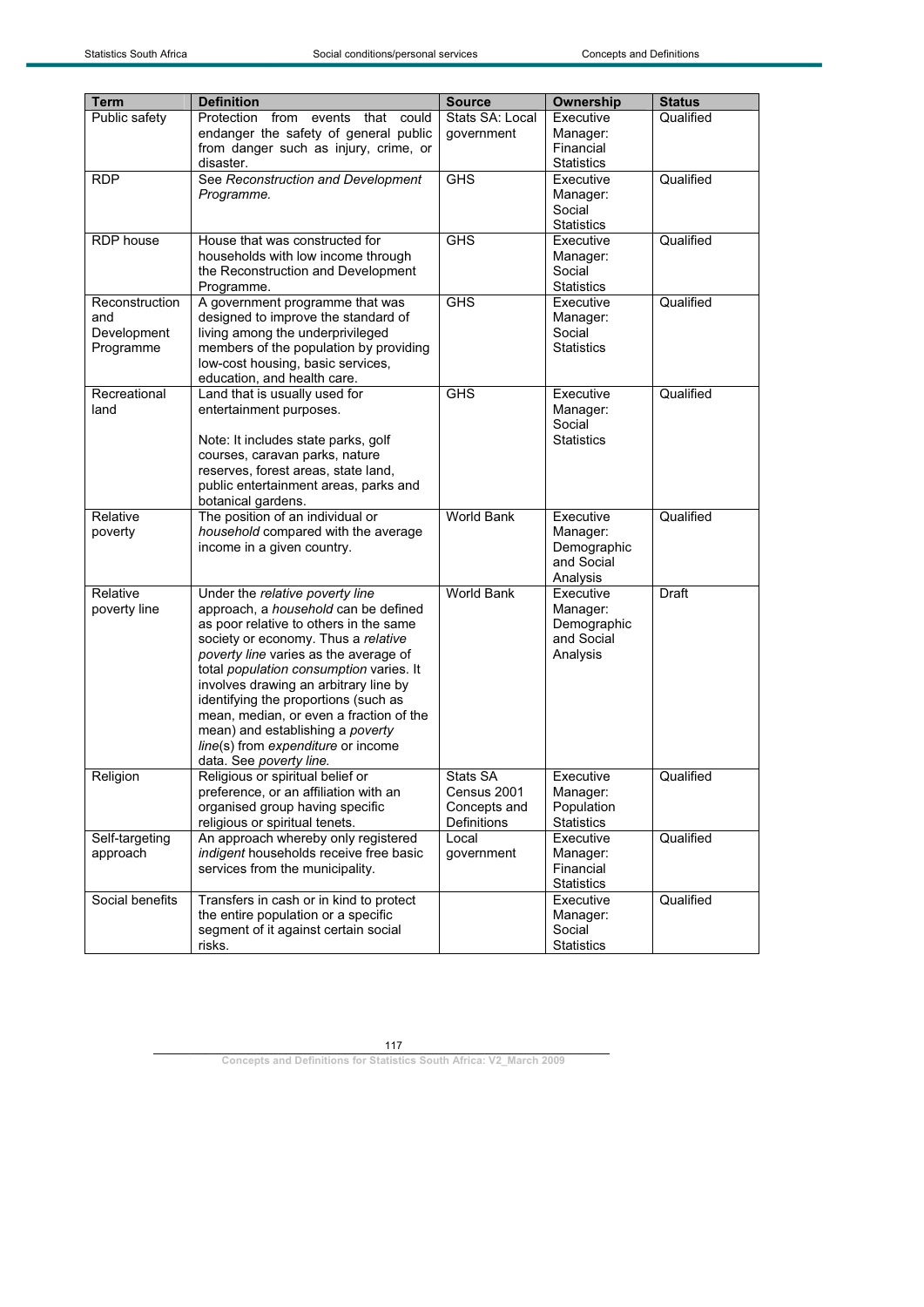| <b>Term</b>      | <b>Definition</b>                          | <b>Source</b> | Ownership         | <b>Status</b> |
|------------------|--------------------------------------------|---------------|-------------------|---------------|
| Social relief    | A temporary and immediate provision        | DSD and       | Executive         | Qualified     |
|                  | of material assistance to a person who     | <b>SASSA</b>  | Manager:          |               |
|                  | has lost his/her possessions through a     |               | Social            |               |
|                  | natural disaster.                          |               | <b>Statistics</b> |               |
| Temporary        | A government grant received when the       | DSD and       | Executive         | Qualified     |
| disability grant | disability will continue for a period of   | <b>SASSA</b>  | Manager:          |               |
|                  | not less six months, and not more than     |               | Social            |               |
|                  | twelve months.                             |               | <b>Statistics</b> |               |
| War veterans'    | A grant received by persons 60 years       | DSD and       | Executive         | Qualified     |
| grant            | or older; who served the country in one    | <b>SASSA</b>  | Manager:          |               |
|                  | of the officially listed wars, and who are |               | Social            |               |
|                  | unable to maintain themselves due to       |               | <b>Statistics</b> |               |
|                  | physical/mental disability.                |               |                   |               |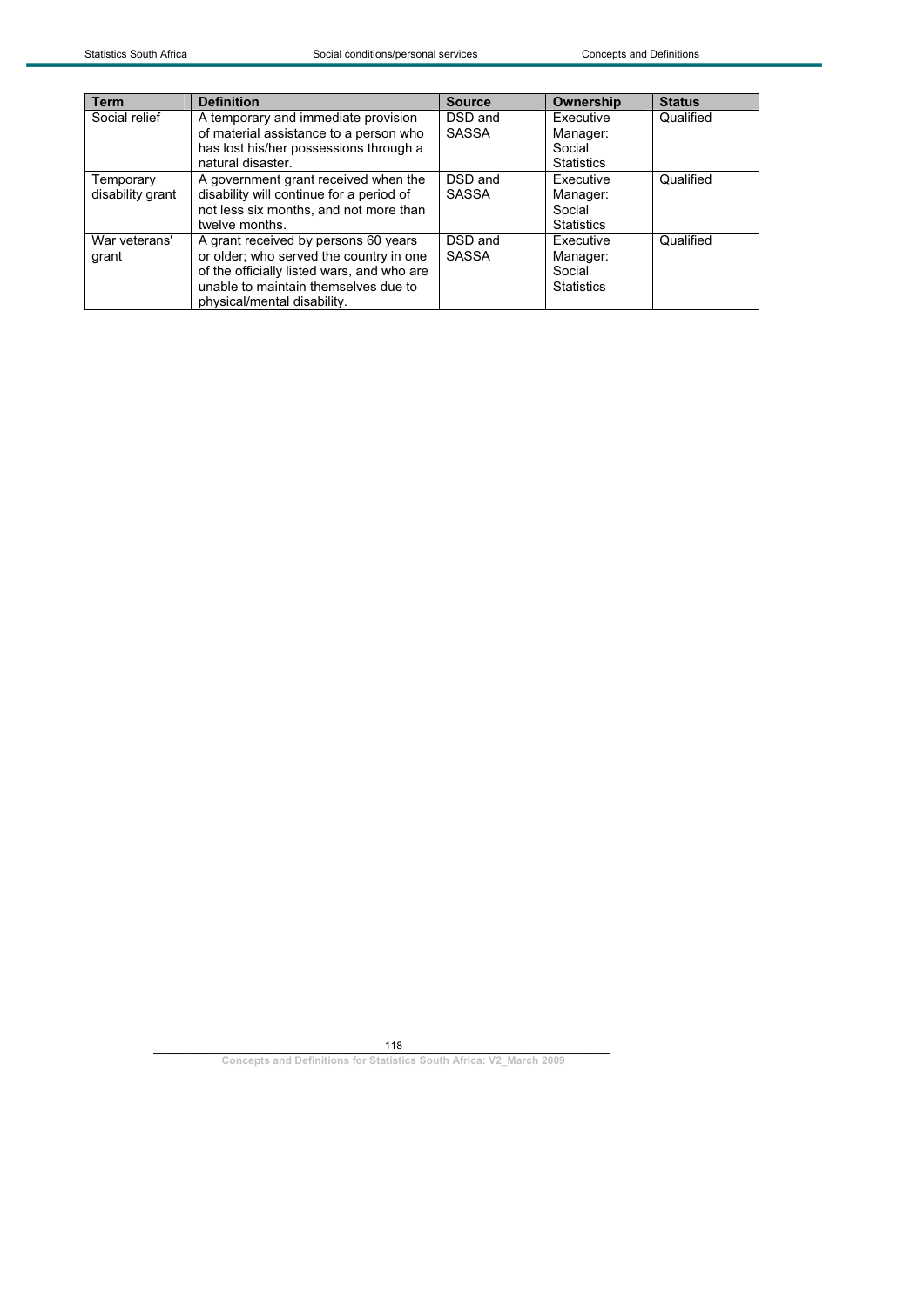|  |  | <b>Statistical processes/methodology</b> |
|--|--|------------------------------------------|
|--|--|------------------------------------------|

| <b>Term</b>            | <b>Definition</b>                                                               | <b>Source</b>           | <b>Ownership</b>             | <b>Status</b> |
|------------------------|---------------------------------------------------------------------------------|-------------------------|------------------------------|---------------|
| Acceptable             | Statistics which meet most, but not all,                                        | <b>SASQAF</b>           | Executive                    | Qualified     |
| statistics             | the quality requirements as stipulated<br>by Stats SA and are such that despite | document                | Manager:<br>Methodology      |               |
|                        | their limitations, deductions can be                                            |                         | and Standards                |               |
|                        | made and they can therefore be                                                  |                         |                              |               |
|                        | utilised.                                                                       |                         |                              |               |
| Accessibility          | Cost associated with the collection and                                         | <b>SDMX (2009)</b>      | Executive                    | Qualified     |
|                        | production of a statistical product, and                                        |                         | Manager:                     |               |
|                        | the burden on respondents.                                                      |                         | Methodology<br>and Standards |               |
| Accuracy               | Closeness of computations or                                                    | <b>SDMX (2009)</b>      | Executive                    | Qualified     |
|                        | estimates to the exact or true values                                           |                         | Manager:                     |               |
|                        | that the statistics were intended to                                            |                         | Methodology                  |               |
|                        | measure.                                                                        |                         | and Standards                |               |
| Active                 | Metadata, which are physically                                                  | UNECE/UNSC              | Executive                    | Qualified     |
| metadata               | integrated with the information system<br>containing the data that the metadata |                         | Manager:<br>Methodology      |               |
|                        | inform about.                                                                   |                         | and Standards                |               |
| Adjustment for         | A set of procedures employed to                                                 | Suggested by            | Executive                    | Qualified     |
| statistical            | improve coverage, classification, timing                                        | March 2005              | Manager:                     |               |
| purposes               | or valuation of the data, conform to an                                         | workshop                | Methodology                  |               |
|                        | accounting or recording basis, or                                               | group as a              | and Standards                |               |
|                        | address data quality differences in<br>compiling specific datasets.             | deneral<br>definition   |                              |               |
| Administered           | Registry item for which administrative                                          | <b>SDMX (2009)</b>      | Executive                    | Qualified     |
| item                   | information is recorded in an                                                   |                         | Manager:                     |               |
|                        | administration record.                                                          |                         | <b>Standards</b>             |               |
| Administration         | Collection of administrative information                                        | <b>ISO/IEC FDIS</b>     | Executive                    | Qualified     |
| record                 | for an administered item.                                                       | 11179-1<br>"Information | Manager:<br><b>Standards</b> |               |
|                        |                                                                                 | technology -            |                              |               |
|                        |                                                                                 | Metadata                |                              |               |
|                        |                                                                                 | registries - Part       |                              |               |
|                        |                                                                                 | 1: Framework",          |                              |               |
|                        |                                                                                 | March 2004              |                              |               |
| Administrative<br>data | The set of units and data derived from<br>an administrative source.             | <b>SDMX (2009)</b>      | Executive<br>Manager:        | Qualified     |
|                        |                                                                                 |                         | Standards                    |               |
| Administrative         | A data holding containing information                                           | <b>SDMX (2009)</b>      | Executive                    | Qualified     |
| source                 | collected and maintained for the                                                |                         | Manager:                     |               |
|                        | purpose of implementing one or more                                             |                         | <b>Standards</b>             |               |
|                        | administrative regulations.                                                     |                         |                              |               |
| Aggregated<br>data     | The result of transforming unit level<br>data into quantitative measures for a  | <b>SDMX (2009)</b>      | Executive<br>Manager:        | Qualified     |
|                        | set of characteristics of a population.                                         |                         | Standards                    |               |
| <b>Base period</b>     | The period of time used as the base of                                          | <b>SDMX (2009)</b>      |                              | Qualified     |
|                        | an index number, or to which a                                                  |                         |                              |               |
|                        | constant series refers.                                                         |                         |                              |               |
| Base year              | See base period.                                                                | <b>SDMX (2009)</b>      | Executive<br>Manager:        | Qualified     |
|                        |                                                                                 |                         | Standards                    |               |
|                        |                                                                                 |                         |                              |               |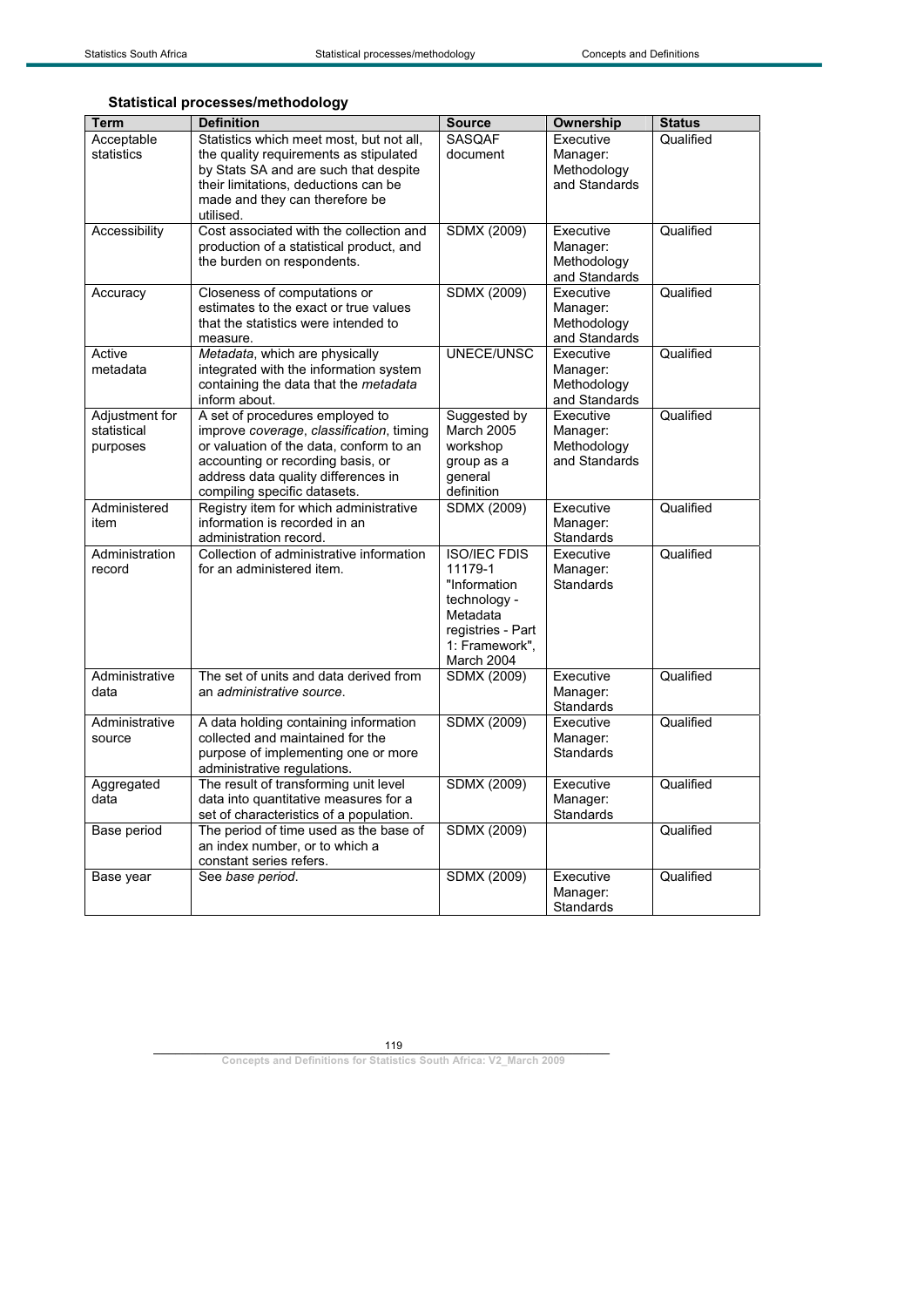| <b>Term</b>                                                                           | <b>Definition</b>                                                                                                                                                                                                                                                                                                                         | <b>Source</b>                                                                                                                                                                  | Ownership                                                                | <b>Status</b> |
|---------------------------------------------------------------------------------------|-------------------------------------------------------------------------------------------------------------------------------------------------------------------------------------------------------------------------------------------------------------------------------------------------------------------------------------------|--------------------------------------------------------------------------------------------------------------------------------------------------------------------------------|--------------------------------------------------------------------------|---------------|
| <b>Benchmark</b><br>years                                                             | Those years in respect of which<br>authoritative and detailed data are<br>available.                                                                                                                                                                                                                                                      | <b>Stats SA Gross</b><br>Domestic<br>Product<br>Annual<br>estimates:<br>1993-2004<br>Annual<br>estimates per<br>region: 1995-<br>2004<br>Third quarter:<br>2005                | Executive<br>Manager:<br>National<br>Accounts                            | Qualified     |
| <b>Bias</b>                                                                           | An effect which deprives a statistical<br>result of representativeness by<br>systematically distorting it, as distinct<br>from a random error which may distort<br>on any one occasion but balances out<br>on the average.                                                                                                                | The<br>International<br>Statistical<br>Institute, "The<br>Oxford<br>Dictionary of<br>Statistical<br>Terms", edited<br>by Yadolah<br>Dodge, Oxford<br>University<br>Press, 2003 | Executive<br>Manager:<br>Methodology<br>and Evaluation                   | Qualified     |
| <b>Blocking</b>                                                                       | The procedure, during listing, whereby<br>roads and streets in urban formal and<br>some tribal areas are used to create<br>the boundaries of blocks to ensure that<br>the entire PSU is listed.<br>Note: These blocks are listed<br>sequentially, ensuring that corner<br>houses/structures are not erroneously<br>omitted or duplicated. | <b>QLFS</b>                                                                                                                                                                    | Executive<br>Manager:<br>Household<br>Labour Market<br><b>Statistics</b> | Qualified     |
| Census                                                                                | A total count of a set of observations<br>belonging to a given <i>population</i> at a<br>given time in a given area. See<br>population census.                                                                                                                                                                                            | <b>UBOS</b>                                                                                                                                                                    | Executive<br>Manager:<br>Standards                                       | Qualified     |
| Classification                                                                        | A set of discrete, exhaustive and<br>mutually exclusive categories that can<br>be assigned to one or more variables or<br>items.                                                                                                                                                                                                          | <b>SDMX</b><br>Metadata<br>common<br>vocabulary<br>(adapted)                                                                                                                   | Executive<br>Manager:<br>Methodology<br>and Standards                    | Qualified     |
| Classification<br>of individual<br>consumption<br>according to<br>purpose<br>(COICOP) | International system of classification of<br>goods and services based on individual<br>consumption by purpose.                                                                                                                                                                                                                            | <b>LCS</b>                                                                                                                                                                     | Executive<br>Manager:<br>Household<br><b>Budget</b><br><b>Statistics</b> | Qualified     |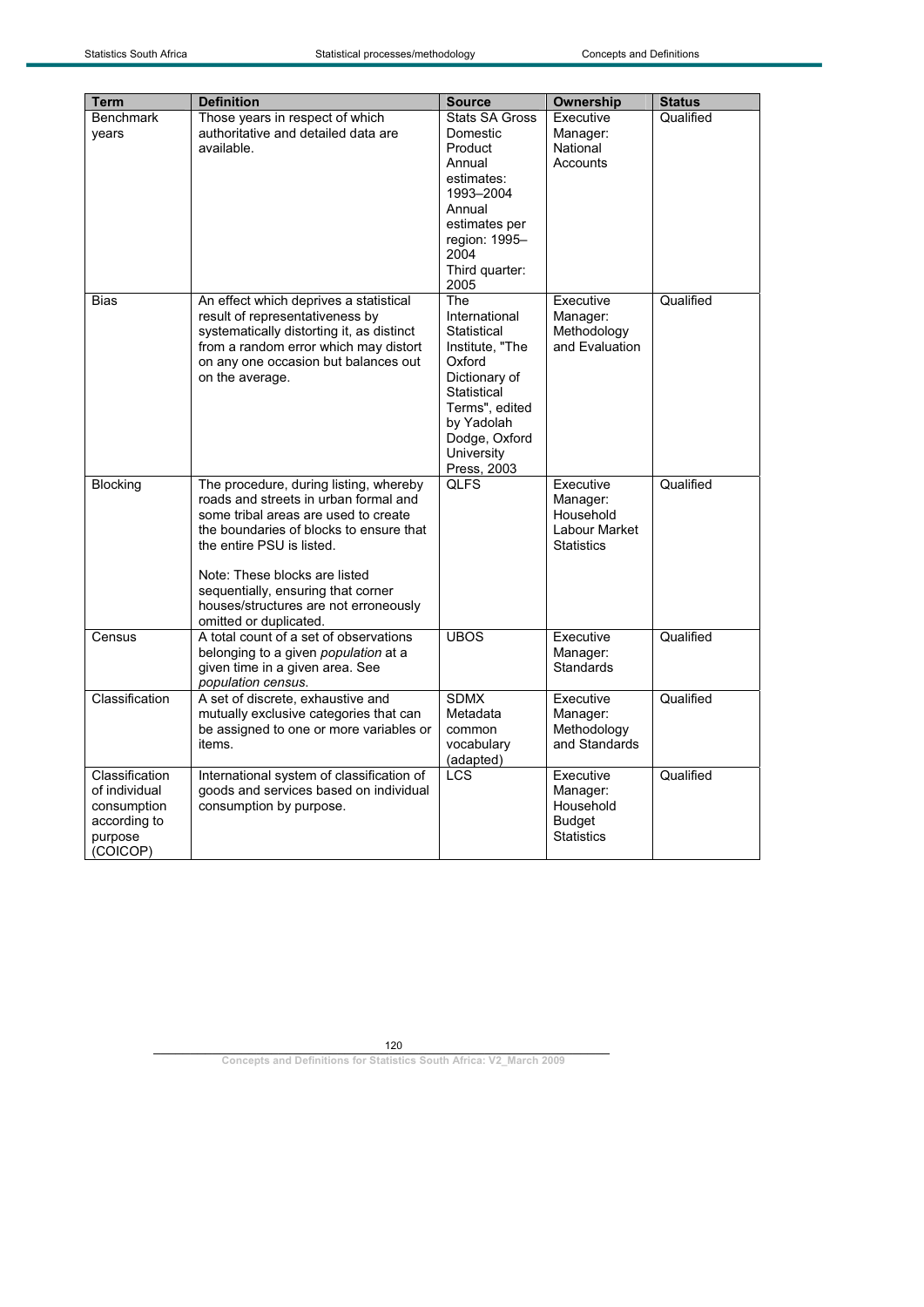| <b>Term</b>     | <b>Definition</b>                         | <b>Source</b>      | Ownership             | <b>Status</b> |
|-----------------|-------------------------------------------|--------------------|-----------------------|---------------|
| Classification, | Classification that follows prescribed    | <b>SDMX</b>        | Executive             | Qualified     |
| standard        | rules and is generally recommended        | Metadata           | Manager:              |               |
|                 | and accepted.                             | common             | Methodology           |               |
|                 |                                           | vocabulary         | and Standards         |               |
|                 | Note: Standard classifications aim to     |                    |                       |               |
|                 | ensure that information is classified     |                    |                       |               |
|                 | consistently regardless of the            |                    |                       |               |
|                 | collection, source, point of time, etc.   |                    |                       |               |
| Classification  | Arrangement or division of objects into   | SDMX (2009)        | Executive             | Qualified     |
| system          | groups based on characteristics which     |                    | Manager:              |               |
|                 | the objects have in common.               |                    | Standards             |               |
| Classification  | The basic unit to be classified in the    | http://unstats.u   | Executive             | Qualified     |
| unit            | classification.                           | n.org/unsd/clas    | Manager:              |               |
|                 |                                           | s/family/glossar   | <b>Standards</b>      |               |
|                 |                                           | y_short.asp        |                       |               |
| Classification  | List of mutually exclusive categories     | Neuchatel          | Executive             | Qualified     |
| version         | representing the version-specific values  | Group,             | Manager:              |               |
|                 | of the classification variable.           | "Neuchatel         | <b>Standards</b>      |               |
|                 |                                           | Terminology:       |                       |               |
|                 |                                           | Classification     |                       |               |
|                 |                                           | database           |                       |               |
|                 |                                           | object types       |                       |               |
|                 |                                           | and their          |                       |               |
|                 |                                           | attributes -       |                       |               |
|                 |                                           | Version 2",        |                       |               |
|                 |                                           | September<br>2002  |                       |               |
| Cluster         | Sampling method where the elements        | <b>UBOS</b>        | Executive             | Qualified     |
| sampling        | are drawn in groups, often based on       |                    | Manager:              |               |
|                 | proximity. This overcomes the             |                    | Methodology           |               |
|                 | constraints of costs and time             |                    | and Standards         |               |
|                 | associated with a much-dispersed          |                    |                       |               |
|                 | population.                               |                    |                       |               |
| Code            | A language-independent set of letters,    | SDMX (2009)        | Executive             | Qualified     |
|                 | numbers or symbols that represent a       |                    | Manager:              |               |
|                 | concept whose meaning is described in     |                    | <b>Standards</b>      |               |
|                 | a natural language.                       |                    |                       |               |
| Code list       | A predefined list from which some         | SDMX (2009)        | Executive             | Qualified     |
|                 | statistical coded concepts take their     |                    | Manager:              |               |
|                 | values.                                   |                    | Standards             |               |
| Coding          | The process of converting verbal or       | <b>SDMX (2009)</b> | Executive             | Qualified     |
|                 | textual information into codes            |                    | Manager:              |               |
|                 | representing classes within a             |                    | <b>Standards</b>      |               |
|                 | classification scheme, to facilitate data |                    |                       |               |
|                 | processing, storage or dissemination.     |                    |                       |               |
| Coding error    | The assignment of an incorrect code to    | <b>SDMX (2009)</b> | Executive             | Qualified     |
|                 | a data item.                              |                    | Manager:              |               |
|                 | Adequacy of statistics to be combined     |                    | Standards             |               |
| Coherence       | in different ways and for various uses.   | SDMX (2009)        | Executive<br>Manager: | Qualified     |
|                 |                                           |                    | Standards             |               |
| Cold deck       | The imputation technique used during      | Stats SA           | Executive             | Qualified     |
|                 | data editing where missing or             | Methodology        | Manager:              |               |
|                 | inconsistent values are calculated or     | and Standards      | Methodology           |               |
|                 | derived from other information about      |                    | and Standards         |               |
|                 | the household or person. Synonym          |                    |                       |               |
|                 | logical imputation. See hot deck.         |                    |                       |               |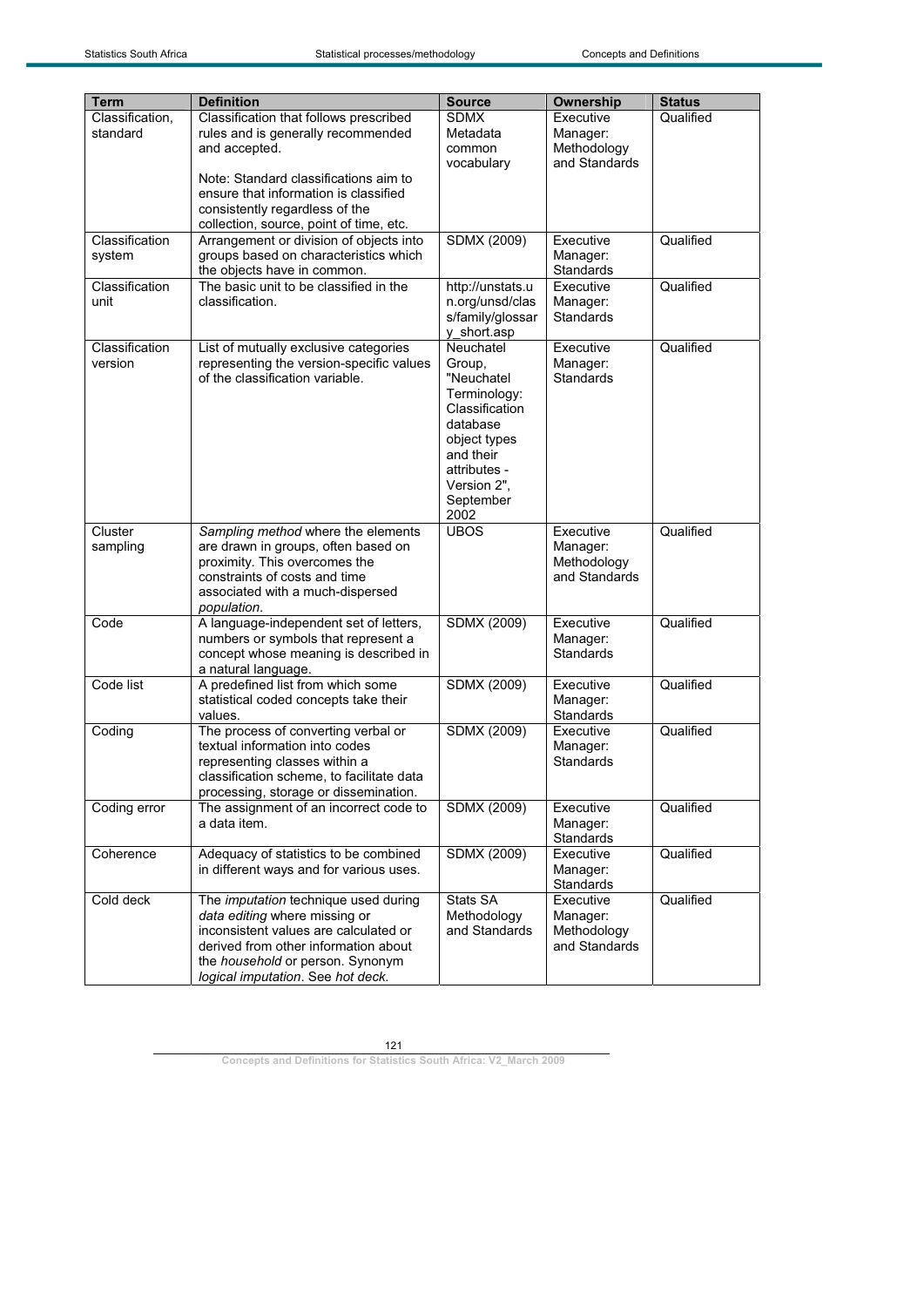| <b>Term</b>          | <b>Definition</b>                                                                                                                                                                                                                                                         | <b>Source</b>                                                                                                                                                                                          | Ownership                                     | <b>Status</b> |
|----------------------|---------------------------------------------------------------------------------------------------------------------------------------------------------------------------------------------------------------------------------------------------------------------------|--------------------------------------------------------------------------------------------------------------------------------------------------------------------------------------------------------|-----------------------------------------------|---------------|
| Collection           | See data collection.                                                                                                                                                                                                                                                      | SDMX (2009)                                                                                                                                                                                            | Executive<br>Manager:<br>Standards            | Qualified     |
| Comparability        | The extent to which differences<br>between statistics can be attributed to<br>differences between the true values of<br>the statistical characteristics.                                                                                                                  | SDMX (2009)                                                                                                                                                                                            | Executive<br>Manager:<br><b>Standards</b>     | Qualified     |
| Completeness         | See relevance.                                                                                                                                                                                                                                                            | SDMX (2009)                                                                                                                                                                                            | Executive<br>Manager:<br>Standards            | Qualified     |
| Completion           | A process of rectifying characters<br>manually according to predefined rules.<br>It is done on unrecognised data<br>received from the tiling process.<br>Note: Completion is carried out on all<br>alpha characters and numeric<br>characters to improve coding accuracy. |                                                                                                                                                                                                        | Executive<br>Manager:<br>Population<br>Census | Qualified     |
| Concept              | A unit of knowledge created by a<br>unique combination of characteristics.                                                                                                                                                                                                | <b>ISO/IEC FDIS</b><br>11179-1<br>"Information<br>technology -<br>Metadata<br>$registries -$<br>Part 1:<br>Framework",<br>March 2004                                                                   | Executive<br>Manager:<br><b>Standards</b>     | Qualified     |
| Conceptual<br>domain | Concept that expresses its valid<br>instance meanings or description.                                                                                                                                                                                                     | <b>ISO/IEC</b><br>Committee<br>Draft 11179-3:<br>2007,<br>Information<br>technology -<br>Metadata<br>Registries<br>(MDR) - Part 3:<br>Registry<br>Metamodel and<br>basic<br>attributes.<br>August 2007 | Executive<br>Manager:<br><b>Standards</b>     | Qualified     |
| Confidentiality      | A property of data indicating the extent<br>to which their unauthorised disclosure<br>could be prejudicial or harmful to the<br>interest of the source or other relevant<br>parties.                                                                                      | <b>SDMX (2009)</b>                                                                                                                                                                                     | Executive<br>Manager:<br>Standards            | Qualified     |
| Consistency          | Logical and numerical coherence.                                                                                                                                                                                                                                          | International<br>Monetary<br>Fund, "Data<br>Quality<br>Assessment<br>Framework-<br>$DQAF -$<br>Glossary",<br>unpublished                                                                               | Executive<br>Manager:<br><b>Standards</b>     | Qualified     |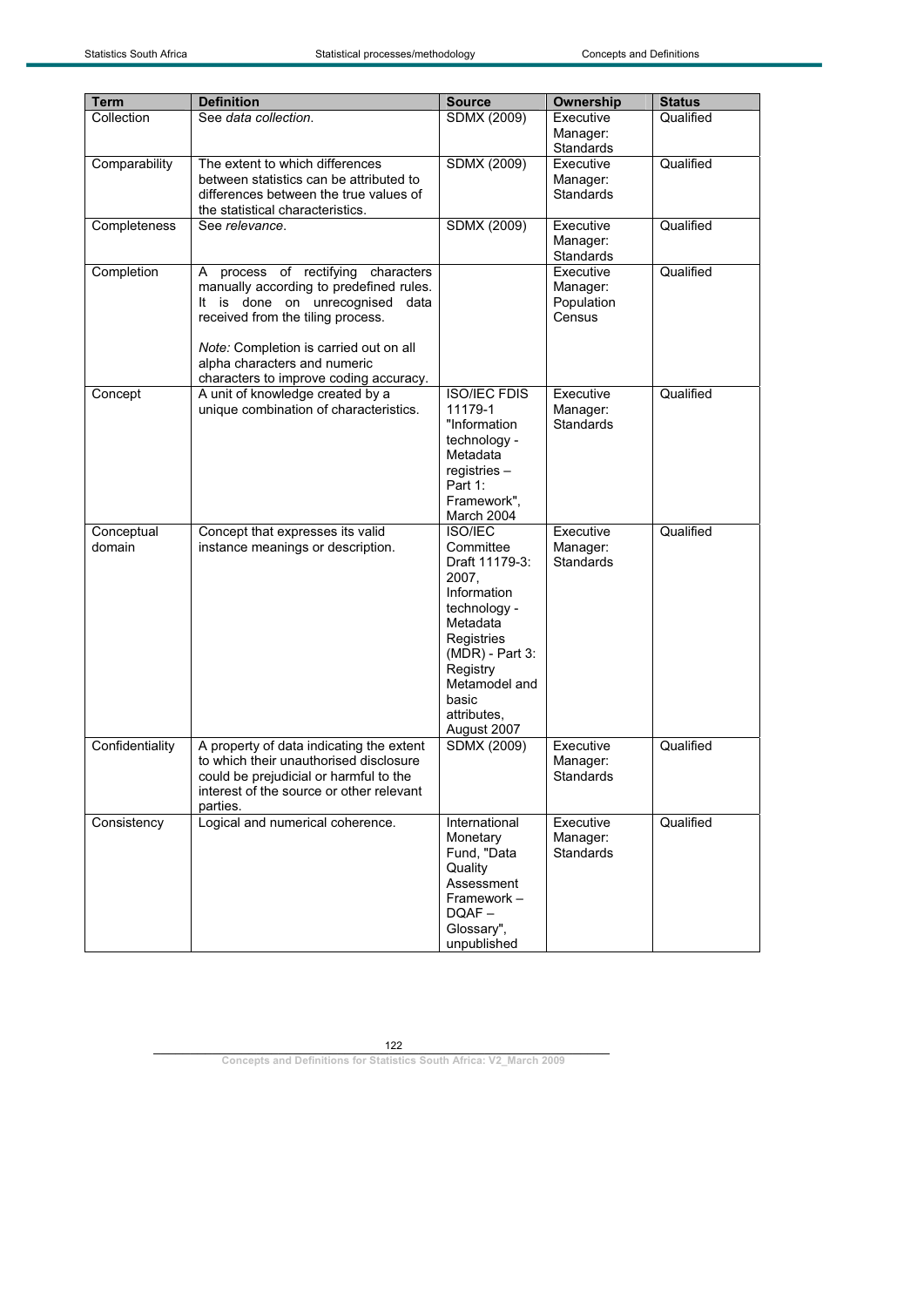| <b>Term</b>     | <b>Definition</b>                                                  | <b>Source</b>          | <b>Ownership</b>             | <b>Status</b> |
|-----------------|--------------------------------------------------------------------|------------------------|------------------------------|---------------|
| Consolidation   | The process that takes data from                                   | SDMX (2009)            | Executive                    | Qualified     |
|                 | different systems, entities (and possibly                          |                        | Manager:                     |               |
|                 | formats) and combines that information                             |                        | Standards                    |               |
|                 | to create a unified view.                                          |                        |                              |               |
| Content re-     | A process of determining and verifying                             | <b>CS</b>              | Executive                    | Qualified     |
| verification    | the contents of a questionnaire box.                               |                        | Manager:                     |               |
|                 |                                                                    |                        | Population                   |               |
| Context         |                                                                    | <b>ISO/IEC FDIS</b>    | Census<br>Executive          | Qualified     |
|                 | Circumstance, purpose, and<br>perspective under which an object is | 11179-1                | Manager:                     |               |
|                 | defined or used.                                                   | "Information           | Standards                    |               |
|                 |                                                                    | technology -           |                              |               |
|                 |                                                                    | Metadata               |                              |               |
|                 |                                                                    | registries - Part      |                              |               |
|                 |                                                                    | 1: Framework",         |                              |               |
|                 |                                                                    | March 2004             | Executive                    |               |
| Coverage        | The definition of the population that<br>statistics aim to cover.  | SDMX (2009)            | Manager:                     | Qualified     |
|                 |                                                                    |                        | Methodology                  |               |
|                 |                                                                    |                        | and Evaluation               |               |
| Coverage error  | Error caused by a failure to adequately                            | <b>UNSD</b>            | Executive                    | Qualified     |
|                 | cover all components of the population                             |                        | Manager:                     |               |
|                 | being studied, which results in                                    |                        | Methodology                  |               |
|                 | differences between the target                                     |                        | and Evaluation               |               |
|                 | population and the sampling frame.                                 |                        |                              |               |
| Data            | A representation of facts, concepts, or                            | <b>SDMX</b>            | Executive                    | Qualified     |
|                 | instructions in a formal manner,                                   | Metadata               | Manager:                     |               |
|                 | suitable for communication,                                        | common                 | Methodology                  |               |
|                 | interpretation, or processing by humans                            | vocabulary             | and Standards                |               |
| Data            | or by automatic means.<br>A property of data, usually resulting    | (adapted)<br>Stats SA  | Executive                    | Qualified     |
| confidentiality | from legislative measures, which                                   | Methodology            | Manager:                     |               |
|                 | prevents it from unauthorised                                      | and Standards          | Methodology                  |               |
|                 | disclosure.                                                        |                        | and Standards                |               |
| Data editing    | Activity aimed at detecting and                                    | <b>UNECE</b>           | Executive                    | Qualified     |
|                 | correcting errors, logical                                         |                        | Manager:                     |               |
|                 | inconsistencies and suspicious data.                               |                        | Methodology                  |               |
|                 |                                                                    |                        | and Standards                |               |
| Data element    | A unit of data for which the definition,                           | <b>SDMX</b>            | Executive                    | Qualified     |
|                 | identification, representation and                                 | Metadata               | Manager:                     |               |
|                 | permissible values are specified by a<br>set of attributes.        | common                 | Methodology<br>and Standards |               |
| Data            | The procedure of entering a value for a                            | vocabulary<br>Stats SA | Executive                    | Qualified     |
| Imputation      | specific data item, where the response                             | Methodology            | Manager:                     |               |
|                 | is missing or unusable.                                            | and Standards          | Methodology                  |               |
|                 |                                                                    |                        | and Standards                |               |
| Data item       | One occurrence of a data element.                                  | Stats SA               | Executive                    | Qualified     |
|                 |                                                                    | Methodology            | Manager:                     |               |
|                 |                                                                    | and Standards          | Methodology                  |               |
|                 |                                                                    |                        | and Standards                |               |
| Data            | The operation performed on data in                                 | SDMX (2009)            | Executive                    | Qualified     |
| processing      | order to derive new information                                    |                        | Manager:                     |               |
|                 | according to a given set of rules.                                 |                        | Methodology                  |               |
|                 |                                                                    |                        | and Standards                |               |
| Data revision   | Any change in a value of a statistic                               | <b>SDMX (2009)</b>     | Executive                    | Qualified     |
|                 | released to the public by an official                              |                        | Manager:                     |               |
|                 | statistical agency.                                                |                        | Methodology<br>and Standards |               |
|                 |                                                                    |                        |                              |               |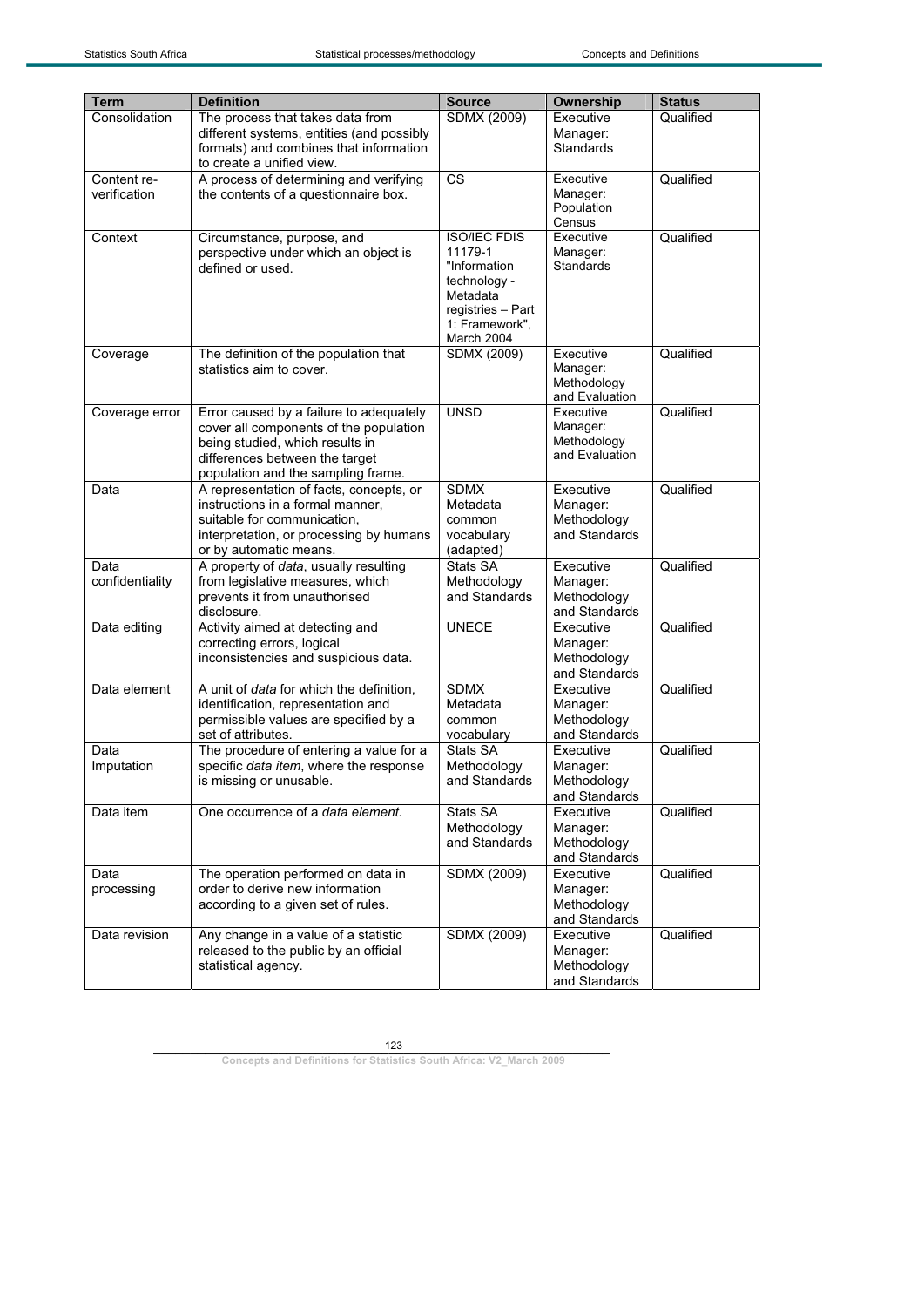| Term                  | <b>Definition</b>                                                   | <b>Source</b>               | <b>Ownership</b>                   | <b>Status</b> |
|-----------------------|---------------------------------------------------------------------|-----------------------------|------------------------------------|---------------|
| Data sharing          | Exchange of data and/or metadata in a                               | SDMX (2009)                 | Executive                          | Qualified     |
|                       | situation involving the use of open,                                |                             | Manager:                           |               |
|                       | freely available data formats and where                             |                             | Methodology                        |               |
|                       | process patterns are known and                                      |                             | and Standards                      |               |
|                       | standard.                                                           |                             |                                    |               |
| Definition            | A statement of the precise meaning of                               | UNSD (UN                    | Executive                          | Qualified     |
|                       | something within the context of                                     | glossary of                 | Manager:                           |               |
|                       | intended use.                                                       | classification              | Methodology                        |               |
|                       |                                                                     | terms) modified<br>by March | and Standards                      |               |
|                       |                                                                     | workshop                    |                                    |               |
| Diary of              | A record with discrete entries arranged                             | LCS                         | Executive                          | Qualified     |
| expenditure           | by date reporting on what has                                       |                             | Manager:                           |               |
|                       | happened over the course of a defined                               |                             | Household                          |               |
|                       | period of time (e.g. diary of                                       |                             | <b>Budget</b>                      |               |
|                       | expenditure, diary of time use, etc.)                               |                             | <b>Statistics</b>                  |               |
| <b>Dissemination</b>  | Distribution or transmission of statistical                         | <b>UNECE</b>                | Executive                          | Qualified     |
|                       | data to users.                                                      |                             | Manager:                           |               |
|                       |                                                                     |                             | Methodology                        |               |
|                       | See hot deck.                                                       | Stats SA                    | and Standards<br>Executive         | Qualified     |
| Dynamic<br>imputation |                                                                     | Methodology                 | Manager:                           |               |
|                       |                                                                     | and Standards               | Methodology                        |               |
|                       |                                                                     |                             | and Standards                      |               |
| Embargo time          | The exact time at which the data can                                | SDMX (2009)                 | Executive                          | Qualified     |
|                       | be made available to the public.                                    |                             | Manager:                           |               |
|                       |                                                                     |                             | Methodology                        |               |
|                       |                                                                     |                             | and Standards                      |               |
| Follow-up             | A further attempt to obtain information                             | <b>LCS</b>                  | Executive                          | Qualified     |
|                       | because the initial attempt has failed or                           |                             | Manager:                           |               |
|                       | new information has become available.                               |                             | Household                          |               |
|                       |                                                                     |                             | <b>Budget</b><br><b>Statistics</b> |               |
| Frame                 | A list, map or other specification of the                           | <b>The</b>                  | Executive                          | Qualified     |
|                       | units which define a population to be                               | International               | Manager:                           |               |
|                       | completely enumerated or sampled.                                   | Statistical                 | Methodology                        |               |
|                       |                                                                     | Institute, "The             | and Standards                      |               |
|                       |                                                                     | Oxford                      |                                    |               |
|                       |                                                                     | Dictionary of               |                                    |               |
|                       |                                                                     | Statistical                 |                                    |               |
|                       |                                                                     | Terms", edited              |                                    |               |
|                       |                                                                     | by Yadolah                  |                                    |               |
|                       |                                                                     | Dodge, Oxford               |                                    |               |
|                       |                                                                     | University<br>Press, 2003   |                                    |               |
| Gini index            | Index that shows how close a given                                  | <b>UNSD</b>                 | Executive                          | Qualified     |
|                       | distribution of income is to absolute                               |                             | Manager:                           |               |
|                       | equality or inequality.                                             |                             | Demographic                        |               |
|                       |                                                                     |                             | and Social                         |               |
|                       | Note: The Gini coefficient is the ratio of                          |                             | Analysis                           |               |
|                       | the area between the 45-degree line                                 |                             |                                    |               |
|                       | and the Lorenz curve and the area of                                |                             |                                    |               |
|                       | the entire triangle. As the coefficient                             |                             |                                    |               |
|                       | approaches zero, the distribution of                                |                             |                                    |               |
|                       | income or consumption approaches<br>absolute equality, and absolute |                             |                                    |               |
|                       | inequality if it approaches 1.                                      |                             |                                    |               |
|                       |                                                                     |                             |                                    |               |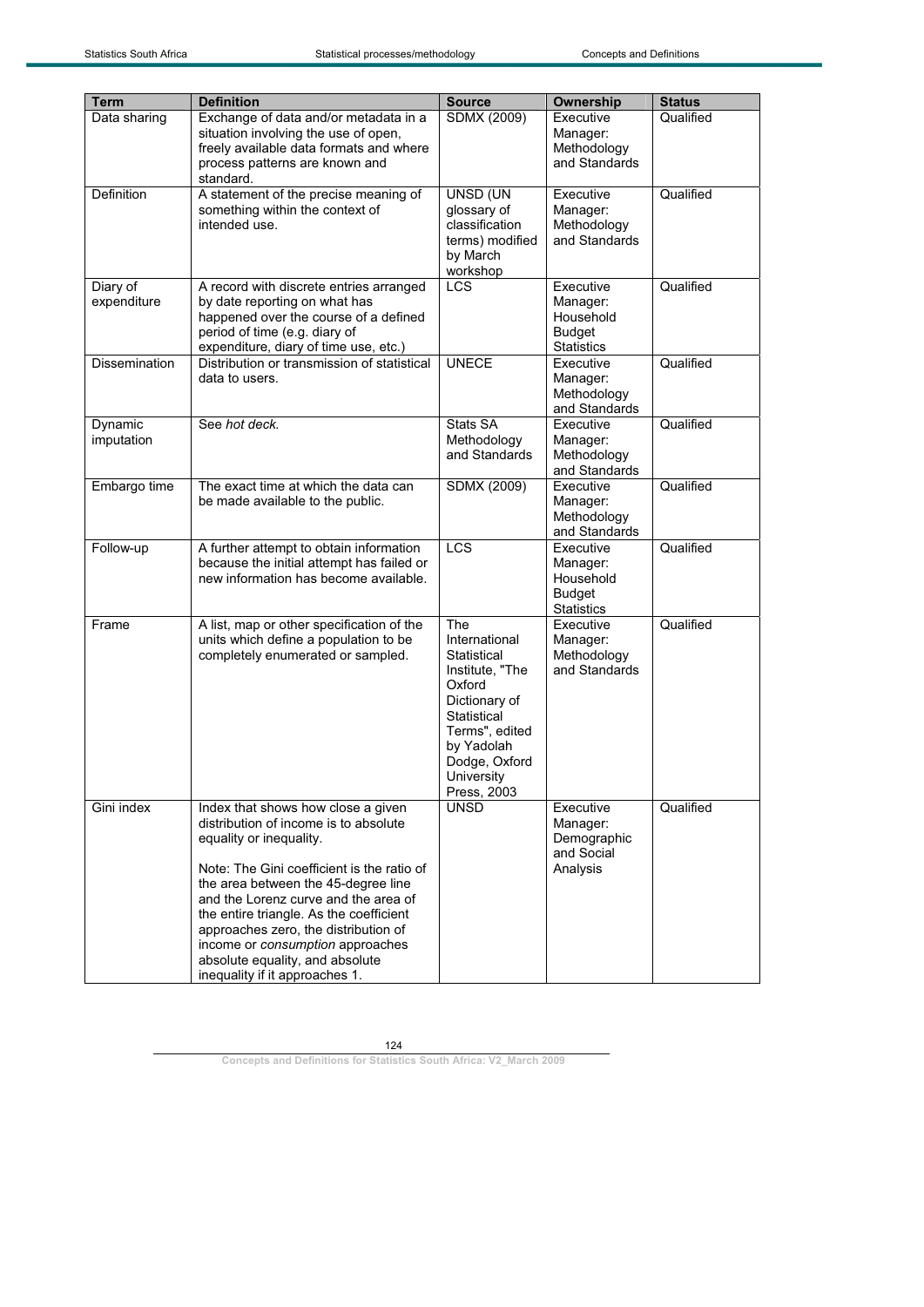|                        | <b>Definition</b>                                                                                                                                                                                                                                | <b>Source</b>                                                                                                                  | Ownership                                                                |                            |
|------------------------|--------------------------------------------------------------------------------------------------------------------------------------------------------------------------------------------------------------------------------------------------|--------------------------------------------------------------------------------------------------------------------------------|--------------------------------------------------------------------------|----------------------------|
| Term<br>Hot deck       | The imputation technique used in data<br>editing where the source for imputed<br>values is constantly updated from valid<br>response combinations encountered<br>during processing, thus reflecting the<br>reality of the households and persons | Stats SA<br>Methodology<br>and Standards                                                                                       | Executive<br>Manager:<br>Methodology<br>and Standards                    | <b>Status</b><br>Qualified |
|                        | most recently processed. Synonym:<br>dynamic imputation. See cold deck.                                                                                                                                                                          |                                                                                                                                |                                                                          |                            |
| Information            | Knowledge concerning any objects<br>such as facts, events, things,<br>processes or ideas including concepts<br>that within a certain context have<br>particular meanings.                                                                        | <b>UNECE</b>                                                                                                                   | Executive<br>Manager:<br>Methodology<br>and Standards                    | Qualified                  |
| Interview,<br>direct   | The data collection process by which<br>the fieldworker puts the questions on<br>the questionnaire to the respondent<br>and records the answers. See self-<br>enumeration.                                                                       | Stats SA<br>Methodology<br>and Standards                                                                                       | Executive<br>Manager:<br>Methodology<br>and Standards                    | Qualified                  |
| Item response<br>rate  | The ratio of the number of eligible units<br>responding to an item to the number of<br>responding units eligible to have<br>responded to the item.                                                                                               | Madow W,<br>Nisselson H.<br>and Olkin I,<br>"Incomplete<br>Data in Sample<br>Surveys",<br>Academic<br>Press, New<br>York, 1983 | Executive<br>Manager:<br>Methodology<br>and Standards                    | Qualified                  |
| Key from<br>image(KFI) | A process of capturing data by looking<br>at the image.                                                                                                                                                                                          | CS                                                                                                                             | Executive<br>Manager:<br>Population<br>Census                            | Draft                      |
| Key from<br>paper(KFP) | A process of capturing data by looking<br>at the physical questionnaire.                                                                                                                                                                         | <b>CS</b>                                                                                                                      | Executive<br>Manager:<br>Population<br>Census                            | Draft                      |
| Listing error          | An error committed during listing.                                                                                                                                                                                                               | <b>CS</b>                                                                                                                      | Executive<br>Manager:<br>Population<br>Census                            | Draft                      |
| Logical<br>imputation  | See cold deck.                                                                                                                                                                                                                                   | <b>Stats SA</b><br>Methodology<br>and Standards                                                                                | Executive<br>Manager:<br>Methodology<br>and Standards                    | Qualified                  |
| Macro data             | Observation data gained by a<br>purposeful aggregation of statistical<br>micro data.                                                                                                                                                             | Stats SA<br>Methodology<br>and Standards                                                                                       | Executive<br>Manager:<br>Methodology<br>and Standards                    | Qualified                  |
| Master sample          | A sample drawn from a population for<br>use on a number of future occasions,<br>so as to avoid ad hoc sampling on each<br>occasion.                                                                                                              | QLFS                                                                                                                           | Executive<br>Manager:<br>Household<br>Labour Market<br><b>Statistics</b> | Qualified                  |
| Matching               | An operation whereby households and<br>individuals enumerated during a census<br>and a post-enumeration survey are<br>compared for similarities and<br>differences.                                                                              | Stats SA<br>Population<br>Census                                                                                               | Executive<br>Manager:<br>Population<br><b>Statistics</b>                 | Qualified                  |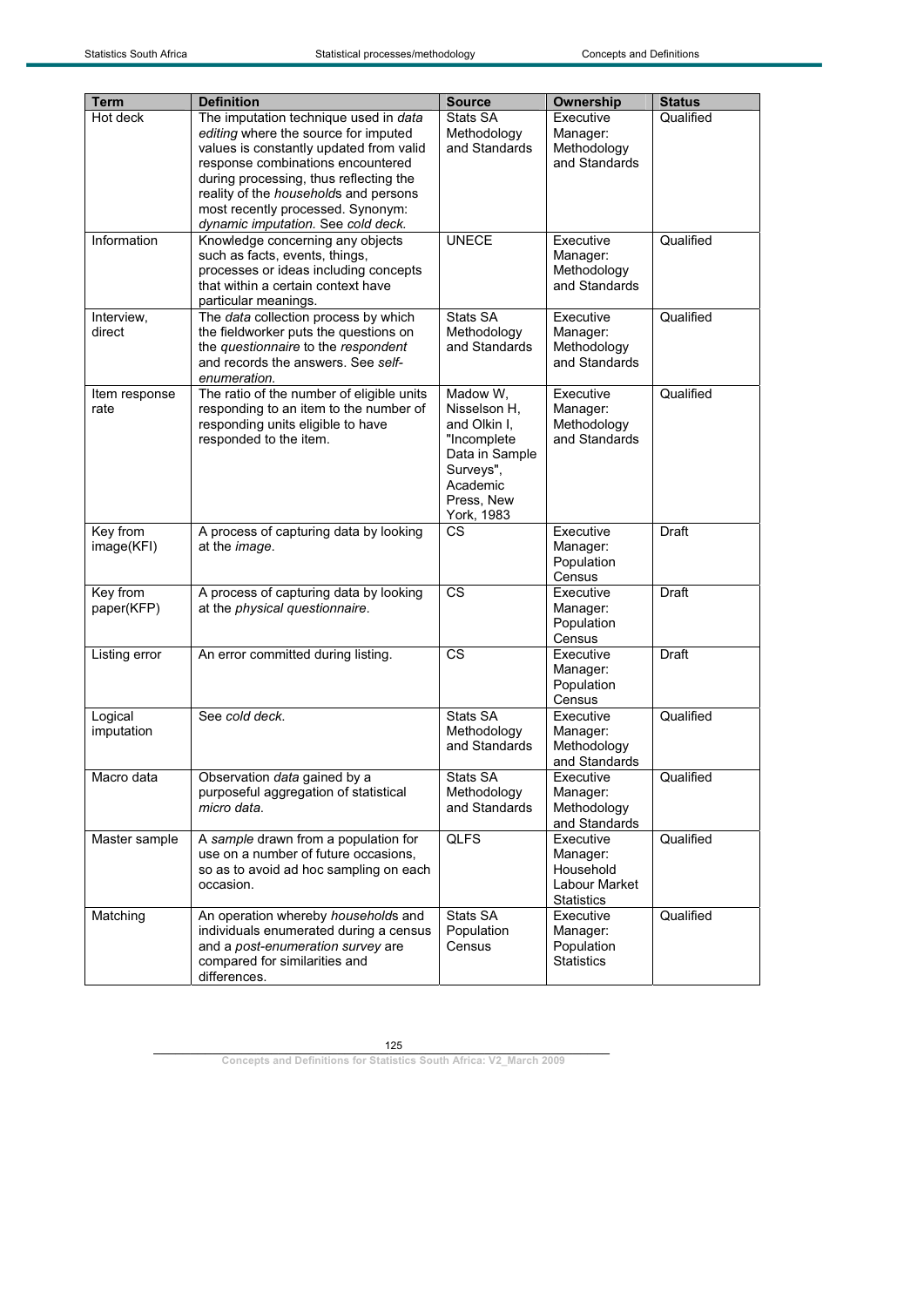| <b>Term</b>               | <b>Definition</b>                                                                                                                                                                                  | <b>Source</b>                            | Ownership                                             | <b>Status</b> |
|---------------------------|----------------------------------------------------------------------------------------------------------------------------------------------------------------------------------------------------|------------------------------------------|-------------------------------------------------------|---------------|
| Metadata                  | Data about data, that refer to the<br>definitions, descriptions of procedures,<br>system parameters, and operational<br>results which characterise and                                             | Stats SA<br>Methodology<br>and Standards | Executive<br>Manager:<br>Methodology<br>and Standards | Qualified     |
| Metadata<br>registry      | summarise statistical programs.<br>An information system for registering<br>metadata.                                                                                                              | Stats SA<br>Methodology<br>and Standards | Executive<br>Manager:<br>Methodology<br>and Standards | Qualified     |
| Methodology               | A set of research methods and<br>techniques applied to a particular field<br>of study.                                                                                                             | Stats SA<br>Methodology<br>and Standards | Executive<br>Manager:<br>Methodology<br>and Standards | Qualified     |
| Micro data                | Observation data collected on an<br>individual object or statistical unit.                                                                                                                         | Stats SA<br>Methodology<br>and Standards | Executive<br>Manager:<br>Methodology<br>and Standards | Qualified     |
| Multi-stage<br>sampling   | Sampling method where selection of<br>the sample is carried out in several<br>stages, i.e. primary units are regarded<br>as a population from which subsamples<br>of secondary units are selected. | <b>UBOS</b>                              | Executive<br>Manager:<br>Methodology<br>and Standards | Qualified     |
| National<br>statistics    | Refer to statistics from other organs of<br>state and agencies that are in the<br>public domain, and have not been<br>designated as official statistics.                                           | <b>SASQAF</b><br>document                | Executive<br>Manager:<br>Methodology<br>and Standards | Qualified     |
| Non-contact<br>form       | A form on which the data collector<br>records instances of failure to make<br>contact and the reasons.                                                                                             | <b>CS</b>                                | Executive<br>Manager:<br>Population<br>Census         | Draft         |
| Non-sampling<br>error     | Error that arises at any stage of the<br>survey operation except in the sampling<br>stage, e.g. coverage errors, response<br>errors and processing errors. See<br>sampling error.                  | Stats SA<br>Methodology<br>and Standards | Executive<br>Manager:<br>Methodology<br>and Standards | Qualified     |
| Non-usable<br>information | Information, given by the respondents<br>during the interview, that cannot be<br>used.                                                                                                             | <b>CS</b>                                | Executive<br>Manager:<br>Population<br>Census         | Draft         |
| Official<br>statistics    | Statistics that meet the quality<br>requirements as stipulated by Stats SA<br>and are relevant beyond the organ or<br>agency that collected them.                                                  | <b>SASQAF</b><br>document                | Executive<br>Manager:<br>Methodology<br>and Standards | Qualified     |
| Partly complete           | A questionnaire that has not been fully<br>completed.                                                                                                                                              | $\overline{\text{cs}}$                   | Executive<br>Manager:<br>Population<br>Census         | Draft         |
| Passive<br>metadata       | Metadata refer to the data but not<br>connected with them and are entered<br>separately typically using forms.                                                                                     | UNECE/UNSC                               | Executive<br>Manager:<br>Methodology<br>and Standards | Draft         |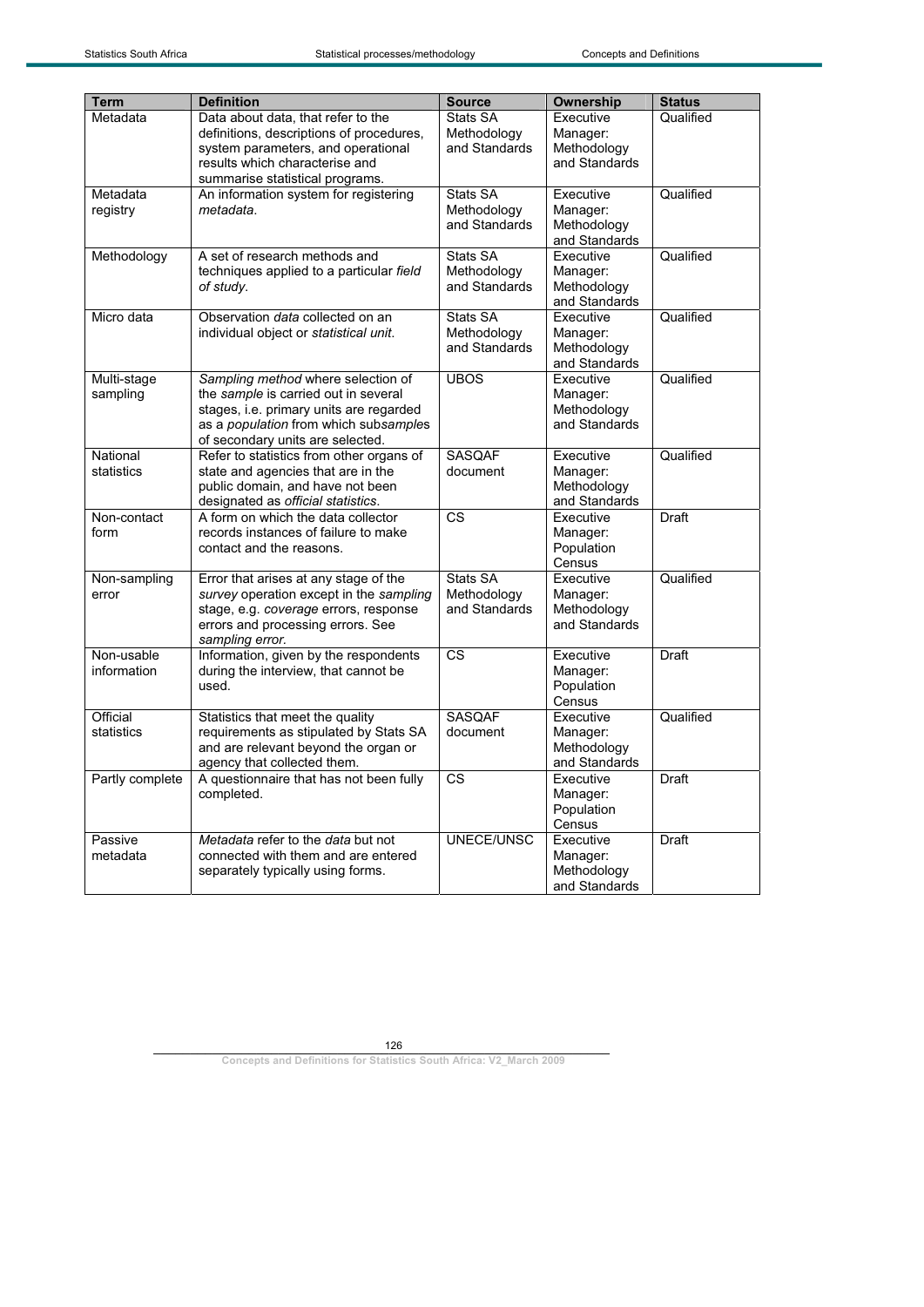| <b>Term</b>                       | <b>Definition</b>                                                                                                                                                                                                            | <b>Source</b>                                 | <b>Ownership</b>                                                         | <b>Status</b> |
|-----------------------------------|------------------------------------------------------------------------------------------------------------------------------------------------------------------------------------------------------------------------------|-----------------------------------------------|--------------------------------------------------------------------------|---------------|
| Percentage<br>change              | The change in an index (or other<br>series) from one period to another<br>expressed as a percentage of its value<br>in the first of the two periods.                                                                         | <b>OECD</b>                                   | Executive<br>Manager:<br>Financial<br><b>Statistics</b>                  | Qualified     |
| Poor statistics                   | Statistics which meet few of the quality<br>requirements as stipulated by Stats SA.<br>They are designated as poor to the<br>extent that very limited deductions can<br>be made, and they are therefore<br>difficult to use. | <b>SASQAF</b><br>document                     | Executive<br>Manager:<br>Methodology<br>and Standards                    | Qualified     |
| Primary<br>sampling unit<br>(PSU) | Geographical area comprising one or<br>more enumeration areas of the same<br>type (and therefore not necessarily<br>contiguous) that together have at least<br>one hundred dwelling units.                                   | Stats SA<br>Household<br>surveys<br>(amended) | Executive<br>Manager:<br>Methodology<br>and Standards                    | Qualified     |
| Probing                           | The technique that is used to obtain a<br>complete and relevant response by<br>asking further questions.                                                                                                                     | <b>QLFS</b>                                   | Executive<br>Manager:<br>Household<br>Labour Market<br><b>Statistics</b> | Qualified     |
| Profiling                         | A continuous process of analysing the<br>structural characteristics of a complex<br>group of companies.                                                                                                                      | Operational<br>manual                         | Executive<br>Manager:<br><b>Business</b><br>Frame                        | Qualified     |
| Proxy                             | A person who answers questions on<br>behalf of another person.                                                                                                                                                               | Wikipedia<br>online<br>Encyclopaedia          | Executive<br>Manager:<br>Methodology<br>and Standards                    | Qualified     |
| <b>PSU</b> listing<br>book        | A book containing information about<br>listed structures in a PSU.                                                                                                                                                           | <b>QLFS</b>                                   | Executive<br>Manager:<br>Household<br>Labour Market<br><b>Statistics</b> | Qualified     |
| <b>PSU</b> number                 | It is a unique number given to a primary<br>sampling unit (PSU) for the purpose of<br>record-keeping.                                                                                                                        | <b>QLFS</b>                                   | Executive<br>Manager:<br>Household<br>Labour Market<br><b>Statistics</b> | Qualified     |
| Publicity                         | A type of public relations in the form of<br>a news item or story which conveys<br>information about a product, service, or<br>idea in the media.                                                                            | LCS                                           | Executive<br>Manager:<br>Household<br><b>Budget</b><br><b>Statistics</b> | Qualified     |
| Quality<br>Assurance              | All actions taken to ensure that<br>standards and procedures are adhered<br>to and that delivered products or<br>services meet performance<br>requirements.                                                                  | LCS                                           | Executive<br>Manager:<br>Household<br><b>Budget</b><br><b>Statistics</b> | Qualified     |
| Quality<br>management             | Systems and frameworks in place<br>within an organisation to manage the<br>quality of statistical products and<br>processes.                                                                                                 | <b>SDMX (2009)</b>                            | Executive<br>Manager:<br>Methodology<br>and Standards                    | Qualified     |
| Question                          | A request for information.                                                                                                                                                                                                   | <b>OECD</b>                                   | Executive<br>Manager:<br>Methodology<br>and Standards                    | Qualified     |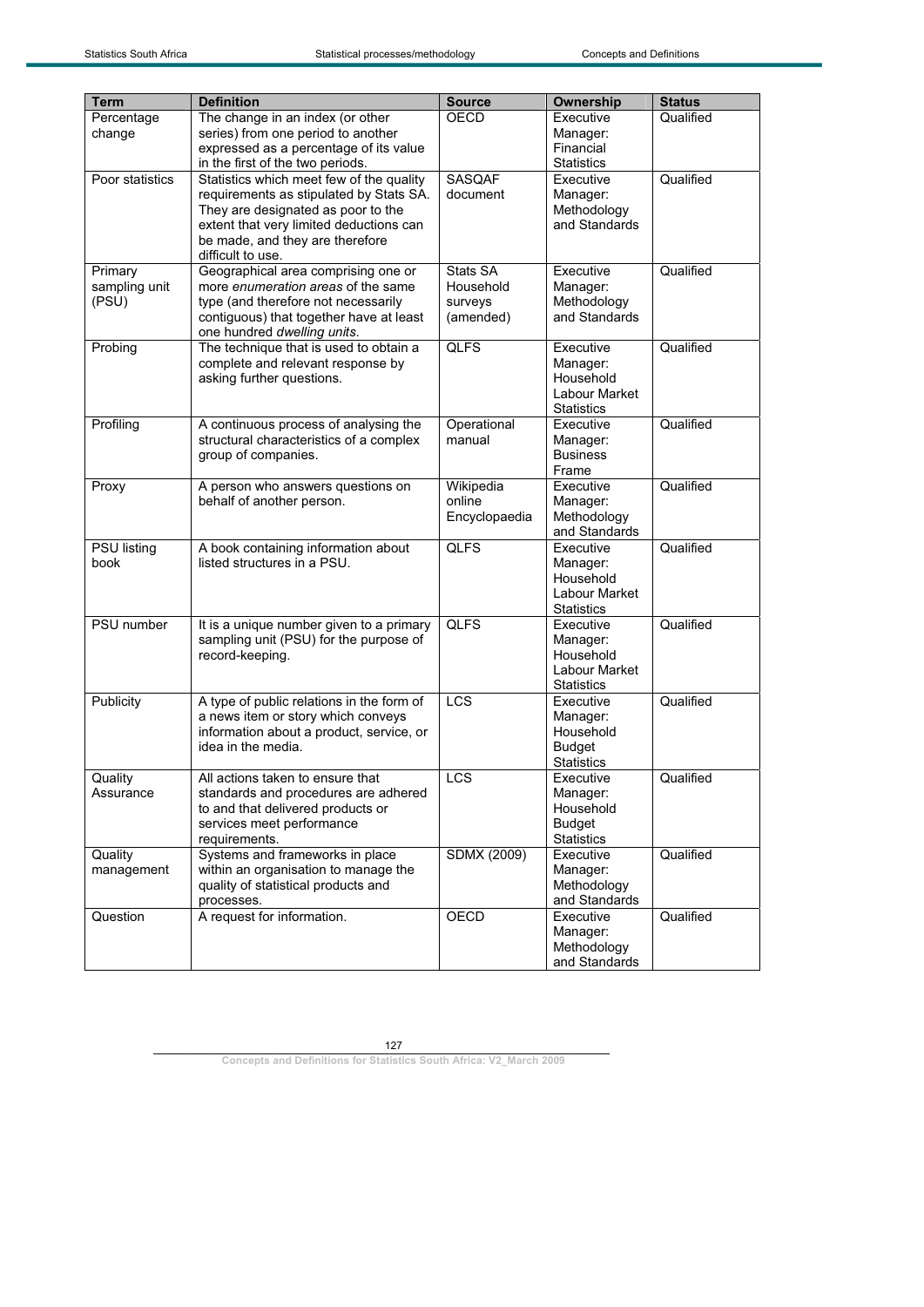| Term           | <b>Definition</b>                                                                | <b>Source</b>                | Ownership                  | <b>Status</b> |
|----------------|----------------------------------------------------------------------------------|------------------------------|----------------------------|---------------|
| Questionable   | Statistics which meet almost none of                                             | <b>SASQAF</b>                | Executive                  | Qualified     |
| statistics     | the quality requirements as stipulated                                           | document                     | Manager:                   |               |
|                | by Stats SA. They are designated as                                              |                              | Methodology                |               |
|                | questionable statistics to the extent that                                       |                              | and Standards              |               |
|                | no deductions can be made, and they                                              |                              |                            |               |
|                | are therefore unusable.                                                          |                              |                            |               |
| Questionnaire  | The process of developing a                                                      | Stats SA                     | Executive                  | Qualified     |
| design         | questionnaire.                                                                   | Methodology<br>and Standards | Manager:<br>Methodology    |               |
|                |                                                                                  |                              | and Standards              |               |
| Questionnaire  | A group or sequence of questions                                                 | OECD                         | Executive                  | Qualified     |
|                | designed to elicit information upon a                                            |                              | Manager:                   |               |
|                | subject, or a sequence of subjects,                                              |                              | Methodology                |               |
|                | from an informant.                                                               |                              | and Standards              |               |
| Random         | A number allocated to a statistical unit                                         | Operational                  | Executive                  | Qualified     |
| number         | that is mainly used for sampling                                                 | manual                       | Manager:                   |               |
|                | purposes.                                                                        |                              | <b>Business</b>            |               |
| Rate           | The amount of something considered in                                            | <b>March 2005</b>            | Frame<br>Executive         | Qualified     |
|                | relation to, or measured according to                                            | workshop                     | Manager:                   |               |
|                | another amount multiplied by a                                                   |                              | Methodology                |               |
|                | constant, usually 100 or 1 000 or                                                |                              | and Standards              |               |
|                | 100 000, e.g. birth rate.                                                        |                              |                            |               |
| Rate of change | The estimate that indicates percentage                                           | Stats SA                     | Executive                  | Qualified     |
|                | change in the variables of interest over                                         | Methodology                  | Manager:                   |               |
|                | two different periods of time. It shows                                          | and Standards                | Methodology                |               |
|                | the growth or decline in such variables.<br>For instance Gross Domestic Product  |                              | and Standards              |               |
|                | (GDP) growth rates, rate of inflation,                                           |                              |                            |               |
|                | population growth rates, etc.                                                    |                              |                            |               |
| Record number  | A unique number usually from 001-600                                             | <b>CS</b>                    | Executive                  | Draft         |
|                | pre-printed in the Enumerator Area                                               |                              | Manager:                   |               |
|                | Summary Book.                                                                    |                              | Population                 |               |
|                |                                                                                  |                              | Census                     |               |
|                | Note: During listing, each dwelling unit                                         |                              |                            |               |
|                | or other place to be visited for purposes<br>of enumeration is associated with a |                              |                            |               |
|                | separate record number in the EA                                                 |                              |                            |               |
|                | Summary Book. Each record number is                                              |                              |                            |               |
|                | on a separate line or row.                                                       |                              |                            |               |
| Reference      | The period of time (day, week, month,                                            | Stats SA                     | Executive                  | Qualified     |
| period         | or year) for which information is                                                | Census 2001                  | Manager:                   |               |
|                | relevant.                                                                        | Concepts and                 | Methodology                |               |
| Refusal        | Situation when a household or                                                    | Definitions<br>Stats SA      | and Standards<br>Executive | Draft         |
|                | individual refuses to answer the                                                 | Census 2001                  | Manager:                   |               |
|                | questions or complete the                                                        | Concepts and                 | Methodology                |               |
|                | questionnaire.                                                                   | <b>Definitions</b>           | and Standards              |               |
| Refusal        | The form completed by the data                                                   | Stats SA                     | Executive                  | Qualified     |
| letter/form    | collector when a respondent refuses to                                           | Census 2001                  | Manager:                   |               |
|                | answer the questions or to complete a                                            | Concepts and                 | Methodology                |               |
|                | questionnaire, with the reasons for the<br>refusal.                              | Definitions                  | and Standards              |               |
| Resolved case  | A case, of a person, household or a                                              | Stats SA                     | Executive                  | Qualified     |
|                | questionnaire, where matching                                                    | Population                   | Manager:                   |               |
|                | between the census and the post-                                                 | Census                       | Population                 |               |
|                | enumeration survey is successful.                                                |                              | <b>Statistics</b>          |               |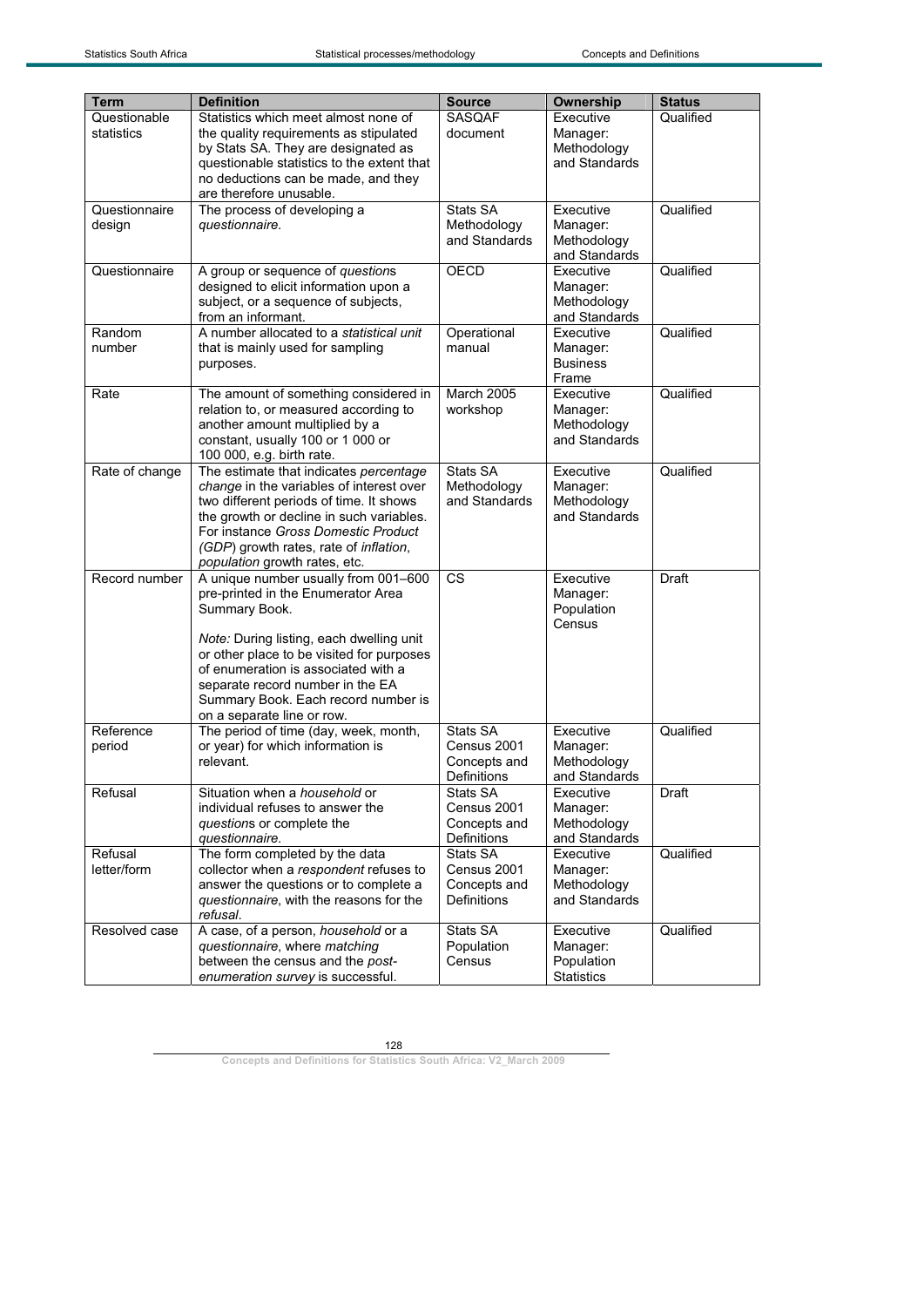| <b>Term</b>            | <b>Definition</b>                                                                                                                                                                                 | <b>Source</b>                                                                                                                                                 | Ownership                                                | <b>Status</b> |
|------------------------|---------------------------------------------------------------------------------------------------------------------------------------------------------------------------------------------------|---------------------------------------------------------------------------------------------------------------------------------------------------------------|----------------------------------------------------------|---------------|
| Respondent             | The person or organisation that<br>answers the questions or completes the<br>questionnaire.                                                                                                       | Editing team                                                                                                                                                  | Executive<br>Manager:<br>Methodology<br>and Standards    | Qualified     |
| Sample                 | Part of the population on which<br>information can be obtained to infer<br>about the whole population of units of<br>interest.                                                                    | Stats SA<br>Sample<br>maintenance<br>manual for<br>economics                                                                                                  | Executive<br>Manager:<br>Methodology<br>and Standards    | Qualified     |
| Sample survey          | A survey conducted using a sample.                                                                                                                                                                | Stats SA<br>Sample<br>maintenance<br>manual for<br>economics                                                                                                  | Executive<br>Manager:<br>Methodology<br>and Standards    | <b>Draft</b>  |
| Sampling               | Selecting elements from a population in<br>such a way that they are representative<br>of the population.                                                                                          | Stats SA<br>Sample<br>maintenance<br>manual for<br>economics                                                                                                  | Executive<br>Manager:<br>Methodology<br>and Standards    | Draft         |
| Sampling error         | That part of the difference between a<br>population value and an estimate<br>derived from a random sample which is<br>due to the fact that only a sample was<br>observed. See non-sampling error. | <b>March 2005</b><br>Workshop                                                                                                                                 | Executive<br>Manager:<br>Methodology<br>and Standards    | Qualified     |
| Sampling<br>frame      | A comprehensive list of distinct and<br>distinguishable units within a population<br>from which a sample is drawn.                                                                                | Stats SA<br>Sample<br>maintenance<br>manual for<br>economics                                                                                                  | Executive<br>Manager:<br>Methodology<br>and Standards    | Qualified     |
| Sampling<br>method     | See cluster sampling, multi-stage<br>sampling, simple random sampling,<br>stratified sampling, and systematic<br>sampling.                                                                        | Stats SA<br>Census 2001<br>Concepts and<br>Definitions                                                                                                        | Executive<br>Manager:<br>Methodology<br>and Standards    | Qualified     |
| Scanning               | A process of effectively converting<br>questionnaires into images.<br>Note: The scanner reproduces the<br>questionnaires as they are, in the form<br>of an image.                                 | <b>CS</b>                                                                                                                                                     | Executive<br>Manager:<br>Population<br><b>Statistics</b> | Draft         |
| Seasonal<br>adjustment | A statistical technique to remove the<br>effects of seasonal calendar influences<br>operating on a series.                                                                                        | Australian<br>Bureau of<br>Statistics, "An<br>Analytical<br>Framework for<br>Price Indexes<br>in Australia:<br>Glossary and<br>References",<br>Canberra, 1997 | Executive<br>Manager:<br>Methodology<br>and Standards    | Qualified     |
| Self-<br>enumeration   | The practice whereby respondents<br>complete the questionnaire themselves.                                                                                                                        | Stats SA<br>Census 2001<br>Concepts and<br>Definitions                                                                                                        | Executive<br>Manager:<br>Methodology<br>and Standards    | <b>Draft</b>  |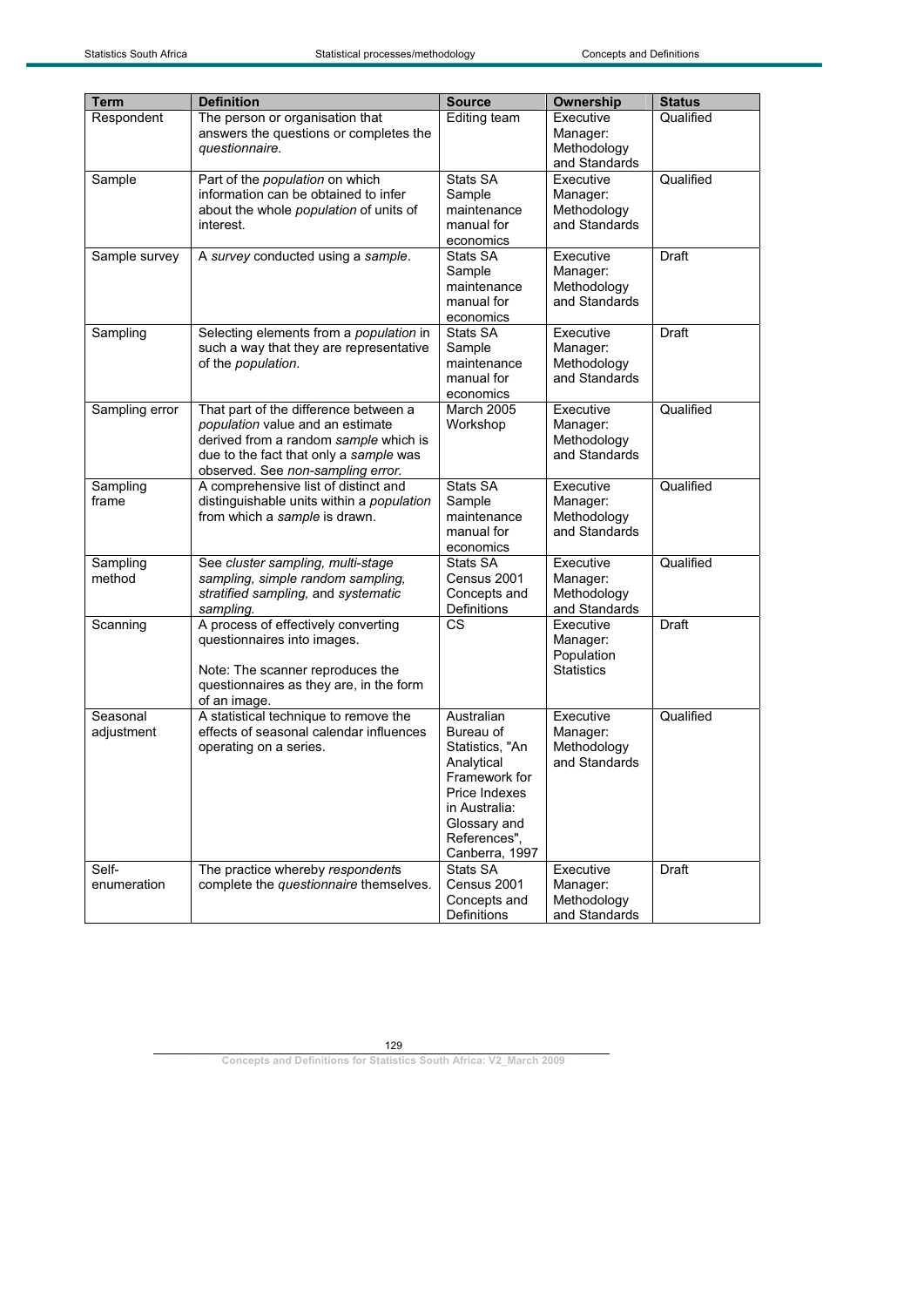| <b>Term</b>      | <b>Definition</b>                                                                   | <b>Source</b>                 | <b>Ownership</b>        | <b>Status</b> |
|------------------|-------------------------------------------------------------------------------------|-------------------------------|-------------------------|---------------|
| Simple random    | Sampling method in which the desired                                                | <b>UBOS</b>                   | Executive               | Qualified     |
| sampling         | elements are selected by a chance or                                                |                               | Manager:                |               |
| (SRS)            | probability process and each element in                                             |                               | Methodology             |               |
|                  | the population has an equal chance of                                               |                               | and Standards           |               |
|                  | being selected.                                                                     |                               |                         |               |
| Square matrix    | A matrix is square when it has an equal                                             | <b>Stats SA Final</b>         | Executive               | Qualified     |
|                  | number of columns and rows.                                                         | Social                        | Manager:                |               |
|                  |                                                                                     | Accounting                    | National                |               |
|                  |                                                                                     | Matrix, 1998                  | Accounts                |               |
|                  |                                                                                     | (Report No. 04-               |                         |               |
|                  |                                                                                     | 03-02 (1998))                 |                         |               |
| Statistical      | A comprehensive set of guidelines for                                               | Stats SA                      | Executive<br>Manager:   | Qualified     |
| standard         | surveys and administrative sources                                                  | Methodology<br>and Standards  | Methodology             |               |
|                  | collecting information on a particular<br>topic, including definitions, statistical |                               | and Standards           |               |
|                  | units, classifications, coding processes,                                           |                               |                         |               |
|                  | questionnaire modules, and output                                                   |                               |                         |               |
|                  | categories.                                                                         |                               |                         |               |
| Statistical unit | Any unit about which statistics are                                                 | Stats SA                      | Executive               | Qualified     |
|                  | tabulated, compiled or published.                                                   | Census 2001                   | Manager:                |               |
|                  |                                                                                     | Concepts and                  | Methodology             |               |
|                  |                                                                                     | <b>Definitions</b>            | and Standards           |               |
| Stratification   | A sampling procedure in which the                                                   | <b>Statistics</b>             | Executive               | Qualified     |
|                  | population is divided into homogeneous                                              | Canada.                       | Manager:                |               |
|                  | subgroups or strata and the selection of                                            | Canada's                      | Methodology             |               |
|                  | samples is done independently in each                                               | National                      | and Standards           |               |
|                  | stratum.                                                                            | Statistical<br>Agency, online |                         |               |
|                  |                                                                                     | qlossary of                   |                         |               |
|                  |                                                                                     | statistical terms             |                         |               |
|                  |                                                                                     | and definitions               |                         |               |
| Stratified       | Sampling method in which the                                                        | <b>UBOS</b>                   | Executive               | Qualified     |
| sampling         | population is divided into homogeneous                                              |                               | Manager:                |               |
|                  | sets or strata with respect to the                                                  |                               | Methodology             |               |
|                  | characteristics being studied and a                                                 |                               | and Standards           |               |
|                  | random sample is drawn from each                                                    |                               |                         |               |
|                  | stratum independently.                                                              | Stats SA                      | Executive               |               |
| Stratum          | A stratum is constructed by<br>concatenating the SIC classification                 | Personal                      | Manager:                | Draft         |
|                  | and size group variables.                                                           | services                      | Industry and            |               |
|                  |                                                                                     | industry, 2004                | <b>Trade Statistics</b> |               |
| Study domain     | A segment of the population for which                                               | <b>UNSD</b>                   | Executive               | Qualified     |
|                  | separate statistics are needed.                                                     |                               | Manager:                |               |
|                  |                                                                                     |                               | Methodology             |               |
|                  |                                                                                     |                               | and Standards           |               |
| Survey           | A process which collects, examines,                                                 | Stats SA                      | Executive               | Qualified     |
|                  | and reports on data concerning                                                      | Methodology                   | Manager:                |               |
|                  | variables of interest for a reference                                               | and Standards                 | Methodology             |               |
|                  | period.                                                                             |                               | and Standards           |               |
| Systematic       | Sampling method in which the                                                        | <b>UBOS</b>                   | Executive               | Qualified     |
| sampling         | elements are numbered consecutively                                                 |                               | Manager:                |               |
|                  | and the first unit (n) in the sample is                                             |                               | Methodology             |               |
|                  | selected randomly. The sample is                                                    |                               | and Standards           |               |
|                  | selected by taking the nth, (n+s)th,                                                |                               |                         |               |
|                  | $(n+2s)$ th, , ,  etc., where n is not                                              |                               |                         |               |
|                  | larger than the sampling interval (s),<br>which is obtained by dividing the total   |                               |                         |               |
|                  | population by the sample size.                                                      |                               |                         |               |
|                  |                                                                                     |                               |                         |               |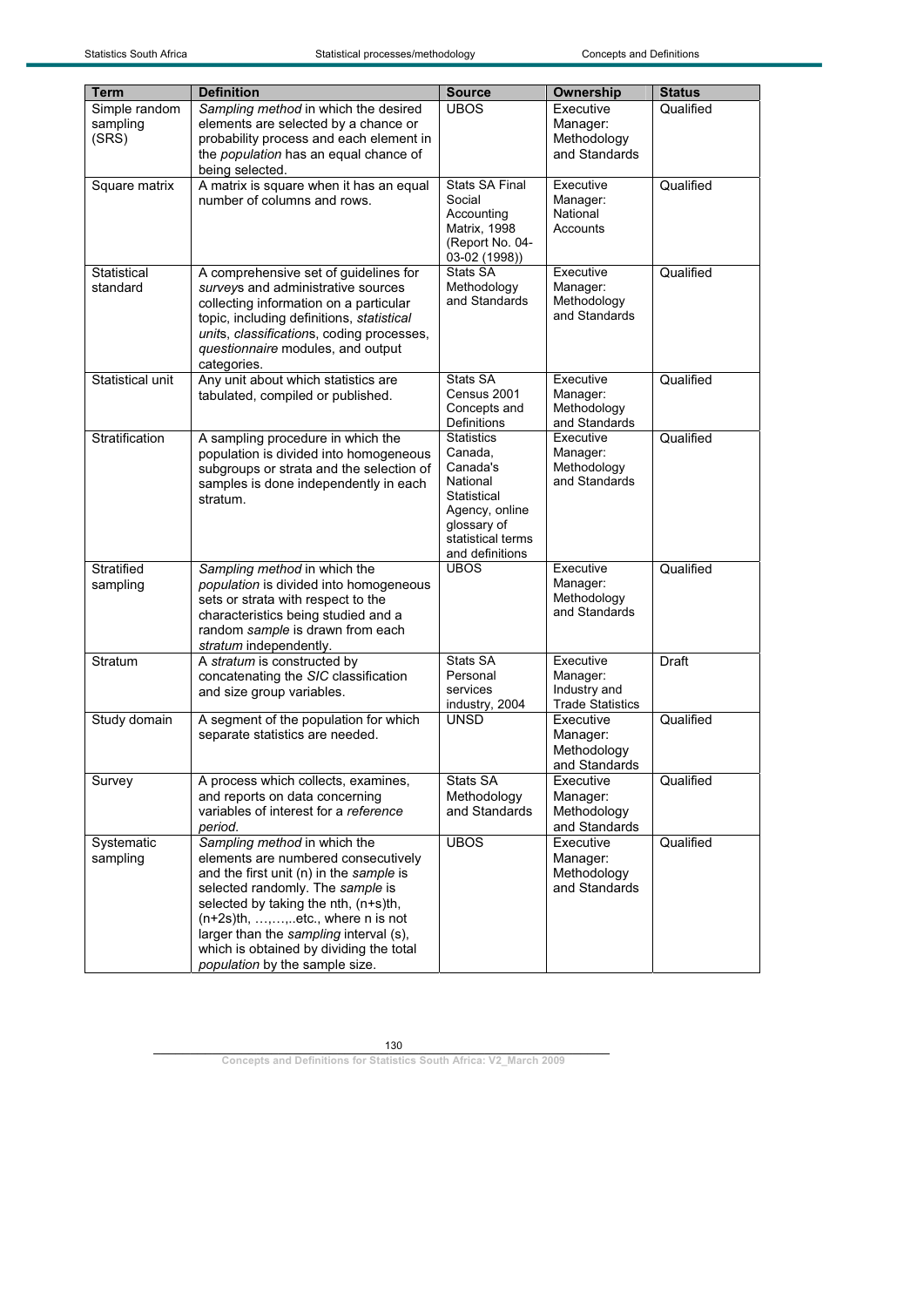| Term          | <b>Definition</b>                        | <b>Source</b>            | Ownership         | <b>Status</b> |
|---------------|------------------------------------------|--------------------------|-------------------|---------------|
| Target        | The set of elements about which          | <b>Statistics</b>        | Executive         | Qualified     |
| population    | information is wanted and estimates      | Canada,                  | Manager:          |               |
|               | are required. Practical considerations   | "Statistics              | Methodology       |               |
|               | may dictate that some units are          | Canada Quality           | and Standards     |               |
|               | excluded (e.g. institutionalised         | Guidelines", 4th         |                   |               |
|               | individuals, the homeless, or those who  | edition, October         |                   |               |
|               | are not be possible to access without    | 2003, page 17            |                   |               |
|               | incurring excessive cost).               |                          |                   |               |
| Term          | A designation of a defined concept in a  | <b>ISO</b> International | Executive         | Qualified     |
|               | special language by a linguistic         | Standard 1087-           | Manager:          |               |
|               | expression.                              | 1:2000.                  | Methodology       |               |
|               |                                          | Terminology              | and Standards     |               |
|               |                                          | work --                  |                   |               |
|               |                                          |                          |                   |               |
|               |                                          | Vocabulary-              |                   |               |
|               |                                          | Part 1: Theory           |                   |               |
|               |                                          | and application,         |                   |               |
|               |                                          | November 2004            |                   |               |
| Tiling        | A process of identifying false positives | $\overline{\text{cs}}$   | Executive         | Draft         |
|               | visually before they are passed to the   |                          | Manager:          |               |
|               | completion process.                      |                          | Population        |               |
|               |                                          |                          | Census            |               |
| Unresolved    | A case, of a person, household or        | Stats SA                 | Executive         | Qualified     |
| case          | questionnaire, where matching            | Population               | Manager:          |               |
|               | between the census and the post-         | Census                   | Population        |               |
|               | enumeration survey fails because of a    |                          | <b>Statistics</b> |               |
|               | lack of adequate information or          |                          |                   |               |
|               | because responses differ.                |                          |                   |               |
| Value domain  | A set of permissible values.             | <b>ISO/IEC FDIS</b>      | Executive         | Qualified     |
|               |                                          | 11179-1                  | Manager:          |               |
|               |                                          | "Information             | Methodology       |               |
|               |                                          | technology -             | and Standards     |               |
|               |                                          | Metadata                 |                   |               |
|               |                                          | registries - Part        |                   |               |
|               |                                          | 1: Framework",           |                   |               |
|               |                                          | March 2004               |                   |               |
| Value meaning | The meaning or semantic content of a     | <b>ISO/IEC FDIS</b>      | Executive         | Qualified     |
|               | value.                                   | 11179-1                  | Manager:          |               |
|               |                                          | "Information             | Methodology       |               |
|               |                                          | technology -             | and Standards     |               |
|               |                                          | Metadata                 |                   |               |
|               |                                          | registries - Part        |                   |               |
|               |                                          | 1: Framework",           |                   |               |
|               |                                          | March 2004               |                   |               |
| Weight        | The importance of an object in relation  | The International        | Executive         | Qualified     |
|               | to a set of objects to which it belongs. | Statistical              | Manager:          |               |
|               |                                          | Institute, "The          | Methodology       |               |
|               |                                          | Oxford                   | and Standards     |               |
|               |                                          | Dictionary of            |                   |               |
|               |                                          | Statistical              |                   |               |
|               |                                          | Terms", edited           |                   |               |
|               |                                          | by Yadolah               |                   |               |
|               |                                          | Dodge, Oxford            |                   |               |
|               |                                          | University Press,        |                   |               |
|               |                                          | 2003                     |                   |               |
|               |                                          |                          |                   |               |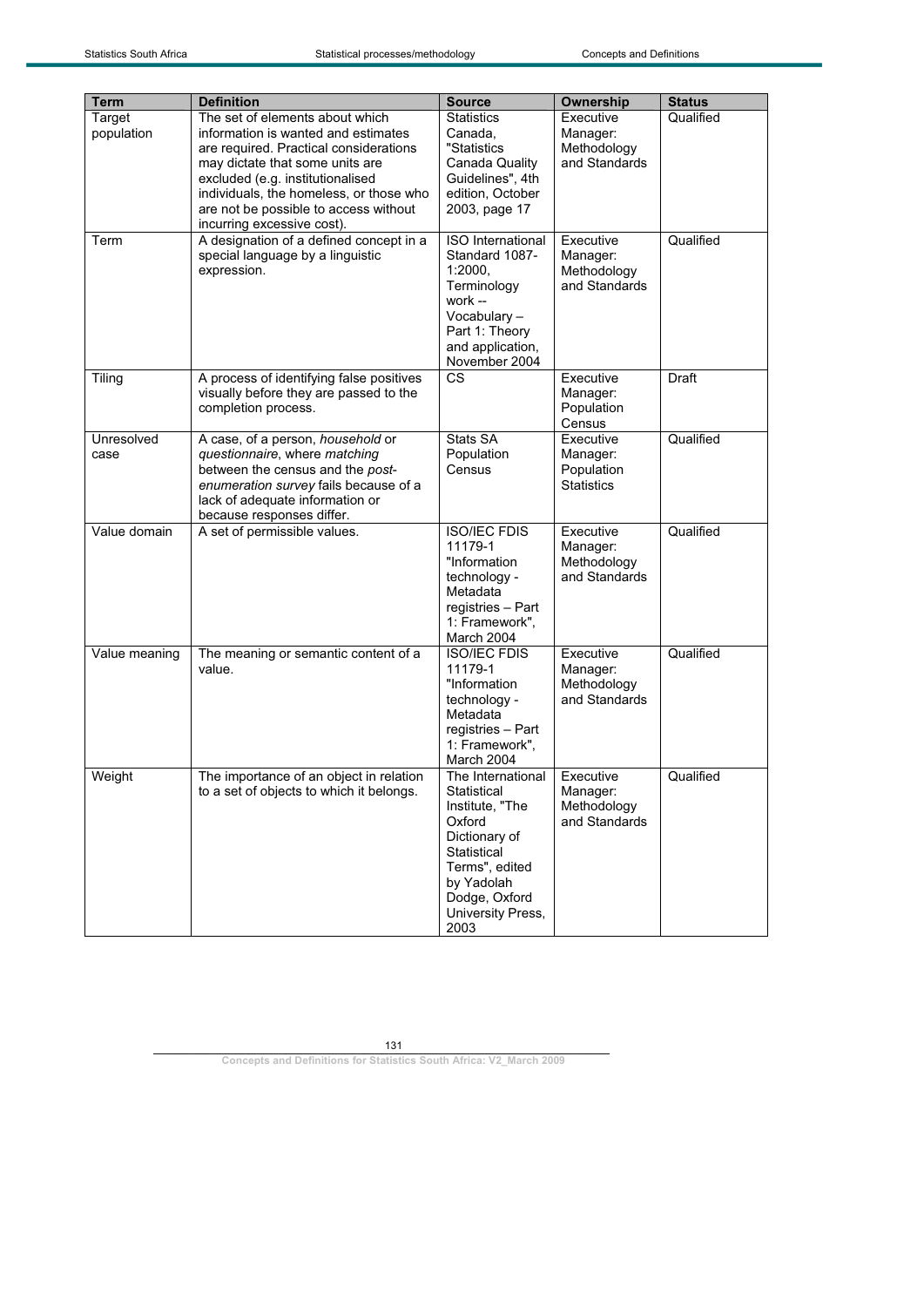| <b>Trade</b>                      |                                                                                                                                                                                                                  |                                                                                                                                                             |                                                         |                      |
|-----------------------------------|------------------------------------------------------------------------------------------------------------------------------------------------------------------------------------------------------------------|-------------------------------------------------------------------------------------------------------------------------------------------------------------|---------------------------------------------------------|----------------------|
| <b>Term</b>                       | <b>Definition</b>                                                                                                                                                                                                | <b>Source</b>                                                                                                                                               | Ownership                                               | <b>Status</b>        |
| Acknowledge-<br>ment of debt      | A statement by a person/debtor in which<br>he admits that he owes money to an<br>individual or a company or a bank.                                                                                              | Stats SA<br>Statistics of<br>civil cases for<br>debt.<br><b>July 2005</b><br>LCS                                                                            | Executive<br>Manager:<br>Short-term<br>Indicators       | Retired<br>Qualified |
| Acquisition<br>approach           | An approach taking into account the<br>total value of goods and services<br>actually acquired during a given period,<br>whether fully paid for or not during the<br>period.                                      |                                                                                                                                                             | Executive<br>Manager:<br>Financial<br><b>Statistics</b> |                      |
| Bill                              | A statement of charges for a service<br>rendered or for the amount owed.                                                                                                                                         | Stats SA<br>Statistics of<br>civil cases for<br>debt.<br>May 2006                                                                                           | Executive<br>Manager:<br>Short-term<br>Indicators       | Retired              |
| Cleaning<br>service               | Cleaning using own staff or cleaning<br>using subcontractors.                                                                                                                                                    | Stats SA<br>Personal<br>services<br>industry, 2004                                                                                                          | Executive<br>Manager:<br>Short-term<br>Indicators       | Draft                |
| Consumption<br>approach           | An approach that takes into account the<br>total value of all goods and services<br>consumed (or used) during a given<br>period.                                                                                 | Stats SA:<br>Local<br>government<br>institutions                                                                                                            | Executive<br>Manager:<br>Financial<br><b>Statistics</b> | Qualified            |
| Export                            | Outward flow of goods and services<br>leaving the economic territory of a<br>country to the outside world.                                                                                                       | Wikipedia<br>online<br>Encyclopaedia                                                                                                                        | Executive<br>Manager:<br>Short-term<br>Indicators       | Qualified            |
| Free-on-board                     | Relates to goods destined for the export<br>market. Railage, road transport and<br>docking charges are involved, but no<br>charges are made for transport by sea.                                                | Stats SA<br>Mining:<br>Production<br>and sales, July<br>2005                                                                                                | Executive<br>Manager:<br>Short-term<br>Indicators       | Qualified            |
| Free-on-board<br>$(f.o.b.)$ price | The purchasers' price paid by an<br>importer taking delivery of goods at the<br>exporter's frontier after loading on to a<br>carrier and after payment of any export<br>taxes or the receipt of any tax rebates. | Stats SA<br>Gross<br>Domestic<br>Product<br>Annual<br>estimates:<br>1993-2004<br>Annual<br>estimates per<br>region: 1995-<br>2004<br>Third quarter:<br>2005 | Executive<br>Manager:<br>National<br>Accounts           | Qualified            |
| Free-on-rail                      | Relates to goods sold on the local<br>market where no railage or road<br>transport costs are involved.                                                                                                           | Stats SA<br>Mining:<br>Production<br>and sales, July<br>2005                                                                                                | Executive<br>Manager:<br>Short-term<br>Indicators       | Qualified            |
| Import                            | Inward flow of goods and services<br>entering the economic territory of a<br>country from the outside world.                                                                                                     | Wikipedia<br>online<br>Encyclopaedia                                                                                                                        | Executive<br>Manager:<br>Short-term<br>Indicators       | Retired              |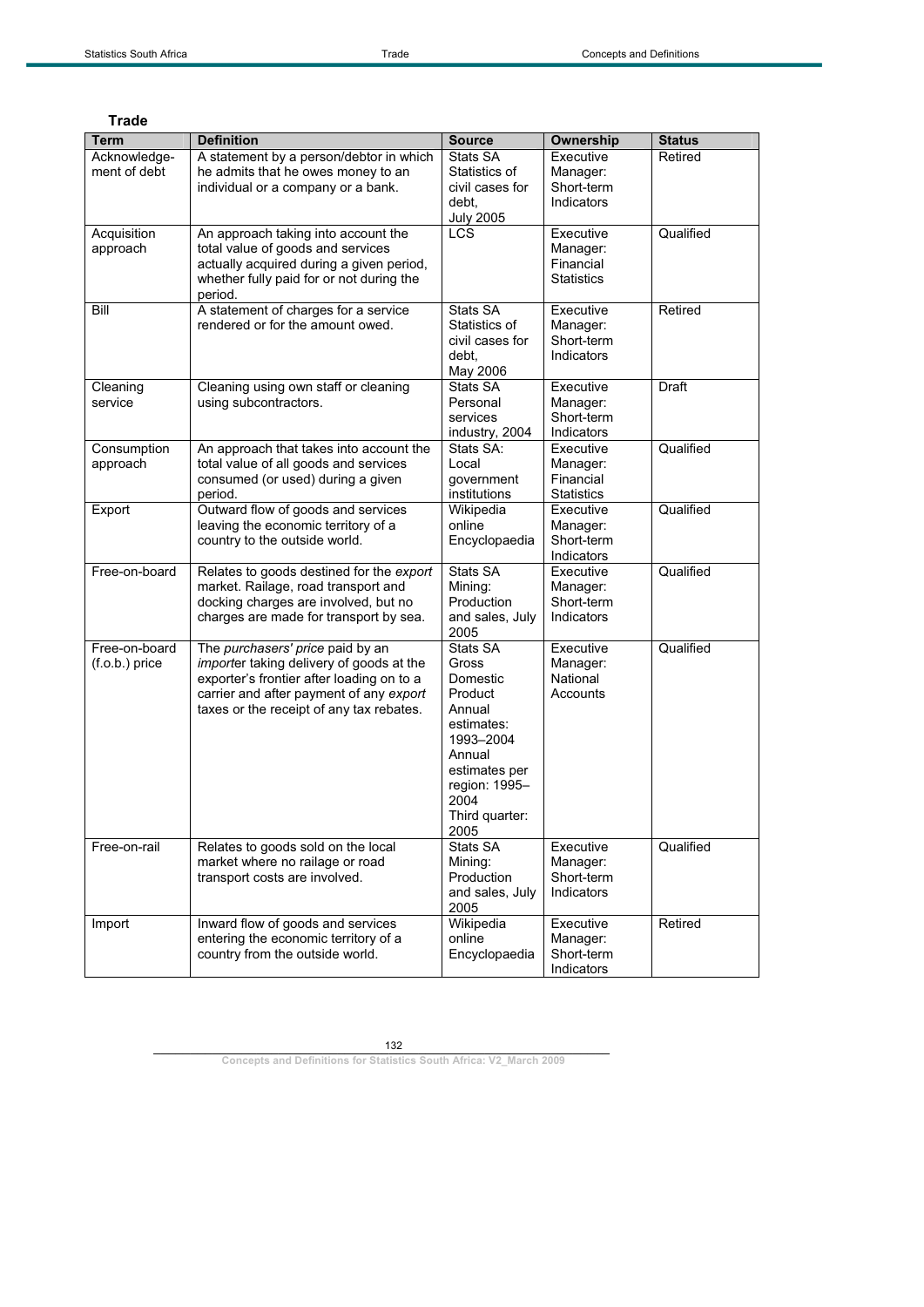| <b>Term</b>                      | <b>Definition</b>                                                                                                                                                                                                                                                                      | <b>Source</b>                                                                                      | Ownership                                                        | <b>Status</b> |
|----------------------------------|----------------------------------------------------------------------------------------------------------------------------------------------------------------------------------------------------------------------------------------------------------------------------------------|----------------------------------------------------------------------------------------------------|------------------------------------------------------------------|---------------|
| Individual<br>services           | Services rendered to individuals or a<br>small group of persons.<br>Note: This category applies particularly<br>to community and social services such<br>as education, health and welfare.                                                                                             | Stats SA                                                                                           | Executive<br>Manager:<br>Short-term<br>Indicators                | Draft         |
| Instalment sale<br>transaction   | A sale transaction where a person buys<br>goods on credit and pays for them in<br>instalments, e.g. every week or month,<br>until he/she settles the debt.                                                                                                                             | Stats SA<br>Statistics of<br>civil cases for<br>debt, July<br>2005                                 | Executive<br>Manager:<br>Short-term<br>Indicators                | Qualified     |
| Intangible fixed<br>assets       | Assets that cannot be seen, touched or<br>physically measured.<br>Inclusions:<br>Mineral exploration<br>$\bullet$<br>Computer software<br>$\bullet$<br>Entertainment, literary, and artistic<br>$\bullet$<br>originals<br>Miscellaneous other intangible fixed<br>$\bullet$<br>assets. | Stats SA:<br>Local<br>government<br>institutions                                                   | Executive<br>Manager:<br>Financial<br><b>Statistics</b>          | Qualified     |
| Net profit or<br>loss after tax  | Net profit or loss less company tax paid<br>or provided for during the reference<br>period.                                                                                                                                                                                            | Stats SA<br>Economic<br>activity survey,<br>2004                                                   | Executive<br>Manager:<br>Financial<br><b>Statistics</b>          | Qualified     |
| Net profit or<br>loss before tax | The difference between total income<br>and total expenditure before providing<br>for drawings by proprietors or partners,<br>company or dividends.                                                                                                                                     | Stats SA<br>Personal<br>services<br>industry, 2004                                                 | Executive<br>Manager:<br>Short-term<br>Indicators                | Draft         |
| Open account<br>transaction      | An account that does not have a final<br>payment date and a person can always<br>take more goods and keep paying as<br>long as he has credit (also known as<br>revolving credit).                                                                                                      | Stats SA<br>Statistics of<br>civil cases for<br>debt, July<br>2005                                 | Executive<br>Manager:<br>Short-term<br>Indicators                | Qualified     |
| Other fixed<br>assets            | Cultivated assets and intangible fixed<br>assets.                                                                                                                                                                                                                                      | Stats SA:<br>Local<br>government<br>institutions                                                   | Executive<br>Manager:<br>Financial<br><b>Statistics</b>          | Qualified     |
| Output                           | Goods or services that are produced<br>within an establishment that become<br>available for use outside the<br>establishment, plus any goods and<br>services produced for own final use.                                                                                               | <b>Stats SA Final</b><br>Social<br>Accounting<br>Matrix, 1998<br>(Report No.<br>04-03-02<br>(1998) | Executive<br>Manager:<br>National<br>Accounts                    | Qualified     |
| Professional<br>services         | Medical doctors/dentists,<br>advocates/attorneys, auditors/<br>accountants, architects, engineers and<br>hospital services.                                                                                                                                                            | Stats SA<br>Statistics of<br>civil cases for<br>debt, July<br>2005                                 | Executive<br>Manager:<br>Industry and<br><b>Trade Statistics</b> | Draft         |
| Re-exports                       | Foreign goods exported in the same<br>state as previously imported.                                                                                                                                                                                                                    | <b>UNSD</b>                                                                                        | Executive<br>Manager:<br>Industry and<br><b>Trade Statistics</b> | Qualified     |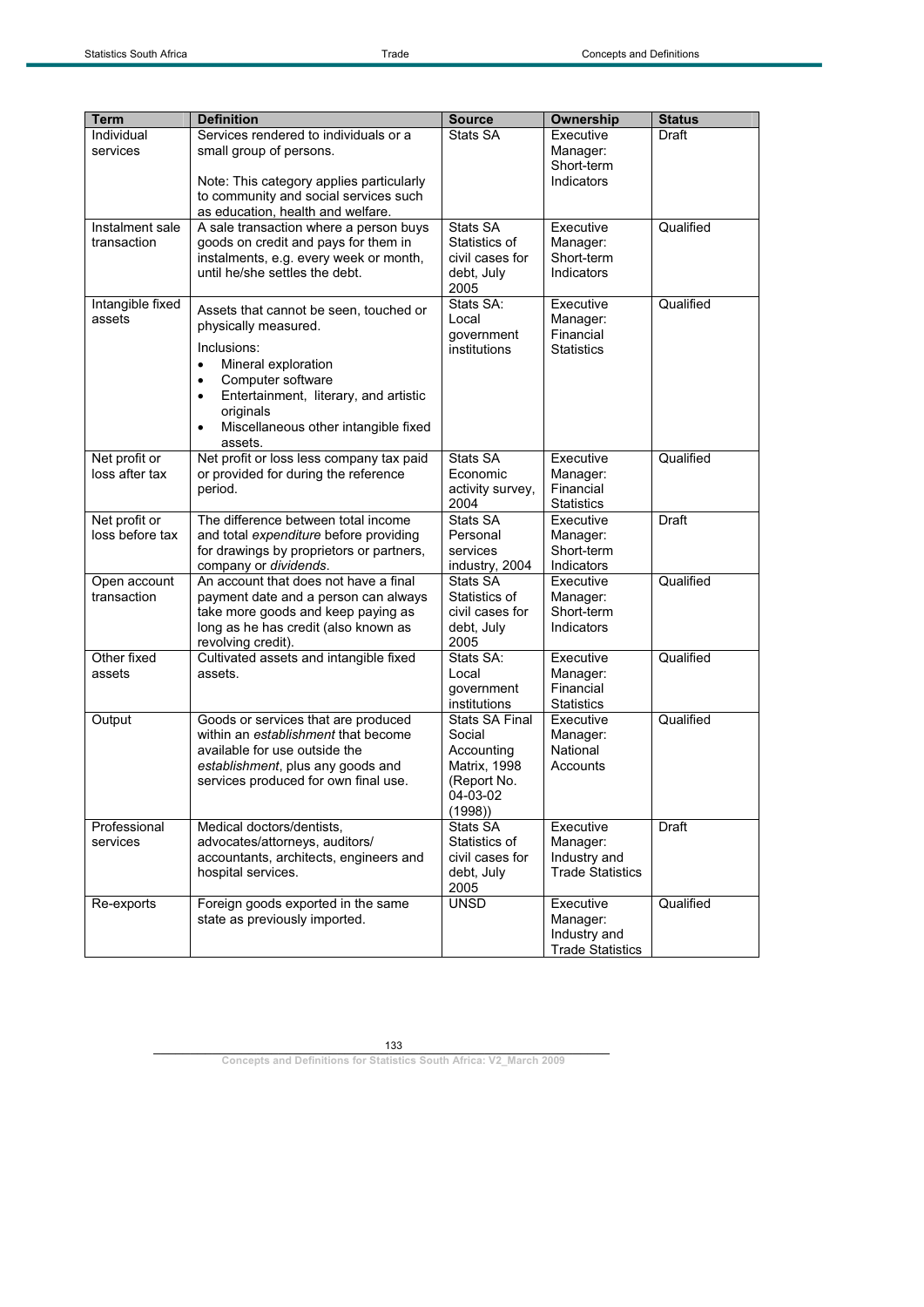| <b>Term</b>      | <b>Definition</b>                                                                    | <b>Source</b>                   | Ownership                               | <b>Status</b> |
|------------------|--------------------------------------------------------------------------------------|---------------------------------|-----------------------------------------|---------------|
| Retailer         | An enterprise deriving more than 50% of<br>its turnover from sales of goods to the   | Stats SA<br>Retail trade        | Executive<br>Manager:                   | Qualified     |
|                  | general public for household use.                                                    | sales, June                     | Industry and                            |               |
|                  |                                                                                      | 2005                            | <b>Trade Statistics</b>                 |               |
| Retail trade     | Includes the resale (sale without                                                    | Stats SA                        | Executive                               | Qualified     |
|                  | transformation) of new and used goods                                                | Retail trade                    | Manager:                                |               |
|                  | and products to the general public for                                               | sales, June                     | Industry and                            |               |
|                  | household use.                                                                       | 2005                            | <b>Trade Statistics</b>                 |               |
| Transfer         | A transaction in which one institutional                                             | <b>Stats SA Final</b><br>Social | Executive                               | Qualified     |
|                  | unit provides goods, service or assets to<br>another unit without receiving from the | Accounting                      | Manager:<br>National                    |               |
|                  | latter any goods, service or assets in                                               | <b>Matrix, 1998</b>             | Accounts                                |               |
|                  | return as counterpart.                                                               | (Report No.                     |                                         |               |
|                  |                                                                                      | 04-03-02                        |                                         |               |
|                  |                                                                                      | (1998)                          |                                         |               |
| Transfer in kind | The transfer of the ownership of a good                                              | <b>Stats SA Final</b>           | Executive                               | Qualified     |
|                  | or an asset, other than cash, or the                                                 | Social                          | Manager:                                |               |
|                  | provision of a service.                                                              | Accounting                      | National                                |               |
|                  |                                                                                      | Matrix, 1998                    | Accounts                                |               |
|                  |                                                                                      | (Report No.                     |                                         |               |
|                  |                                                                                      | 04-03-02                        |                                         |               |
| Valuables        | Goods of considerable value acquired                                                 | (1998)<br>Stats SA:             | Executive                               | Qualified     |
|                  | and held as stores of value; and not                                                 | Local                           | Manager:                                |               |
|                  | used for purposes of production or                                                   | qovernment                      | Financial                               |               |
|                  | consumption.                                                                         | institutions                    | <b>Statistics</b>                       |               |
| Wholesaler       | An enterprise deriving 50% or more of                                                | Stats SA                        | Executive                               | Qualified     |
|                  | its turnover from sales of goods to other                                            | Wholesale                       | Manager:                                |               |
|                  | businesses and <i>institutions</i> .                                                 | trade sales,                    | Industry and                            |               |
|                  |                                                                                      | <b>July 2005</b>                | <b>Trade Statistics</b>                 |               |
| Wholesale        | Resale (sale without transformation) of                                              | Stats SA                        | Executive                               | Qualified     |
| trade            | new and used goods and products to                                                   | Wholesale                       | Manager:                                |               |
|                  | other wholesalers, retailers, agricultural,                                          | trade sales,<br>June 2005       | Industry and<br><b>Trade Statistics</b> |               |
|                  | industrial, commercial, institutional and<br>professional users, either directly or  |                                 |                                         |               |
|                  | through agents on a fee or contract                                                  |                                 |                                         |               |
|                  | basis.                                                                               |                                 |                                         |               |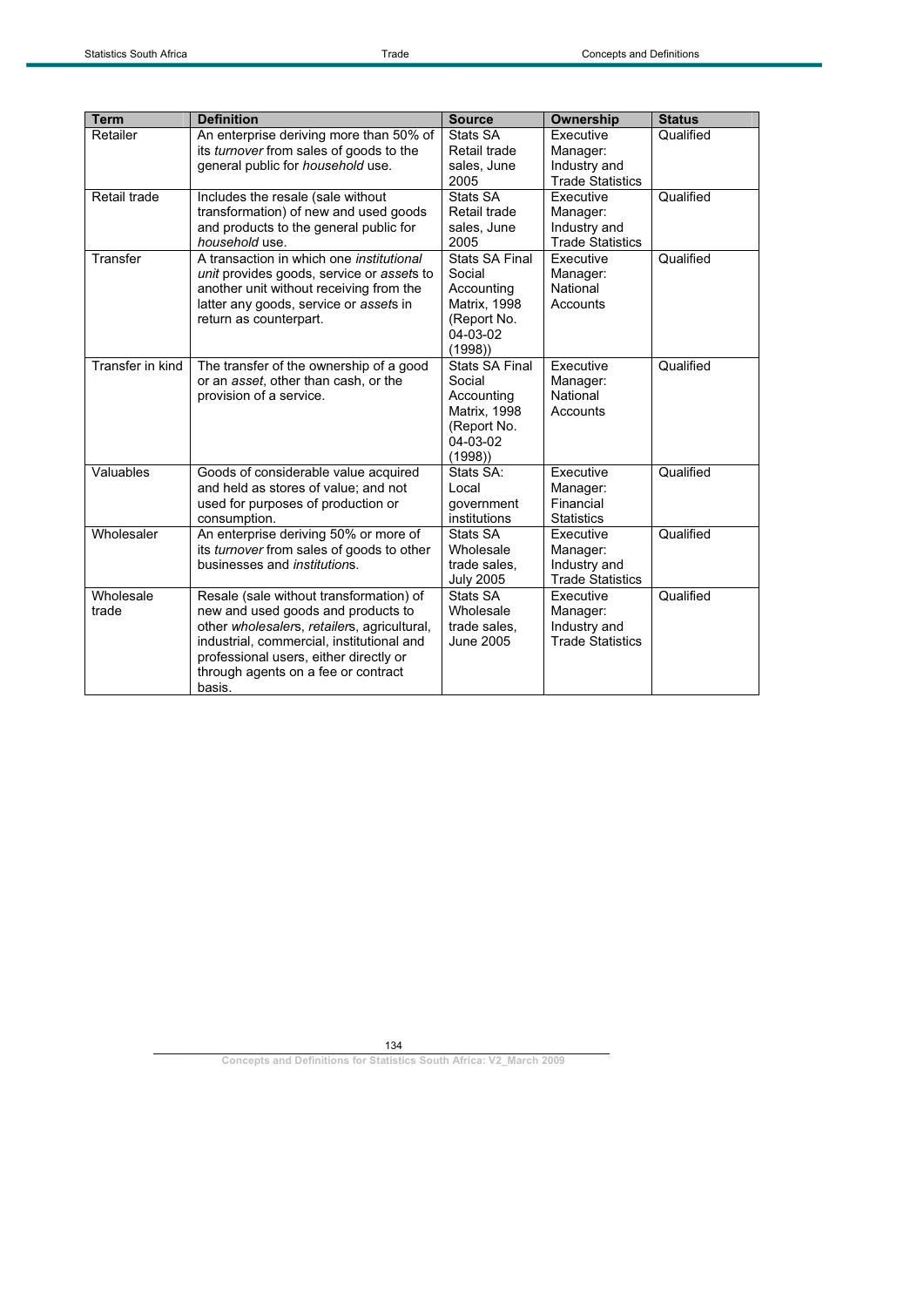## **Transport and communication**

| <b>Term</b>    | <b>Definition</b>                         | <b>Source</b> | Ownership         | <b>Status</b> |
|----------------|-------------------------------------------|---------------|-------------------|---------------|
| Road Transport | Roads, public buses, parking garages,     | Stats SA      | Executive         | Draft         |
|                | and vehicle licensing and testing.        |               | Manager:          |               |
|                |                                           |               | Short-term        |               |
|                |                                           |               | Indicators        |               |
| Specialised    | Vehicles that have special functions      | Local         | Executive         | Draft         |
| vehicles       | and features to carry out normal tasks    | qovernment    | Manager:          |               |
|                | under special or extraordinary            |               | Financial         |               |
|                | circumstances.                            |               | <b>Statistics</b> |               |
| Transport      | Equipment for moving<br>and<br>people     | Stats SA:     | Executive         | Qualified     |
| equipment      | objects.                                  | Local         | Manager:          |               |
|                |                                           | government    | Financial         |               |
|                | Inclusions:                               | institutions  | <b>Statistics</b> |               |
|                | Motor vehicles, trailers and semi-        |               |                   |               |
|                | trailers, ships, railway locomotives and  |               |                   |               |
|                | rolling stock, aircraft, motorcycles, and |               |                   |               |
|                | bicycles.                                 |               |                   |               |

135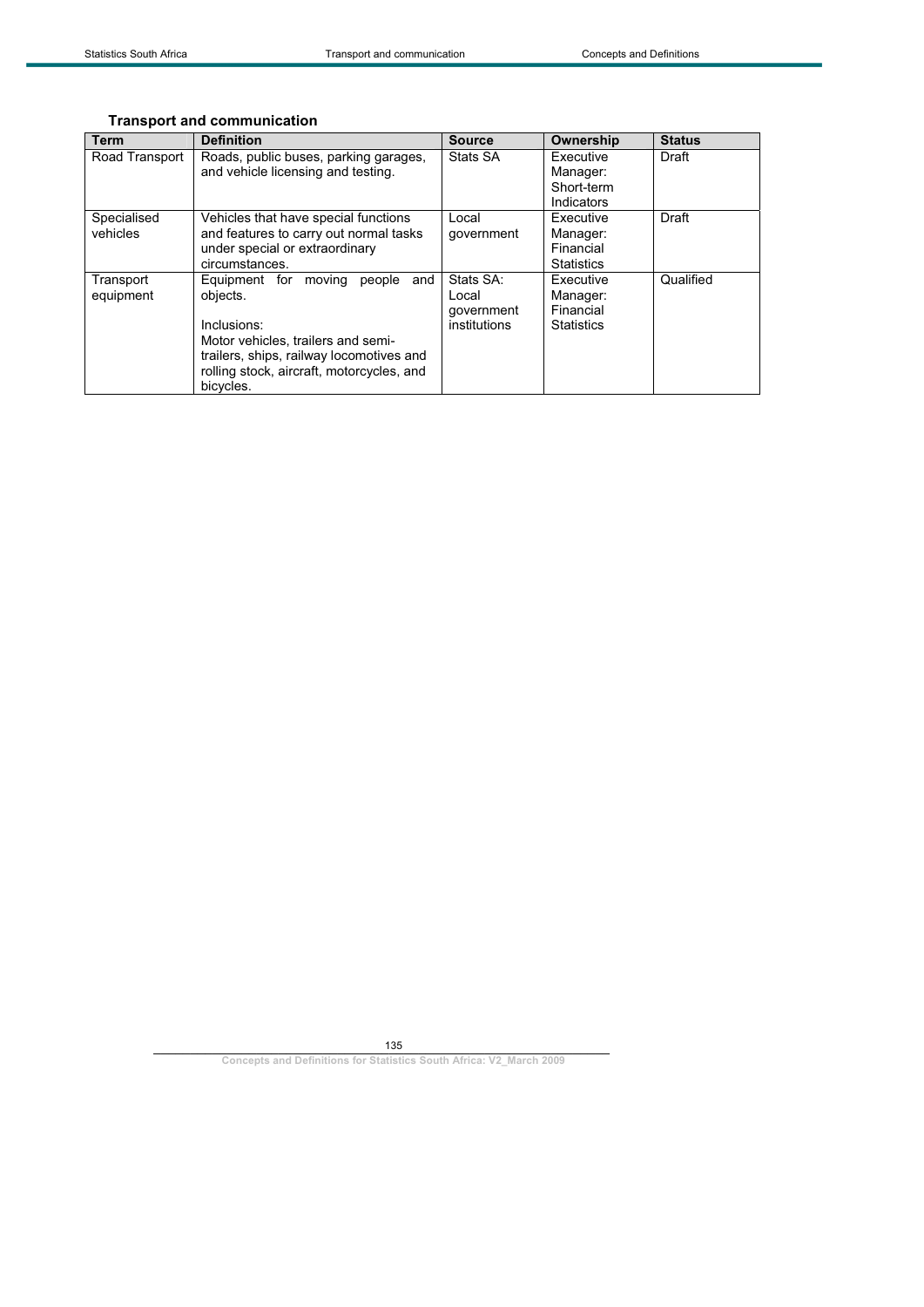| <b>Tourism</b>                         |                                                                                                                                                                                                                                                     |                                                        |                                                                       |               |
|----------------------------------------|-----------------------------------------------------------------------------------------------------------------------------------------------------------------------------------------------------------------------------------------------------|--------------------------------------------------------|-----------------------------------------------------------------------|---------------|
| Term                                   | <b>Definition</b>                                                                                                                                                                                                                                   | <b>Source</b>                                          | Ownership                                                             | <b>Status</b> |
| <b>Bed occupancy</b><br>rate (tourism) | The number of bed nights sold divided<br>by the product of the number of bed<br>nights available and the number of<br>days in the survey period; expressed as<br>a percentage.<br>Compare Bed occupancy rate<br>(hospitals).                        | Stats SA<br>Tourism<br>statistics<br>component         | Executive<br>Manager:<br>Industry and<br><b>Trade Statistics</b>      | Qualified     |
| Boarder<br>(household)                 | A person who receives accommodation<br>and meals in someone else's <i>house</i> in<br>return for payment.                                                                                                                                           | IES/Chambers<br>21 <sup>st</sup> Century<br>Dictionary | Executive<br>Manager:<br>Demographic<br>and Social<br>Analysis        | Qualified     |
| <b>Business trip</b><br>(professional) | A trip for which the main purpose is<br>business, but the person is not<br>remunerated at the destination.                                                                                                                                          | <b>GHS</b>                                             | Executive<br>Manager: Social<br><b>Statistics</b>                     | Qualified     |
| Country of<br>residence                | If a person resides (or intends to<br>reside) for more than one year in a<br>given country and has there his/her<br>centre of economic interest (e.g. his/her<br>major source of income), he/she is<br>considered as a resident of this<br>country. | Stats SA<br>Health and<br><b>Vital Statistics</b>      | Executive<br>Manager:<br><b>Health and Vital</b><br><b>Statistics</b> | Qualified     |
| Day trip                               | A trip outside of the respondent's usual<br>environment, where they leave and<br>return within the same day (i.e., do not<br>stay overnight).                                                                                                       | <b>GHS</b>                                             | Executive<br>Manager: Social<br><b>Statistics</b>                     | Qualified     |
| Documented<br>immigrant                | A citizen of another country who enters<br>the country with a view to residing<br>permanently, and has been granted or<br>has applied for permanent residence of<br>that country.                                                                   | Stats SA<br>Tourism<br>statistics<br>component         | Executive<br>Manager:<br><b>Health and Vital</b><br><b>Statistics</b> | Qualified     |
| Domestic<br>tourism                    | The tourism of resident visitors within<br>the economic territory of the country of<br>reference.                                                                                                                                                   | Stats SA<br>Health and<br><b>Vital Statistics</b>      | Executive<br>Manager:<br><b>Health and Vital</b><br><b>Statistics</b> | Qualified     |
| Domestic<br>tourism<br>consumption     | Comprises the consumption of resident<br>visitors within the economic territory of<br>the country of reference.                                                                                                                                     | Stats SA<br>Health and<br><b>Vital Statistics</b>      | Executive<br>Manager:<br><b>Health and Vital</b><br><b>Statistics</b> | Qualified     |
| Domestic<br>tourist                    | A resident visitor who visits within the<br>economic territory of the country of<br>reference.                                                                                                                                                      | Stats SA<br>Health and<br><b>Vital Statistics</b>      | Executive<br>Manager:<br><b>Health and Vital</b><br><b>Statistics</b> | Qualified     |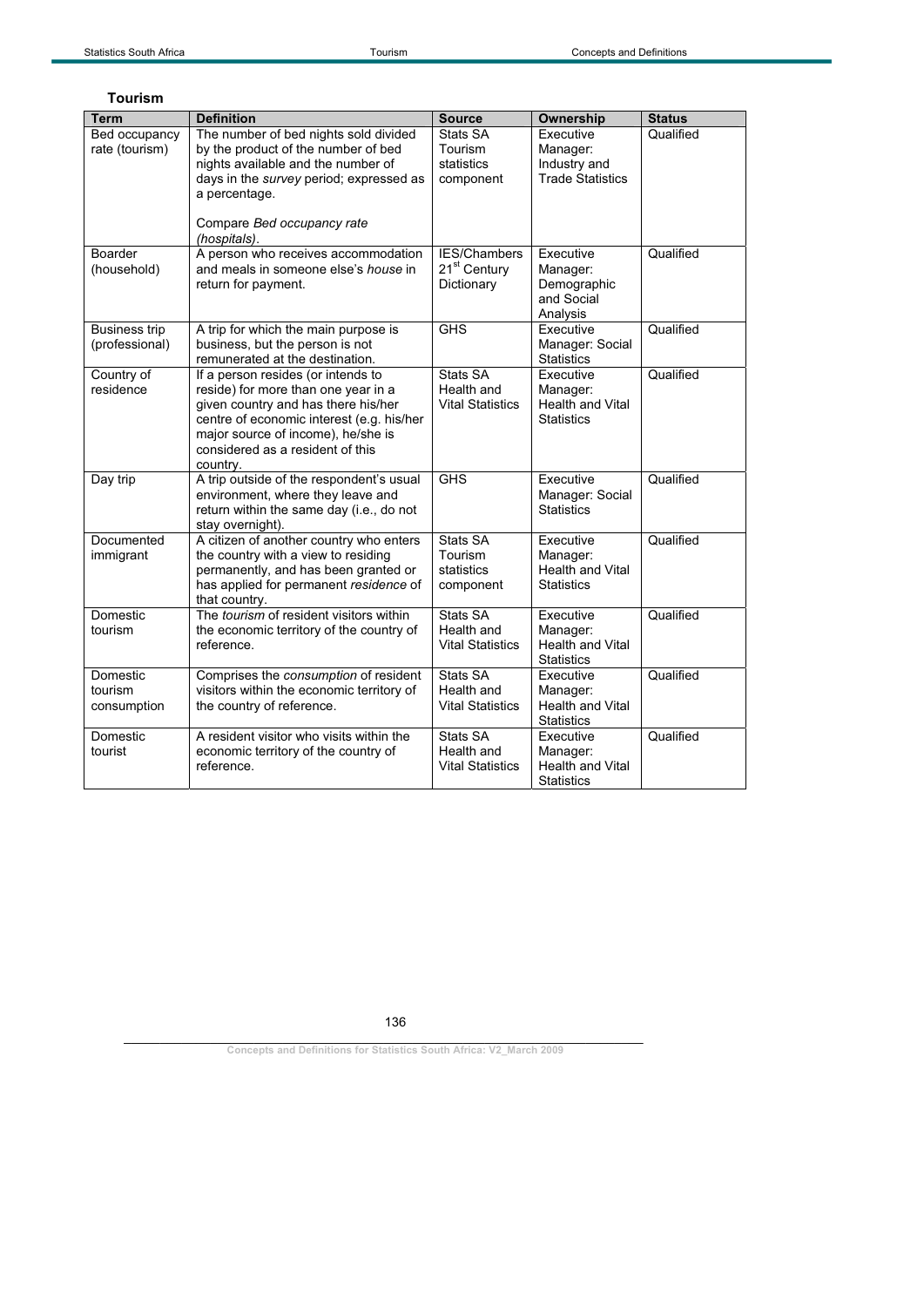| Term                           | <b>Definition</b>                                                                                                                                                                                             | <b>Source</b>                                                                  | <b>Ownership</b>                                                      | <b>Status</b> |
|--------------------------------|---------------------------------------------------------------------------------------------------------------------------------------------------------------------------------------------------------------|--------------------------------------------------------------------------------|-----------------------------------------------------------------------|---------------|
| Domestic trip                  | A trip within the boundaries of South                                                                                                                                                                         | <b>GHS</b>                                                                     | Executive                                                             | Qualified     |
|                                | Africa but outside of the respondent's<br>usual environment.                                                                                                                                                  |                                                                                | Manager: Social<br>statistics                                         |               |
|                                | Note: The following categories are<br>excluded from the definition of domestic<br>visitor:<br>Persons travelling to another place<br>within the country with the intention                                    |                                                                                |                                                                       |               |
|                                | of setting up their usual residence in<br>that place<br>Persons who travel to another place<br>within the country and are<br>remunerated from within the place<br>visited.<br>Persons who travel regularly or |                                                                                |                                                                       |               |
|                                | frequently between neighbouring<br>localities as defined by the 'usual<br>environment' rule.                                                                                                                  |                                                                                |                                                                       |               |
| Domestic visitor               | A visitor whose country of residence is<br>the country visited. They may be<br>nationals of this country or foreigners.                                                                                       | Stats SA<br>Tourism<br>statistics<br>component                                 | Executive<br>Manager:<br>Health and Vital<br><b>Statistics</b>        | Qualified     |
| Foreign traveller              | A person who resides outside South<br>Africa and visits the country<br>temporarily.                                                                                                                           | Stats SA<br>Health and<br><b>Vital Statistics</b>                              | Executive<br>Manager:<br>Health and Vital<br><b>Statistics</b>        | Qualified     |
| Foreign visitor                | Visitor who is a resident of another<br>country.                                                                                                                                                              | Stats SA<br>Tourism<br>statistics<br>component                                 | Executive<br>Manager:<br>Health and Vital<br><b>Statistics</b>        | Qualified     |
| General holiday<br>trip        | A trip for which the main purpose is<br>leisure.                                                                                                                                                              | <b>GHS</b>                                                                     | Executive<br>Manager: Social<br><b>Statistics</b>                     | Qualified     |
| Inbound tourism                | Tourism of non-resident visitors within<br>the economic territory of the country of<br>reference.                                                                                                             | Stats SA<br>Tourism<br>statistics<br>component                                 | Executive<br>Manager:<br>Health and Vital<br><b>Statistics</b>        | Qualified     |
| Inbound tourism<br>consumption | Comprises the consumption of non-<br>resident visitors within the economic<br>territory of the country of reference<br>and/or that provided by residents.                                                     | Stats SA<br>Health and<br><b>Vital Statistics</b>                              | Executive<br>Manager:<br>Health and Vital<br><b>Statistics</b>        | Qualified     |
| Inbound tourist                | A non-resident visitor who visits within<br>the economic territory of the country of<br>reference.                                                                                                            | Stats SA<br>Health and<br><b>Vital Statistics</b>                              | Executive<br>Manager:<br><b>Health and Vital</b><br><b>Statistics</b> | Qualified     |
| Inbound visitor                | Visitor who resides outside the country<br>of reference.                                                                                                                                                      | Stats SA<br>Health and<br><b>Vital Statistics</b>                              | Executive<br>Manager:<br><b>Health and Vital</b><br><b>Statistics</b> | Qualified     |
| Income from<br>accommodation   | Refers only to amounts charged for<br>rooms or equivalent. Income from<br>meals is excluded.                                                                                                                  | Stats SA<br>Tourist<br>accommodatio<br>n, September<br>2004 to<br>January 2005 | Executive<br>Manager:<br>Industry and<br><b>Trade Statistics</b>      | Qualified     |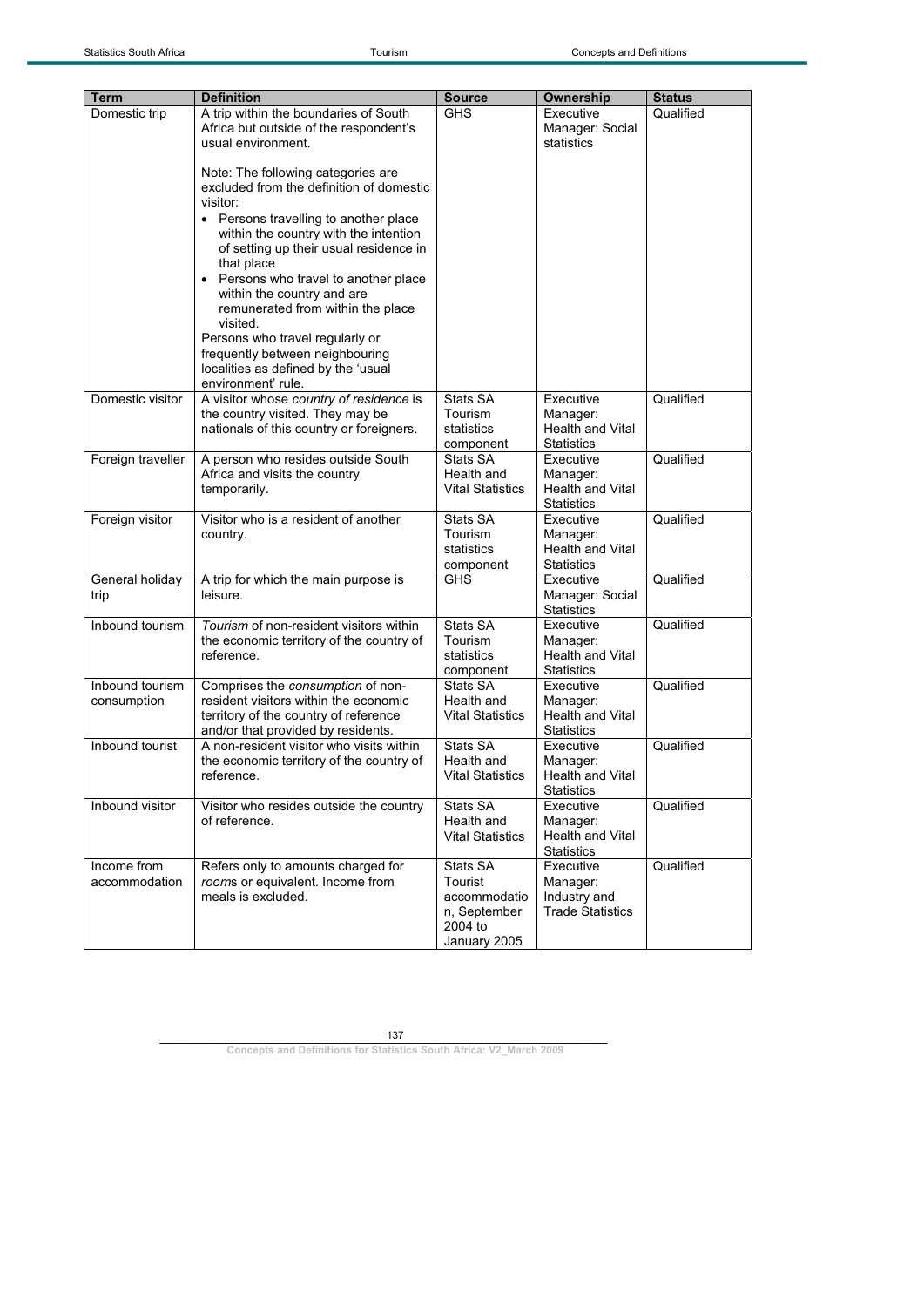| <b>Term</b>                                                            | <b>Definition</b>                                                                                                                                                                                          | <b>Source</b>                                                                                                                                               | <b>Ownership</b>                                                    | <b>Status</b> |
|------------------------------------------------------------------------|------------------------------------------------------------------------------------------------------------------------------------------------------------------------------------------------------------|-------------------------------------------------------------------------------------------------------------------------------------------------------------|---------------------------------------------------------------------|---------------|
| Income from<br>restaurants and bar<br>sales (tourist<br>accommodation) | Income from meals, banqueting,<br>beverages and tobacco sales.                                                                                                                                             | Stats SA<br>Industry and<br>Trade<br><b>Statistics</b>                                                                                                      | Executive<br>Manager:<br>Industry and<br>Trade<br><b>Statistics</b> | Qualified     |
| Income per stay<br>unit night sold                                     | Refers to average rate per stay unit.                                                                                                                                                                      | Stats SA<br>Tourist<br>accommodati<br>on,<br>September<br>2004 to<br>January 2005                                                                           | Executive<br>Manager:<br>Industry and<br>Trade<br><b>Statistics</b> | Qualified     |
| Institutional unit                                                     | An economic entity capable, in its<br>own right, of owning assets, incurring<br>liabilities and engaging in economic<br>transactions with other entities.                                                  | Stats SA<br>Gross<br>Domestic<br>Product,<br>Annual<br>estimates:<br>1993-2004,<br>Annual<br>estimates per<br>region: 1995-<br>2004, Third<br>quarter: 2005 | Executive<br>Manager:<br>Industry and<br>Trade<br><b>Statistics</b> | Qualified     |
| Intermediate<br>consumption                                            | Consists of the value of the goods<br>and services consumed as inputs in a<br>process of production, excluding fixed<br>assets.<br>Consumption of fixed assets is<br>recorded as tourism of fixed capital. | Stats SA<br>Industry and<br>Trade<br><b>Statistics</b>                                                                                                      | Executive<br>Manager:<br>Industry and<br>Trade<br><b>Statistics</b> | Qualified     |
| Internal tourism                                                       | The tourism of visitors, both resident<br>and non-resident, within the economic<br>territory of the country of residence. It<br>is the combination of <i>domestic</i> and<br>inbound tourism.              | Stats SA<br>Health and<br><b>Vital Statistics</b>                                                                                                           | Executive<br>Manager:<br>Health and<br><b>Vital Statistics</b>      | Qualified     |
| Internal tourism<br>consumption                                        | The consumption of both resident and<br>non-resident visitors within the<br>economic territory of the country of<br>reference and/or that provided by<br>residents.                                        | Stats SA<br>Health and<br><b>Vital Statistics</b>                                                                                                           | Executive<br>Manager:<br>Health and<br><b>Vital Statistics</b>      | Qualified     |
| International<br>migration                                             | The movement of people from one<br>country to another.                                                                                                                                                     | Stats SA<br>Tourism<br>statistics<br>component                                                                                                              | Executive<br>Manager:<br>Health and<br><b>Vital Statistic</b>       | Qualified     |
| International<br>tourism                                               | The combination of <i>inbound tourism</i><br>and outbound tourism.                                                                                                                                         | Stats SA<br>Health and<br><b>Vital Statistics</b>                                                                                                           | Executive<br>Manager:<br>Health and<br><b>Vital Statistics</b>      | Qualified     |
| International<br>tourism<br>consumption                                | Comprises inbound tourism<br>consumption and outbound tourism<br>consumption.                                                                                                                              | Stats SA<br>Health and<br><b>Vital Statistics</b>                                                                                                           | Executive<br>Manager:<br>Health and<br><b>Vital Statistics</b>      | Qualified     |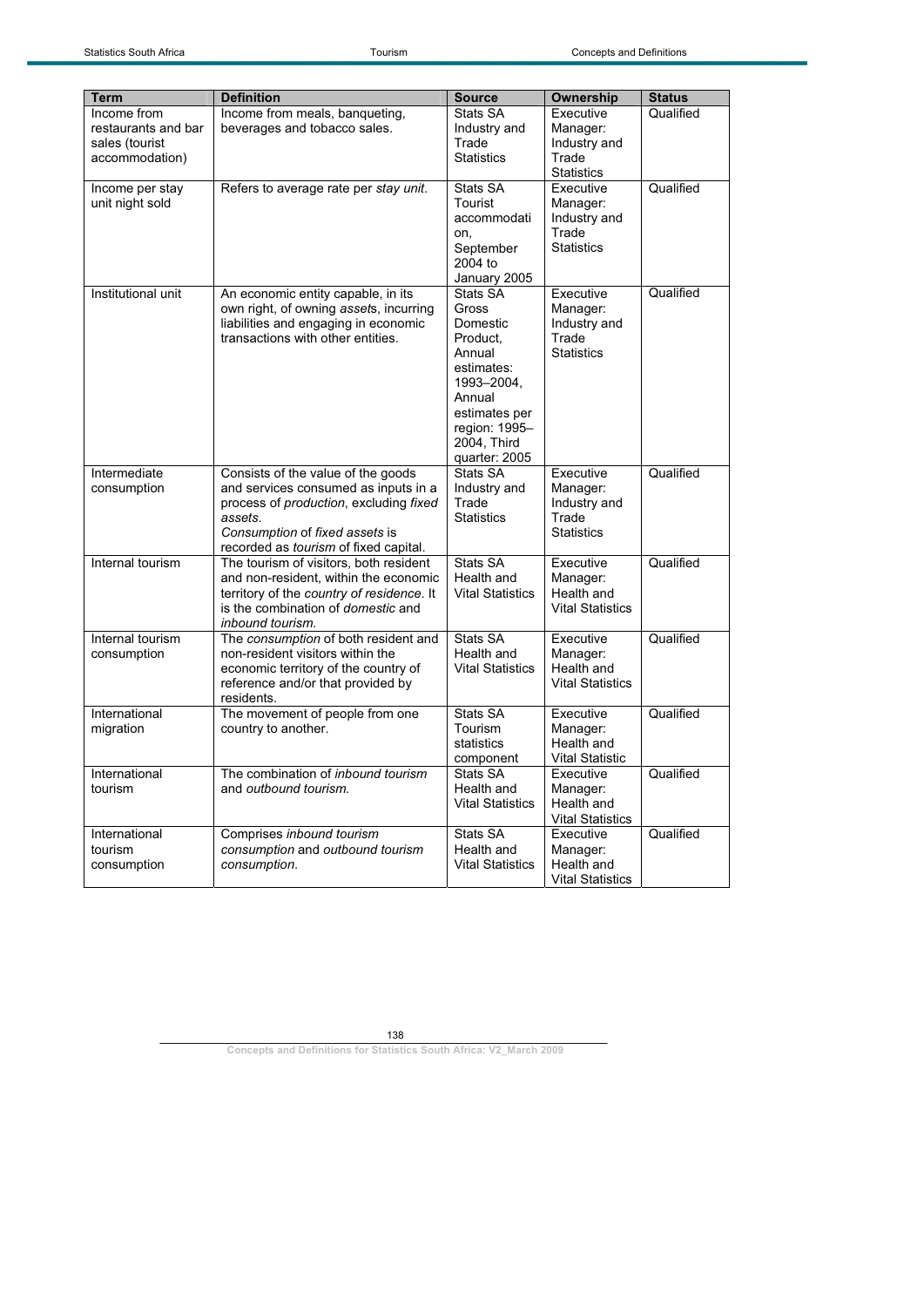| <b>Term</b>           | <b>Definition</b>                                                         | <b>Source</b>           | Ownership               | <b>Status</b> |
|-----------------------|---------------------------------------------------------------------------|-------------------------|-------------------------|---------------|
| International         | An international visitor who stays at                                     | Stats SA                | Executive               | Qualified     |
| tourist               | least one night in collective or private                                  | Health and              | Manager:                |               |
|                       | accommodation in the country visited.                                     | <b>Vital Statistics</b> | <b>Health and Vital</b> |               |
|                       |                                                                           |                         | <b>Statistics</b>       |               |
| International         | Any person on a trip between two or                                       | Stats SA                | Executive               | Qualified     |
| traveller             | more localities in different countries.                                   | Health and              | Manager:                |               |
|                       |                                                                           | <b>Vital Statistics</b> | Health and Vital        |               |
|                       |                                                                           |                         | <b>Statistics</b>       |               |
| International visitor | Any person who travels to a country                                       | Stats SA                | Executive               | Qualified     |
|                       | other than that in which he/she has                                       | Health and              | Manager:                |               |
|                       | his/her residence outside his/her usual                                   | <b>Vital Statistics</b> | <b>Health and Vital</b> |               |
|                       | environment for a period that is less                                     |                         | <b>Statistics</b>       |               |
|                       | than 12 months and whose main                                             |                         |                         |               |
|                       | purpose of visit is other that the<br>exercise of an activity remunerated |                         |                         |               |
|                       | from within the country visited.                                          |                         |                         |               |
| Lifetime migrant      | A person who migrates from one place                                      | Stats SA                | Executive               | Qualified     |
|                       | to another to stay there permanently.                                     | Tourism                 | Manager:                |               |
|                       | See return migrant.                                                       | statistics              | Health and Vital        |               |
|                       |                                                                           | component               | <b>Statistics</b>       |               |
| Lodger                | A person paying rent to stay in                                           | CS                      | Executive               | Draft         |
|                       | someone else's dwelling.                                                  |                         | Manager:                |               |
|                       |                                                                           |                         | Population              |               |
|                       |                                                                           |                         | Census                  |               |
| Main purpose of       | This is the purpose in the absence of                                     | <b>GHS</b>              | Executive               | Qualified     |
| trip                  | which the trip would not have been                                        |                         | Manager: Social         |               |
|                       | made.                                                                     |                         | <b>Statistics</b>       |               |
| Migration             | The movement of people from one                                           | Stats SA                | Executive               | Qualified     |
|                       | place to another.                                                         | Tourism                 | Manager:                |               |
|                       |                                                                           | statistics              | <b>Health and Vital</b> |               |
|                       |                                                                           | component               | <b>Statistics</b>       |               |
| Mixed trip            | Refers to overnight trips where at least                                  | <b>GHS</b>              | Executive               | Qualified     |
|                       | one night was spent in South Africa and                                   |                         | Manager: Social         |               |
|                       | at least one night outside of South                                       |                         | <b>Statistics</b>       |               |
|                       | Africa. For the purpose of this survey, if                                |                         |                         |               |
|                       | more nights or equal nights were spent                                    |                         |                         |               |
|                       | in South Africa rather than another                                       |                         |                         |               |
|                       | country, the trip is treated as a                                         |                         |                         |               |
|                       | domestic trip. If more nights are spent                                   |                         |                         |               |
|                       | in another country then it is treated as a                                |                         |                         |               |
|                       | foreign trip.                                                             |                         |                         |               |
| National tourism      | National tourism is the combination of                                    | Stats SA                | Executive               | Draft         |
|                       | domestic tourism and outbound                                             | Tourism                 | Manager:                |               |
|                       | tourism.                                                                  | statistics              | <b>Health and Vital</b> |               |
|                       |                                                                           | component               | <b>Statistics</b>       |               |
| National tourism      | The consumption of both resident                                          | Stats SA                | Executive               | Qualified     |
| consumption           | visitors within and outside the economic                                  | Tourism                 | Manager:                |               |
|                       | territory of the country of reference.                                    | statistics              | Health and Vital        |               |
|                       |                                                                           | component               | <b>Statistics</b>       |               |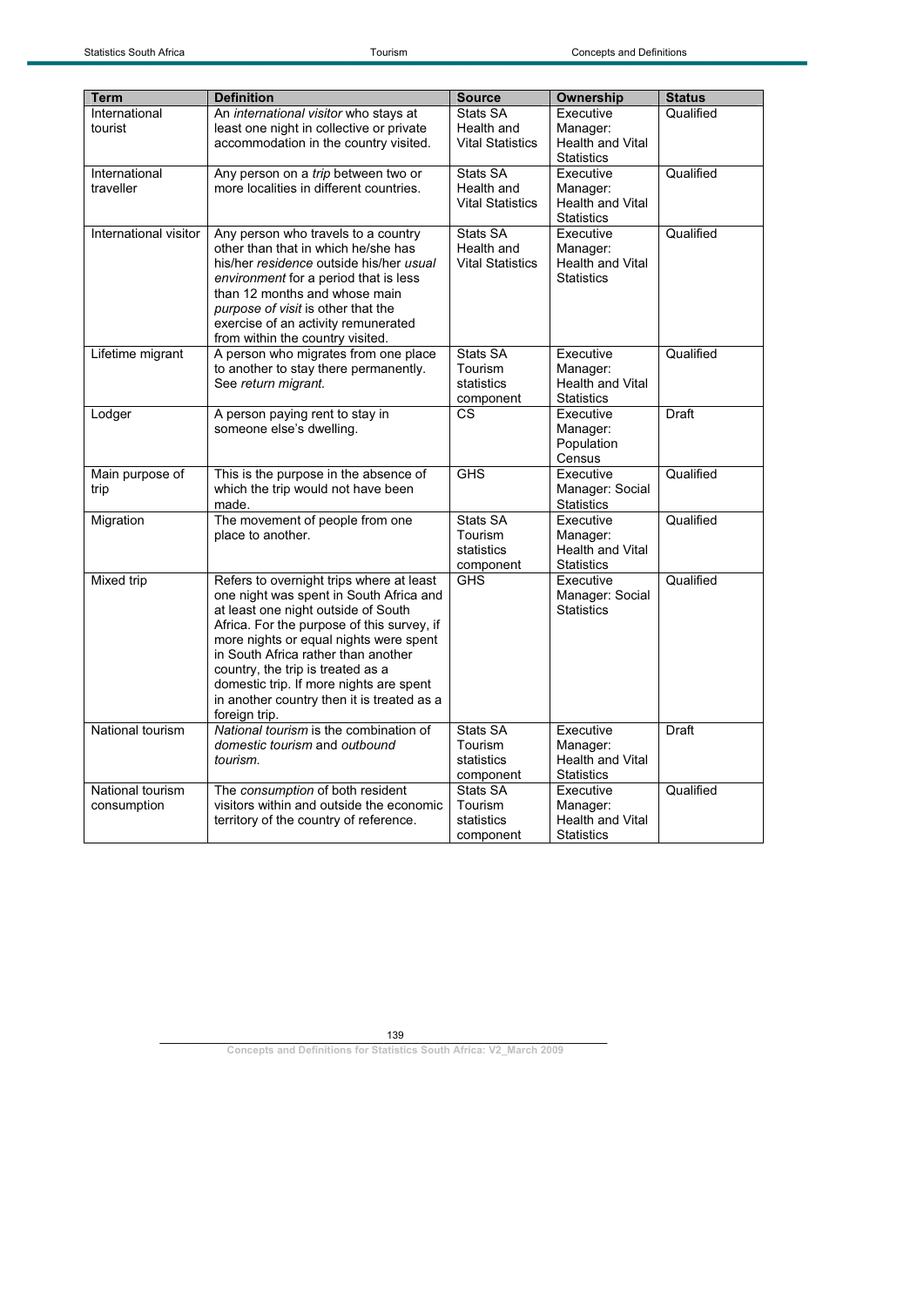| <b>Term</b>      | <b>Definition</b>                               | <b>Source</b>           | Ownership               | <b>Status</b> |
|------------------|-------------------------------------------------|-------------------------|-------------------------|---------------|
| Number of rooms  | The total number of rooms/stay units            | Operational             | Executive               | Qualified     |
| for              | available for accommodation purposes            | manual                  | Manager:                |               |
| accommodation    | to paying guests.                               |                         | <b>Business Frame</b>   |               |
| Occupancy rate,  | See bed occupancy rate.                         | Stats SA                | Executive               | Qualified     |
| bed              |                                                 | Tourism                 | Manager:                |               |
|                  |                                                 | statistics              | Industry and            |               |
|                  |                                                 | component               | <b>Trade Statistics</b> |               |
| Occupancy rate,  | See stay unit occupancy rate.                   | Stats SA                | Executive               | Qualified     |
| stay unit        |                                                 | Tourism                 | Manager:                |               |
|                  |                                                 | statistics              | Industry and            |               |
|                  |                                                 | component               | <b>Trade Statistics</b> |               |
| Other income     | Other income includes rentals and fees          | Stats SA                | Executive               | Draft         |
| (tourist         | received for transport services, offices,       | Tourist                 | Manager:                |               |
| accommodation)   | shops, garages, billiard rooms, dance           | accommodatio            | Industry and            |               |
|                  | floors, laundry services, telephone and         | n. June 2005            | <b>Trade Statistics</b> |               |
|                  | fax, etc.                                       |                         |                         |               |
| Outbound         | The <i>tourism</i> of resident visitors outside | Stats SA                | Executive               | Qualified     |
| tourism          | the economic territory of the country of        | Health and              | Manager:                |               |
|                  | reference.                                      | <b>Vital Statistics</b> | Health and Vital        |               |
|                  |                                                 |                         | <b>Statistics</b>       |               |
| Outbound         | Comprises the consumption of resident           | <b>Stats SA</b>         | Executive               | Qualified     |
| tourism          | visitors outside the economic territory of      | Health and              | Manager:                |               |
| consumption      | the country of reference and provided           | <b>Vital Statistics</b> | <b>Health and Vital</b> |               |
|                  | by non-residents.                               |                         | <b>Statistics</b>       |               |
| Outbound tourist | A resident visitor who visits outside the       | Stats SA                | Executive               | Qualified     |
|                  | economic territory of the country of            | Health and              | Manager:                |               |
|                  | reference.                                      | <b>Vital Statistics</b> | <b>Health and Vital</b> |               |
|                  |                                                 |                         | <b>Statistics</b>       |               |
| Outbound trip    | A trip to a country outside South Africa        | <b>GHS</b>              | Executive               | Qualified     |
| (outside South   | for a period of less than 12 consecutive        |                         | Manager: Social         |               |
| Africa)          | months and whose main purpose of                |                         | <b>Statistics</b>       |               |
|                  | travel is other than the exercise of an         |                         |                         |               |
|                  | activity remunerated in the country             |                         |                         |               |
|                  | visited.                                        |                         |                         |               |
| Outbound visitor | Visitors who reside within the country of       | Stats SA                | Executive               | Qualified     |
|                  | reference.                                      | Health and              | Manager:                |               |
|                  |                                                 | <b>Vital Statistics</b> | <b>Health and Vital</b> |               |
|                  |                                                 |                         | <b>Statistics</b>       |               |
| Overnight trip   | A trip outside of the respondent's usual        | <b>GHS</b>              | Executive               | Qualified     |
|                  | environment where one night or more is          |                         | Manager: Social         |               |
|                  | spent away from the usual                       |                         | <b>Statistics</b>       |               |
|                  | environment.                                    |                         |                         |               |
| Overnight        | A visitor/tourist who stays at least one        | Stats SA                | Executive               | Qualified     |
| visitor/tourist  | night in collective or private                  | Industry and            | Manager:                |               |
|                  | accommodation in the place visited.             | Trade                   | Industry and            |               |
|                  |                                                 | <b>Statistics</b>       | <b>Trade Statistics</b> |               |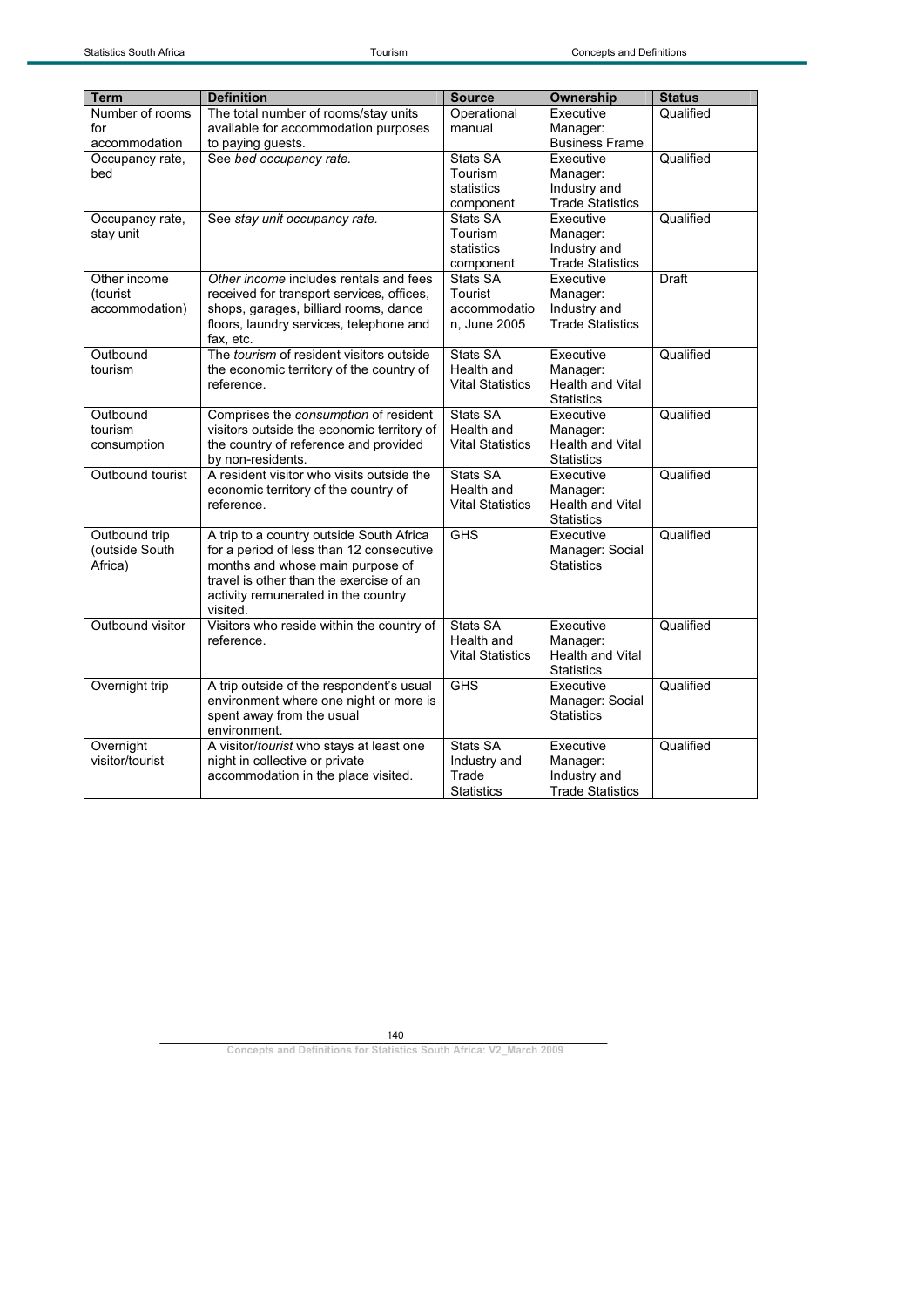| <b>Term</b>      | <b>Definition</b>                                    | <b>Source</b>           | <b>Ownership</b>                     | <b>Status</b> |
|------------------|------------------------------------------------------|-------------------------|--------------------------------------|---------------|
| Overseas         | A foreign traveller visiting South Africa            | Stats SA                | Executive                            | Qualified     |
| traveller        | (SA), excluding travellers from                      | Health and              | Manager:                             |               |
| (tourism and     | mainland Africa and from 'unspecified'               | <b>Vital Statistics</b> | <b>Health and Vital</b>              |               |
| migration)       | countries.                                           |                         | <b>Statistics</b>                    |               |
| Package trip     | A trip in which two or more items are                | <b>GHS</b>              | Executive                            | Qualified     |
|                  | included in the price of the trip.                   |                         | Manager: Social<br><b>Statistics</b> |               |
| Purpose of visit | The major groups that are                            | Stats SA                | Executive                            | Qualified     |
|                  | recommended for classifying the main                 | Health and              | Manager:                             |               |
|                  | purpose of visit (or trip) are:                      | <b>Vital Statistics</b> | Health and Vital                     |               |
|                  | • Leisure, recreation and holidays                   |                         | <b>Statistics</b>                    |               |
|                  | • Visiting friends and relatives                     |                         |                                      |               |
|                  | Business and professional                            |                         |                                      |               |
|                  | Health treatment                                     |                         |                                      |               |
|                  | Religion/pilgrimages                                 |                         |                                      |               |
|                  | Other.<br>$\bullet$                                  |                         |                                      |               |
| Residence        | An <i>institutional unit's residence</i> is the      | Stats SA                | Executive                            | Draft         |
|                  | location where its centre of principal               | Industry and            | Manager:                             |               |
|                  | economic interest can be found. The                  | Trade                   | Industry and                         |               |
|                  | residence of a household is that of all              | <b>Statistics</b>       | <b>Trade Statistics</b>              |               |
| Return migrant   | its members.<br>A person who migrates from one place | Stats SA                | Executive                            | Qualified     |
|                  | to another on a temporary basis.                     | Tourism                 | Manager:                             |               |
|                  |                                                      | statistics              | <b>Health and Vital</b>              |               |
|                  |                                                      | component               | <b>Statistics</b>                    |               |
| Room             | Percentage of average number of room                 | Stats SA                | Executive                            | Qualified     |
| occupancy rate   | nights sold to the average number of                 | Tourism                 | Manager:                             |               |
|                  | room nights on offer for sale during a               | statistics              | Industry and                         |               |
|                  | particular month.                                    | component               | <b>Trade Statistics</b>              |               |
| Same-day         | A visitor who visits a place for less than           | Stats SA                | Executive                            | Qualified     |
| visitor          | one night.                                           | Health and              | Manager:                             |               |
|                  |                                                      | <b>Vital Statistics</b> | <b>Health and Vital</b>              |               |
|                  |                                                      |                         | <b>Statistics</b>                    |               |
| Seasonal         | Dwellings usually occupied only at                   | <b>GHS</b>              | Executive                            | Qualified     |
| dwelling         | certain times of the year but which                  |                         | Manager: Social                      |               |
|                  | remain unoccupied during the rest of                 |                         | <b>Statistics</b>                    |               |
|                  | the year, such as, for example,                      |                         |                                      |               |
|                  | holiday/vacation homes, harvest-time<br>homes, etc.  |                         |                                      |               |
| Self-declared    | South African residents who, at the                  | Stats SA                | Executive                            | Qualified     |
| emigrant         | time of departing from South Africa,                 | Tourism                 | Manager:                             |               |
|                  | state their intention to leave the country           | statistics              | <b>Health and Vital</b>              |               |
|                  | and reside permanently elsewhere.                    | component               | <b>Statistics</b>                    |               |
| Shopping         | Shopping by a tourist for goods that will            | <b>GHS</b>              | Executive                            | Qualified     |
| (Business use)   | be resold.                                           |                         | Manager: Social                      |               |
|                  |                                                      |                         | <b>Statistics</b>                    |               |
| Shopping         | Shopping for goods that will be used by              | <b>GHS</b>              | Executive                            | Qualified     |
| (Personal use)   | the tourist himself/herself or their                 |                         | Manager: Social                      |               |
|                  | household, and that will not be re-sold.             |                         | <b>Statistics</b>                    |               |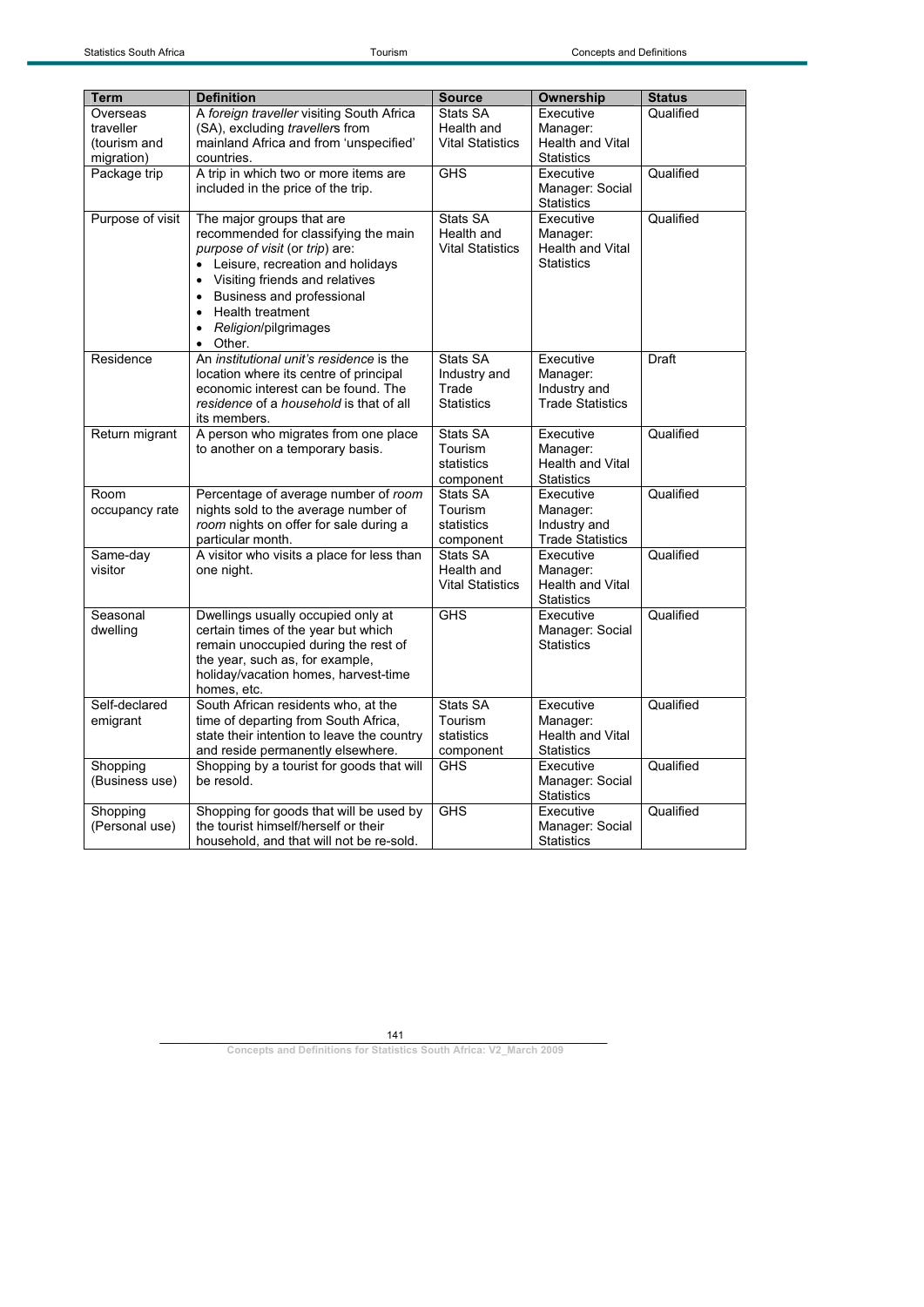| <b>Term</b>                                                      | <b>Definition</b>                                                                                                                                                                                                                                                                        | <b>Source</b>                                          | Ownership                                                        | <b>Status</b> |
|------------------------------------------------------------------|------------------------------------------------------------------------------------------------------------------------------------------------------------------------------------------------------------------------------------------------------------------------------------------|--------------------------------------------------------|------------------------------------------------------------------|---------------|
| Stay unit night sold                                             | The total number of stay units<br>occupied on each night during the<br>survey period.                                                                                                                                                                                                    | Stats SA<br>Industry and<br>Trade<br><b>Statistics</b> | Executive<br>Manager:<br>Industry and<br><b>Trade Statistics</b> | Qualified     |
| Stay unit occupancy<br>rate (tourism)                            | The number of stay unit nights sold,<br>divided by the product of the number<br>of stay unit nights available and the<br>number of days in the survey period,<br>expressed as a percentage.                                                                                              | Stats SA<br>Tourism<br>statistics<br>component         | Executive<br>Manager:<br>Industry and<br><b>Trade Statistics</b> | Qualified     |
| Stay unit                                                        | The unit of accommodation available<br>to be charged out to guests, for<br>example, a powered site in a caravan<br>park or a room in a hotel.                                                                                                                                            | Stats SA<br>Industry and<br>Trade<br><b>Statistics</b> | Executive<br>Manager:<br>Industry and<br><b>Trade Statistics</b> | Qualified     |
| Total income (tourism<br>accommodation)                          | Includes <i>income from</i><br>accommodation, income from<br>restaurant and bar sales and other<br>income.                                                                                                                                                                               | Stats SA<br>Industry and<br>Trade<br><b>Statistics</b> | Executive<br>Manager:<br>Industry and<br><b>Trade Statistics</b> | Qualified     |
| Total income from<br>accommodation<br>(tourism<br>accommodation) | Amounts charged for stay units.                                                                                                                                                                                                                                                          | Stats SA<br>Industry and<br>Trade<br><b>Statistics</b> | Executive<br>Manager:<br>Industry and<br><b>Trade Statistics</b> | Qualified     |
| Tourism                                                          | The activities of persons travelling to<br>and staying in places outside their<br>usual environment for not more than<br>one consecutive year for leisure,<br>business and other purposes not<br>related to the exercise of an activity<br>remunerated from within the place<br>visited. | Stats SA<br>Health and<br><b>Vital Statistics</b>      | Executive<br>Manager: Health<br>and Vital<br><b>Statistics</b>   | Qualified     |
| Tourism characteristic<br>activity                               | Those productive activities that have<br>tourism characteristic products as<br>their principal output.                                                                                                                                                                                   | Stats SA<br>Health and<br><b>Vital Statistics</b>      | Executive<br>Manager: Health<br>and Vital<br><b>Statistics</b>   | Qualified     |
| Tourism characteristic<br>industry                               | A group of establishments whose<br>principal productive activity is a<br>tourism characteristic activity.                                                                                                                                                                                | Stats SA<br>Health and<br><b>Vital Statistics</b>      | Executive<br>Manager: Health<br>and Vital<br><b>Statistics</b>   | Qualified     |
| Tourism characteristic<br>products                               | Products which, in the absence of<br>visitors, in most countries would<br>probably cease to exist in meaningful<br>quantity or of which the level of<br>consumption would be significantly<br>reduced, and of which it seems<br>possible to obtain statistical<br>information.           | Stats SA<br>Health and<br><b>Vital Statistics</b>      | Executive<br>Manager: Health<br>and Vital<br><b>Statistics</b>   | Qualified     |
| Tourism collective<br>consumption                                | It includes government expenditures<br>on certain non-market collective<br>services used by visitors and the<br>productive activities that serve them.                                                                                                                                   | Stats SA<br>Health and<br><b>Vital Statistics</b>      | Executive<br>Manager: Health<br>and Vital<br><b>Statistics</b>   | Qualified     |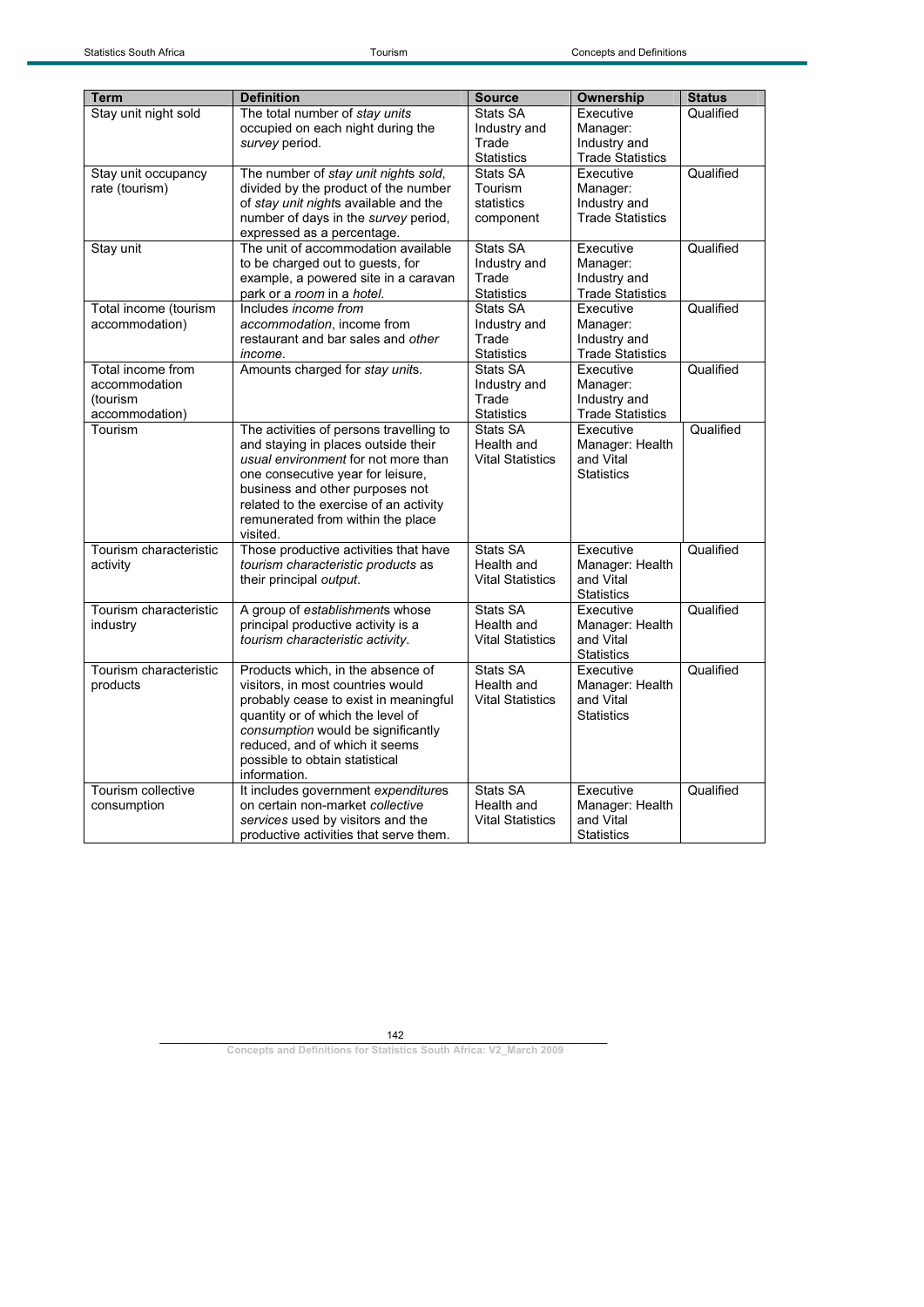| <b>Term</b>   | <b>Definition</b>                                                                  | <b>Source</b>                         | <b>Ownership</b>                      | <b>Status</b> |
|---------------|------------------------------------------------------------------------------------|---------------------------------------|---------------------------------------|---------------|
| Tourism       | Those productive activities that have                                              | Stats SA                              | Executive                             | Qualified     |
| connected     | tourism connected products as their                                                | Health and                            | Manager:                              |               |
| activities    | principal output.                                                                  | <b>Vital Statistics</b>               | <b>Health and Vital</b>               |               |
|               |                                                                                    |                                       | <b>Statistics</b>                     |               |
| Tourism       | Those products which are consumed                                                  | Stats SA                              | Executive                             | Qualified     |
| connected     | by visitors in volumes which are                                                   | Health and                            | Manager:                              |               |
| products      | significant for the visitor and/or the                                             | <b>Vital Statistics</b>               | Health and Vital<br><b>Statistics</b> |               |
|               | provider, but which are not included in<br>the list of tourism characteristic      |                                       |                                       |               |
|               | products.                                                                          |                                       |                                       |               |
| Tourism       | The total consumption expenditure                                                  | Stats SA                              | Executive                             | Qualified     |
| consumption   | made by a visitor or on behalf of a                                                | Health and                            | Manager:                              |               |
|               | visitor for and during his/her trip and                                            | <b>Vital Statistics</b>               | <b>Health and Vital</b>               |               |
|               | stay at a destination.                                                             |                                       | <b>Statistics</b>                     |               |
| Tourism       | Is the sum of tourism consumption,                                                 | Stats SA                              | Executive                             | Qualified     |
| demand        | tourism collective consumption and                                                 | Health and                            | Manager:                              |               |
|               | tourism gross fixed capital formation.                                             | <b>Vital Statistics</b>               | <b>Health and Vital</b>               |               |
|               |                                                                                    |                                       | <b>Statistics</b>                     |               |
| Tourism gross | The gross domestic product generated                                               | Stats SA                              | Executive                             | Qualified     |
| domestic      | in the economy by the tourism<br>industries and other industries in                | Health and<br><b>Vital Statistics</b> | Manager:                              |               |
| product       | response to tourism internal                                                       |                                       | Health and Vital<br><b>Statistics</b> |               |
|               | consumption.                                                                       |                                       |                                       |               |
| Tourism gross | Is the sum of the gross fixed capital                                              | Stats SA                              | Executive                             | Qualified     |
| fixed capital | formation in specific tourism fixed                                                | Health and                            | Manager:                              |               |
| formation     | produced assets by all economic                                                    | <b>Vital Statistics</b>               | <b>Health and Vital</b>               |               |
|               | productive activities and the gross fixed                                          |                                       | <b>Statistics</b>                     |               |
|               | capital formation of tourism industries in                                         |                                       |                                       |               |
|               | non-specific tourism fixed assets.                                                 |                                       |                                       |               |
| Tourism       | All establishments whose principal                                                 | Stats SA                              | Executive                             | Qualified     |
| industry      | productive activity is a <i>tourism</i>                                            | Health and                            | Manager:                              |               |
|               | characteristic activity, i.e. the sum of all<br>tourism characteristic activities. | <b>Vital Statistics</b>               | Health and Vital<br><b>Statistics</b> |               |
| Tourism       | Comprises all tourism consumption                                                  | Stats SA                              | Executive                             | Qualified     |
| internal      | expenditure that takes place within the                                            | Health and                            | Manager:                              |               |
| consumption   | given country.                                                                     | <b>Vital Statistics</b>               | Health and Vital                      |               |
|               |                                                                                    |                                       | <b>Statistics</b>                     |               |
|               | Note: It includes all <i>domestic tourism</i>                                      |                                       |                                       |               |
|               | consumption, inbound tourism                                                       |                                       |                                       |               |
|               | consumption, and the part of outbound                                              |                                       |                                       |               |
|               | tourism consumption which                                                          |                                       |                                       |               |
|               | corresponds to goods and services                                                  |                                       |                                       |               |
|               | provided by residents. It might include                                            |                                       |                                       |               |
|               | goods and services <i>imported</i> into the<br>economy and domestically sold to    |                                       |                                       |               |
|               | visitors. It differs from internal tourism                                         |                                       |                                       |               |
|               | consumption by the part of outbound                                                |                                       |                                       |               |
|               | tourism consumption which                                                          |                                       |                                       |               |
|               | corresponds to goods and services                                                  |                                       |                                       |               |
|               | provided by residents.                                                             |                                       |                                       |               |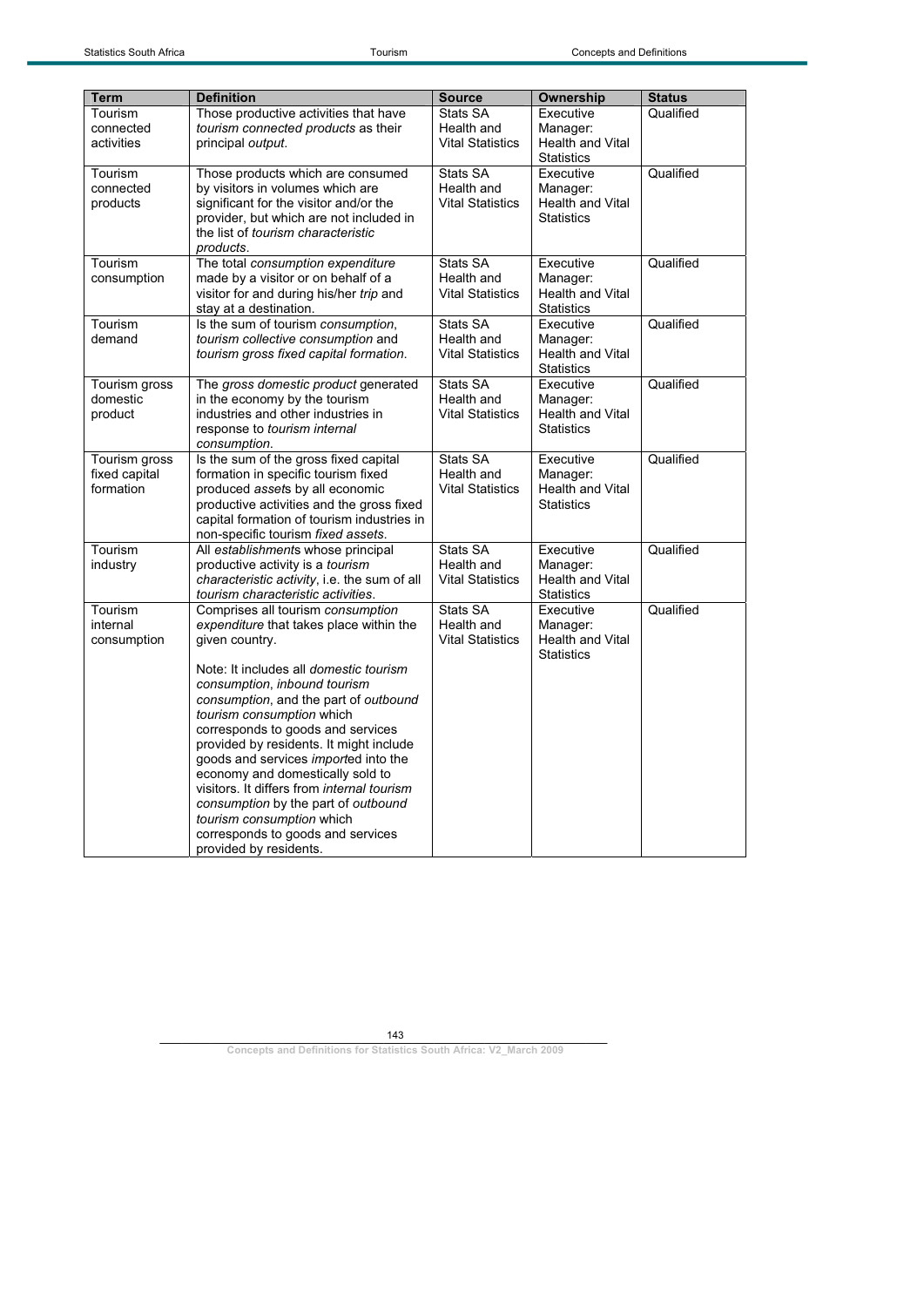| <b>Term</b>                                  | <b>Definition</b>                                                                                                                                                                           | <b>Source</b>                                     | Ownership                                                             | <b>Status</b> |
|----------------------------------------------|---------------------------------------------------------------------------------------------------------------------------------------------------------------------------------------------|---------------------------------------------------|-----------------------------------------------------------------------|---------------|
| Tourism non-<br>specific<br>products         | All other products that are not tourism<br>specific.                                                                                                                                        | Stats SA<br>Health and<br><b>Vital Statistics</b> | Executive<br>Manager:<br><b>Health and Vital</b><br><b>Statistics</b> | Draft         |
| Tourism sector                               | Consists of a set of <i>institutional units</i><br>whose principal economic activity is a<br>tourism characteristic activity.                                                               | Stats SA<br>Health and<br><b>Vital Statistics</b> | Executive<br>Manager:<br><b>Health and Vital</b><br><b>Statistics</b> | Qualified     |
| Tourism specific<br>produced fixed<br>assets | Those assets specifically designed to<br>produce tourism goods and services. If<br>tourism did not exist, such assets would<br>be severely impacted in terms of their<br>utility and value. | Stats SA<br>Health and<br><b>Vital Statistics</b> | Executive<br>Manager:<br><b>Health and Vital</b><br><b>Statistics</b> | Qualified     |
| Tourism specific<br>products                 | The sum of tourism characteristic<br>products and tourism connected<br>products.                                                                                                            | Stats SA<br>Health and<br><b>Vital Statistics</b> | Executive<br>Manager:<br><b>Health and Vital</b><br><b>Statistics</b> | Qualified     |
| Tourism value<br>added                       | The value added generated by tourism<br><i>industries</i> and other industries of the<br>economy in response to internal<br>tourism consumption.                                            | Stats SA<br>Health and<br><b>Vital Statistics</b> | Executive<br>Manager:<br><b>Health and Vital</b><br><b>Statistics</b> | Qualified     |
| Tourist                                      | A visitor who stays at least one night in<br>the place visited.                                                                                                                             | Stats SA<br>Tourism<br>statistics<br>component    | Executive<br>Manager:<br><b>Health and Vital</b><br><b>Statistics</b> | Qualified     |
| Tourist<br>accommodation                     | Any facility that regularly (or<br>occasionally) provides 'paid' or 'unpaid'<br>overnight accommodation for <i>tourists</i> .                                                               | Stats SA<br>Industry and<br>Trade                 | Executive<br>Manager:<br>Industry and<br>Trade                        | Qualified     |
| <b>Trading trips</b>                         | A trip for which the main purpose is to<br>sell merchandise that one bought<br>and/or made.                                                                                                 | <b>GHS</b>                                        | Executive<br>Manager: Social<br><b>Statistics</b>                     | Qualified     |
| Traveller                                    | Any person on a trip between two or<br>more countries or between two or more<br>localities within his/her country of<br>residence.                                                          | Stats SA<br>Tourism<br>statistics<br>component    | Executive<br>Manager:<br><b>Health and Vital</b><br><b>Statistics</b> | Qualified     |
| Traveller,<br>domestic                       | Person on a trip between two to more<br>localities in his/her country of<br>residence.                                                                                                      | Stats SA<br>Tourism<br>statistics<br>component    | Executive<br>Manager:<br><b>Health and Vital</b><br><b>Statistics</b> | Qualified     |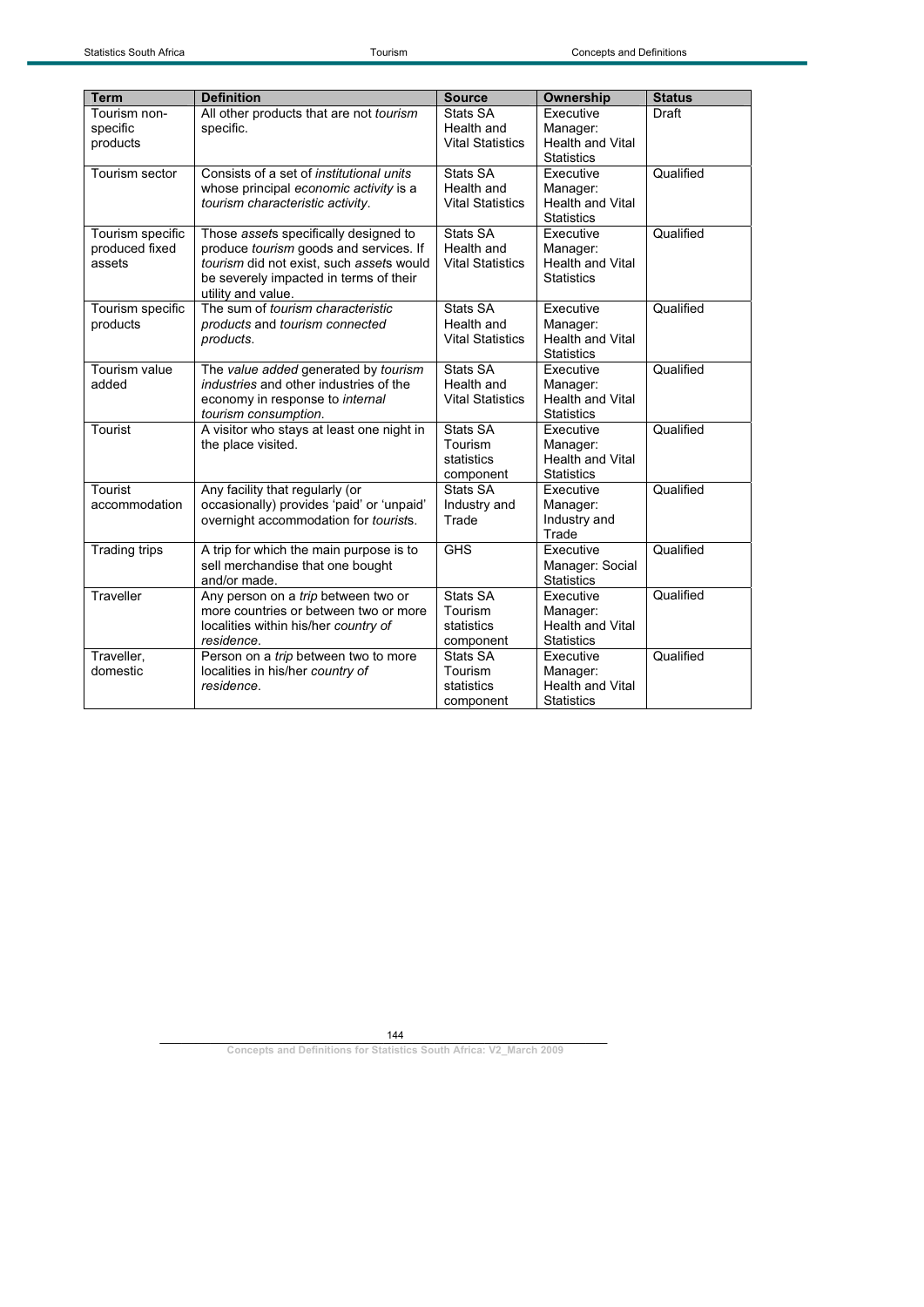| <b>Term</b>              | <b>Definition</b>                                                      | <b>Source</b>            | Ownership                                    | <b>Status</b> |
|--------------------------|------------------------------------------------------------------------|--------------------------|----------------------------------------------|---------------|
| Traveller,               | See foreign traveller.                                                 | Stats SA                 | Executive                                    | Qualified     |
| foreign                  |                                                                        | Tourism<br>statistics    | Manager:<br><b>Health and Vital</b>          |               |
|                          |                                                                        | component                | <b>Statistics</b>                            |               |
| Traveller,               | See international traveller.                                           | Stats SA                 | Executive                                    | Qualified     |
| international            |                                                                        | Tourism                  | Manager:                                     |               |
|                          |                                                                        | statistics               | Health and Vital                             |               |
|                          |                                                                        | component                | <b>Statistics</b>                            |               |
| Traveller,<br>overseas   | See overseas traveller.                                                | Stats SA<br>Tourism      | Executive<br>Manager:                        | Qualified     |
|                          |                                                                        | statistics               | Health and Vital                             |               |
|                          |                                                                        | component                | <b>Statistics</b>                            |               |
| Trip (GHS)               | A journey undertaken by one or more                                    | Stats SA                 | Executive                                    | Draft         |
|                          | members of the <i>household</i> for at least                           | Health and               | Manager:                                     |               |
|                          | one night away from home, where a<br>person did not receive any        | <b>Vital Statistics</b>  | <b>Health and Vital</b><br><b>Statistics</b> |               |
|                          | remuneration (did not make any profit)                                 |                          |                                              |               |
|                          | at that destination. It is important to                                |                          |                                              |               |
|                          | note that a trip must be complete. That                                |                          |                                              |               |
|                          | means a trip is only applicable when a                                 |                          |                                              |               |
|                          | person returns to his/her place of<br>residence.                       |                          |                                              |               |
| Usual                    | To be outside the 'usual environment'                                  | Stats SA                 | Executive                                    | Qualified     |
| environment              | the person should travel more than 40                                  | Health and               | Manager:                                     |               |
|                          | kilometres from his/her place of                                       | <b>Vital Statistics</b>  | Health and Vital                             |               |
|                          | residence (one way) AND the place                                      |                          | <b>Statistics</b>                            |               |
|                          | should NOT be visited more than once                                   |                          |                                              |               |
|                          | a week. This includes place of work<br>and place of study. Leisure and |                          |                                              |               |
|                          | recreational trips are included                                        |                          |                                              |               |
|                          | irrespective of frequency.                                             |                          |                                              |               |
| Value added              | A measure of the value created by                                      | Stats SA                 | Executive                                    | Qualified     |
| (Health and              | production.                                                            | Health and               | Manager:                                     |               |
| <b>Vital Statistics)</b> |                                                                        | <b>Vital Statistics</b>  | Health and Vital<br><b>Statistics</b>        |               |
| Value added of           | Sums the value added of all                                            | Stats SA                 | Executive                                    | Qualified     |
| the tourism              | characteristic producers regardless of                                 | Gross                    | Manager:                                     |               |
| industries               | the buyers of their output; it excludes                                | Domestic                 | Health and Vital                             |               |
|                          | non-characteristic producers.                                          | Product,                 | <b>Statistics</b>                            |               |
|                          |                                                                        | Annual                   |                                              |               |
|                          |                                                                        | estimates:<br>1993-2004, |                                              |               |
|                          |                                                                        | Annual                   |                                              |               |
|                          |                                                                        | estimates per            |                                              |               |
|                          |                                                                        | region: 1995-            |                                              |               |
|                          |                                                                        | 2004, Third              |                                              |               |
| <b>Visiting friends</b>  | A trip, which is primarily undertaken to                               | quarter: 2005            | Executive                                    | Draft         |
| and/or family            | see, socialise with, or to spend time                                  |                          | Manager: Social                              |               |
|                          | with relatives and/or friends.                                         |                          | <b>Statistics</b>                            |               |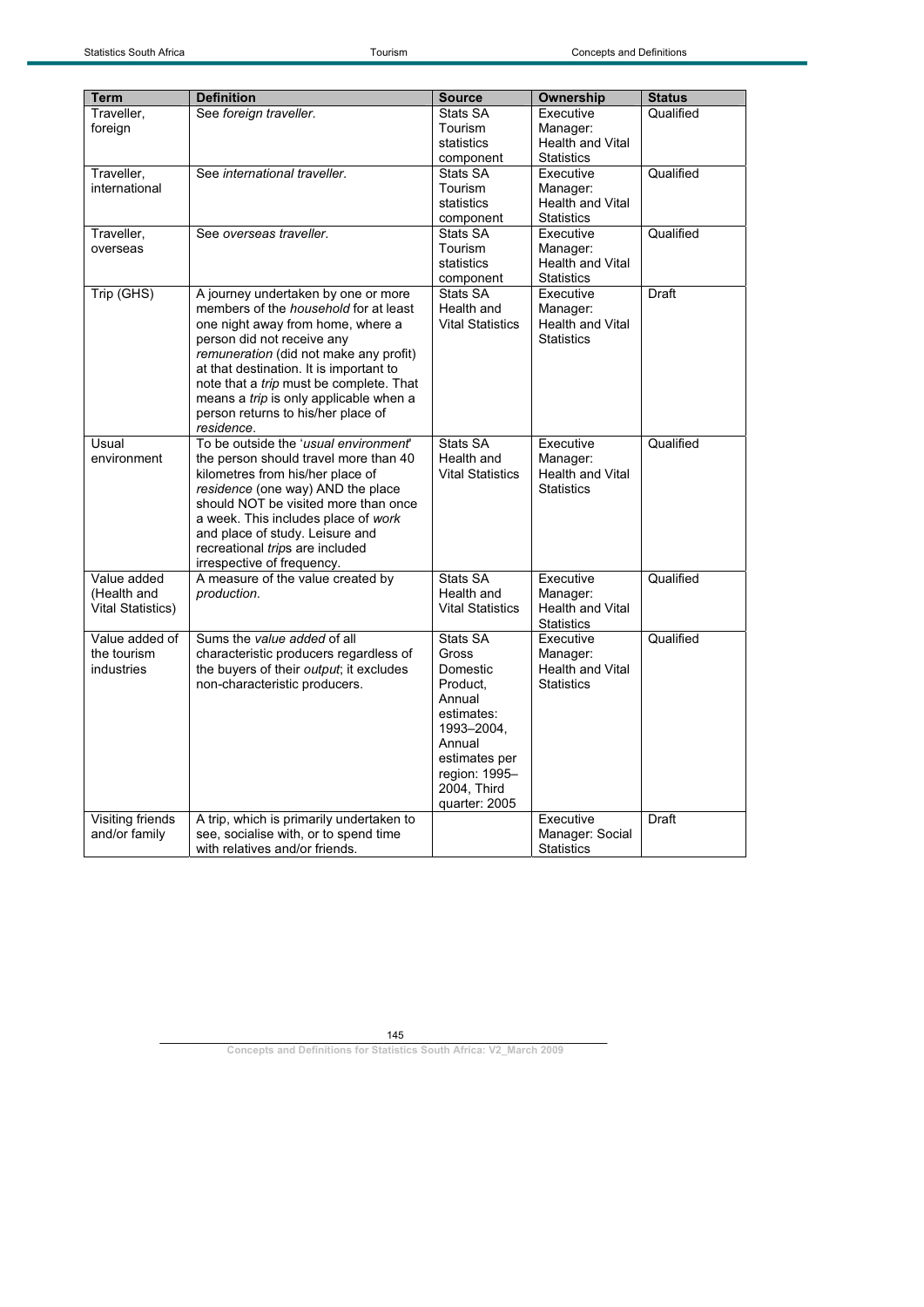| <b>Term</b>               | <b>Definition</b>                                                                                                                                                                                                                                                                                                                | <b>Source</b>                                                                                                                                               | <b>Ownership</b>                                               | <b>Status</b> |
|---------------------------|----------------------------------------------------------------------------------------------------------------------------------------------------------------------------------------------------------------------------------------------------------------------------------------------------------------------------------|-------------------------------------------------------------------------------------------------------------------------------------------------------------|----------------------------------------------------------------|---------------|
| Visitor                   | Someone who doesn't stay                                                                                                                                                                                                                                                                                                         | <b>GHS</b>                                                                                                                                                  | Executive                                                      | Qualified     |
|                           | permanently with and is not a member<br>of the household.                                                                                                                                                                                                                                                                        |                                                                                                                                                             | Manager:<br><b>Social Statistics</b>                           |               |
| Visitor<br>consumption    | The total consumption expenditure<br>made by a visitor or on behalf of a<br>visitor during his/her trip and stay at a<br>destination.                                                                                                                                                                                            | Stats SA<br>Gross<br>Domestic<br>Product,<br>Annual<br>estimates:<br>1993-2004,<br>Annual<br>estimates per<br>region: 1995-<br>2004, Third<br>quarter: 2005 | Executive<br>Manager:<br>Health and Vital<br><b>Statistics</b> | Qualified     |
| Visitor,<br>domestic      | See domestic visitor.                                                                                                                                                                                                                                                                                                            | Stats SA<br>Status of the<br>tourism<br>satellite<br>account in<br>South Africa<br>April 2005                                                               | Executive<br>Manager:<br>Health and Vital<br><b>Statistics</b> | Qualified     |
| Visitor<br>(household)    | Person visiting or staying with a<br>household who is not a usual member<br>of the household, that is, does not stay<br>in the <i>household</i> four nights a week on<br>average. Compare visitor under<br>Tourism and migration.                                                                                                | Stats SA<br>Status of the<br>tourism<br>satellite<br>account in<br>South Africa<br>April 2005                                                               | Executive<br>Manager:<br>Population<br><b>Statistics</b>       | Qualified     |
| Visitor,<br>international | See international visitor.                                                                                                                                                                                                                                                                                                       | Stats SA<br>Status of the<br>tourism<br>satellite<br>account in<br>South Africa<br>April 2005                                                               | Executive<br>Manager:<br>Health and Vital<br><b>Statistics</b> | Qualified     |
| Visitor (tourism)         | Any person travelling to a place other<br>than that of his/her usual environment<br>for less than 12 months, and whose<br>main purpose of the trip is other than<br>the exercise of an activity remunerated<br>from within the place visited.<br>See international visitor and domestic<br>visitor. Compare visitor (household). | <b>UBOS</b><br>OECD<br>Recommendat<br>ions on<br>Tourism<br>Statistics, Part<br>One, para. 20                                                               | Executive<br>Manager:<br>Health and Vital<br><b>Statistics</b> | Qualified     |
| Visitors'<br>expenditures | Are traditionally used in the analysis of<br>the tourism economy. They include<br>expenditures on goods and services<br>consumed by visitors for and during<br>their trips and stay at a destination. It<br>corresponds with the monetary<br>transactions component of tourism<br>consumption.                                   | Stats SA<br>Status of the<br>tourism<br>satellite<br>account in<br>South Africa<br>April 2005                                                               | Executive<br>Manager:<br>Health and Vital<br><b>Statistics</b> | Qualified     |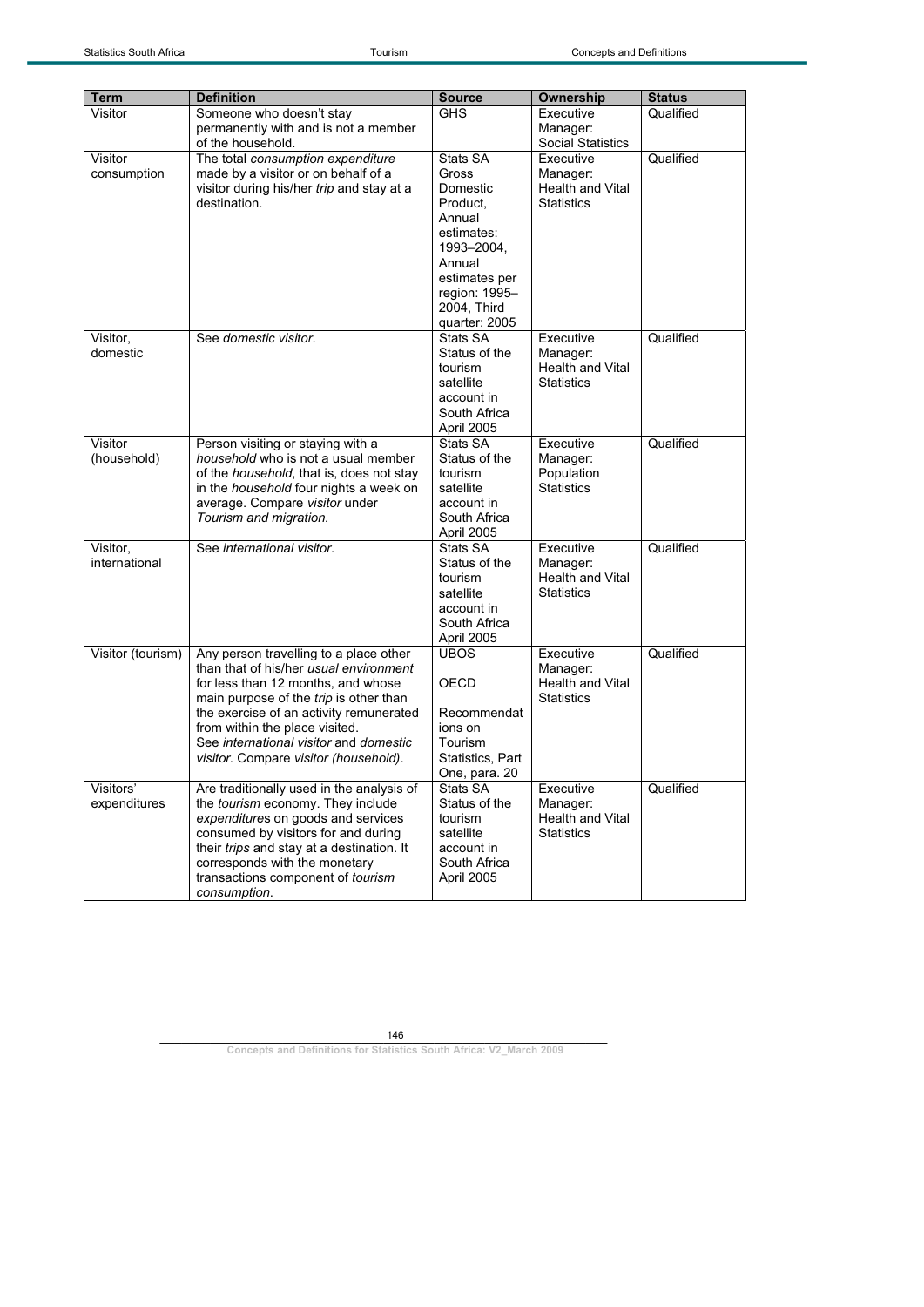#### **Index**

#### **0**

09 book (Geography), 45

# **A**

Absent household member (interview), 27 Absent household member (reference night), 27 Absolute poverty line, 113 Acceptable statistics, 119 Access to education, 33 Accessibility, 119 Accommodation service enterprise, 8 Account, 82 Accuracy, 119 Acid test ratio, 95 Acknowledgement of debt, 132 Acquisition approach, 132 Acquisition of fixed assets, 95 Acting head of household, 27 Active enterprise, 8 Active metadata, 119 Active steps to seek work, 62 Activity, 8 Additions and alterations, 22 Address, physical, 45 Adjustment for statistical purposes, 119 Administered item, 119 Administered prices, 91 Administration record, 119 Administrative area, 45 Administrative data, 119 Administrative source, 119 Adoption, 113 Adult Basic Education and Training, 33 Age, 27 Age in completed years, 27 Age-specific enrolment ratio, 33 Age-specific fertility, 53 Aggregate capital statement, 95 Aggregate or consolidated balance sheet, 95 Aggregated data, 119 Agricultural inputs, 4 Alimony, 76 Ancillary activity (National Accounts), 82 Ancillary activity (System of Registers, 8 Annual crops, 4 Annual inflation rate, 91 Annual percentage change (index), 91 Anthropometrics, 27 Area harvested for grain, 4 Area planted for grain, 4 Associated company, 8 Attend (educational institution), 33 Average annual inflation rate, 91 Average annual percentage change, 91 Average monthly earnings at constant 2000 prices, 62 Average monthly earnings at current prices, 62

#### **B**

Balance date, 8 Balancing item, 82 Base period, 119 Base year, 119

147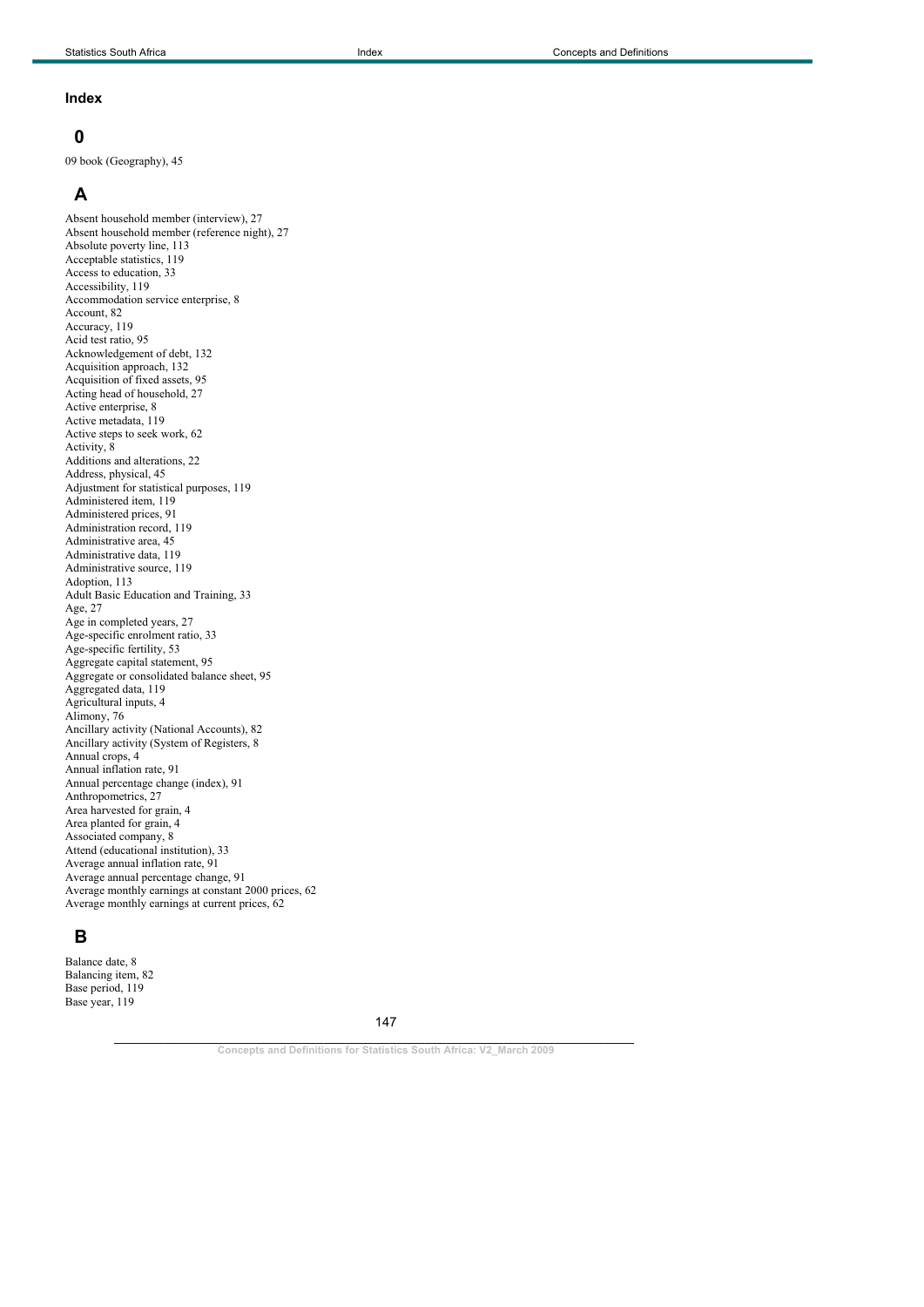Basic education, 33 Basic prices, 82 Bed occupancy rate (tourism), 136 Benchmark years, 120 Bias, 120 Bill, 132 Biota, 43 Birth weight, 53 Birthed (refer to life cycle), 8 Block of flats, 22 Blocking, 120 Boarder (household), 136 Body Mass Index, 53 Book value of property, plant and equipment and intangible assets, 95 Branch of a foreign entity, 9 Branch of an enterprise, 9 Break-up, 9 Broad-based approach, 113 Bucket sanitation system, 113 Building, 22 Business Sampling Frame (BSF), 9 Business trip (professional), 136 Buy-back centre, 43

### **C**

Cadastre, 45 Camp, 22 Capital, 82, 95 Capital charges, 95 Capital expenditure, 96 Capital expenditure on new assets, 96 Capital expenditure on new construction works, 96 Capital replacement reserve, 97 Capital transfer in kind, 83 Capital transfers, 97 Capitalisation reserve, 96 Care dependency grant, 113 Carrying value of property, plant and equipment and intangible assets, 97 Cash crop, 4 Cash transfer, 83 Casual employees, 62 Catchment, 43 Causes of death, 53 Ceased (refer to life cycle), 9 Census, 27, 120 Census date, 27 Census day, 27 Census geography, 45 Census night, 27 Census phases, 28 Cereals, 4 Child (legal), 62 Child (relationship), 28 Child mortality, 53 Child support grant, 113 Children ever born, 53 Civil judgement, 76 Civil summons, 76 Classification, 120 Classification of individual consumption according to purpose (COICOP), 120 Classification system, 121 Classification unit, 121 Classification version, 121 Classification, standard, 121 Cleaning service, 132 Close corporation (CC), 9 Club, welfare organisation, association not for gain, 9 Cluster house, 22 Cluster sampling, 121

> $148$ 148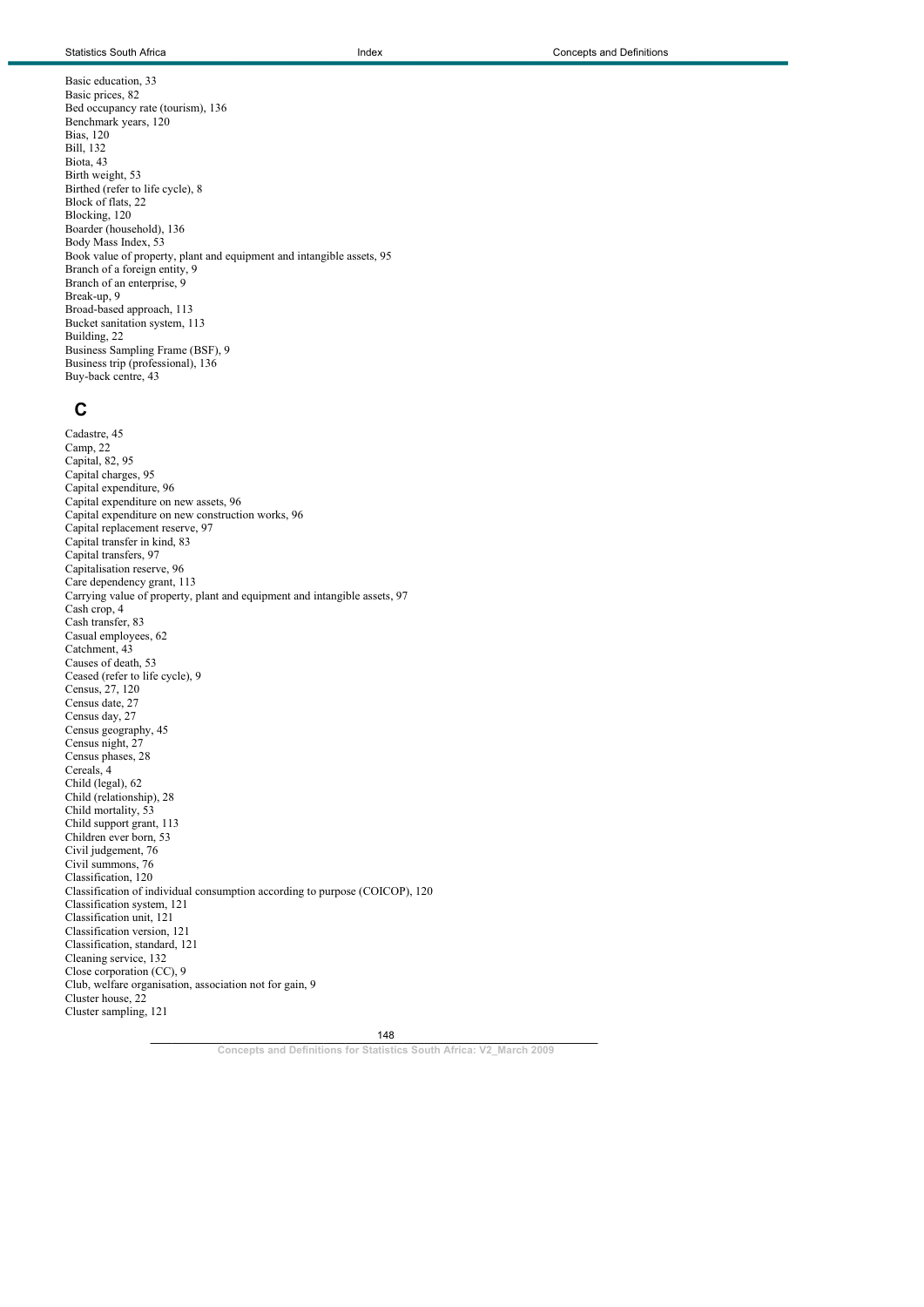Current job, 62

Code, 121 Code list, 121 Coding, 121 Coding error, 121 Coherence, 121 Cold deck, 121 Collection, 122 Collective living quarters/ communal living quarters, 22 Collective services, 97 Commercial farm, 4 Commercial farmer, 4 Commission, 9 Commodity flow method, 83 Communal living rooms, 23 Community and social service, 113 Community assets, 97 Community-based organisation (CBO), 113 Comparability, 122 Compensation of employees, 62 Completeness, 122 Completion, 122 Complex enterprise unit, 9 Compulsory education, 33 Compulsory liquidation, 76 Computer network equipment, 112 Computer software, 112 Concept, 122 Conceptual domain, 122 Confidentiality, 122 Consent judgement, 76 Consistency, 122 Consolidated statement of financial position, 98 Consolidation, 123 Constant prices (GDP), 91 Consume, 58 Consumer price index (CPI), 91 Consumer price index excluding interest rates on mortgage bonds (CPIX), 91 Consumer unit (for household), 23 Consumption, 78 Consumption approach, 132 Consumption expenditure, 58 Consumption of fixed assets, 98 Content re-verification, 123 Context, 123 Continuity rule, 9 Contractual joint venture, 9 Contributing causes of death, 53 Contribution of specific products to the total PPI, 91 Converted hostel, 23 Cooperative society, 9 Core index, 92 Core inflation, 92 Corporate joint venture, 10 Cost, insurance and freight price (c.i.f.), 83 Councillor, 98 Country of residence, 136 Coverage, 123 Coverage error, 123 CPI, 92 CPIX, 92 Crop estimate, 4 Crop forecast, 4 Crude birth rate, 53 Crude death rate, 53 Crude enrolment ratio, 33 Crude oil, 41 Cultivated assets, 4, 133 Current assets, 98 Current expenditure, 98

> $149$ 149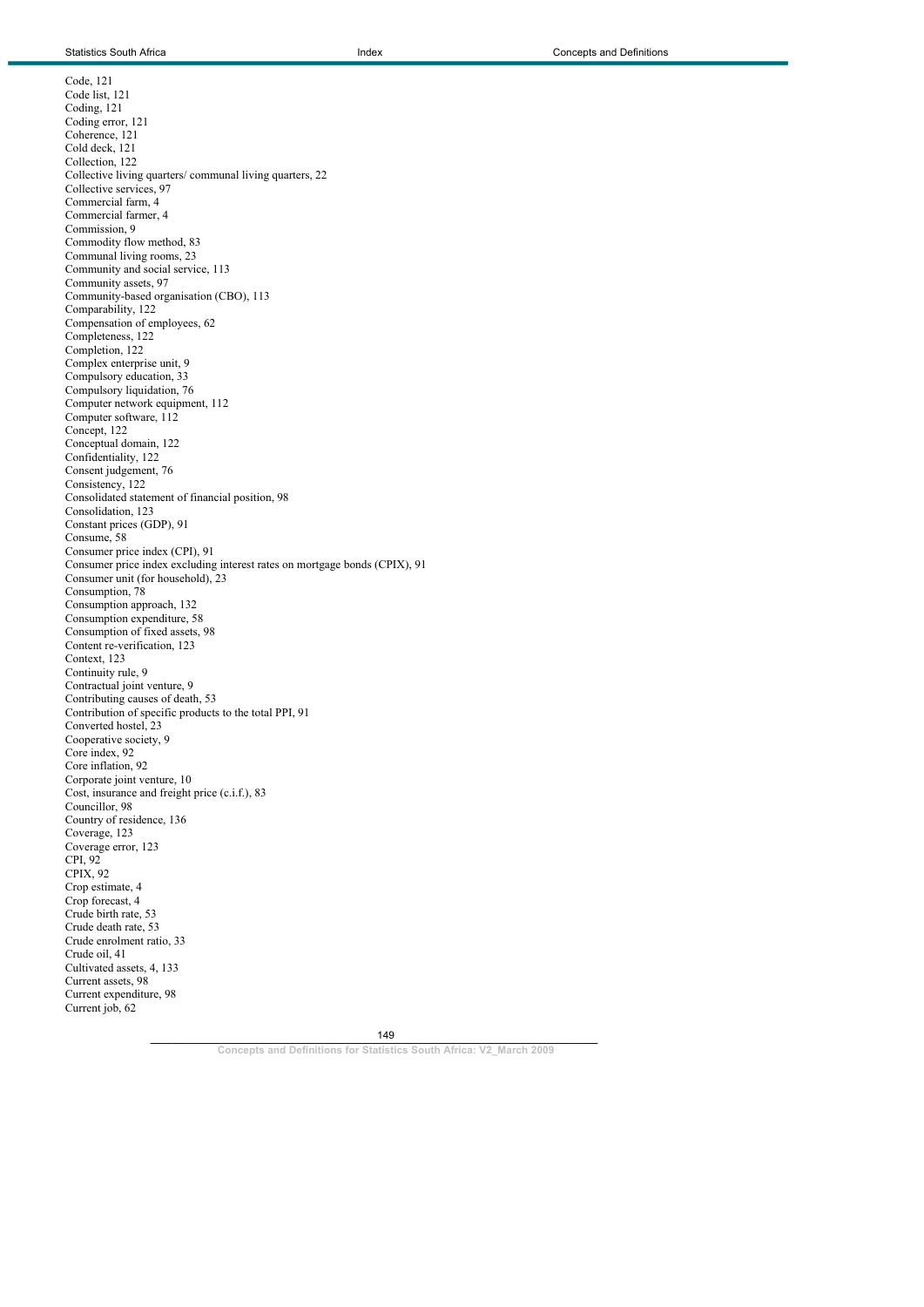Current live births, 54 Current prices (GDP), 93 Current ratio, 98 Current transfers, 83

#### **D**

Data, 123 Data confidentiality, 123 Data editing, 123 Data element, 123 Data item, 123 Data processing, 123 Data revision, 123 Data sharing, 124 Day trip, 136 De facto census, 28 De jure census, 28 Deactivated enterprise, 10 Death, 54 Debenture, 99 Debt, 76 Debtor, 76 Decomposable poverty index (DPI or  $P_2$ ), 114 Default judgement, 76 Definition, 124 Delineation, 10 Demarcation, census, 45 Demographic event of statistical unit, 10 Demolished dwelling, 23 Denomination, 114 Density, population, 45 Depot, 10 Depreciation, 99 Diary of expenditure, 124 Disability, 54 Disability grant, 114 Discouraged work-seeker, 62 Dissemination, 124 Distance learning, 33 District management area, 45 District municipality, 99 Dividends paid, 99 Divorced, 28 DMA, 45 Documented immigrant, 136 Domestic tourism, 136 Domestic tourism consumption, 136 Domestic tourist, 136 Domestic trip, 137 Domestic visitor, 137 Domestic worker, 63 Domestic worker, live-in, 63 Domestic worker's quarters, 23 Dormant, 10 Drip irrigation, 5 Drop-out rate, 34 DU, 45 Durable goods, 58 Dwelling, 46 Dwelling under construction, 23 Dwelling unit (DU), 46 Dwelling unit number, 46 Dwelling, house, 23 Dwelling, informal, 46 Dwelling, traditional, 46 Dynamic imputation, 124

150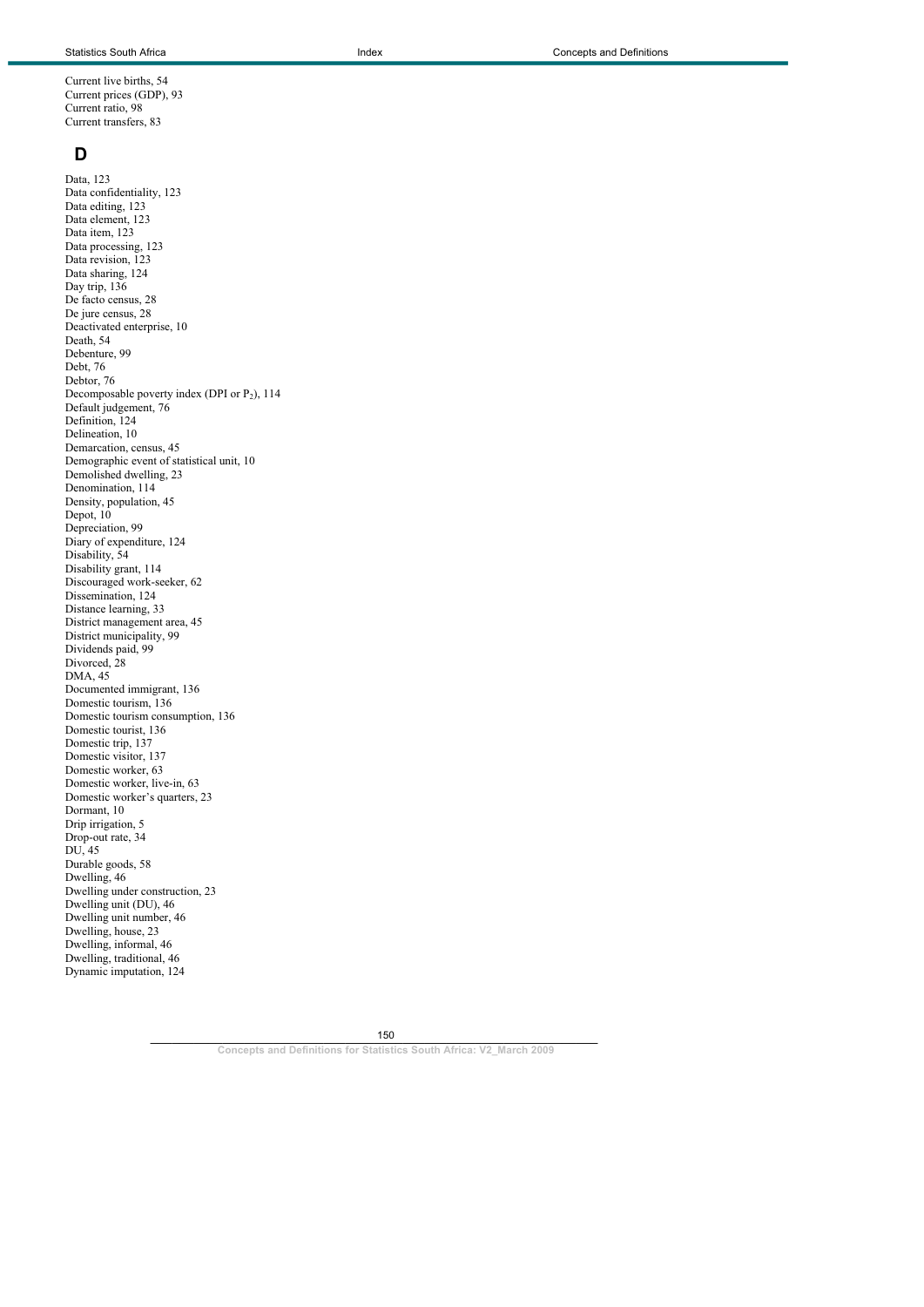#### **E**

EA, 46 E-commerce, 10 Economic activity, 63 Economic classification, 10 Economic major divisions, 10 Economic production, 10 Economic sector, 63 Economic significance, 11 Economic status, 63 Economically active person, 63 Education institution, 34 Educational achievement, 34 Educational attainment, 34 Educational institution, 34 Educational level, 34 Educator, 34 Electricity for cooking, heating and/or lighting, 41 Electricity tokens, 41 Electricity undertaking, 41 Embargo time, 124 Employed, 63 Employed person, 63 Employee, 63 Employee labour at constant compensation, 63 Employee-related costs, 64 Employer, 64 Employment, 64 Employment to population ratio/labour absorption rate, 64 Employment, informal, 64 Enrolled learner, 35 Enrolment, 35 Enrolment ratio, 35 Enterprise (National Accounts), 11 Enterprise survey, 11 Enterprise turnover, 11 Enterprise unit, 11 Enumeration, 46 Enumeration area (EA), 46 Enumeration area number, 46 Enumeration area type, 46 Enumeration period, 46 Enumeration phase, 47 Enumerator, 28, 47 Enumerator's summary book, 47 Environmental accounting (SEEA framework), 83 Environmental protection, 43 Erf/erven, 47 Establishment (Employment and Price), 12, 93 Establishment (National Accounts), 12 Establishment (System of Registers), 12 Evapotranspiration, 43 Expenditure, 99 Expenditure gap ratio (EGR), 114 Export, 132 Extension officer, 5 Extra-budgetary accounts, 99

## **F**

Factor cost, 83 Family gain, 64 Farm, 5 Farming unit, 5 Farming unit (System of Registers), 12 Feature use (re addressing), 47 Fertility, 54 Field of study, 35

151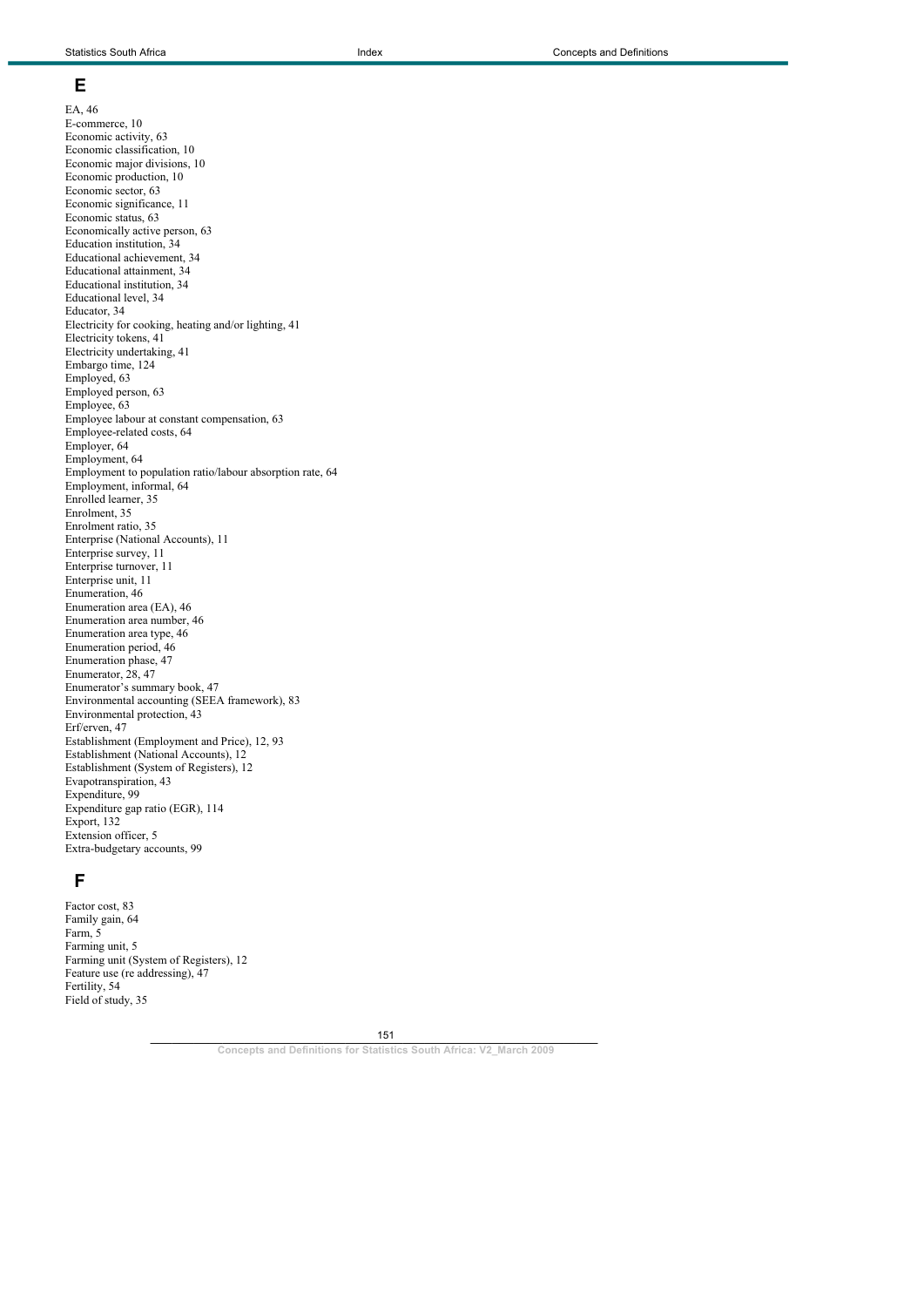Fieldwork station, 28 Filled post, 64 Final demand, 84 Finance and administration, 99 Financial assets, 100 Financial claims, 100 Financial institution, 100 Financial services indirectly measured (FSIM), 84 Financial year, 100 Fixed assets, 100 Flat, 23 Flood irrigation, 5 Follow-up, 124 Food crop, 5 Foreign traveller, 137 Foreign visitor, 137 Formal dwelling, 47 Formal education, 35 Formal sector, 64 Foster care, 114 Foster parent, 114 Frame, 124 Free basic electricity, 41 Free basic services, 114 Free basic water, 114 Free-on-board, 132 Free-on-board (f.o.b.) price, 132 Free-on-rail, 132 Full employment, 65 Full -time employee, 65 Full-time equivalents, 65 Functional classification, 100

# **G**

GDP, 84 GDP at constant prices, 84 GDP at current prices, 84 GDP at factor cost, 84 GDP at market prices, 84 GDP for the economy, 84 GDP per region (GDPR), 85 Gender, 28 Gender analysis, 28 General economic production, 12 General expenditure, 100 General government, 101 General holiday trip, 137 Generation of income account, 85 GEO, 12 Geographic unit, 12 Geographical Information System (GIS), 47 Geographical targeting, 47 Geography types, 47 Gift, 58 Gigawatt-hour (gWh), 41 Gini index, 124 Goods and services account, 85 Government grant reserve, 101 Government institutions, 101 Grade, 35 Grade-specific enrolment ratio, 35 Graduate, 35 Grain, 5 Grain production, 5 Grant, 114 Grant in aid, 115 Grants paid, 101 Grants received, 102 Gross domestic product (GDP, 85

152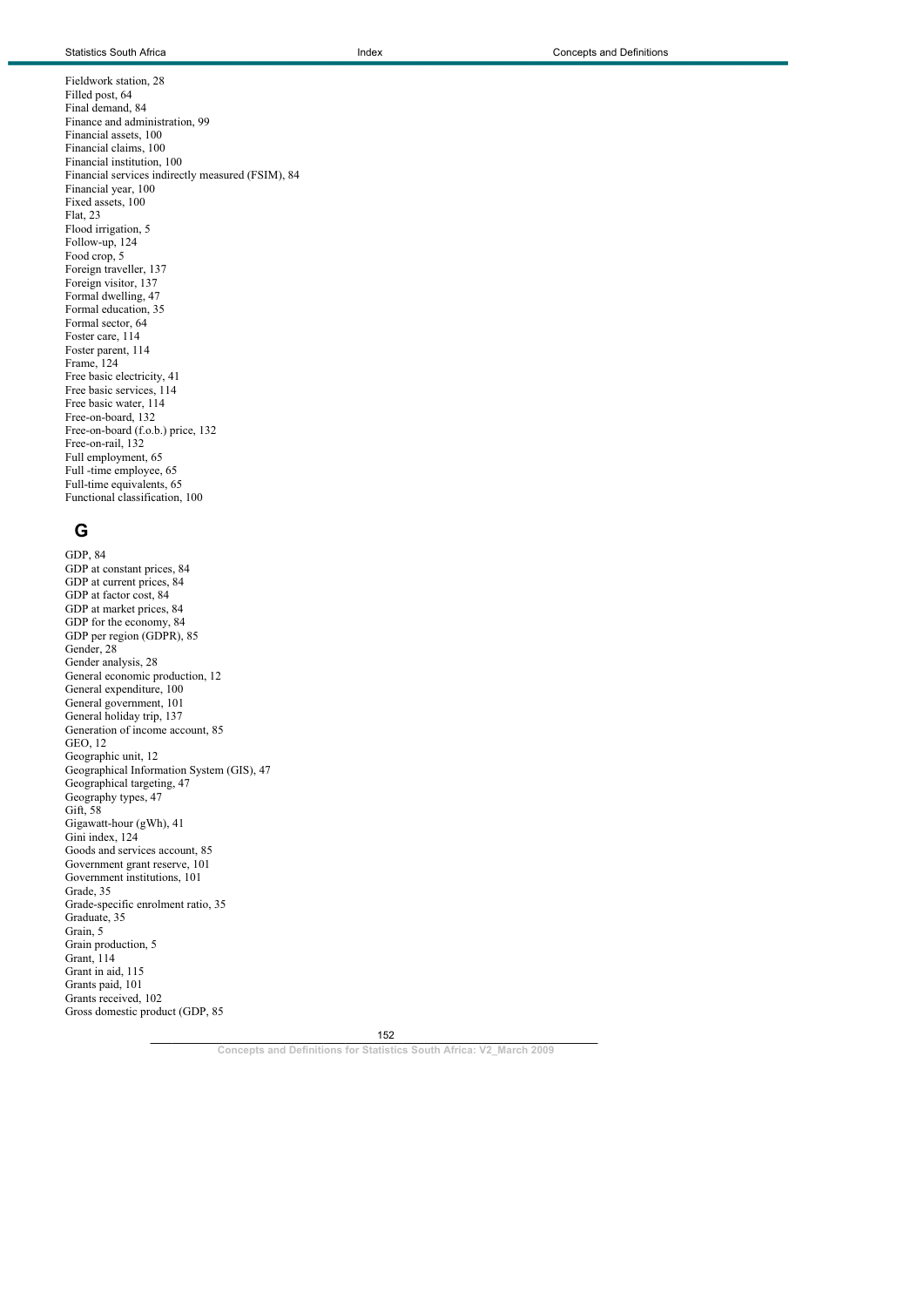Gross earnings, 58 Gross enrolment ratio (GER), 36 Gross operating surplus/mixed income, 85 Gross salaries and wages, 65 Gross value added at basic prices, 86 Gross value added at producers' prices, 86 Groundwater, 43 Group top enterprise, 12

#### **H**

Handicap, 54 Head of the household, 28 Head-count ratio (HCR or P0), 115 Hectare, 5 Hectare of land, 5 Herbicide, 5 Heritage assets, 112 High density, 48 Higher education, 36 Higher education institution, 36 Highest level of education, 36 Historical rules of industrial classification, 13 HIV, 54 Holding company, 13 Home education, 36 Homeless person, 115 Homogeneous production, 78 Horizontal integration of economic activities, 13 Horizontal integration of enterprise unit, 13 Hostel, 23 Hot deck, 125 Hotel, 23 Hours worked, 65 House, 23 House, semi-detached, 24 Household, 29 Household actual final consumption, 58 Household assets, 58 Household enterprise, 58 Household final consumption expenditure, 59 Household income, 59 Household income (census), 29 Household members, 29 Household unincorporated enterprises, 13 Household unincorporated market enterprises, 13 Housing development fund, 102 Housing services, 102 Housing unit, 24 Hut, 24 Hygienic toilet facility, 24

## **I**

Immediate cause of death, 54 Immediate parent, 13 Impairment, 54 Implied deflator, 93 Import, 132 Imputation, 123 Inbound tourism, 137 Inbound tourism consumption, 137 Inbound tourist, 137 Inbound visitor, 137 Income (company), 59 Income (individual), 59 Income from accommodation, 137 Income from employment, 65 Income from restaurants and bar sales (tourist accommodation), 138

153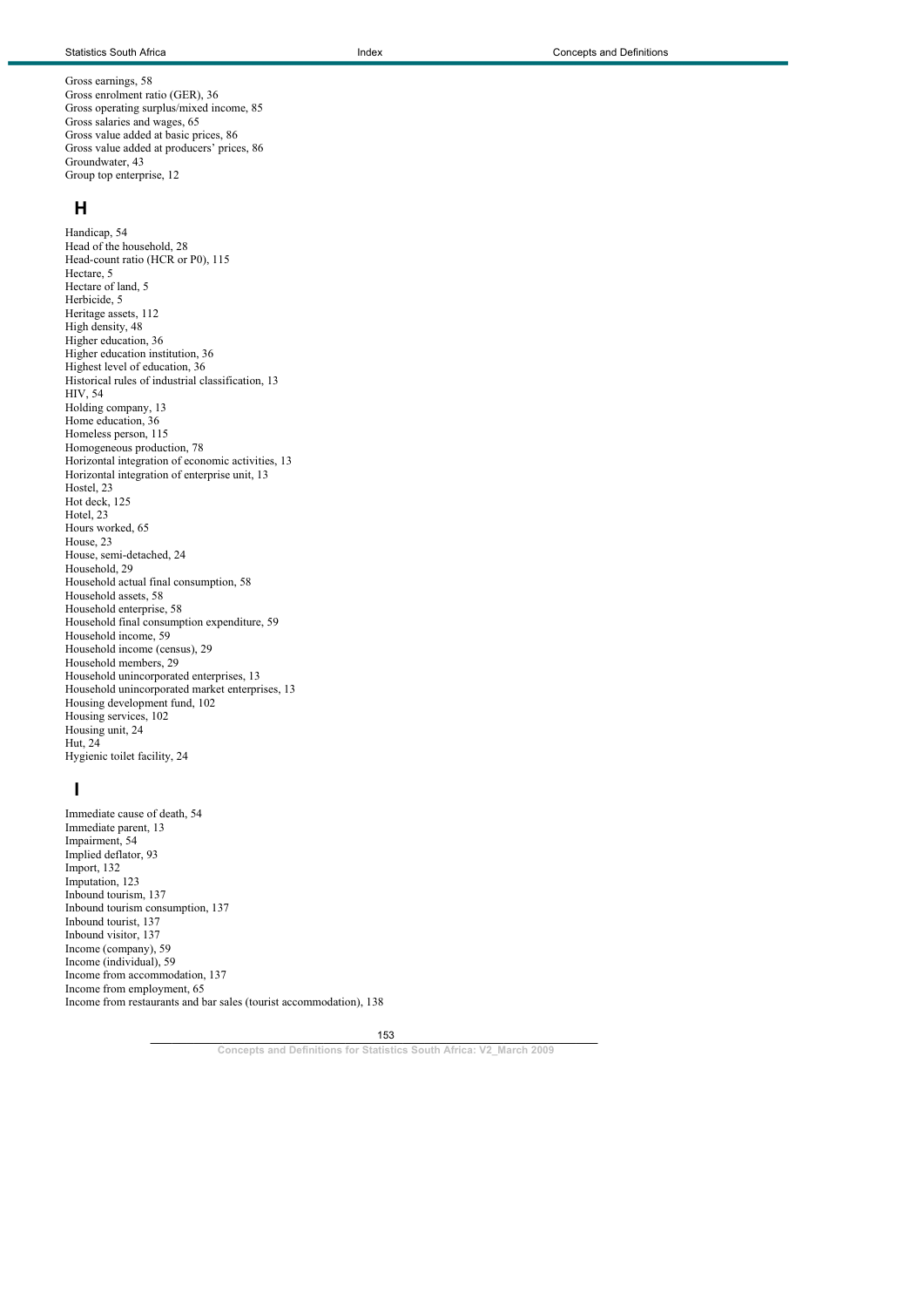Income per stay unit night sold, 138 Income tax, 13, 76 Income tax turnover, 13 Index of physical volume of electricity production, 41 Index of physical volume of manufacturing production, 78 Index of physical volume of mining production, 81 Indicator products, 93 Indigent household, 115 Individual ownership, 14 Individual services, 102, 133 Industrial activity, 14 Industrial area, 14 Industrial crops, 6 Industry (National Accounts), 86 Industry (System of Registers), 14 Infant, 54 Infant and child mortality rates, 55 Infant deaths, 55 Inflation, 93 Inflation rate, 93 Informal dwelling, 48 Informal employment, 65 Informal learning, 37 Informal sector (Employment and Price, 66 Informal sector (System of Registers), 14 Informal settlement, 48 Information, 125 Infrastructure, 102 In-mover, 29 Insolvency, 76 Instalment sale transaction, 133 Institution, 115 Institution (demarcation), 48 Institution (enumeration), 48 Institutional sector, 14 Institutional unit, 138 Intake rate, 37 Intangible assets, 103 Intangible fixed assets, 133 Integrated Development Plan, 103 Interest, 103 Intermediate consumption, 138 Internal loans, 103 Internal tourism, 138 Internal tourism consumption, 138 International Financial Reporting Standards (IFRS), 103 International migration, 138 International Standard Industrial Classification of all Economic Activities (ISIC), 14 International tourism, 138 International tourism consumption, 138 International tourist, 139 International traveller, 139 International visitor, 139 Inter-planted crop, 6 Interview, direct, 125 Inventories, 103 Investigation, 15 Investigation conclusion sheet, 15 Investment in marketable securities, 104 Investment property, 104 Irrigation, 6 Item response rate, 125

## **J**

Job, 66 Job-leavers, 66 Job-losers, 66

> $154$ 154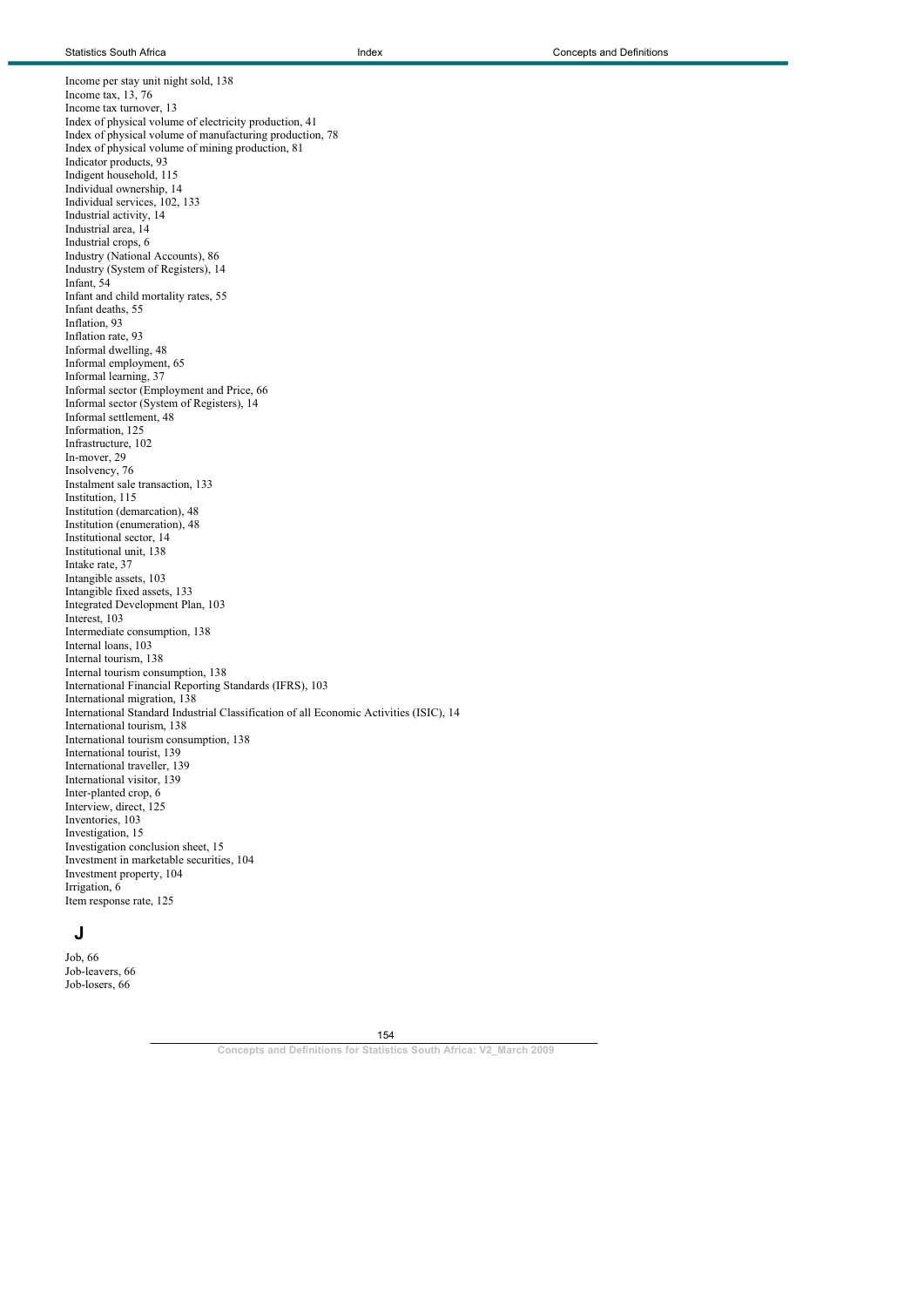## **K**

Key from image(KFI), 125 Key from paper(KFP), 125 Kind-of-activity unit, 15 Kind-of-activity unit description field, 15 Kind-of-enterprise unit, 15 Kitchen, 24 Kwashiorkor, 55

## **L**

Labour absorption rate, 66 Labour accounts, 67 Labour cost, 67 Labour force, 67 Labour force participation rate, 67 Labour market, 67 Labour market dynamics, 67 Labour market status, 67 Labour participation rate, 67 Language spoken most often in the household, 29 Last child born, 55 Last update on BSF, 15 Late birth registrations, 55 Late starters rate, 37 Leading underlying cause of death, 55 Learner, 37 Learner-educator ratio, 37 Learning area, 37 Legal entity, 15 Legal unit, 15 Legal working age, 67 Levy, 104 Liabilities, 104 Liability, 104 Life cycle (statistical unit), 15 Life expectancy, 55 Lifetime migrant, 139 Liquidation, 76 Listing, 48 Listing error, 125 Literacy, 38 Literacy rate, 38 Literacy ratio, 38 Litigants, 77 Litigants referred, 77 Live birth, 55 Live-in domestic worker, 67 Livestock, 6 Living quarters, 24 Living together as a married couple, 29 Loan, 104 Local Economic Development, 104 Local government, 104 Local government institutions, 104 Local municipality, 105 Location (statistical unit), 48 Lockout, 68 Lodger, 139 Logical imputation, 125 Long-term loan, 105 Long-term unemployment, 68

## **M**

Machinery and equipment, 105 Macro data, 125 Magisterial district, 48

155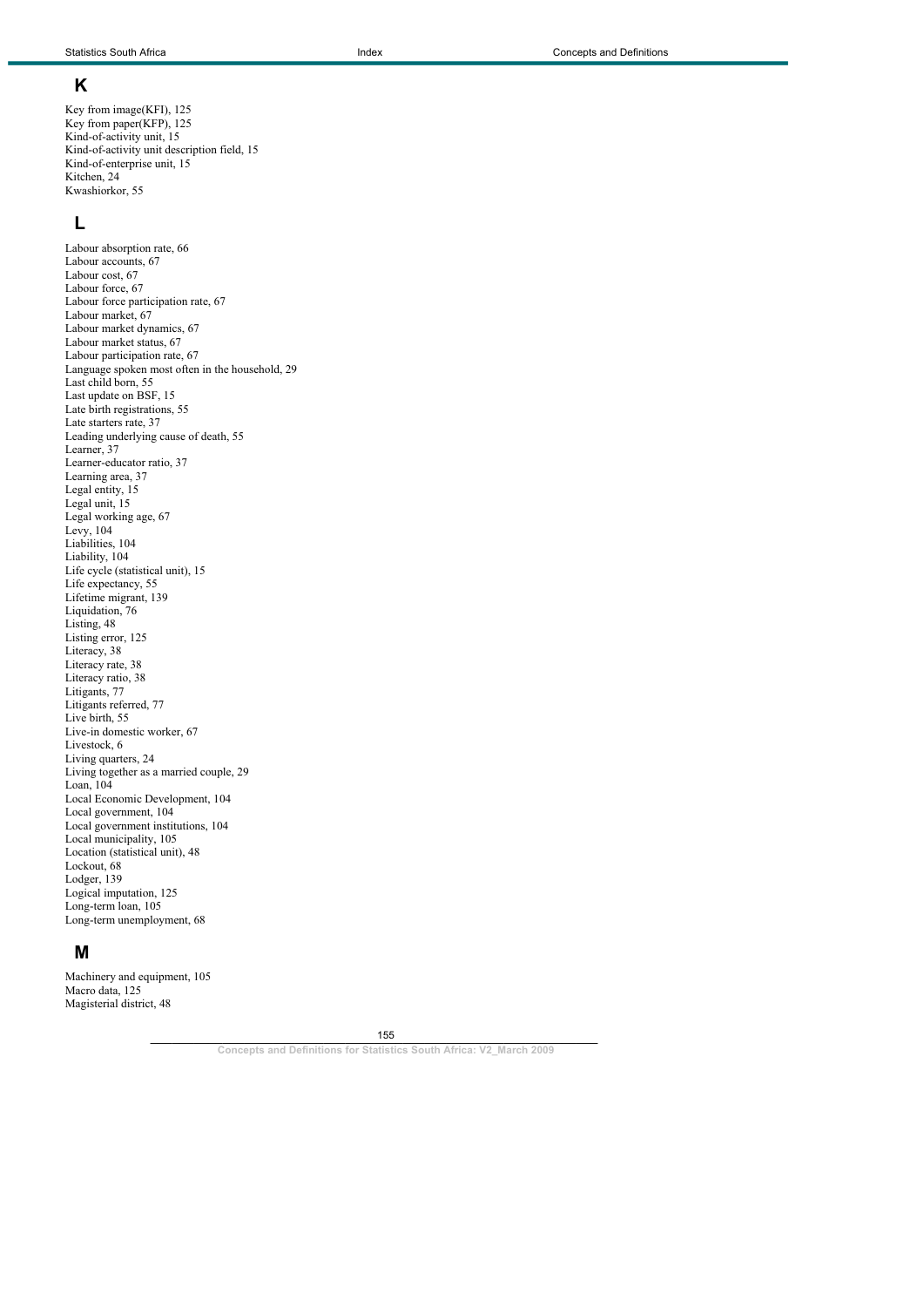Mailing address, 48 Main activity, 16 Main place, 49 Main purpose of trip, 139 Mains, 41 Maintenance procedures, 16 Malnutrition, 55 Managerial position, 68 Marasmus, 56 Marital status, 29 Market production activities, 68, 78 Marketable loan stock, 105 Marriage, 29 Married, 29 Master sample, 125 Matching, 125 Maternal mortality rate, 56 Maternal mortality ratio, 56 Mean annual runoff, 43 Memorandum items, 105 Merger, 16 Metadata, 126 Metadata registry, 126 Methodology, 126 Metropolitan municipality, 105 Micro data, 126 Migration, 139 Minimum acceptable standard of living, 115 Mixed income, 60 Mixed trip, 139 Monetary gold, 105 Money market instruments, 105 Monthly percentage change, 93 Multiple activities, 16 Multiple causes of death, 56 Multiple households, 29, 115 Multiple structure statistical unit, 16 Multi-stage sampling, 126 Municipal code, 49 Municipal grants, 105 Municipality, 49, 105

#### **N**

National accounts, 86 National statistics, 126 National tourism, 139 National tourism consumption, 139 Natural forest tree, 6 Natural gas, 41 Natural Resource Accounting (NRA), 86 Natural resources, 43 Neonatal deaths, 56 Net loss, 16 Net other taxes on production, 78 Net profit, 16 Net profit before providing for company tax and dividends, 106 Net profit or loss after tax, 133 Net profit or loss before tax, 133 New entrant into unemployment, 68 Non-consumption expenditure, 60 Non-contact, 30 Non-contact form, 126 Non-current assets, 106 Non-current liabilities, 106 Non-durable goods, 60 Non-financial public enterprise, 106 Non-formal education, 38 Non-government Organisation (NGO), 116 Non-government organisations, 68

156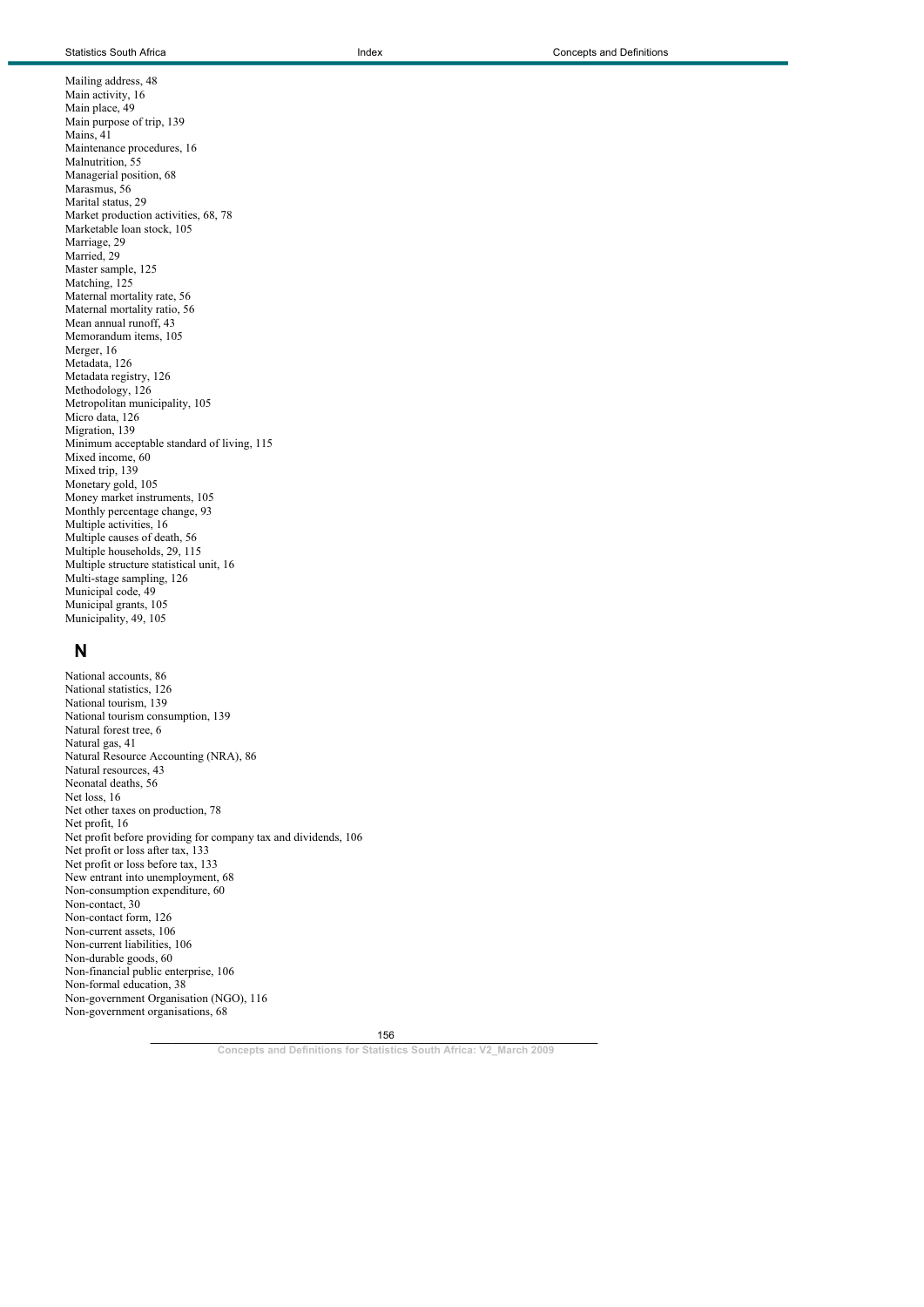Non-market production activities, 68 Non-mover, 30 Non-produced assets, 106 Non-profit institution, 16 Non-profit institutions serving households (NPISH), 16 Non-renewable natural resources, 42 Non-residential building, 24 Non-sampling error, 126 Non-urban, 49 Non-usable information, 126 Not economically active population, 68 Number of rooms for accommodation, 140

### **O**

Objective yield survey, 6 Occupancy rate, bed, 140 Occupancy rate, stay unit, 140 Occupation, 68 Occupational groups, 68 Official and expanded definition of unemployment, 69 Official statistics, 126 Oil crop, 6 Oilseeds, 6 Old-age grant, 116 Old-age pension, 116 Open account transaction, 133 Originating classification, 17 Other debts, 77 Other expenditure, 106 Other fixed assets, 133 Other income (tourist accommodation), 140 Other machinery and equipment, 106 Other reasons for underutilisation, 78 Other residential buildings, 24 Other services, 77 Other structures, 25 Other subsidies on production, 79 Other taxes on production, 79 Out of labour market, 69 Outbound tourism, 140 Outbound tourism consumption, 140 Outbound tourist, 140 Outbound trip (outside South Africa), 140 Outbound visitor, 140 Outlay, 60 Outlet, 17 Out-mover, 30 Output, 133 Overall average annual percentage change, 93 Overcount, 30 Overdraft, 60 Overnight trip, 140 Overnight visitor/tourist, 140 Overseas traveller (tourism and migration), 141 Overtime, 69 Overtime hours paid for, 69 Overtime payments, 69 Own-account worker, 69 Owners' equity, 106 Ownership type (of business), 17

### **P**

Package trip, 141 Paid dividend, 60 Paid domestic work, 69 Partly complete, 126 Partner, 30

157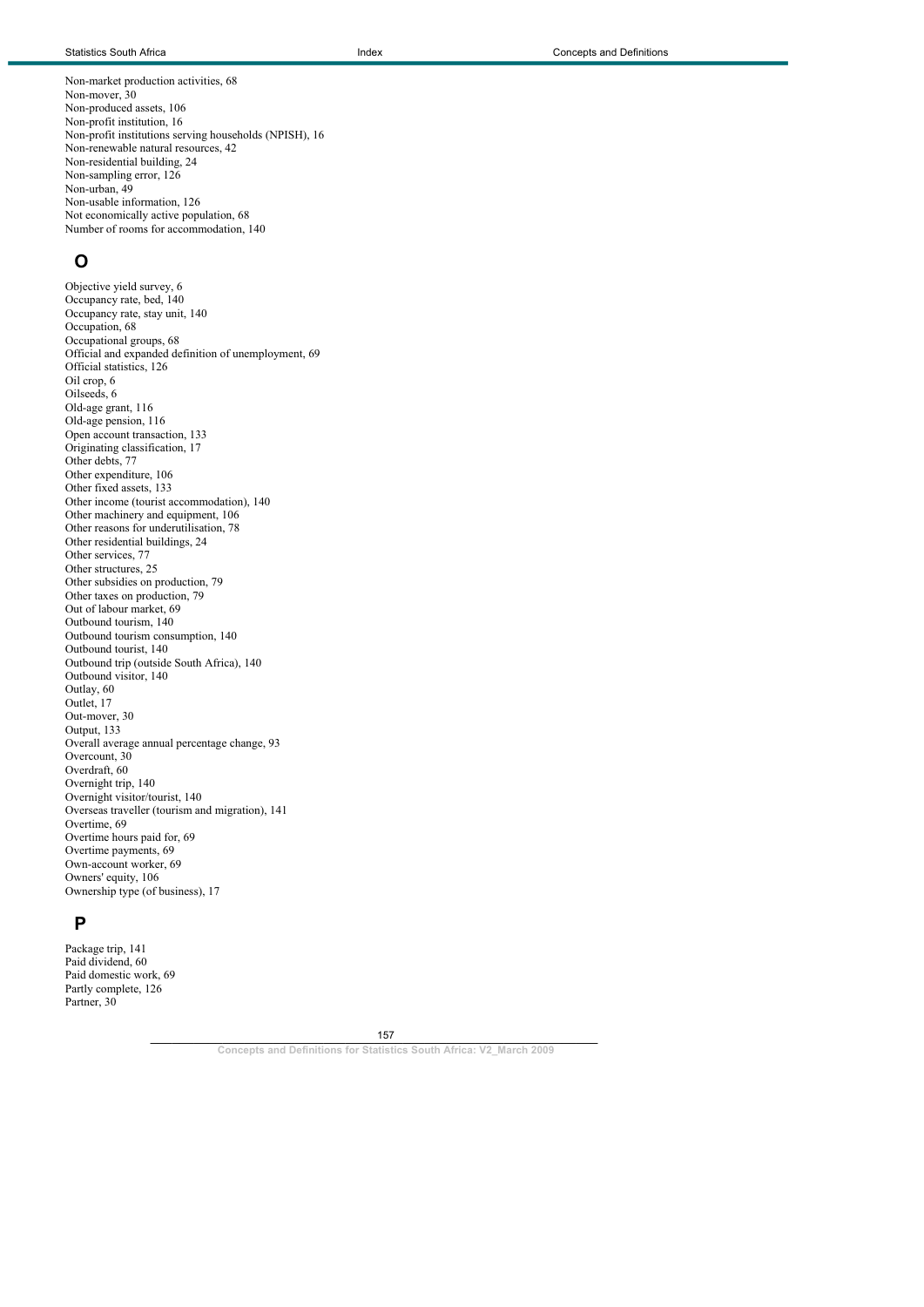Partnership, 17 Part-time employees, 69 Part-time student, 38 Passive metadata, 126 Pay As You Earn (PAYE), 70 Payment approach, 70 Payment in kind, 70 Pension, 116 Pensioner, 70 Per capita GDP, 86 Per capita income, 86 Percentage change, 127 Percentage under-utilisation of production capacity, 79 Percentage utilisation of production capacity (manufacturing industry), 79 Perennial crops, 6 Performance and other bonuses, 70 Permanent disability grant, 116 Permanent employee, 70 Person outside the labour force, 70 PES, 30 Pesticide, 6 PGMs, 81 Physical accounting, 87 Physical address, 49 Physical address (Geography), 49 Piped water in dwelling or on site, 25 Place name, 49 Place of birth, 30 Place of enumeration, 30 Place of usual residence, 30 Plaintiff, 77 Plantation trees, 6 Platinum Group Metals, 81 Poor statistics, 127 Population census, 30 Population group, 30 Post, 70 Postal address, 49 Post-enumeration phase, 31 Post-enumeration survey, 31 Post-neonatal death, 56 Poverty gap, 116 Poverty gap index (P1), 116 Poverty line, 116 Poverty profile, 116 Pre-enumeration phase, 31 Pregnancy-related death, 56 Primary address, 49 Primary industries, 60 Primary sampling unit (PSU), 127 Principal activity, 17 Principal activity (establishment), 87 Priority poverty indicators, 116 Priority rule, 17 Private company, 17 Probing, 127 Producers' price, 94 Production, 79 Production account for the total economy, 87 Production boundary, 80 Production by third parties on a commission or contract basis, 18 Professional services, 133 Profile manager, 71 Profiling, 127 Promissory note, 77 Promotion rate, 38 Property, plant and equipment, 106 Provision, 106 Proxy, 127 PSU listing book, 127

158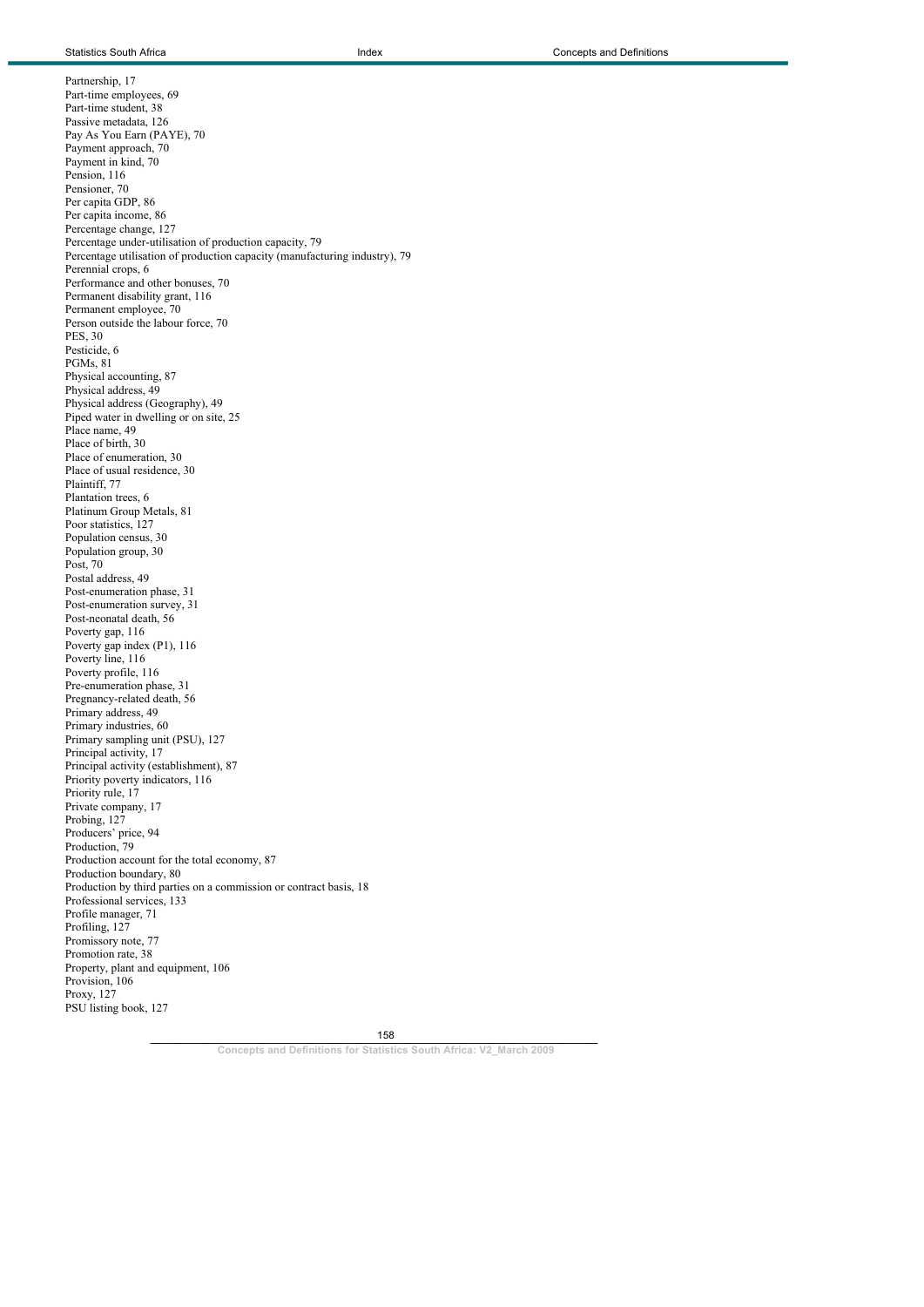PSU number, 127 Public company, 18 Public corporation, 18, 107 Public financial institutions, 107 Public non-financial corporations, 107 Public safety, 117 Publicity, 127 Pulses, 6 Pupil-teacher ratio, 38 Purchasers' price, 94 Purchases, 107 Purpose of visit, 141

## **Q**

Qualification, 39 Quality Assurance, 127 Quality management, 127 Quarterly percentage change (remuneration), 71 Quarterly percentage change between a specific quarter of the previous year and the same quarter of the current year, 108 Quarterly percentage change between the previous year and the current year for the same quarter, 108 Quasi-corporation, 18 Question, 127 Questionable statistics, 128 Questionnaire, 128 Questionnaire design, 128

## **R**

R/D cheques, 77 Race, 31 Random number, 128 Rate, 128 Rate of change, 128 Rates and general services, 108 RDP, 117 RDP house, 117 Reactivated, 18 Reconstruction and Development Programme, 117 Record number, 128 Recorded live births, 57 Recreational land, 117 Recurrent expenditure, 87 Re-entrants into unemployment, 71 Re-exports, 133 Reference period, 128 Refer-to-drawer cheques, 77 Refusal, 128 Refusal letter/form, 128 Region, 87 Regional GDP, 87 Regional service levy, 108 Regulated prices, 94 Relationship to the head or acting head of the household, 31 Relative poverty, 117 Relative poverty line, 117 Religion, 117 Remuneration, 71 Remuneration of employees, 71 Rent, 60 Repairs and maintenance, 109 Repeater, 39 Repetition rate, 39 Reserve, 109 Residence, 141 Residential buildings, 25 Residential hotel, 25 Resolved case, 128 Respondent, 129

159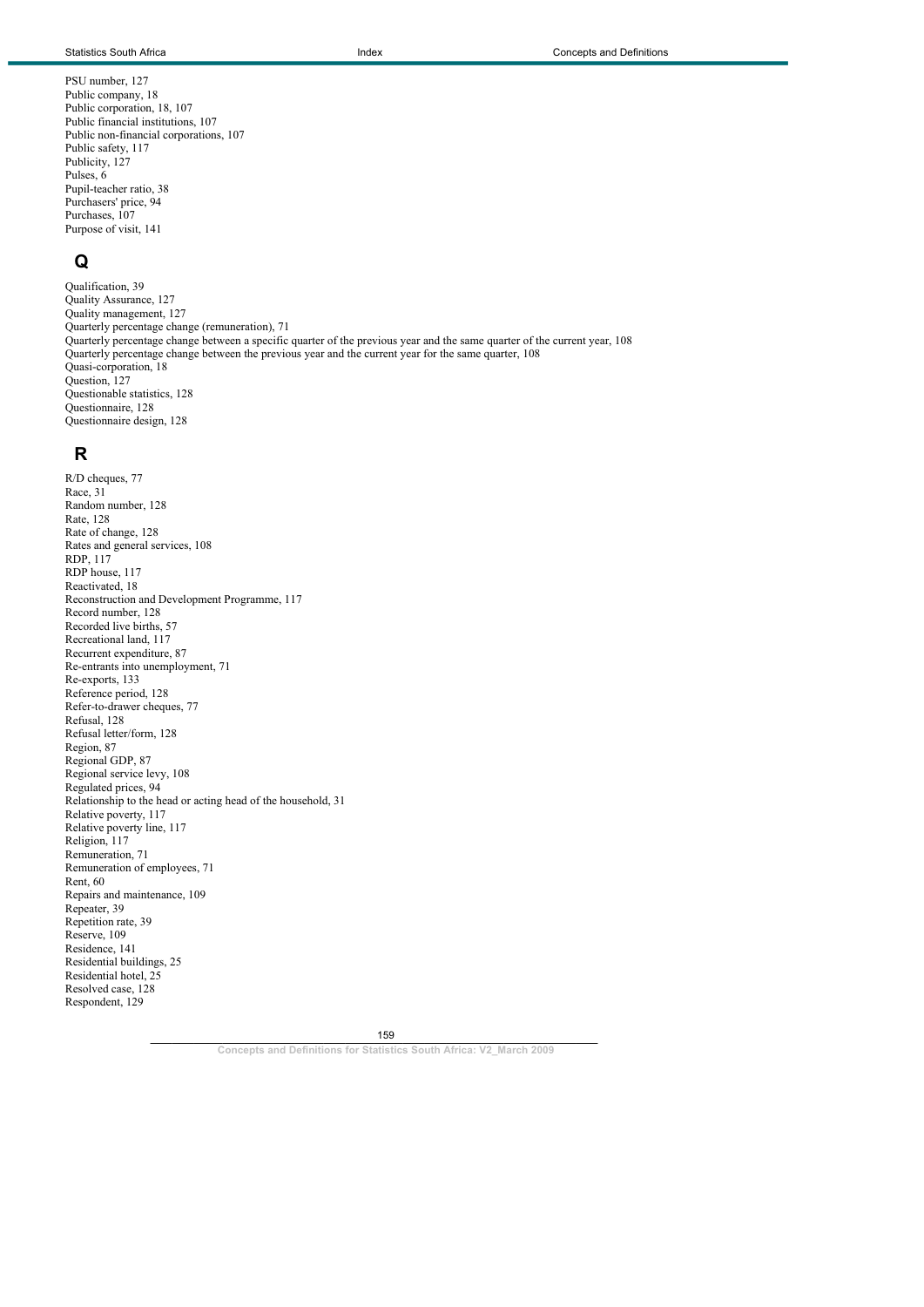Responsible adult, 31 Retail trade, 134 Retailer, 134 Retained reserves, 87 Retired person, 71 Return migrant, 141 Revaluation, 88 Revaluation reserve, 109 Revision of estimates, 88 Road Transport, 135 Room, 25 Room occupancy rate, 141 Rural, 49 Rural area, 49

# **S**

Salaries and wages, 71 Salaries, wages and allowances, 72 Salary, 72 Sales (manufacturing), 80 Sales (mining), 81 SAM, 88 Same-day visitor, 141 Sample, 129 Sample survey, 129 Sampling, 129 Sampling error, 129 Sampling frame, 129 Sampling method, 129 Sanitation, 43 Scanning, 129 Scholar, 39 School, 40 Seasonal adjustment, 129 Seasonal dwelling, 141 Secondary activity (National Accounts), 88 Secondary activity (System of Registers), 18 Secondary address, 49 Secondary industries, 19 Security services, 109 SEEA, 88 Segmentation, 50 Self-declared emigrant, 141 Self-employed person, 72 Self-enumeration, 129 Self-insurance reserve, 109 Self-targeting approach, 117 Semi-detached house, 25 Semi-durable goods, 61 Semi-skilled employee, 72 Separated, 31 Separated, legally, 31 Service provider, 109 Settlement type, 50 Severance, termination and redundancy payments, 72 Sex, 31 Sex ratio, 31 Shack, 25 Sharecropping, 6 Shopping (Business use), 141 Shopping (Personal use), 141 Short-term loans, 110 SIC, 19 Simple random sampling (SRS), 130 Single (common usage), 32 Single (legal), 32 Single-structure statistical unit, 19 Size and density of locality, 50 Size measure of statistical unit, 19

160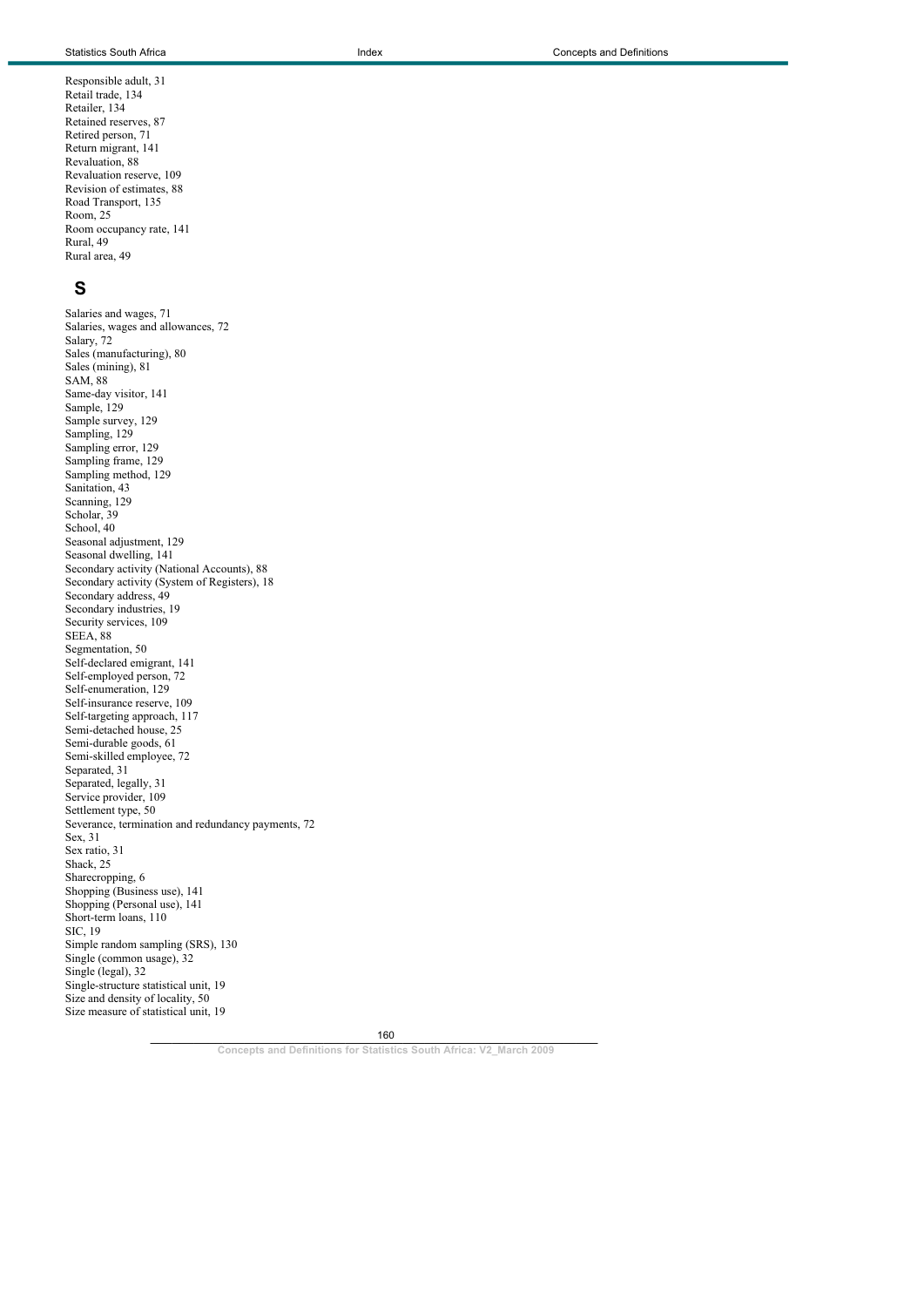Sketch map, 50 Skilled employee, 73 Smallholdings, 50 Social Accounting Matrix, 88 Social benefits, 117 Social contributions paid, 73 Social contributions received, 73 Social relief, 118 Sole proprietorship, 19 Source of update on BSF, 19 Special Drawing Rights (SDRs), 110 Special dwellings, 26 Specialised vehicles, 135 Split-off, 19 Square matrix, 130 Squatter area, 50 Stand, 50 Standard Income Tax for Employees (SITE), 77 Standard Industrial Classification code, 19 Standard Industrial Classification of all Economic Activities, 19 Standing appropriations, 110 State parks and recreational land, 43 Statistical standard, 130 Statistical unit, 19, 130 Statistical unit structure, 19 Statutory appropriations, 110 Stay unit, 142 Stay unit night sold, 142 Stay unit occupancy rate (tourism), 142 Stillbirth, 57 Stratification, 130 Stratified sampling, 130 Stratum, 130 Student, 40, 50 Study domain, 130 Stunting (marasmus), 57 Subjective yield survey, 6 Subplace, 50 Subsidiary, 20 Subsidies, 110 Subsidies on production, 110 Subsidies on products, 88, 110 Subsistence farmer, 6 Suburb, 51 Supply and use tables, 88 Supply table, 89 Survey, 130 Survival rate, 57 Survival rate (education), 40 Survivorship, 57 SU-tables, 89 Symmetric tables, 89 System of Environmental and Economic Accounting (SEEA), 89 System of National Accounts, 89 Systematic sampling, 130

# **T**

Takeover, 20 Target population, 131 Tax and company tax brought into account, 110 Tax link, 20 Tax revenue (social), 110 Taxes on income, 61 Taxes on production and imports, 61 Taxes on products, 61 Technical targeting, 112 Temporary absence (from work), 73 Temporary disability grant, 118 Temporary employee, 73

> $161$ 161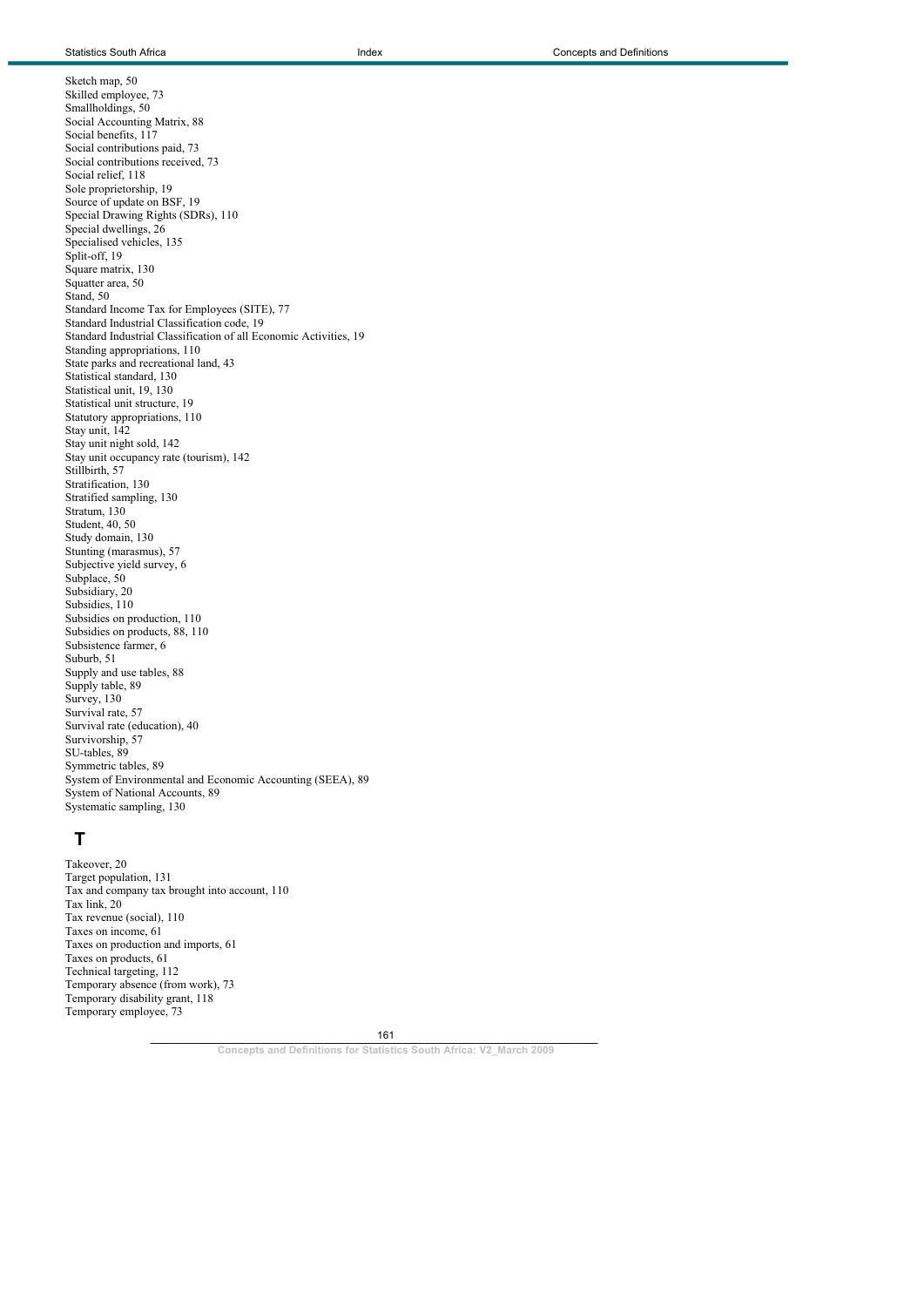Temporary layoff, 73 Tenant, 51 Tenure, 61 Term, 131 Tertiary industries, 20 Tiling, 131 Toilet, 44 Toilet facility, 44 Total fertility rate, 57 Total income (tourism accommodation), 142 Total income from accommodation (tourism accommodation), 142 Total quality management, 20 Tourism, 142 Tourism characteristic activity, 142 Tourism characteristic industry, 142 Tourism characteristic products, 142 Tourism collective consumption, 142 Tourism connected activities, 143 Tourism connected products, 143 Tourism consumption, 143 Tourism demand, 143 Tourism gross domestic product, 143 Tourism gross fixed capital formation, 143 Tourism industry, 143 Tourism internal consumption, 143 Tourism non-specific products, 144 Tourism sector, 144 Tourism specific produced fixed assets, 144 Tourism specific products, 144 Tourism value added, 144 Tourist, 144 Tourist accommodation, 144 Tourist hotel, 26 Townhouse, 26 Township (surveying), 51 Trading name, 20 Trading services, 110 Trading trips, 144 Traditional area, 51 Traditional dwelling, 26 Transfer, 134 Transfer in kind, 134 Transport equipment, 135 Traveller, 144 Traveller, domestic, 144 Traveller, foreign, 145 Traveller, international, 145 Traveller, overseas, 145 Treasury bill, 77 Tribal area, 51 Tribal settlements, 51 Trickle irrigation, 6 Trip (GHS), 145 Trust funds (local authority), 111 Turnover, 111 Turnover (System of Regiters), 20

## **U**

Ultimate holding company, 20 Undercount, 32 Under-five mortality, 57 Underlying cause of death, 57 Unemployed (expanded definition), 73 Unemployed person (official or strict definition), 74 Unemployment, 74 Unemployment Insurance Fund (UIF), 74 Unemployment rate, 74 Unincorporated enterprise, 21 Unit ID, 51

> $162$ 162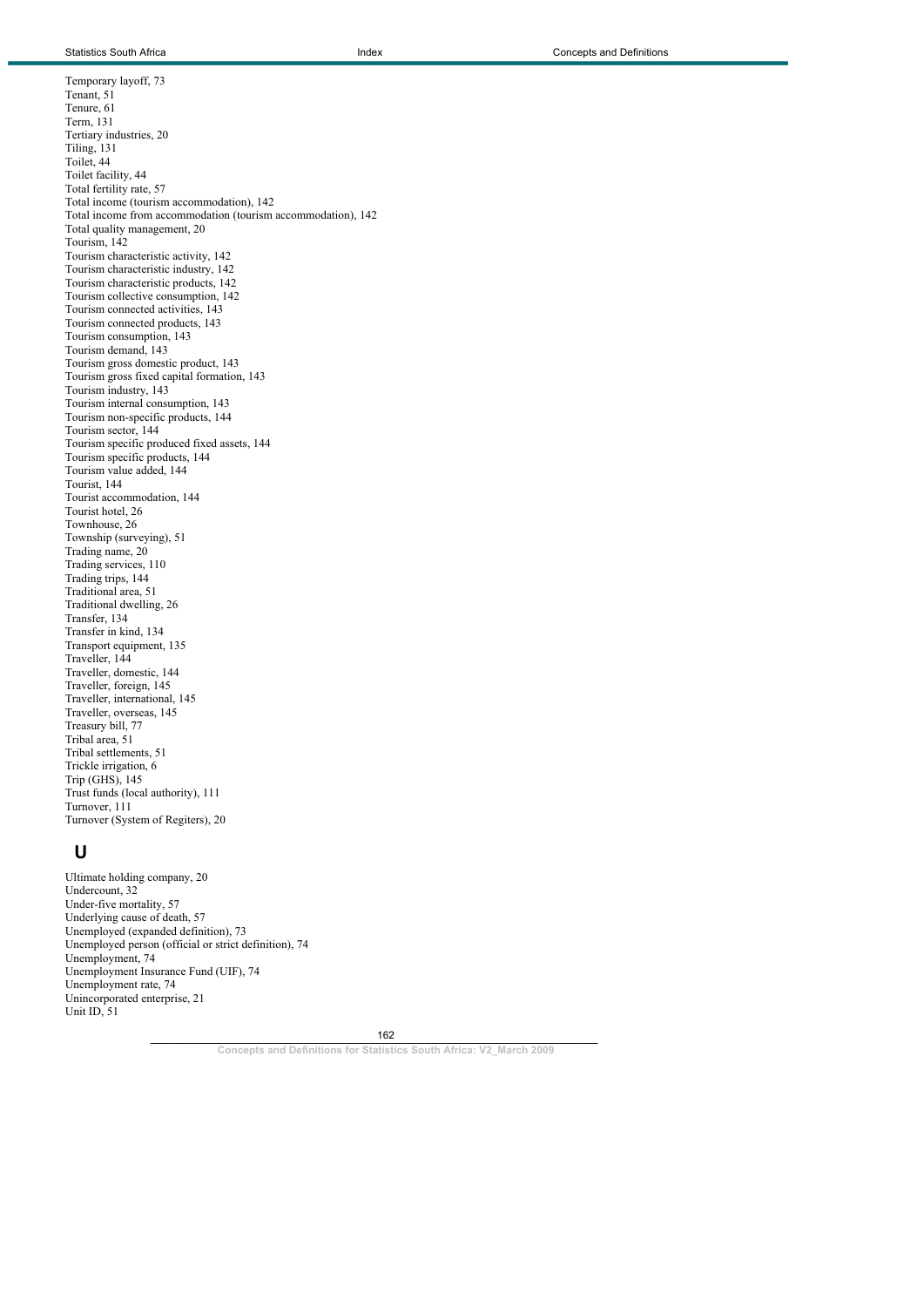Unit identifier, 51 Unit of electricity, 42 Unoccupied dwelling, 51 Unresolved case, 131 Unskilled employees, 74 Urban, 51 Urban area, 51 Urban settlements (formal), 52 Urban settlements (informal), 52 Use tourism table, 89 Usual environment, 145

### **V**

Vacancies, 74 Vacant dwelling, 52 Vacant land, 52 Vacant post, 74 Vacant stand, 52 Valuables, 134 Value added (Health and Vital Statistics), 145 Value added (National Accounts), 90 Value added by industry, 90 Value added components, 90 Value added of the tourism industries, 145 Value domain, 131 Value meaning, 131 VAT auto-update, 21 VAT turnover, 21 Vertical integration of economic activities, 21 Vertical integration of enterprise unit, 21 Village, 52 Visiting friends and/or family, 145 Visitor, 146 Visitor (household), 146 Visitor (tourism), 146 Visitor consumption, 146 Visitor, domestic, 146 Visitor, international, 146 Visitors' expenditures, 146 Voluntary liquidation, 77 Vote, 111

### **W**

Wage, 75 War veterans' grant, 118 Waste Management (refuse removal), 44 Waste Management (sewerage and sanitation), 44 Wasting, 57 Water management area, 44 Water Service Development Plan, 111 Wattle and daub, 26 Weedkiller, 6 Weight, 131 Weight (manufacturing major group), 80 Weight (mineral group), 81 Weights, 94 Wholesale trade, 134 Wholesaler, 134 Widow, 32 Widowed, 32 Widower, 32 Work, 75 Workers, 75 Workers' hostel, 26 Working age, 75 Working age (legal), 75 Working-age population, 75

163